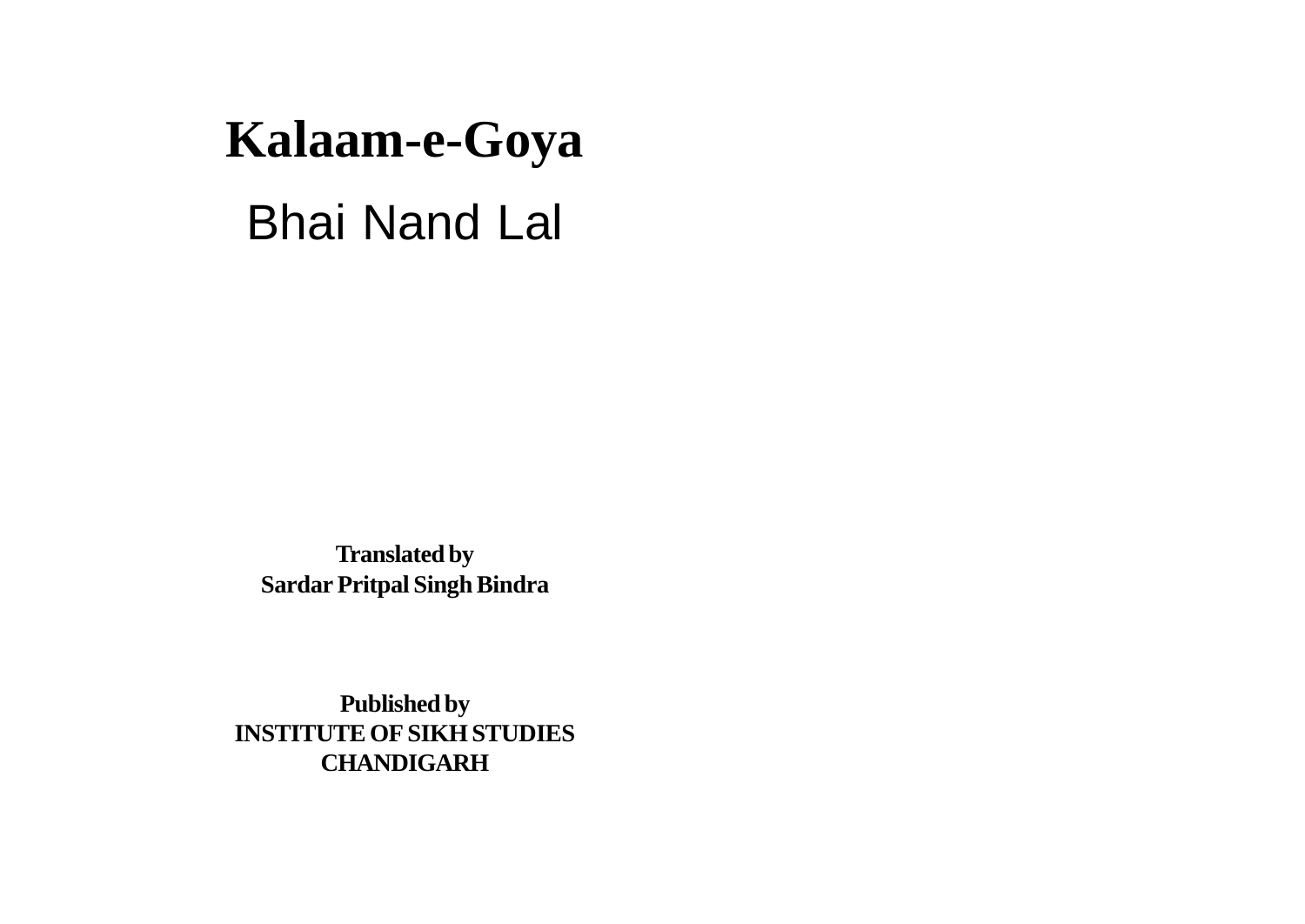#### KALAAM-E-GOYA ISBN 81-85817-18-6

2003

Copies : 1000 Price : Rs. 250/-

#### Published by *Institute of Sikh Studies*

*Gurdwara Singh Sabha, Kanthala, Industrial Area Phase II Chandigarh - 160 002 E-mail : ioss@satyam.net.in www : sikhstudies.org*

Printed by *Savitar Press 160, Industrial Area, Phase II Chandigarh - 160 002*

views expressed in the articles published herein do not necessarily reflect the opinion or policy of the Institute of Sikh Studies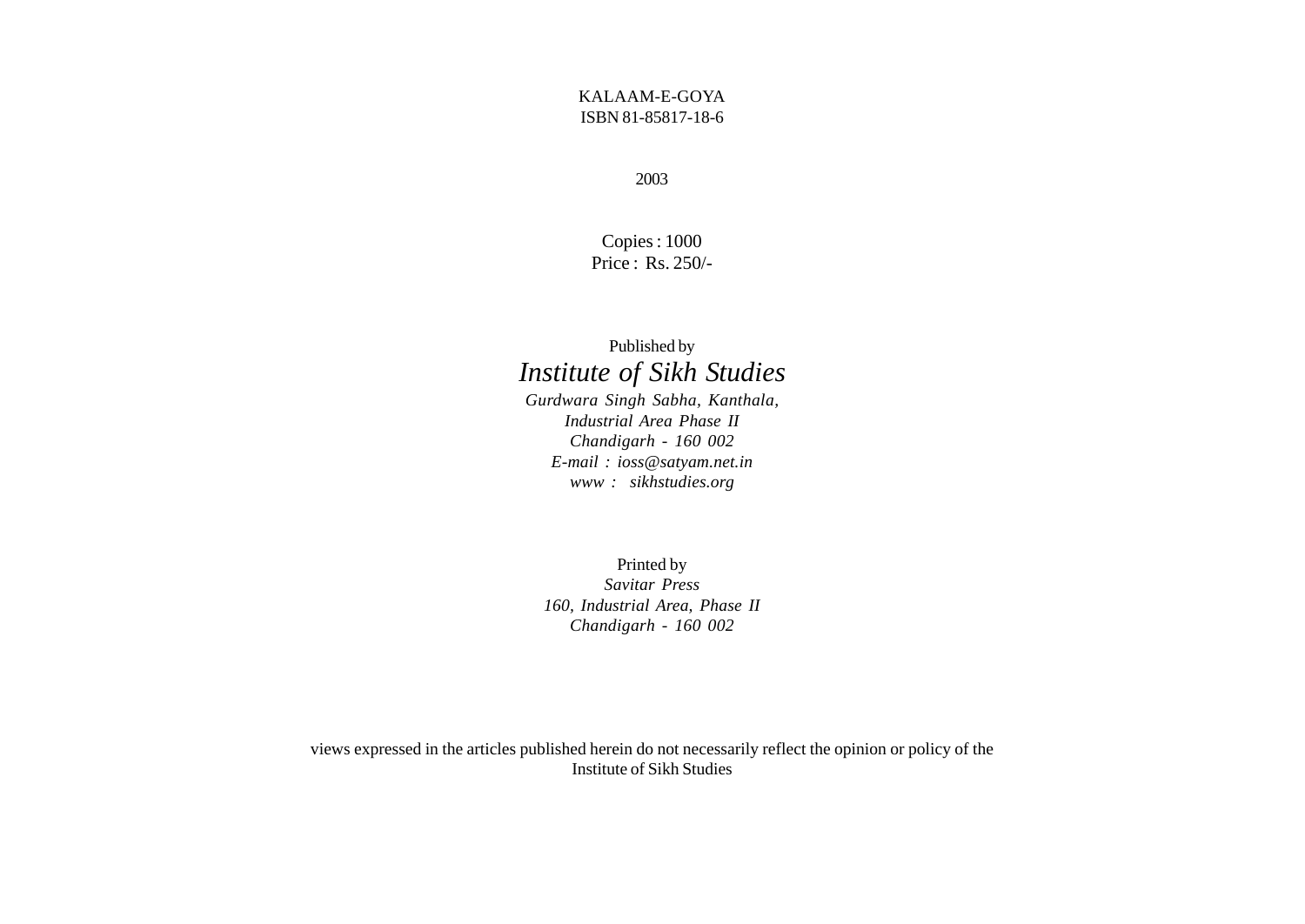#### Dedicated to the memory of **Late Dr. Ganda Singh**

the doyen of Sikh History & Research

#### **Acknowledgements:**

Surjit Kaur Bindra for Punjabi Type-setting Harmeet Singh Bindra for help in Computer Setting and Data-basing the whole document

#### **Reference:**

Bhai Nand Lal Granthavli by Dr. Ganda Singh, Published by Punjabi Universsssity, Patiala (Main Source)

Mahan Kosh, Bhai Kahan Singh Nabha, Bhasha Vibhag, Punjab

#### **Note:**

Punjabi Translation of the Persian Text included in this volume is the work of Dr. Ganda Singh. It is taken out of his book, "Bhai Nand Lal Granthavli," published by Punjabi Universsssity, Patiala.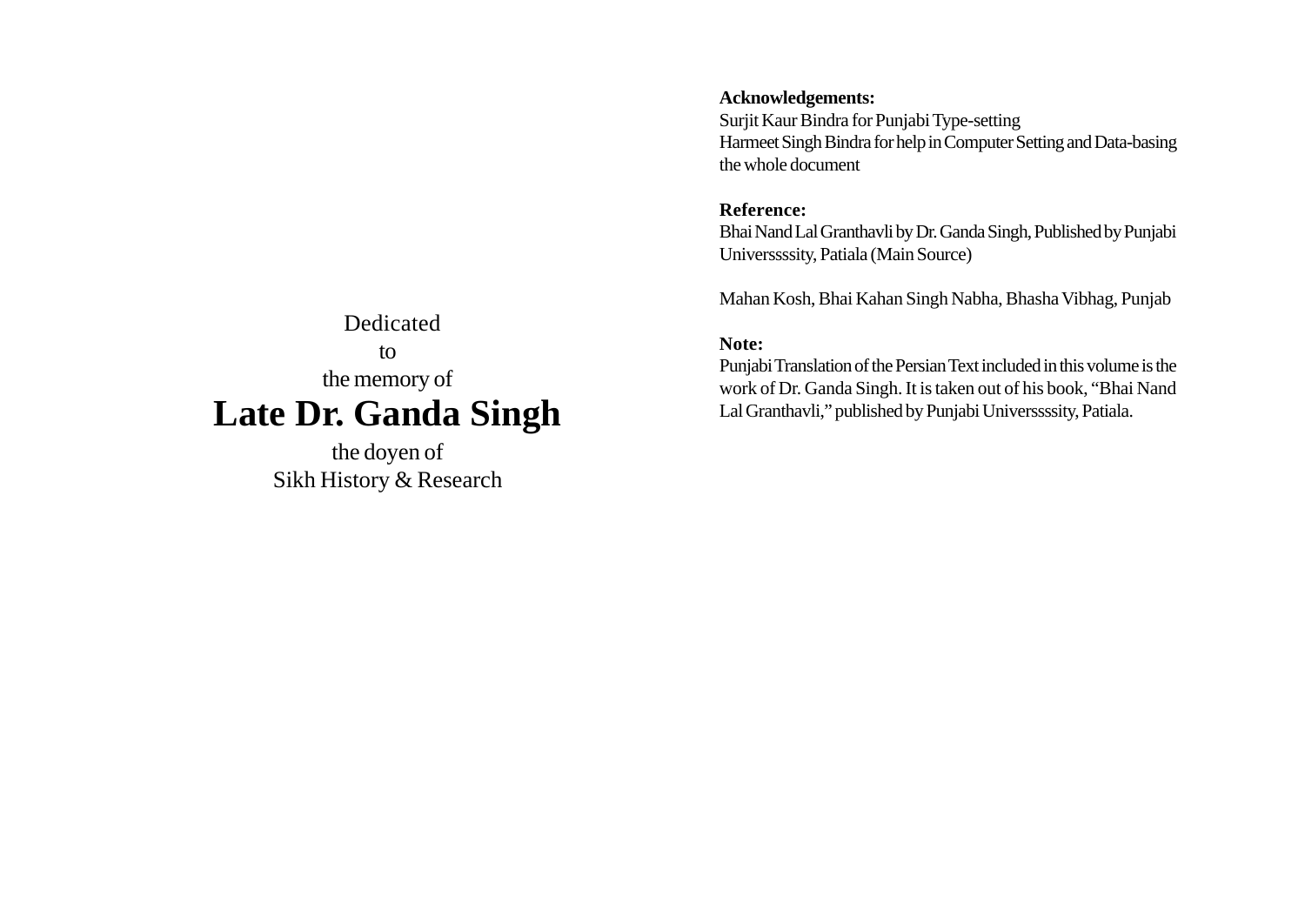#### **CONTENTS**

| FOREWORD (S GURDEV SINGH)                 |              | RAHIT NAAMA<br><b>CODE OF CONDUCT</b> | 229 |
|-------------------------------------------|--------------|---------------------------------------|-----|
| PREFACE (DR KIRPAL SINGH)                 |              |                                       |     |
|                                           |              | <b>TANKHAH NAAMA</b>                  |     |
| <b>COMMENTS (S HARDEV SINGH)</b>          |              | <b>CODE OF DISCIPLINE</b>             | 237 |
| <b>COMMENTS (DR S S SODHI)</b>            |              |                                       |     |
| <b>INTRODUCTION OF BHAI NAND LAL GOYA</b> |              |                                       |     |
| <b>GAZALS</b>                             | $\mathbf{1}$ |                                       |     |
|                                           |              |                                       |     |
| <b>QUATRAINS</b>                          | 63           |                                       |     |
| ZINDGI NAMA                               | 75           |                                       |     |
| <b>GANJ NAAMA PANEGYRICAL DISCOURSE</b>   | 161          |                                       |     |
| <b>JOTE BIGAS (ENGLISH) SPLENDOUR</b>     |              |                                       |     |
| OF THE LIGHT                              | 189          |                                       |     |
| <b>JOTE BIGAS (ENGLISH) SPLENDOUR</b>     |              |                                       |     |
| OF THE LIGHT                              | 220          |                                       |     |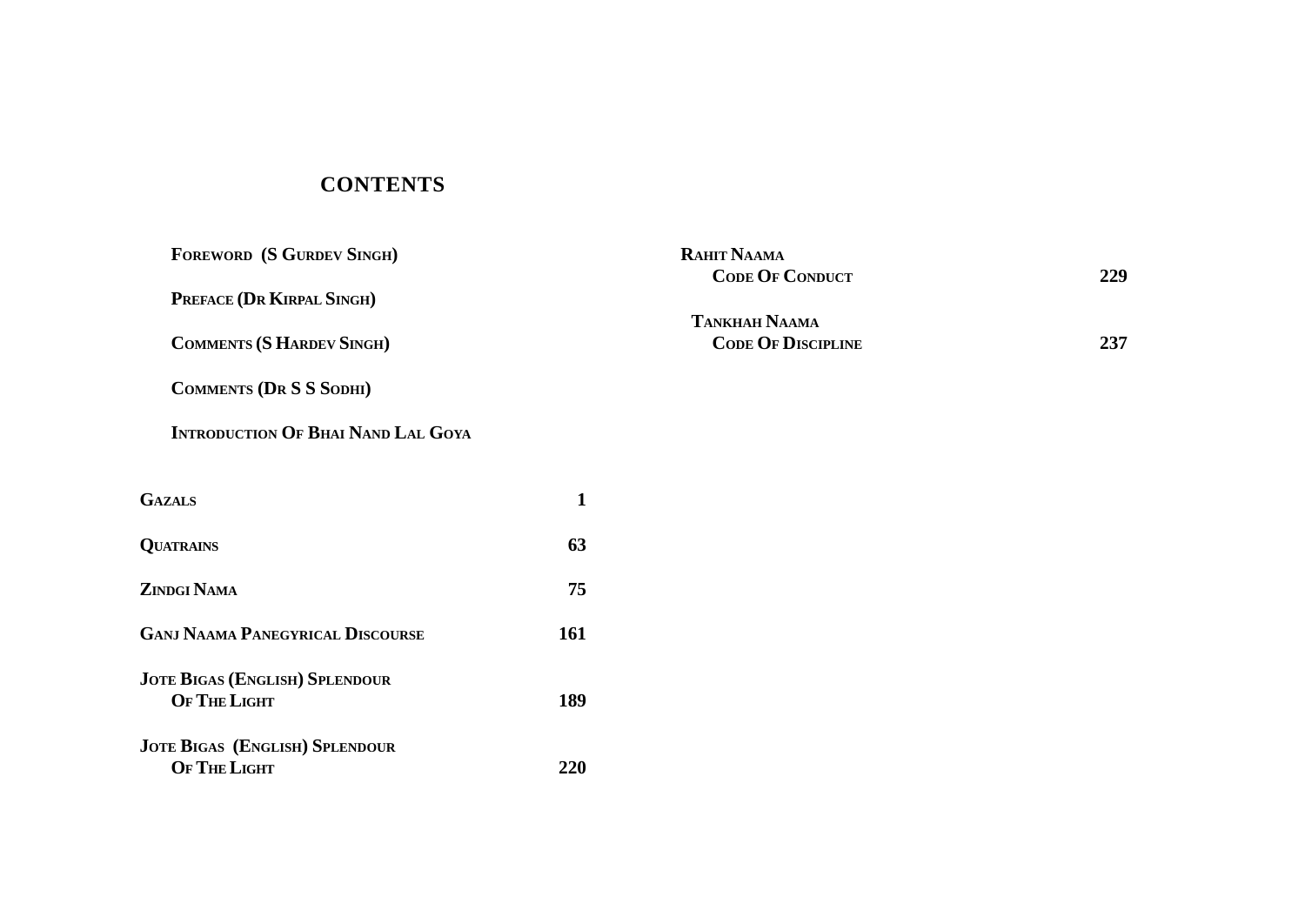#### FOREWORD

Bhai Nand Lal 'Goya' (1633-1713), the great exegete of Sikhism, occupies a unique place of honour and reverence among the Sikhs. His works form a part of approved Sikh canon and are recited in Gurdwaras. Most of his writings are in Persian except a few like *Jot Vigas* which is in Punjabi.

When Sardar Pritpal Singh of Canada proposed that his rendering of Bhai Nand Lal's works in English may be published by the Institute of Sikh Studies, the idea was welcome as it would provide an easy access to valuable Sikh lore to the younger generation who do not know Persian. The Institute, therefore, accepted the proposal and Sardar Pritpal Singh was asked to send his translation. It is an English rendering of the Punjabi translation of Bhai Nand Lal's verses done by renowned scholar Dr Ganda Singh that had been published by the Punjabi University, Patiala under the title *Granthavali of Bhai Nand Lal*.

It was considered apt that before publication, the script should be seen through by an expert well versed in Persian and English. Prof. Gurdial Singh 'Aarif' who is well known Persian scholar (Munshi Fazil) and had been teaching English at Government College, Chandigarh was requested to check its language. He has accomplished the job deftly and has also gone through the printed proofs.

I appreciate Sardar Pritpal Singh for taking this praiseworthy initiative and producing his scholarly lucubration. He also collected funds to help the Institute defray its publication expenses. Prof. (Dr) Kirpal Singh, the eminent historian and scholar of Persian, who was Editor of the *Abstracts of Sikh Studies -* the journal of the Institute handled this project eruditely on behalf of the Institute and he was ably assisted by Maj Gen (Dr.) Jaswant Singh who, working tirelessly, contributed his laudable acumen to the publication of Bhai Nand Lal's works in Persian.

colleagues on the Institute of Sikh Studies for the production of this book which will serve as a good vade mecum to those who are interested in accessing advante garde outpourings of the great Bhai Nand Lal.

> Gurdev Singh President

Date : June 3, 2003 Institute of Sikh Studies Place : 6506 Horseman Trail Summerfield - NC. 27358 USA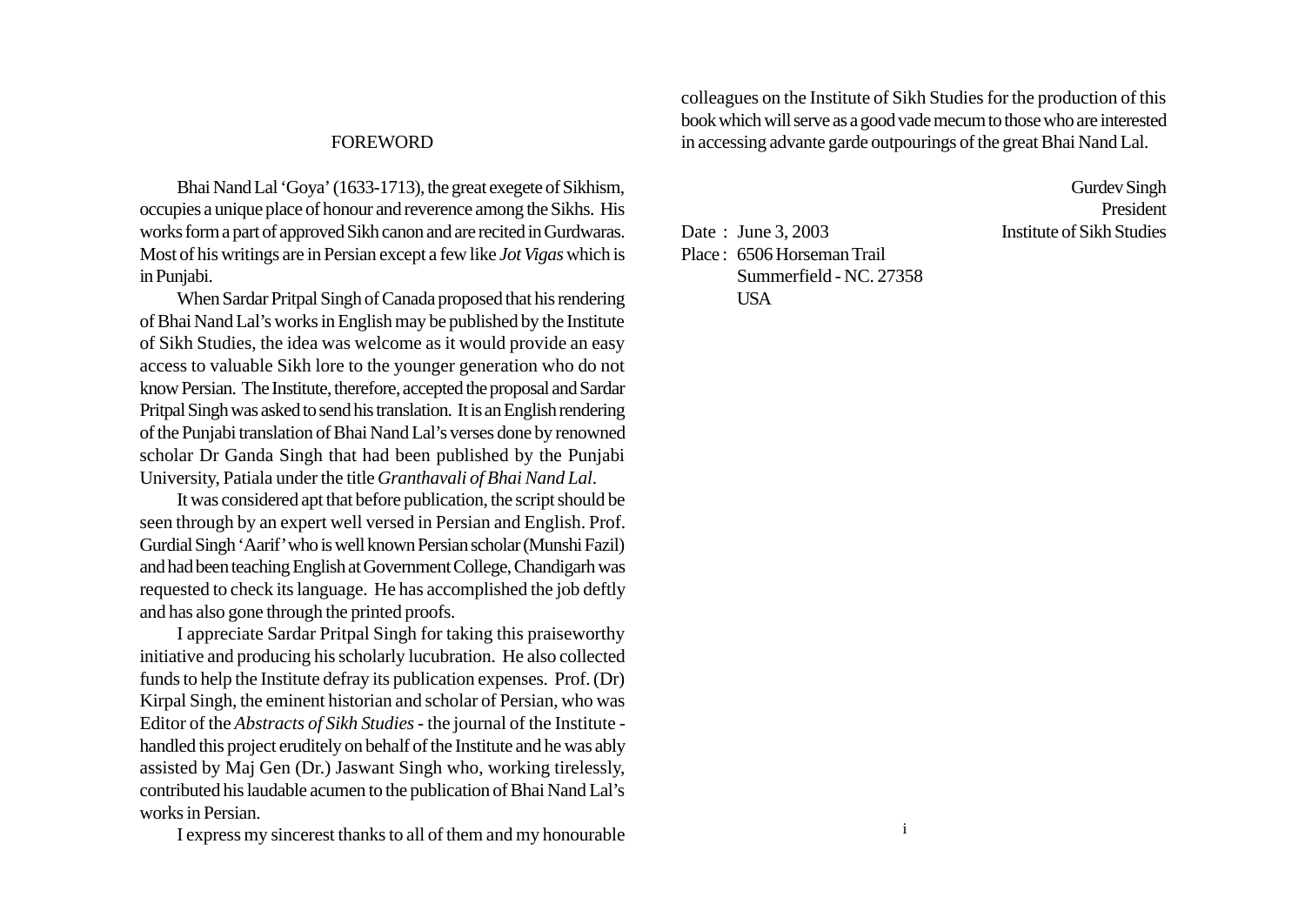#### PREFACE

Bhai Nand Lal Goya (1633-1713 A.D.) the poet laureate of Guru Gobind Singh (1675-1608 A.D.) was one of the greatest exponents of Sikhism. His works form part of Sikh canon and have been recited in holy congregations alongwith the Sikh scripture. His most popular ode eulogising Guru Gobind Singh *viz "Nasuro Mansoor Guru Gobind Singh*" has been echoing in every Gurdwara and sung with devotion in the congregations.

Bhai Nand Lal was a versatile genius. Besides being a poet of eminence he was erudite scholar of Sikhism. He delved deep in Gurbani and like Saint Paul of Christianity, codified the utterances of the Tenth Master in the form of *Rehat Namah* and *Tankhah Namah*. His study of Gurbani was very intensive and his Persian verses convey the import of Gurbani. That is why *Rababis* (Muslim musicians of holy hymns) often quote the verses of Bhai Nand Lal to elucidate the concept contained in the Gurbani. How identical are their meanings can be illustrated by a few examples from Bhai Nand Lal's Gazals.

Bhai Nand Lal writes : *Qadam-i-aan beh ke rah-i-khuda pemuda may bashad*

Gurbani : *Pair suhawey ton dar juldey.*

– Guru Granth Sahib, p. 64

Bhai Nand Lal : *Daran zaman ke yad neahi byad may miram* Gurbani : *Aakhan jiwan visrai mar jaon.*

– Guru Granth Sahib, p. 12

Bhai Nand Lal: *Dil gar dana bawad ander kanare yar ast* Gurbani: *Man tun jot sarup hain apna mool pachhan*

 – Guru Granth Sahib, p. 441 Bhai Nand Lal : *Chasham gar bina bawad har tarif didar ast* Gurbani : *Jehan pekhan tahan tu hi basna.*

 $G = G = 1.6111 - 1.01$ 

Bhai Nand Lal ranks with the galaxy of Sufi poets of Iran like Hafiz and Maulana Rum. He represents Sikhism in the genre of Sufi literature, as his verses are inspired by Gurbani. A few examples of similarity between Bhai Nand Lal's Gazals and those of Hafiz and Maulana Rum are noted below: Bhai Nand Lal writes:

> *Goya khamosh bash ke suda-i-ishq-i-yar Ta aan siar ast az sar-i-khud wa namay kunem* Goya be silent so that secret of intense love may not be disclosed from our head

Hafiz writes:

*Badard-i-ishq basaaz khamosh sho Hafiz Ramuz-i-ishq mukun fash peshe ahl-i-aqul* Hafiz make harmony with intense love and be silent.

Do not divulge enigma of love be fore the sagacious people.

Bhai Nand Lal writes:

*Murshad-i-kamal hama ra arzoo ast Gair murshad kas niabad rah-i-badost*

All desire the perfect guide (God).

Without guide nobody has found way to friend (God)

Maulana Rum says:

*Har ke oo be murshade dar rah shud Oo az golan gumrah wa dar chah shud* Whosoever treads the way without guide

he is misled by imaginary wild demons and falls into well (For more details see Shri Lakshvir Singh of Nabha's article in *Tasnifat-i-Goya* edited by Gyani Mahan Singh, Khalsa Tract Society, Amritsar, 1963, (pp. 17-44).

It is a matter of regret that the younger generation is ignorant about  $t$  their heritage in Persian language. How the elder generation was keen the elder generation was keen generation was keen the elder generation was keen the elder generation was keen the elder generation was keen the eld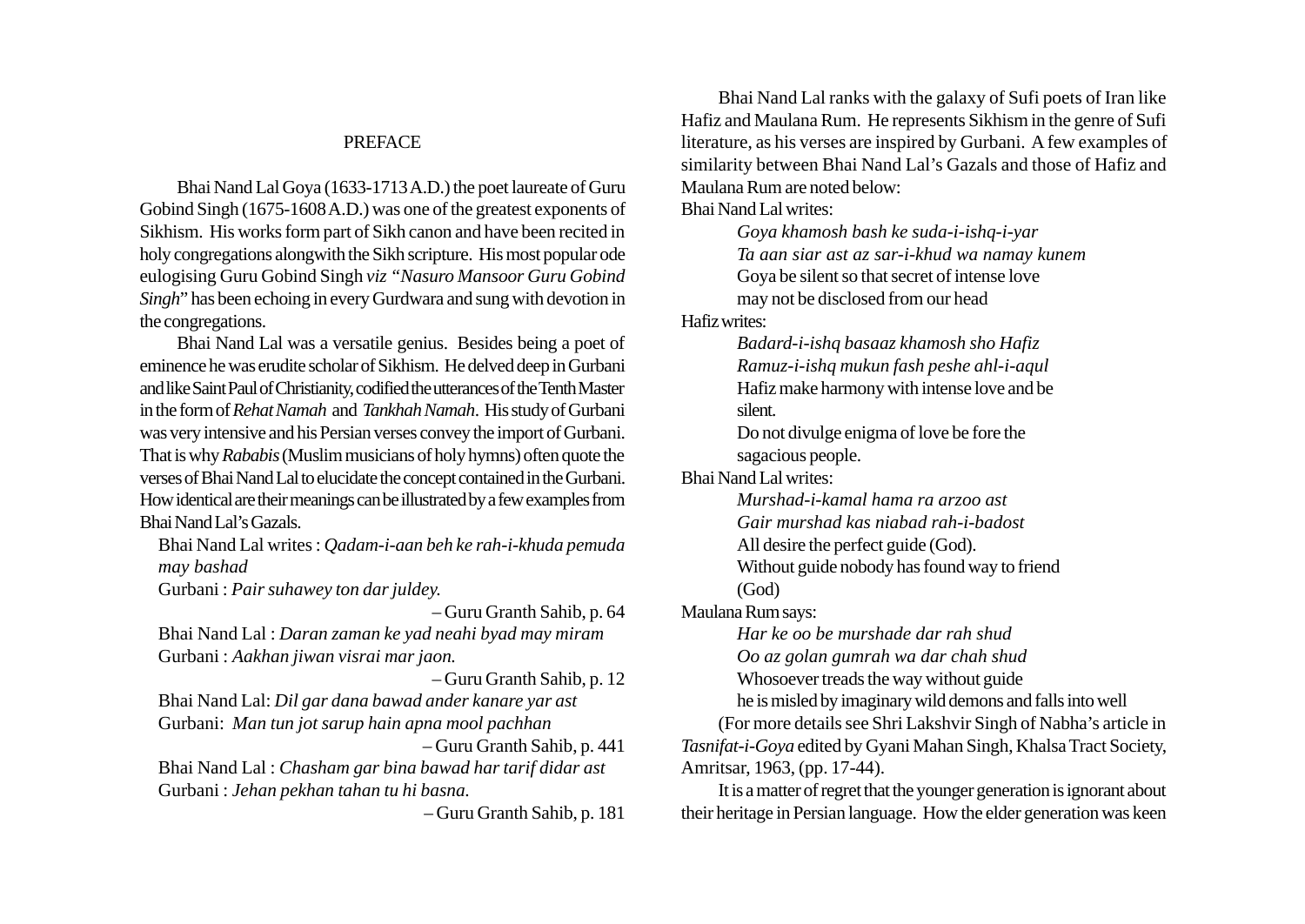that their children should be conversant with the works of Bhai Nand Lal can be judged by a letter of Major General (Dr) Jaswant Singh, Finance member of the Institute of Sikh Studies. He writes, "When in school I was asked by my father to learn Persian so that I could recite verses of Bhai Nand Lal to him in his old age. I learnt Persian though my father died young. Therefore, I was emotionally involved in the publication of this monumental work."

We express our deep sense of gratitude to Sardar Pritpal Singh Bindra the author of the book who with zeal and devotion translated the complete works of Bhai Nand Lal from Punjabi to English. He laboured for long time for this pioneering work. English and Punjabi translations side by side of the complete works of Bhai Nand Lal are being published for the first time. The author also collected money for its publication which is commendable.

We are grateful to Prof Gurdial Singh Aarif M.A. (English), Munshi Fazal (highest degree in Persian) and author of a couple of books in Urdu poetry. He acceded to my request to go through the entire script from the language point of view. He diligently worked for line to line editing and made several corrections. My thanks are due to Sardar Gurdev Singh, IAS (retd.) who took keen interest in this project and wrote its foreword, to Dr Kharak Singh for his occasional advice and guidance and Maj Gen Dr Jaswant Singh for arranging its production, publication, and diligently going through the typedscript.

Kirpal Singh Editor Abstracts of Sikh Studies Institute of Sikh Studies May 16, 2003 Chandigarh **COMMENTS** 

Translating poetry from one language to another is extremely difficult, if not impossible. This is truer when it comes to translating oriental poetry into a European Language. Subtle meaning of some of the words has no adequate equivalent as certain expressions defy description. One example will suffice to make the point: Mother considered to be a dense shade of the Banyan tree would have to be spoken of as the sunshine in European context.

English language has its limitations, but in the hands of some one with love at heart for subtle and fascinating couplets i.e. the Kalaam rendered by the likes of Bhai Nand Lal Goya, it becomes the language of poetry. Pritpal Singh Bindra, famous for his book Thus Sayeth Gurbani, which was received by all with great enthusiasm and won him the coveted Akali Phoola Singh Award, undertook the challenge and rendered some of the most fascinating couplets (Kalaam) of one of the court-poets of Guru Gobind Singh

It proves without doubt that a spark and love for the person of Bhai Nand Lal and his writings coupled with tremendous reverence for Guru Gobind Singh and, by his Grace, Sardar Bindra has achieved the unachievable and rendered the beautiful Ghazals and Couplets of Bhai Sahib into English. The book will be treasured in the homes of the Sikhs of the Guru as well as the admirers of the poetry written by Bhai Sahib.

Sardar Pritpal Singh Bindra has done justice to whatever he selected for inclusion in this volume. My wish is that he should render other writings of Bhai Nand Lal into English, which will, perhaps, form a part of the next edition of Kalaam-e-Goya.

Toronto May 10, 2003 Hardev Singh

S. Hardev Singh, Artist  $\blacksquare$  Toronto,  $\blacksquare$ 

1288, Sector 15-B Chandigarh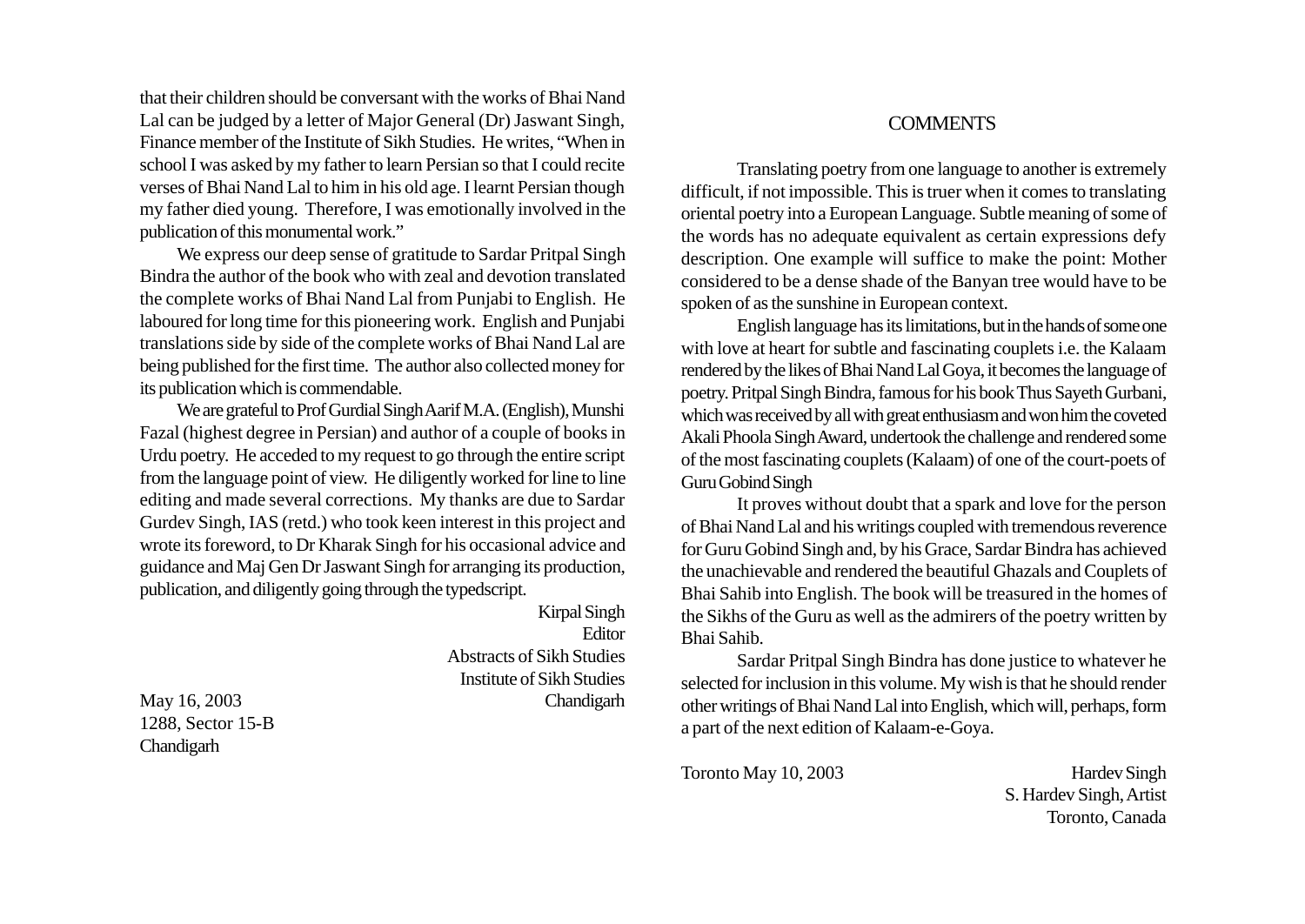#### **COMMENTS**

Kalaam-e-Goya, the poetry of Bhai Nand Lal Goya translated by S. Pritpal Singh Bindra, winner of Akali Phoola Singh Book Award '98 is an attempt to help the Sikh Jagat to enjoy the outpourings of the mystic mind of Bhai Nand Lal who chose to spend the Autumn of his life in Anandpur Sahib living in close proximity of Guru Gobind Singh Ji.

Sixty-one Ghazals Nineteen Rubayaats and a few Baits bring the readers to perceive the transcendental mind of Bhai Sahib, which has no boundaries. The metaphoric universe of Ghazals through deautomatised psyche produces wise passiveness, mental silence and choiceless attention in readers who get wonderstruck at the beatitude of Goya's expression.

Bhai Nand Lal takes us to the oceanic stage of relating, responding and becoming through his Rubaiyaat and urges us to cultivate our own gardens of love. The language of Bhai Nand Lal's poetry is fathomlessly strange, enigmatic and takes us to "the other kind of seeing". It helps us to dissolve our ego through I'm.

> Dr. S. S. Sodhi, Ph.D. Halifax, Canada

#### BHAI NAND LAL GOYA  $(1633 - 1713)$

Outside Guru Granth Sahib, the holy Sikh scripture (consecrated 1604AD), and next to the Epics and Quatrains of Bhai Gurdas (1551- 1637AD), the Kalaam-e-Goya, the poetry of Bhai Nand Lal Goya (1633- 1713AD) is considered to be the most ardent by the celebrated literary enthusiasts and the lay-zealots. He was a contemporary and the poet laureate of Guru Gobind Singh (1666-1708AD).

His father, Diwan Chhaju Ram, was in the employ of the court of Prince Dara Shikoh, the eldest son of Emperor Shah Jahan, at the regional capital of Multan. When Dara Shikoh moved to Ghazni in Afghanistan, Diwan Chhaju Ram accompanied him and was appointed the chief secretary of the royal court. Bhai Nand Lal was born there in 1633AD when his father was just above the age of fifty.

The boy Nand Lal was very brilliant and, apart from good knowledge of Persian and Arabic languages, he gained an insight into the temporal and the spiritual values of life. It is said that, when a religious priest wanted to put a wooden necklace around his neck to initiate him into the Vaishnav denomination, he refused to acquiesce. He wanted to gain full religious knowledge before he would consent to the ritual. His age at the time was seventeen (Bhai Kahan Singh Nabha specifies it as 12).

He was still under twenty when his father died. According to the custom prevalent, he was offered a job in the royal court, which was much lower in rank. He wanted to take over his father's position. He was dismayed and, after selling all his property there, and collecting all the money, he moved back to Multan (now in Pakistan), at his parental abode.

Wasif Khan, the Mughal Chief at Multan had been a friend of his father. He offered him the job of a secretary. Through his hard work and intellectual capability, he soon took over the administration as the principal secretary. Some accounts contend that he rose to the position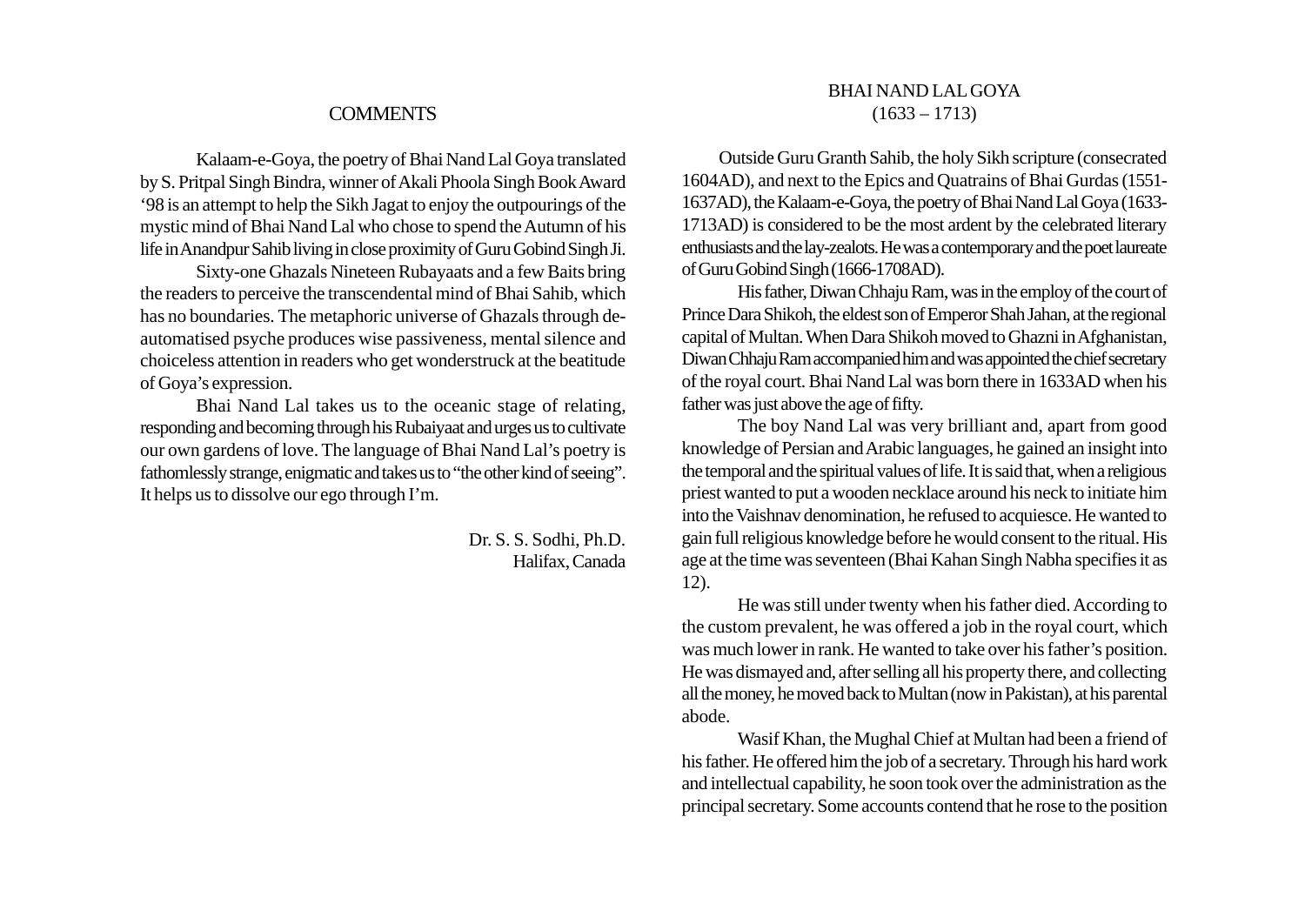of Deputy Governor of the Province.

There, he was married to a girl belonging to Sikh religion. he was very much impressed by the thoughts and the spiritual values depicted in the verses in Guru Granth Sahib rendered by his wife.

In 1682AD he came on a pilgrimage to Amritsar and from there he decided to proceed to Anandpur Sahib to seek celestial enlightenment at the portal of Guru Gobind Singh, the Tenth Master. Aurangzeb had issued strict orders banning all activities pertaining to art and music. It is assumed that Bhai Nand Lal moved to Anandpur to escape the Emperor's wrath against the literary endeavour in general.

Although Bhai Jee did create exquisite poetry, yet he did not gain much prominence. A diamond remains obscured, covered in the dust till it is captured by the vision of a shrewd assayer. When he presented himself at the Celestial and Temporal Court of Guru Gobind Singh, he tendered and recited his epic poem Bandgi Nama, An Ode to Worship. It overwhelmed Guru Jee aesthetically and he wrote a couplet at the back of the book,

'Whose cup is filled with nectarous aqua,

'He gets the epistle of life revealed to him.'

And the name Zindgi Nama, The Epistle of Life, was assigned to the book.

He did not stay at Anandpur Sahib for a long time. It is said that on the recommendation of Guru Jee, in about 1678AD, he joined the cerebral faculty of Prince Muazzam (later Emperor Bahadur Shah) and accompanied him to the South as his principal secretary.

Emperor Aurangzeb once asked the exposition of a certain Ayat (Couplet) from the Holy Quran. Various Mohammedan priests expounded it but the Emperor was not convinced. The interpretation presented by the Prince seemed very authentic and, on enquiry, the Emperor learnt that Bhai Nand Lal, a Hindu, had explicated it. he commented why such a learned and intelligent person had not come in the folds of Islam as yet. Suspecting Aurangzeb's motive, he escaped and the back to  $\alpha$  and  $\alpha$  and  $\alpha$  and  $\alpha$  are  $\alpha$ 

of the points of Aurangzeb's vengeance on Guru Jee).

Although Guru Jee wanted Bhai Nand Lal to stay there just contemplating on his literary works, his humility led him to spend most of his time serving in the Langar, the community kitchen.

He was at Anandpur up to 1705AD when, under the deceitful promises of the Mughal forces, Guru Jee had to abandon the place. In the melee that followed, the whole family was scattered. Nothing much is known about his whereabouts till the death of Emperor Aurangzeb.It appears that he rejoined his previous master, Prince Muazzam, who had crowned himself as the Emperor under the name of Bahadur Shah. It is said that Bhai Nand Lal was instrumental in persuading Mata Sundri and Mata Sahib Deva to move to Delhi after the upheaval of Anandpur Sahib. They stayed there till the last days of their lives.

Hari Ram Gupta (History of the Sikhs) maintains that Bhai Nand Lal was present at the Emperor's Lohgarh campaign against Banda Bahadur in 1710. When Bahadur Shah died in 1712 he accompanied his son Jahandar Shah and came to Delhi. Farukh Siyar assassinated Jahandar Shah in 1713AD. Bhai Nand Lal, somehow, escaped the rage of Farukh Siyar and went to Multan. 'There he opened a school to impart higher education in Persian and Arabic. he died in 1718AD\*. In 1849, on Punjab's annexation, the British found this school functioning under the patronage of Nand Lal's descendants.'

\*According to Bhai Kahan Singh Nabha - 1705AD and Dr. Ganda Singh - 1713AD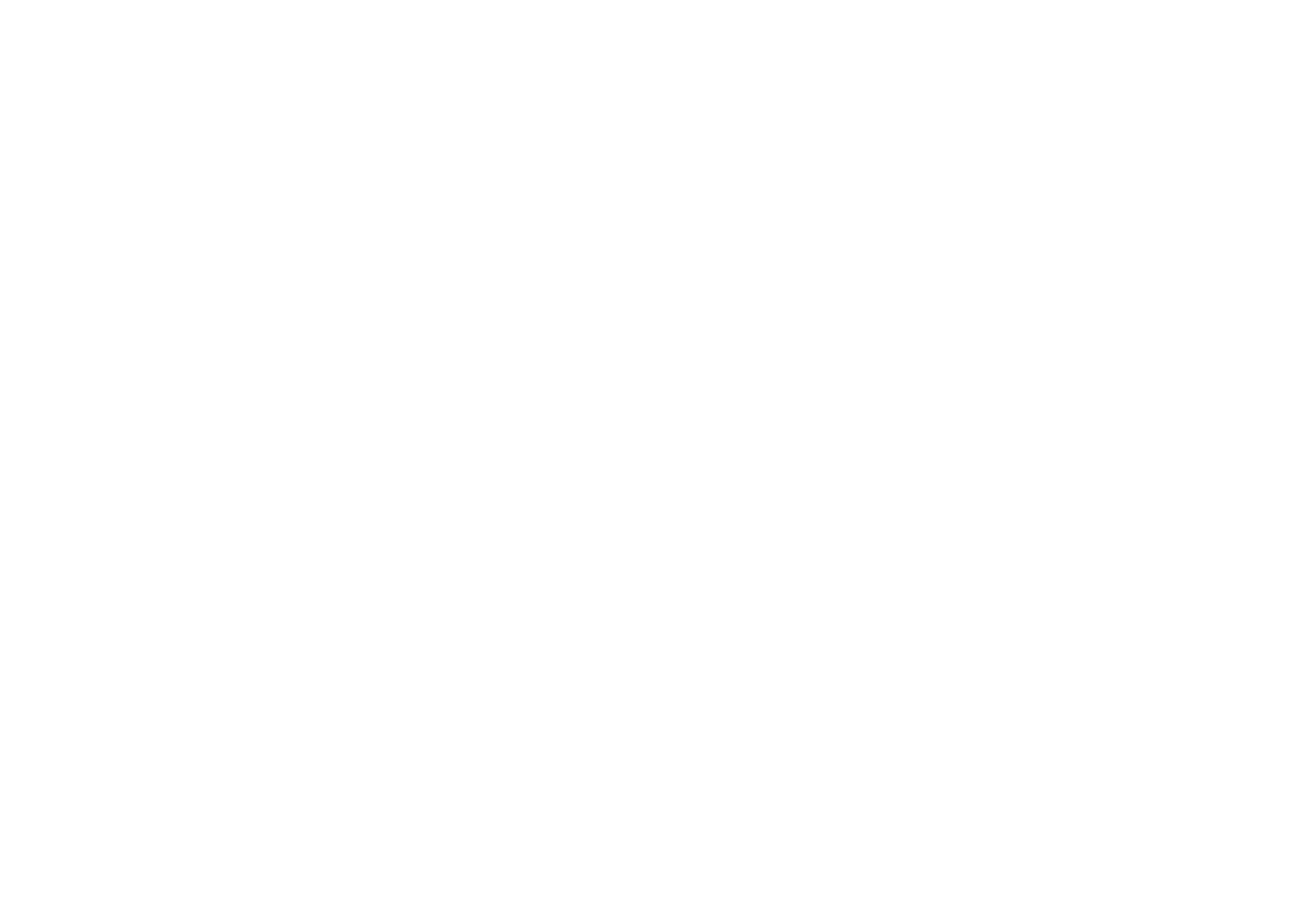

# **Ghazals**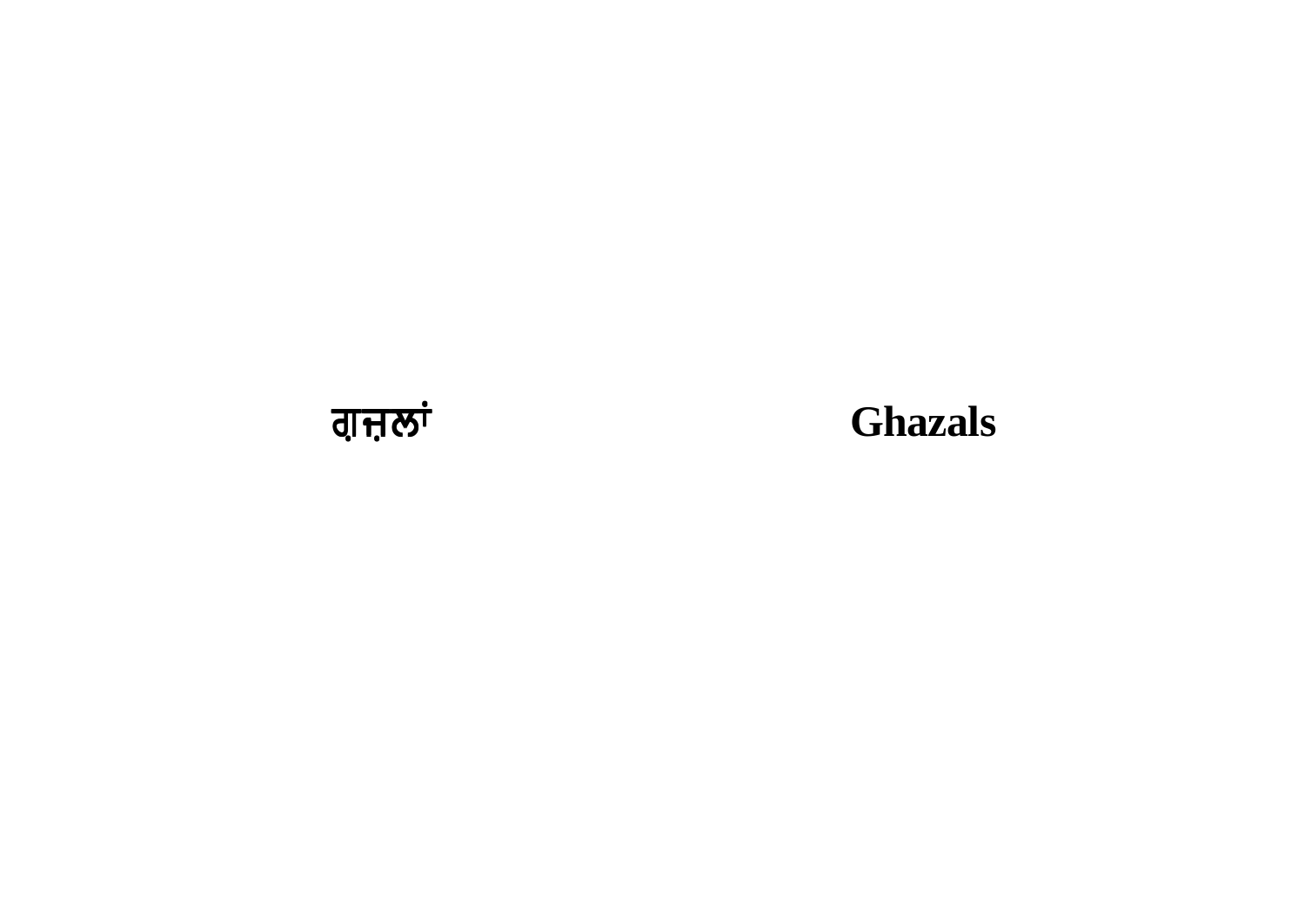ਭਜਨ ਬੰਦਗੀ ਦੀ ਇੱਛਾ ਨੇ ਮੈਨੂੰ ਹੋਂਦ ਵਿਚ ਲਿਆਂਦਾ,<br>ਨਹੀਂ ਤਾਂ ਮੈਨੂੰ ਇਸ ਤਰਾਂ ਆਉਣ ਦਾ ਕੋਈ ਸੌਕ ਨਹੀਂ ਸੀ ।(1)

ਕਿਨੀ ਚੰਗੀ ਹੈ ਉਹ ਆਯੂ, ਜਿਹੜੀ ਉਸਦੀ ਯਾਦ ਵਿਚ ਗੁਜ਼ਰੇ,<br>ਨਹੀਂ ਤਾਂ ਭਲਾ ਮੈਨੂੰ ਇਸ ਨੀਲੇ ਗੁੰਬਦ ਤੋਂ ਕੀ ਫਾਇਦਾ ।(2)

ਜਦੋਂ ਤੂੰ ਯਾਦ ਨਹੀਂ ਆਉਂਦਾ, ਤਾਂ ਮੈਂ ਮਰ ਜਾਂਦਾ ਹਾਂ<br>ਤੇਰੀ ਯਾਦ ਬਿਨਾ ਮੈਨੂੰ ਜੀਉਣ ਦਾ ਕੀ ਫਾਇਦਾ ।(3)

ਮੇਰੀ ਜਾਨ ਅਤੇ ਦਿਲ ਉਸ ਪਵਿਤਰ ਪੁਰਖ ਦੇ ਚਰਨਾਂ ਦੀ ਧੁੜ ਤੋਂ ਕੁਰਬਾਨ ਹਨ, ਜਿਸ ਨੇ ਕਿ ਮੈਨੂੰ ਤੇਰਾ ਰਾਹ ਵਿਖਾਇਆਂ ।(4)

ਉਸ ਵੇਲੇ ਤਾਂ ਆਸਮਾਨ ਅਤੇ ਜ਼ਮੀਨ ਤਕ ਦਾ ਨਾਮ ਨਿਸ਼ਾਨ ਨਹੀਂ ਸੀ, ਜਦੋਂ ਕਿ ਦੀਦਾਰ ਦੇ ਸੌਕ ਨੇ ਮੈਨੂੰ ਸਿਜਦੇ ਵਿਚ ਡੇਗ ਦਿੱਤਾ ।(5)

ਐ ਗੋਯਾ ਮੈਂ ਤੇਰੀ ਯਾਦ ਬਿਨਾਂ ਜਿੳ ਨਹੀਂ ਸਕਦਾ। ਮੈਨੂੰ ਮੇਰੇ ਸੱਜਨ ਵਲ ਜਾਣ ਲਈ ਛੇਤੀ ਹੀ ਰਿਹਾਈ ਮਿਲ ਜਾਵੇਗੀ  $\vert (6)(1) \vert$ 

# **Ghazal One**

A yearning for celestial adoration engendered my existence, Otherwise, I fancied not the tangibility. $(1)$ 

How creative is the life passed in his retention, Diversely, what gain do I have under this blue dome?(2)

With the lack of your remembrance I wane, And without your recollection what use is my living?(3)

My heart and soul I sacrifice at the altar of that pious being, Who revealed to me this kindly light. $(4)$ 

Neither there was the earth, nor the sky, When the obsession for a glimpse of yours brought me down to pay my obeisance. $(5)$ 

Oh Goya, I can endure not, without pondering upon you, And soon I will be liberated to converge onto my benefactor. $(6)(1)$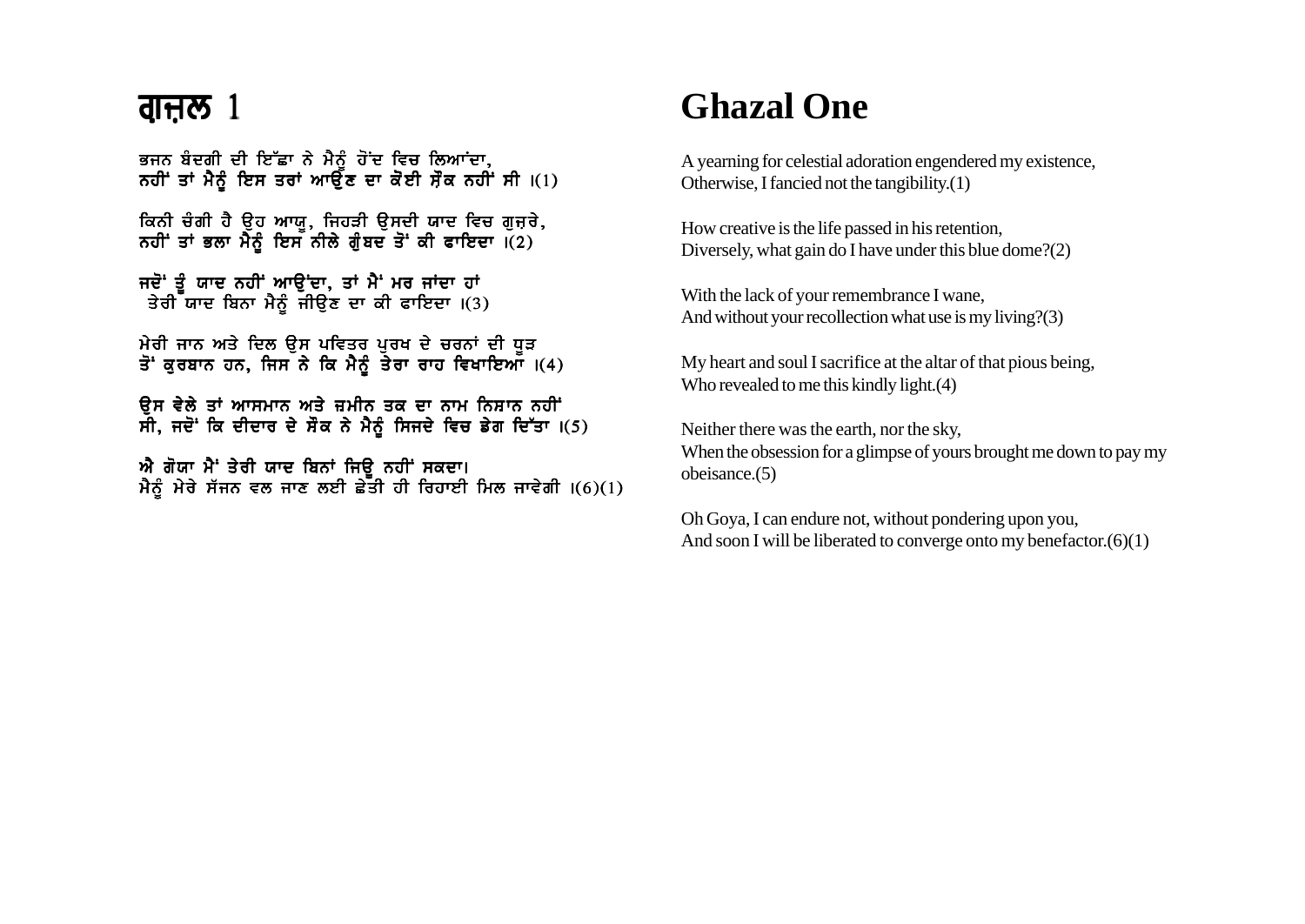ਦੀਨ ਅਤੇ ਦਨੀਆਂ ਸਾਡੇ ੳਸ ਪਰੀ-ਚੇਹਰਾ ਦੋਸਤ ਦੀ ਫਾਹੀ ਵਿਚ ਹਨ। ਦੋਵੇ<sup>:</sup> ਜਹਾਨ ਸਾਡੇ ਯਾਰ ਦੇ ਇਕ ਵਾਲ ਦੇ ਮਲ ਬਰਾਬਰ ਹਨ।(1)

ਅਸੀਂ ਉਸ ਸੱਜਨ ਦੀ ਇਕ ਭੀ ਟੇਢੀ ਨਜ਼ਰ ਦੀ ਤਾਬ ਨਹੀਂ ਝੱਲ ਸਕਦੇ, ਉਸ ਦੀ ਇੱਕੋ ਨਿਗਾਹ, ਜਿਹੜੀ ਉਮਰਾਂ ਵਧਾ ਦੇਂਦੀ ਹੈ, ਸਾਨੂੰ ਬਥੇਰੀ ਹੈ। $(2)$ 

ਕਦੀ ਤਾਂ ਉਹ ਸੁਫੀ ਬਣ ਜਾਂਦਾ ਹੈ, ਕਦੀ ਭਜਨ ਬੰਦਗੀ ਵਾਲਾ ਅਤੇ ਕਦੀ ਮਸਤ ਕਲੰਦਰ; ਸਾਡਾ ਚਾਲਾਕ ਪਿਆਰਾ ਨਾਨਾ ਰੰਗਾਂ ਦਾ ਮਾਲਕ ਹੈ ।(3)

ਉਸ ਦੇ ਲਾਲਾਂ (ਵਰਗੇ ਹੋਠਾਂ) ਦੀ ਭਲਾ ਕਦਰ ਬਿਨਾਂ ਪ੍ਰੇਮੀ ਦੇ ਕੌਣ ਜਾਣੇ? ਯਾਕਤ ਦੀ ਕੀਮਤ ਸਾਡੀ ਮੋਤੀ ਵਸਾਉਣ ਵਾਲੀ ਅੱਖ ਹੀ ਜਾਣਦੀ ਹੈ।(4)

ਹਰ ਛਿਨ ਤੇ ਹਰ ਪਲ ਗੋਯਾ ਸਾਡਾ ਹੁਸ਼ਿਆਰ ਦਿਲ ਉਸ ਪਿਆਰੇ ਦੀ ਮਸਤ ਨਰਗਸੀ ਅੱਖ ਦੀ ਯਾਦ ਵਿਚ ਪਿਆਰ ਦਾ ਨਸ਼ਾ ਪੀਂਦਾ ਹੈ  $(5)(2)$ 

# **Ghazal Two**

Both, the temporal and the heavenly worlds are in the halter of the fairy-faced benefactor.

And both the domains are not worth the price of my friend's one hair. $(1)$ 

We can face not even one sidelong blink of the friend's looks, Enough is for us, his one glance, which grants us a long life. $(2)$ 

He epitomises a Sufi, sometimes he becomes a venerator and sometimes he is self-absorbed. Clever though he is, he is multifarious. $(3)$ 

Who else can appreciate his pinkiness except a fancier? The value of the garnet is assessed only through the vision of a gems'  $assayer. (4)$ 

Through all the moments and all the winks, Goya remains alert, To relish the vanity of the benefactor's vision. $(5)(2)$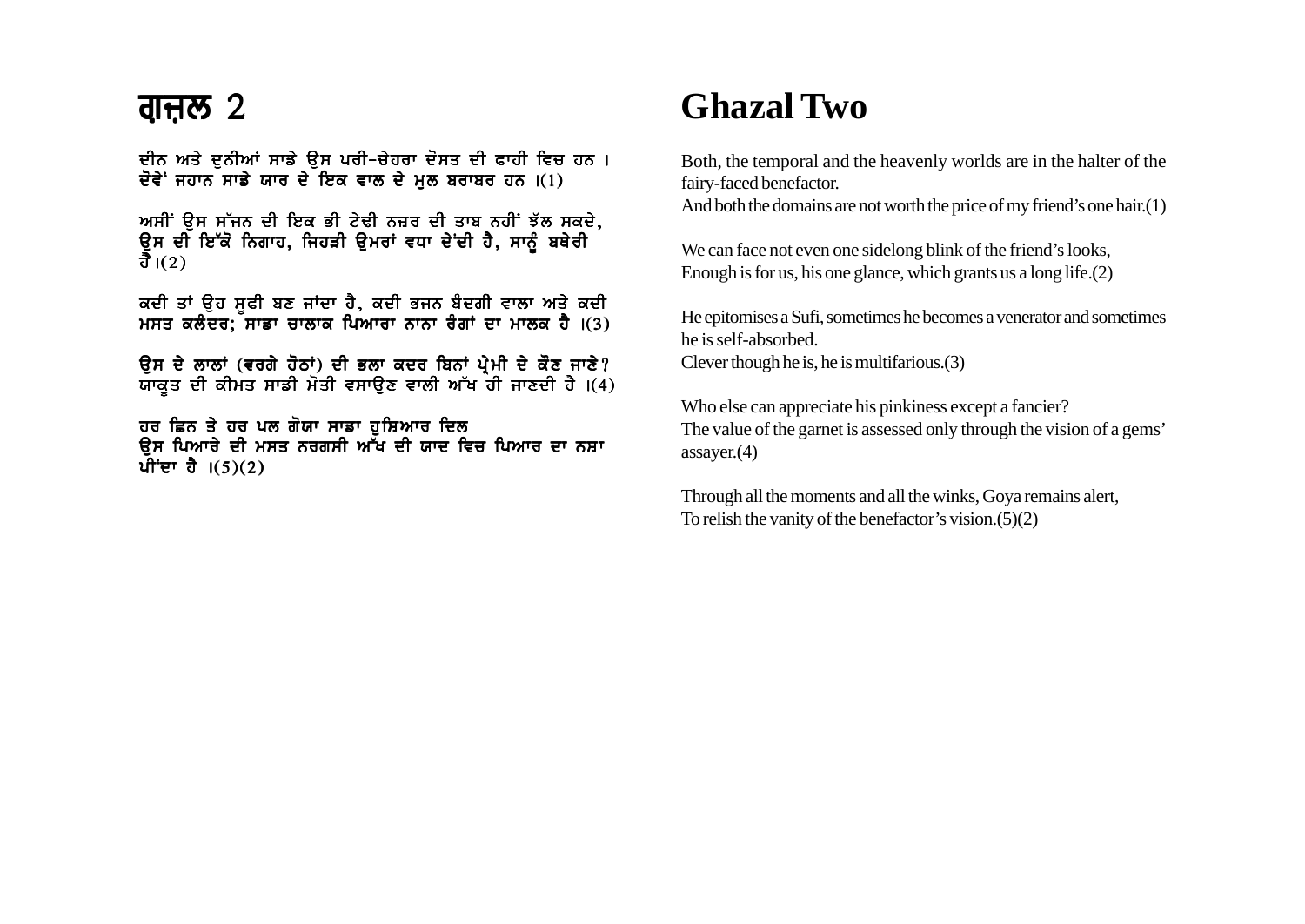ਐ ਸਾਕੀ ! ਦਿਲਾਂ ਨੂੰ ਰੰਗ ਦੇਣ ਵਾਲੇ ਨਸ਼ੇ 'ਚੋਂ ਮੈਨੂੰ ਇਕ ਪਿਆਲਾ  $347$  | ਕਿ ਮੈਂ ਉਸ ਰੱਬ ਨੂੰ ਵੇਖਣ ਵਾਲੀ ਅੱਖ ਨਾਲ ਸਾਰੀਆਂ ਮੁਸ਼ਕਲਾਂ ਹੱਲ ਕਰ ਲਵਾਂ।  $(1)$ 

ਮੈਨੂੰ ਤਾਂ ਉਸ ਮਿਤ੍ਰ ਪਿਆਰੇ ਦੀ ਮੰਜ਼ਿਲ ਵਲ ਵਧਦਿਆਂ ਸਦਾ ਆਨੰਦ ਹੀ<br>ਆਨੰਦ ਹੈ ਡਾਚੀ ਦੇ ਗਲ ਪਈ ਟੱਲੀ ਐਵੈਂ ਪਈ ਵਜਦੀ ਹੈ. ਅਸੀਂ ਕਦੋਂ ਅੱਟਕਣ ਵਾਲੇ ਹਾਂ ।  $(2)$ 

ਰੱਬ ਤਾਂ ਸਦਾ ਹਾਜ਼ਰ ਨਾਜ਼ਰ ਹੈ। ਤੂੰ ਉਸ ਦੇ ਪਵਿਤਰ ਦੀਦਾਰੇ ਕਰ।<br>ਨਾ ਕੋਈ ਭੰਵਰ ਰਾਹ ਵਿਚ ਰੁਕਾਵਟ ਹੈ ਤੇ ਨਾ ਕੋਈ ਦਰਿਆ ਜਾਂ ਕੰਢਾ।  $(3)$ 

ਤੂੰ ਕਿਉਂ ਪਿਆ ਜੰਗਲਾਂ ਜੂਹਾਂ ਵਿਚ ਮਾਰਾ ਮਾਰਾ ਫਿਰਦਾ ਹੈਂ,<br>ਜਦ ਕਿ ਉਸ, ਸੋਹਣਿਆਂ ਦੇ ਸੁਲਤਾਨ ਨੇ ਤੇਰੀਆਂ ਅੱਖਾਂ ਵਿਚ ਆਪਣਾ ਡੇਰਾ ਬਣਾ ਰਖਿਆ ਹੈ?  $(4)$ 

ਉਸ ਵਾਹਿਗੁਰੂ ਤੋਂ ਬਿਨਾਂ ਜਿੱਧਰ ਵੀ ਮੈ ਵੇਖਦਾ ਹਾਂ ਜਦ ਕੁਝ ਨਜ਼ਰ ਨਹੀਂ ਆਂਉਦਾ , ਤਾਂ ਗੋਯਾ, ਤੂੰ ਹੀ ਦਸ,ਭਲਾ ਮੈਂ ਇਸ ਦੁਨੀਆਂ ਅਤੇ ਘਰ ਬਾਰ ਨੂੰ ਕਿਵੇਂ ਤੇ ਕਿੱਥੇ ਛਡਾਂ $\overline{?}(5)(3)$ 

# **Ghazal Three**

Oh, Saqui, give me a cupful, which endows hilarity to my heart, And the pious vision, enables me to pass through all the impediments.(1)

Proceeding to the portal of my revered one, I feel exuberant. The bell in the neck of the camel is tolling unnecessarily, I am not amenable to an interlude. $(2)$ 

God is omnipresent; you just concentrate on going for his vision, May there be no hurdles and rivers or coasts. (3)

Why are you roaming around in the jungles and the barren lands, When the Sultan of the graciousness has created his image in your own vision? $(4)$ 

Wherever I look, I see nothing but the essence of his piety. Goya asks, 'how and where I could surrender this world and the people therein?' $(5)(3)$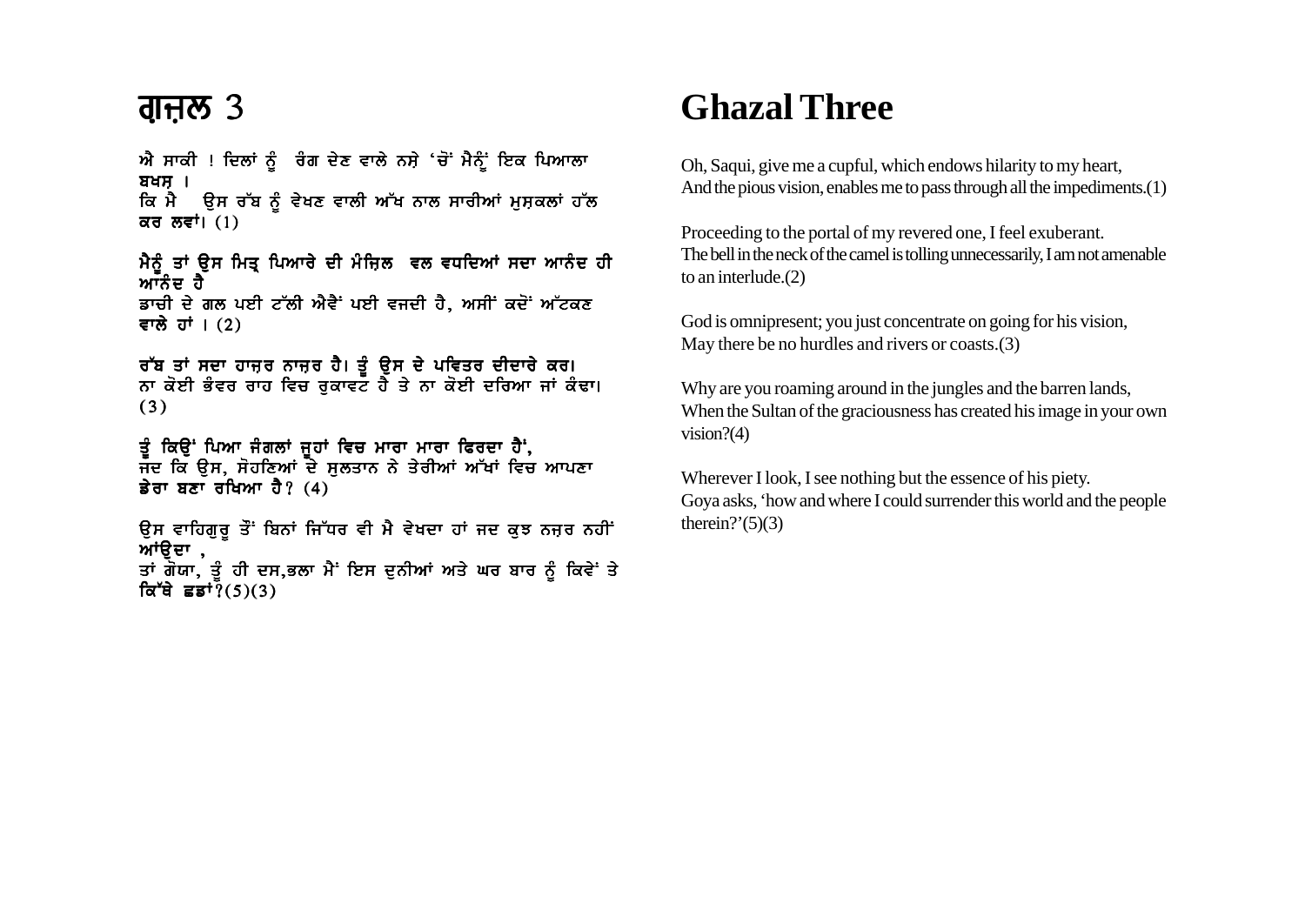ਆ ਸਾਕੀ ! ਇਥੇ ਪਿਆਲੇ ਨੂੰ ਰੰਗੀਨ ਸ਼ਰਾਬ ਨਾਲ ਭਰ ਦੇ, ਲਾਲ ਰੰਗ ਦੀ ਸ਼ਰਾਬ ਦਾ ਨਸ਼ਾ ਇਥੇ ਉਸ ਰੱਬ ਦੀ ਸ਼ਹ ਬਖਸ਼ਦਾ ਹੈ। (1)

ਜੇਕਰ ਸੁਰਾਹੀ ਮਨਸੂਰ ਦੇ ਮੂੰਹੋ ਨਿਕਲੇ 'ਅਨੱਲਹੱਕ' ਵਾਂਗ ਕਿਧਰੇ ਕਲ ਕਲ ਦੀ ਆਵਾਜ਼ ਪੈਦਾ ਕਰੇ, ਤਾਂ ਕੌਣ ਅਜਿਹੀ ਸਰਾਬ ਦੇ ਨਸੇ ਦੀ ਤਾਬ ਲਿਆਵੇਗਾ? ਅਤੇ ਕਿਥੇ ਹੈ ਅਜਿਹਾ ਦਿਮਾਗ ਦਾ ਪਿਆਲਾ? (2)

ਜਹਾਨ ਵਿਚ ਤਾਂ ਅੰਨ੍ਹੇਰਾ ਹੈ। ਐ ਪਿਆਰੇ! ਆਪਣੀ ਸੁੰਦਰਤਾ ਨੂੰ ਹੋਰ<br>ਚਮਕਾ, ਅਤੇ ਆਪਣਾ ਮੁਖੜਾ ਖੂਬ ਦਰਸਾ, ਕਿਉਂ ਜੋ ਇੱਥੇ ਦੀਵੇ ਦੀ ਲੋੜ ਹੈ। $(3)$ 

ਉਸ ਇਕ ਛਿਨ ਪਲ ਨਾਲ, ਜਦਕਿ ਉਸ ਦੀ ਯਾਦ ਆਵੇ,ਸਾਰੀ ਉਮਰ ਕੱਟੀ ਜਾ ਸਕਦੀ ਹੈ: ਜੇ ਕਿਸੇ ਕੋਲ ਰੱਬ ਦੇ ਸ਼ੌਕ ਲਈ ਅਜਿਹੇ ਇਕ ਪਲ ਦੀ ਵਿਹਲ ਤਾਂ ਹੋਵੇ!  $(4)$ 

ਮੇਰੀਆਂ ਦੋਵੇਂ ਅਖਾਂ, ਗੋਯਾ, ਇਕ ਵੱਡੀ ਨਦੀ ਹਨ; ਮੇਰੇ ਹਰ ਅਥਰੂ ਨਾਲ ਸੈਂਕੜੇ ਬਾਗ ਹਰੇ ਭਰੇ ਹੋ ਜਾਂਦੇ ਹਨ। (5)(4)

# **Ghazal Four**

Come, Saqui, fill here the cup with colourful wine. As the crimsoning wine endows the celestial glimpse. $(1)$ 

If the gargling of decanter announces Mansoor's Anal-haq\*, Then who would care for the inebriation of the wine and where is that mental cup? $(2)$ 

The world is enveloped in the darkness but, my friend, you brighten the self.

And illuminate your semblance, as the luminescence is needed.(3)

Even an iota of his remembrance, expands the whole existence, But, only if one gets just a speck of leisure. (4)

Both eyes of mine O Goya are the embodiment of the flowing rivers, And every tear out of them will enliven the garden once again. $(5)(4)$ 

(\*Mansoor raised the slogan of 'I am God' and he was prosecuted)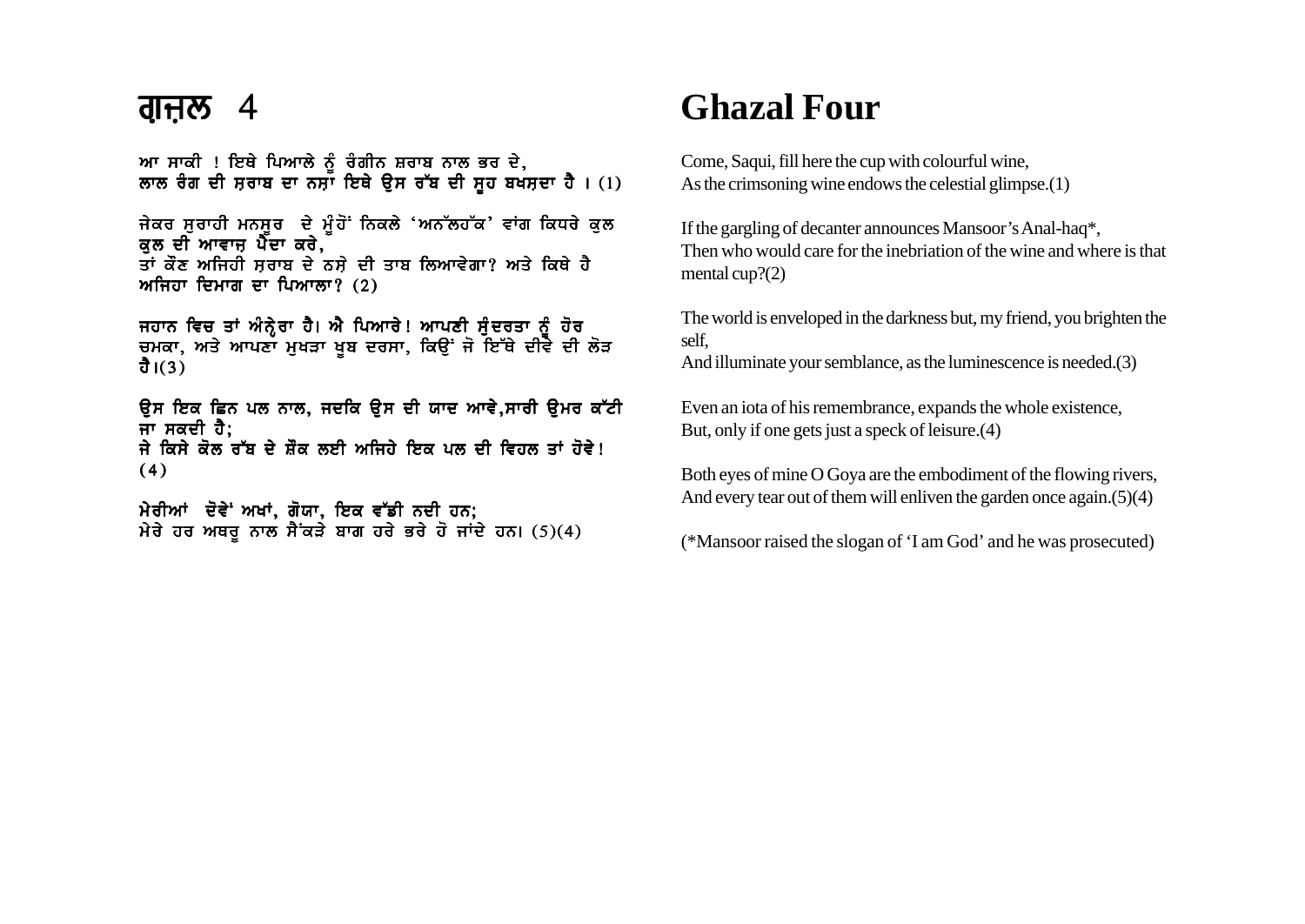### ਗ੍ਜ਼ਲ  $5$

ਰੱਬ ਦੇ ਰਸਤੇ ਟੂਰਨ ਵਾਲੇ ਪਾਂਧੀਆਂ ਲਈ ਜ਼ਰੂਰੀ ਹੈ ਕਿ ਉਨ੍ਹਾਂ ਦੇ ਦਿਲ ਵਿਚ ਵੀ. ਉਸ ਦੀ ਯਾਦ ਹੋਵੇ ਅਤੇ ੳਨ੍ਹਾਂ ਦੇ ਬੁਲ੍ਹਾਂ ਪਰ ਵੀ ਉਸ ਦਾ ਸਿਮਰਨ ।(1)

ਅਸਾਂ ਹਰ ਥਾਂ ਰੱਬ ਦੇ ਨੂਰ ਨੂੰ ਮਹਾਂ ਪੁਰਖਾਂ ਦੀ ਸੰਗਤ ਵਿਚ ਜਜਬ ਹੰਦਿਆਂ ਵੇਖਿਆ। (2)

ਸਾਡੀ ਅਖ ੳਸ ਦੇ ਜਮਾਲ ਤੌਂ ਬਿਨਾ ਅਸਲੋਂ ਨਾ ਖਲੀ, ਕਿੳਂ ਜੋ ਅਸਾਂ ਸਾਰੀ ਖਲਕਤ ਵਿਚ ਰੱਬ ਨੰ ਵੇਖਿਆ। (3)

ੳਸ ਦੇ ਚਰਨਾਂ ਦੀ ਧੜ ਦਿਲ ਨੰ ਚਾਨਣ ਕਰ ਦਿੰਦੀ ਹੈ. ਜੇ ਤੇਰਾ ਇਸ ਰਾਹ ਤੇ ਚਲਣ ਵਾਲਿਆਂ ਨਾਲ ਸਬੰਧ ਹੋਵੇ। (4)

ੳਹ ਕੌਣ ਹੈ. ਗੋਯਾ. ਜਿਸ ਦੇ ਦਿਲ ਦੀ ਮਰਾਦ ਪਰੀ ਨਹੀਂ ਹੋਈ. ਜਿਸ ਕਿਸੇ ਨੇ ਭੀ ਆਪਣੇ ਮਨ (ਹੳਮੈ) ਨੰ ਮਾਰ ਲਿਆ ਹੋਵੇ। (5)(5)

# **Ghazal Five**

Travellers on celestial paths must have reverence, Along with the remembrance in their hearts and the rendition on their  $lips.(1)$ 

At all the places, the resplendence of the God, Almighty, We have found absorbed in the congregation of the elderly. (2)

Without his vision, the temporal eyes attain not the light, Because we perceive the Lord among all his people.(3)

Our eyes are opened not, without his splendour, And then, in all the creation, we find the Almighty.(4)

The dust of the pious feet enlightens the heart, Subject to your affinity with the people advancing on his path.(5)

Who is there, Goya, whose aspirations are fulfilled not, Provided he has fully subdued his mind (ego).(6)(5)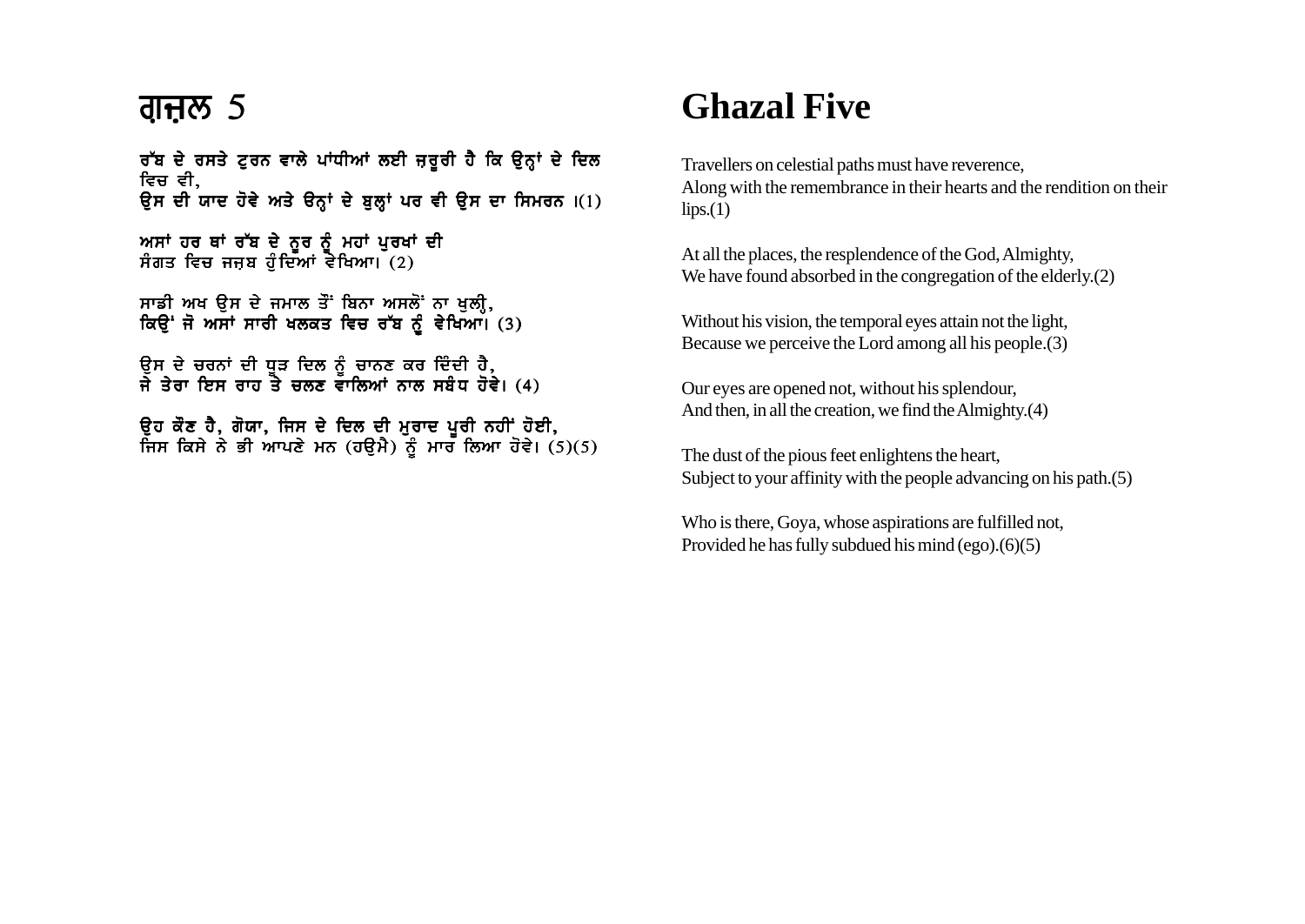ਜੇ ਦਿਲ ਸਮਝ ਵਾਲਾ ਹੋਵੇ, ਤਾਂ ਸੱਜਨ ਉਸ ਦੀ ਗਲਵਕੜੀ ਵਿਚ ਹੈ। ਅਤੇ ਅੱਖ ਜੇਕਰ ਵੇਖਣ ਵਾਲੀ ਹੋਵੇ ਤਾਂ ਹਰ ਪਾਸੇ ਦੀਦਾਰ ਹੀ ਦੀਦਾਰ ਹੈ।  $(1)$ 

ਹਰ ਪਾਸੇ ਦੀਦਾਰੇ ਹਨ, ਪ੍ਰੰਤੂ ਵੇਖਣ ਵਾਲੀ ਅੱਖ ਕਿਥੇ ਹੈ?<br>ਹਰ ਤਰਫ ਤੁਰ ਦੀ ਪਹਾੜੀ ਹੈ, ਹਰ ਪਾਸੇ ਨੁਰ ਦਾ ਭਾਂਬੜ ਹੈ।(2)

ਜੇ ਤੇਰੇ ਕੋਲ ਸਿਰ ਹੈ,ਤਾਂ ਜਾ, ਜਾ ਕੇ ਸਿਰ ਨੂੰ ਉਸ ਦੇ ਚਰਨਾਂ ਤੇ ਧਰ ਦੇ, ਅਤੇ ਜੇ ਤੇਰੇ ਪਾਸ ਜਾਨ ਹੈ ਅਤੇ ਤੈਨੂੰ ਲੋੜੀਂਦੀ ਹੈ, ਤਾਂ ਇਸ ਨੂੰ ਕੁਰਬਾਨ ਕਰ ਦੇ।  $(3)$ 

ਜੇ ਤੇਰੇ ਪਾਸ ਹੱਥ ਹੈੈ ਜਾ, ਮਿਤ੍ਰ ਪਿਆਰੇ ਦਾ ਪੱਲਾ ਫੜ ਲੈ,<br>ਅਤੇ ਜੇ ਤੇਰੇ ਪੈਰਾਂ ਵਿਚ ਟੂਰਨ ਦੀ ਤਾਂਘ ਹੈ, ਤਾਂ ਉਸ ਸੱਜਨ ਵਲ ਨੂੰ ਟੂਰ।  $(4)$ 

ਕੰਨ ਜੇ ਕਰ ਸਣਨ ਵਾਲੇ ਹੋਣ ਤਾਂ, ਰੱਬ ਦੇ ਨਾਮ ਬਿਨਾਂ ਕਦ ਕਝ ਹੋਰ ਸਣਦੇ ਹਨ? ਅਤੇ ਜੇ ਕਰ ਜੀਭਾ ਬੋਲਣ ਵਾਲੀ ਹੋਵੇ ਤਾਂ ਗੱਲ ਗੱਲ ਵਿਚ ਗਝੀ ਰਮਜ ਹੋਵੇਗੀ। (5)

ਬ੍ਰਾਹਮਣ ਆਪਣੀ ਮੁਰਤੀ ਦਾ ਸ਼ਰਧਾਲੂ ਹੈ ਅਤੇ ਮੋਮਨ ਖਾਨਕਾਹ ਦਾ।  $\hat{A}$  ਜਿਥੇ ਵੀ ਪ੍ਰੇਮ ਪਿਆਲਾ ਡਿੱਠਾ ਹੈ ਮਸਤ ਹੋ ਗਿਆ ਹਾਂ (6)

ਬੇਅਦਬੀ ਨਾਲ ਮਨਸੂਰ ਵਾਂਗ ਪ੍ਰੀਤ ਦੀ ਰਾਹ ਉਤੇ ਕਦਮ ਨਾ ਰਖੀਂ। ਇਸ ਰਾਹ ਤੇ ਚਲਣ ਵਾਲੇ ਪਾਂਧੀ ਦਾ ਪਹਿਲਾ ਕਦਮ ਤਾਂ ਸੁਲੀ ਉੱਤੇ ਹੁੰਦਾ ਹੈ।  $(7)$ 

ਜੇ ਤੇਰੀ ਤਬੀਅਤ ਗੋਯਾ ਵਾਂਗ ਮੋਤੀ ਵਰ੍ਹਾਉਣ ਵਾਲੀ ਹੈ।<br>ਤਾਂ ਵੀ ਜੋ ਕੁਝ ਤੇਰੇ ਕੋਲ ਹੈ, ਆਪਣੇ ਸਜਨ ਤੋਂ ਵਾਰ ਦੇ। (8)(6)

# **Ghazal Six**

If the heart is full of compassion, my friend, you are already in his lap. And with the omnipotent vision, his glimpse all around can be intuited.(1)

Every where is his glimpse, and without his glimpse what good is the existence?

As every where exists (the pious mountain of) Toor and the fire of his splendour. $(2)$ 

If you have a mindful head, then, go and place it at his feet. If you have a life to retain, advance and sacrifice it for his cause. (3)

If you have hands, proceed and use them to hold his apparel. And if the power is still there in your feet, then progress along and approach him. $(4)$ 

If ears have the faculty of listening, why would they heed anything but his name?

And if the tongue is capable of oration, it will recite in each word his hidden message, $(5)$ 

Whereas the Brahmin is engrossed in idol-worship, the Momin (Muslim priest) is revering the graves.

I feel intoxicated at all the places where I come across the cups of your veneration. $(6)$ 

Stride not on the path of the love like Mansoor, This path leads the traveller's first step towards the sacrificial noose.(7)

Like Goya, if your potentiality is to dole out pearls,

Whatever you possess, you disburse in the name of your benefactor. $(8)(6)$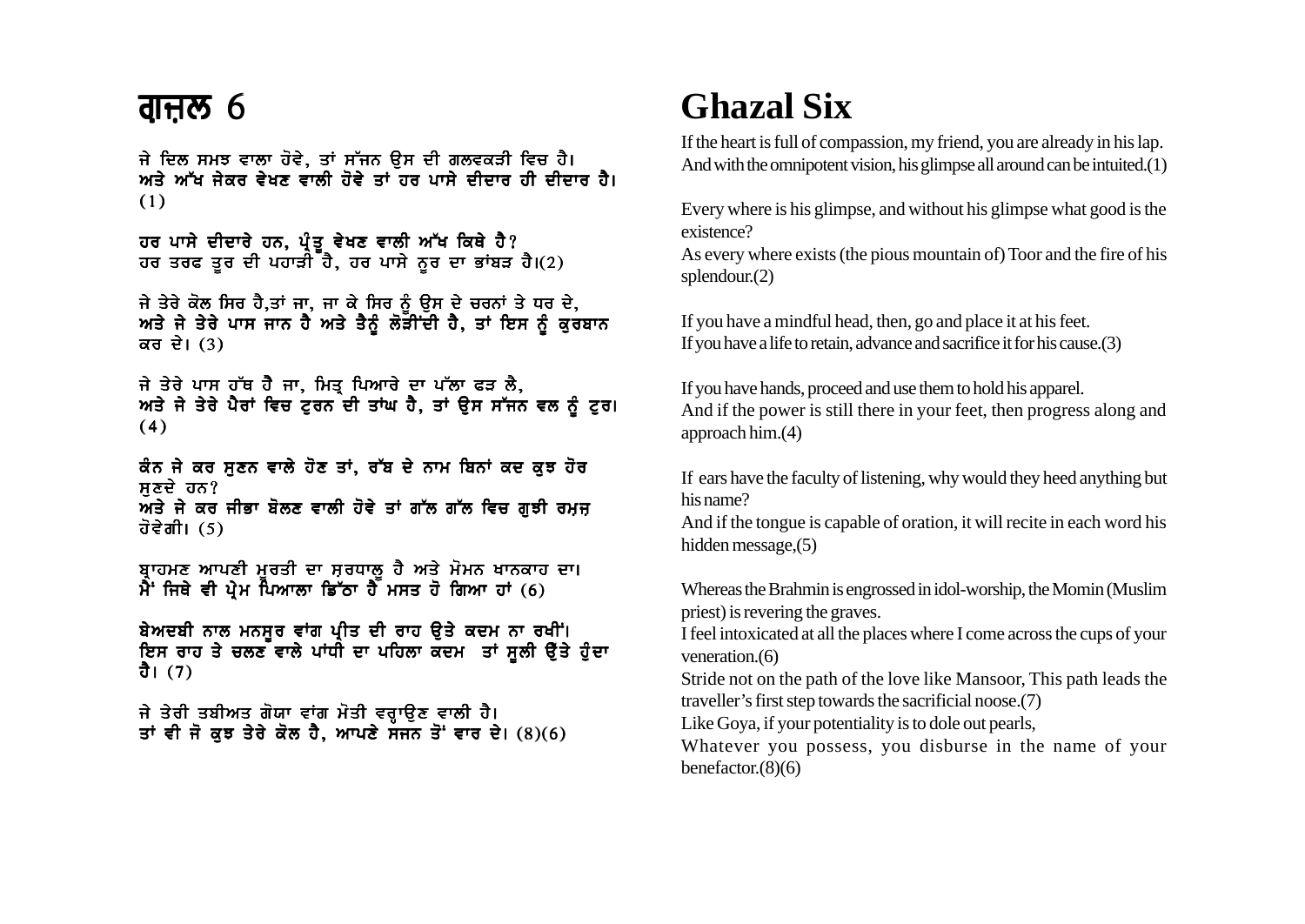#### ਗ੍ਜ਼ਲ  $7$

ਤੇਰੀ ਗਲੀ ਦੇ ਮੰਗਤੇ ਨੰ ਬਾਦਸਾਹੀ ਦੀ ਇੱਛਾ ਨਹੀਂ। ੳਸ ਨੰ ਨਾਂ ਤਾਂ ਰਾਜ ਦੀ ਚਾਹ ਹੈ. ਨਾਂ ਹੀ ਬਾਦਸਾਹੀ ਟੇਢੀ ਟੋਪੀ ਦੀ। (1)

ਜਿਸ ਕਿਸੇ ਨੇ ਦਿਲ ਦਾ ਮੁਲਕ ਜਿਤ ਲਿਆ,ਸਮਝੋ ਉਹ ਸੁਲਤਾਨ ਹੋ ਗਿਆ। ਜਿਸ ਕਿਸੇ ਨੇ ਤੇਨੂੰ ਲੱਭ ਲਿਆ,ਸਮਝੋ, ਉਸ ਵਰਗਾ ਹੋਰ ਕੋਈ ਸਿਪਾਹੀ ਨਹੀ $\dot{\mathsf{f}}$ i $(2)$ 

ਤੇਰੀ ਗਲੀ ਦਾ ਭਿਖ-ਮੰਗਾ ਦੋਹਾਂ ਜਹਾਨਾਂ ਦਾ ਬਾਦਸਾਹ ਹੈ। ਤੇਰੇ ਫਟਦੇ ਵਾਲਾਂ ਦੇ ਕੈਦੀ ਨੰ ਲੋੜ ਛਟਕਾਰੇ ਦੀ ਨਹੀਂ।(3)

ਕਿਹੜੀ ਹੈ ਉਹ ਅੱਖ, ਜਿਸ ਵਿਚ ਤੇਰੇ ਨੂਰ ਦੀ ਚਮਕ ਨਹੀਂ? ਕਿਹੜੀ ਹੈ ਉਹ ਛਾਤੀ, ਜਿਸ ਵਿਚ ਰੱਬੀ ਖਜ਼ਾਨੇ ਨਹੀਂ ? (4)

ਉਸ ਤੋਂ ਕੁਰਬਾਨ ਹੋ ਜਾਨ ਵਿਚ ਹੀਲ ਹੁੱਜਤ ਨਾ ਕਰ, ਐ ਗੋਯਾ!  $\overline{a}$ ਉਂ ਜੋ ਸਾਡੀ ਰੀਤ ਵਿਚ ਹੀਲ ਹੁੱਜਤ ਦੀ ਕੋਈ ਥਾਂ ਨਹੀਂ। (5)(7)

# **Ghazal Seven**

The beggar along your street has no aspiration for the kingdom. Neither he wishes to rule, nor has be a yearning for the royal crown.(1)

One, who prevails over the domain of his heart, epitomises a king. And the one who achieves him, is matched by no other veteran.(2)

The beggar in your avenue is the sovereign of both the worlds. The juvenile slave of your tresses needs no emancipation.(3)

There exists no eye, which is exalted not with your radiance, And there survives no bosom, which is not endowed with celestial treasures ?(4)

Sacrifice yourself for him and make no hesitation, Goya, Because there is no place for vacillations in our dealings.(5)(7)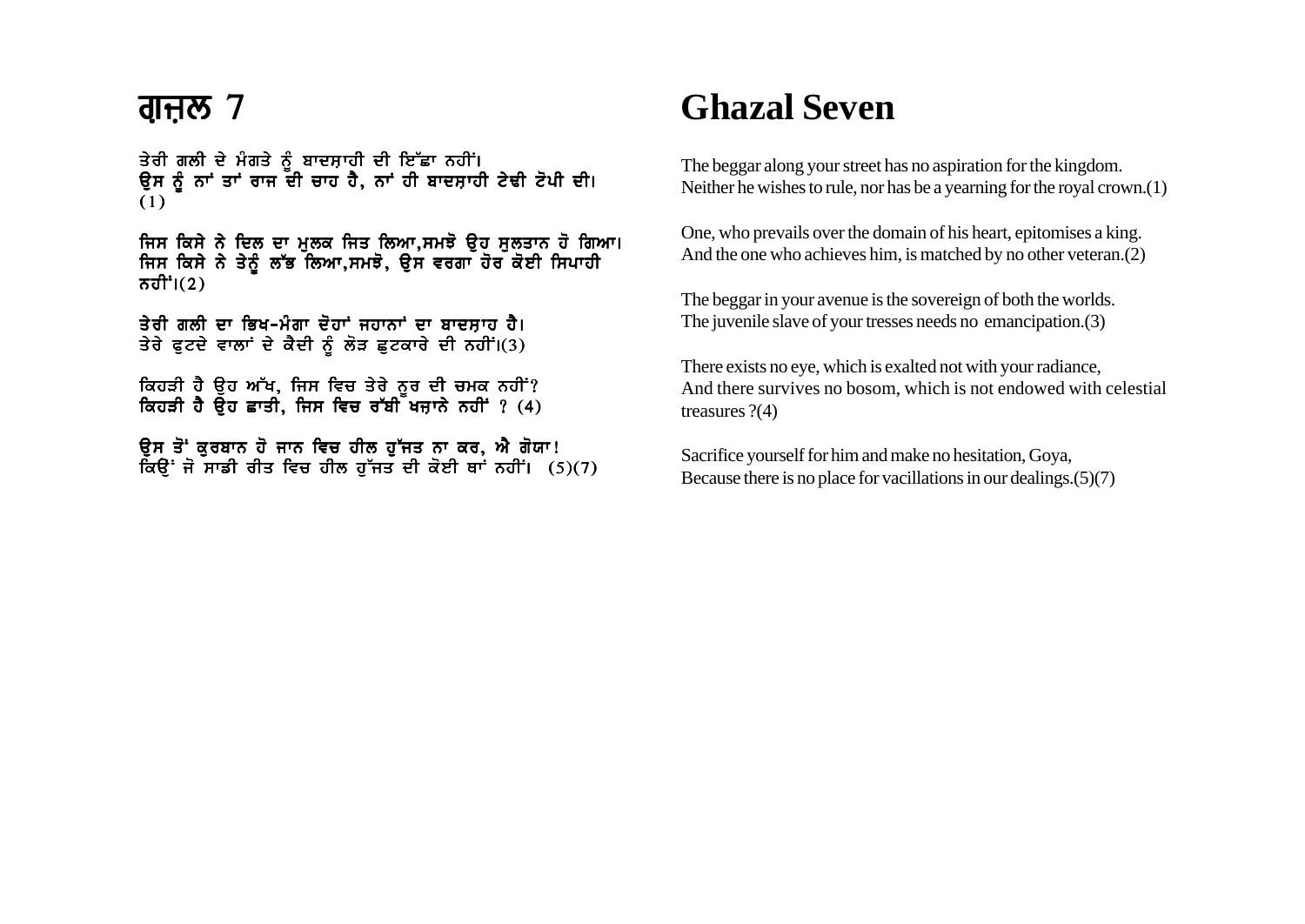#### ਗੁਜ਼ੁਲ  $8$

 $M$ ੱਖਾਂ ਅਗੋਂ ੳਹ ਨਾ-ਮਿਹਰਬਾਨ ਪਿਆਰਾ ਲੰਘ ਗਿਆ. ਪਿਆਰਾ ਲੰਘਿਆ, ਕਿ ਅੱਖਾਂ ਰਾਹੀਂ ਜਾਨ ਲੰਘ ਗਈ।  $(1)$ 

 $n$ ਰੀਆਾਂ ਆਹਾਂ ਦਾ ਧੂਆਂ ਇੰਨਾ ਜਿਆਦਾ ਆਸਮਾਨ ਤੋਂ ਲੰਘ ਗਿਆ, ਕਿ ਉਸ ਨੇ ਆਸਮਾਨ ਦਾ ਰੰਗ ਨੀਲਾ ਕਰ ਦਿੱਤਾ ਅਤੇ ਉਸ ਦਾ ਦਿਲ ਸਾੜ ਦਿੱਤਾ।  $(2)$ 

ੳਸ ਨੇ ਸਾਨੰ ਆਪਣੀਅ ਭਵਾਂ ਦੇ ਇਕੋ ਇਸਾਰੇ ਨਾਲ ਸਹੀਦ ਕਰ ਦਿੱਤਾ। ਪਰ ਹਣ ਕੋਈ ਇਲਾਜ ਨਹੀਂ ਜਦ ਕਿ ਤੀਰ ਕਮਾਨ ਤੋਂ ਨਿਕਲ ਗਿਆ। (3)

ਮੈਂ ਇਕ ਪਲ ਲਈ ਵੀ ਆਪਣੇ ਅਸਲੇ ਨੂੰ ਨਾ ਪਾ ਸਕਿਆ-ਨਾ ਜਾਣ ਸਕਿਆ ਕਿ ਮੈਂ ਕੌਣ ਹਾਂ? ਅਫਸੋਸ! ਮੇਰੀ ਜਿਦੰਗੀ ਦੀ ਰਾਸ ਸਭ ਐਵੇ<sup>:</sup> ਹੀ ਚਲੀ ਗਈ (4)

ਗੋਯਾ! ਜੇ ਇਕ ਵਾਰ ਵੀ ਕੋਈ ਪਿਆਰੇ ਦੀ ਗਲੀ ਵਲੋਂ ਲੰਘ ਗਿਆ,  $\pi$ ਰ ਮੜ ਕਦੀ ਬਹਿਸਤ ਦੇ ਬਾਗ ਦੀ ਸੈਰ ਲਈ ਨਹੀਂ ਜਾਂਦਾ।(5)(8)

# **Ghazal Eight**

Passed through my vision, has the unkind lover, And I went by expending my life through my own eyes.(1)

The mist of my sighs surpassed such limits in the skies, That it spread blue all around and scorched its heart.(2)

He made me a martyr with just one signal through his eye brows. There exists no remedy now when the arrow is already out of the bow.(3)

I could not achieve the knowledge of my tangibility. Alas, all the efforts of my existence turned futile.(4)

Goya, the one who passes, just once, through the fancier's street, He desires never to proceed to the heavenly garden.(5)(8)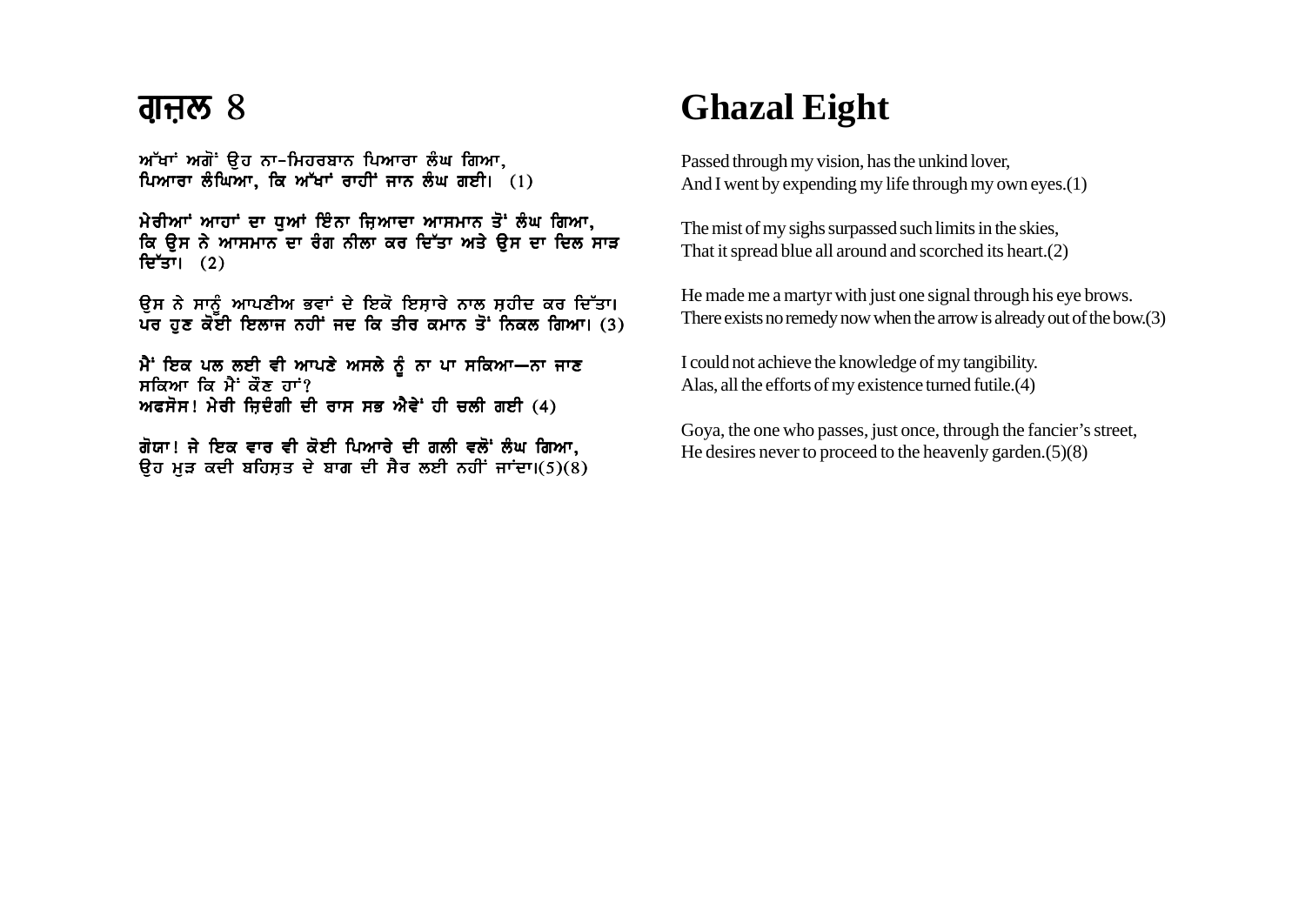# ਗੁਜ਼ਲ $(9)$

ਤੇਰੇ ਮਖੜੇ ਦੇ ਸਾਮਣੇ ਚੰਨ ਵੀ ਸਰਮਿੰਦਾ ਹੈ। ਨਹੀਂ.ਸਗੋਂ ਜਹਾਨ ਦਾ ਸਰਜ ਵੀ ਤੇਰਾ ਗਲਾਮ ਹੈ। (1)

ਸਾਡੀ ਆੱਖ ਨੇ ਸਿਵਾਏ ਰੱਬ ਦੇ ਕਿਸੇ ਨੂੰ ਨਹੀਂ ਵੇਖਿਆ! ਵਾਹ! ਕਿੰਨੀ ਸੁਭਾਗੀ ਹੈ ਉਹ ਅੱਖ ਜਿਹੜੀ ਕਿ ਰੱਬ ਨੂੰ ਵੇਖਣ ਵਾਲੀ ਹੈ। $(2)$ 

ਅਸਾਂ ਕਦੀ ਆਪਣੀ ਭਗਤੀ ਅਤੇ ਪਾਖੰਡ ਦੀ ਡੀਂਗ ਨਹੀਂ ਮਾਰਦੇ. ਜੇ ਕਰ ਅਸੀਂ ਗਨਹਿਗਾਰ ਹਾਂ, ਤਾਂ ਰੱਬ ਬਖਸ਼ਣਹਾਰ ਹੈ।  $(3)$ 

ਕਿਸੇ ਦਜੇ ਨੰ ਅਸੀਂ ਹੋਰ ਕਿਥੋਂ ਲਿਆਈਏ? ਇਕ ਦਾ ਹੀ ਇਸ ਦੁਨੀਆਂ ਵਿਚ ਬਥੇਰਾ ਰੌਲਾ ਪਿਆ ਹੋਇਆ ਹੈ। (4)

ਰੱਬ ਤੋਂ ਸਿਵਾਇੇ ਦਜਾ ਹਰਫ ਕਦੀ ਵੀ ਗੋਯਾ ਦੇ ਬੱਲਾਂ ਤੇ ਨਹੀਂ ਆੳਂਦਾ. ਕਿੳਂ ਜੋ ਰੱਬ ਬਖਸਣਹਾਰ ਹੈ। (5)(9)

# **Ghazal Nine**

Not only the moon feels shy of confronting your face, The sun of this world is your slave too.(1)

My eyes have witnessed nothing but God, And how benevolent is the eye which has perceived the Almighty!(2)

We have flaunted neither our devotion nor apathy, But if we have committed any sins, he grants clemency.(3)

Why should we bring around another one, When there is enough babble for the unique one.<sup>(4)</sup>

Goya has uttered no other word, except the Almighty, Because the Almighty is the exonerator.(5)(9)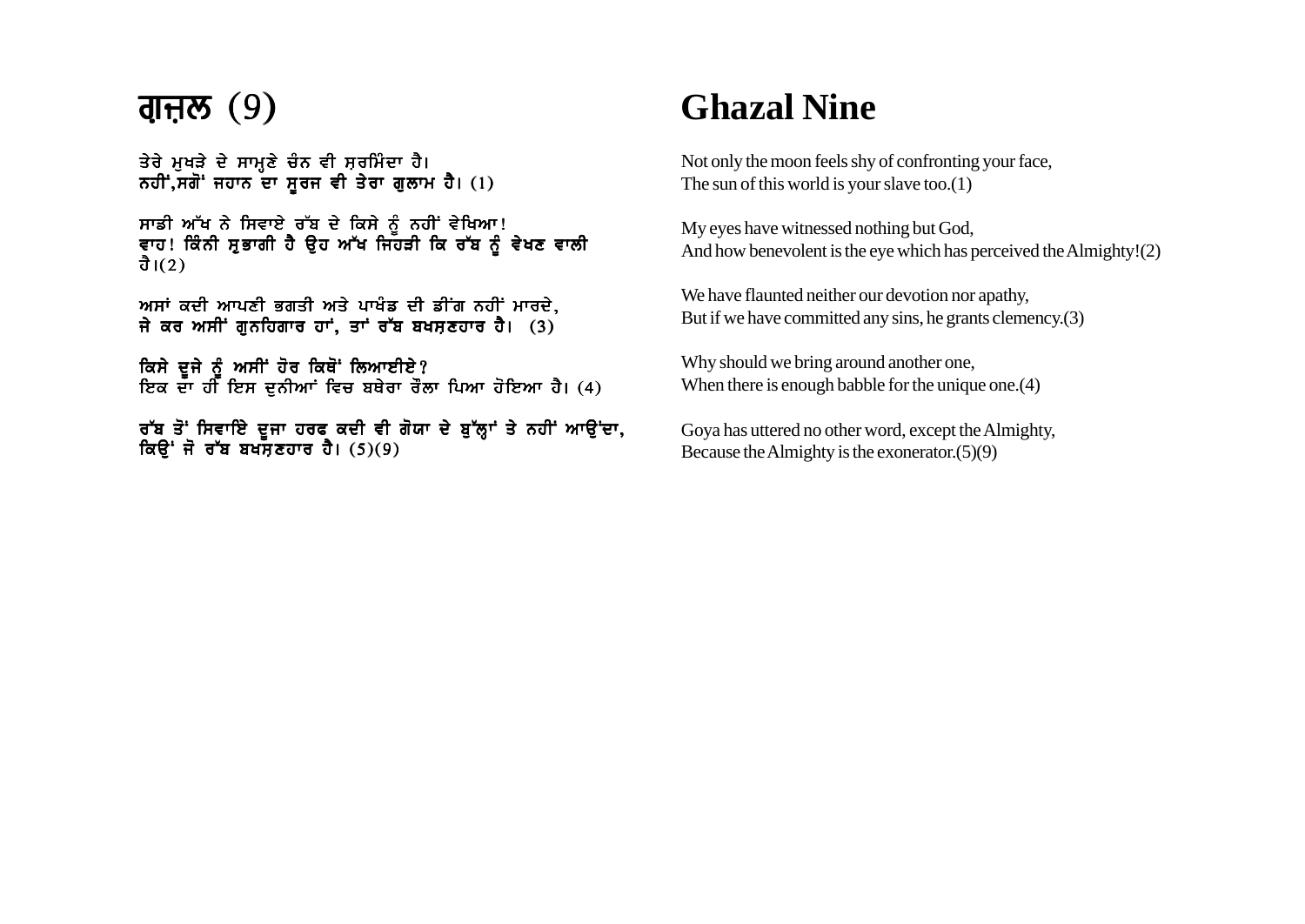ਸਾਡੀ ਮਹਿਫਲ ਵਿਚ ਤਾਂ ਬਿਨਾ ਪ੍ਰੀਤਮ ਦੇ ਹੋਰ ਕਿਸੇ ਦੀ ਕਥਾ ਕਹਾਣੀ ਨਹੀਂ' ਹੰਦੀ। ਬਿਨਾਂ (ਸ਼ੁੱਕ ਦੇ)ਪਰਦੇ ਤੇ ਅੰਦਰ ਲੰਘ ਆ, ਇਸ ਸੰਗਤ ਵਿਚ ਕੋਈ ਓਪਰਾ ਨਹੀਂ।  $(1)$ 

ਤਾਤ ਪਰਾਈ ਛੱਡ ਦੇ ਅਤੇ ਆਪਣੇ ਆਪ ਨੂੰ ਜਾਣ,<br>ਜੋ ਭੀ ਆਪਣੇ ਆਪ ਨੂੰ ਜਾਣ ਲੈਂਦਾ ਹੈ, ਉਹ ਰੱਬ ਤੋਂ ਉਪਰਾ ਨਹੀਂ ਹੈ ।  $(2)$ 

ਜਿਸ ਕਿਸੇ ਨੂੰ ਰੱਬ ਦੀ ਚਾਹ ਹੈ, ਉਹੀ ਦਿਲ ਦਾ ਸਾਹਿਬ ਹੈ ! ਇਹ ਕੰਮ ਨਾਂ ਹਰ ਕਿਸੇ ਚਾਤਰ ਦਾ ਹੈ, ਤੇ ਨਾ ਹੀ ਕਿਸੇ ਦੀਵਾਨੇ ਦਾ। (3)

ਹੇ ਨਸੀਹਤ ਕਰਨ ਵਾਲੇ, ਤੂੰ ਕਦ ਤਕ ਨਸੀਹਤਾਂ ਦੇ ਕਿੱਸੇ ਸੁਣਾਉਂਦਾ ਰਹੇ ਗਾ? ਇਹ ਤਾਂ ਮਸਤ ਰਿੰਦਾਂ ਦੀ ਮਜਲਸ ਹੈ,ਕੋਈ ਕਿੱਸੇ ਕਹਾਣੀਆਂ ਦੀ ਥਾਂ ਨਹੀ $\dot{f}$ i $(4)$ 

ਇਹ ਰੱਬੀ ਖਜ਼ਾਨਾ ਦਿਲਾਂ ਦਿਆਂ ਮਾਲਕਾਂ ਕੋਲ ਹੰਦਾ ਹੈ। ਤੂੰ ਬੀਆਬਾਨਾਂ ਵਿਚ ਕਿਉਂ ਜਾਂਦਾ ਹੈ ? ਉਹ ਉਜਾੜ ਦੇ ਖੁੰਜਿਆਂ ਵਿਚ  $\bar{\sigma}$ ਹੀ $\dot{\sigma}$ 1(5)

ਇਸ ਸੌਕ ਦੇ ਖਜ਼ਾਨੇ ਨੰ ਰੱਬ ਦੇ ਪਿਆਰਿਆਂ ਪਾਸੋਂ ਮੰਗ। ਕਿਉਂ ਜੋ ਉਨ੍ਹਾ ਦੀ ਜਾਨ ਵਿਚ ਸਿਵਾਏ ਪਿਆਰੇ (ਵਾਹਿਗੁਰੂ) ਦੇ ਮੁਖੜੇ ਦੇ ਨਕਸ਼ਾਂ ਦੇ ਹੋਰ ਕਝ ਵੀ ਨਹੀਂ।  $(6)$ 

ਕਦ ਤਕ ਤੂੰ ਇਸ ਤਰ੍ਹਾਂ ਕਹਿੰਦਾ ਰਹੇਂਗਾ, ਐ ਗੋਯਾ ! ਅਜਿਹੀਆਂ ਗਲਾਂਂ ਤੋਂ ਚਪ ਧਾਰ। ਰੱਬ ਦੇ ਸੌਕ ਦਾ ਅਧਾਰ ਕਾਅਬੇ ਜਾਂ ਮੰਦਰ ਤੇ ਨਹੀਂ ਹੈ  $(7)(10)$ 

# **Ghazal Ten**

In the assembly of ours, none is conversed about except the sweetheart, Without hesitation come in as no one is a stranger there.  $(1)$ 

Shed the eccentricity and know your own self, As a knower of self remains not an alien to the Almighty.(2)

The one who strives for him, is the master of his heart, And this needs neither a clever person nor an adherent. $(3)$ 

Oh, you the counsellor, how long are you going to narrate the parables? This is the congregation of self-absorbed ones and there is no place for fiction. $(4)$ 

Celestial treasures are bestowed only on the heartthrobs, Why are you roaming around in the jungles, as they are never found in the corners of the wilderness?(5)

Go and beg this treasure of fondness of the godly lovers, Because, even, in their temporal life, there is nothing but Celestial Name. $(6)$ 

How long are you going to tattle like that, Oh, Goya, better it is to keep quiet,

Emancipation is not obtainable, either at Kabah or at the place of the idols. $(7)(10)$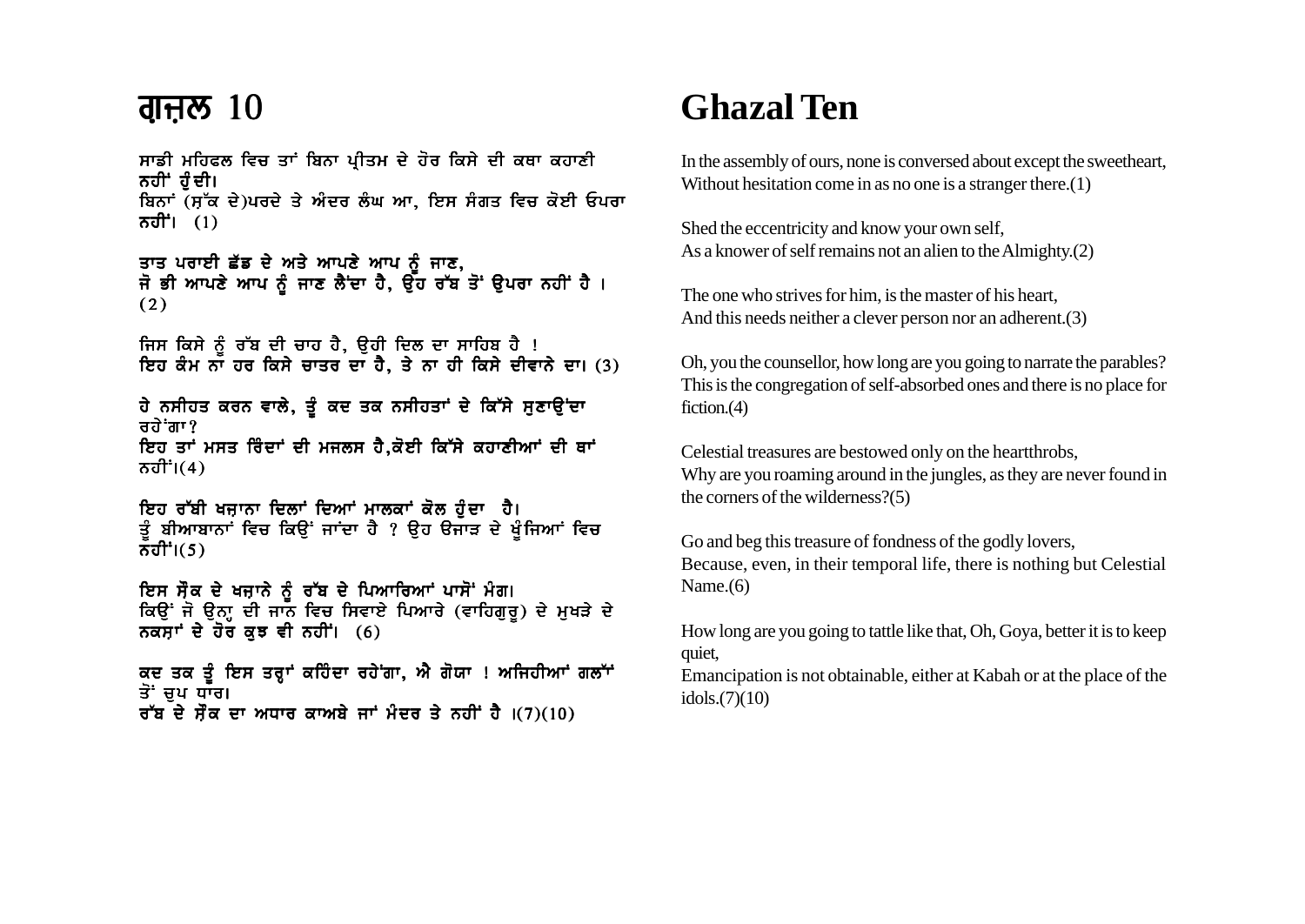#### ਗੁਜ਼ਲ  $11$

ਜੇਕਰ (ਮੇਰਾ) ਦਿਲ ੳਸ ਦੀ ਦੋਹਰੀ ਜ਼ਲਫ ਦੇ ਫੰਧੇ 'ਚੋਂ ਲੰਘ ਜਾਵੇਗਾ, ਤਾਂ ਸਮਝੋ. ਉਹ ਖਤਨ.ਚੀਨ. ਮਾਚੀਨ ਅਤੇ ਖਤਾਈ ਦੇਸਾਂ 'ਚੋਂ ਲੰਘ ਜਾਵੇਗਾ ।  $(1)$ 

ਤੇਰੇ ਮੁਖੜੇ ਦੀ ਇਕ ਨਜ਼ਰ ਦੋ ਜਹਾਨਾ ਦੀ ਬਾਦਸ਼ਾਹੀ ਹੈ, ਤੇਰੀ ਜੁਲਫ ਦਾ ਸਾਯਾ ਹੁਮਾ ਦੇ ਪਰਾਂ ਤੋਂ ਵੀ ਪਰ੍ਹਾਂ ਲੰਘ ਜਾਵੇਗਾ। (2)

ਉਮਰ ਦੀ ਇਸ ਵਿਸ਼ਾਲ ਧਰਤ ਨੂੰ ਸਮਝਣ ਤੇ ਪਾਉਣ ਦਾ ਜਤਨ ਕਰ, ਕਿੳਂਜੋ ਇਸ ਸਵੇਰ ਦੀ ਹਵਾ ਦਾ ਮੈਨੂੰ ਕੁਝ ਪਤਾ ਨਹੀਂ ਕਿ ਇਹ ਕਿਧਰੋਂ ਆਈ ਤੇ ਕਿਧਰੋਂ ਲੰਘੇਗੀ। (3)

ਉਸ ਦਰਵੇਸ਼ ਦੀਆਂ ਨਜ਼ਰਾਂ ਵਿਚੋਂ, ਜਿਸ ਦੀ ਨਿਜੀ ਕੋਈ ਗਰਜ਼ ਨਹੀਂ, ਇਸ ਜਹਾਨ ਦੀ ਬਾਦਸ਼ਾਹੀ ਰੌਲੇ ਰੱਪੇ ਤੋਂ ਵੱਧ ਹੋਰ ਕਝ ਨਹੀਂ। (4)

ਇਸ ੳਜਾੜ ਦੇਸ ਵਿਚ ਗਜ਼ਰਨ ਬਾਰੇ ਤੰ ਕੀ ਪਛਦਾ ਹੈ<sup>:</sup>? <u>{ਇਥੋਂ}</u> ਬਾਦਸ਼ਾਹ ਨੇ ਵੀ ਗਜ਼ਰ ਜਾਣਾ ਹੈ ਅਤੇ ਫ਼ਕੀਰ ਨੇ ਵੀ ਗਜ਼ਰ ਜਾਣਾ ਹੈ। (5)

ਗੋਯਾ ਦੇ ਸ਼ਿਅਰ ਅੰਮ੍ਰਿਤ ਵਾਂਗ ਜ਼ਿੰਦਗੀ ਬਖਸ਼ਣ ਵਾਲੇ ਹਨ, ਸਗੋਂ. ਪਵਿਤਰਤਾ ਵਿਚ ਤਾਂ ਇਹ ਅਮਰ-ਜੀਵਨ ਦੇ ਪਾਣੀ ਤੋਂ ਵੀ ਵੱਧ ਅਸਰ ਰੱਖਦੇ ਹਨ।  $(6)(11)$ 

# **Ghazal Eleven**

If the heart of mine passes through the halter of her tresses, It would deem to have gone through the countries of Khutan, China-Machine and Khatai\*.(1)

One glance of your semblance, for me, is the sovereignty of both the worlds.

Being under the shadow of your tress, far excels the spectrum of the wings of Huma\*\*.(2)

Optimistically, steer the capital of your life span, As I know not, which way the early morning breeze may come and  $go(3)$ 

The sovereignty of both the worlds, is nothing but tumult, And the holyman does not take that as the Godly benevolence.(4)

About passing through this destitute land, what you have asked ? There, they all will go through, the kings as well as the indigent ones.(5)

The couplets of Goya, are endower of life like the immortal water. Moreover, in piety, they, even, surpass the life rejuvenators.  $(6)(11)$ 

\* China and adjoining countries.

\*\* Huma is a mythological bird which stays in the skies and any body passing under its shadow attains kingship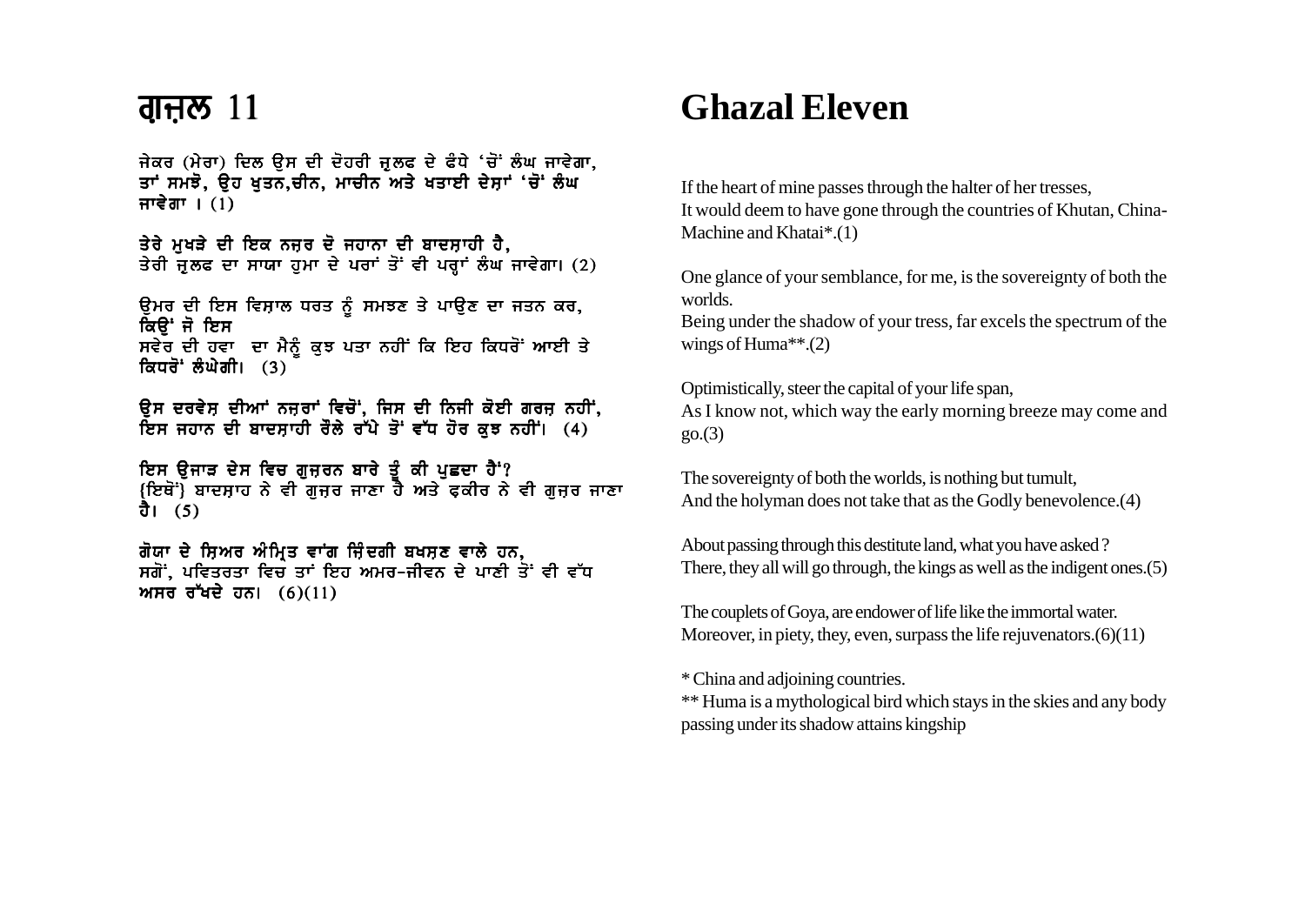### <u>ਗੁਜ਼ਲ 12</u>

ਆੱਜ ਰਾਤ ਨੂੰ ਉਸ ਸੱਜਨ ਦੇ ਮੁਖੜੇ ਦੇ ਦੀਦਾਰ ਲਈ ਉਹ ਜਾ ਸਕਦਾ ਹੈ ।<br>ਉਹ ਉਸ ਚਾਲਾਕ ਅਤੇ ਪ੍ਰੇਮੀਆਾਂ ਦੇ ਘਾਤਕ ਮਾਸ਼੍ਰਕ ਵਲ ਜਾ ਸਕਦਾ ਹੈ।  $(1)$ 

ਭਾਂਵੇਂ ਪ੍ਰੀਤ ਦੀ ਗਲੀ ਵਿਚ ਪੁਜਣਾ ਔਖਾ ਹੈ; ਪਰੰਤੂ ਮੰਨਸੂਰ ਵਾਂਗ ਸੂਲੀ ਉੱਤੇ ਕਦਮ ਧਰ ਕੇ ਉਹ ਪੂਜ ਸਕਦਾ ਹੈ। (2)

ਹੇ ਦਿਲ! ਜੇਕਰ ਤੰ ਮਦਰੱਸੇ ਜਾਣ ਦੀ ਰੱਚੀ ਨਹੀਂ ਰਖਦਾ. {ਤਾਂ ਨਾ ਸਹੀ, ਘੱਟ ਘੱਟ } ਤੂੰ ਨਸ਼ੇ-ਖਾਨ ਵਲ ਤਾਂ ਜਾ ਸਕਦਾ ਹੈ। (3)

ਜਦ ਮੇਰਾ ਹਿਰਦਾ ਤੇਰੀ ਪੀਤੀ ਕਰਕੇ ਬਾਗ ਲਈ ਵੀ ਰਸ਼ਕ ਦਾ ਕਾਰਨ ਬਣ ਗਿਆ ਹੈ. ਤਾਂ ਇਹ ਕਿਵੇਂ ਫੁਲਵਾੜੀ ਵਲ ਨੂੰ ਜਾ ਸਕਦਾ ਹੈ? (4)

ਹੇ ਦਿਲ! ਜਦ ਤੂੰ ਰੱਬ ਦੇ ਭੇਤਾਂ ਤੋਂ ਵਾਕਿਫ ਹੋ ਗਿਆ,<br>ਤਾਂ ਹੇ ਭੇਤਾਂ ਦੇ ਖਜ਼ਾਨੇ, ਤੂੰ ਮੇਰੇ ਸੀਨੇ ਵਿਚ ਜਾ ਸਕਦਾ ਹੈਂ। (5)

ਜਦ ਘਰ ਵਿਚ ਹੀ ਜੱਨਤ ਦੇ ਸੈਂਕੜੇ ਬਾਗ ਖਿੜੇ ਹੋਏ ਹੋਣ. ਤਾਂ,ਗੋਯਾ! ਇਨ੍ਹਾਂ ਹੋਰ ਇਮਾਰਤਾਂ ਵਲ ਕੋਈ ਕਿਵੇਂ ਜਾ ਸਕਦਾ ਹੈ?  $(6)(12)$ 

# **Ghazal Twelve**

Tonight he may proceed to have the glimpse of the sweetheart, And he may advance towards that shrewd idol-breaking lover.(1)

Although, arriving at the lover's lane is exacting, Yet, like Mansoor, passing through noose, he can achieve the goal. (2)

Oh, my mind, you may not have faculty for the school, But, at least, you can go to the house of intoxication.(3)

When my heart, in your affection, has become the envy of the garden, How can it go to the garden which has become ineffectual. (4)

Oh my mind, when you have become an acquaintance of Godly doings, You, the treasure of mysteries, can retire into my bosom. (5)

When there are hundreds of gardens open in your own home, O Goya, why would one go to all those temporal portals.  $(6)(12)$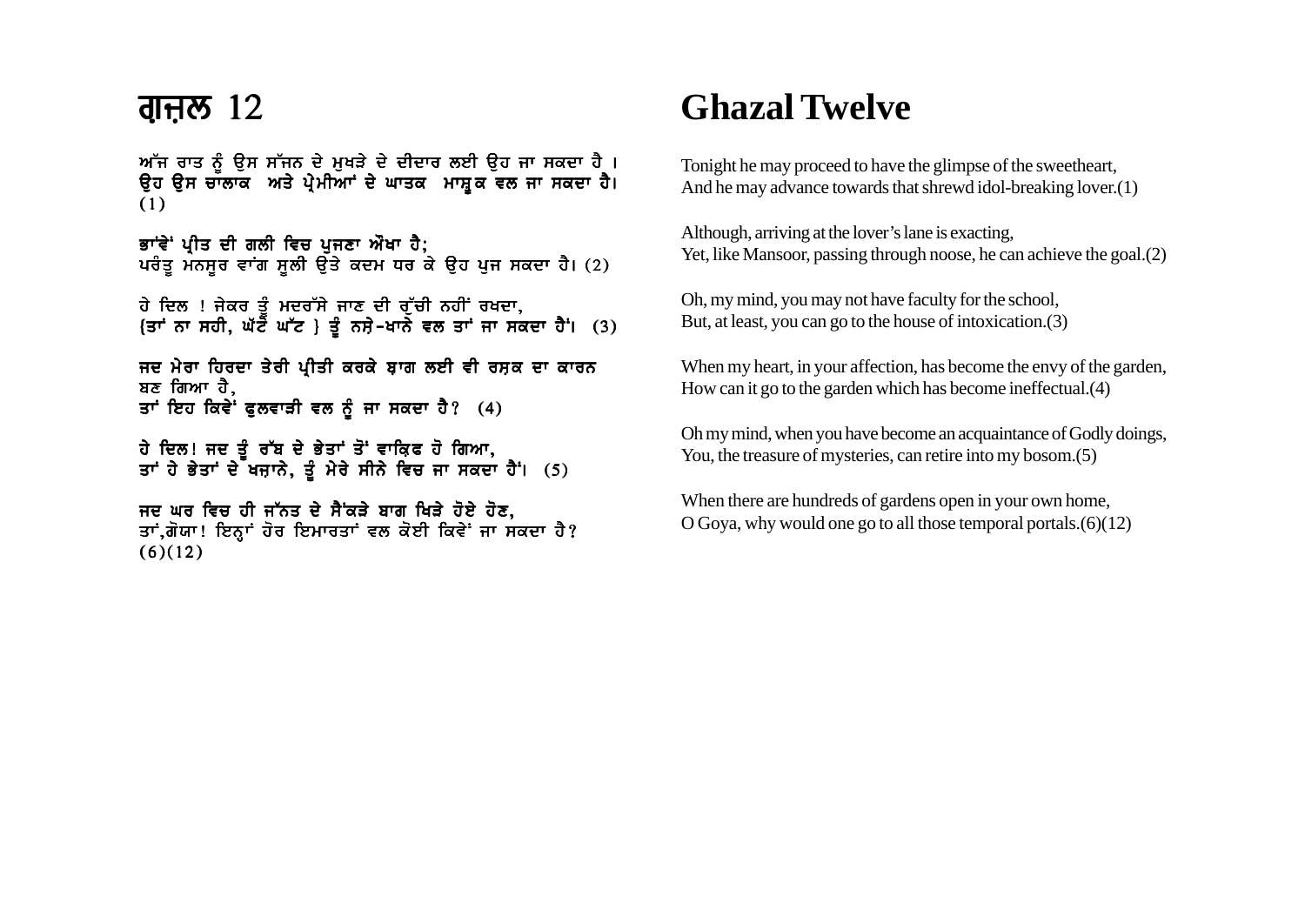### <u>ਗੁਜ਼ਲ 13</u>

ਤੂੰ ਅਖੀਰ ਵੇਖ ਲਿਆ ਕਿ ਉਸ ਰੱਬ ਦੇ ਢੁੰਡਾਉ ਨੇ ਰੱਬ ਦਾ ਹੀ ਰਾਹ ਫੜਿਆ।  $\overline{A}$ ਸਮਝੋ} ਇਸ ਬਹੁ-ਮੁਲੀ ਆਯੂ ਦਾ ਨਫਾ ਉਸ ਨੇ ਪਰਾਪਤ ਕਰ ਲਿਆ  $(1)$ 

ਕੋਈ ਬੰਦਾ ਵੀ ਤੇਰੀ ਜੁਲਫ ਦੇ ਘੇਰੇ ਤੋਂ ਬਾਹਰ ਨਹੀਂ। ਮੇਰੇ ਵੀ ਦੀਵਾਨੇ ਦਿਲ ਨੂੰ ਏਹੀ ਸਦਾ ਹੋ ਗਿਆ ਹੈ। (2)

ਜਦ ਦੀ ਉਸ ਦੇ ਸੁੰਦਰ ਕੱਦ ਨੇ ਸਾਡੀਆਂ ਅੱਖਾਂ ਵਿਚ ਥਾਂ ਬਣਾਈ ਹੈ, ਤਦ ਤੋਂ ਉਸ ਤੁਰਦੇ ਫਿਰਦੇ ਸਰੂ ਤੋਂ ਸਿਵਾਇੇ ਸਾਡੀਆਂ ਨਿਗਾਹਾਂ ਵਿਚ ਕੋਈ ਹੋਰ ਨਹੀਂ ਜ਼ਜ਼ਦਾ!  $(3)$ 

ਲੈਲਾ ਦੀ ੳਠਣੀ ਦੇ ਗਲ ਪਈ ਟੱਲੀ ਦੀ ਆਵਾਜ਼ ਸਣ ਕੇ ਮੇਰਾ ਦਿਲ ਸਦਾਈ ਹੋੱ ਗਿਆ. ਓਹ ਮਜਨ ਵਾਂਗ ਮਸਤ ਹੋ ਗਿਆ ਅਤੇ ਜੰਗਲ ਬੀਆਬਾਨ ਨੰ ਨਿਕਲ ਗਿਆ।  $(4)$ 

ਜਦੋਂ ਤੋਂ ਉਸ ਦੀ ਪ੍ਰੀਤ ਕਥਾ ਮੇਰੇ ਦਿਲ ਵਿਚ ਆ ਟਿਕੀ ਹੈ, ਮੈਨੂੰ ਸਿਵਾਏ ਉਸ ਸੌਂਚੀ ਯਾਦ ਤੋਂ ਹੋਰ ਕੁਝ ਚੰਗਾ ਨਹੀਂ ਲਗਦਾ। (5)

ਸਾਡੀ ਮੋਤੀ-ਵਰਸਾਉਣ ਵਾਲੀ ਅੱਖ ਨੇ ਪੋਸਤ ਦੇ ਫੁੱਲ ਵਰਗੇ ਆਬਦਾਰ ਮੋਤੀ ਰਖ ਲਏ. ਤਾਂ ਜੋ ਤੰ ਇਕ ਛਿਨ ਲਈ ਆਵੇਂ,ਅਤੇ ਉਹ ਤੇਰੇ ਸਿਰ ਤੋਂ ਵਾਰ ਕੇ ਸੱਟੇ  $f(\delta)$ 

ਅਜ ਮੇਰੀ ਜਾਨ ਦੋਵਾਂ ਅੱਖਾਂ ਰਾਹੀਂ ਬਾਹਰ ਆ ਰਹੀ ਹੈ, ਪਰ ਉਸ ਦੇ ਦੀਦਾਰ ਦੀ ਵਾਰੀ ਤਾਂ ਕਿਆਮਤ ਦੇ ਦਿਨ ਤੇ ਜਾ ਪਈ। (7)

ਮੇਰੀ ਜੀਭ ਉਪਰ ਰੱਬ ਦੀ ਸਿਫਤ ਤੋਂ ਬਿਨਾਂ ਕਦੇ ਹੋਰ ਕੋਈ ਚੀਜ਼ ਨਹੀਂ ਆੳਦੀ। ਅਖ਼ੀਰ ਗੋਯਾ ਦੇ ਦਿਲ ਨੇ ਇਸ ਉਮਰ ਦਾ ਨਫਾ ਖਟ ਲਿਆ।  $(8)(13)$ 

# **Ghazal Thirteen**

Behold, at last the explorer of Divine Name took the way to the Godly domain.

And has earned the profit out of this precious long life.  $(1)$ 

No human is outside the span of your sable tresses, And even my devout mind is affected and is going crazy.(2) Now, when her elevated stature has created place in our vision, Nothing, except that strolling cypress tree, flatters our discernment. (3)

The (tolling of the bell in the neck of the) she-camel of Laila has excited my mind.

Which has got self-absorbed like Majnu and is proceeding to the wilderness. $(4)$ 

Nothing suits me since the time her love story captured my heart, And nothing appeases me except the true tale of her love. (5)

If you come for a moment I will present the pious gift, Which our pearly eves has preserved like the lively flowers of the poppies. $(6)$ 

Today, my life is springing out of both my eyes, as the chances Of her glimpse have vanished till the day of judgement.(7)

Except the remembrance of God, nothing comes on tongue. At last, Goya's heart has earned the profit out of his living. (8)(13)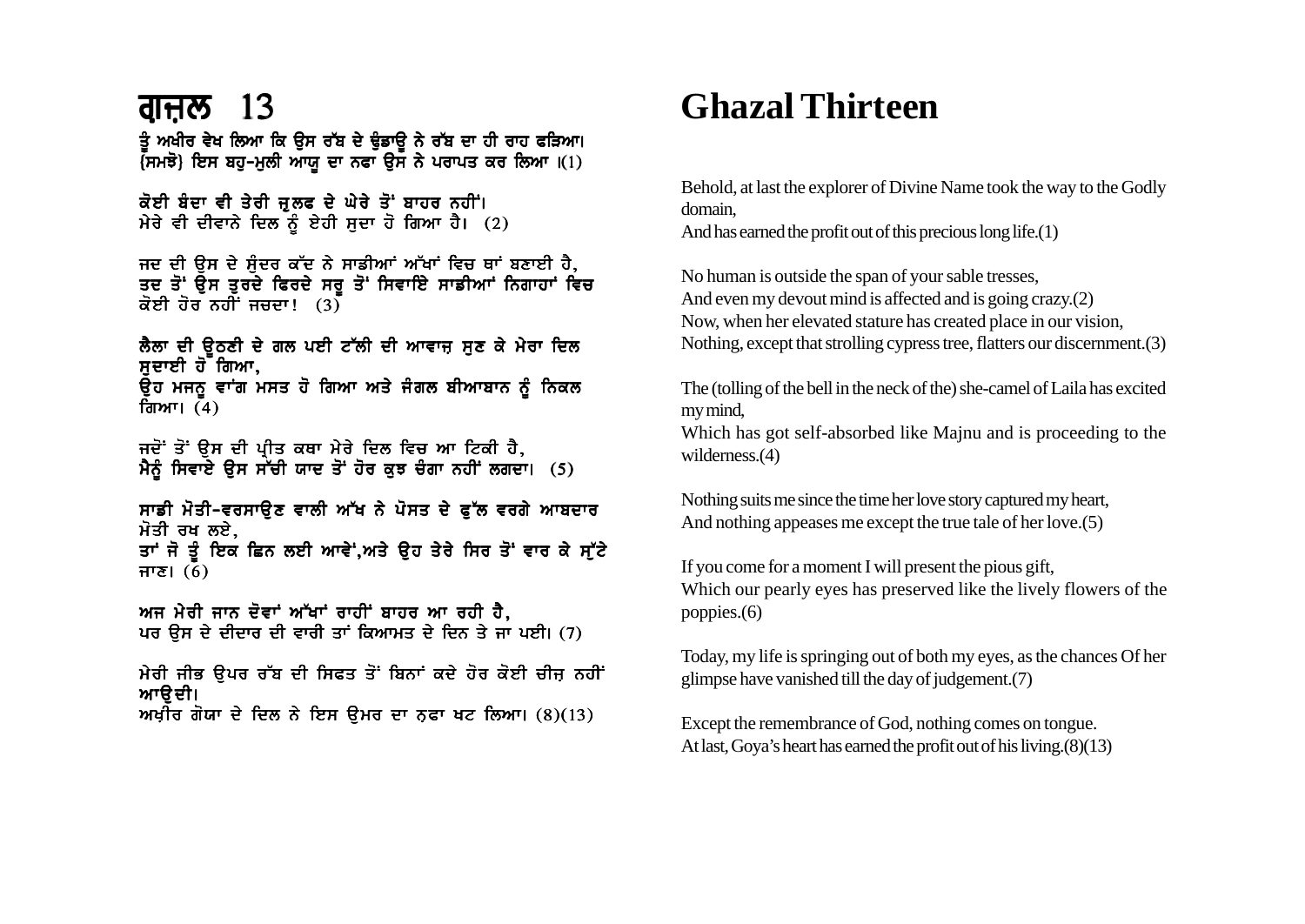#### ਗੁਜ਼ਲ  $14$

ਮੇਰਾ ਦਿਲ ਸੱਜਨ ਦੀ ਬਿਹਾ ਵਿਚ ਸੜ ਗਿਆ। ਮੇਰੀ ਜਾਨ ਉਸ ਸੋਹਣੇ $(\overrightarrow{n}$ ਦੀਂ) ਲਈ ਸੜ ਮੋਈ।(1)

ਉਸ ਅੱਗ ਨਾਲ ਮੈ ਅਜਿਹਾ ਸੜਿਆ ਹਾਂ<u>.</u> ਕਿ ਜਿਸ ਕਿਸ ਨੇ ਵੀ ਸੁਣਿਆ, ਉਹ ਵੀ ਚਨਾਰ ਵਾਂਗ ਸੜ ਗਿਆ।(2)

ਮੈਂ ਇਕੱਲਾ ਹੀ ਪੀਤ ਦੀ ਅੱਗ ਵਿਚ ਨਹੀਂ ਸੜਿਆ. ਸਾਰਾ ਜਹਾਨ ਹੀ ਇਸ ਚਿੰਗਾੜੀ ਨਾਲ ਸੜ ਹੋਇਆ ਹੈ।(3)

ਸੱਜਨ ਦੇ ਬ੍ਰਿਹਾ ਦੀ ਅੱਗ ਵਿਚ ਸੜਨਾ, ਕੀਮੀਆ ਵਾੰਗ ਕਿਸੇ ਸਫਲ ਪਰਯੋਜਨ ਲਈ ਸੜਨਾ ਹੈ ।(4)

ਗੋਯਾ ਦੇ ਦਿਲ ਨੂੰ ਸਾਬਾਸ਼, ਜਿਹੜਾ ਕਿ ਸੱਜਨ ਦੇ ਮੁਖੜੇ ਦੀ ਆਸ ਵਿਚ ਹੀ ਸੜ ਗਿਆ।(5)(14)

# **Ghazal Fourteen**

Isolated from the beloved, my heart is blistering, And my being is kindling for the sake of my comely benefactor.(1)

In that inferno, I was burnt so much, That whosoever heard, was scorched, as well, like a chanar\* tree.(2)

I am not the only one amidst the fire of love, Rather, the whole world is affected with the nettling sparks.(3)

I bear in the blazes of the beloved's separation, Like the beneficial calcination of alchemy.(4)

Bravo ! the heart of Goya, Which is facing the heat, awaiting a glimpse of the beloved's countenance. $(5)(14)$ 

(\* Name of a tree that grows on the hills and is supposed to emit the sparks of fire.)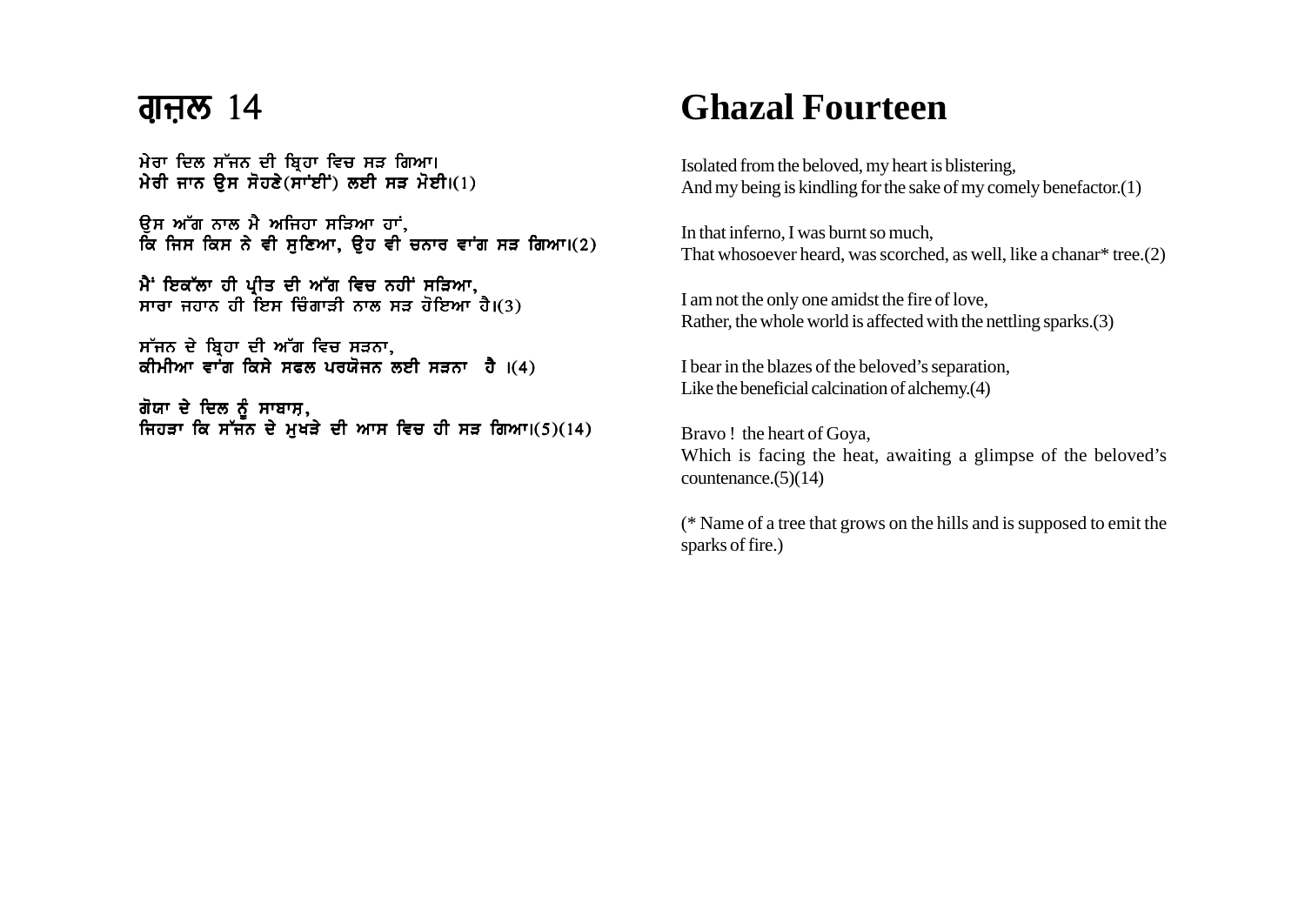ਉਸ ਦੀਆਂ ਦੋ ਮਸਤ ਅਤੇ ਸਦਾਈ ਅੱਖਾਂ ਤੋਂ ਕੋਈ ਬਚਾਏ। ਉਸ ਦੇ ਮਿਸਰੀ ਚੱਬਣ ਵਾਲੇ ਮੂੰਹ ਅਤੇ ਹੋਠਾਂ ਤੋਂ ਕੋਈ ਬਚਾਏ।(1)

ਅਫਸੋਸ ਹੈ ਉਸ ਛਿਨ ਪਲ ਦਾ, ਜਿਹੜਾ ਅਕਾਰਥ ਚਲਾ ਗਿਆ,। ਅਫਸੋਸ ਹੈ ਸਾਡੀ ਅਣਗਹਿਲੀ ਤੇ, ਅਫਸੋਸ ਹੈ ਸਾਡੀ ਗਫਲਤ ਤੇ।(2)

ਕੁਫਰ ਅਤੇ ਦੀਨ ਦੇ ਝਗੜੇ ਤੋਂ ਦਿਲ ਪਰੇਸ਼ਾਨ ਹੈ!  $\overline{d}$ ਬ ਦੀ ਦਰਗਾਹ ਦੇ ਦਰਵਾਜੇ ਪਰ ਕੋਈ ਬਚਾਏ!(3)

```
ਸੇਖ ਅਤੇ ਗਸਤਾਖ ਮਾਸਕਾਂ ਨੇ ਸੰਸਾਰ ਨੂੰ ਲੱਟ ਲਿਆ।
ਮੈਂ ੳਨਾਂ ਦੇ ਹਥੋਂ ਹੀ ਦੌਹਾਈ ਦੇ ਰਿਹਾ ਹਾਂ- ਕੋਈ ਬਚਾਏ।(4)
```
ਉਸ ਦੀਆਂ ਪਲਕਾਂ ਦੇ ਖੰਜਰ ਹਥੋਂ ਗੌਯਾ ਕਿਵੇਂ ਚੁੱਪ ਰਹਿ ਸਕਦਾ ਹੈ? ਦੁਹਾਈ ਹੈ –ਕੋਈ ਬਚਾਏ।(5)(15)

# **Ghazal Fifteen**

Save me from the two wild, charming eyes, Protect me from the Candy-like mouth and lips.(1)

Alas for the moment which goes away wasted, And unfortunate is the negligence and lamentable is our laxity.(2)

The heart is disillusioned by the confrontation of the religiosity and the blasphemy, Let me be emancipated at the portal of Almighty.(3)

Acolytes and coquettish beloveds have apprehended the world, And, with my hands raised, I have been wailing,(4)

Through the arrows of her stares How could Goya keep calm; save.(5)(15)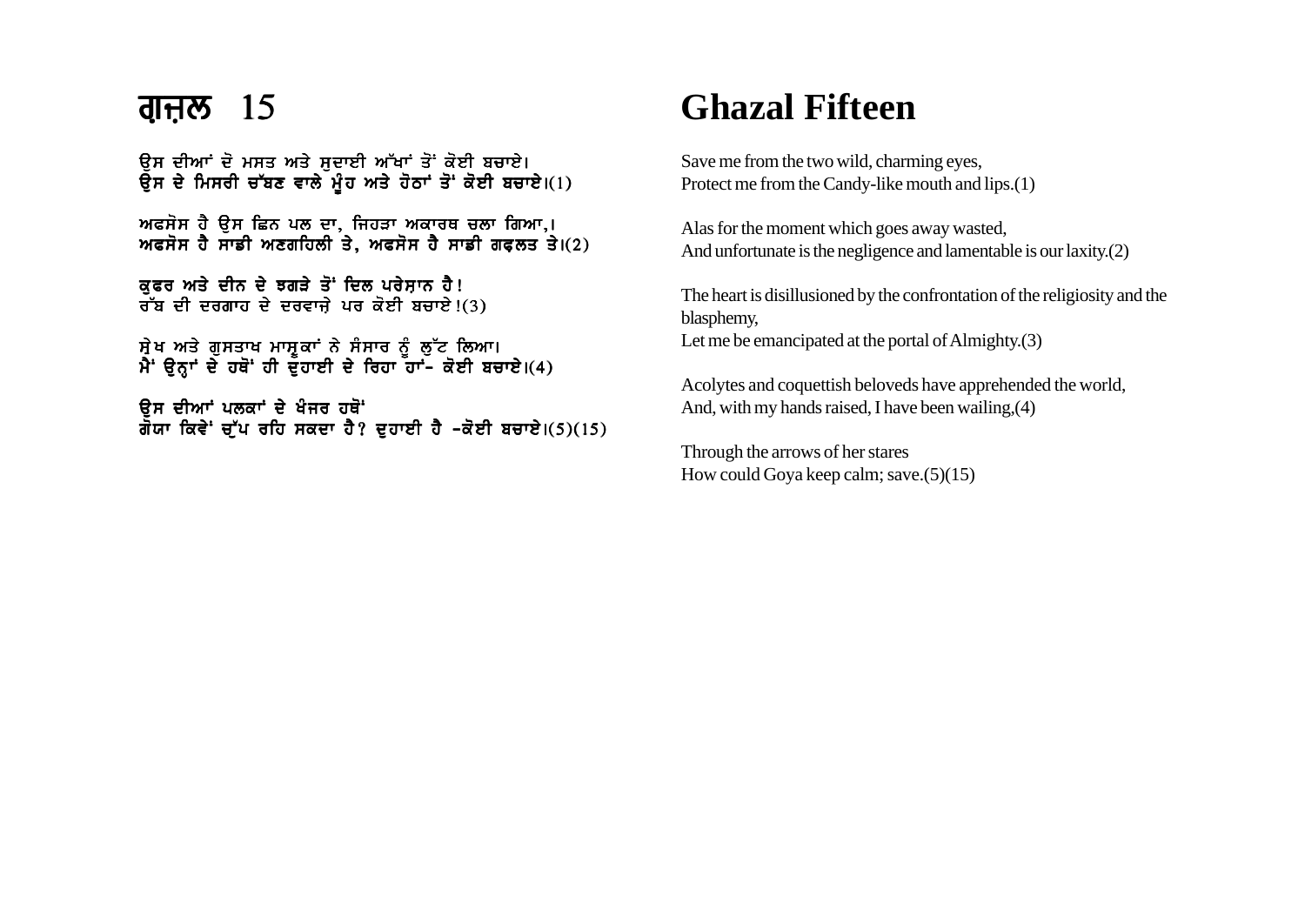### ਗੁਜ਼ੁਲ  $16$

ਇਕ ਮਸਤ ਨੂੰ ਤਾਂ ਲਾਲ ਰੰਗ ਦੇ ਜਾਮ ਨਾਲ ਗਰਜ਼ ਹੈ, ਅਤੇ ਇਕ ਤਿਹਾਏ ਨੂੰ ਠੰਢੇ ਮਿੱਠੇ ਪਾਣੀ ਦੀ ਲੋੜ ਹੈ। $(1)$ 

ਰੱਬ ਦੇ ਭਗਤਾਂ ਦੀ ਸੰਗਤ ਨਰ ਨਾਲ ਭਰੀ ਪਈ ਹੈ। ਰੱਬ ਦੇ ਢੂੰਡਾਉਆਂ ਨੂੰ ਬਸ ਇਸੇ ਦੀ ਹੀ ਲੋੜ ਹੈ।(2)

ਤੰ ਆਪਣੀ ਮਸਕਾਨ ਨਾਲ ਜਹਾਨ ਨੰ ਬਾਗ ਬਣਾ ਦਿੱਤਾ **ਹੈ**. ਜਿਸ ਨੇ ੳਸ ਨੰ ਵੇਖ ਲਿਆ. ੳਸ ਨੌੰ ਮਾਲੀ ਦੀ ਕੀ ਲੋੜ ਹੈ?(3)

ਤੇਰੀ ਇਕ ਮੁਹੱਬਤ ਭਰੀ ਨਿਗਾਹ ਦਿਲ ਲੈ ਉਡਦੀ ਹੈ, ਪਰ ਫਿਰ ਵੀ ਮੈਨੂੰ ਉੱਸੇ ਦੀ ਲੋੜ ਹੈ।(4)

ਗੋਯਾ! ਤੇਰੇ ਬਿਨਾਂ ਦੋਹਾਂ ਜਹਾਨਾਂ ਵਿਚ ਹੋਰ ਕੋਈ ਨਹੀਂ. ਮੈਨੂੰ ਤਾਂ ਦਿਲ ਅਤੇ ਦੀਨ ਦੀ ਕੇਵਲ ਤੇਰੇ ਲਈ ਲੋੜ ਹੈ।(5)(16)

# **Ghazal Sixteen**

The self-absorbed one desires, just a crimson cup-ful, Whereas the thirsty one craves only for sweet and cold water.(1)

The association with godly people is filled with celestial light, And the searchers of God need nothing else.(2)

Just one smile of yours has transformed the world into a garden, And one who has seen it, does not need a gardener.(3)

Your one affectionate smile steals away the heart, But, even then, I have the need of the same.(4)

Goya, there is none other than you in both the worlds, I covet only you, for my belief and being.(5)(16)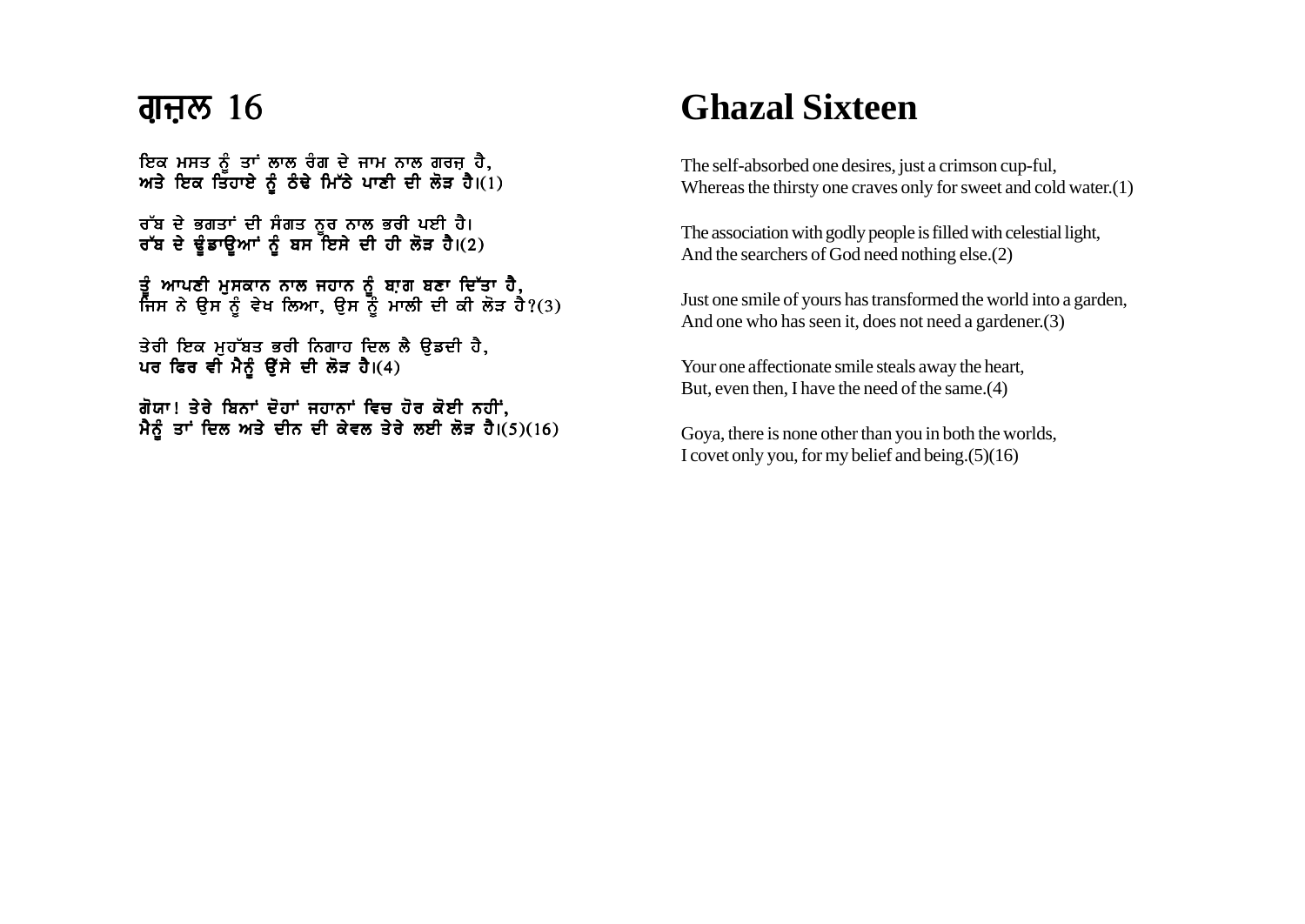ਤੇਰੀ ਇਹ ਅੰਬਰ ਵਰਗੀ ਕਾਲੀ ਜੁਲਫ ਮਾਨੋ ਸਵੇਰ ਦਾ ਬਰਕਾ ਹੈ, ਜਿਵੇਂ ਕਿਧਰੇ ਸਵੇਰ ਦਾ ਸੂਰਜ ਕਾਲੇ ਬਦਲ ਹੇਠ ਲੁਕ ਗਿਆ ਹੈ।(1)

ਜਦ ਮੇਰਾ ਚੰਨ ਸਵੇਰ ਦੀ ਨੀਂਦਰ ਤੋਂ ਉਠ ਕੇ ਬਾਹਰ ਆਇਆ, ਤਾਂ ਮਾਨੋ ਸਵੇਰ ਦੇ ਸੂਰਜ ਦੇ ਮੁਖੜੇ ਨੂੰ ਉਸ ਸੋ ਲਾਅਨਤਾਂ ਪਾਈਆਂ।(2)

ਜਦ ਤੰ ੳਨੀਂਦੀਆਂ ਅੱਖਾਂ ਨਾਲ ਬਾਹਰ ਆਇਆ. ਤਾਂ ਤੌਰੇ ਮਖੜੇ ਨੂੰ ਵੇਖ ਕੇ ਸਵੇਰ ਦਾ ਸਰਜ ਸਰਮਿੰਦਾ ਹੋ ਗਿਆ।(3)

ਜਦ ਸਵੇਰ ਦਾ ਸਰਜ ਆਪਣੇ ਮਖੜੇ ਤੋਂ ਬਰਕਾ ਲਾਹੰਦਾ ਹੈ. ਆਪਣੀ ਸਭਾਗੀ ਆਮਦ ਨਾਲ ਜਹਾਨ ਨੂੰ ਰੋਸਨ ਕਰ ਦਿੰਦਾ ਹੈ।(4)

ਜਗਿਆਸਆਂ ਦੀ ਜਿੰਦਗੀ ਨਿਤ ਦਾ ਜਗਰਾਤਾ ਹੈ. ਗੋਯਾ! ਮੇਰੇ ਲਈ ਅਗੋਂ ਤੋਂ ਸਵੇਰ ਦੀ ਨੀਂਦ ਹਰਾਮ ਹੈ ।(5)(17)

# **Ghazal Seventeen**

Your sable tresses are morning's veil, As if the sun were enshrouded by the black clouds.(1)

When the moon of mine, awakes from the morning slumber in the ambrosial hours, It appears to sneer at the semblance of the sun.(2)

When you, with your dreamy eyes, emerged, The morning sun became ashamed to see you.(3)

When the morning sun takes away the veil from its face, With its auspicious advent, it endows brilliance to the universe.(4)

The vigil through out the night is the life of spiritual seekers, And, Goya, for me, the sleep at the early hours is a taboo.(5)(17)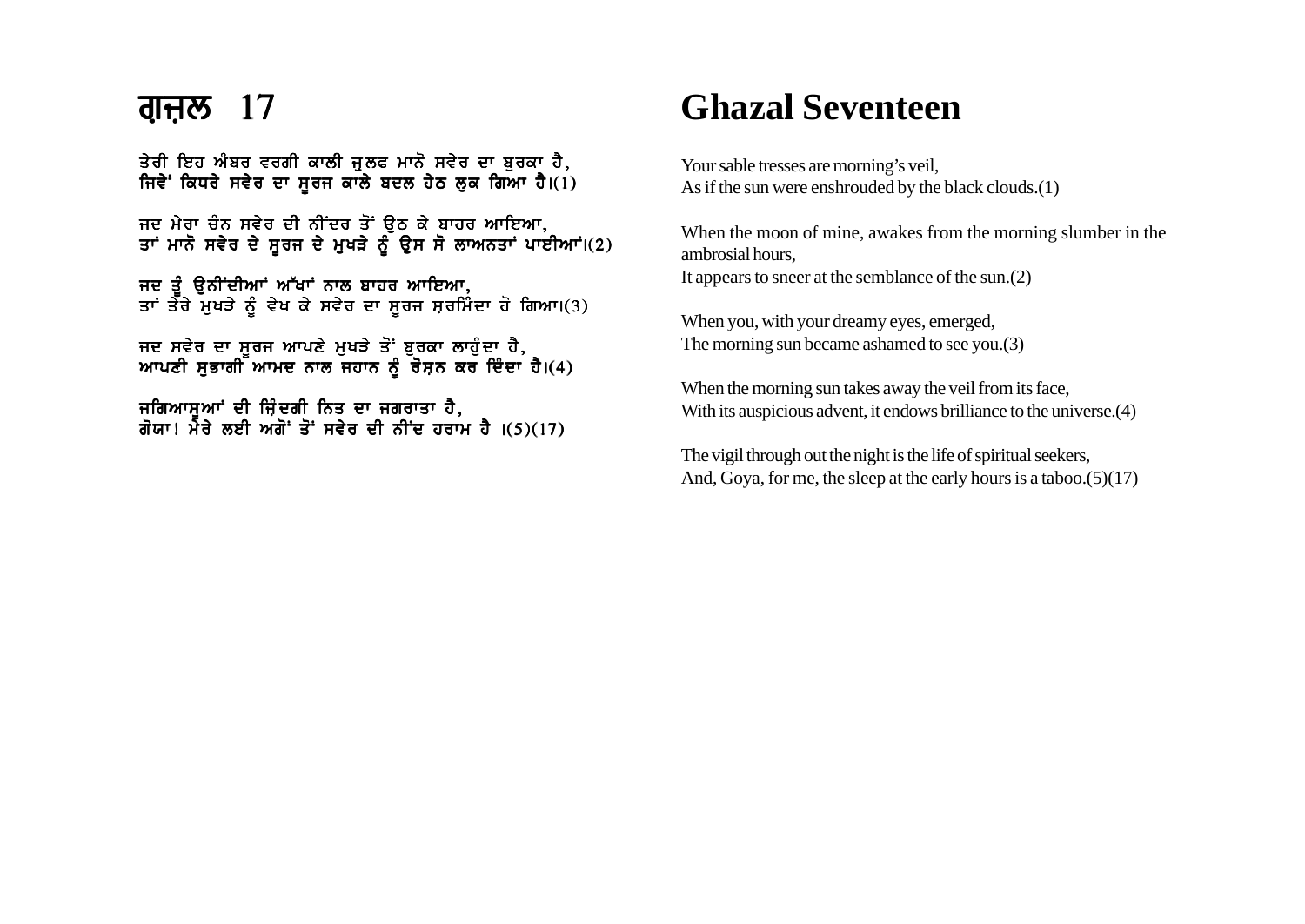#### ਗੁਜ਼ਲ  $18$

ਇਹ ਸੋਖ ਅੱਖ ਮੇਰਾ ਦੀਨ ਅਤੇ ਦਿਲ ਲੈ ਜਾਂਦੀ ਹੈ। ਇਹ ਸੋਖ਼ ਅੱਖ ਮੈਨੂੰ ਗੁਮਾਂ ਦੇ ਖੁਹ 'ਚੋਂ' ਬਾਹਰ ਕੱਢਦੀ ਹੈ।(1)

ਉਸ ਦੀ ਲਿੱਟ ਦਨੀਆਂ ਵਿਚ ਆਫਤ ਮਚਾ ਦਿੰਦੀ ਹੈ।  $m<sub>3</sub>$  ਇਹ ਸ਼ੋਖ ਅੱਖ ਦੁਨੀਆਂ ਨੂੰ ਰੋਣਕਾਂ ਬਖਸ਼ਦੀ ਹੈ।(2)

ਦਿਲ ਸੱਜਨ ਦੇ ਚਰਨਾਂ ਦੀ ਧੜ ਹੋ ਜਾਵੇ. ਅਤੇ ਇਹ ਸੋਖ ਅੱਖ ਰੱਬ ਦਾ ਰਾਹ ਦੱਸਣ ਵਾਲੀ ਹੋ ਜਾਵੇ।(3)

ਜਿਸ ਨੇ ਉਸ ਸੋਖ ਅੱਖ ਦਾ ਇਕ ਵਾਰ ਸਵਾਦ ਚੱਖ ਲਿਆ ਹੈ.  $\theta$ ਹ ਨਰਗਸ ਦੇ ਫਲ ਵਲ ਅੱਖ ਚੱਕ ਕੇ ਕਦ ਵੇਖਦਾ ਹੈ।(4)

ਜਿਸ ਕਿਸੇ ਨੇ ੳਸ ਸ਼ੋਖ ਅੱਖ ਨੰ ਇਕ ਨਜਰੇ ਵੀ ਵੇਖ ਲਿਆ. ੳਸ ਦੇ ਦਿਲ ਦਾ ਭਰਮ ਦਰ ਹੋ ਗਿਆ।(5)(18)

# **Ghazal Eighteen**

This playful vision takes away my mind and the faith. And also this benign sight takes me out of the deep rooted anxieties.(1)

The strand of her hair raises tribulations, And her frolicsome glance endows merriment to the world.(2)

The dust of her feet is the enlightenment of the mind, And the propitious sight may be the leading kindly light.(3)

The one who has tasted the effect of that bright eye, Does not raise his eye even to relish a rose.(4)

Goya, one who concedes to her dextrous looks, May be once, all his apprehensions are decimated.(5)(18)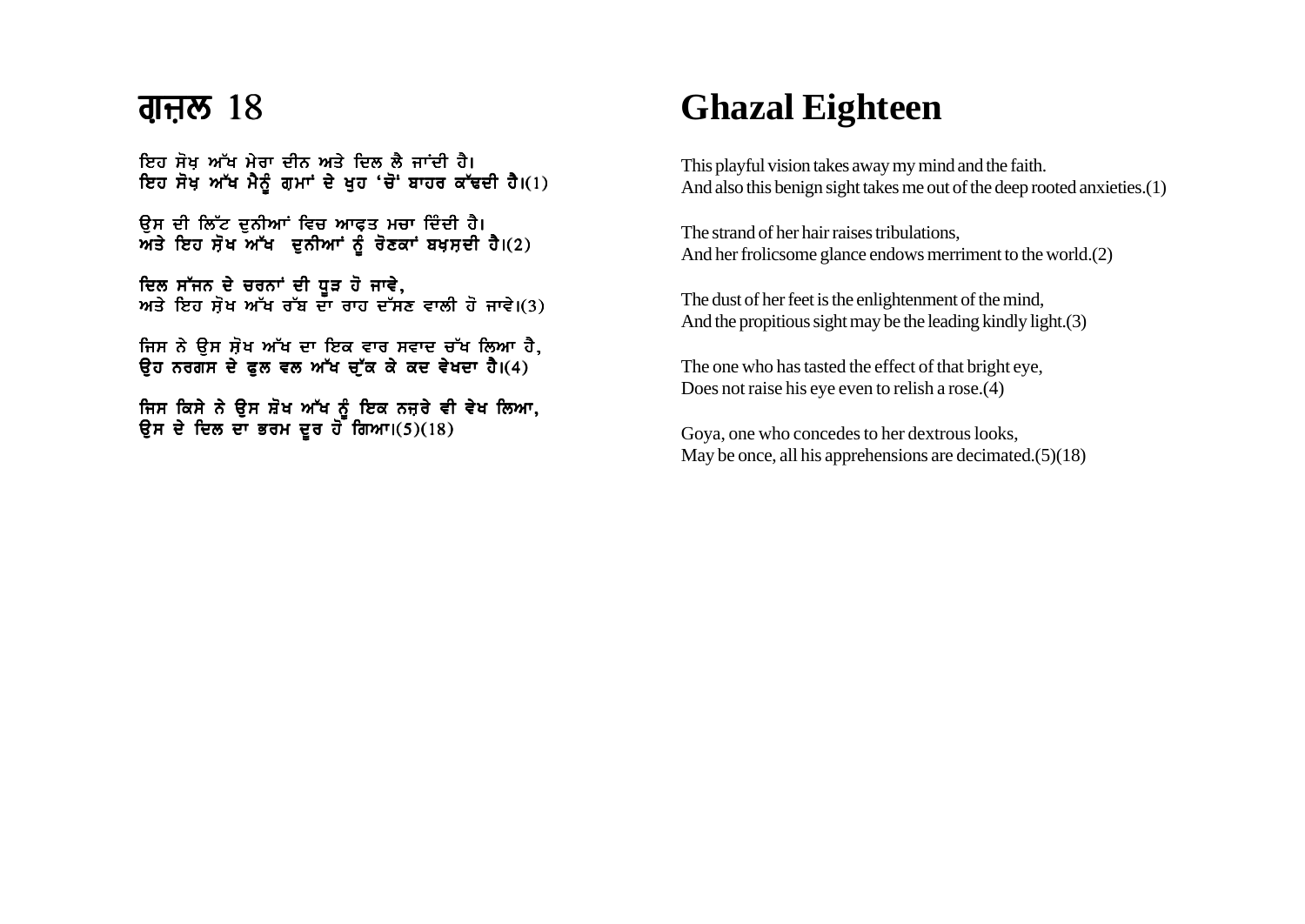#### <u>ਗੁਜ਼ਲ 19</u>

ਹੋਸ਼ ਵਿਚ ਆ, ਕਿ ਨਵੀਂ ਬਹਾਰ ਦਾ ਸਮਾਂ ਆ ਗਿਆ ਹੈ, ਬਹਾਰ ਆ ਗਈ ਹੈ, ਯਾਰ ਆ ਗਿਆ ਹੈ ਅਤੇ ਦਿਲ ਨੂੰ ਸ਼ਾਂਤੀ ਆ ਗਈ  $\frac{3}{2}$ ।(1)

ਅੱਖ ਦੀ ਪੁਤਲੀ ਵਿਚ ਉਸ ਦਾ ਜਲਵਾ ਇੰਨਾ ਸਮਾ ਚੁਕਾ ਹੈ, ਕਿ ੳਹ ਜਿਧੱਰ ਵੀ ਵੇਖਦੀ ਹੈ,ਮਿਤ ਪਿਆਰੇ ਦਾ ਹੀ ਮਖੜਾ ਦਿਸਦਾ ਹੈ $(2)$ 

ਜਿਧਰੇ ਮੇਰੀ ਅੱਖ ਜਾਂਦੀ, ਮੈਂ ਵੀ ਉਧਰ ਹੀ ਜਾਂਦਾ ਹਾਂ, ਕੀ ਕਰਾਂ, ਇਸ ਮਆਮਲੇ ਵਿਚ ਭਲਾ ਸਾਡੇ ਵਸ ਹੀ ਕੀ ਹੈ?(3)

ਦਾਅਵੇਦਾਰ ਦੋਸਤਾਂ ਪਾਸ ਕਿਸੇ ਖਬਰ ਲਿਆਂਦੀ ਕਿ ਅਜ ਰਾਤੀਂ 'ਅਨਲਹੱਕ(ਮੈਂ' ਰੱਬ ਹੀ ਹਾਂ)ਕਹਿੰਦਾ ਹੋਇਆ ਮਨਸੂਰ ਸੂਲੀ ਵਲ ਜਾ ਰਿਹਾ ਸੀ।(4)

ਫੂਲਾਂ ਨੂੰ ਖਬਰ ਦੇ ਦਿਓ ਕਿ ਸਾਰੇ ਖਿੜ ਜਾਣ, ਇਸ ਖੱਸਖਬਰੀ ਵਿਚ ਜਿਹੜੀ ਉਸ ਗਾਂੳਦੀ ਬਲਬਲ ਵਲੋਂ ਆਈ ਹੈ(5)

ਖਦਾ ਗ਼ੈਰਤ ਕਰਕੇ ਅੱਡ ਰਿਹਾ ਅਤੇ ਮੈਂ ੳਂਝ ਹੈਰਾਨ ਰਿਹਾ, ਤੇਰੇ ਸ਼ੋਕ ਦੀ ਕਹਾਣੀ ਦਾ ਕੋਈ ਅੰਤ ਨਹੀਂ। $(6)$ 

ਗੋਯਾ ਤੇਰੀ ਜਲਫ ਦੇ ਕੁੰਡਲ ਦਾ ਧਿਆਨ ਧਰਦਾ ਹੈ, ਇਸ ਲਈ ਕਿ ਸੌਕ ਦੇ ਕਾਰਣ ਦਿਲ ਭਟਕਦਾ ਪਿਆ ਹੈ।(7)(19)

# **Ghazal Nineteen**

Behold, the time for spring season is approaching. With the spring, comes the benefactor, and the heart is at peace. $(1)$ 

The eye's pupil holds his splendour, And wherever it sees, it perceives the friend's semblance. (2)

And the direction, in which my eye focuses, I just pursue, As, in this regard, nothing else I can envisage.  $(3)$ 

The friendly claimants received the news that Voicing Anal-haq, Mansoor is heading towards the noose.(4)

Tell all the flowers to bloom. At the news which is announced by nightingale. (5)

Abashed was Almighty and I remained in perplexity, As there is no epilogue to your fondness. (6)

Gova always embroils in your swirling tresses. Because his heart goes astray in your fondness. $(7)(19)$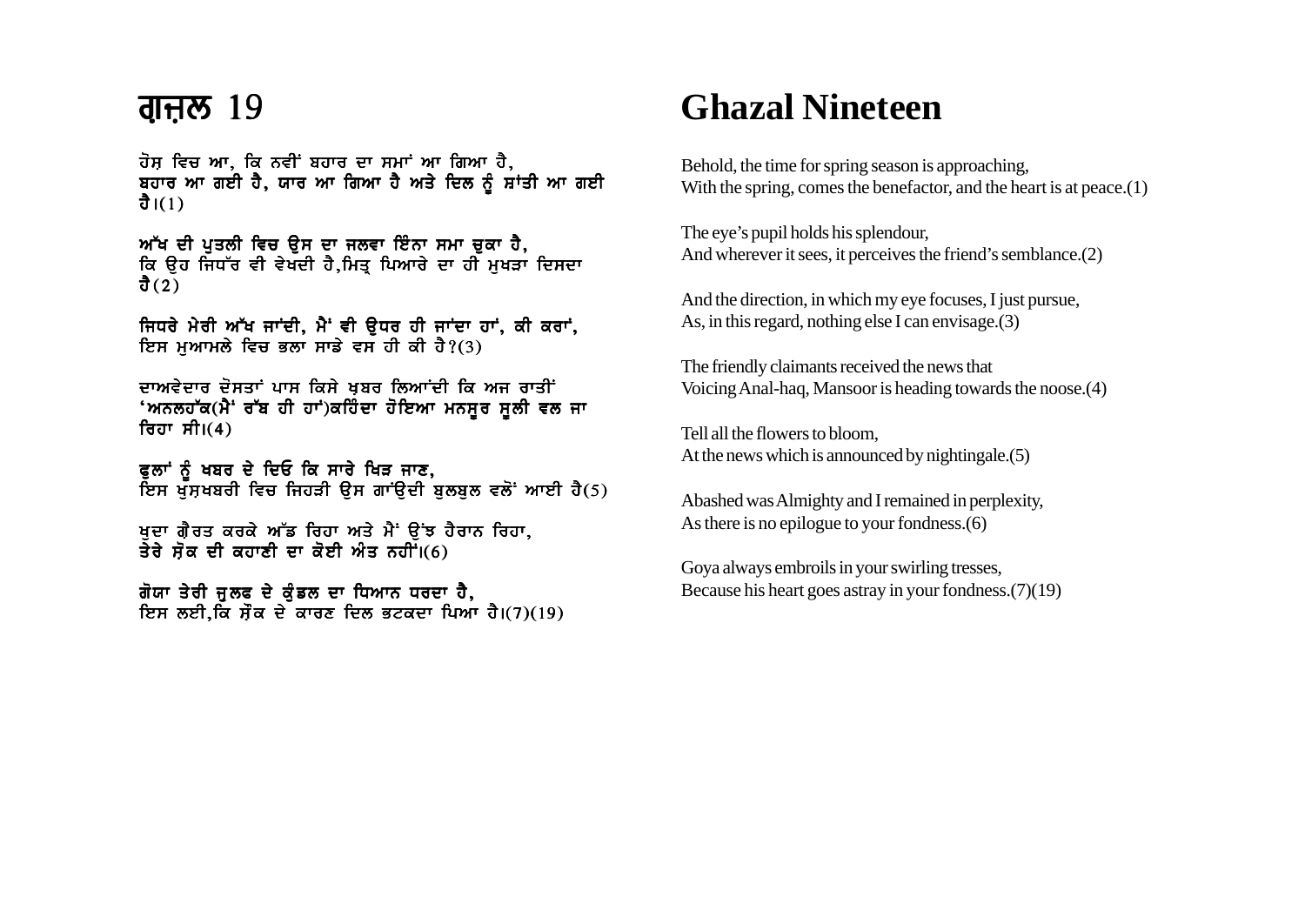#### <u>ਗੁਜ਼ੁਲ 20</u>

ਸਖਤ ਜਾਨ ਆਸਕ ਦੀ ਦਵਾ ਭਲਾ ਵੈਦ ਕੀ ਕਰ ਸਕਦਾ ਹੈ? ਜਦ ਤੇਰੀਆਂ ਹੀ ਲਤਾਂ ਲੰਗੜੀਆਂ ਹਨ.ਰਾਹ ਵਖਾੳਣ ਵਾਲਾ ਕੀ ਕਰ ਸਕਦਾ ਹੈ $?(1)$ 

ਉਸ ਦਾ ਹਰ ਜਲਵਾ ਹਰ ਥਾਂ ਬਿਨਾਂ ਘੁੰਢ ਦੇ ਰੂਪਮਾਨ ਹੈ।<br>ਤੂੰ ਤਾਂ ਆਪ ਹਊਮੈ ਦੇ ਪਰਦੇ ਹੇਠ ਹੈਂ, ਚੰਨ ਵਰਗਾ ਸੋਹਣਾ ਭਲਾ ਕੀ ਕਰੇ ? $(2)$ 

ਤੈਨੰ ਜਿਸ ਨੰ ਕਿ ਰਤਾ ਵੀ ਦਿਲ ਦਾ ਟਿਕਾਓ ਪ੍ਰਾਪਤ ਨਹੀਂ ਉਸ ਲਈ ਕੋਈ ਸ਼ਾਂਤ-ਥਾਂ ਜਾਂ ਕਿਸੇ ਹਵੇਲੀ ਦੀ ਸੁੰਦਰ ਨੁੱਕਰ ਕੀ ਕਰ ਸਕਦੀ ਹੈ?(3)

ਬਿਨਾਂ ਪ੍ਰੀਤ ਦੇ ਹਾਦੀ ਦੇ ਤੂੰ ਭਲਾ ਕਿਵੇਂ ਸਜਨ ਦੀ ਦਰਗਾਹੇ ਪਹੁੰਚ ਸਕਦਾ .<br>ਹੈ<sup>÷</sup>? ਤੇਰੇ ਸੌਕ ਦੇ ਜਜ਼ਬੇ ਤੋਂ ਬਿਨਾਂ ਭਲਾ ਰਾਹ ਵਿਖਾਉਣ ਵਾਲਾ ਕੀ ਕਰ ਸਕਦਾ ਹੈ ? $(4)$ 

ਹੇ ਗੋਯਾ! ਜਦ ਤੂੰ ਗੁਰੁ ਜੀ ਦੀ ਚਰਨਧੁੜ ਨੂੰ ਆਪਣੇ ਨੇਤ੍ਰਾਂ ਲਈ ਸੁਰਮਾਂ ਬਣਾ ਲਵੇਂਗਾ, ਤਾਂ ਤੂੰ ਰੱਬ ਦਾ ਜਲਵਾ ਵੇਖ ਸਕੇਂਗਾ, ਤੇਰੇ ਲਈ (ਹੋਰ ਕੋਈ) ਸੂਰਮਾਂ ਕਿਸ ਕੰਮ $\bar{?}(5)(20)$ 

# **Ghazal Twenty**

What can a lay-doctor prescribe to a chronic patient of love? When your own legs are maimed, what can a guide  $do?(1)$ 

All her splendour is visible sans veil, But, as you, yourself, are imbued in ego, what can her moon-like countenance do?(2)

To you, who have not been endowed with the contentment of mind, What good is a secluded place or a magnificent mansion?(3)

Without the affection of a love-guide, how would you attain the celestial goal.

Without an inspiration from a mentor in you, how can an escort lead  $vou?(4)$ 

Oh, Goya, when you embellish your eyes with the dust of the feet of the holyman,

Only then you can perceive the Almighty; otherwise what can any collyrium  $do? (5)(20)$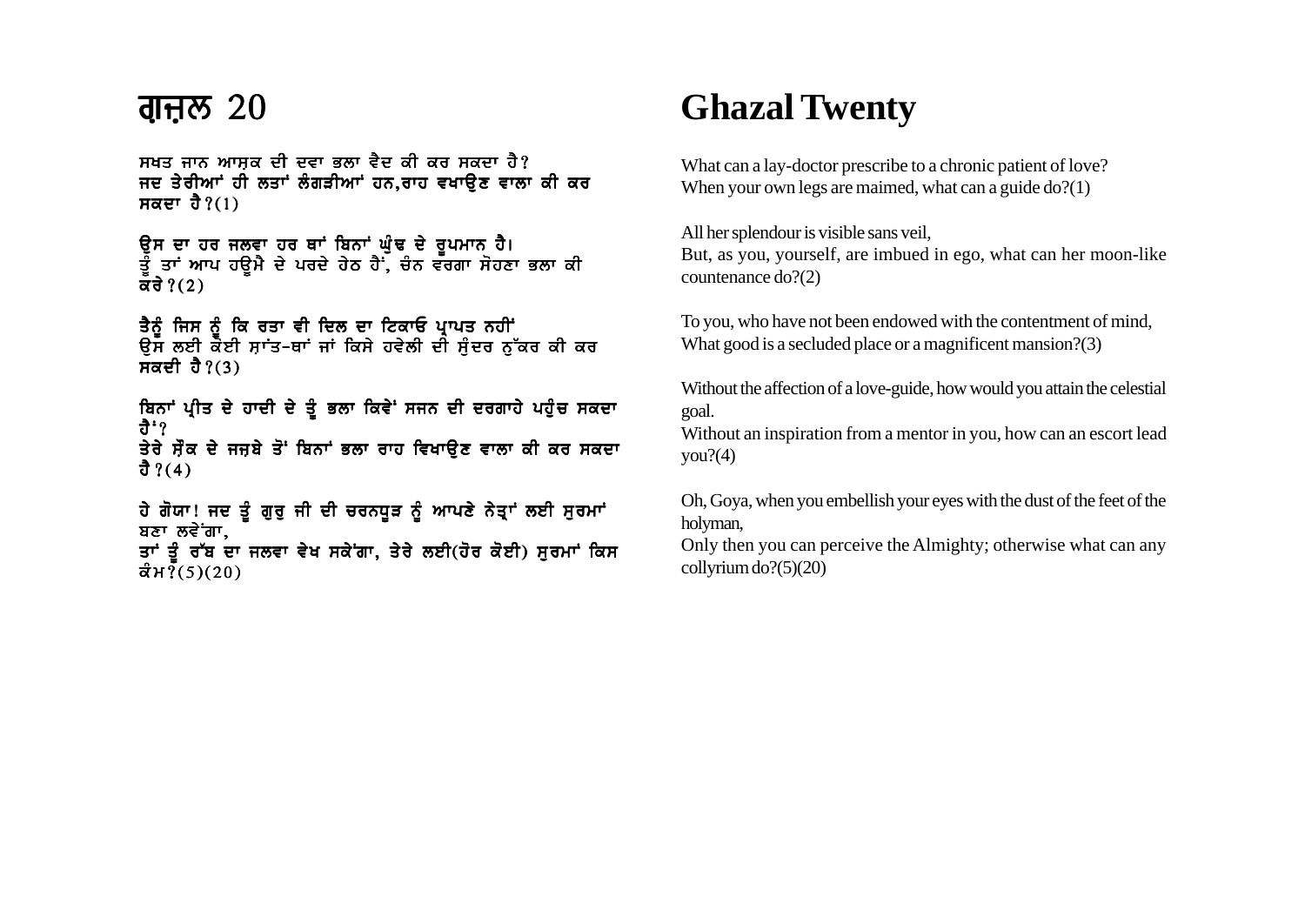### <u>ਗੁਜ਼ਲ 21</u>

ਚੜਦੇ ਦੀ ਪੌਣ ਜਦ ਉਸ ਦੀਆਂ ਲਿਟਾਂ ਦੇ ਘੰਗਰਾਂ ਦੀ ਕੰਘੀ ਕਰਦੀ ਹੈ ਤਾ<sup>:</sup> ਸਮਝੋ ਮੇਰੇ ਦੀਵਾਨੇ ਦਿਲ ਲਈ ਇਕ ਅਜੀਬ ਜੰਜੀਰ ਬਣਾੳਦੀ ਹੈ।(1)

```
ਆਦਿ ਸਮੇਂ ਤੋਂ ਹੀ ਅਸੀਂ ਮਨੁੱਖ ਦੇ ਇਸ ਢਾਂਚੇ ਨੂੰ ਨਹੀਂ ਸਮਝਿਆ
ਕਿ ਰੱਬ ਇਹ ਆਪਣੇ ਰਹਿਣ ਲਈ ਘਰ ਬਣਾਂੳਦਾ ਪਿਆ ਹੈ।(2)
```

```
ਆਸ਼ਕ ਦਾ ਦਿਲ ਥੋੜੇ ਸਮੇਂ ਵਿਚ ਹੀ ਮਾਸ਼ਕ ਬਣ ਜਾਂਦਾ ਹੈ
ਹਰ ਉਹ ਬੰਦਾ ਜੋ ਮਾਸ਼ੂਕ ਨਾਲ ਬਣਾਈ ਰਖਦਾ ਹੈ, ਆਪ ਸਿਰ ਤੋਂ ਪੈਰਾਂ
ਤੱਕ ਜਾਨ ਬਣ ਜਾਂਦਾ ਹੈ।(3)
```
ਰੋਟੀ ਦੇ ਇਕ ਟੁਕੜੇ ਲਈ ਤੂੰ ਕਿਉਂ ਹਰ ਕਮੀਨੇ ਮਗਰ ਨੱਸਦਾ ਫਿਰਦਾ ਹੈਂ. ਤੂ<sup>:</sup> ਵੇਖਿਆ ਹੀ ਹੈ ਕਿ ਲੋਭ ਬੰਦੇ ਨੂੰ ਇਕ ਦਾਣੇ ਲਈ ਕੈਦੀ ਬਣਾ ਦਿੰਦਾ<br>ਹੈ।(4)

```
ਐ ਗੋਯਾ! ਤੂੰ ਲੈਲਾ ਦਾ ਹਾਲ ਸਿਰ–ਫਿਰੇ ਦਿਲ ਨੂੰ ਨਾ ਦਸੀਂ,<br>ਕਿਉਕਿ ਮਜਨੂੰ ਦੀ ਵਿਥਿਆ ਮੇਰੇ ਜਿਹੇ ਦੀਵਾਨੇ ਨੂੰ ਰਾਸ ਆਉਂਦੀ
ਹੈ।(5)(21)
```
# **Ghazal Twenty-one**

The eastern breeze combing through her tresses, Seems like an exotic chain coiling around, encasing my agitated heart. (1)

Since the primordial times, we presume, the human frame, He, himself, has created for his own abode. (2)

The heart of a lover soon turns into that of the beloved. And, from head to feet, he becomes the embodiment of the darling. (3)

Just for one piece of bread, why are you roaming around, mean one? You know, how the urge for grabbing an iota made Adam the slave of greediness. $(4)$ 

Do not relate Laila's anecdote to the distraught Goya, As the Mainu's narrative is fathomed only by a crazy like me.  $(5)(21)$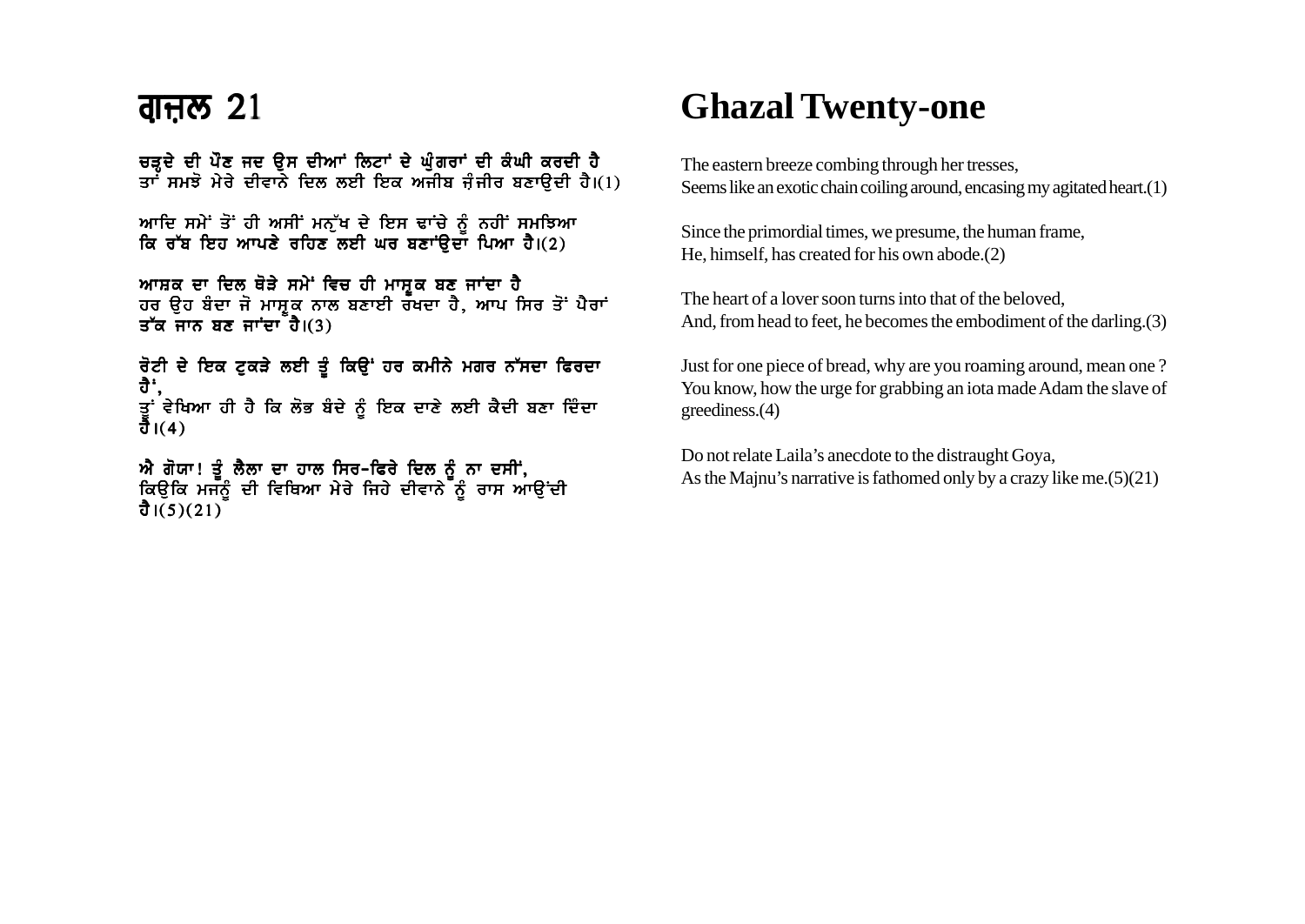#### <u>ਗੁਜ਼ਲ 22</u>

ਲੋਕੀ ਅਨਾਰਾਂ ਹਜਾਰਾਂ ਸਜਦੇ ਤੇਰੇ ਪਾਸੇ ਕਰਦੇ ਹਨ। ਹਰ ਵਕਤ ਉਹ ਤੇਰੀ ਗਲੀ ਦੇ ਕਾਅਬੇ ਦੀ ਪਰਕਰਮਾ ਕਰਦੇ ਹਨ।(1)

ਜਿਥੇ ਵੀ ੳਹ ਵੇਖਦੇ ਹਨ, ਤੇਰਾ ਹੀ ਜਮਾਲ ਵੇਖਦੇ ਹਨ। ਦਿਲਾਂ ਦੇ ਮਹਿਰਮ ਤੇਰੇ ਮੁਖੜੇ ਦਾ ਦੀਦਾਰ ਕਰਦੇ ਹਨ।(2)

ਉਨ੍ਹਾਂ ਆਪਣੀ ਜਾਨ ਤੇਰੇ ਸੁੰਦਰ ਕੱਦ ਤੋਂ ਵਾਰ ਦਿਤੀ ਹੈ। ਉਹ ਮੁਰਦਾ ਦਿਲਾਂ ਨੂਂ ਤੇਰੀ ਸੁਗੰਧੀ ਨਾਲ ਸੁਰਜੀਤ ਕਰਦੇ ਹਨ।(3)

ਤੇਰਾ ਮਖੜਾ ਰੱਬ ਦਾ ਦਰਸ਼ਨ ਕਰਾਉਣ ਵਾਲਾ ਸੀਸ਼ਾ ਹੈ। ਉਹ ਰੁੱਬ ਦਾ ਦੀਦਾਰ ਤੇਰੇ ਮਖੜੇ ਦੇ ਸੀਸੇ ਰਾਂਹੀਂ ਕਰਦੇ ਹਨ।(4)

ਕਾਲੇ ਦਿਲਾਂ ਵਾਲੇ, ਜਿਨਾਂ ਦੀਆਂ ਅੱਖਾਂ ਨਹੀਂ,ਇਸ ਗਲ ਤੋਂ ਅਜ਼ਾਦ ਹਨ, ਕਿ ਸੂਰਜ ਨੂੰ ਤੇਰੇ ਮੁਖੜੇ ਦੇ ਸਾਮਣੇ ਲਿਆ ਖੜਾ ਕਰਦੇ ਹਨ।(5)

ਤੇਰੇ ਸੌਕ ਵਿਚ ਮਸਤ ਆਸ਼ਕ ਜਹਾਨ ਨੂੰ ਰੌਲੇ ਨਾਲ ਭਰ ਦਿੰਦੇ ਹਨ।<br>ਉਹ ਸੈਂਕੜੇ ਜਾਨਾਂ ਤੇਰੇ ਵਾਲ ਦੀ ਇਕ ਤਾਰ ਤੋਂ ਕੁਰਬਾਨ ਕਰ ਦਿੰਦੇ  $\overline{d} \overline{b}$  i(6)

ਜਦ ਤੇਰੇ ਮੁਖੜੇ ਦੀ ਚਰਚਾ ਹਰ ਪਾਸੇ ਛਿੜਦੀ ਹੈ।<br>ਤਾਂ ਤੇਰੇ ਜਮਾਲ ਦੇ ਪਰਦੇ ਵਿਚ ਸਾਰਾ ਜਹਾਨ ਰੌਸ਼ਨ ਹੋ ਜਾਂਦਾ ਹੈ।(7)

ਤੇਰੇ ਪ੍ਰੇਮ ਦੇ ਮਤਵਾਲੇ ਗੋਯਾ ਵਾਂਗ ਸਦਾ ਆਪਣੀ ਆਵਾਜ਼ ਨੂੰ ਤੇਰੀ ਖੁਸ਼ਬੋ ਨਾਲ ਸੁਰੀਲੀ ਬਣਾ ਲੈਂਦੇ ਹਨ।(8)(22)

# **Ghazal Twenty-two**

People pay their obeisance eighteen thousand times towards your portal, And all the time they perform circumambulations around the Holy Kabah of your avenue. $(1)$ 

Wherever they may see, your splendour is visible. And those with rent heart are sufficed to have a perception of your countenance. $(2)$ 

They have renounced their lives for your magnanimous attributes, And they apply your fragrance to enliven the inert ones. (3)

Your semblance is the epitome of godly phenomenon, And they behold the image of Almighty through your visage. (4) Those, with raven hearts and devoid of vision, are not constrained, They bring round the sun to relate it to your delineation. (5)

In your fondness, the crazy enthusiasts fill the world with clamour, And they even relinquish hundreds of lives for the sake of just one strand of your hair. $(6)$ When the resplendence from under your veil, spreads your brilliance,

In every direction your splendour is deliberated on. (7)

Allured by your fondness, Goya is reflecting upon you, Because he takes melodic sweetness from the fragrance of your  $diction.(8)(22)$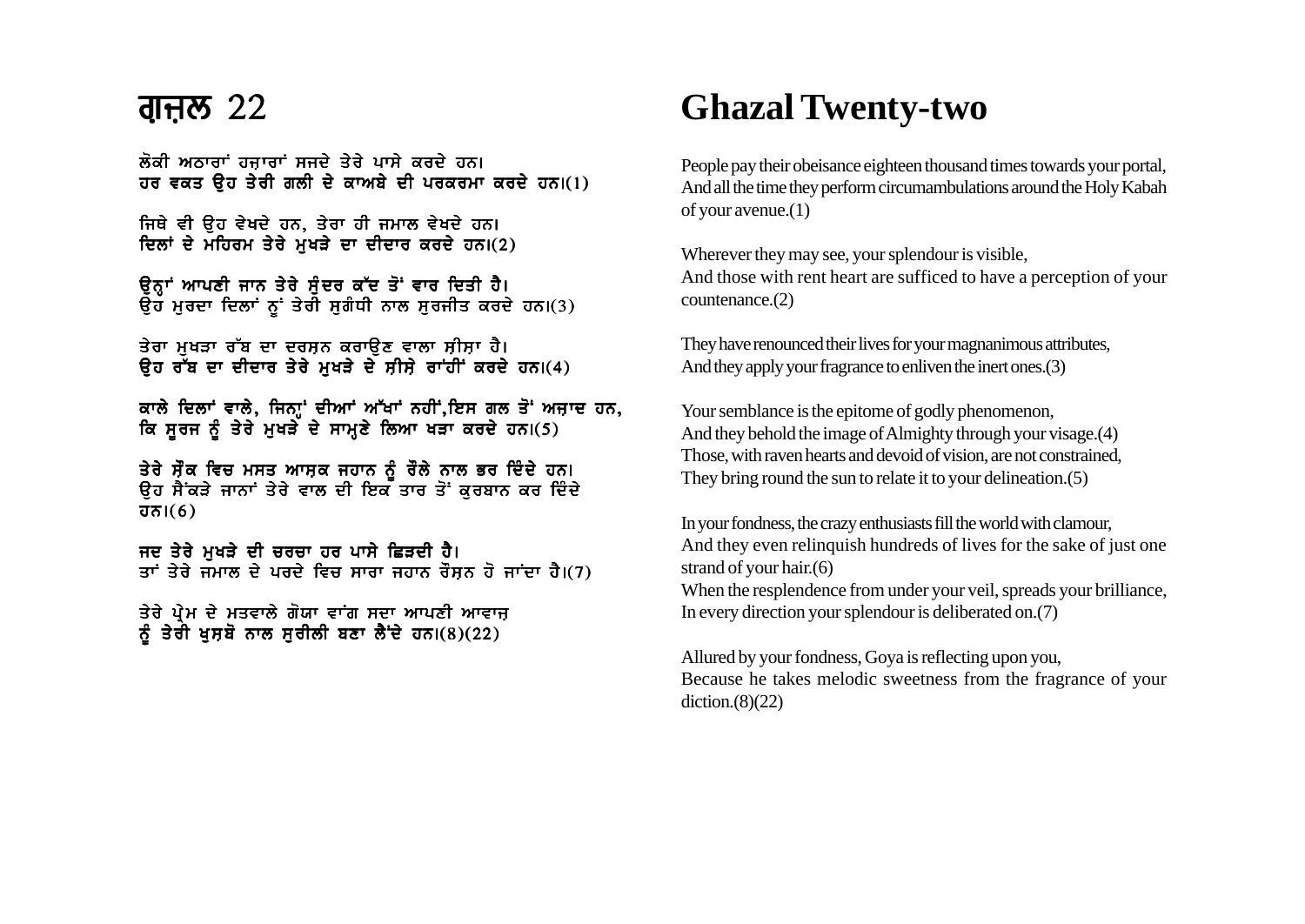#### ਗੁਜ਼ਲ  $23$

ਐ, ਕਿ ਤੇਰੀ ਅੱਖਾਂ ਦੀ ਗਰਦਿਸ਼ ਤਾਂ ਦਿਨਾਂ ਵਿਚ ਵੀ ਨਹੀਂ,  $MTAT$ ਨ ਦਾ ਸੂਰਜ ਤੇਰੇ ਮੁਖੜੇ ਦੇ ਸਾਮਣੇ ਰਤਾ ਅਰਥ ਨਹੀਂ ਰਖਦਾ।(1)

ਮੌਤ ਦੇ ਹੇੜੀ ਆਸ਼ਕ ਦੇ ਦਿਲ ਨੂੰ ਫੜਨ ਲਈ ਤੇਰੀ ਜ਼ੁਲਫ ਦੇ ਫੰਧੇ ਵਰਗਾ ਹੋਰ ਕੋਈ ਜਾਲ ਨਹੀਂ ਰਖਦਾ।(2)

ਇਸ ਬਹ-ਮੱਲੀ ੳਮਰ ਨੰ. ਅਖੀਰ.ਗਨੀਮਤ ਸਮਝ. ਅਸਾਂ ਕੋਈ ਅਜਿਹੀ ਸਵੇਰ ਨਹੀਂ ਵੇਖੀ. ਜਿਸ ਦੀ ਸਾਮ ਨਾ ਹੋਈ ਹੋਵੇ।(3)

ਮੈਂ ਕਦ ਤਕ ਆਪਣੇ ਦਿਲ ਨੰ ਦਿਲਾਸਾ ਦਿਆਂ . ਤੇਰਾ ਮਖੜਾ ਵੇਖੇ ਬਿਨਾ ਦਿਲ ਨੰ ਚੈਨ ਨਹੀਂ ਆੳਂਦੀ ।(4)

ਇਸ ਮੋਤੀ ਵਸਾੳਣ ਵਾਲੀ ਅੱਖ ਨੰ. ਐ ਗੋਯਾ. ਜਿਹੜੀ ਕਿ ਸਮੰਦਰ ਬਣ ਗਈ ਹੈ. ਦਿਲ ਨੂੰ ਆਰਾਮ ਪਹੁੰਚਾਉਣ ਵਾਲੇ ਤੇਰੇ ਮੁਖੜੇ ਬਿਨਾ ਆਰਾਮ  $\overline{\sigma}$ ਹੀ $\overline{\sigma}$  $(\overline{5})(23)$ 

# **Ghazal Twenty-three**

Oh, you, that your astral eyes, are not bound by the temporal domains, And even the sun in the sky becomes insignificant when it faces you.(1)

To catch the lover's heart, the hunting sweetheart, Needs nothing but the halter of your tresses.(2)

At least, consider this life as benevolence, As we have not come across any morning which culminates not in an evening.(3)

How long may I console my mind? Because, without your glimpse, I feel not any alleviation.(4)

Goya, the eye, which sprinkled pearls, has turned into a river, Because there is no solace without the vision of your comforting semblance.(5)(23)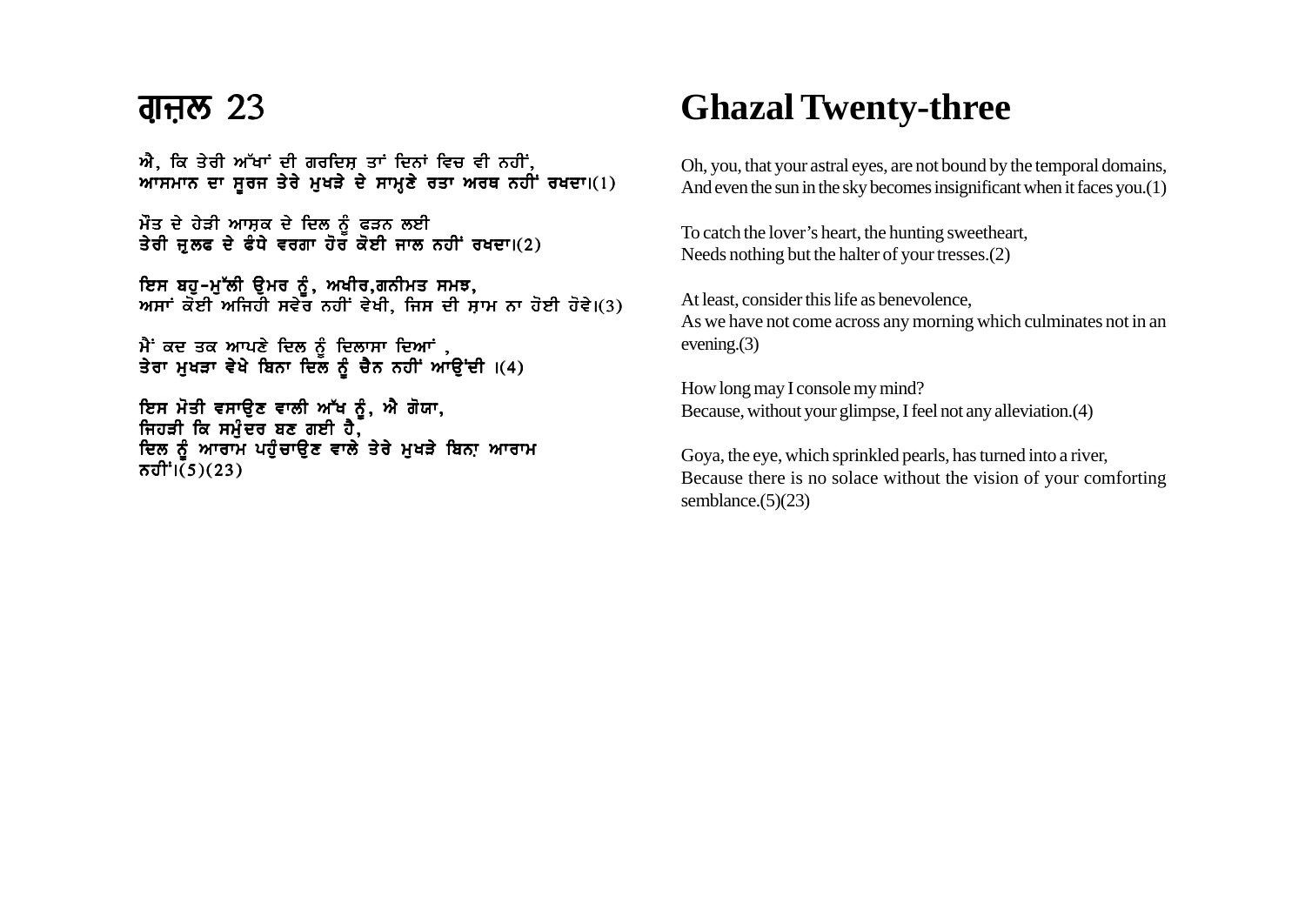#### <u>ਗੁਜ਼ਲ 24</u>

ਜਦ ਤਕ ਤੇਰੇ ਜਾਨ ਵਧਾਉਣ ਵਾਲੇ ਲਾਲ ਹੋਠ ਬੋਲਦੇ ਨਹੀਂ. ਸਾਡੇ ਦਰਦਾਂ ਦੀ ਦਵਾ ਵੀ ਪੈਦਾ ਨਹੀਂ ਹੋ ਸਕਦੀ।(1)

ਪਿਆਸੇ ਹੋਠਾਂ ਨੂੰ ਤੇਰੇ ਹੋਠਾਂ ਦੇ ਅੰਮ੍ਰੀਤ ਦੀ ਲਾਲਸਾ ਹੈ, ਸਾਡੀ ਤਸੱਲੀ ਖਿਜਰ ਜਾਂ ਮਸੀਹਾ ਤੋਂ ਭੀ ਨਹੀਂ ਹੋ ਸਕਦੀ।(?)

ਸਾਨੂੰ ਅਜੇਹਾ ਦਿਲ ਦਾ ਦਰਦ ਲਗਾ ਹੋਇਆ ਹੈ, ਕਿ ਜਿਸ ਦਾ ਕੋਈ ਇਲਾਜ ਨਹੀਂ। ਜਦ ਤਕ ਅਸੀਂ ਜਾਨ ਨਹੀਂ ਦੇ ਦਿੰਦੇ ਆਰਾਮ ਨਹੀਂ ਹੋ ਸਕਦਾ।(3)

ਮੈਂ' ਆਖਿਆ, ਤੇਰੀ ਇਕ ਨਿਗਾਹ ਬਦਲੇ ਅਸੀਂ ਜਾਨ ਹਾਜ਼ਿਰ ਕਰਦੇ ਹਾਂ, ਉਸ ਆਖਿਆ.ਸਾਡੇ ਤਹਾਡੇ ਵਿਚਕਾਰ(ਅਜਿਹਾ) ਸੌਦਾ ਨਹੀਂ ਹੋ  $H\overline{\alpha}$ ਦਾ। $(4)$ 

ਚੰਨ ਵਰਗੇ ਸੋਹਣਿਆਂ ਦੀਆਂ ਗੰਢਾਂ ਲਗੀਆਂ ਜੁਲਫਾਂ ਦੀ ਲਾਲਸਾ ਵਿਚ ਮੈਂ ਜਾਂਦਾ ਤਾਂ ਹਾਂ. ਪਰ ਮੇਰੇ ਦਿਲ ਦੀ ਗੰਢ(ਤੇਰੇ ਬਾਝੋਂ) ਨਹੀਂ ਖਲਦੀ  $1(5)$ 

ਜਦ ਤੱਕ ਕਿ ਸਾਡੀ ਅੱਖ ਤੇਰੀ ਯਾਦ ਵਿਚ ਸਾਗਰ ਨਹੀਂ ਬਣ ਜਾਂਦੀ. ਅਸੀਂ ਮੁਰਾਦ ਦੀ ਕੰਧ ਤੌਂ ਵਾਕਿਫ ਨਹੀਂ ਹੋ ਸਕਦੇ।(6)

ਤੇਰੀ ੳਡੀਕ ਵਿਚ ਮੇਰੀਆਾਂ ਅੱਖਾਂ ਵੀ ਅੰਨ੍ਹੀਆਾਂ(ਚਿਟੀਆਂ) ਹੋ ਗਈਆਾਂ ਹਨ, ਮੈ ਕੀ ਕਰਾਂ, ਕਿਉਂਕਿ ਤੇਰੇ ਬਿਨਾ ਮੇਰੀ ਢਾਰਸ ਨਹੀਂ ਹੋ ਸਕਦੀ।(7)(24)

# **Ghazal Twenty-four**

Till the time your life endowing red lips speak, There can descend no remedy for our aches. $(1)$ 

The thirsty lips are yearning for your nectarous lips. As they can be quenched not through Khizr (aquatic-god) or, even, Maseeha the Saviour.(2)

The heartache, we have gained, has no remedy, And no contentment is there till the life is consumed.(3)

I declared to offer my being, to gain just one of her twinkles, But she said, no bargaining can come between you and me.(4)

With an obsession to be in the interlaced tresses of the sweetheart I go, but the cluster of my heart untangles not without you. (5)

We cannot perceive the extent of the shore of desire, Till the time our eyes emerge not as a sea. $(6)$ 

Goya, in your recollection, even my eyes have become bloodless, What can I do? There is no consolation without you. $(7)(24)$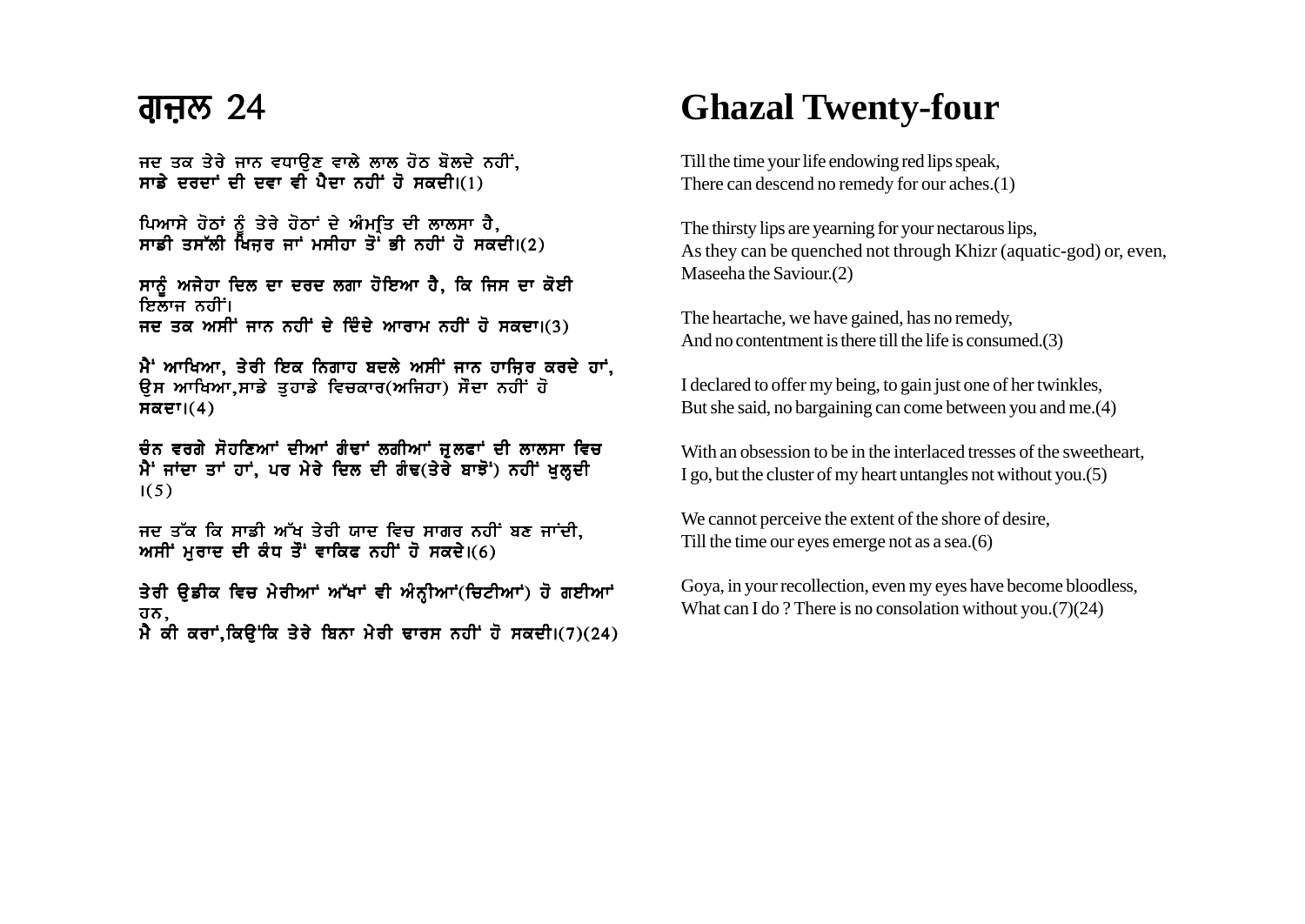#### ਗੁਜ਼ਲ  $25$

ਜੇ ਕਰ ਤੰ ਚੌਧਵੀਂ ਦਾ ਚੰਨ–ਮਖੜਾ ਵਿਖਾ ਦੇਵੇਂ ਤਾਂ ਕੀ ਹਰਜ ਏ? ਜੇਕਰ. ਮੇਂਰੇ ਚੰਨਾ! ਅਜ ਰਾਤ ਮਖ ਵਿਖਾ ਦੇਵੇਂ. ਤਾਂ ਭਲਾ ਕੀ ਹਰਜ ਏ ? $(1)$ 

ਇਹ ਸਾਰਾ ਜਹਾਨ ਤੇਰੀ ਜਲਫ ਦਾ ਕੈਦੀ ਹੈ. ਇਕ ਛਿਨ ਲਈ ਜੇ ਕਰ ਤੰਂ ਇਸ ਦੀ ਗੰਢ ਖੋਲ ਦੇਵੇਂ ਤਾਂ ਕੀ ਹਰਜ ਏ ? $(2)$ 

ਸਾਰੀ ਦਨੀਆ<sup>+</sup> ਤੇਰੇ ਬਿਨਾ ਅੰਨੇਰੀ ਹੋ ਗਈ ਹੈ.  $H$ ਰਜ ਵਾਂਗ ਜੇ ਕਰ ਤੰ ਨਿਕਲ ਆਵੇਂ, ਤਾਂ ਕੀ ਹਰਜ ਏ?(3)

ਇਕ ਛਿਨ ਲਈ ਆ, ਅਤੇ ਮੇਰੀਆਂ ਦੋਹਾਂ ਅਖਾਂ ਵਿਚ ਆ ਕੇ ਬਹਿ ਜਾ, ਹੇ ਦਿਲ ਲੇ ਜਾਣ ਵਾਲੇ, ਜੇ ਕਰ ਤੂੰ ਅਖਾਂ ਵਿਚ ਬਹਿ ਜਾਵੇਂ, ਤਾਂ ਕੀ ਹਰਜ ਏ ? $(4)$ 

ਇਸ ਤੇਰੇ ਕਾਲੇ ਤਿਲ(ਦੇ ਬੱਤ) ਨੰ. ਜਿਹੜਾ ਤੇਰੇ ਮਖੜੇ ਦਾ ਸਦਾਈ ਹੈ. ਜੇ ਕਰ ਤੰ ਕਲ ਖਦਾਈ ਦੇ ਬਦਲੇ ਵੇਚ ਦੇਵੇਂ. ਤਾਂ ਕੀ ਹਰਜ ਏ।(5)

ਤੂੰ ਮੇਰੀਆਾਂ ਆੱਖਾਂ ਵਿਚ ਪਿਆ ਵਸਦਾ ਹੈਂ, ਫਿਰ ਮੈਂ ਕਿਸ ਨੂੰ ਢੂੰਡ ਰਿਹਾਂ  $\bar{\mathbf{d}}$ ਾਂ. ਅਦਿਖ ਦੇ ਪਰਦੇ ਵਿਚੋਂ ਜੇ ਕਰ ਆਪਣਾ ਮੁਖੜਾ ਵਿਖਾ ਦੇਵੇਂ. ਤਾਂ ਕੀ ਹਰਜ ਏ ? $(6)$ 

ਗੋਯਾ. ਹਰ ਪਾਸੇ ਤੇਰੀ ਸਹ ਲੱਭ ਰਿਹਾ ਹੈ. ਜੇ ਕਰ ਰਾਹ ਭਲੇ ਹੋਏ ਨੌਂ ਰਾਹ ਵਿਖਾ ਦੇਵੇਂ. ਤਾਂ ਕੀ ਹਰਜ ਏ?(7)(25)

# **Ghazal Twenty-five**

What, if you show your semblance, which is quintessence of the full moon?

Then, Oh, My Moon, what will you lose meeting me this evening?(1)

The whole world is the prisoner of your tresses, And if you untie it, would it harm you?(2)

The whole world is plunged in the darkness without you, And if you appear like the sun, would it harm you?(3)

Come, may be momentarily, and posture in my vision, O, you, the filcher of my heart, if you engross my perceptions, would it harm you?(4)

This black mole, which is relishing your face, If you trade it for humanity, would it harm you?(5)

You are subsisting in my vision, then, whom am I searching for? If you advent from behind this curtain of invisibility, would it harm you?(6)

Goya is searching for you in all the directions, If you make him visualise the way, would it harm you? $(7)(25)$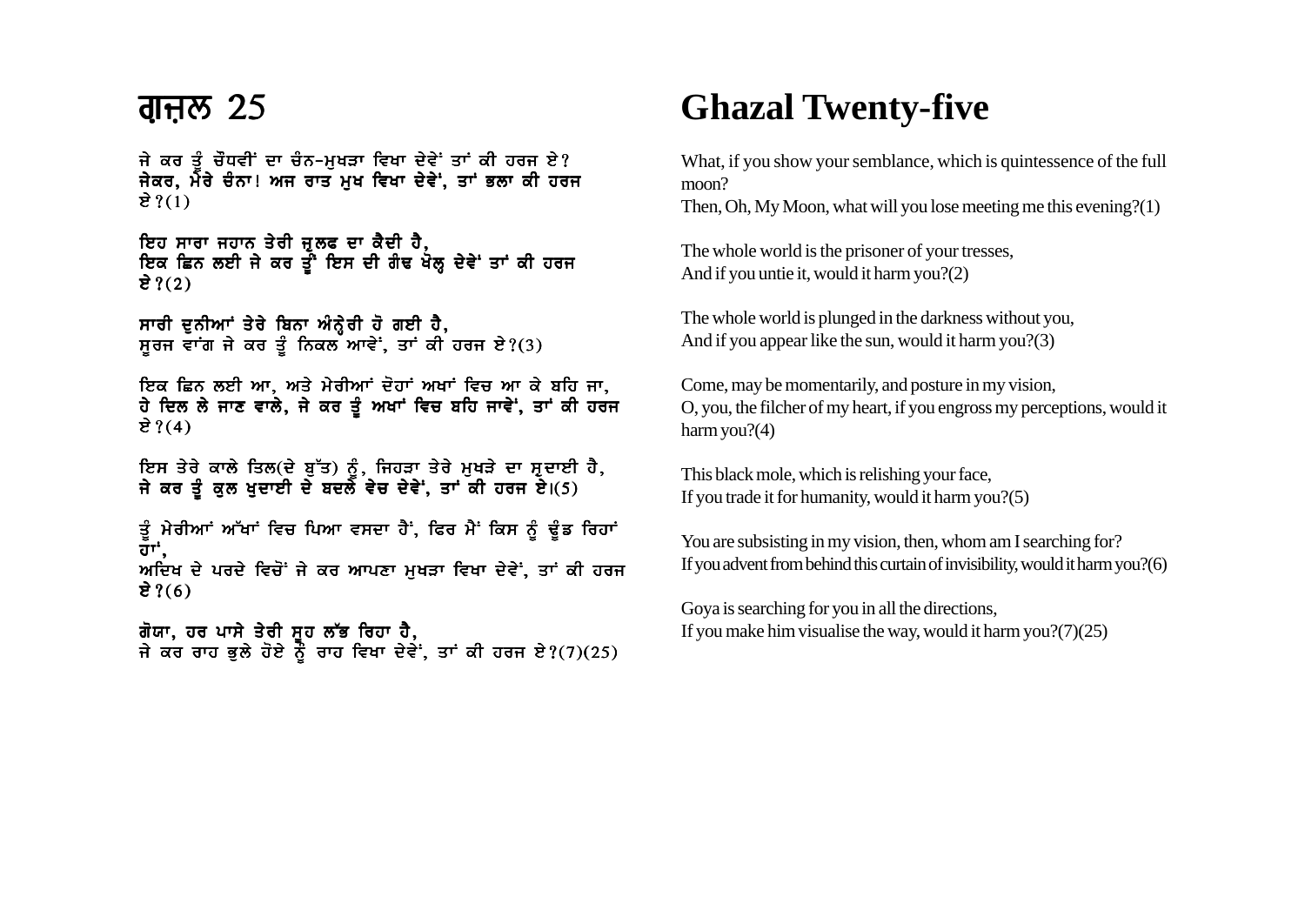ਕਦਮ ਉਹ ਹੀ ਚੰਗਾ ਹੈ, ਜਿਹੜਾ ਰੱਬ ਦੇ ਰਾਹ ਤੇ ਚੁਕਿਆ ਜਾਵੇ, ਜੀਭਾ ਉਹੀ ਭਲੀ ਹੈ, ਜਿਹੜੀ ਰੱਬ ਦੇ ਸਿਮਰਨ ਵਿਚ ਸਖ ਜਾਣੇ।(1)

ਜਿੱਧਰ ਵੀ ਮੈਂ ਦੇਖਦਾ ਹਾਂ. ਮੇਰੀਆਂ ਅੱਖਾਂ ਵਿਚ ਕੁਝ ਸਮਾਉਂਦਾ ਨਹੀਂ, ਹਮੇਸਾਂ ਉਸ ਦੇ ਨਕਸ ਹੀ ਸਾਡੀਆਂ ਅੱਖਾਂ ਵਿਚ ਸਮਾਏ ਰਹਿੰਦੇ ਹਨ।(2)

ਪਰੇ ਗਰ ਦੀ ਬਖਸਿਸ ਨਾਲ ਅਖੀਰ ਮੈਨੰ ਇਹ ਗਿਆਨ ਹੋ ਗਿਆ. ਕਿ ਦਨੀਆਂ ਦੇ ਲੋਕ ਸਦਾ ਗਮ ਅਤੇ ਫਿੱਕਰ ਵਿਚ ਫਸੇ ਰਹਿੰਦੇ ਹਨ।(3)

ਕਿੰਨਾ ਭਾਗਾਂ ਵਾਲਾ ਹੈ ੳਸ ਦਿਲ ਦਾ ਮਾਲਕ, ਜਿਸ ਦੀ ਆਤਮਾ ਰੌਸ਼ਨ ਹੈ ਅਤੇ ਜੋ ਪੂਰਾ ਗਿਆਨਵਾਨ ਹੈ, ਅਤੇ ਜਿਸ ਦਾ ਮੱਥਾ ਰੱਬ ਦੀ ਦਰਗਾਹ ਤੇ ਨਿਵੰਦਾ ਹੋਵੇ।(4)

ਕੁਰਬਾਨੀ ਲਈ ਉਸ ਦੀ ਗਲੀ ਉਦਾਲੇ, ਐ ਗੋਯਾ,ਫਿਰਦਾ ਰਹੂ ਅਤੇ ਸ਼ੇਖੀ ਨਾ ਮਾਰ, ਮੈਨੂੰ ਤਾਂ ਉਸ ਦੀਆਂ ਅੱਖਾਂ ਦੇ ਇਸ਼ਾਰੇ ਦਾ ਹੁਕਮ ਮਿਲਣਾ ਚਾਹੀਦਾ  $\overline{d}$  i(5)(26)

## **Ghazal Twenty-six**

The walk, which leads to the godly avenues, is gracious, And the tongue, in meditation of Celestial Name, is auspicious.(1)

Whatever the way around me I see, it is beyond my perception, As, always, his own countenance is projecting over my vision.(2)

Through the perfect preceptor, at last, I attained this enlightenment, That the humankind is always drenched in the anxieties.(3)

Fortunate is that heart-owner, whose conscience is illuminated and is brimming with the knowledge, And who, by bowing at the celestial portal, pays his obeisance.(4)

Sacrifice your head (ego), Oh Goya, go and roam around his boulevard sans a boast,

As he has enlightened me for this, through just one of his winks.(5)(26)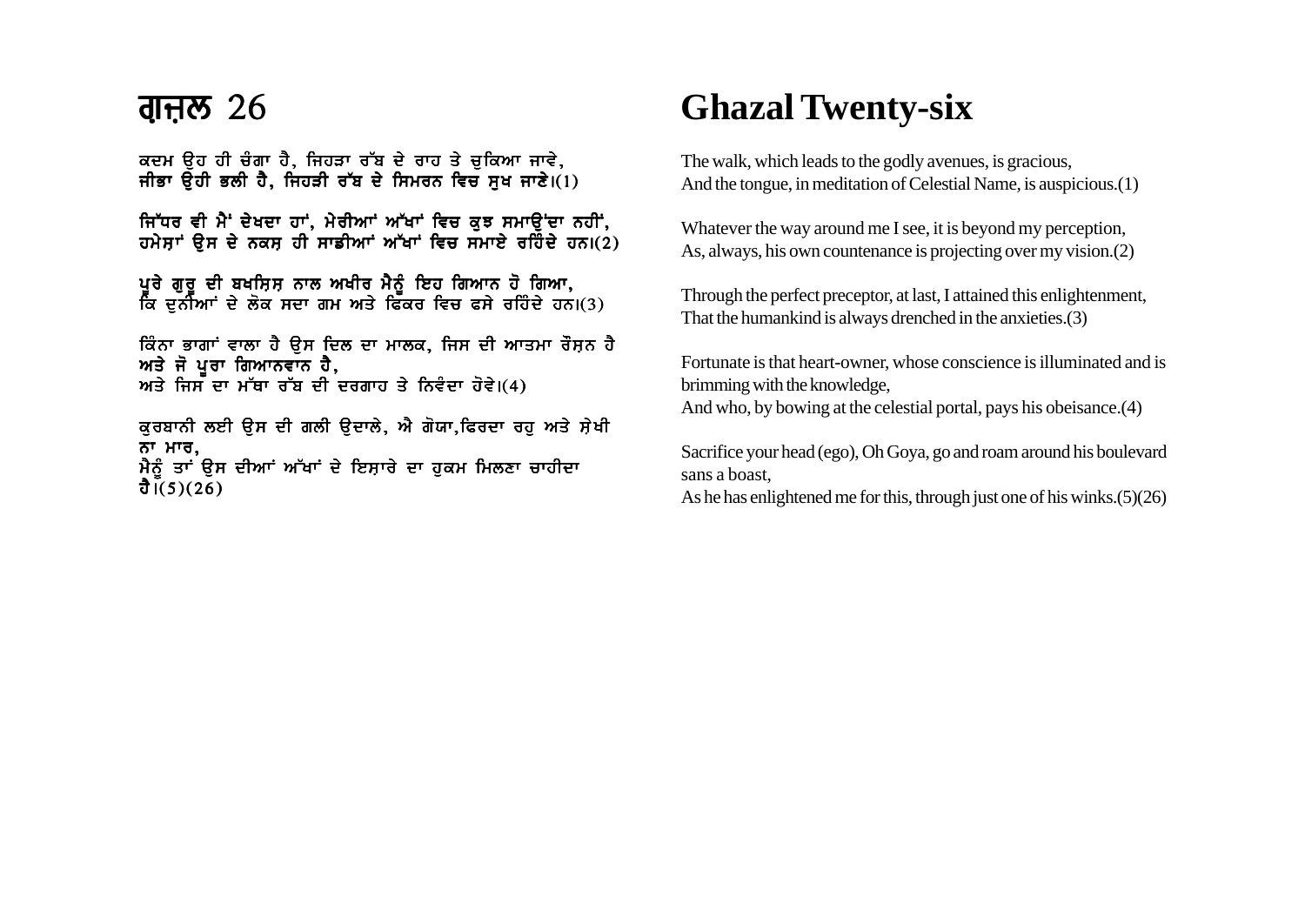ਹਜ਼ਾਰਾਂ ਜੜਾਉ ਤਖਤ ਤੇਰੇ ਰਾਹ ਵਿਚ ਪਏ ਹਨ, ਤੇਰੇ ਮਸਤਾਨਿਆਂ ਨੂੰ ਤਾਜ ਅਤੇ ਨਗੀਨਿਆਂ ਦੀ ਲੋੜ ਨਹੀਂ ।(1)

ਦੁਨੀਆਂ ਅੰਦਰ ਹਰ ਚੀਜ਼ ਫ਼ਨਾਹ ਹੋ ਜਾਣ ਵਾਲੀ ਹੈ, ਪਰ ਆਸਕ ਫਨਾਹ ਹੋਣ ਵਾਲੇ ਨਹੀਂ,ਕਿਉਂ ਜੋ ਉਹ ਪੀਤ ਦੇ ਭੇਤਾਂ ਤੋਂ ਜਾਣੂ ਹਨ। $(2)$ 

ਸਾਰੀਆਂ ਅੱਖਾਂ ਉਸ ਦੇ ਦਰਸ਼ਨਾਂ ਲਈ ਤੀਬਰ ਹੋ ਗਈਆਂ, ਹਜ਼ਾਰਾਂ ਚਿਤ ਉਸ ਦੇ ਬ੍ਰਿਹਾ ਦੇ ਫਿਕਰ ਵਿਚ ਨਿਘਰਦੇ ਜਾਂਦੇ ਹਨ।(3)

ਯਕੀਨ ਰਖ! ਕਿ ੳਸ ਦੇ ਮੰਗਤੇ ਪਾਤਸਾਹਾਂ ਦੇ ਪਾਤਸਾਹ ਹਨ. ਕਿਉਂ ਜੋ ਸਾਰੀ ਦੁਨੀਆਂ ਦੀ ਦੋਲਤ ਉਹ ਇਕੋ ਨਜ਼ਰ ਨਾਲ ਬਖਸ਼ ਦਿੰਦੇ  $\overline{d} \overline{\delta}$ l $(4)$ 

ਐ ਗੋਯਾ! ਹਮੇਸ਼ਾਂ ਰੱਬ ਦੇ ਪਿਆਰਿਆਂ ਦੀ ਸੰਗਤ ਦੀ ਭਾਲ ਕਰ,  $\sqrt{a^2 + b^2}$  ਜੋ ਰੱਬ ਦੇ ਢੰਡਾਓ, ਰਬ ਨਾਲ ਜੜੇ ਹੋਏ ਹਨ।(5)(27)

### **Ghazal Twenty-seven**

Thousands of adorned thrones are lying on the way to you, But, no crowns and the diamonds are coveted by your lovers.(1)

Everything in this world is amenable to destruction, But the lovers decay not, as they discern the attributes of adoration.(2)

The eyes of the entirety are yearning for his glimpse, And the thousands of hearts are becoming frail, being alienated.(3)

In just one twinkling of the eye, he endows the kingdom of the world, As, you must bear in mind, his mendicants are graced with the regency.(4)

Oh, Goya, you seek the audience of the devotees of the Righteous One,

Because the adherents of the Almighty are always clung with him.(5)(27)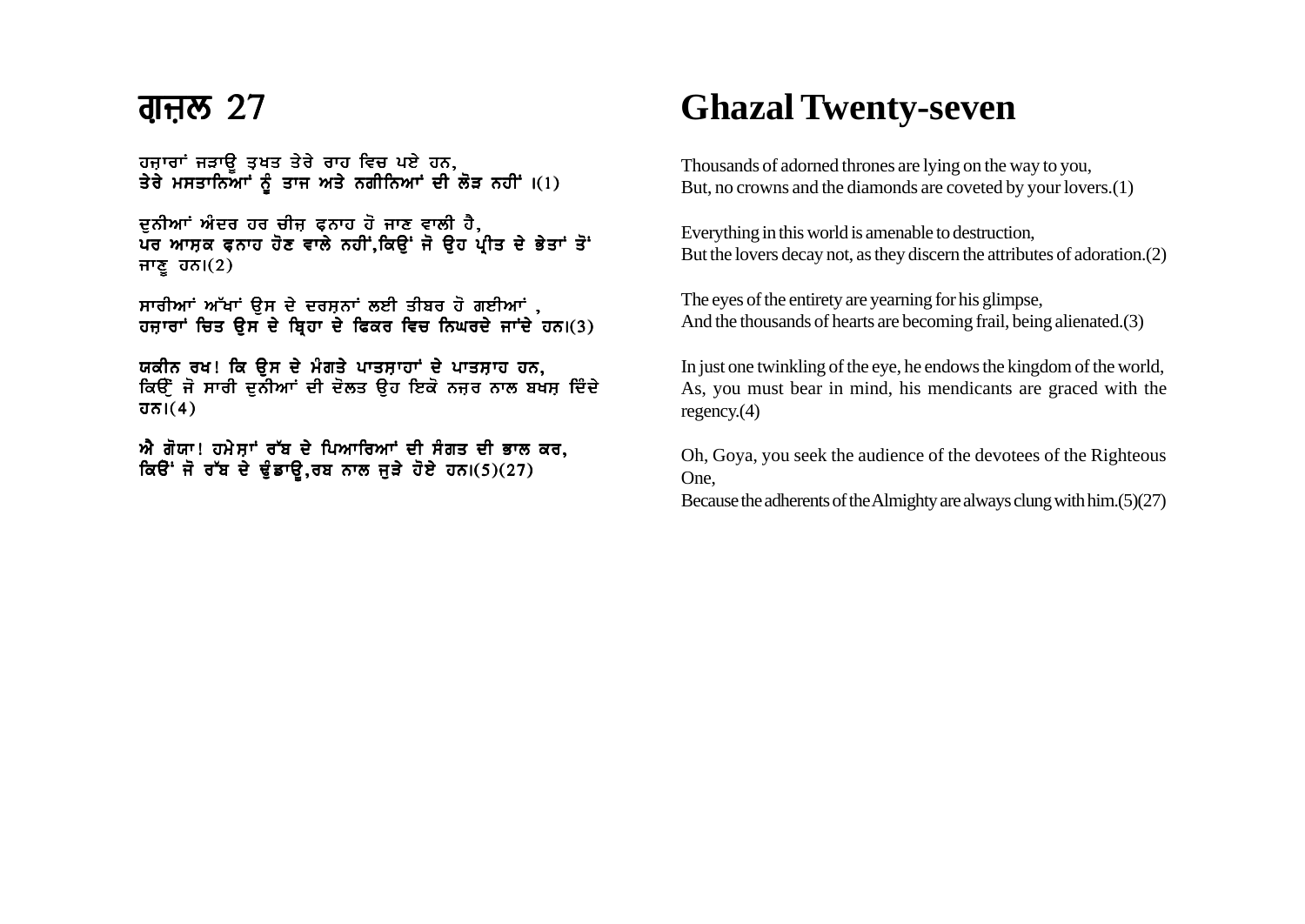#### ਗ੍ਰਜ਼ਲ  $28$

ਭਾਵੇਂ ਮੇਰੇ ਹੱਥ ਸਦਾ ਕੰਮ ਵਿਚ ਰਝੇ ਹੰਦੇ ਹਨ. ਪਰ ਮੈਂ ਕੀ ਕਰਾਂ.ਮੇਰਾ ਦਿਲ ਤਾਂ ਯਾਰ ਵਲ ਦੋੜਦਾ ਹੈ। $(1)$ 

ਭਾਵੇਂ 'ਤੌ ਮੈਨੂੰ ਨਹੀਂ ਵੇਖ ਸਕਦਾ' ਦੀ ਅਵਾਜ ਹਰ ਵੇਲੇ ਦਿਲ ਦੇ ਕੰਨਾ ਵਿਚ ਪੈ<sup>-</sup>ਦੀ ਹੈ। ਪਰ ਮੁਸਾ ਫੇਰ ਵੀ ਰੱਬ ਦਾ ਦੀਦਾਰ ਕਰਨ ਲਈ ਜਾ ਰਿਹਾ ਹੈ।(2)

ਜਿਸ ਵਿਚੋਂ ਹੰਝੂ ਕਿਰਨ ਇਹ ਉਹ ਅੱਖ ੍ਹੀ ਨਹੀਂ, ਪ੍ਰੇਮ ਪਿਆਲਾ ਤਾਂ ਨੱਕਾ ਨੱਕਾ ਭਰਿਆ ਰੀਹੰਦਾ ਹੈ।(3)

ਦਿਲਦਾਰ ਅਤੇ ਦਿਲ ਵਜੂਦ ਵਿਚ ਇੱਕ ਮਿੱਕ ਹਨ, ਜਿਸ ਕਾਰਣ ਦਿਲ ਹਮੇਸਾਂ ਦਿਲਦਾਰ ਵਲ ਦੌੜਦਾ ਰਹਿੰਦਾ ਹੈ।(4)

ਦੋਨਾਂ ਜਹਾਨਾਂ ਵਿਚ ਉਸ ਦੀ ਧੋਣ ਫਖਰ ਨਾਲ ਉੱਚੀ ਹੋ ਜਾਂਦੀ ਹੈ, ਜੋ ਭੀ ਮਨਸੂਰ ਵਾਂਗ ਸੂਲੀ ਵਲ ਨੂੰ ਦੌੜਦਾ ਹੈ।(5)

ਗੋਯਾ ਨੇ ਸੱਜਨ ਦੀ ਯਾਦ ਵਿਚ ਅਸਲ ਜੀਵਨ ਪਾ ਲਿਆ ਹੈ, ਹੁਣ ਉਹ ਸੁਰਾਬਖਾਨੇ ਦੀ ਗਲੀ ਵਿਚ ਕਿਉਂ ਜਾਵੇ।(6)(28)

## **Ghazal Twenty-eight**

My hands may always be absorbed in the travails, But, what can I do, my heart stalks towards the beloved.(1)

Though the sound of 'You can't see me' echoes into all the bearings of his heart, Musa went ahead to espy the Almighty.(2)

This is not an eye which rolls down tears, The cup of affection is always full to the brim.(3)

Heart-filcher and the heart are in unison in the body, And, that is why, the heart always dashes towards the sweetheart.(4)

In both the domains his head remains high with pride, who, like Mansoor, treads towards the noose?(5)

Goya has attained the real life in the rememberance of the sweet-heart Why should he now visit the tavern?(6)(28)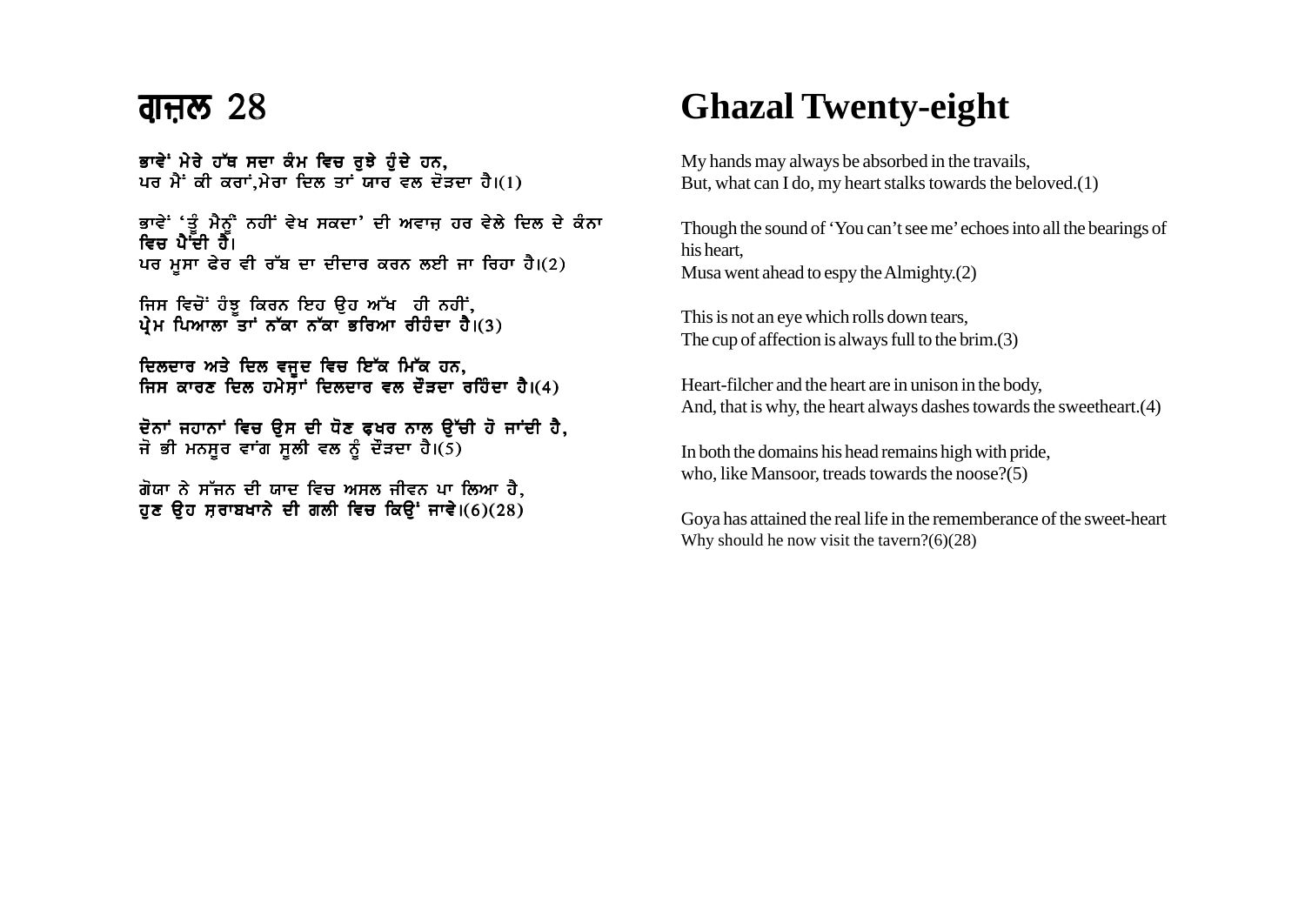ਕੌਣ ਹੈ ਜਿਸ ਤੇ ਅੱਜ ਸੋਹਣੇ ਦਾ ਇਸ਼ਕ ਸਵਾਰ ਹੈ, ਇਸ ਦਨੀਆਂ ਵਿਚ ੳਹ ਬਾਦਸ਼ਾਹ ਹੈ, ਜਿਸ ਦਾ ਕੋਈ ਯਾਰ ਹੈ।(1)

ਮੈ ਜਾਣਦਾ ਹਾਂ,ਐ ਸੋਖ ਮਾਸਕ! ਕਿ ਇਹ ਦੋਹਾਂ ਜਹਾਨਾਂ ਦਾ ਖ਼ੂਨ ਕਰੇਗੀ. ਕਿਉਂ ਜੋ ਤੇਰੀ ਮਸਤ ਅੱਖ ਅੱਜ ਨਸ਼ੇ ਨਾਲ ਭਰੀ ਪਈ ਹੈ।(2)

ਜਿਗਰ ਦੇ ਖੂਨ ਨੇ ਮੇਰੀ ਅੱਖ ਦੇ ਪੱਲੇ ਨੰ ਲਾਲ ਕਰ ਦਿੱਤਾ. ਸਾਡੇ ਦੀਵਾਨੇ ਦਿਲ ਵਿਚ ਕੇਹੀ ਅਜਬ ਬਹਾਰ ਆਈ ਹੈ।(3)

ਜਿਸ ਨੂੰ ਮਨਸਰ ਵਾਂਗ ਸਲੀ ਦਾ ਪਰਛਾਵਾਂ ਪਰਾਪਤ ਹੈ. ੳਸ ਨੂੰ ਤਾਂ ਸੁਰਗ ਦੇ ਬਿੱਰਛ ਤਬਾ ਦੀ ਛਾਂ ਦੀ ਅਤੇ ਨਾਂ ਹੀ ਸਰਗ ਦੀ ਲੌਤ ਹੈ। $(4)$ 

ਐ ਦੀਵੇ! ਆਪਣਾ ਲਾਲ ਫੁਲਾਂ ਵਰਗਾ ਮੁਖੜਾ ਕੁਝ ਚਿਰ ਲਈ ਰੋਸ਼ਨ ਕਰ ਕਿਉਂ ਜੋ ਪਰਵਾਨੇ ਅਤੇ ਬੁਲਬੁਲ ਦੇ ਦਿਲ ਨੂੰ ਤੇਰੇ ਨਾਲ ਕੁਝ ਕੰਮ ਹੈ।(5)

ਭਾਵੇਂ ਹਰ ਦੀਵਾਨੇ ਲਈ ਸੰਗਲ ਬਣਾੳਂਦੇ ਹਨ. ਪਰ ਗੋਯਾ ਦਾ ਦਿਲ ਤਾਂ ਜ਼ੁਲਫ ਦੇ ਫੰਧੇ ਨਾਲ ਠਹਿਰ ਜਾਂਦਾ ਹੈ $(6)(29)$ 

### **Ghazal Twenty-nine**

Who is there, who is intoxicated in the love of his sweetheart? The one, who has a benefactor, is the sovereign of the world.(1)

Oh, you, the Mirthful One, I perceive that they will smite both the worlds, Because, today, your exhilarated eyes are inebriated.(2)

The stole of my eye is imbued red through my heart's gore, Which itself has endowed a strange spring-time flavour to my mind.(3)

The one who attains the shadow of the gallows like Mansoor, He neither desires for the shadow of Tooba the heavenly tree; nor aspires for the heaven itself.(4)

Oh, you the Candlewick, sparkle your pink-flowery pretence, a while, Because the sacrificing-moths and the nightingales are coming with some errand to you.(5)

There may be chains around for all the demented ones, But Goya just stays still in the halter of your tresses.(6)(29)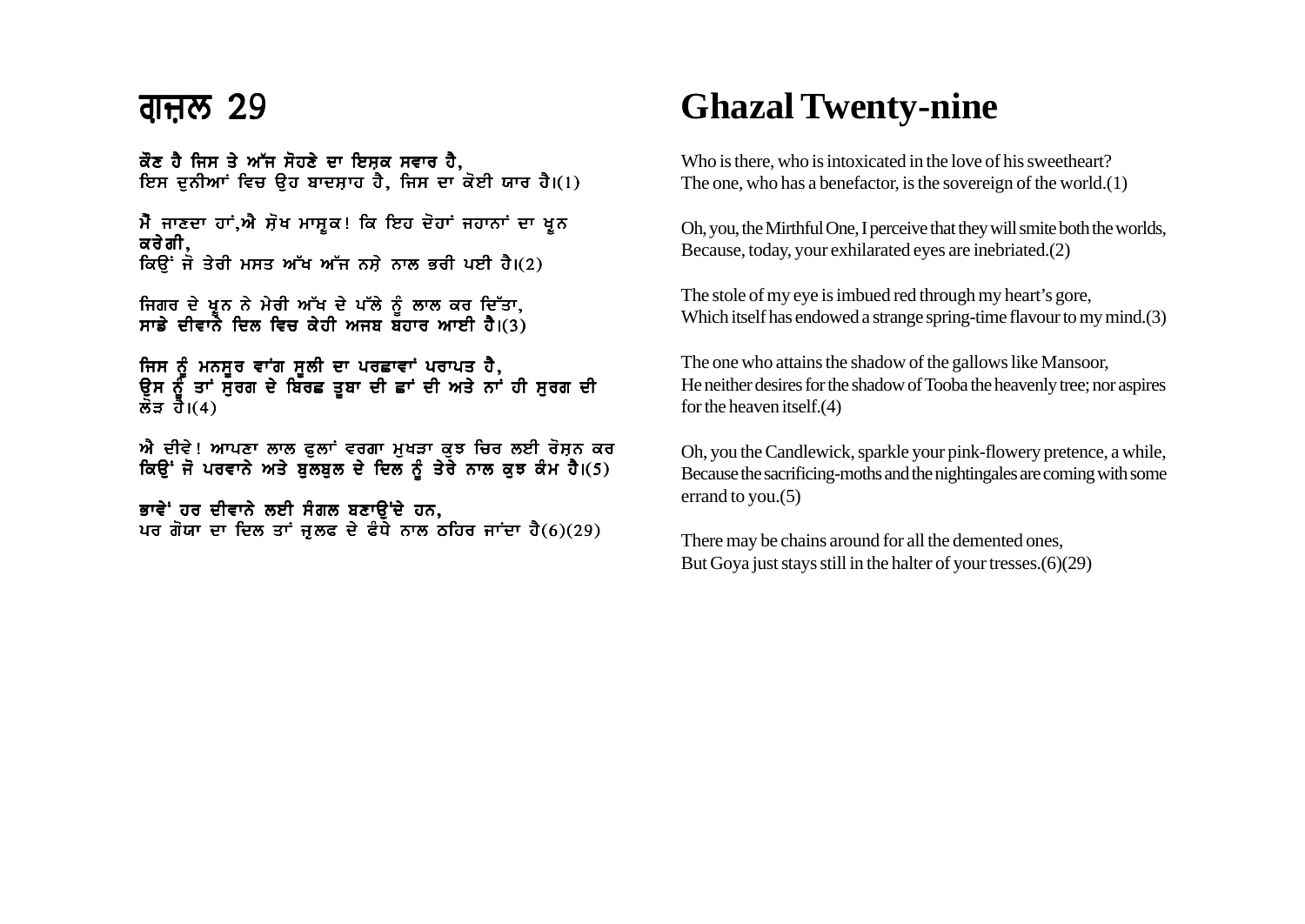### ਗਜ਼ਲ 30

ਕੋਈ ਵੀ ਗਰੀਬ ਪਰਦੇਸੀਆਂ ਦੇ ਹਾਲ ਦੀ ਸਨਵਾਈ ਨਹੀਂ ਕਰਦਾ. ਅਸੀਂ ਉਥੇ ਪਜ ਚਕੇ ਹਾਂ. ਜਿਥੇ ਬਾਦਸਾਹ ਵੀ ਨਹੀਂ ਪੱਜ ਸਕਦਾ।(1)

ਹਜਾਰਾਂ ੳਚੇ ਸਰਗਾਂ ਨੰ ੳਹ ਇਕ ਅੱਧੇ ਜੌਂ ਬਦਲੇ ਵੀ ਨਹੀਂ ਖਰੀਦਦੇ, ਕਿੳਂਕਿ ਇਨ੍ਹਾਂ ਵਿਚੋਂ ਕੋਈ ਭੀ ਸਰਗ ੳਸ ਪਿਆਰੇ ਦੀ ਗਲੀ ਤਕ ਨਹੀਂ ਪਹੰ ਚਦਾ। $(2)$ 

ਪ੍ਰੇਮ ਦੇ ਵੈਦ ਨੇ, ਕਹਿੰਦੇ ਹਨ,ਕੁਝ ਇਉਂ ਕਿਹਾ ਹੈ ਕਿ ਪਰਦੇਸ਼ੀਆਂ ਦਾ ਦਰਦਨਾਕ ਹਾਲ ਸ਼ਿਵਾਏ ਰੱਬ ਦੇ ਕੋਈ ਨਹੀਂ  $H\overline{\mathcal{E}}\overline{\mathcal{E}}^{\dagger}$ l $(3)$ 

ਜੇ ਤੰ ਆਪਣੇ ਦਿਲ ਦੀ ਅੱਖ ਦੀ ਰੋਸ਼ਨੀ ਚਾਹੁੰਦਾ ਹੈ; ਤਾਂ ਵੇਖ,ਉਸ ਦੀ ਦਰਗਾਹ ਦੀ ਧੁੜ ਤਕ ਕੋਈ ਸੂਰਮਾ ਨਹੀਂ ਪੂਜ  $H\overline{\alpha}$ ਦਾ $(4)$ 

ਮਿੱਤਰ ਦੀ ਯਾਦ ਵਿਚ ਉਮਰ ਕੱਟੀ ਜਾ ਸਕਦੀ ਹੈ,<br>ਕਿਉਂ ਜੋ ਉਸ ਦੇ ਮੁਕਾਬਲੇ ਤੇ ਕੋਈ ਵੀ ਰਸਾਇਣ ਨਹੀਂ ਹੈ।(5)

ਸਾਰੇ ਸੰਸਾਰ ਦੀ ਦੋਲਤ ਉਸ ਦੇ ਦਰ ਦੀ ਧੂੜ ਤੋਂ ਵਾਰ ਸੁਟਾਂ,<br>ਕਿਉਂਕਿ ਜਦ ਤਕ ਉਸ ਤੋ 'ਕੁਰਬਾਨ ਨਹੀਂ' ਹੁੰਦਾ,ਉਸ ਤਕ ਨਹੀਂ'  $4HETI(6)$ 

ਗੋਯਾ ਉਸ ਦੇ ਦਰਵਾਜ਼ੇ ਦੀ ਖਾਕ ਤੋਂ ਵਾਰੀ ਜਾਂਦਾ ਹੈ, ਕਿਉਂਕਿ ਜਦ ਤਕ ਕੋਈ ਖਾਕ ਨਹੀਂ ਬਣਦਾ,ਆਪਣੇ ਮਨੋਰਥ ਨੂੰ ਨਹੀਂ ਪਾ ਸਕਦਾ। $(7)(30)$ 

## **Ghazal Thirty**

Whereas the poverty stricken (mentally) with no baggage (consciousness) are heeded not. Where the sovereigns have no approach, we have attained. $(1)$ 

They don't want to buy even a thousand high heavens for just half a grain of barley, Because none from them can reach the avenues of the beloved.(2)

The physician of love, it is said, has so expounded, That the maladies of the vagrants, no body except the Almighty,  $knows.(3)$ 

If you want to achieve the enlightenment for the vision of your heart, Remember, that no antimony, can reach the dust of the celestial portal.(4)

Recollecting the friend, the life span can be expended. As there is no other medication comparable to that. $(5)$ 

All the temporal wealth, I trade for the dust of his portal, Because, unless I sacrifice myself for him, I cannot achieve him. (6)

Goya endears himself to the dust of his sanctuary, (Because,) unless one eliminates the self in the dust, one cannot realise the goal. $(7)(30)$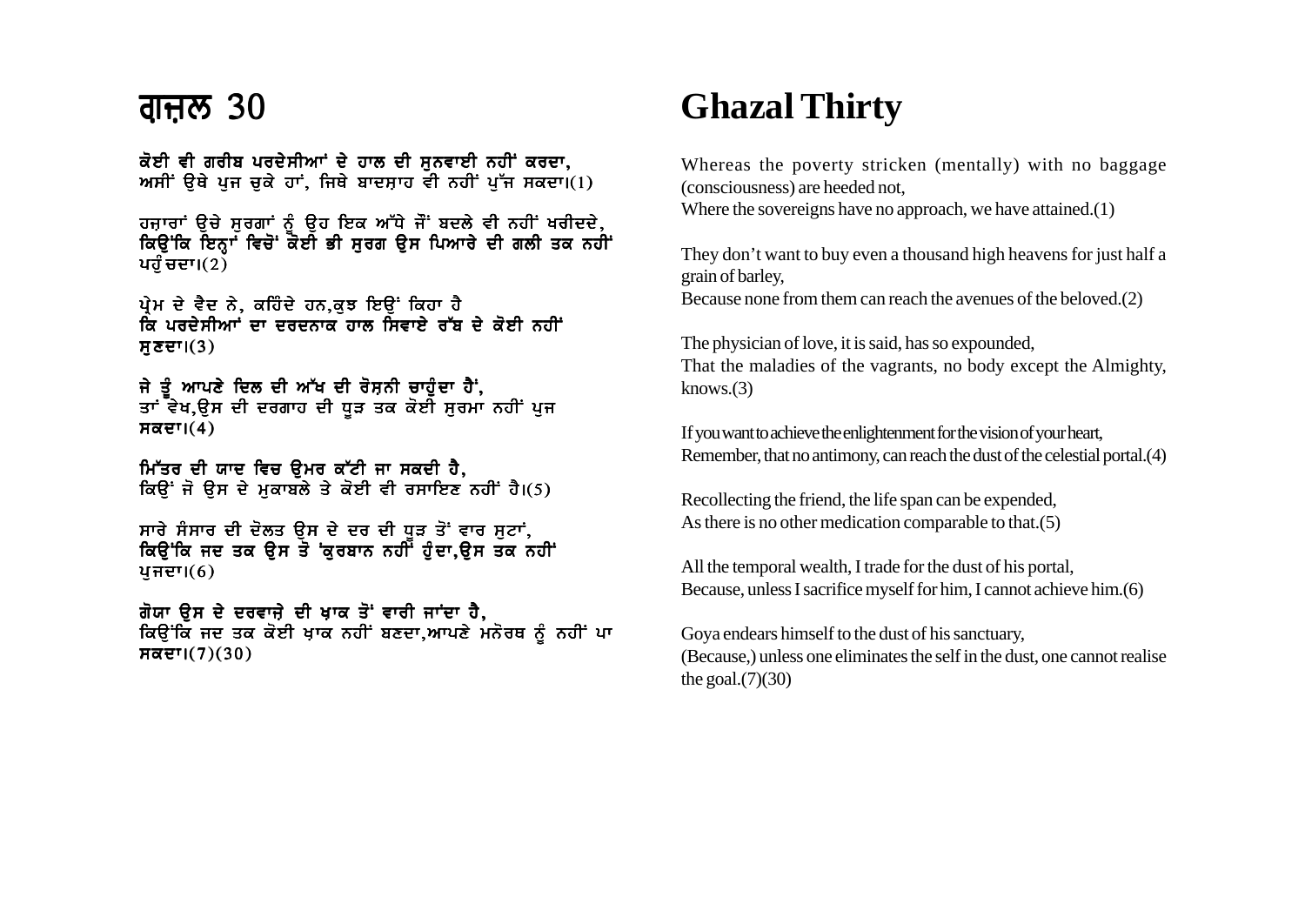ਉਸ ਦੀ ਦਰਗਾਹ ਦੀ ਮੱਠੀ ਭਰ ਖਾਕ ਰਸਾਇਣ ਬਣਾ ਦਿੰਦੀ ਹੈ. ਹਰ ਮੰਗਤੇ ਨੰ ਸੱਤਾਂ ਵਲਾਇਤਾਂ ਦਾ ਬਾਦਸ਼ਾਹ ਬਣਾ ਦਿੰਦੀ ਹੈ।(1)

<u>ਮੇਰੇ ਸਿਰ ਲਈ ਤੇਰੀ ਦਰਗਾਹ ਦੀ ਧੁੜ ਸੈਂਕੜੇ ਤਾਜਾਂ ਵਰਗੀ ਹੈ,</u>  $\mathcal{A}$ ਂ ਗੁਨਹਿਗਾਰ ਹੋਵਾਂਗਾ,ਜੇ ਕਰ ਮੇਰਾਂ ਦਿਲ ਫਿਰ ਤਾਜ ਅਤੇ ਤਖੰਤ ਦੀ ਲਾਲਸਾ ਕਰੇ। $(2)$ 

ਜੇ ਕਰ ਕੀਮਆਗਰ ਤਾਂਬੇ ਤੋਂ ਸੋਨਾ ਬਣਾ ਲੈਂਦਾ,ਅਸੰਭ ਨਹੀਂ ਕਿ ਰੱਬ ਦਾ ਤਾਲਬ ਮਿੱਟੀ ਨੂੰ ਨੂਰ ਭਰਿਆ ਸੂਰਜ ਬਣਾ ਲਵੇ।(3)

ਗੋਯਾ ਦੇ ਸ਼ਿਅਰ ਜਿਹੜਾ ਵੀ ਦਿਲ ਜਾਨ ਨਾਲ ਸੁਣਦਾ ਹੈ, ਉਸ ਦਾ ਦਿਲ ਫੇਰ ਮੋਤੀਆਂ ਦੀ ਦੁਕਾਨ ਦੇ ਲਾਲਾਂ ਦੀ ਕਦ ਪਰਵਾਹ ਕਰਦਾ ਹੈ ?(4)(31)

## **Ghazal Thirty-one**

A handful of the dust from his sanctuary turns into a medication, And converts the beggars into the sovereigns of seven realms.(1)

The dust from your portal, for me, is equivalent to seven regal crowns. I may be infested with depravity, if I become desirous of the crown and the throne.(2)

If a chemist can convert copper into gold, why can't, A seeker of the Almighty impart incandescence to the lust.(3)

Whosoever listens, intently, to the couplets of Goya, He cares little for a mine teeming with the diamonds and the pearls.(4)(31)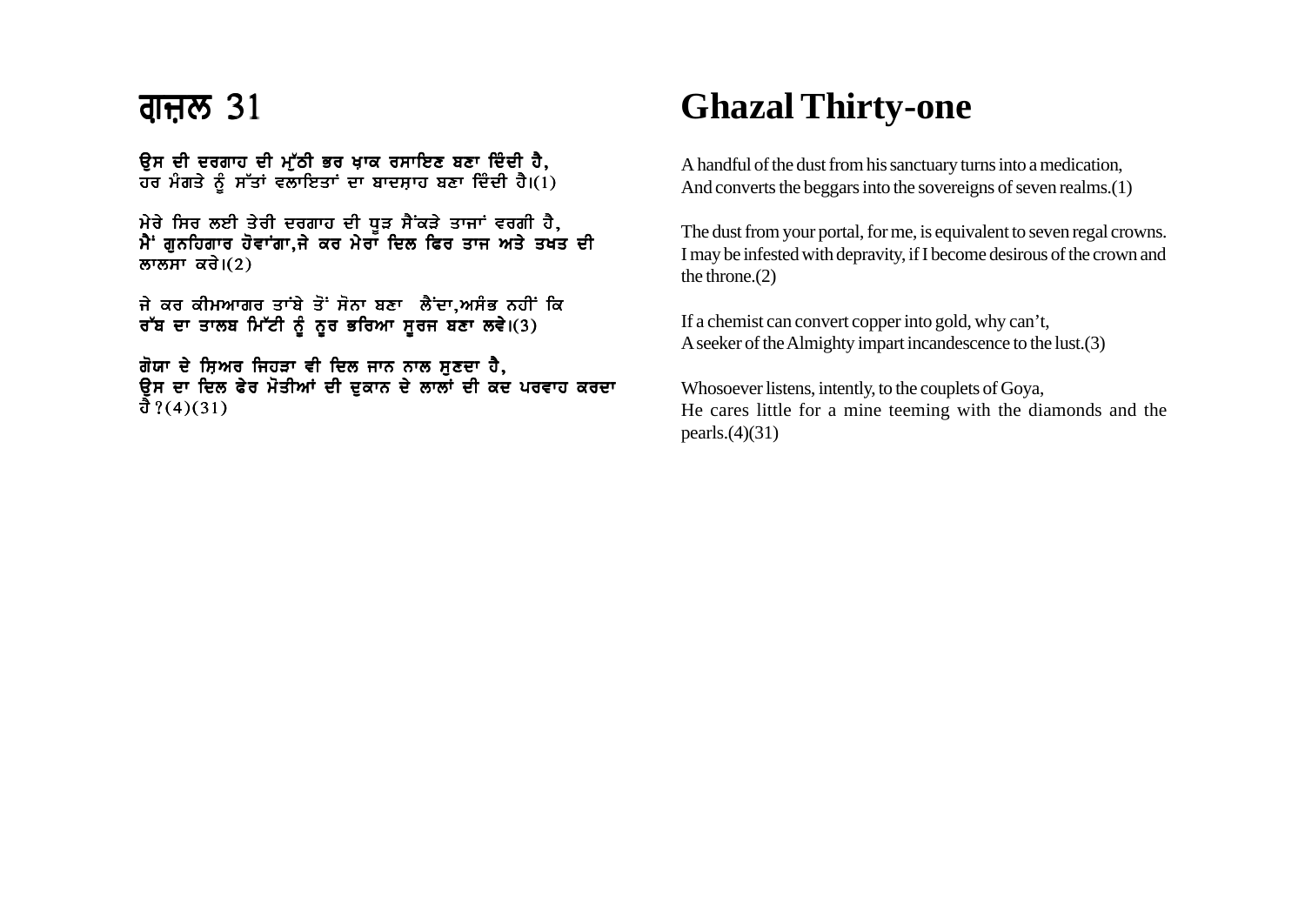### <u>ਗੁਜ਼ਲ 32</u>

ਤੇਰੇ ਤੰਗ ਮੰਹ ਵਰਗੀ ਹੋਰ ਸੋਹਣੀ ਕੋਈ ਸ਼ੱਕਰ ਦੀ ਬੋਰੀ ਨਹੀਂ ਹੋ ਸਕਦੀ, ਇਸ ਕਥਾ ਤੋਂ,ਜਿਹੜੀ ਮੈਂ ਸੁਣਾਈ ਹੈ,ਹੋਰ ਕੋਈ ਵਧੇਰੇ ਚੰਗੇਰੀ ਕੋਈ ਕਥਾ ਨਹੀਂ ਹੋਣੀ $I(1)$ 

ਜੇਕਰ ਤੰ ਉਸ ਦੇ ਮਿਲਾਪ ਦਾ ਤਾਲਬ ਹੈ ਤਾਂ ਵਿਛੋੜੇ ਦਾ ਵਾਕਫ ਬਣ, ਜਦ ਤਕ ਰਾਹ ਵਿਖਾੳਣ ਵਾਲਾ ਨਾ ਹੋਵੇ, ਤੰ ਕਿਵੇਂ ਪੜਾੳ ਤਕ ਪਜੇ<sup>•</sup>ਗਾ। $(2)$ 

ਪਲਕਾਂ ਵਰਗੇ ਹੱਥਾਂ ਤੋਂ ਅੱਖਾਂ ਦੇ ਪਲੂ ਨੂੰ ਉਨ੍ਹਾ ਚਿਰ ਨਾ ਛੁਡਾ,<br>ਜਦ ਤਕ ਕਿ ਤੇਰੀਆਂ ਆਸਾਂ ਦੀ ਜੇਬ ਮੋਤੀਆਂ ਨਾਲ ਨਾ ਭਰ ਜਾਵੇ।(3)

ਆਸ਼ਕ ਦੀ ਆਸ ਦੀ ਟਹਿਣੀ ਕਦੀ ਵੀ ਫਲਦਾਰ ਨਹੀਂ ਹੁੰਦੀ, ਜਦ ਤਕ ਕਿ ਪਲਕਾਂ ਦੇ ਅਥਰਆਂ ਨਾਲ ਉਸ ਨੂੰ ਪਾਣੀ ਨਹੀਂ ਮਿਲਦਾ।(4)

ਐ, ਮੂਰਖ ਗੋਯਾ, ਉਸ ਦੇ ਪਿਆਰ ਦੀ ਡੀਂਗ ਨਾ ਮਾਰ, ਇਸ ਰਸਤੇ ਉਤੇ ਉਹੀ ਪੈਰ ਰਖ ਸਕਦਾ ਹੈ,ਜਿਸ ਦਾ ਸਿਰ ਨਾ ਹੋਵੇ।(5)(32)

## **Ghazal Thirty-two**

A sack full of raw-sugar is not sweeter than your modest semblance. Just as there can't be a better simile, than the one which I have narrated. $(1)$ 

If you are seeking union with her, then get acquainted with the trait of separation.

Unless the guide is there, how can you reach the destination? $(2)$ 

Abandon not the stole of your eye lashes from your hands, Till the time the pocket of your desires is filled with the pearls. (3)

The branch of the tree of desires of a lover does not bear fruits. Unless it is watered with the tears through the eye-lashes. (4)

Oh, Goya, the fool, don't boast about your love, As, only he can travel on this path who does not keep a head. $(5)(32)$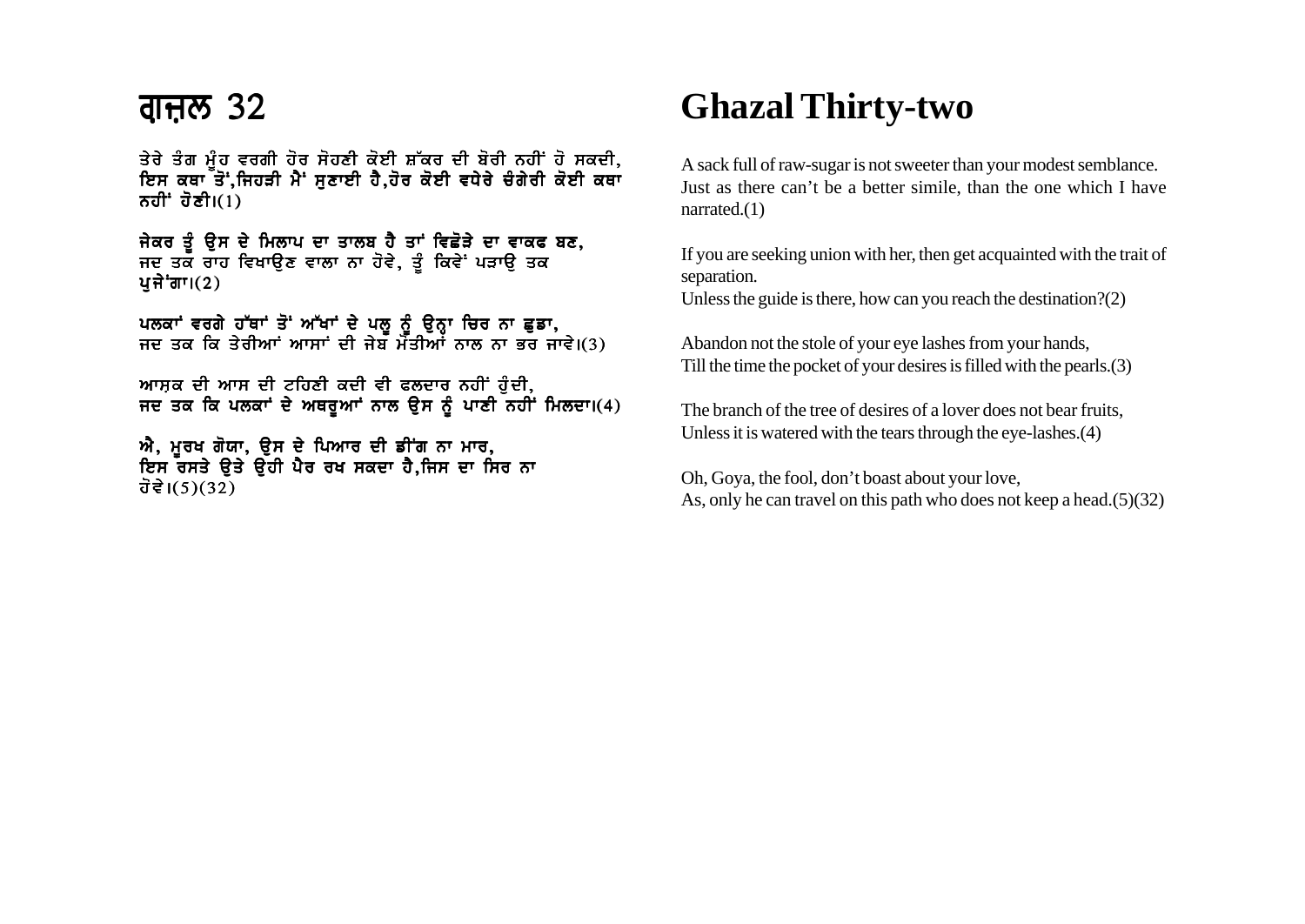### <u>ਗੁਜ਼ਲ 33</u>

ਹੋਲੀ ਦੇ ਫਲਾਂ ਨੇ ਜਮਾਨੇ ਦੇ ਬਾਗ ਨੰ ਮਹਿਕ ਨਾਲ ਭਰ ਦਿੱਤਾ. ਬੰਦ ਕਲੀ ਵਰਗੇ ਹੋਠਾਂ ਨੰ ਸਭਾਗੀ ਤਬੀਅਤ ਵਾਲਾ ਬਣਾ ਦਿਤਾ।(1)

ਓਸ ਨੇ ਮੀਂਹ ਦੇ ਪਾਣੀ ਵਾਂਗ  $\overline{d}$  ਗੁਲਾਬ, ਅੰਬਰ, ਮਸ਼ਕ ਤੇ ਅਬੀਰ ਨੂੰ ਸਾਰੀਂ ਪਾਸੀਂ ਖਲੇਰ ਦਿੱਤਾ।(2)

ਕੇਸਰ ਕਰੀ ਪਿਜਕਾਰੀ ਦਾ ਕਿਆ ਕਹਿਣਾ $\theta$ ਕਿ ਉਸ ਨੇ ਹਰ ਬਦ-ਰੰਗ ਨੂੰ ਵੀ ਰੰਗੀਨ ਤੇ ਸੁਗੰਧਤ ਕਰ ਦਿੱਤਾ।(3)

ਓਸ ਦੇ ਮਬਾਰਕ ਹੱਥਾਂ ਦੇ ਗਲਾਲ ਛਿੜਕਣ ਨੇ, ਧਰਤ ਅਸਮਾਨ ਨੂੰ ਲਾਲੋ ਲਾਲ ਕਰ ਦਿੱਤਾ।(4)

ਉਸ ਦੀ ਕ੍ਰਿਪਾ ਦੁਆਰਾ ਦੋਵੇਂ ਦੁਨੀਆਂ ਰੰਗੀਨ ਹੋ ਗਈਆਂ, ਬੁੱਜ ਤੋਂ ਮੜ੍ਹੋ ਜਾਂ ਤੁੱਕਾ ਤਾਂ ਹੋਰ ਬੁੱਲ ਨੇ ਤੁਹਾਨਾ ਤਾਂ ਤੁਹਾਨਾ,<br>ਉਸ ਨੇ ਸਾਹਾ ਵਾਂਗ ਮੇਰੇ ਗਲ ਵਿਚ ਰੰਗੀਨ ਕਪੜੇ ਪਵਾ ਦਿੱਤੇ।(5)

ਜਿਸ ਕਿਸੇ ਨੇ ਵੀ ਉਸ ਦੇ ਪਵਿਤ੍ਰ ਦਰਸ਼ਨ ਕੀਤੇ, ਉਸ ਨੇ ਸਮਝੋ ਉਮਰ ਦੀ ਮੁਰਾਦ ਚੰਗੀ ਪਾ ਲਈ $\overline{1}$ (6)

ਸੰਗਤ ਦੇ ਰਾਹਾਂ ਦੀ ਧੁੜ ਤੋਂ ਕੁਰਬਾਨ ਹੋ ਜਾਵੇ ਬਸ ਗੋਯਾ ਦੇ ਦਿਲ ਦੀ ਏਨੀ ਹੀ ਚਾਹ ਹੈ।(7)(33)

# **Ghazal Thirty-three**

The (festival of) Holy blossoms and spreads its fragrance, And it blooms the sprout of her beautiful lips.(1)

The rose, the amber\*, the jasmine and the reddish abeer\*, All are showered like the rain on all the sides.(2)

How to talk of the sprinkling of saffron? It is endowing hue and fragrance to every dull being.(3)

The scattering of the pigment by her auspicious hands, Is dyeing both the heaven and the earth.(4)

Through her benevolence, both the domains have become colourful, And she has adorned me like kings with the gorgeous attire.(5)

Whosoever has her propitious glimpse, Attains the bliss of both the worlds.(6)

I should sacrifice myself for the dust of the avenues of the congregation, That is the utmost desire of Goya.(7)(33)

\* Names of two scents.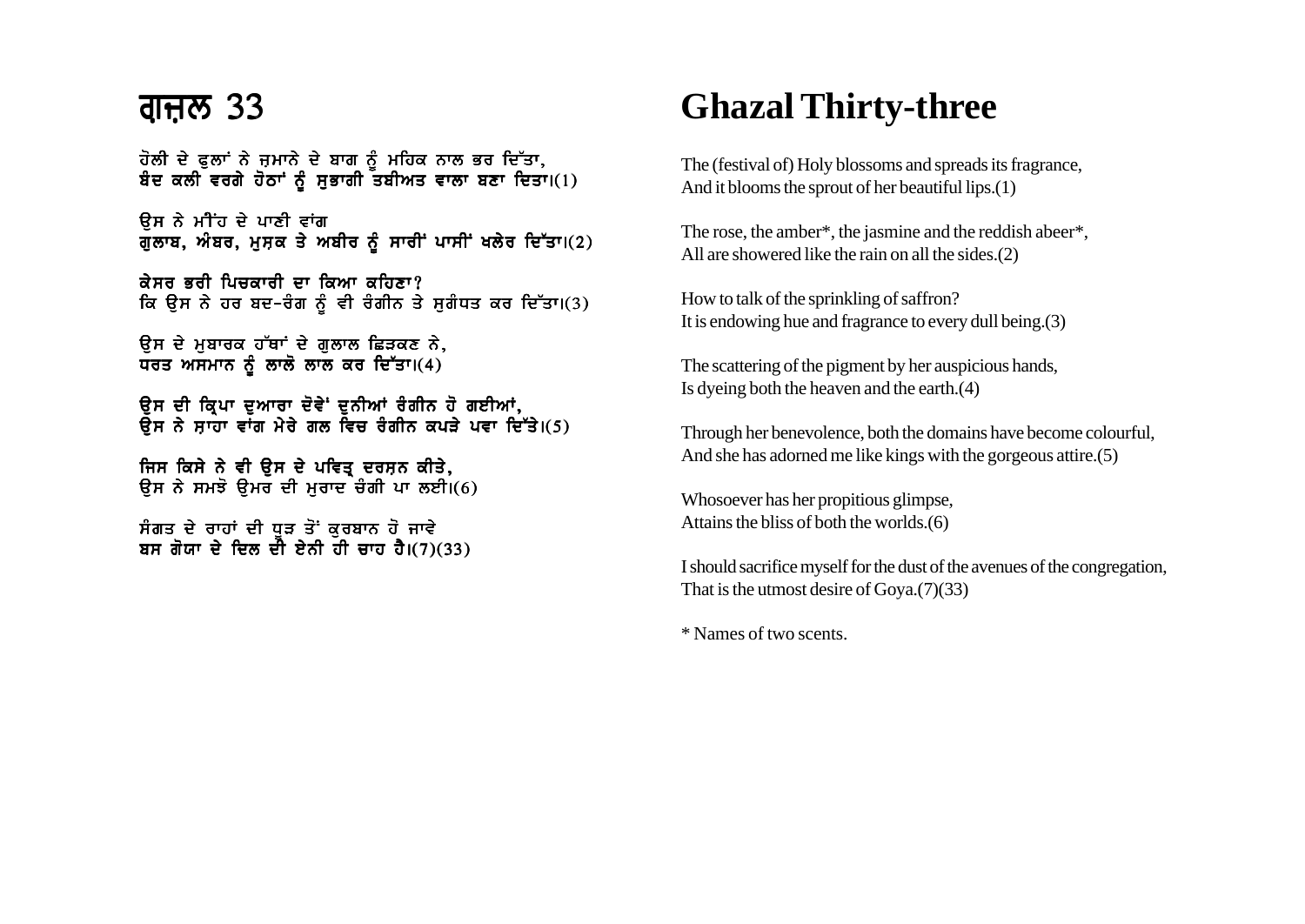### <u>ਗੁਜ਼ਲ 34</u>

ੳਸ ਦੀ ਸਿਫਤ ਸਲਾਹ ਦਾ ਜਿਕਰ ਜੀਭ ਨੰ ਬੜਾ ਚੰਗਾ ਲਗਦਾ ਹੈ. ੳਸ ਦਾ ਨਾਮ ਮੰਹ ਵਿਚ ਆਇਆਂ ਕਿੰਨਾ<sup>ੱ</sup>ਸਵਾਦ ਦਿੰਦਾ ਹੈ?(1)

ਵਾਹ! ਕਿਨੇ ਸੋਹਣੇ ਹਨ ਤੇਰੀ ਠੋਡੀ ਦੇ ਸਿੳ. ਬਾਗ ਵਿਚ ਅਜੇਹਾ ਮਿੱਠਾ ਤੇ ਸਆਦਲਾ ਮੇਵਾ ਭਲਾ ਕਿਥੇ?(2)

ਤੁਹਾਡੇ ਦੀਦਾਰ ਦੇ ਸਦਕੇ ਸਾਡੀ ਅੱਖ ਰੌਸ਼ਨ ਹੈ.  $\hat{A}$ ' ਉਸ ਦੀਦਾਰ ਤੋਂ ਕੁਰਬਾਨ ਜਾਵਾਂ,ਉਹ ਕਿੰਨਾ ਸੁਆਦਲਾ ਹੈ।(3)

ਤੇਰੀ ਜੁਲਫ ਦੇ ਕੰਡਲ ਨੇ ਸਾਡਾ ਦਿਲ ੳਡਾ ਲਿਆ ਹੈ, ਤੇਰੇ ਲਾਲ ਹੋਠ ਇਸੇ ਕਾਰਨ ਸਆਦਲੇ ਹਨ।(4)

ਐ ਗੋਯਾ ਤੇਰੇ ਸ਼ਿਅਰਾਂ ਦੇ ਸਆਦ ਤੋਂ ਚੰਗੇਰਾ ਹੋਰ ਕੋਈ ਸਆਦ ਨਹੀਂ ਹੋ ਸਕਦਾ। $(5)(34)$ 

# **Ghazal Thirty-four**

Very soothing it is to recite his adoration through the tongue, As the recitation of his name endows sweetness to the lips.(1)

How charming is your chin, the epitome of an apple, In the garden, there can be found no fruit so savoury.(2)

Even a glimmer of yours has brightened my eyes, And how charming is that splendour, I can sacrifice myself for it.(3)

The coils of your tresses have filched my heart; As a consequence, your pink lips, somehow, are very delectable.(4)

Oh, Goya, the savour endowed by your couplets, Is surpassed not by any other taste.(5)(34)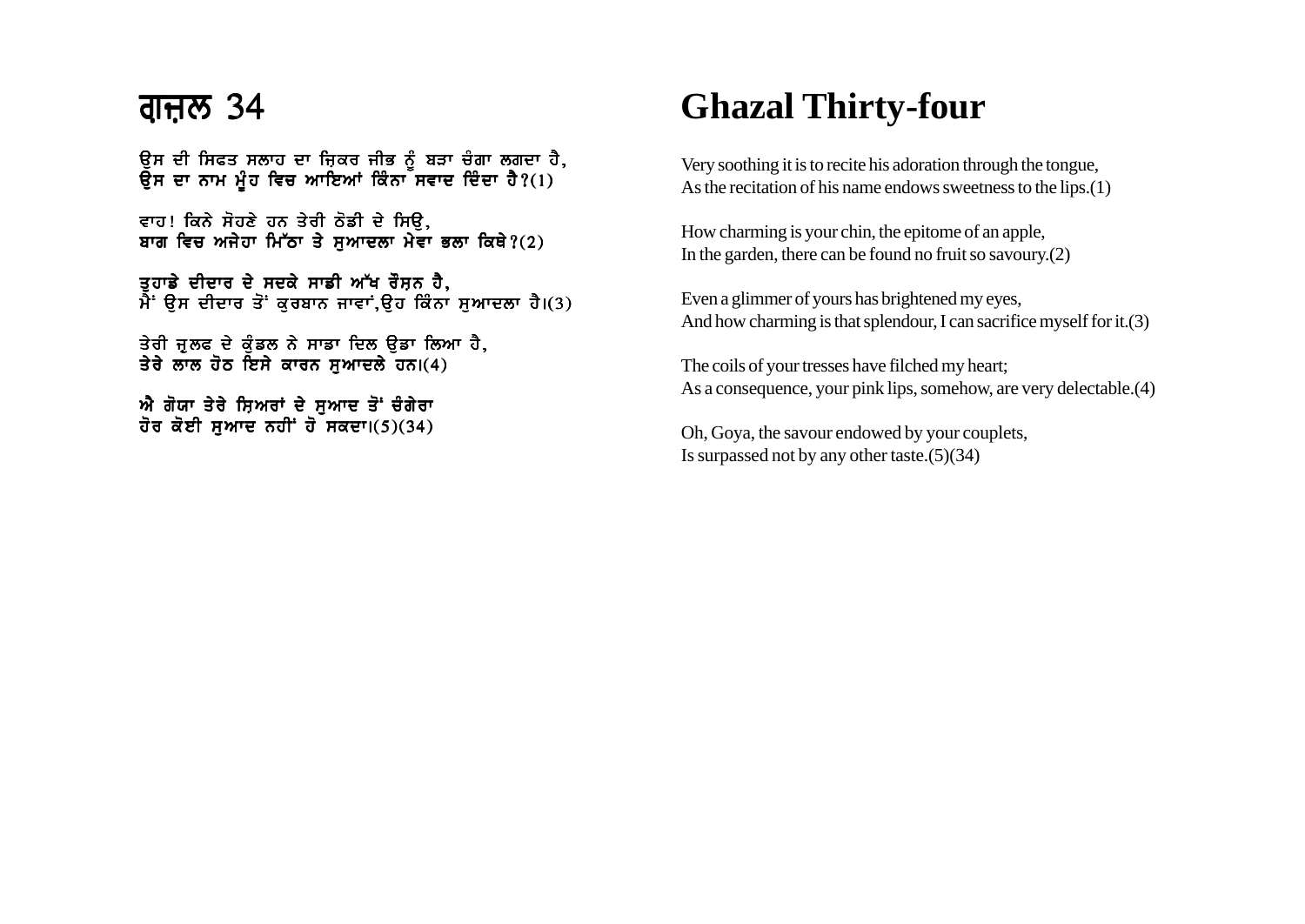### ਗਜਲ 35

ਰੱਬੀ ਗਿਆਨਵਾਨਾਂ ਨੂੰ ਉਸੇ ਦਾ ਪਾਸਾ ਹੀ ਚੰਗਾ ਲਗਦਾ ਹੈ, ਪੇਮੀਆਂ ਲਈ ਸੱਜਨ ਦੀ ਗਲੀ ਹੀ ਸਹਾਵਣੀ ਹੈ। $(1)$ 

ਉਸ ਦੀਆਂ ਲਿੱਟਾਂ ਨੇ ਸਾਰੀ ਦਨੀਆਂ ਦੇ ਦਿਲ ਨੰ ਮੋਹ ਰਖਿਆ ਹੈ। ਉਸ ਦੇ ਚਾਹੁਣ ਵਾਲਆਂ ਲਈ ਤਾਂ ਉਸ ਦੇ ਕੇਸ ਹੀ ਸੁਹਾਵਣੇ ਹਨ।(2)

. ਸਾਨੂੰ ਉਸ ਦੀ ਗਲੀ ਇੰਨੀ ਪਿਆਰੀ ਹੈ, ਕਿ ਮੈਂ ਬਹਿਸਤ ਦੇ ਬਾਗ ਨੂੰ ਉਸ ਤੌਂ ਕੁਰਬਾਨ ਕਰ ਦਿਆਂ।(3)

ਉਸ ਦੇ ਭਾਗਾਂ ਭਰੇ ਆਉਣ ਦੀ ਸੁਗੰਧੀ ਨਾਲ ਮੈਂ ਸੁਰਜੀਤ ਹੋ ਜਾਂਦਾ ਹਾਂ ਇਸ ਲਈ ਸਾਨੂੰ ਉਸ ਦੀ ਸੁਗੰਧੀ ਬੜੀ ਸੁਆਦਲੀ ਲਗਦੀ ਹੈ।(4)

ਰੱਬ ਦੀ ਯਾਦ ਦਾ ਜ਼ਿਕਰ ਕਿੰਨਾ ਸੁਆਦਲਾ ਹੁੰਦਾ ਹੈ, ਸਾਰਿਆਂ ਮੇਵਿਆਂ ਨਾਲੋਂ ਇਹ ਵਧੇਰੇ ਸਆਦਲਾ ਹੈ।(5)

ਜੇ ਕਰ ਤੈਨੰ ਇਹ ਇੱਛਾ ਭਾੳਂਦੀ ਹੈ, ਤਾਂ ਤੂੰ ਸਾਰੇ ਸੰਸਾਰ ਨੂੰ ਅੰਮ੍ਰਿਤ ਬਖਸ਼ਨ ਵਾਲਾ ਬਣ ਜਾਂਵੇਂਗਾ।(6)

ਗੋਯਾ ਦੇ ਸਿਅਰ ਹਿੰਦਸਤਾਨ ਵਿਚ ਅਜੇਹੇ ਮੇਵੇ ਹਨ. ਜਿਹੜੇ ਖੰਡ ਅਤੇ ਦੁੱਧ ਨਾਲੋਂ ਵੀ ਵਧੇਰੇ ਮਿੱਠੇ ਹਨ।(7)(35)

# **Ghazal Thirty-five**

The enlightened ones are inclined to go to her abode, As the lover's avenue gratifies the adherent. $(1)$ 

Her tresses have enchanted the whole world. And for her enthusiasts, her hair is captivating. (2)

I can sacrifice even the heavenly garden for her, Because I feel enthralled in her avenue.(3)

I attain life through the auspicious dust of her feet, As her walking-in is the harbinger of soothing fragrance. (4)

The remembrance of the Almighty is tranquillising. And it is mellower than all the sweet fruits. (5)

You may become the acqua of benevolence for the whole world, If such an aspiration fascinates your mind. $(6)$ 

Goya's couplets are so fruitful in India, That they deem even sweeter than the milk and sugar.  $(7)(35)$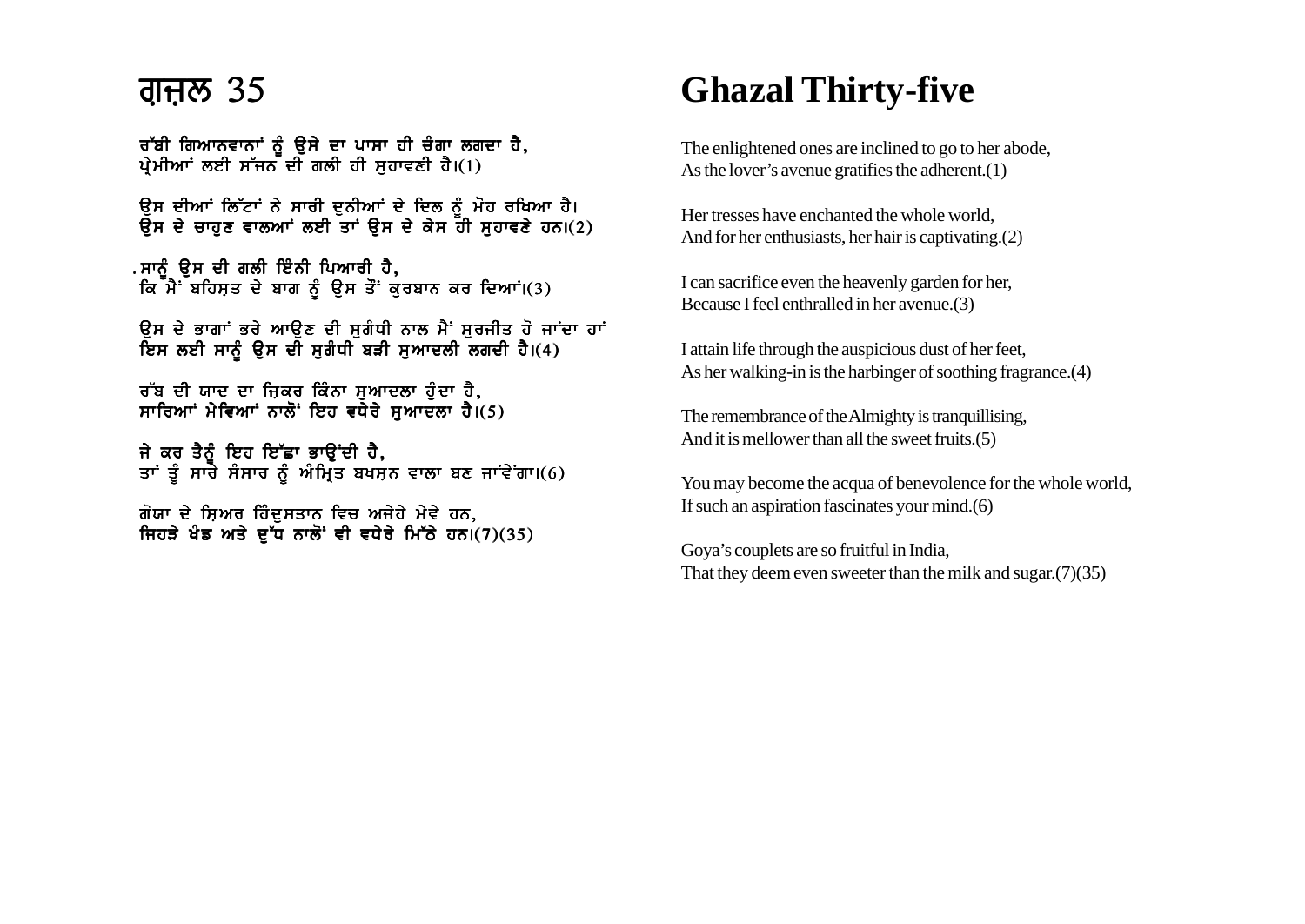### <u>ਗੁਜ਼ਲ 36</u>

ਐ ਬਹਾਰ ਦੀ ਫਸਲ ਦੇ ਭਰਵੱਟਿਓ! ਤਹਾਡੀ ਆਮਦ ਦੀ ਕਿਪਾ ਸਦਕਾ ਜਹਾਨ ਗਲਜਾਰਾਂ ਨਾਲ ਬਹਿਸਤ ਦੇ ਬਾਗ ਵਾਂਗ ਭਰ ਗਿਆ<sup>ਂ</sup>ਹੈ।(1)

ਤੇਰੀ ਮਸਕਾਨ ਜਹਾਨ ਨੰ ਜ਼ਿਦਗੀ ਬਖਸ਼ਦੀ ਹੈ, ਅਤੇ ਇਹ ਰਹੱਸਮਈ ਸਫ਼ੀਆਂ ਦੀਆਂ ਅੱਖਾਂ ਲਈ ਇਕ ਚੈਨ ਤੇ ਕਰਾਰ ਹੈ। $(2)$ 

ਰੱਬ ਦੇ ਪ੍ਰੇਮ ਤੋਂ ਬਿਨਾਂ ਹੋਰ ਕੋਈ ਪ੍ਰੇਮ ਪੱਕਾ ਨਹੀਂ ਬਿਨਾਂ ਰੱਬ ਦੇ ਪਿਆਰਿਆਂ ਦੇ ਪਿਆਰ ਤੋਂ ਸਭ ਕੁਝ ਨਾਸਵਾਨ ਸਮਝ।(3)

ਜਿਧਰ ਵੀ ਤੂੰ ਨਿਗਾਹ ਕਰਦਾ ਹੈਂ ਤੂੰ ਨਵੀਂ ਰੂਹ ਬਖਸ਼ ਦੇਂਦਾ ਹੈਂ<br>ਇਹ ਤੇਰੀ ਨਿਗਾਹ ਹੀ ਹੈ,ਜਿਹੜੀ ਹਰ ਪਾਸੇ ਜਾਨਾਂ ਦੀ ਬਰਖਾ ਕਰਦੀ ਹੈ। $(4)$ 

ਰੱਬ ਤਾਂ ਹਰ ਹਾਲ,ਹਰ ਥਾਂ,ਸਦਾ ਹਾਜ਼ਰ ਨਾਜ਼ਰ ਹੈ,<br>ਪਰੰਤੁ ਅਜਿਹੀ ਅੱਖ ਕਿੱਥੇ ਹੈ,ਜਿਹੜੀ ਹਰ ਪਾਸੇ ਹੀ ਉਸ ਦਾ ਦੀਦਾਰ ਵੇਖ ਸਕੇ $\overline{I(5)}$ 

ਬਿੱਨਾ ਰੱਬ ਦੇ ਜਾਨਣ ਵਾਲਿਆਾਂ ਦੇ ਕਿਸੇ ਹੋਰ ਨੂੰ ਮੁਕਤੀ ਨਹੀਂ ਮਿਲੀ।<br>ਮੌਤ ਨੇ ਤਾਂ ਧਰਤ ਤੇ ਸਮੇਂ ਨੂੰ ਆਪਣੀ ਚੁੰਜ ਵਿਚ ਫੜ ਰਖਿਆ ਹੈ।(6)

ਐ ਗੌਯਾ,ਰੱਬ ਦਾ ਬੰਦਾ ਅਮਰ ਹੋ ਜਾਂਦਾ ਹੈ, ਕਿਉਂ ਜੋ ਉਸ ਦੀ ਬੰਦਗੀ ਤੋਂ ਬਿਨਾਂ ਜਹਾਨ ਵਿਚ ਹੋਰ ਕਿਸੇ ਦਾ ਕੋਈ ਨਿਸਾਨ ਨਹੀਂ  $(7)(36)$ 

## **Ghazal Thirty-six**

O, you the eye-brows of the spring, with your advent, The garden of this temporal world has fully blossomed.(1)

Your graceful smile endows exhilarated life, And it pacifies and appeases the saintly-visions.(2)

Except for the love for the Almighty, no affinity is resolute. As no adoration is more lasting than the celestial veneration. (3)

To which ever side you turn your vision, you endow existence, As it is your vision which showers existence all around.(4)

The Almighty, in every condition, is omnipresent, But where is the eye which can have his glimpse? $(5)$ 

Without the Almighty's perception, the emancipation comes not, As the world is already in the jaws of Death. $(6)$ 

Remember Goya, only a man beseeching God becomes immortal, Because without adoration, there remains no other emblem. $(7)(36)$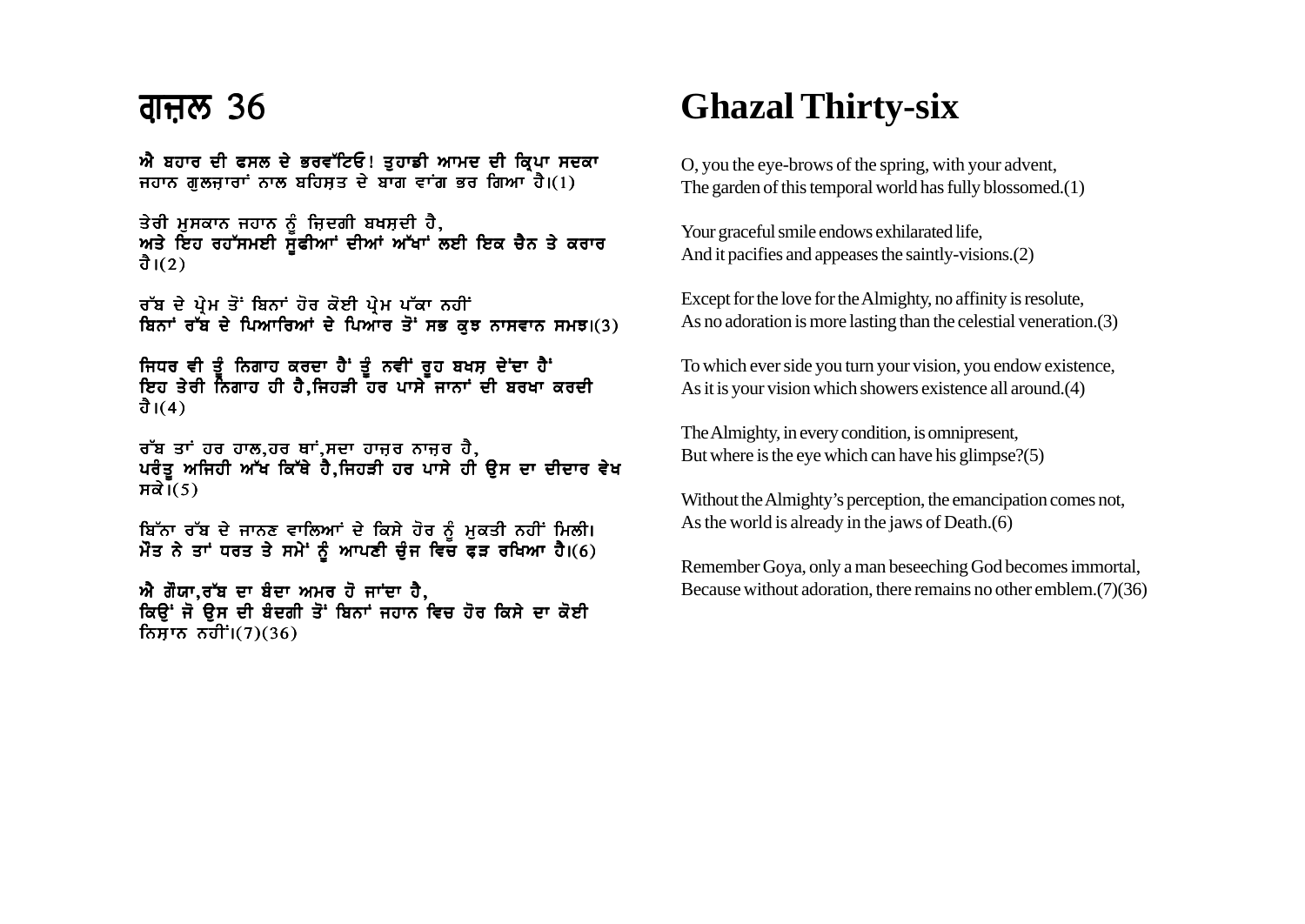### <u>ਗਜ਼ੁਲ 37</u>

ਮੈਂ ਉਮਰ ਦੀ ਗੋਦੀ ਵਿਚ ਜਵਾਨ ਤੋਂ ਬੁੱਢਾ ਹੋ ਗਿਆ ਹਾਂ, ਤੇਰੀ ਸੰਗਤ ਵਿਚ ੳਮਰ ਦੀ ਗੋਦ ਵਿਚ ਮੇਰੀ ਜਿਦਗੀ ਕਿੰਨੀ ਸੋਹਣੀ ਲੰਘੀ ਸੀ। $(1)$ 

ਬਾਕੀ ਰਹਿੰਦੇ ਸਵਾਸਾਂ ਨੂੰ ਤੂੰ ਇਸ ਤਰ੍ਹਾਂ ਸੁਭਾਗੇ ਸਮਝ,<br>ਕਿਉਂਕੇ ਅਖੀਰ ਪੱਤ-ਝੜ ਨੇ ਹੀ ਇਸ ਉਮਰ ਦੀ ਬਹਾਰ ਲਿਆਂਦੀ ।(2)

ਹਾਂ, ਉਸ ਘੜੀ ਨੂੰ ਵੀ ਸੁਭਾਗਾ ਸਮਝ, ਜੋ ਰੱਬ ਦੀ ਯਾਦ ਵਿਚ ਗੁਜ਼ਰੇ,<br>ਕਿਉਂ ਜੋ ਉਮਰ ਦਾ ਹਿਸਾਬ ਲਾਉਣ ਲਗਿਆਾਂ ਇਹ ਨਜ਼ਰ ਤੋਂ ਹਵਾ ਵਾਂਗ ਲਘ ਜਾਂਦੀ ਹੈ। $(3)$ 

ਹਰ ਵਕਤ ਲਹਿਰਾਂ ਦੇ ਕਾਫਲੇ ਵਾਂਗ {ੳਮਰ ਦੀ ਨਦੀ ਵਗਦੀ} ਰਹਿੰਦੀ ਹੈ, {ਹੋ ਸਕੇ} ਤਾਂ ਤੂੰ ਇਸ ਉਮਰ ਦੀ ਨਦੀ ਚੋਂ ਪਲ ਭਰ ਲਈ ਪਾਣੀ ਦਾ ਘੁੱਟ ਪੀ ਲੈ।(4)

ਤੂੰ ਸੈਂਕੜੇ ਕੰਮ ਅਜਿਹੇ ਕੀਤੇ ਹਨ, ਜਿਹੜੇ ਤੇਰੇ ਕੰਮ ਨਹੀਂ ਆਉਣੇ।<br>ਗਯਾ ਤੂੰ, ਅਜਿਹੇ ਕੰਮ ਕਰ, ਜਿਹੜੇ ਫੇਰ ਵੀ ਤੇਰੇ ਕੰਮ ਆਉਣ।(5)(37)

## **Ghazal Thirty-seven**

In the lap of time, my youth has gained the agedness. And, in your association, how graciously my life has passed!(1)

Deem the remaining breaths as auspicious, As it is autumn which ushered in the spring into life. $(2)$ 

Propitious are the instances which advance in the remembrance of the Almighty,

Because, while we are still enumerating, they vanish like the  $air(3)$ 

The caravan of the waves is flowing like the rolling stream, You must suckle some breath-bequeathing water out of this life expanding river. $(4)$ 

You have revelled in many a deed transpiring into no fulfilment, Gova, now, you render such services as well benefit you hereafter. (5) (37)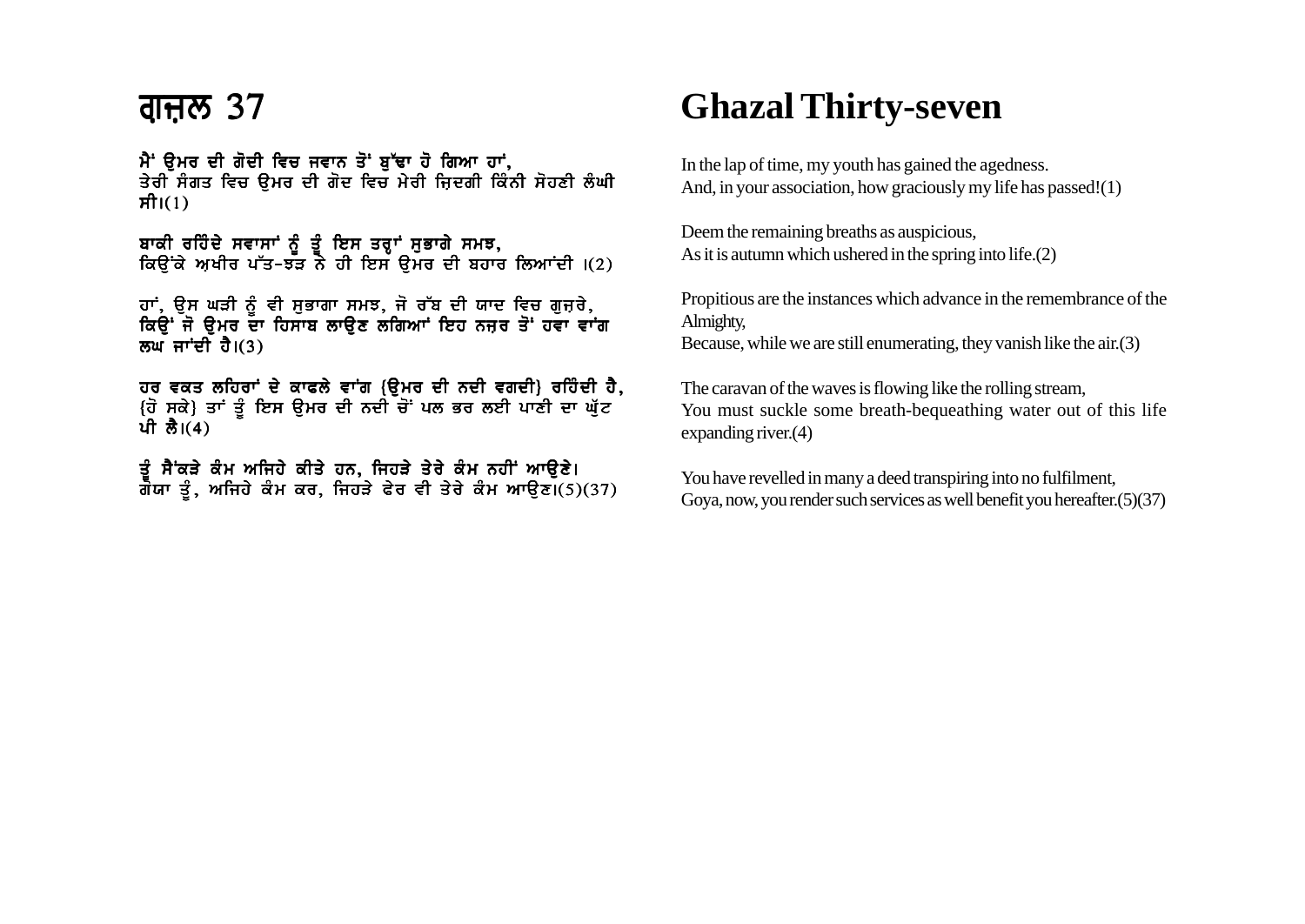ਸਭ ਭੇਤਾਂ ਦੇ ਜਾਨਣਹਾਰ, ਅਸਾਂ ਜਿਨ੍ਹਾਂ ਤੇਰੀ ਗਲੀ ਦਾ ਸਿਰਾ ਵਖਿਆ ਹੈ, ਅਸਾਂ ਸਭ ਵਲੋਂ ਆਪਣੀ ਜ਼ਰੂਰਤ ਦਾ ਮੂੰਹ ਮੋੜ ਲਿਆ ਹੈ।(1)

ਜਦ ਤੋਂ ਸਾਡਾ ਤੇਰੀ ਗਲੀ ਗਿਰਦੇ ਘੁੰਮਣਾ ਆਮ ਹੋਇਆ ਹੈ। ਮੈਂ ਸਬ ਤੋਂ ਚੰਗੇ ਸਰਗ ਦੇ ਬਾਗ ਨੂੰ ਠਕਰਾ ਦਿੱਤਾ ਹੈ। $(2)$ 

<u>ਆਪਣੀ ਸਗੰਧਤ ਲਿੱਟ ਦੇ ਵਾਲ ਨਾਲ ਉਹ ਸਾਡਾ ਦਿਲ ਅਤੇ ਦੀਨ ਲੈ</u> ਗਿਆ. ਇਸ ਲੰਮੀ ਉਮਰ ਤੋਂ ਇਹੀ ਕੁਝ ਖੱਟਿਆ ਸੀ।(3)

ਸਾਰਿਆਂ ਨੰ ਸਦਾ ਹੀ ਤੇਰੇ ਮਖੜੇ ਦਾ ਕਰਾਨ ਜਬਾਨੀ ਯਾਦ ਹੈ. ਨਮਾਜੀਆਾਂ ਦੇ ਦਿਲਾਂ ਲਈ ਤੇਰੇ ਭਰਵੱਟੇ ਦਾ ਖਮ ਮਿਹਰਾਬ ਹੈ।(4)

 $\mathbf{\hat{H}}$  ਕੀ ਦਸਾਂ ਕਿ ਤੇਰੇ ਬਿਨਾਂ ਮੇਰੇ ਦਿਲ ਦੀ ਕੀ ਹਾਲਤ ਹੈ? ਇਹ ਉਸ ਦੀਵੇ ਵਾਂਗ ਹੈ,ਕਿ ਜਿਸ ਨੂੰ ਹਮੇਸ਼ਾਂ ਸੜਨਾ ਅਤੇ ਪਿਘਲਣਾ ਪੈ<sup>+</sup>ਦਾ ਹੈ।(5)(38)

# **Ghazal Thirty-eight**

Oh, you the perceiver of secrets one, I have reached the limits of your avenue,

And now I have turned my attention away from all other directions.(1)

Since the time our roaming around your approaches has enhanced, I have abandoned the aspiration, even, for the most charming paradise.(2)

With a tress imbued with fragrance, she has captured my heart and the faith,

And that is what I have earned by dint of this long life.(3)

The Quran of your semblance remains intrinsically inscribed in every mind,

And for the performers of the prayers, your eye-brows are the prayeralcoves.(4)

How can I say, without you, in what condition my heart is? It is like a candle whose destiny is burning and melting.(5)(38)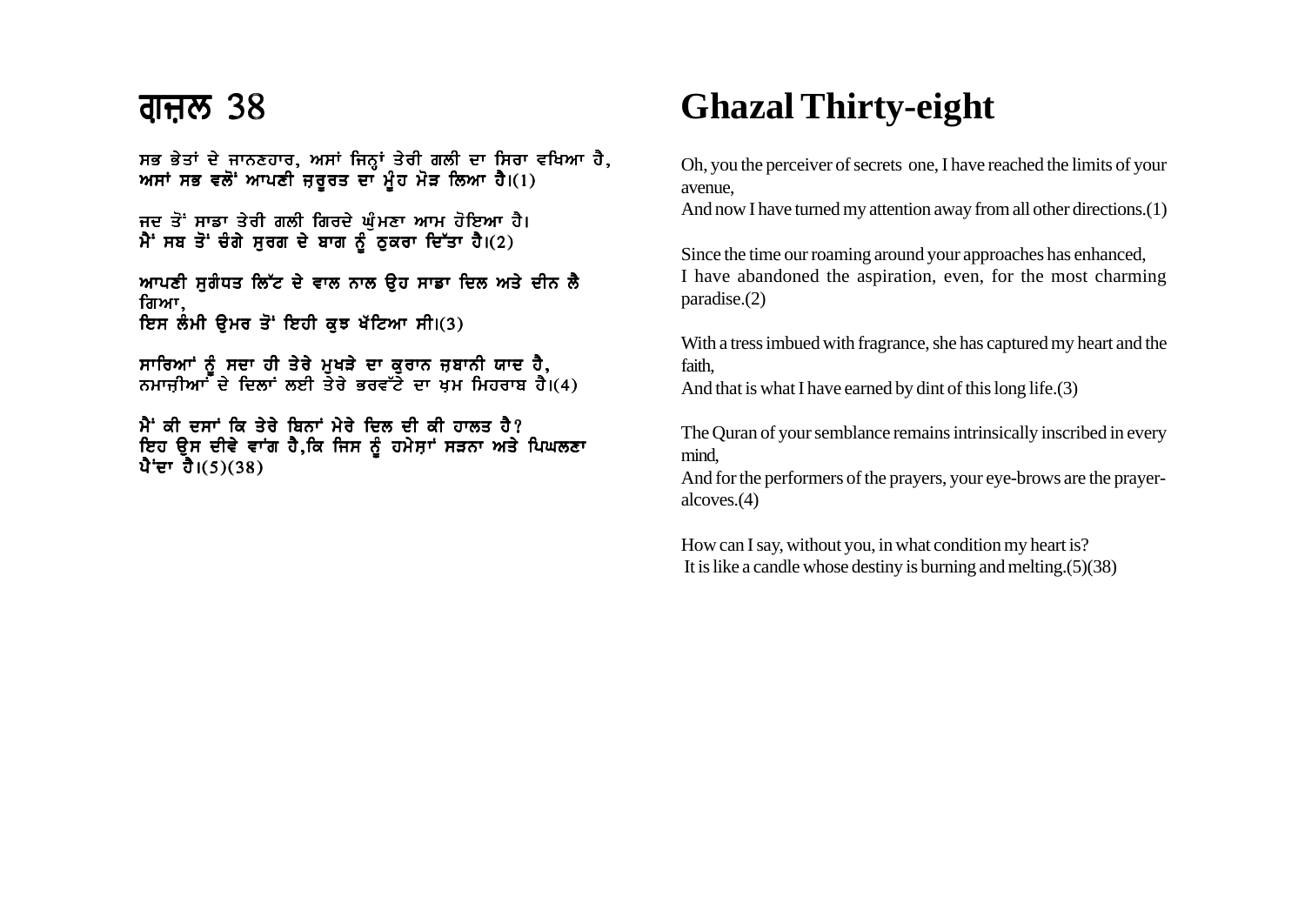### <u>ਗੁਜ਼ਲ 39</u>

ਤੇਰੇ ਬਿਨਾਂ ਸਾਰਾ ਜਹਾਨ ਹੈਰਾਨ ਹੋਇਆ ਪਿਆ ਹੈ. ਤੇਰੇ ਵਿਛੋੜੇ ਕਾਰਨ ਸੀਨਾ ਕਬਾਬ ਹੋ ਚਕਿਆ ਹੈ।(1)

ਰੱਬ ਦਾ ਢੰਡਾੳ ਸਦਾ ਜ਼ਿੰਦਾ ਰਹਿੰਦਾ ਹੈ, ਉਸ ਦੀ ਜੀਭ ਤੋ ਬਸ ਉਸ ਸਰਬ ਸ਼ਕਤੀਮਾਨ ਦਾ ਨਾਮ ਰਹਿੰਦਾ ਹੈ।(2)

ੳਸ ਦੇ ਸਗੰਧਤ ਕਾਲੇ ਤਿਲ ਨੇ ਦਨੀਆਂ ਦਾ ਦਿਲ ਲੱਟ ਲਿਆ**.** ੳਸ ਦੀਆਂ ਜੁਲਫਾਂ ਦਾ ਕਫਰ ਈਮਾਨ ਲਈ ਬਸ ਇਕ ਜਾਲ ਹੈ।(3)

ਮੈਨੰ ਆਪਣਾ ਸਰਜ ਵਰਗਾ ਮਖੜਾ ਜਲਦੀ ਵਿਖਾ, ਕਿਉਂ ਜੋ ਰੋ ਰਹੀ ਅੱਖ ਦਾ ਇਹੀ ਇਲਾਜ ਹੈ।(4)

ਉਸ ਦੇ ਸੁੰਦਰ ਕੱਦ ਕਾਠ ਤੋਂ ਆਪਣਾ ਦਿਲ ਕੁਰਬਾਨ, ਜਾਨ ਤਾਂ ਬੱਸ ਕੇਵਲ ਪਿਆਰੇ ਤੋਂ ਵਾਰਨ ਲਈ ਹੈ।(5)

ਕਾਸ ਤੰ ਗੋਯਾ ਦਾ ਹਾਲ ਪਲ ਭਰ ਲਈ ਪੱਛਦੋਂ. ਏਹੀ ਤਾਂ ਬਸ ਇਕੋ ਦਰਦ-ਕੱਠੇ ਦਿਲ ਦਾ ਇਲਾਜ ਹੈ।(6)(39)

# **Ghazal Thirty-nine**

Without you the entire world is bewildered, Without you my heart is turned into ashes.(1)

The searcher for the Almighty remains alive forever, And his tongue remains suffused with meditation.(2)

Her black mole, strewing fragrance, has captured the heart of the world, And the indifdelity in her black tresses is a bait for the faith.(3)

Come show me your countenance, which is scintillating like the sun, Because, this is the only elixir for the eyes pouring down tears.(4)

I always sacrifice my heart for her exquisite stature, As my life is just there to be relinquished for the beloved.(5)

Alas, you had asked for the welfare of Goya, just for an instant may be, As that is the only medicament for his rent heart.(6)(39)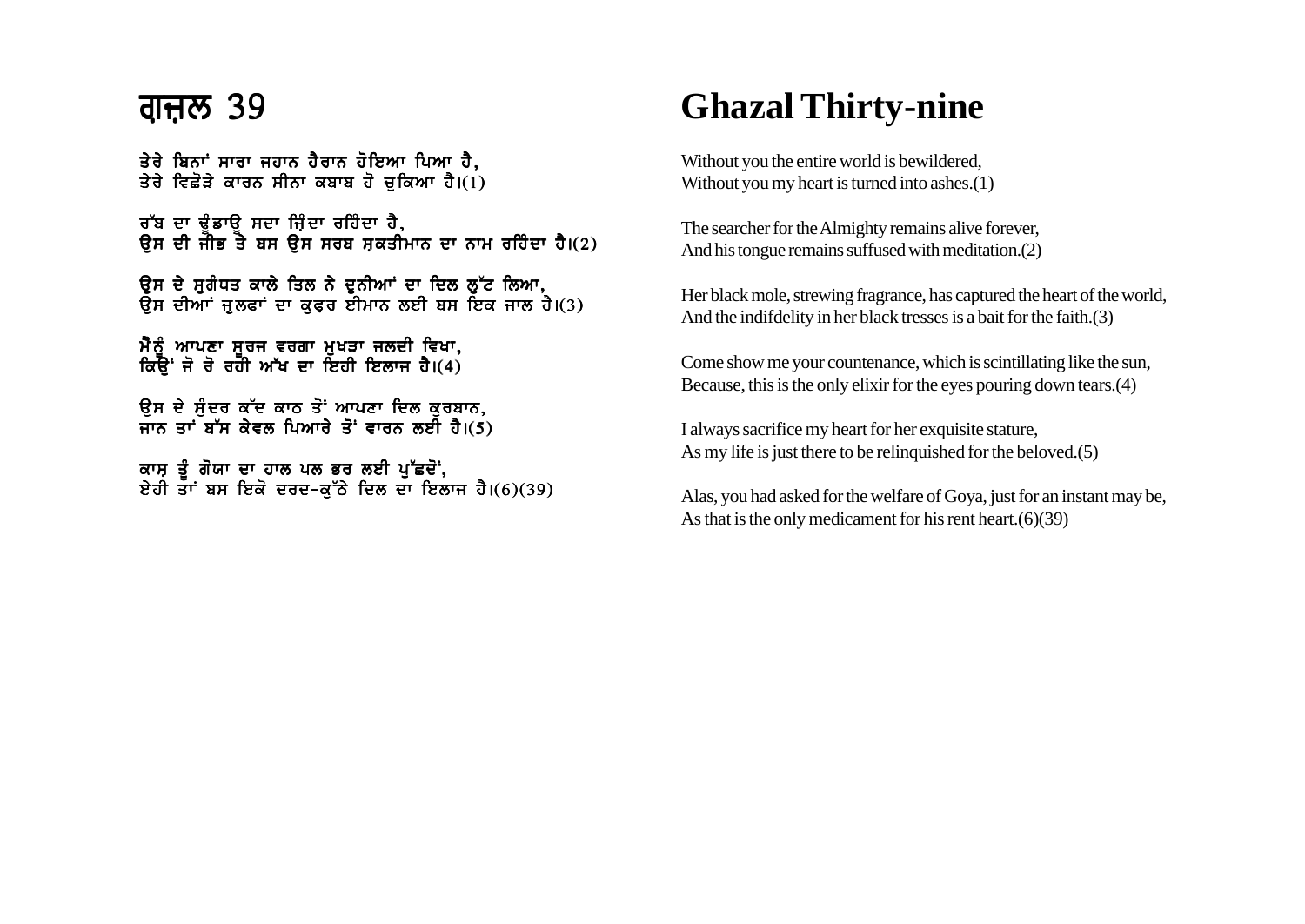### <u>ਗੁਜ਼ਲ 40</u>

ਹਮੇਸਾ ਤੂੰ ਨਸ਼ਈ, ਸੂਫੀ ਅਤੇ ਸਾਫ ਰਹੁ,<br>ਤੂੰ ਸਾਰੇ ਦਾ ਸਾਰਾ ਬੰਦਗੀ ਹੋ ਜਾ,ਅਤੇ ਮਲੰਗ ਰਿੰਦ ਬਣ ਜਾ।(1)

ਤੂੰ ਗੈੈਰ ਵਲ ਅੱਖ ਚੱਕ ਕੇ ਵੀ ਨਾ ਵੇਖ ਕਿਉਂਕਿ ਤੂੰ ਅੰਨ੍ਹਾਂ ਹੈ<sup>:</sup><br>ਤੂੰ ਸਾਰੀ ਦੀ ਸਾਰੀ ਅੱਖ ਹੋ ਜਾ,ਅਤੇ ਸਜੱਨ ਵਲ ਇਸ ਨੂੰ ਖੋਲ੍ਹੀ ਰੱਖ।(2)

ਉਸ ਦਿਲਾਂ ਨੂੰ ਚੁਰਾ ਲੈਣ ਵਾਲੇ ਬਾਦਸ਼ਾਹ ਦੇ ਕੱਦ ਉਦਾਲੇ ਚੱਕਰ ਕੱਟ,<br>ਅਤੇ ਉਸ ਸੁਗੰਧਤ ਜੁਲਫ ਦੇ ਫੰਧੇ ਦਾ ਕੈਦੀ ਬਣ ਜਾ।(3)

ਮੈਂ ਤੈਨੂੰ ਇਹ ਨਹੀਂ ਕਹਿੰਦਾ,ਕਿ ਤੂੰ ਮੰਦਰ ਜਾਂ ਕਾਅਬੇ ਵਲ ਜਾ,<br>ਮੈਂ ਤਾਂ ਕਹਿੰਦਾ ਹਾਂ,ਕਿ ਕਿੱਧਰ ਵੀ ਤੂੰ ਜਾਵੇਂ,ਮੁੰਹ ਰੱਬ ਵਲ ਰੱਖ।(4)

ਤੂੰ ਗੈਰਾਂ ਵਲ ਪਰਾਇਆਂ ਵਾਂਗ ਕਿਉਂ ਫਿਰਦਾ ਹੈਂ'?<br>ਤੂੰ ਤਾਂ ਟ੍ਰੱਟੇ ਹੋਏ ਦਿਲ ਦੇ ਹਾਲ ਦਾ ਵਾਕਫਕਾਰ ਬਣ।(5)

ਸਦਾ ਗੋਯਾ ਦੇ ਦਿਲ ਵਾਂਗ ਸੰਤੋਖੀ ਅਤੇ ਹਰਿਆ ਭਰਿਆ ਰਹੁ, ਤੂੰ ਅਪਣੇ ਨਿਜੀ ਸਵਾਰਥਾਂ ਤੋਂ ਮੁਕਤ(ਢੂੰਡਾਊ) ਹੋ ਜਾ(ਇਸ ਤਰ੍ਹਾਂ ਤੂੰ ਅਸਲ ਮਨੋਰੱਥ ਪਾ ਲਵੇਗਾ $(6)(40)$ 

# **Ghazal Forty**

You may become an inebriated, a mystic or a chaste one, But turn into, an embodiment of worship and an ascetic.(1)

Do not gaze at the strangers, as you are epitome of blindness, And maintain all your vision to keep it open for your friend.(2)

Go and circumambulate around the majestic and magnanimous captor of the hearts.

And be captivated in the halter of her aromatic tresses.(3)

I do not lead you to the temple or the mosque. But I maintain, wherever you go, you must face the Almighty.(4)

Why are you proceeding towards the aliens like the strangers? You, rather, become a source of consolation for the broken hearts. (5)

Remain contented and be pacified like the heart of Goya, And remain aloof from temporal needs and gains. (6)(40)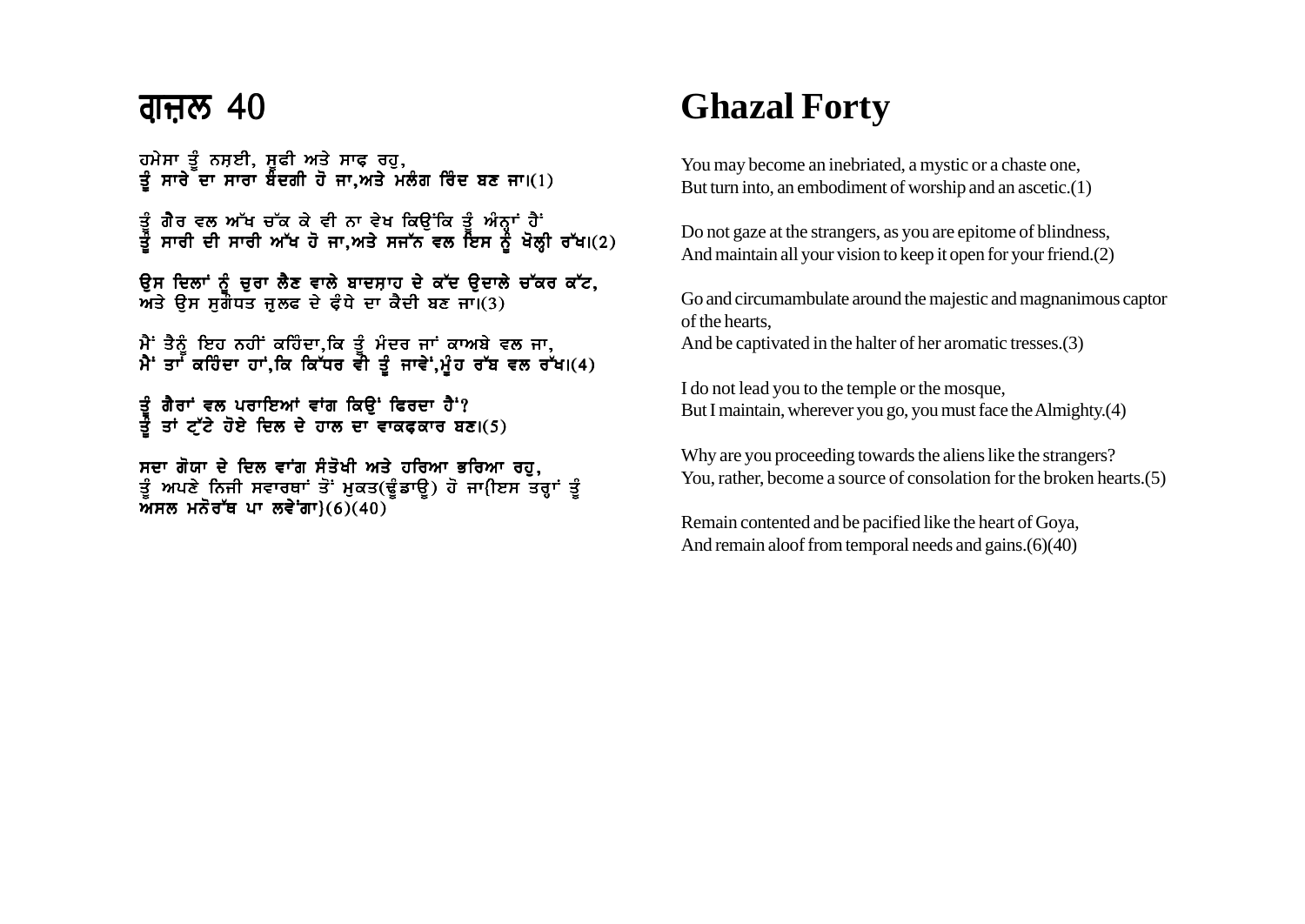### <u>ਗੁਜ਼ਲ 41</u>

ਸਾਰਿਆਂ ਦੇ ਸੀਨੇ ਲੂਹੇ ਪਏ ਹਨ। ਦੋਵੇਂ ਜਹਾਨ ਉਸ ਦੇ ਦੀਦਾਰ ਲਈ ਹੈਰਾਨ ਹਨ, ਪਰੇਸ਼ਾਨ ਹਨ।(1)

ਤੇਰੀ ਗਲੀ ਦੀ ਧੁੜ ਨਾਲੋਂ,ਜਿਹੜੀ ਦਿੱਬ ਦ੍ਰਿਸ਼ਟੀ ਵਾਲੇ ਆਰਫਾਂ ਲਈ ਸਰਮਾ ਹੈ.  $\overline{d}$ ਦੀ ਹੋਈ ਅੱਖ ਲਈ ਹੋਰ ਕੋਈ ਚੰਗੇਰਾ ਇਲਾਜ ਨਹੀਂ (2)

ਚੰਨ ਸੂਰਜ ਰਾਤ ਦਿਨ ਉਸ ਦੀ ਗਲੀ ਦੀ ਪਰਕਰਮਾ ਕਰਦੇ ਰਹਿੰਦੇ ਹਨ, ਉਸ ਦਾ ਇਹ ਅਹਿਸਾਨ ਹੈ ਕਿ ਉਹ ਦੋਹਾਂ ਜਹਾਨਾਂ ਨੂੰ ਰੋਸ਼ਨੀ ਬਖ਼ਸ਼ਣ ਯੋਗ ਬਣਾ ਦਿੰਦੀ ਹੈ।(3)

ਜਿੱਧਰ ਵੀ ਮੈਂ ਵੇਖਦਾ ਹਾਂ,ਉਸ ਦੇ ਹੁਸਨ ਜਮਾਲ ਦਾ ਜਲਵਾ ਮਿਲਦਾ ਹੈ। ਉਸ ਦੀ ਕੁੰਡਲਦਾਰ ਜੁਲਫ ਦੇ ਕਾਰਣ ਜਹਾਨ ਸਦਾ ਪਰੇਸ਼ਾਨ ਅਤੇ ਸਦਾਈ ਰਹਿੰਦਾ ਹੈ। $(4)$ 

ਮੇਰੇ ਅਥਰਆਾਂ ਨਾਲ ਧਰਤ ਦਾ ਖੀਸਾ ਪੋਸਤ ਦੇ ਫੱਲਾਂ ਦੇ ਮੋਤੀਆਂ ਨਾਲ ਭਰ ਗਿਆਂ ਹੈ। ਉਸ ਦੇ ਮਸਕਰਾਂਦੇ ਹੋਏ ਲਾਲ ਹੋਠਾਂ ਦੀ ਯਾਦ ਨਾਲ ਗੋਯਾ ਮੈਂ ਤਾਂ ਸਾਰਾ ਜਹਾਨ ਸਰ ਕਰ ਲਿਆ ਹੈ $(5)(41)$ 

### **Ghazal Forty-one**

Hearts are kindling and the minds are ablaze. In predicament, both the domains are yearning for your glimpse. $(1)$ 

The dust of your portal, which is a celestial antimony for the pious ones, Is not comparable by any cure for the tormented visions. (2)

Both, the moon and the sun, revolve around her path, And it is her beneficence that she equips them to oblige the universe with brilliance. $(3)$ 

Wherever I observe, there prevails the charm of her grace, And the temporal world remains lured by her curled tresses.(4)

The earthen stratum is laden with my pearly tears, But still, Goya, I am retaining my grip on the world for the sake of her vivacious red lips. $(5)(41)$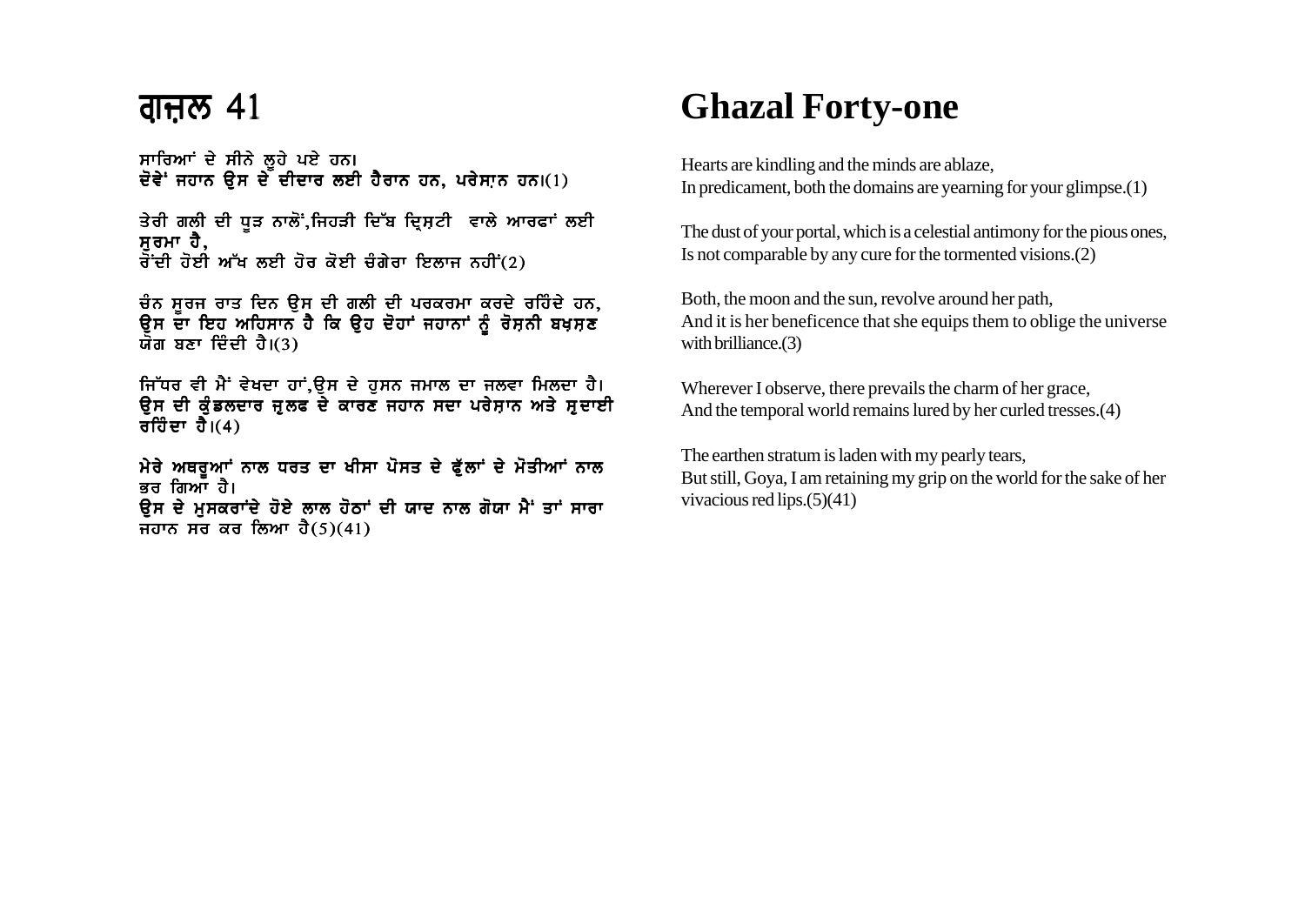### ਗੁਜ਼ਲ 42  $\,$

ਜਿਸ ਕਿਸੇ ਨੇ ਵੀ ਤੇਰੀ ਵਿਸ਼ੇਸ਼ ਗੱਲ ਸੁਣੀ ਹੈ, ਉਹ ਸੈਂਕੜੇ ਸਖਤ ਗਮਾਂ ਤੋ<sup>:</sup> ਝੱਟ ਹੀ ਮਕਤ ਹੋ ਗਿਆ।(1)

ਪੁਰੇ ਅਤੇ ਕਾਮਿਲ ਸਤਿਗੁਰੁ ਦਾ ਸ਼ਬਦ ਸਾਡੇ ਲਈ ਅੰਮ੍ਰਿਤ ਹੈ, ਇਹ ਮੁਰਦਾ ਦਿਲਾਂ ਨੂੰ ਸੁਰਜੀਤ ਅਤੇ ਮੁਕਤ ਕਰ ਦਿੰਦਾ ਹੈ(2)

ਤੇਰੇ ਹੳਮੈ ਦੇ ਵਿਖਾਵੇ' ਤੋਂ ਰੱਬ ਕੋਹਾਂ ਦਰ ਹੈ. ਜੇ ਤੰ ਆਪਣੇ ਅੰਦਰ ਝਾਤੀ ਮਾਰੇ ਤਾਂ ਹੱੳਮੇ ਤੋਂ ਮਕਤ ਹੋ ਜਾਵੇਂ′(3)

ਹੇ ਗੋਯਾ! ਤੰ ਆਪਣਾ ਹੱਥ ਹਿਰਸ ਅਤੇ ਲਾਲਚ ਤੋਂ ਖਿੱਚ ਲੈ. ਤਾਂ ਜੋ ਆਪਣੇ ਘਰ ਦੇ ਅੰਦਰ ਹੀ ੳਸ ਮਹਾਨ ਰੱਬ ਨੰ ਵੇਖ ਸਕੇਂ'(4)(42)

## **Ghazal Forty-two**

Whosoever discerns your attributes, He emancipates himself of hundreds of deep-rooted adversities.(1)

Heeding to the expositions of the perfect and pious master is nectar for us,

It is like the resuscitation and deliverance of the stagnant hearts.(2)

The Almighty is miles away from your egoist pretence, But, if you implore your insight, you may be emancipated from your vanity.(3)

Oh, Goya, you withdraw your hands away from greediness and attachments,

So that you may espy the Almighty in your inner-self.(4)(42)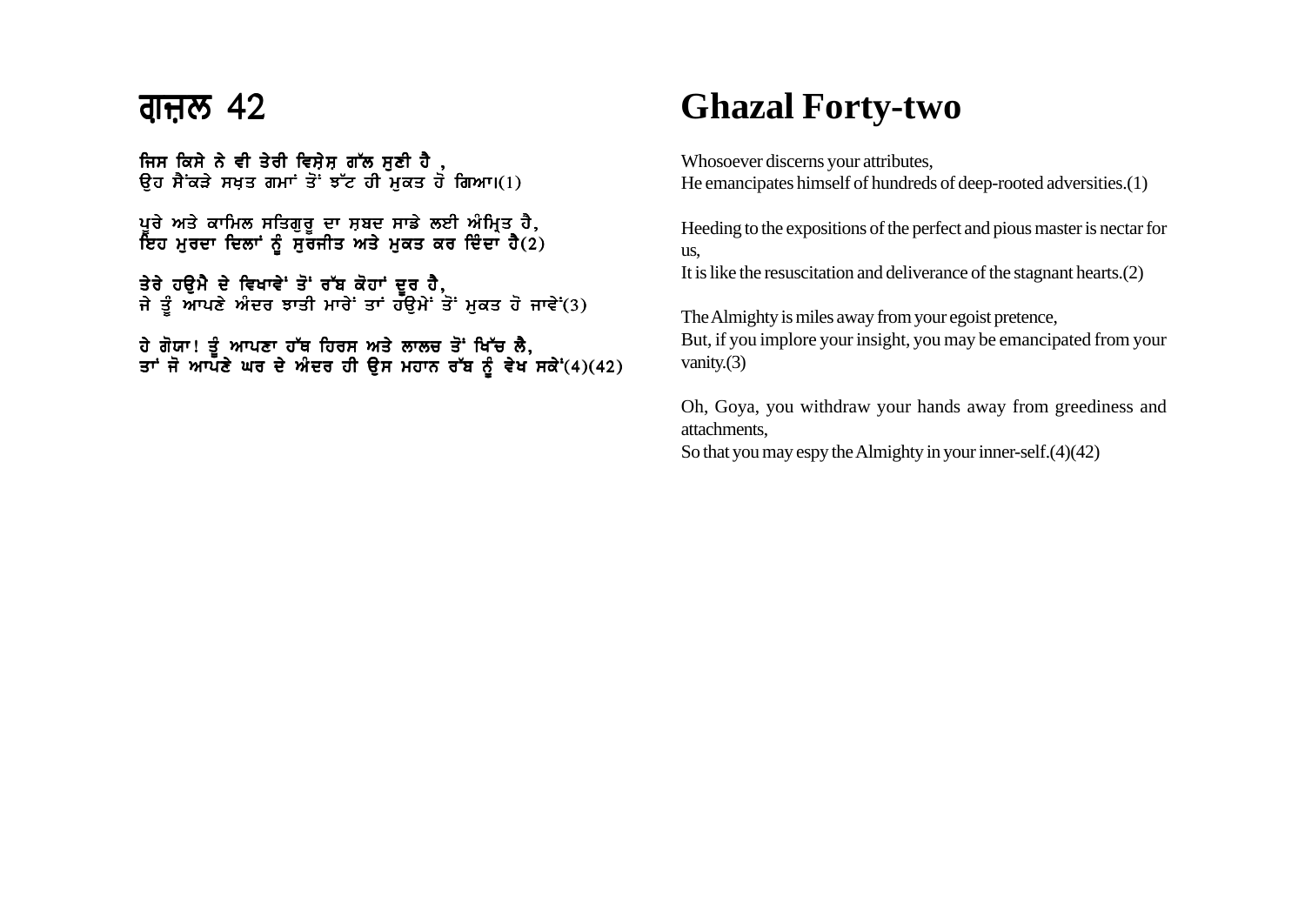ਆ, ਤੂੰ ਮਸਤ-ਚਾਲ ਸਰੂ ਵਾਂਗ ਝੱਟ ਪਲ ਲਈ ਬਾਗ ਦੀ ਸੈਰ ਲਈ ਆ। ਤੇਰੇ ਵਲ ਵੇਖਦੇ ਵੇਖਦੇ ਸਾਡੀਆ ਅੱਖਾਂ ਪੱਕ ਗਈਆਂ ਹਨ।(1)

ਮੇਰੇ ਦਿਲ ਦੇ ਜੁਖਮ ਲਈ ਤੇਰੀ ਇਕੋ ਮਸਕਾਨ ਮਹਰਮ ਦਾ ਕੰਮ ਦੇਂਦੀ ਦੈ। ਤੇਰੇ ਹੋਠਾਂ ਦੀ ਮਸਕਾਨ ਸਾਰੀਆਂ ਬੀਮਾਰੀਆਾਂ ਦੀ ਦਵਾ ਹੈ।(2)

ਉਸ ਨੇ ਮੇਰੇ ਵਲ ਇਕ ਨਿਗਾਹ ਕੀਤੀ, ਅਤੇ{ਨਾਲ ਹੀ} ਮੇਰੇ ਦਿਲ ਦੀ ਰਾਸ ਲਟ ਲਈ। ਓਸ ਨੇ ਆਪਣੀ ਤਿਰਛੀ ਨਜ਼ਰ ਨਾਲ ਮੇਰੇ ਦਿਲ ਦੇ ਬੋਝੇ ਨੂੰ ਕੈਂਚੀ ਵਾਂਗ

ਕੱਟ ਦਿੱਤਾ। $(3)$ 

ਹੇ ਰੂਪ ਜਮਾਲ ਦੇ ਬਾਗ ਦੀ ਨਵ-ਬਹਾਰ! ਆਪਣੀ ਆਮਦ ਦੀ ਬਖਸ਼ਿਸ਼ ਨਾਲ,

ਤੰ ਜਹਾਨ ਨੰ ਬਹਿਸਤ ਦੇ ਬਾਗ ਵਰਗਾ ਬਣਾ ਦਿੱਤਾ ਹੈ.ਕਿਹਾ ਚੰਗਾ **ਹੈ** ਇਹ ਬਖਸਿੱਸਾਂ ਕਰਨ ਵਾਲਾ।(4)(43)

## **Ghazal Forty-three**

Come, with your exhilarating and graceful gait, for a walk in the garden, As our eyes are already vexed anticipating your arrival.(1)

For my afflicted heart, even, your one smile is the salve, And one beam, out of your graceful lips, is the panacea for all the ailments.(2)

She turned to me with just one glance of hers and pillaged my heart, And with her sharp vision picked its pocket.(3)

Your auspicious footsteps have rejuvenated the spring, And this temporal world has been transmuted into a paradise. How gracious !(4)

Why don't you divert your one glance towards Goya's miseries? So that he can behold his glorious master in his inner-self.(5)(43)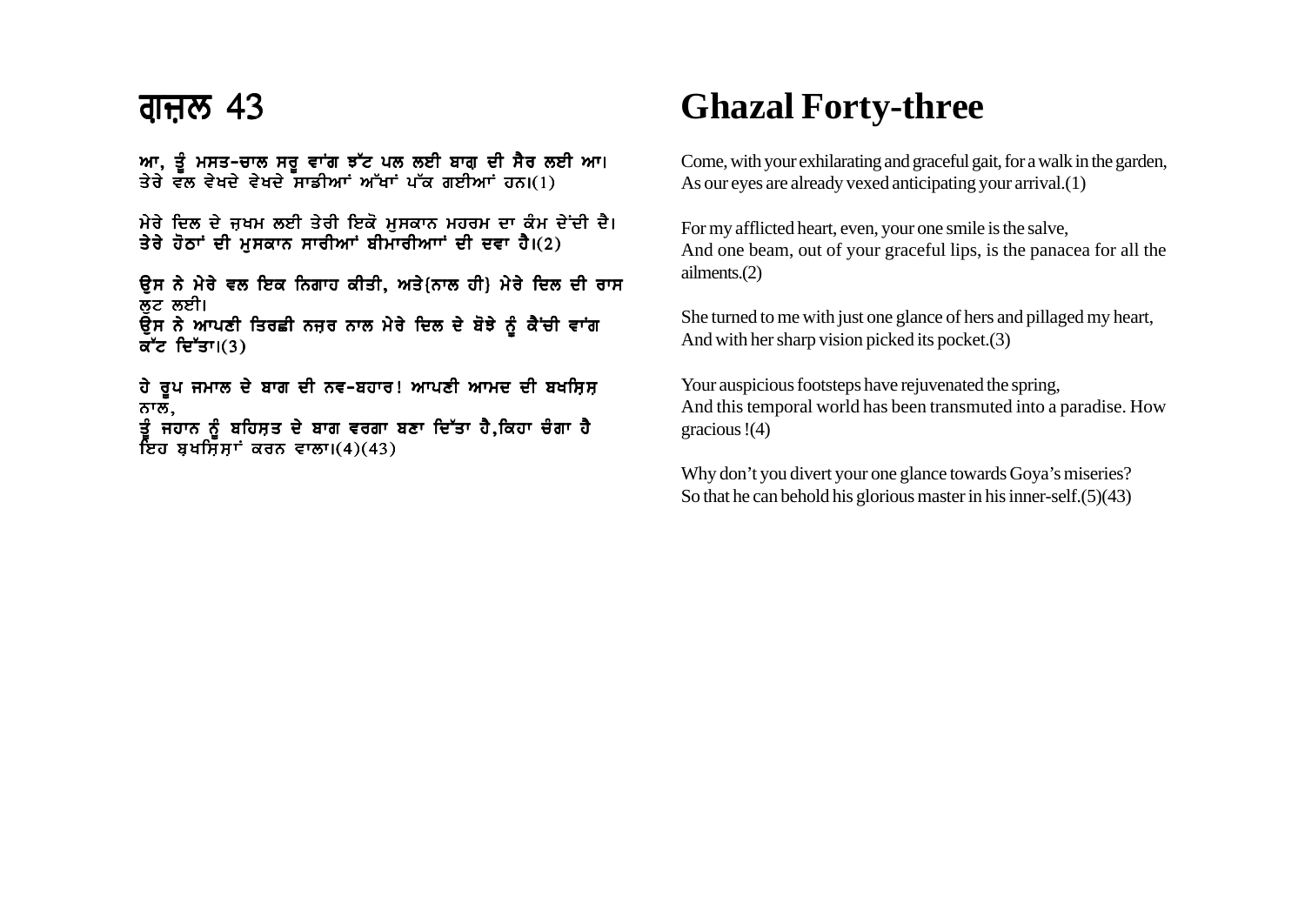#### <u>ਗੁਜ਼ਲ 44</u>

ਸਾਡਾ ਤੇਰੇ ਨਾਲ ਸਾਕ ਸਬੰਧ ਹੈ. ਤੇਰੀ ਆਮਦ ਕਰਕੇ ਸਾਰੀ ਦਨੀਆਂ ਵਿਚ ਖਸੀ ਹੀ ਖਸੀ ਹੈ।(1)

ਮੈਂ ਆਪਣੇ ਖਿੜੇ ਦਿਲ ਅਤੇ ਖੁਲ੍ਹੇ ਨੈਣਾਂ ਨੂੰ, ਤੇਰੀ ਆਮਦ ਦੇ ਰਾਹ ਉਤੇ ਵਿਛਾ ਦਿੱਤਾ ਹੈ। $(2)$ 

ਤੂੰ ਰੁੱਬ ਦੇ ਫਕੀਰਾਂ ਉਤੇ ਮਿਹਰ ਕਰ, ਤਾਂ ਜੋ ਇਸ ਦੁਨੀਆ<sup>ਂ</sup> ਵਿਚ ਤੈਨੂੰ ਖੁਸ਼ੀ ਹਾਸਲ ਹੋਵੇ।(3)

ਹਮੇਸਾਂ ਆਪਣੇ ਦਿਲ ਨੂੰ ਰੱਬ ਦੇ ਪਾਸੇ ਲਾ. ਤਾਂ ਜੋ ਤੂੰ ਸਹਿਜੇ ਹੀ ਇਸ ਪੁਲ-ਸਿਰਾਤ (ਭਉਜਲ) ਤੋਂ ਲੰਘ ਜਾਵੇਂ ।(4)

ਕੋਈ ਵੀ ਇਸ ਆਸਮਾਨ ਦੇ ਹੇਠ ਸੌਖਾ ਅਤੇ ਖ਼ਸ਼ਹਾਲ ਨਹੀਂ, ਹੇ ਗੋਯਾ, ਤੂੰ ਇਸ ਪੁਰਾਣੀ ਸਰਾਂ ਤੋਂ ਲੰਘ ਜਾ।(5)(44)

## **Ghazal Forty-four**

We have a prominent relationship with you, And your advent is the harbinger of happiness to the world.(1)

My blooming heart and outstretched vision, All, I have spread on the way you are coming.(2)

Be benevolent to the devotees of the Almighty, To savour the happiness, prevailing in the world.(3)

Always put your thoughts towards the Divine avenues, So that you can easily cross over the bridge of Siraat\*.(4)

None is happy and contented under this firmament, O, Goya, now you just pass through this dilapidated inn.(5)(44)

\* According to the Muslim belief, a bridge that is as narrow asa hair as sharp as the edge of a sword and crosses over the fire of hell.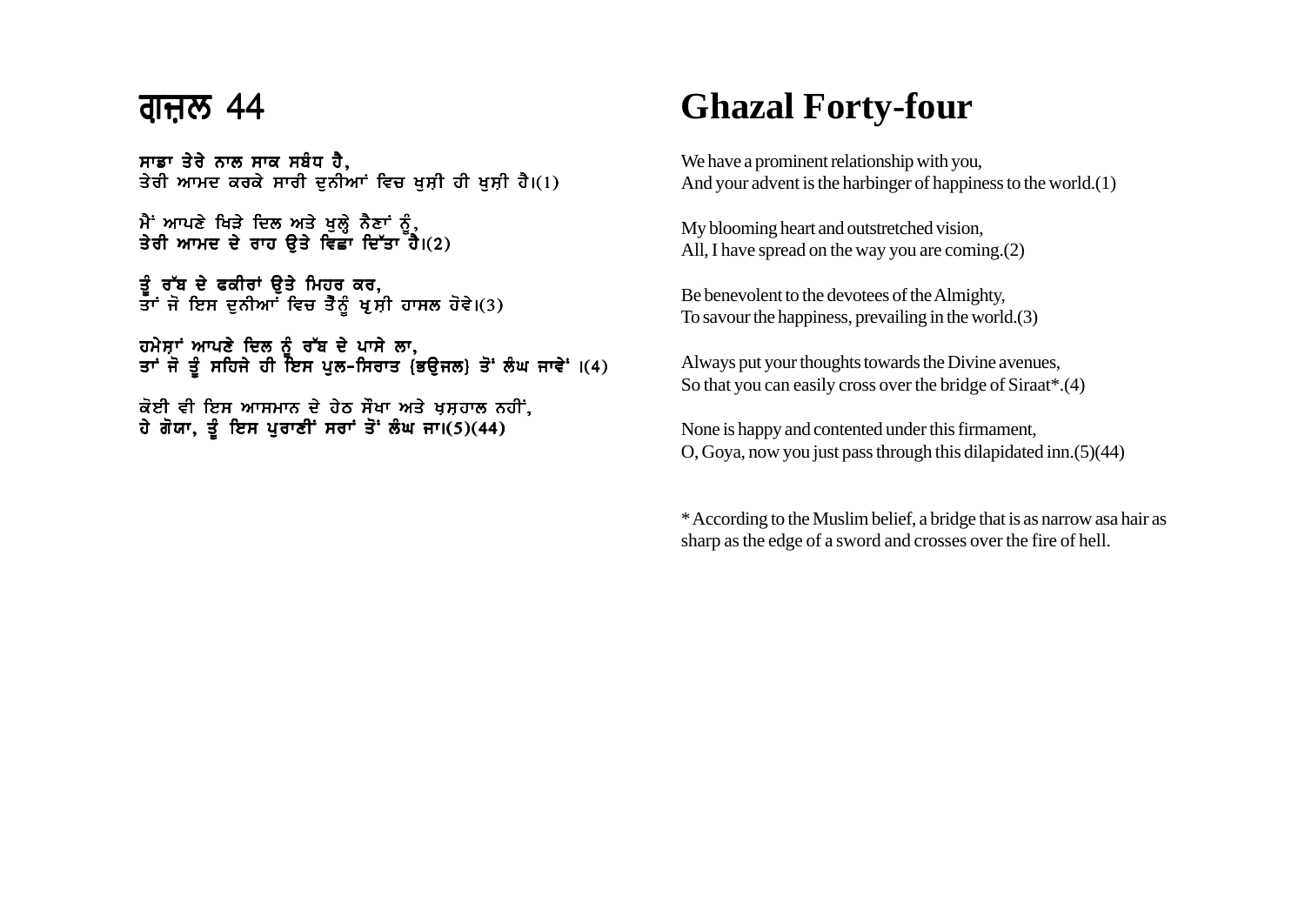#### <u>ਗੁਜ਼ਲ 45</u>

ਜਿਥੇ ਵੀ, ਮੇਰੀ ਜਾਨ !ਤੂੰ ਜਾਵੇਂ ਤੇਰਾ ਰੱਬ ਰਾਖਾ ਹੋਵੇ, ਤੂੰ ਮੇਰਾ ਦਿਲ ਅਤੇ ਈਮਾਨ ਲੈ ਚਲਿਆ ਹੈ, ਤੇਰਾ ਰੱਬ ਰਾਖਾ ਹੋਵੇ।(1)

ਬਲਬਲ ਅਤੇ ਫਲ ਦੋਵੇਂ ਹੀ ਤੇਰੀ ੳਡੀਕ ਵਿਚ ਹਨ,  $\overline{5}$  ਪਲ ਲਈ ਤੂੰ ਮੇਰੇ ਬਾਗ ਵਲ ਆ। ਤੇਰਾ ਰੱਬ ਰਾਖਾ ਹੋਵੇ।(2)

ਆਪਣੇ ਲਾਲ ਹੋਠਾਂ ਤੋਂ ਮੇਰੇ ਜ਼ਖਮੀ ਦਿਲ ੳਤੇ ਲਣ ਛਿਣਕ. ਅਤੇ ਮੇਰੇ ਕਬਾਬ ਹੋਏ ਸੀਨੇ ਨੰ ਸਾੜ। ਤੇਰਾ ਰੱਬ ਰਾਖਾ।(3)

ਕਿਨਾਂ ਚੰਗਾ ਹੋਵੇ. ਕਿ ਤੇਰਾ ੳੱਚਾ ਲੰਮਾ ਸਰ ਵਰਗਾ ਕੱਦ. ਮੇਰੇ ਬਾਗ ਵਲ ਝੱਟ ਪਲ ਲਈ ਟਹਿਲਦਾ ਆੱਵੇ। ਤੇਰਾ ਰੱਬ ਰਾਖਾ।(4)

ਆ, ਮੇਰੀਆਂ ਅੱਖਾਂ ਦੀ ਧੀਰੀ ਵਿਚ ਆ ਜਾ, ਕਿਉਂ ਜੋ ਤੇਰਾ ਘਰ ਮੇਰੀਆਂ ਰੋਂਦੀਆਂ ਅੱਖਾਂ ਵਿਚ ਹੈ। ਰੱਬ ਤੇਰਾ ਸਹਾਈ ਹੋਵੇ।(5)(45)

## **Ghazal Forty-five**

Oh, my life, wherever you go, may the Almighty protect you, You have taken my heart and faith; may God shelter you.(1)

Both the nightingale and the flower are yearning for you, Come, for a moment may be, to my garden; may God bless you.(2)

Sprinkle salt through your reddish lips on my impaired heart, And let my roasted heart be burnt; may Almighty protect you.(3)

How charming it will be if your lofty stature, Comes strolling into my garden; may God grace you.(4)

Come, come into the pupil of my vision, As your abode is in my tear-shedding eyes; may Almighty be your shelter. $(5)(45)$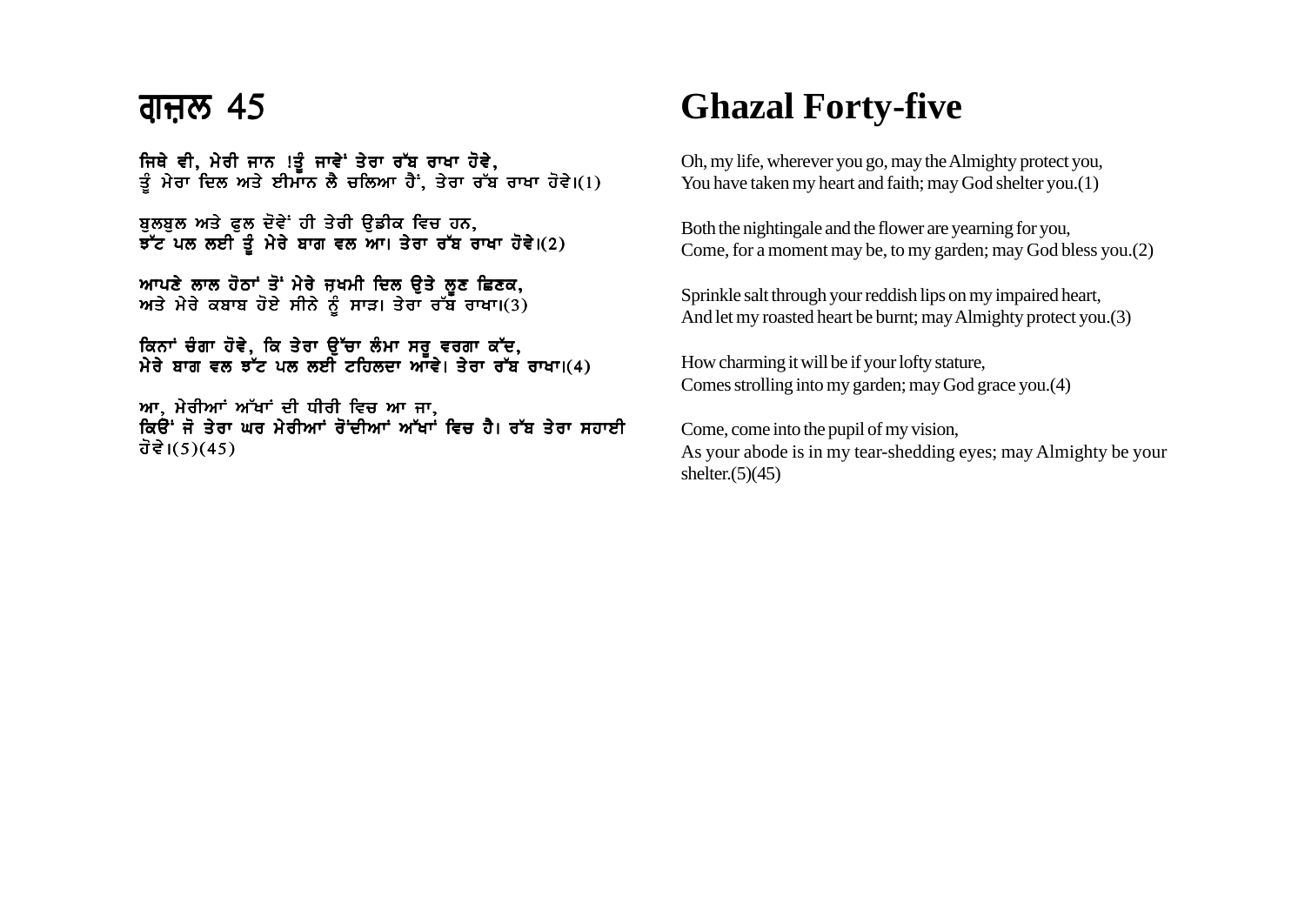### <u>ਗੁਜ਼ਲ 46</u>

 $\vec{n}$ , ਕਿ ਤੇਰਾ ਮਖੜਾ ਸਮਾਂ ਲਈ ਵੀ ਰੋਣਕ ਦਾ ਕਾਰਨ ਹੈ, ਸਮਾਂ ਦੀ ਮੋਤੀ ਵਸਾਉਣ ਵਾਲੀ ਅੱਖ ਅਥਰ ਕੇਰ ਰਹੀ ਹੈ।(1)

ਜਿਥੇ ਵੀ ਉਨ੍ਹਾਂ ਕੋਈ ਦੀਵਾ ਬਾਲਿਆ ਹੈ, ਮਾਨੋ ੳਹ ਸਮਾਂ ਦੀ ਗਲਜਾਰ ਦਾ ਇਕ ਫਲ ਹੈ $(2)$ 

ਜਦ ਦਾ ਤੰ ਆਪਣੇ ਮਖੜੇ ਨੰ ਰੋਸਨ ਕੀਤਾ ਹੈ. ਸਮਾਂ ਸੌ ਸੌਂ ਵਾਰ ਤੈਥੋਂ ਕਰਬਾਨ ਜਾ ਰਹੀ ਹੈ।(3)

ਤੇਰੇ ਮਖੜੇ ਤੋਂ ਕਰਬਾਨ ਕਰਨ ਲਈ  $H$ ਸਮਾਂ ਦੀਆਂ ਰੋਦੀਆਂ ਅਖਾਂ ਆਪਣੀ ਜਾਨ ਕੇਰ ਰਹੀਆਂ ਹਨ।(4)

ਅੱਜ ਰਾਤ ਤੰ ਨਾ ਆਇਓਂ.ਤੇਰੀ ਭਾਰੀ ੳਡੀਕ ਵਿਚ ਸਮਾਂ ਦੀ ਅੱਗ ਵਸਾੳਣ ਵਾਲੀ ਅੱਖ ਨੇ ਮਹਿਫਲ ਨੰ ਸਾੜ ਸਟਿਆ।(5)

ਗੋਯਾ ਤੜਕੇ ਸਵੇਰ ਵੇਲੇ ਕਿੰਨਾ ਸੁੰਦਰ ਅਤੇ ਬਚਿਤ੍ਰ ਨਜਾਰਾ ਹੁੰਦਾ ਹੈ, ਕਿ ਸਾਰਾ ਸੰਸਾਰ ਤਾਂ ਸੁੱਤਾ ਪਿਆ ਹੁੰਦਾ ਹੈ ਅਤੇ ਸਮਾਂ ਜਾਗ ਰਹੀ ਹੁੰਦੀ ਹੈ ।  $(6)(46)$ 

## **Ghazal Forty-six**

Whereas, O My Beloved, your semblance is a source of illumination for the candle,

There, the pearl-shedding candle-light is scattering the tears.(1)

Wherever the candlelight is kindled, It becomes the illuminated flower of the garden of the candle.(2)

Since the time you illuminated your visage, The candlelight is sacrificing itself for you a hundred times.(3)

To sacrifice themselves for sake of your face, The tearful eyes of the candlelight are showering their life.(4)

Tonight you came not and waiting for you, The searing glow of candlelight scorched the multitude.(5)

Goya, how amazing and beautiful is the sight of early morning! All the humanity is in slumber but the candlelight is still beaming.(6)(46)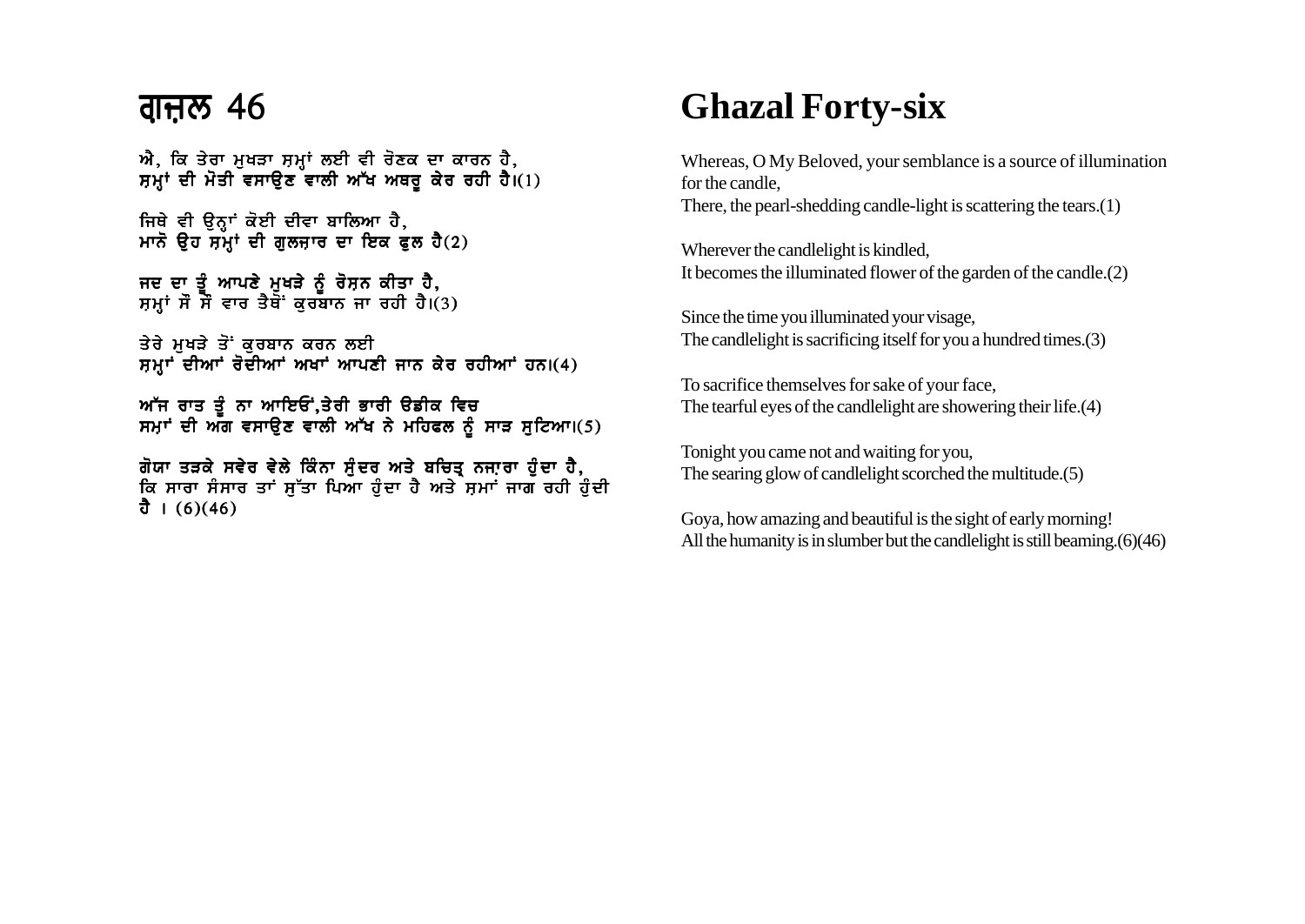ਹੇ ਸਾਕੀ! ੳੱਠ ਅਤੇ ਪਿਆਲੇ ਨੰ ਭਰ ਦੇ. ਤਾਂ ਜੋ ੳਸ ਦੇ ਨਾਲ ਮੈਂ ਅਪਣਾ ਦਿਮਾਗ ਰੰਗੀਨ ਕਰ ਲਵਾਂ।(1)

ਤੇਰੇ ਜਲਫ ਦਾ ਫੰਦਾ ਮੇਰਾ ਦਿਲ ਫਸਾ ਕੇ ਲੈ ਗਿਆ ਸੀ. ਮੈਨੂੰ ਉਸ ਦੇ ਹਰ ਪੇਚ ਵਿਚੋਂ ਇਹੋ ਸੁਹ ਮਿਲੀ ਹੈ।(2)

ਪਾਕ ਦੀਦਾਰ ਦੀਆਂ ਨੂਰੀ ਕਿਰਨਾਂ ਤੋਂ,  $\hbar$ ਂਕੜੇ ਹਜ਼ਾਰਾ" ਦੀਵੇ ਹਰ ਪਾਸੇ ਬਲ ਉਠੇ ਹਨ।(3)

ਹੇ ਗੋਯਾ. ਤੰ ਸਦਾ ੳਸ ਦੀ ਯਾਦ. ੳਸ ਦਾ ਸਿਮਰਨ ਕਰ। ਤਾਂ ਜੋ ਤੰ ਦੁਨੀਆਂ ਦੇ ਗਮਾਂ ਤੋਂ ਅਜਾਦ ਹੋ ਜਾਵੇਂ।(4)(47)

## **Ghazal Forty-seven**

Oh, Saki (the bartender), come and fill the cup, So that I can make my reflections colourful.(1)

The halter of your spiralling tress has trammelled my heart, Out of its each twined curl I have found this guidance.(2)

Through the brilliance of the virtuous and celestial rays, Hundreds of thousands of the candle-lights are kindling all over.(3)

O, Goya, always retain his remembrance and meditate on him, So that you are emancipated from all the miseries of the world.(4)(47)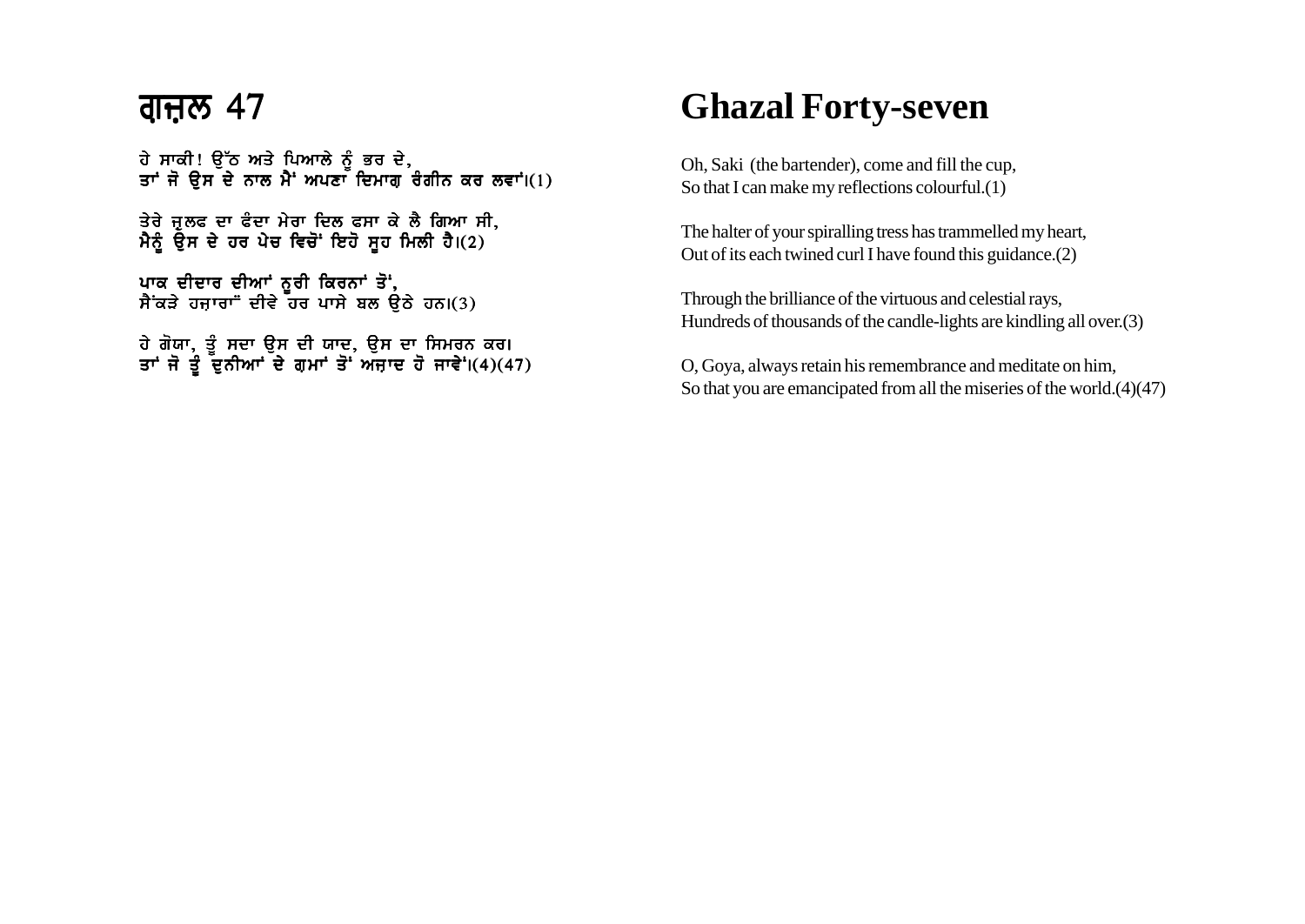ਜੇਕਰ ਤੰ ਸ਼ੌਕ ਨਾਲ ਆਪਣਾ ਮਨ ਸਾਫ ਕਰ ਲਵੇਂ. ਤਾਂ ਬਿਨਾਂ ਕਿਸੇ ਅਤਿਕਥਨੀ ਦੇ ਤੰ ਛੇਤੀ ਆਪਣਾ ਆਪ ਪਾ ਲਵੇਂਗਾ।(1)

ਹੳਮੈਂ ਕਰਕੇ ਜਦ ਕਿ ਤੰ ਰੱਬ ਤੋਂ ਦਰ ਹੋ ਗਿਆ ਹੈਂ. ਮਨਮਤਿ ਨੰ ਦਰ ਕਰ ਦੇ. ਅਤੇ ਰੱਬ ਨੰ ਜਾਹਰਾ ਵੇਖ ਲੈ ।(2)

ਪ੍ਰੇਮ-ਮੱਤੇ ਤਾਂ ਸਦਾ ਹੀ ਪ੍ਰੇਮ ਦੇ ਕੁੱਠੇ ਹੁੰਦੇ ਹਨ,  $\mathbf{\hat{E}}$  ਡੀਂਗਾਂ ਮਾਰਨ ਵਾਲੇ,ਉਨ੍ਹਾਂ ਸਾਹਮਣੇ ਡੀਂਗ ਨਾ ਮਾਰੀ $\mathbf{i}$ (3)

ਇਨ੍ਹਾਂ ਪੰਜਾਂ ਇੰਦ੍ਰੀਆਂ ਦੇ ਭੋਗ ਸੁਆਦ ਨੂੰ ਛੱਡ, ਤਾਂ ਜੋ ਤੈਨੂੰ ਸਾਫ ਪਿਆਲੇ ਦਾ ਸੁਆਦ ਆ ਸਕੇ।(4)

ਗੋਯਾ ਤੰ ਸਦਾ ਪਰੇ ਸਤਿਗਰ ਦੀ ਰਾਹ ਢੰਡਦਾ ਰਹ. ਤਾਂ ਜੋ ਸੰਸਾਰ ਦੀ ਦਬਿਧਾ ਤੋਂ ਮਕਤ ਹੋ ਜਾਵੇਂ।(5)(48)

# **Ghazal Forty-eight**

If you spruce your understanding with fondness, Then, soon, you will, without any exaggeration, envisage your own self.(1)

Entrapped in conceit, you have gone far away from the Almighty, If you cast off your vanity, you can behold the manifest God.(2)

The ones imbued with love are always love-lorn, It is futile to brag before them, O boaster.(3)

Relinquish revelling in the enjoyment of five senses. So that you may relish the cup full of piety.(4)

If you can find your way to your preceptor, O Goya, you will emancipate yourself from the temporal adversities.(5)(48)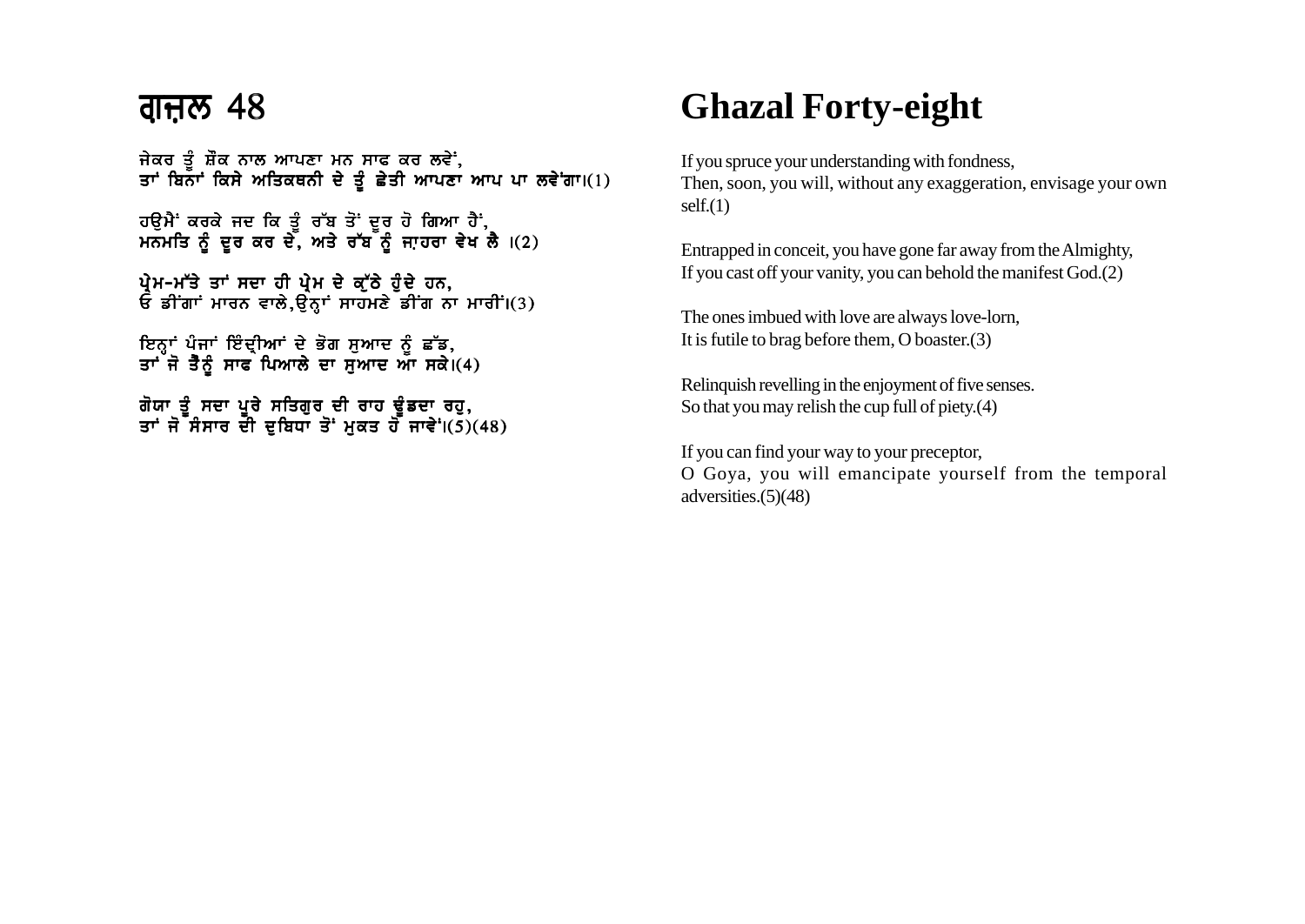ਉਸ ਦੇ ਮਿਲਾਪ ਦੀ ਆਮਦ ਦੇ ਕਾਰਨ ਮੇਰੇ ਹੱਥੋਂ ਬਿਹਾ ਦੀ ਵਾਗ ਡੋਰ ਛੱਟ ਗਈ. ਕਿਥੋਂ ਕ ਤੱਕ ਇਸ ਬਿਹਾ ਦੀ ਵਿਥਿਆ ਸਣਾੳਂਦੇ ਰਹੀਏ?(1)

<u>ਤੇਰੇ ਬਿਨਾਂ ਮੇਰੇ ਦੋਹਾਂ ਨੇਤਰਾਂ ਅਤੇ ਕਰਵੱਟਿਆਂ ਵਿਚ ਹੋਰ ਕੋਈ ਨਹੀਂ</u> ਸੀ. ਉਨ੍ਹਾਂ ਵਿਚ ਏਸੇ ਲਈ ਹੁਣ ਸਾਨੂੰ ਬਿਰਹਾ ਦਾ ਕੋਈ ਨਿਸ਼ਾਨ ਨਹੀਂ ਲੱਭਦਾ। $(2)$ 

ਜ਼ਾਲੀ ਵਿਛੋੜੇ ਨੇ ਤੇਰੇ ਮਿਲਾਪ ਨੂੰ ਨਹੀਂ ਸੀ ਛੋਹਿਆ।  $\bm{v}$ ਅੱਸਾਂ ਵਿਛੋੜੇ ਦੀ ਜਬਾਨੀ ਮਿਲਾਪ ਦੀਆਂ ਗੱਲਾਂ ਸਣੀਆਂ ਹਨ।(3)

ਤੇਰੇ ਵਿਛੋੜੇ ਨਾਲ ਮੇਰੇ ਦਿਲ ਨੂੰ ਅਜਿਹੀ ਅੱਗ ਲੱਗੀ. ਕਿ ਮੇਰੇ ਵਾਵੇਲੇ ਦੀ ਬਿਜਲੀ ਨੇ ਵਿਛੋੜੇ ਦਾ ਘਰ ਸਾੜ ਫਕ ਦਿੱਤਾ।(4)

ਤੇਰੇ ਵਿਛੋੜੇ ਨੇ ਗੋਯਾ ਨਾਲ ਕੀ ਕਝ ਕੀਤਾ? ਇਹ ਵਿਥਿਆ {ਇਤਨੀ ਲੰਬੀ ਹੈ ਕਿ} ਕਿਸੇ ਹਿਸਾਬ ਕਿਤਾਬ ਵਿਚ ਨਹੀਂ ਆੳਂਦੀ।(5)(49)

# **Ghazal Forty-nine**

Her coming for a rendezvous has eliminated the cause of separation, How long could I have gone on narrating the account of my alienation?(1)

Except you, there is none in and outside my vision, And nor does there exist any trace of estrangement.(2)

As yet the alienation had not soiled my encounter with you, As I had heard the criterion of reunion through separation.(3)

Alienation from you has so scorched my heart, That the lightening my cries has incinerated the abode of isolation.(4)

What has this isolation from you done to Goya's thinking? Its narration is beyond description.(5)(49)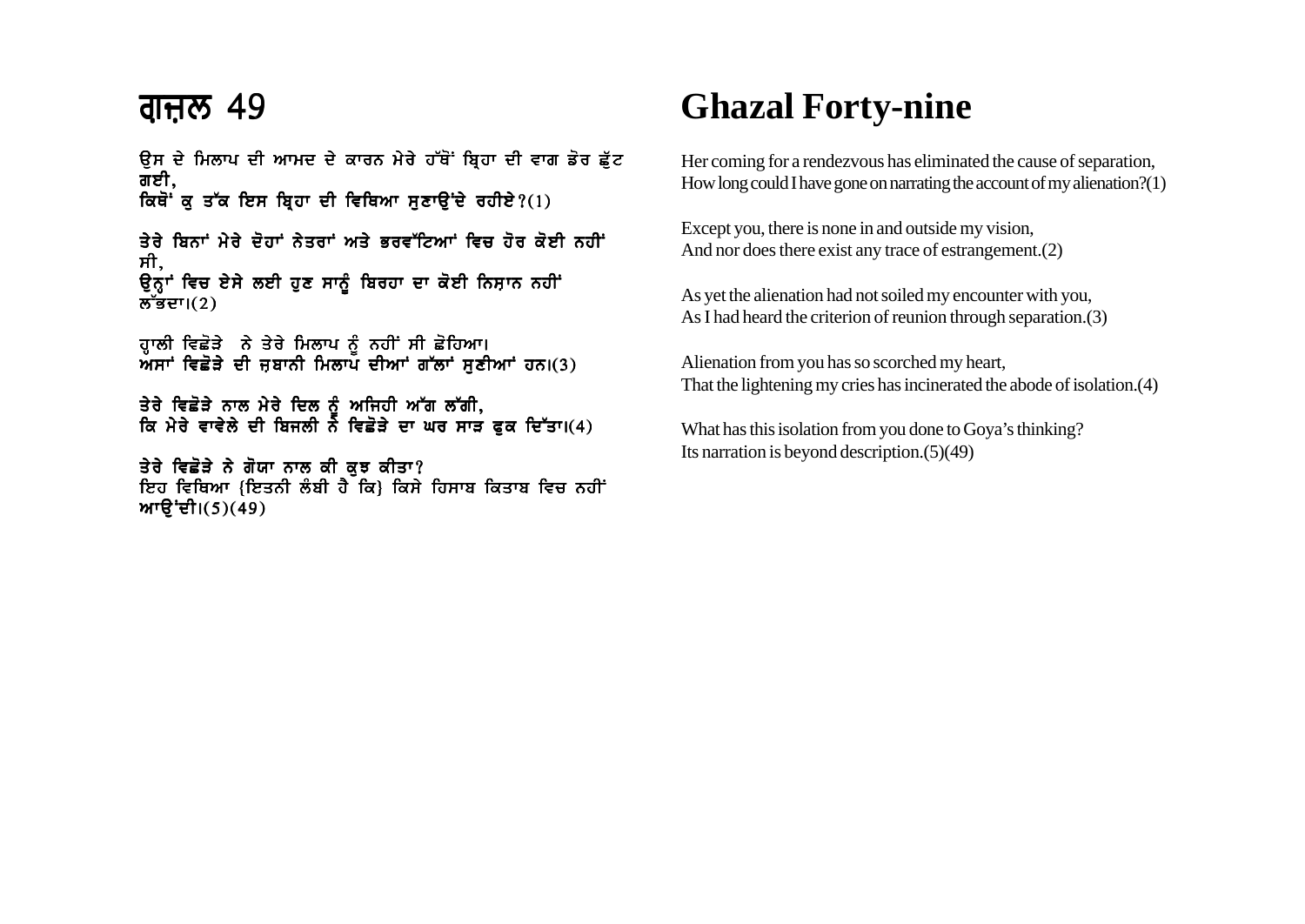#### ਗਜ਼ਲ 50

ਮੇਰੇ ਪਾਸੋਂ ਪ੍ਰੇਮ ਦੀ ਚਾਲ ਦੀ ਗੱਲ ਸਣ, ... ... ... ... ... ... ... ... ...<br>ਤਾਂ ਜੋ ਤੈਨੂੰ ਪ੍ਰੇਮ ਦੀ ਗਲ ਬਾਤ ਦਾ ਸੁਆਦ ਆ ਸਕੇ।(1)

ਰੁੱਬ ਦੇ ਪਿਆਰ ਨੇ ਹਰ ਕਿਸੇ ਨੂੰ ਢਾਹ ਦਿੱਤਾ. ਉਹ ਪੇਮ ਦੇ ਮਾਮਲੇ ਦੀ ਖਸ਼ੀ ਨੌ ਗਨੀਮਤ ਸਮਝਦਾ ਹੈ।(2)

ਉਹੋ ਦਮ ਸਭਾਗਾ ਹੈ. ਜੋ ਉਸ ਦੀ ਯਾਦ ਵਿਚ ਗਜਰੇ. ਉਹੋ ਸਿਰ ਕਰਮਾ ਵਾਲਾ ਹੈ ਜੋ ਪੇਮ ਦੇ ਰਾਹੇ ਲਗ ਜਾਵੇ।(3)

ਹਜਾਰਾਂ ਹੀ ਪੇਮੀ ਤਲੀ ਤੇ ਜਾਨ ਰਖੀ ਉਸ ਦੇ ਰਾਹ ਉਤੇ. ਪੀਤ ਦੀ ਕੰਧ ਨਾਲ ਢਾਸਣਾਂ ਲਾਈ ਖੜੇ ਹਨ।(4)

ਜਿਸ ਨੇਂ ਵੀ ਰੱਬ ਦੇ ਰਾਹ ਉਤੇ ਬੇਦਅਬੀ ਕੀਤੀ. ਮਨਸਰ ਵਾਂਗ ਉਸ ਨੂੰ ਪ੍ਰੇਮ ਦੀ ਸੂਲੀ ਹੀ ਠੀਕ ਫਬਦੀ ਹੈ।(5)

ਸਭਾਗਾ ਹੈ ਦਿਲ,ਜੋ ਰੱਬ ਦੇ ਪ੍ਰੇਮ ਨਾਲ ਭਰਿਆ ਪਿਆ ਹੈ, ਪ੍ਰੇਮ ਦੇ ਭਾਰ ਨਾਲ ਹੀ ਆਸਮਾਨ ਦੀ ਪਿੱਠ ਝੁਕ ਗਈ ਹੈ।(6)

ਜੇ ਕਰ ਤੂੰ ਪਰੇਮ ਦੀ ਸਿਤਾਰ 'ਚੋਂ ਨਿਕਲੇ ਰਾਗ ਸੁਣ ਲਵੇਂ, ਤਾਂ ਨੇਕ ਸੁਭਾਉ ਵਾਲੇ ਬੇਦੇ, ਤੂੰ ਸਦਾ ਲਈ ਅਮਰ ਹੋ ਜਾਵੇਂ।(7) ਬਾਦਸਾਹਾਂ ਨੇ ਰਾਜ ਛੱਡ ਦਿੱਤੇ. ਤਾਂ ਜੋ ਪ੍ਰੇਮ ਦੇ ਭੇਤਾਂ ਤੌਂ ਵਾਕਿਫ ਹੋ ਸਕਣ।(8) ਗੋਯਾ ਵਾਂਗ ਜਿਸ ਨੂੰ ਵੀ ਪੇਮ ਦੀ ਬਿਮਾਰੀ ਲੱਗੀ, ਰੱਬ ਦੀ ਬੰਦਗੀ ਬਿਨਾਂ ਉਸ ਨੇ ਹੋਰ ਕੋਈ ਮਲਮ ਨਹੀਂ ਵੇਖੀ।(9)(50)

# **Ghazal Fifty**

Listen to the description of the manner of love, So that you can relish the parleys of attachment. $(1)$ 

The one, whom the Almighty has subjugated in love, In the affairs of devotion, considers himself lucky. $(2)$ 

That moment is auspicious which is spent in his meditation, And only that head is lucky which rolls for the sake of his admiration. (3)

Thousands, ready to sacrifice their lives, are standing in his avenue, Supporting themselves against the wall of love. (4)

Whosoever disobeys on his way to the Almighty, Only the noose like Mansoor's, suits him. (5)

Fortunate is heart, which is endowed with the celestial penchant, And the overwhelming regard has hunched the back of sky.(6)

If you heed the devoted melody emanating through the sitar\*, You, the kind one, will become immortal.(7)

The sovereigns abandoned the kingdoms, Just to gain insight into the secrets of love. (8)

Like Goya, whosoever suffered from the malady of love, Except the meditation of the Almighty, he toiled for no other ointment. $(9)(50)$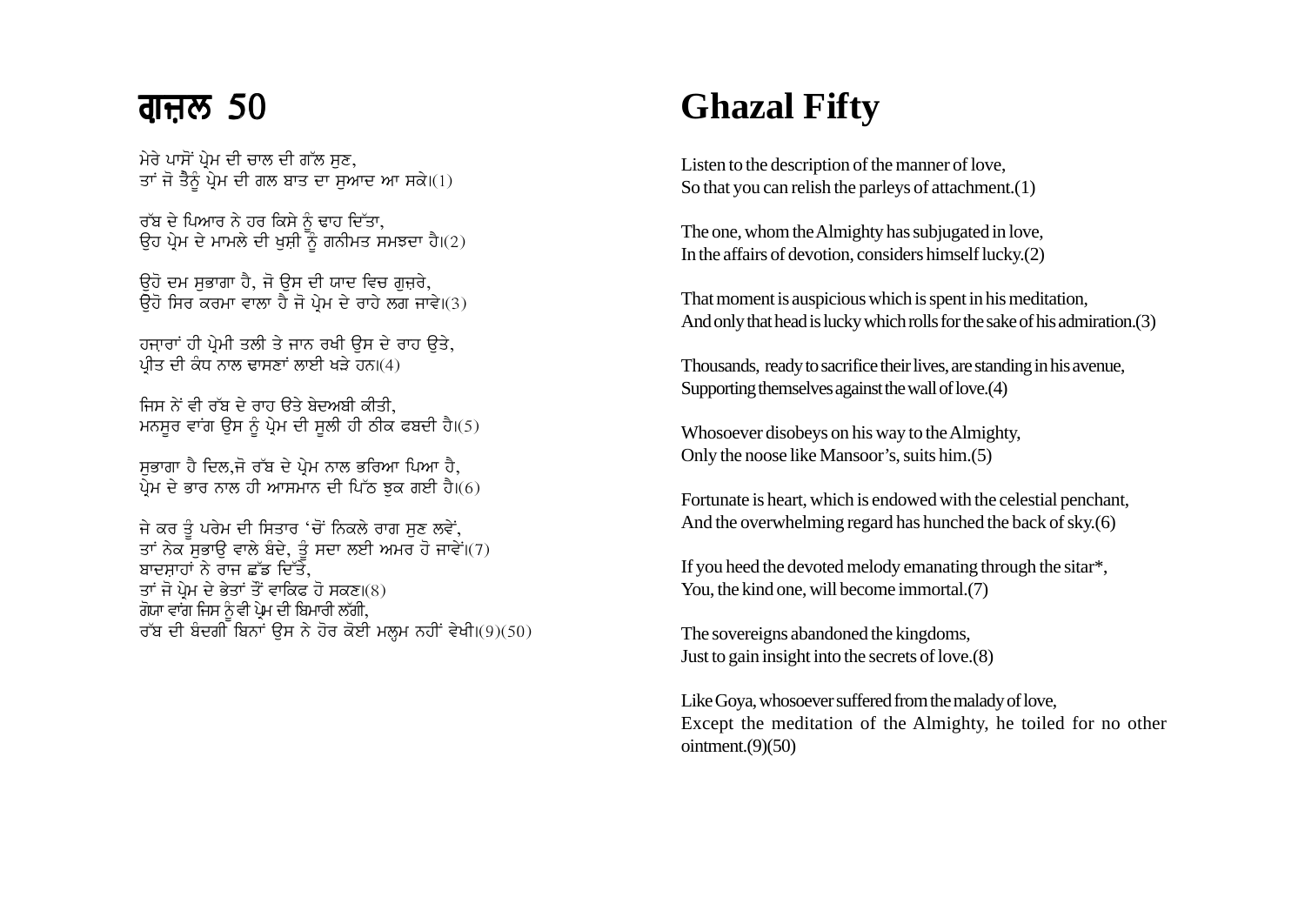### <u>ਗੁਜ਼ਲ 51</u>

ਉਸ ਪਾਕ ਪਰਵਹਦਗਾਰ ਨੇ ਮੈਨੂੰ ਇਸ ਲਈ ਪੈਦਾ ਕੀਤਾ ਹੈ,<br>ਕਿ ਮਿੱਟੀ ਦੇ ਇਸ ਸਰੀਰ ਵਿਚੋਂ ਰੱਬ ਦੇ ਨਾਮ ਬਿਨਾ ਹੋਰ ਕੁਝ ਨਾ ਨਿਕਲੇ। $(1)$ 

ਤੇਰੀ ਜੁਦਾਈ ਵਿਚ ਪ੍ਰੀਤਵਾਨਾ ਦੇ ਜਾਨ ਅਤੇ ਦਿਲ ਦੀ ਇਹ ਹਾਲਤ ਹੈ,<br>ਕਿ ਪੋਸਤ ਦੇ ਫੁਲ ਵਾਂਗ ਉਨ੍ਹਾਂ ਦਾ ਜਿਗਰ ਦਾਗਦਾਰ ਹੈ ਅਤੇ ਸੀਨਾ ਲੀਰੋ ਲੀਰ।(2)

ਰੱਬ ਦੀ ਯਾਦ ਤੋਂ ਬਿਨਾ ਸਮੇਂ ਨੂੰ ਮੋਤ ਕਿਹਾ ਗਿਆ ਹੈ,<br>ਜਦ ਤਕ ਸਾਨੂੰ ਤੇਰੀ ਛਤਰ ਛਾਇਆ ਨਸੀਬ ਹੈ,ਸਾਨੂੰ ਕੋਈ ਡਰ ਨਹੀਂ।(3)

ਤੇਰੀ ਖਾਤਰ ਬਾਦਸ਼ਾਹਾਂ ਨੇ ਤਖਤ ਅਤੇ ਤਾਜ ਛੱਡ ਦਿੱਤੇ. ਮਖੜੇ ਤੋਂ ਬਰਕਾ ਚਕ ਕਿਉਂਕਿ ਸਾਰਾ ਜਗ ਮਰਿਆ ਪਿਆ ਹੈ।(4)

ਐ ਕਿ ਤੇਰੀ ਦਰਗਾਹ ਦੀ ਧੂੜ ਸੰਸਾਰ ਨੂੰ ਤੰਦਰੁਸਤੀ ਬਖਸ਼ਣ ਵਾਲੀ ਹੈ,<br>ਤੂੰ ਦਰਦ ਦੇ ਮਾਰੇ ਪਰਦੇਸੀਆਾਂ ਦੇ ਹਾਲ ਉਤੇ ਤਰਸ ਖਾ।(5)

ਇਹ ਦੁਨੀਆਂ ਹੀ ਹੈ, ਜੋ ਦੋਹਾਂ ਜਹਾਨਾਂ ਨੂੰ ਬਰਬਾਦ ਕਰ ਦਿੰਦੀ ਹੈ, ਦਾਰਾ ਵੀ ਮਿੱਟੀ ਵਿਚ ਰਲ ਗਿਆ, ਅਤੇ ਕਾਰੂੰ ਵੀ ਮਾਰਿਆ ਗਿਆ।(6)

ਤੇਰੇ ਬਿਨਾਂ ਮੇਰੀ ਅਖ ਹਮੇਸ਼ਾਂ ਇੳਂ ਮੋਤੀ ਕੇਰਦੀ ਰਹਿੰਦੀ ਹੈ, ਜਿਵੇਂ ਅੰਗਰ ਦੇ ਗੁੱਛਿਆਂ ਵਿਚੌਂ ਦਾਣੇ ਡਿਗਦੇ ਰਹਿੰਦੇ ਹਨ।(7)(51)

## **Ghazal Fifty-one**

The Almighty has endowed life to me for the purpose, That out of this mortal body, comes nothing but his name. $(1)$ 

In separation from you, the lovers' condition is like that of The flowers of poppy the hearts of which are stained and the chests are torn apart. $(2)$ 

Inert is the time, which is spent without meditation on you, But, so long as your protection is there, there is no apprehension. (3)

For your sake, the emperors have relinquished their thrones, Please, unveil yourself, as the whole universe is getting deadbeaten.(4)

Listen, the dust of your portal rejuvenates the world, And, please, be compassionate to the seeking travellers who come in  $distress.(5)$ 

Temporal entity is the one, which is tarnishing both the worlds, Dara was reduced to the dust, and Karoon was annihilated too.(6)

Without you my eyes always keep on pouring the pearly tears, O, Goya as the grapes pour out of the bunches. $(7)(51)$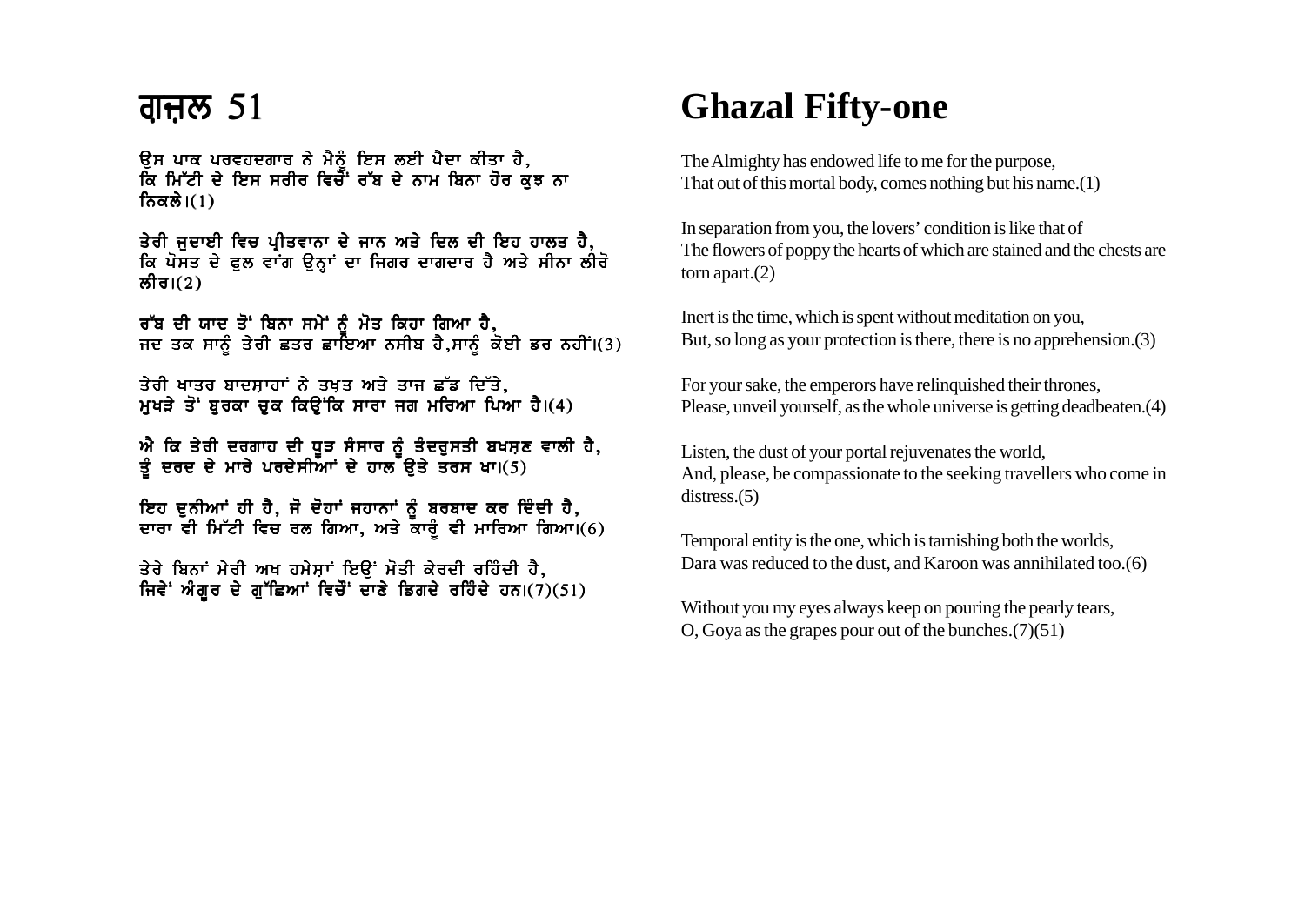ਮੈਂ ਨਹੀਂ ਜਾਣਦਾ, ਕਿ ਮੈਂ ਕੌਣ ਹਾਂ, ਅਸੀਂ ਉਸ ਰੱਬ ਦੇ ਬੰਦੇ ਹਾਂ,ਅਤੇ ਉਹ ਹਰ ਥਾਂ ਮੇਰਾ ਰਾਖਾ ਹੈ।(1)

ਰੱਬ ਦੇ ਮਹਿਰਮ ਸਿਵਾਇ ਰੱਬ ਦੇ ਨਾਮ ਦੇ ਹੋਰ ਕੋਈ ਸ਼ਬਦ ਮੂੰਹੋਂ ਨਹੀਂ ਕਢਦੇ ਉਸ ਦੇ ਸਿਮਰਨ ਤੋਂ ਬਿਨਾਂ ਹੋਰ ਸੱਭ ਕੁਝ ਫਜ਼ੂਲ ਵਾਦ-ਵਿਵਾਦ ਹੈ।(2)

ਸਾਡੇ ਪੂਰੇ ਸਤਿਗੁਰੂ ਬੰਦਗੀ ਫਰਮਾਉਂਦੇ ਹਨ, ਵਾਹ! ਕਿੰਨਾ ਮੁਬਾਰਿਕ ਹੈ ਉਹ ਬੋਲ ਜੋ ਉਸ ਦੇ ਹਾਲ ਦਾ ਮਹਿਰਮ ਬਣਾਂਦਾ ਹੈ।(3)(52)

### **Ghazal Fifty-two**

'Who am I?' I know not, But we are his subjects and he is our protector.(1)

The adherents of the Almighty, meditate only on his name, And except the reflections upon his name, nothing is deliberated.(2)

My perfect preceptor pronounces the benediction, Charming is the exposition which makes me his confidant.(3)(52)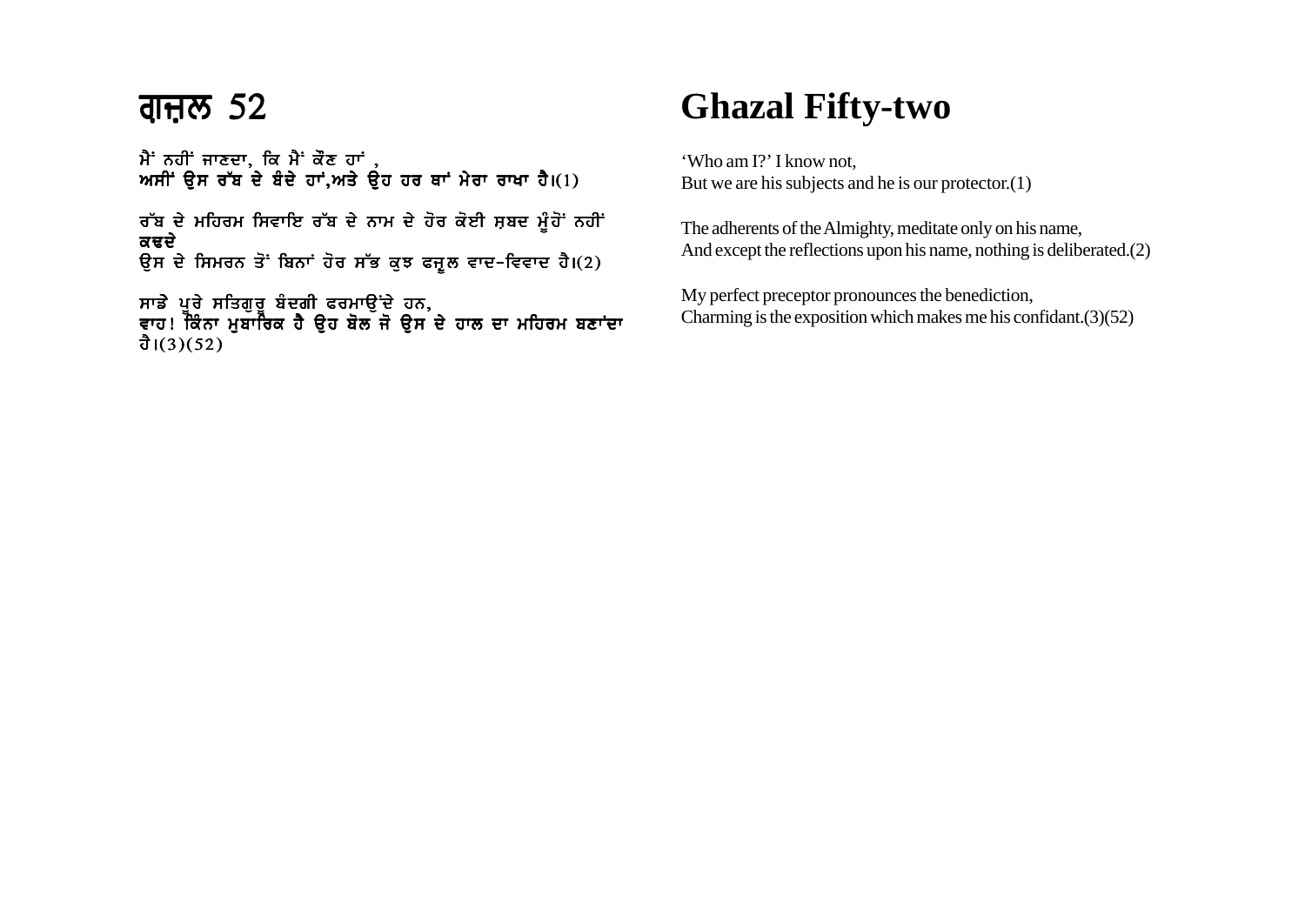ਜਦ ਰੱਬ ਹਰ ਹਾਲਤ ਵਿਚ ਹਾਜਰ ਨਾਜਰ ਹੈ. ਤਾਂ ਤੂੰ ਹੋਰ ਕਿਉਂ ਹੱਥ ਪੈਰ ਪਿਆ ਮਾਰਦਾ ਫਿਰਦਾ ਹੈ<sup>:</sup>?(1)

ਰੱਬ ਦੀ ਸਿਫਤ ਸਲਾਹ ਕਰ.ਐ ਮੇਰੀ ਜਾਨ! ਹੋਰ ਕਝ ਨ ਕਹ. ਨਾਮ ਜਪਣ ਵਾਲਾ ਬੰਦਾ ਬਣ ਜਾ, ਉਸ ਦੇ ਹਾਲ ਦਾ ਮਹਿਰਮ ਬਣ ਜਾ।(2)

ਰੱਬ ਦੀ ਯਾਦ ਤੋਂ ਛੁੱਟ ਜਿਹੜਾ ਦਮ ਵੀ ਗੁਜ਼ਾਰਿਆ, ਕਾਮਲ ਲੋਕਾਂ ਦੀਆਂ ਨਜ਼ਰਾਂ ਵਿਚ ਉਹ ਬਰਬਾਦ ਗਿਆ।(3)

ਜਿਥੇ ਵੀ ਤੌ ਵੇਖੇ, ੳਸ ਤੋਂ ਬਿਨਾਂ ਹੋਰ ਕੋਈ ਨਹੀਂ,  $\vec{M}$ ਨ ਮਿਲਾਪ ਵਿਚ ਤੂੰ ਕਿਉਂ ਗਾਫਲ ਹੁੰਦਾ ਹੈ<sup>:</sup>?(4)

ਗੋਯਾ.ਤੰ ਰੱਬ ਦੇ ਨਾਮ ਤੋਂ ਬਿਨਾਂ ਹੋਰ ਕਝ ਨਾ ਕਹ. ਕਿੳਂ ਜੋ ਬਾਕੀ ਸਭ ਗੱਲ-ਬਾਤ ਥੋਥੀ ਹੈ।(5)(53)

## **Ghazal Fifty-three**

When the Almighty exists in all the postures, Why are you indulging in other undertakings?(1)

Oh my life, do nothing but praise the Lord, And becoming his worshipper, procure his benefaction.(2)

All the time passed without reflecting upon him, According to the impeccable ones, is just calamitous.(3)

Wherever you see, there is nothing but himself, Just at the time of union, why do you become oblivious.(4)

Goya, don't articulate a word except the name of the Almighty, As all the rest of the tattle is just specious.(5)(53)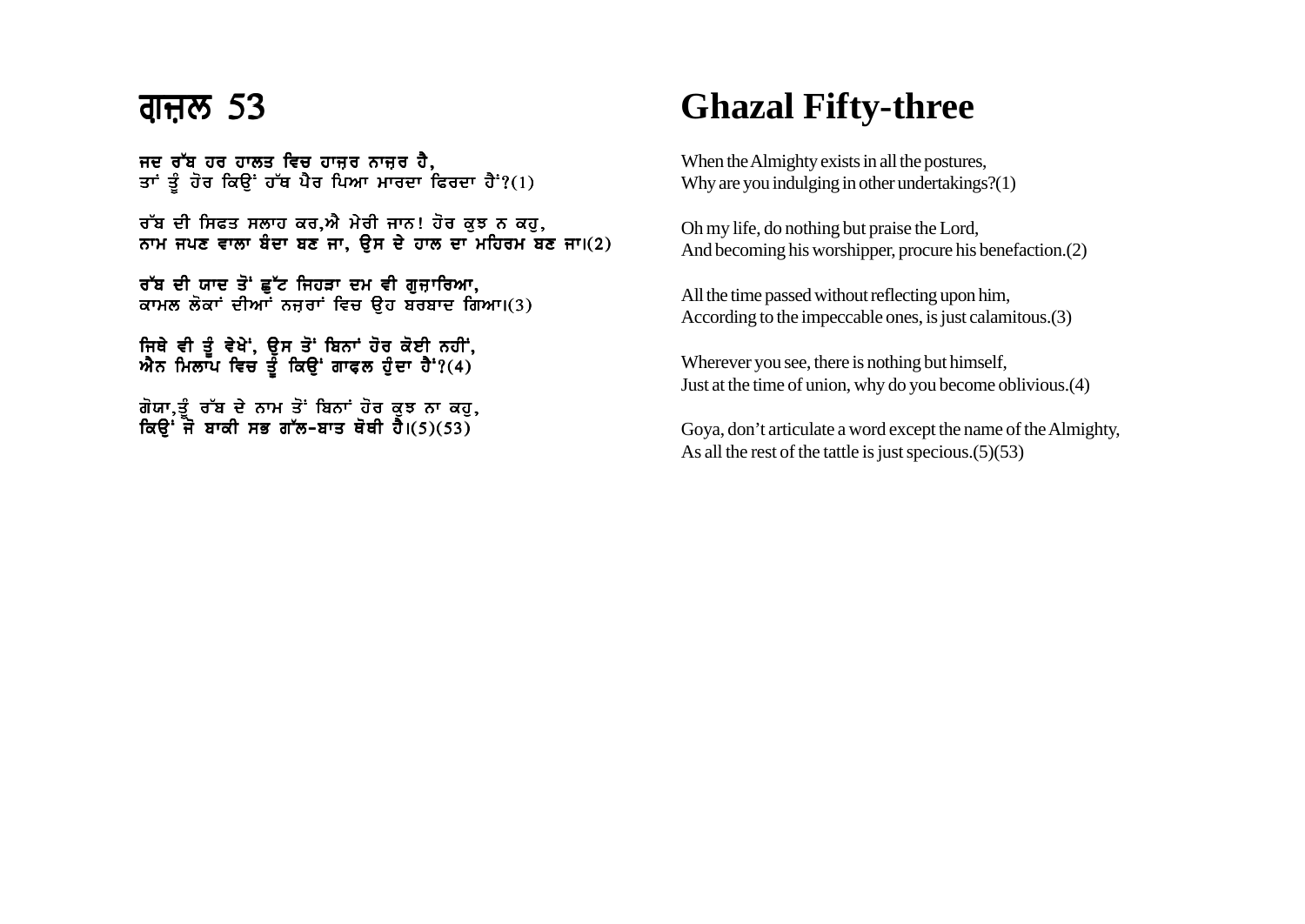ਅਸਾਂ ਹਰ ਰੱਬ ਦੇ ਬੰਦੇ ਨੰ ਹੀ ਰੱਬ ਸਮਝਿਆ ਹੈ. ਅਤੇ ਆਪਣੇ ਆਪ ਨੰ ਅੱਸਾਂ ਇਨਾਂ ਬੰਦਿਆਂ ਦਾ ਬੰਦਾ ਸਮਝਿਆ ਹੈ।(1)

ਸਾਡੀਆਂ ਅੱਖਾਂ ਦੀਆਂ ਪੁਤਲੀਆਂ ਨੂੰ ਸੁਰਮੇਂ ਦੀ ਕੋਈ ਲੋੜ ਨਹੀਂ, ਕਿਉਂ ਜੋ ਅਸਾਂ ਰੱਬ ਦੇ ਬੈਦਿਆਂ ਦੇ ਰਾਹ ਦੀ ਧੁੜ ਨੂੰ ਹੀ ਸਰਮਾ ਸਮਝਿਆ ਹੈ। $(2)$ 

ਹਰ ਘੜੀ ਅਸੀ ਆਪਣਾ ਸਿਰ ਸਜਦੇ ਲਈ ਧਰਤ ੳਤੇ ਰਖਦੇ ਹਾਂ,  $\frac{1}{6}$   $\frac{1}{6}$   $\frac{1}{6}$   $\frac{1}{6}$   $\frac{1}{6}$   $\frac{1}{6}$   $\frac{1}{6}$   $\frac{1}{6}$   $\frac{1}{6}$   $\frac{1}{6}$   $\frac{1}{6}$   $\frac{1}{6}$   $\frac{1}{6}$   $\frac{1}{6}$   $\frac{1}{6}$   $\frac{1}{6}$   $\frac{1}{6}$   $\frac{1}{6}$   $\frac{1}{6}$   $\frac{1}{6}$   $\frac{1}{6}$   $\frac{1}{6}$ 

ਫਕੀਰਾਂ ਨੇ ਬਾਦਸ਼ਾਹਾਂ ਨੂੰ ਬਾਦਸ਼ਾਹੀ ਬਖਸ਼ੀ ਹੈ, ਇਸ ਲਈ ਉਸ ਦੀ ਗਲੀ ਦੇ ਫ਼ਕੀਰ ਨੂੰ ਅਸੀਂ ਬਾਦਸ਼ਾਹ ਸਮਝ ਲਿਆ ਹੈ। $(4)$ 

ਸਾਨੂੰ!ਐ ਗੋਯਾ, ਮੁਲਕ ਅਤੇ ਮਾਲ ਦੀ ਕੋਈ ਚਾਹ ਨਹੀਂ, ਇਸ ਲਈ, ਕਿ ਅਸੀਂ ਤੇਰੀ ਜੁਲਫ ਦੇ ਸਾਯੇ ਨੂੰ ਹੁਮਾ ਦਾ ਪਰ ਸਮਝ ਲਿਆ ਹੈ।(5)(54)

# **Ghazal Fifty-four**

All the Divine ones, we appraise as the Almighty, And consider ourselves to be the serfs of those souls.(1)

The pupils of our eyes need no antimony, As we have savoured the dust of the feet of the pious ones.(2)

All the times, we keep our heads bowed on the ground for prostration, As we value our benefactor's semblance as the Celestial illumination.(3)

The sovereigns are endowed with sovereignty by the hermits, And, consequently, we regard the hermits of his avenue as the sovereigns.(4)

Oh, Goya, we have no longing for the sovereignty and the prosperity, Because we deem your tresses as the cover under the wings of Huma\*.(5)(54)

\* Huma is a mythological bird, which stays in the skies, and any body passing under his shadow attains kingdom.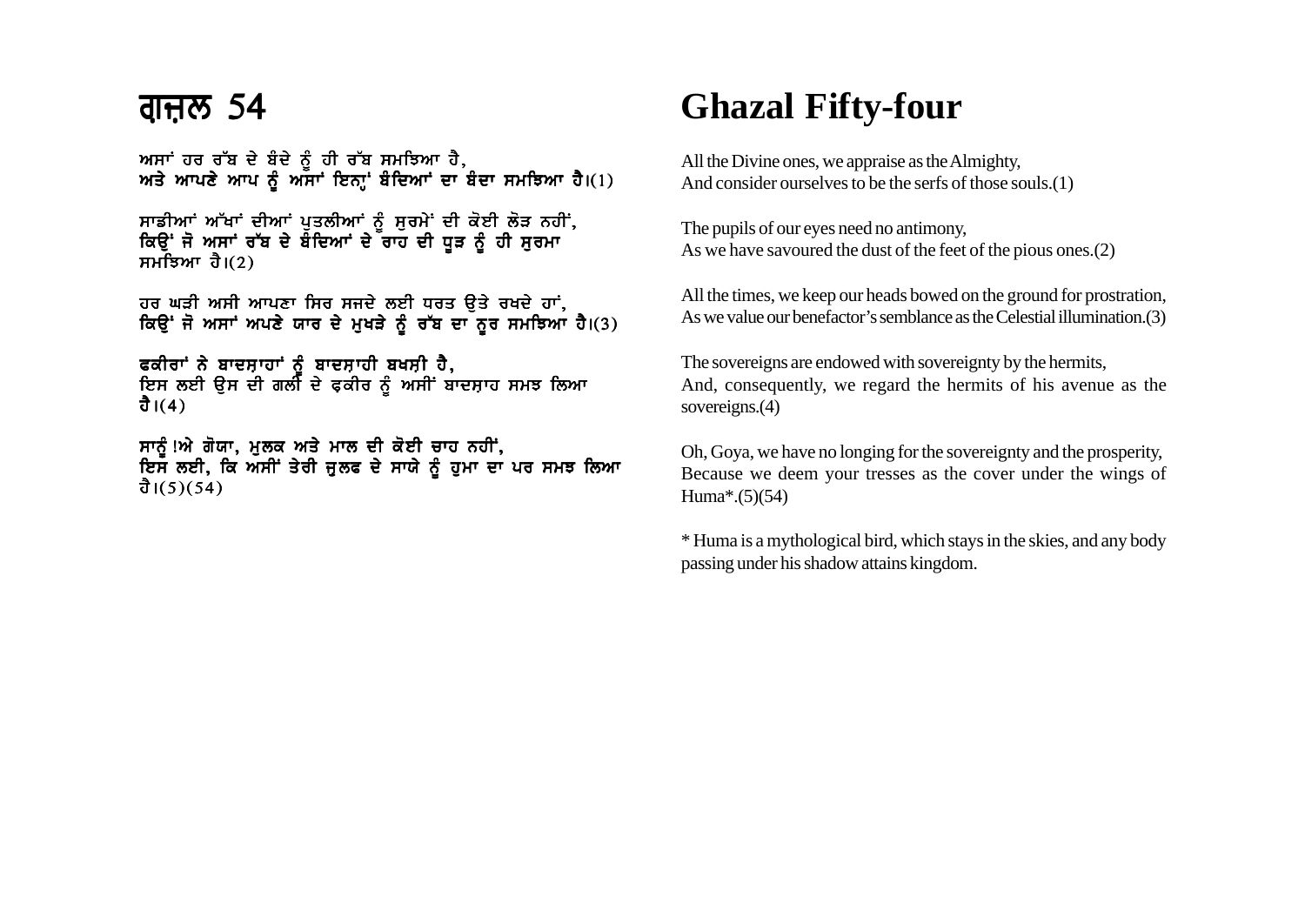$\hat{A}$ ' ਆਪਣੀ ਅੱਖ ਦੀ ਪਤਲੀ ਵਿਚ ਉਸ ਦਿਲ ਹਰਨ ਵਾਲੇ ਨੰ ਵੇਖਿਆ ਹੈ. ਜਿੱਧਰ ਵੀ ਮੈਂ ਨਿਗਾਹ ਦੌੜਾਈ, ਮੈ<sup>:</sup> ਆਪਣਾ ਸਜਨ ਹੀ ਵੇਖਿਆ ਹੈ। $(1)$ 

 $\hat{A}$ ਂ ਕਾਅਬੇ ਅਤੇ ਮੰਦਰ ਦੋਹਾਂ ਥਾਵਾਂ ਦੀ ਪਰਕਰਮਾ ਕੀਤੀ ਹੈ ਮੈਨੂੰ ਤਾਂ ਹਰ ਥਾਂ ਤੇਰੇ ਬਿਨਾ ਕੋਈ ਨਹੀਂ ਦਿਸਿਆ।(2)

ਜਿਥੇ ਵੀ ਮੈਂ ਨਿਸਚੇ ਵਜੋਂ ਨਜਰ ਕੀਤੀ  $m$ ਪਣੇ ਦਿਲ ਦੇ ਘਰ ਅੰਦਰ ਰੱਬ ਹੀ ਰੱਬ ਵੇਖਿਆ ਹੈ।(3)

ਤੇਰੀ ਗਲੀ ਵਿਚ ਮੰਗਣ ਦਾ ਕੰਮ ਬਾਦਸ਼ਾਹੀ ਨਾਲੋਂ ਚੰਗੇਰਾ ਹੈ,  $\hat{A}$  ਦੋਹਾਂ ਜਹਾਨਾਂ ਦੀ ਨਾਇਬੀ ਨਿਜੀ ਸਵਾਰਥ ਨੂੰ ਛੱਡਣ ਵਿਚ ਵੇਖੀ ਹੈ(4)

ਮੇਰੇ ਕੰਨੀ, ਗੋਯਾ ਪਹਿਲੇ ਦਿਨ ਤੋਂ ਹੀ ਇਹ ਅਵਾਜ਼ ਪਈ, ਕਿ ਜਹਾਨ ਦੇ ਅੰਤ ਨੂੰ ਮੈਂ ਇਸ ਦੇ ਆਦਿ ਵਿਚੋਂ ਹੀ ਲਿਆ ਹੈ।(5)(55)

# **Ghazal Fifty-five**

In the pupils of my eyes I have seen the filcher of my heart And, now, towards any side I look, I come across my benefactor only.(1)

I have circumambulated both, the Kabah and the Temple, But I have encountered none other than yourself.(2)

In your search, I turned my vision to all the perimeters, But in the abode of my heart I found nothing but the dwelling of the Almighty.(3)

Begging at your portal is more auspicious than the sovereignty, Because, the supremacy of both the domains, I have seen in the desertion of personal interest.(4)

Goya, it resounded in my ears since the primal times, I have envisaged the epilogue of the world right in its prologue.(5)(55)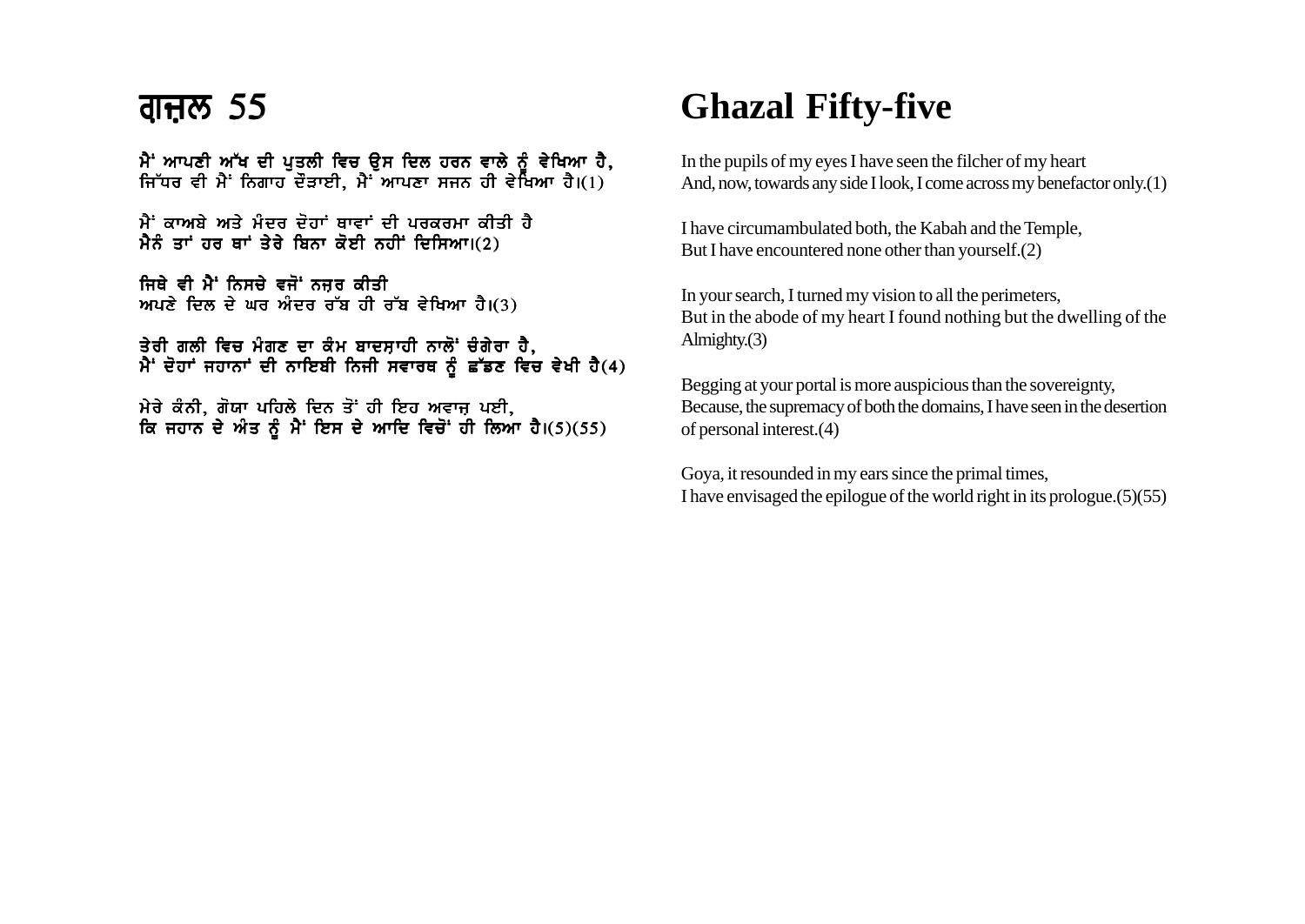### <u>ਗੁਜ਼ਲ 56</u>

ਮਿੱਤਰ ਪਿਆਰੇ ਤੋਂ ਅਸੀਂ ਸਿਵਾ ੳਸ ਦੇ ਹੋਰ ਕੋਈ ਚਾਹ ਨਹੀਂ ਰਖਦੇ, ਅਸੀ ਅਪਣੇ ਸਿਰ ਦਰਦ ਦਾ ਕੋਈ ਇਲਾਜ ਨਹੀਂ ਕਰਦੇ।(1)

ਅਸੀਂ ਉਸ ਨਰਗਸੀ ਸੱਜਨ ਦੇ ਹੱਥੋਂ ਬੀਮਾਰ ਹਾ, ਜਿਸ ਦਾ ਨਰਗਸ ਵੀ ਗਲਾਮ ਹੈ. ਅਸੀਂ ਖਿਜਰ ਅਤੇ ਮਸੀਹਾ ਦੀ ਚਾਹ ਨਹੀਂ ਰਖਦੇ $(2)$ 

ਜਿਥੇ ਵੀ ਅਸਾਂ ਵੇਖਿਆ,ਤੇਰਾ ਜਲਾਲ ਹੀ ਵੇਖਿਆ ਹੈ, ਅਸੀਂ ਦੋਸਤ ਦੇ ਜਮਾਲ ਤੋਂ ਛੱਟ ਹੋਰ ਕੋਈ ਤਮਾਸਾ ਨਹੀਂ ਵੇਖਦੇ।(3)

ਅਪਣੇ ਸਜਨ ਦੇ ਹੁੰਦਿਆਂ, ਅਸੀਂ ਹੋਰ ਕਿਸੇ ਨੂੰ ਨਹੀਂ ਵੇਖਦੇ ਅਸਾਂ, ਅਸੀਂ ਕਿਸੇ ਹੋਰ ਦੇ ਸਾਹਮਣੇ ਅੱਖ ਵੀ ਨਹੀਂ ਪਟਦੇ।(4)

ਅਸੀਂ ਭੰਬਟ ਵਾਂਗ ਦੀਵੇ ਦੇ ਚਿਹਰੇ ਤੋਂ ਅਪਣੀਂ ਜਾਨ ਵਾਰ ਦਿੰਦੇ ਹਾਂ ਪਰ ਬੁਲਬੁਲ ਵਾਂਗ ਐਵੇਂ ਫ਼ਜ਼ੁਲ ਕੁਕਾਂ ਨਹੀਂ ਮਾਰਦੇ।(5)

ਗੋਯਾ,ਚੁੱਪ ਰਹੁ,ਕਿ ਸਜਨ ਦੇ ਪ੍ਰੇਮ ਦੇ ਸੁਦਾ ਨੂੰ,<br>ਜਦ ਤਕ ਭੀ ਸਾਡਾ ਸਿਰ ਕਾਇਮ ਹੈ,ਆਪਣੇ ਸਿਰੋਂ ਨਹੀਂ ਕੱਢਾਂਗੇ। $(6)(56)$ 

## **Ghazal Fifty-six**

From our benefactor we desire nothing but himself, And we ask not for any relief from the ailments of our senses.(1)

We are lovesick of that Nargasi (flowery) companion, whose slave Nargis, the flower herself is, And we crave not for Masiha (the Christ) and Khizar (the Prophet). (2)

All around, wherever we looked, we got fascinated by your glamour, And except the elegance of our patron, we need no other spectacle. (3)

When our companion is with us, we behold none else, And in the presence of others we never even open our eyes. (4)

We sacrifice our life like a moth on the candle: But do not wail in vain like a nightingale. (5)

Gova! Remain silent, because the passion for the lover, We keep in our minds as long as the mind remains alive.  $(6)(56)$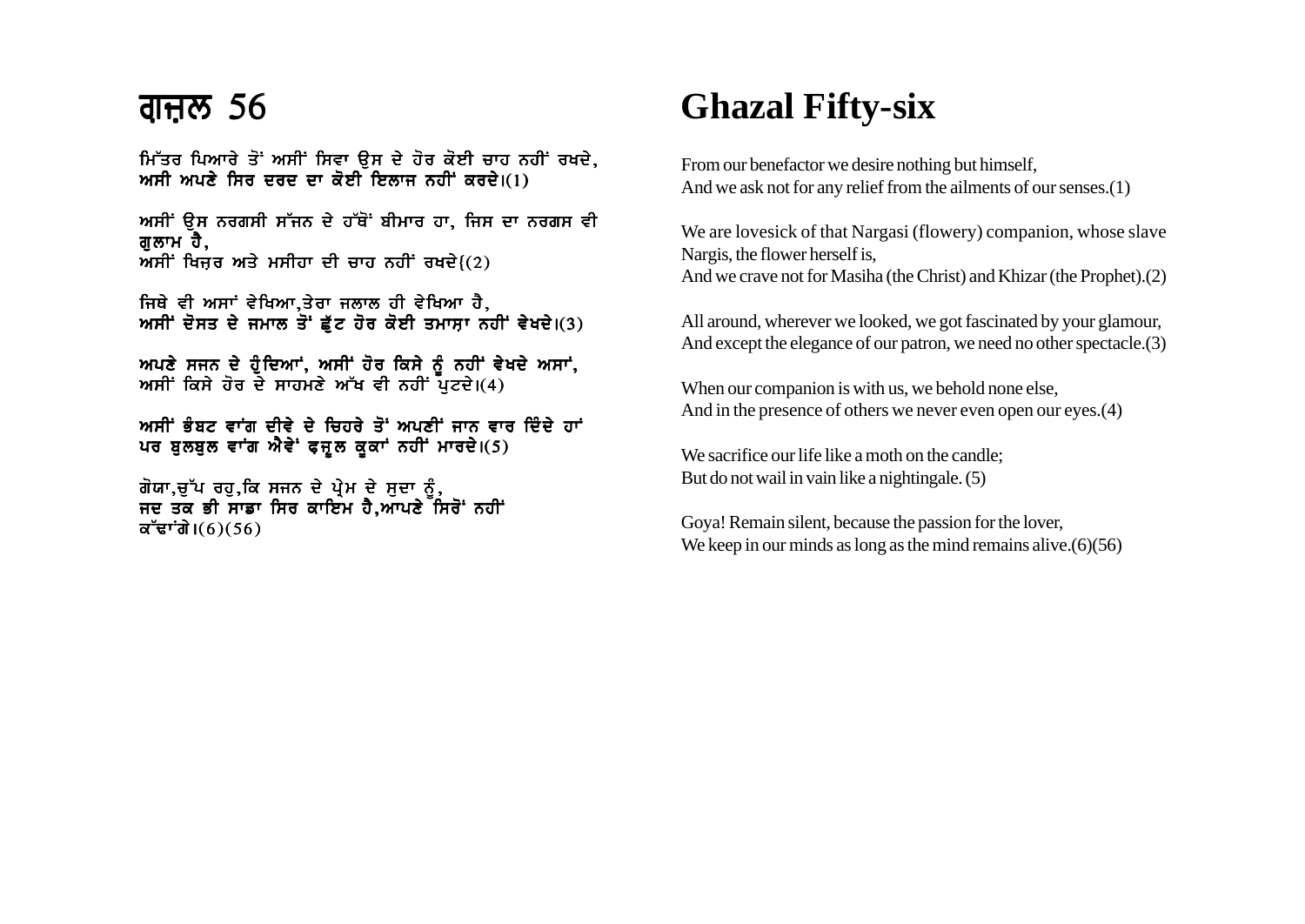### <u>ਗਜਲ 57</u>

ਅਸੀਂ ਰੱਬ ਦੀ ਯਾਦ ਵਿਚ ਸਦਾ ਜਿੰਦਾ ਰਹਿੰਦੇ ਹਾਂ. ਅਸੀਂ ਸਦਾ ਹੀ ਉਸ ਦੇ ਇਹਿਸਾਨ ਕਾਰਣ ਸਰਮਸਾਰ ਹਾਂ।(1)

ਆਪਾ ਵਿਖਾਉਂਣ ਵਾਲੇ ਨੂੰ ਭਜਨ ਬੰਦਗੀ ਮਨਜ਼ੂਰ ਨਹੀਂ ਹੁੰਦੀ, ਉਹ ਰੱਬ ਤਾਂ ਸਦਾ ਮਾਲਕ ਹੈ ਅਤੇ ਅਸੀਂ ਉਸ ਦੇ ਬੰਦੇ ਹਾਂ $(2)$ 

ਮਿੱਟੀ ਦੇ ਪਤਲਿਆਂ ਵਿਚ ਉਸ ਦੀ ਪਵਿਤਰਤਾ ਹੈ, ਆਸਾਂ ਤਾਂ ਪਾਕ ਪਰਵਰਦਗਾਰ ਨੂੰ ਵੇਖ ਲਿਆ ਹੈ।  $(3)$ 

ਅਸਾਂ ਤਾਂ ਉਸ ਬਾਦਸਾਹ ਦੇ ਚਰਨਾਂ ਤੇ ਆਪਣਾ ਸਿਰ ਰੱਖ ਦਿੱਤਾ ਹੈ. ਅਤੇ ਦੋਹਾਂ ਜਹਾਨਾਂ ਲੋਕ ਪਰਲੋਕ ਤੋਂ ਆਪਣੇ ਹੱਥ ਧੋ ਲਏ ਹਨ।(4)

ਹਰ ਇਕ ਅੱਖ ਵਿਚ ਉਸ ਦੇ ਨੂਰ ਤੋਂ ਬਿਨਾਂ ਕੁਝ ਵੀ ਨਹੀਂ,<br>ਇਸੇ ਲਈ ਅਸਾਂ ਰੱਬ ਦੇ ਬੰਦਿਆਂ ਦੀ ਸੰਗਤ ਢੂੰਡੀ ਹੈ।(5)

ਜਦ ਤੋਂ ਅਸਾਂ ਉਸ ਦਾ ਪੱਲਾ ਫੜਿਆ ਹੈ, ਅਸੀਂ ਉਸ ਦੇ ਚਰਨਾਂ ਦੀ ਧੜ ਦਾ ਕਿਣਕਾ ਹੋ ਗਏ ਹਾਂ।(6)

ਗੋਯਾ ਕੌਣ ਹੈ. ਰੱਬ ਦਾ ਨਾਮ-ਲੇਵਾ. ਅਸੀਂ ਤਾਂ ਜਹਾਨ ਦੇ ਸੂਰਜ ਵਾਂਗ ਚਮਕੇ ਹਾਂ। $(7)(57)$ 

# **Ghazal Fifty-seven**

We remain alive eternally by recollecting the Almighty, As we are, for ever, indebted to his compassion. $(1)$ 

The egoist revels in no meditation. (Not realising) that the Almighty is the master and we are his slaves. (2)

In this effigy of dust, his own accomplishment lies, And through this we realise the provider of all.(3)

I have laid my head at the feet of that Great King, And have sought redemption from both, the temporal and the celestial  $domains.(4)$ 

In all the visions, there is nothing but his light, And that is why I have sought the company of the sublime beings. (5)

Since the time I have attached myself to him, I have earned the graceful touch of his feet. $(6)$ 

Who is Goya? Just a worshipper of the Godly name. And (on his account) we have glittered like the sun.  $(7)(57)$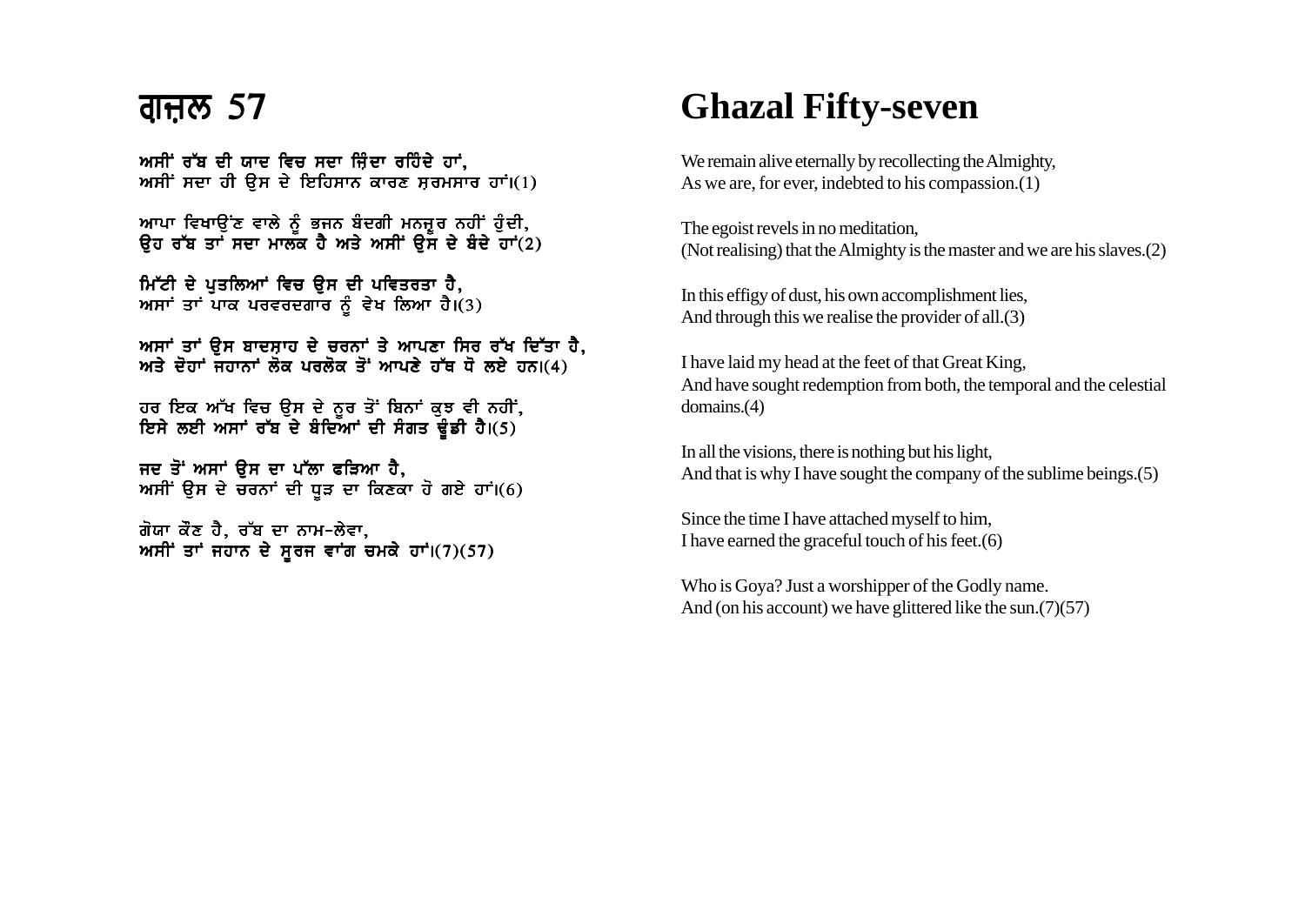ਅਸੀਂ ਤਾਂ ਪੀਤ ਦੇ ਬੰਦੇ ਹਾਂ. ਰੱਬ ਨੂੰ ਨਹੀਂ ਸਿਆਣਦੇ. ਗਾਲਾ਼ੂ' ਨਹੀਂ ਜਾਣਦੇ,ਅਸੀਸਾਂ ਨਹੀਂ ਪਛਾਣਦੇ। $(1)$ 

ਅਸੀਂ ਉਸ ਪਿਆਰੇ ਦੇ ਦੀਵਾਨੇ ਹਾਂ, ਜੋ ਸਾਡਾ ਮਤਵਾਲਾ ਹੈ,  $m$ ਸੀਂ ਬਾਦਸ਼ਾਹ ਨੂੰ ਨਹੀਂ ਜਾਣਦੇ ਫ਼ਕੀਰ ਨਹੀਂ ਸਿਆਣਦੇ।(2)

<u>ਸੱਚੀ ਗਲ ਤਾਂ ਇਹ ਹੈ ਕਿ ਤੇਰੇ ਬਿਨਾਂ ਇਥੇ ਹੋਰ ਕੋਈ ਨਹੀਂ.</u> ਸਾਨੂੰ ਤਾਂ ਮੇਰ ਤੇਰ ਦਾ ਫਰਕ ਸਮਝ ਨਹੀਂ ਆਉਂਦਾ।(3)

ਪੀਤ ਦੇ ਮਾਰਗ ੳਤੇ ਸਿਰ ਪੈਰ ਬਣ ਗਿਆ ਅਤੇ ਪੈਰ ਸਿਰ ਬਣ ਗਏ, ਇਹ ਕਹਿੰਦਾ ਤਾਂ ਹਾਂ, ਪਰ ਅਸੀਂ ਸਿਰ ਤੇ ਪੈਰ ਨੂੰ ਨਹੀਂ ਪਹਿਚਾਣਦੇ।(4)

ਅਸੀਂ ਵੀ,ਗੋਯਾ ਵਾਂਗ,ਆਦਿ ਦਿਨ ਤੋਂ ਹੀ ਮਸਤ ਹਾਂ, ਭਜਨ ਬੰਦਗੀ ਅਤੇ ਪਾਖੰਡ ਦੇ ਅਸੁਲਾਂ ਦਾ ਸਾਨੂੰ ਕੁਝ ਪਤਾ ਨਹੀਂ।(5)(58)

# **Ghazal Fifty-eight**

We are simply the affectionate people, who know not the Celestial being,

We distinguish not between slander and blessings.(1)

We are ecstatic about that lover, who is equally frantic about us, We recognise neither the sovereigns nor the hermits.<sup>(2)</sup>

The truth is that, here, none else than you endures, As we cannot make difference between yours and ours.(3)

On a pilgrimage of love, the feet and the head have interchanged, Although I expound like this, in fact, the feet and the head are indistinguishable.(4)

Like Goya, we have been inebriated since the primal day, The criteria for the prayers and the hypocrisy are not known to us.(5)(58)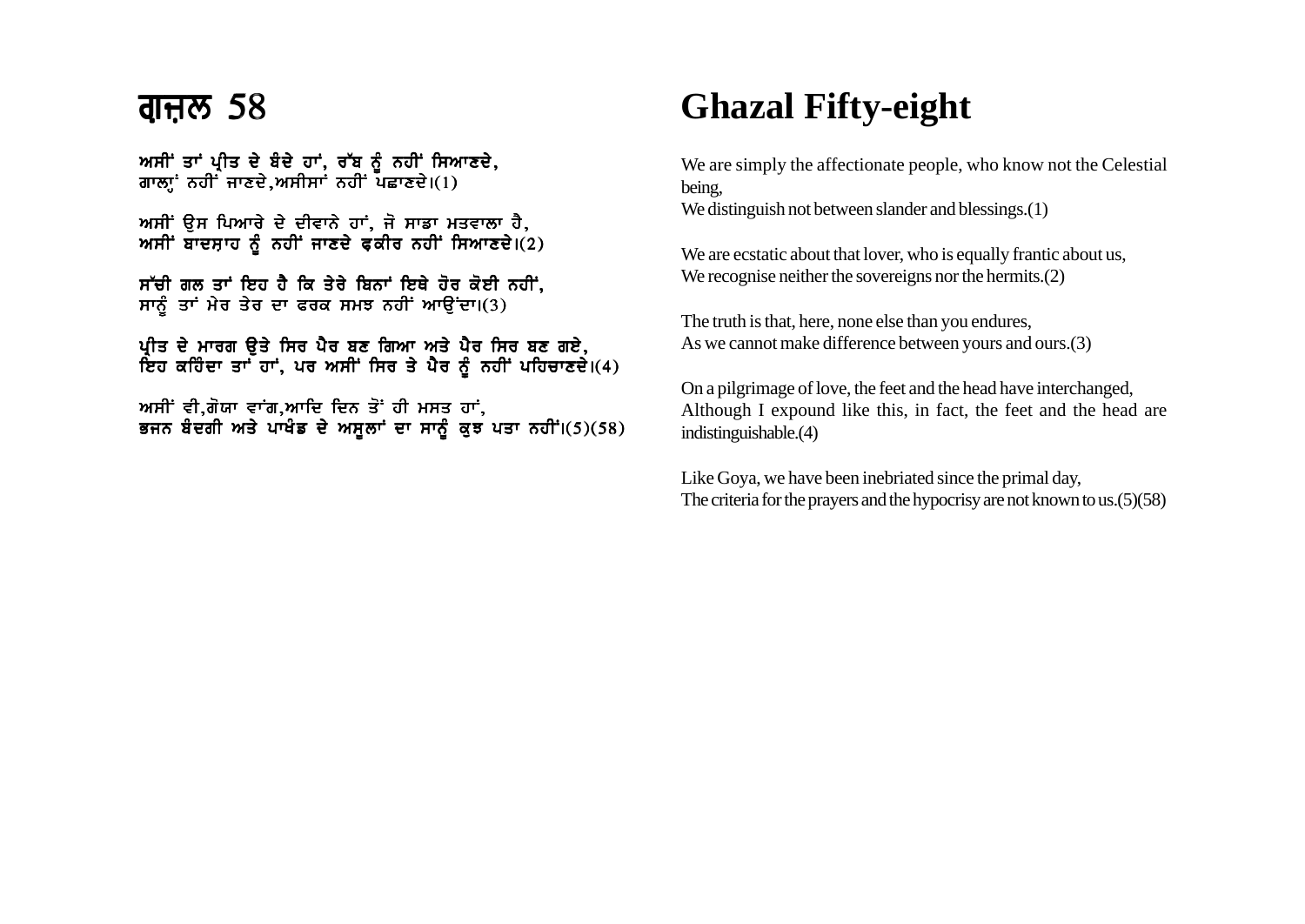ਜਦ ਵੀ ਅਸੀ ਪਿਆਰੇ ਵਲ ਨਜ਼ਰ ਚੱਕ ਕੇ ਵੇਖਦੇ ਹਾਂ. ਤਾਂ ਮੋਤੀ ਵਰਾਉਣ ਵਾਲੀਆਂ ਦੋਹਾਂ ਅੱਖਾਂ ਦੇ ਦਰਿਆ ਵਗਾ ਦਿੰਦੇ  $\overline{d}$  $\overline{r}$  $\overline{r}$  $(1)$ 

ਜਿਥੇ ਵੀ ਅਸਾਂ ਵੇਖਿਆ ਹੈ, ਸੱਜਨ ਦਾ ਮਖੜਾ ਹੀ ਵੇਖਿਆ ਹੈ, ਅਸੀਂ ਕਦੋਂ ਪਰਾਇਆਂ ਵਲ ਵੇਖਣ ਵਾਲੇ ਹਾਂ? $(2)$ 

ਹੇ ਭਜਨੀਕ ਮਹਾਤਮਾ.ਮੈਨੰ ਸੋਹਣਿਆਂ ਨੰ ਵੇਖਣ ਤੋਂ ਨਾ ਰੋਕ. ਅਸੀਂ ਤਾਂ ਆਪਣੀ ਨਜਰ ਸੋਹਣਿਆਂ ਦੇ ਮਖੜੇ ਵਲ ਲਾਈ ਬੈਠੇ ਹਾਂ(3)

ਅਸਾਂ ਤੇਰੇ ਮੁਖੜੇ ਦੀ ਕਥਾ ਤੌਂ ਛੁੱਟ ਹੋਰ ਕੋਈ ਖੁਰਾਕ ਨਹੀਂ ਖਾਧੀ, ਪ੍ਰੇਮ ਦੇ ਰਾਹ ੳਤੇ ਇਸੇ ਨੂੰ ਬਾਰ ਬਾਰ ਦਹਰਾਂਦੇ ਹਾਂ।(4)

ਗੋਯਾ,ਅਸੀਂ ਪਿਆਰੇ ਦੀ ਤਕਣੀ ਨਾਲ ਹੀ ਮਸਤ ਹੋ ਗਏ ਹਾਂ, ਅਸੀਂ ਭਲਾ ਫਿਰ ਕਿਉਂ ਭੇਤ ਭਰੀ ਸਰਾਬ ਦੀ ਚਾਹ ਰਖੀਏ।(5)(59)

## **Ghazal Fifty-nine**

Whenever we lift our eyelids to have the glimpse of our affectionate one,

The pearl-dropping eyes pour like a flowing river.(1)

Wherever we glance, we come across our benefactor's semblance, As we never care to look at the strangers.(2)

O you, the recounting devotee, hinder me not from beholding the pretty one,

As I have focused my sight on the visage of my beloved.(3)

Except heeding the narration through your countenance, I have relished nothing as the food for thought, And on the way to your abode, I have repeated it again and again.(4)

Goya ! we have got enchanted with the vision of the beloved, Why should we, then, long for mysterious wine.(5)(59)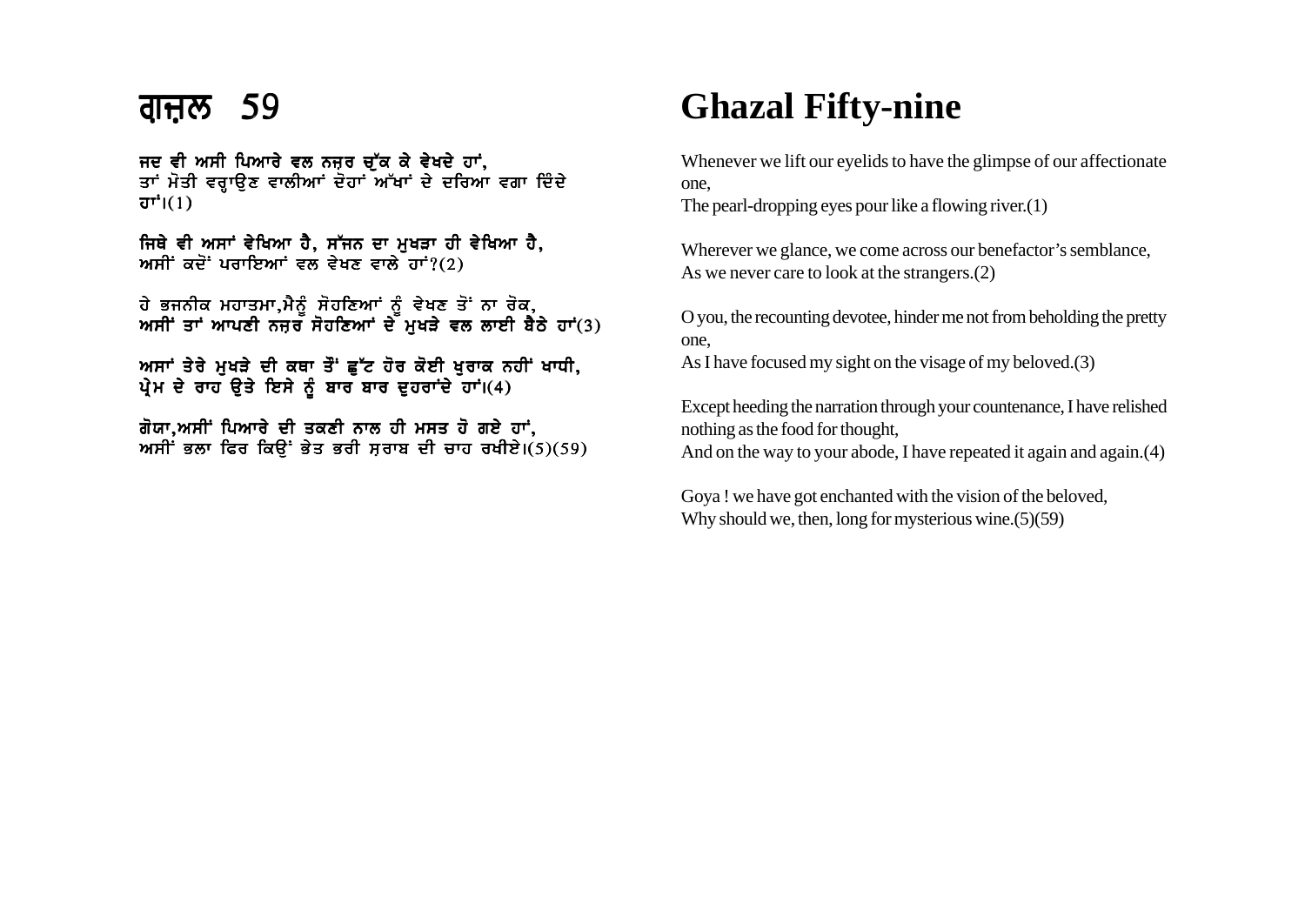# **Ghazal Sixty**

In my vision, there is none but my self-righteous sovereign, Because his auspicious stature soothes my eyes.(1)

When he showers nectar through his petal like lips, It seems he is rejuvenating the deceased ones through his smile. (2)

For a glimpse of yours, my eyes have become a heavenly spring, Please turn around and come, my afflicted life is ready for sacrifice for  $you.(3)$ 

If you peep into my inner most, self, You will find nothing there but vourself.

As every particle of my body recounts you alone. (4)

Goya, I am just a handful of dust, but my innermost self is brimming with his edification.

And that is why my conscious mind is always meandering around  $\lim(5)(60)$ 

### ਗਜ਼ਲ 60

ਮੇਰੀਆਂ ਅੱਖਾਂ ਵਿਚ ਮੇਰੇ ਖਦ-ਪਸੰਦ ਬਾਦਸ਼ਾਹ ਤੋਂ ਬਿਨਾਂ ਹੋਰ ਕੋਈ ਨਹੀਂ ਸਮਾੳਂਦਾ. ਮੇਰੀਆਂ ਅੱਖਾਂ ਨੂੰ ਉਸ ਦਾ ਵਡ-ਭਾਗੀ ਕੱਦ ਠੀਕ ਜੱਚ ਗਿਆ ਹੈ।(1)

ਜਦ ਉਹ ਆਪਣੇ ਕਲੀ ਵਰਗੇ ਤੰਗ ਮੂੰਹ ਤੋਂ ਅੰਮ੍ਰਿਤ ਵਰ੍ਹਾਉਂਦਾ ਹੈ,<br>ਤਾਂ ਮਾਨੋ ਸਾਰੇ ਮੁਰਦਿਆਂ ਨੂੰ ਉਹ ਆਪਣੀ ਮੁਸਕਾਨ ਨਾਲ ਜੀਉਂਦਾ ਕਰ ਦਿੰਦਾ ਹੈ।(2)

ਤੇਰੇ ਦੀਦਾਰ ਲਈ ਮੇਰੀਆਂ ਅੱਖਾਂ ਚਸ਼ਮੇ ਦਾ ਸੋਤ ਬਣ ਗਈਆਂ, ਆ ਮੇਰੇ ਜਾਨੀ, ਕਿ ਮੇਰੀ ਦਰਦ–ਭਰੀ ਜਾਨ ਤੇਥੋਂ ਕਰਬਾਨ।(3)

ਜੇਕਰ ਤੂੰ ਕਿਧਰੇ ਮੇਰੇ ਅੰਦਰਲੇ ਵਿਚ ਝਾਤੀ ਮਾਰੇ ਤਾਂ ਤੈਨੂੰ ਆਪਣੇ ਬਿਨਾਂ ਉਸ ਵਿੱਚ ਹੋਰ ਕੁਝ ਨਹੀਂ ਨਜ਼ਰ ਆਏਗਾ, ਕਿਉਂ ਜੋ ਮੇਰੇ ਬੰਦ ਬੰਦ ਵਿਚ ਤੇਰੇ ਬਿਨਾਂ ਹੋਰ ਕਿਸੇ ਦਾ ਜਿਕਰ ਨਹੀਂ।(4)

ਗੋਯਾ! ਮੈਂ ਤਾਂ ਮਿੱਟੀ ਦੀ ਇਕ ਮੁੱਠ ਹਾਂ, ਮੇਰਾ ਅੰਦਰਲਾ ਉਸ ਦੇ ਨੂਰ ਦੀਆਂ ਕਿਰਨਾਂ ਨਾਲ ਭਰਿਆ ਪਿਆ ਹੈ। ਇਸੇ ਲਈ ਮੇਰਾ ਹੋਸ਼ਮੰਦ ਦਿਲ ਉਸ ਦੇ ਉਦਾਲੇ ਸਦਾ ਘੁੰਮਦਾ ਰਹਿੰਦਾ ਹੈ।(5)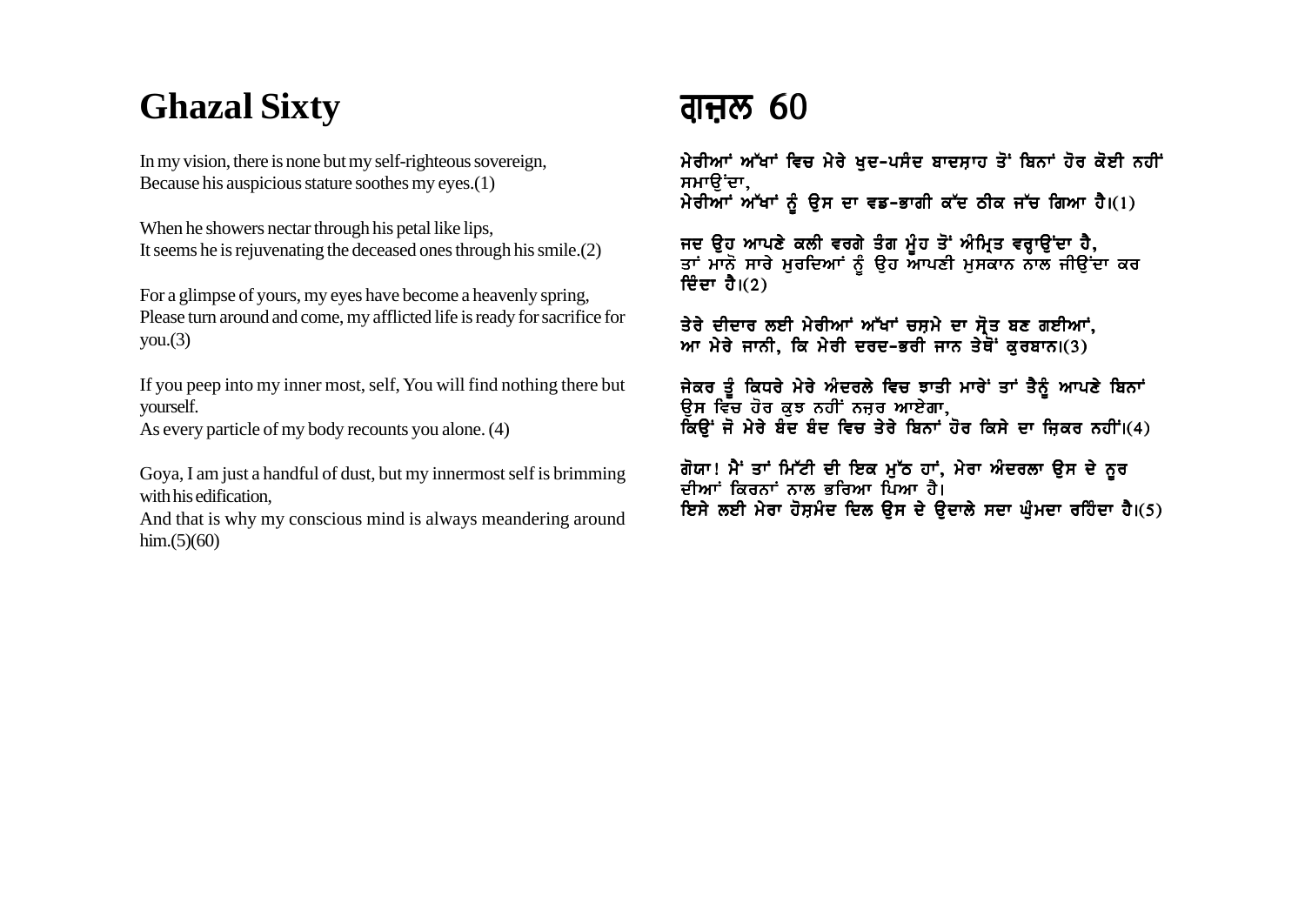ਜੇ ਕਰ ਤੂੰ ਵਫਾਦਾਰ ਹੋ ਜਾਵੇਂ ਤਾਂ ਹੋਰ ਕੋਈ ਵੀ ਬੇਵਫਾ ਨਹੀਂ, ਸਮਾਂ ਉਹ ਹੈ, ਕਿ ਤੂੰ ਸਮੇਂ ਸਿਰ ਹੁਸ਼ਿਆਰ ਹੋ ਜਾਵੇਂ। $(1)$ 

ਜੇ ਕਰ ਤੇਰੇ ਕੋਲ ਜਾਨ ਹੈ, ਤਾਂ ਪਿਆਰੇ ਦੇ ਕਦਮਾ ਤੋਂ ਵਾਰ ਦੇ, ਆਪਣਾ ਦਿਲ ਦਿਲਦਾਰ ਨੂੰ ਦੇ ਦੇ, ਤਾਂ ਜੋ ਤੂੰ ਆਪ ਦਿਲਦਾਰ ਹੋ ਜਾਵੇਂ।(2)

ਪੀਤ ਦਾ ਪੈਂਡਾ ਬੜਾ ਲੰਮਾ ਹੈ. ਪੈਰਾਂ ਨਾਲ ਨਹੀਂ ਤਰਿਆ ਜਾਣਾ। ਆਪਣੇ ਸਿਰ ਨੂੰ ਪੈਰ ਬਣਾ ਲੈ ਤਾਂ ਜੋ ਉਸ ਪਿਆਰੇ ਦੇ ਰਾਹ ਤੇ ਟੂਰ ਸਕੇ $\dot{\mathsf{s}}$ । $(3)$ 

ਸਾਰੇ ਲੋਕਾਂ ਦੀ ਗੱਲ ਬਾਤ ਅਪਣੀ ਸਝ ਬਝ ਅਨਸਾਰ ਹੈ. ਤੰ ਆਪਣੇ ਹੋਠ ਮੀਟੀ ਰੱਖ ਤਾਂ ਜੋ ਉਸ ਦੇ ਭੇਤਾਂ ਤੋਂ ਜਾਣ ਹੋ ਸਕੇ।(4)

ਗੋਯਾ, ਆਪਣਾ ਦੀਵਾਨਾ ਦਿਲ ਉਸ ਮਿਹਰ ਦੀ ਆਸ ਵੇਚਦਾ ਹੈ ਕਿ ਸ਼ਾਇਦ ਤੂੰ, ਖਰੀਦਾਰ ਬਣ ਜਾਵੇ<sup>:</sup> $(5)(61)$ 

### **Ghazal Sixty-one**

If you become faithful, none can there be disloyal, And the opportune moment is that you enhance alertness.(1)

If you are endowed with life, then sacrifice it at the portal of the benefactor,

And, by relinquishing your heart, become a benefactor yourself.(2)

The avenues of the love are unending, and beyond the tread, Turn your head into your feet and take them to the sanctuary of the  $lover(3)$ 

The people's utterance is the prerogative of their individual reflections, You just keep your deliberations secured to know your confidant. (4)

Goya trades his frantic heart in the hope, That, perhaps you may become a procurer.(5)(61)

(\* A stringed musical instrument)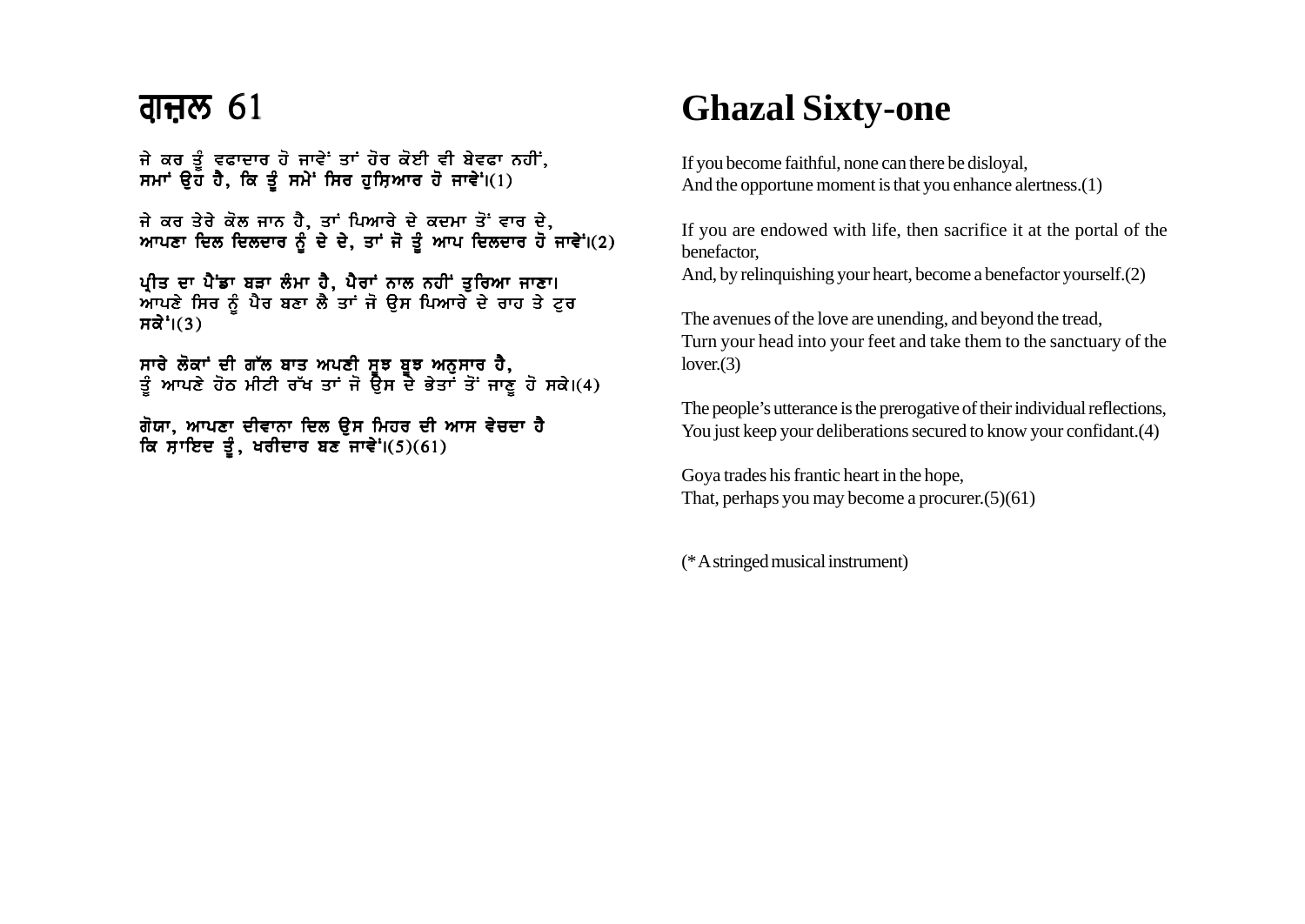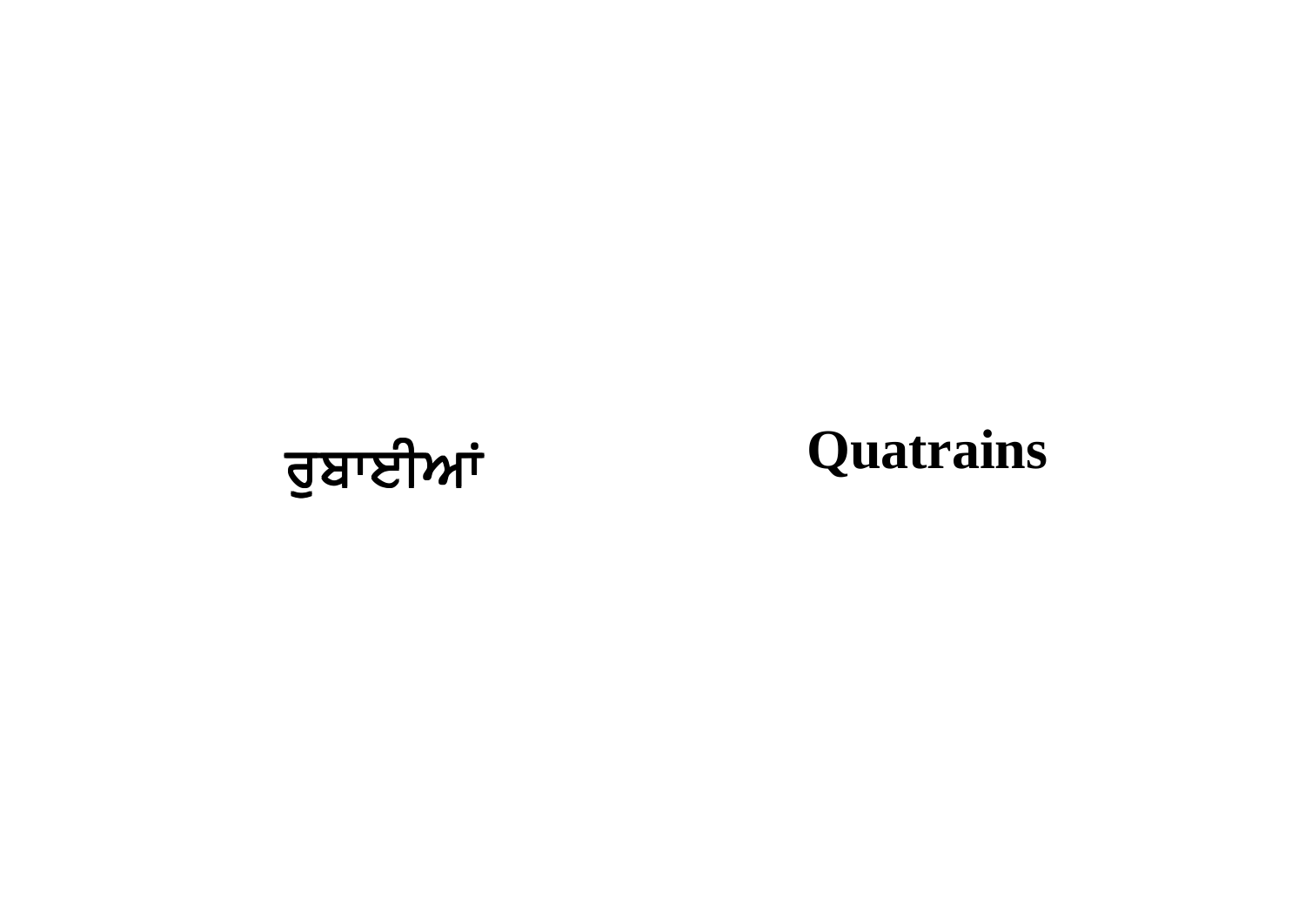ਤੇਰੈ ਸ਼ੌਕ ਕਾਰਣ ਹਰ ਇਕ,ਸਿਰ ਦੇ ਪੈਰੀਂ ਤੁਰਿਆ, ਅਤੇ ਉਸ ਨੇ ਨੌਵਾਂ ਅਸਮਾਨਾਂ ਤੇ ਆਪਣਾ ਝੌਡਾ ਗਡ ਲਿਆ। ਉਸ ਦਾ ਆਉਣਾ ਵੀ ਮੁਬਾਰਿਕ ਹੋਇਆ ਤੇ ਜਾਣਾ ਵੀ ਸੁਭਾਗਾ,  $\vec{a}$ ਯਾ, ਜਿਸ ਨੇ ਰੱਬ ਦਾ ਰਾਹ ਪਹਿਚਾਣ ਲਿਆ।(1)

# ਰੁਬਾਈ  $2$

ਹਰ ੳਹ ਅੱਖ ਜਿਸਨੇ ਰੱਬ ਨੰ ਨਾ ਪਛਾਣਿਆ. ਮਾਨੋ ਅੰਨੀ ਹੈ. ੳਸ ਨੇ ਇਸ ਕੀਮਤੀ ਆਯ ਨੌੰ ਅਣਗਹਿਲੀ ਵਿਚ ਹੀ ਗਵਾ ਦਿੱਤਾ। ੳਹ ਰੋਂਦਾ ਹੋਇਆ ਆਇਆ<sup>-</sup>ਅਤੇ ਸਧਰਾਂ ਨਾਲ ਲਈ ਮਰ ਗਿਆ. ਅਫਸੋਸ, ਕਿ ੳਸ ਨੇ ਇਸ ਆੳਣ ਜਾਣ ਵਿਚ ਆਪਣਾ ਕਝ ਨਾ ਸਵਾਰਿਆ $I(2)$ 

#### **One**

In the fondness for you, every one came rolling over his head, And established his sovereignty over all the nine domains. His arrival was auspicious and the departure was propitious too, And, thus, Goya, he is the one who found the true way.(1)

#### **Two**

The eye, which recognises not the Almighty, is unenlightened, And expends this precious life just in oblivion. Weeping, he emanates, and departs with obscured aspirations. Alas, he, in his coming and going, accomplishes naught.(2)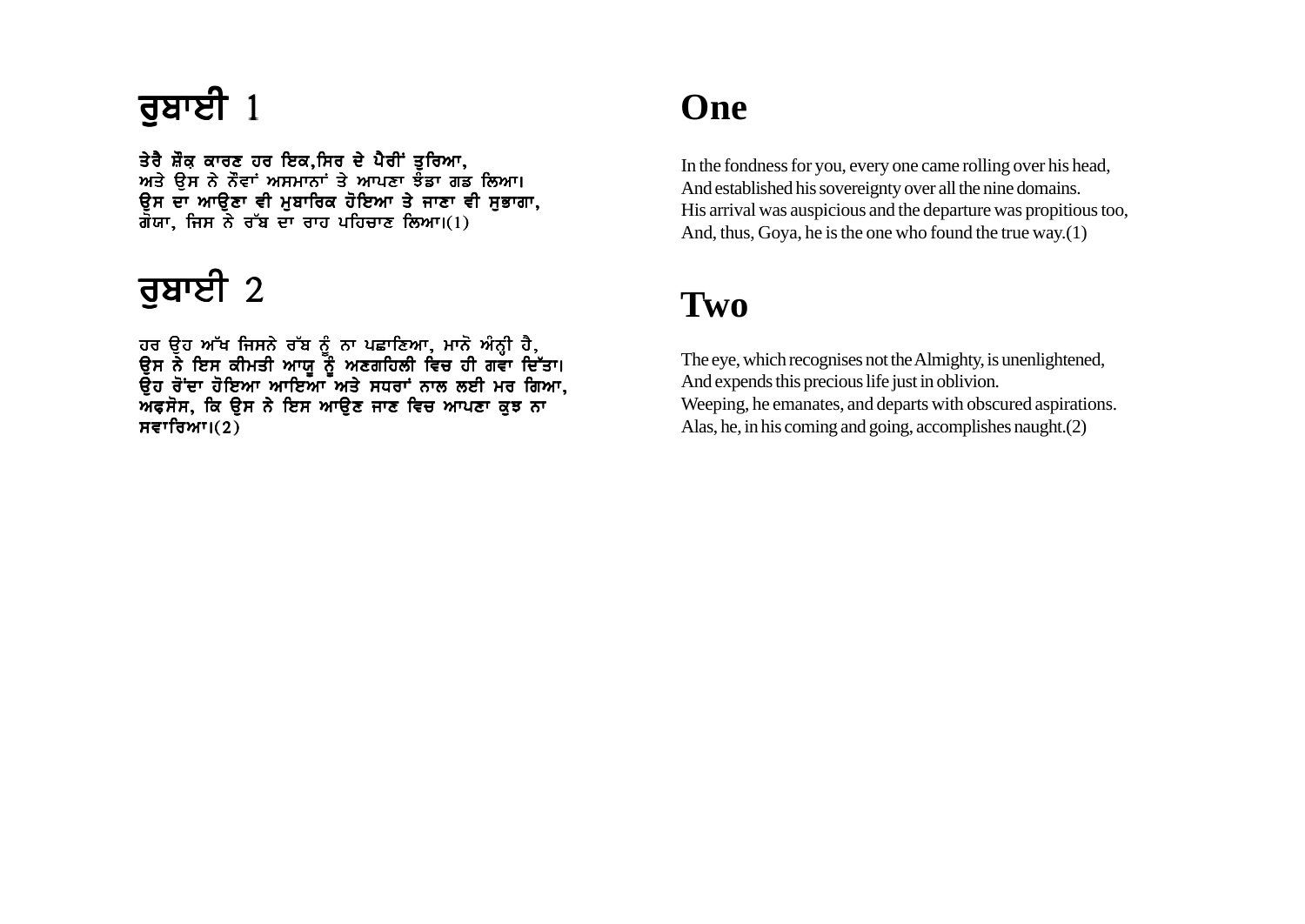## $772$  3

ਇਹ ਤੇਰੀ ਅੱਖ ਪਿਆਰੇ ਸੱਜਨ ਦਾ ਘਰ ਹੈ: ਇਹ ਹਸਤੀ ਦਾ ਤਖ਼ਤ ਸੱਚੇ ਪਾਤਸਾਹ ਦਾ ਸੰਘਾਸਨ ਹੈ। issed the contraction of the set of the set of the set of the set of the set of the set of the set of the set  $\sim$ ਕਿਉਂ ਜੋ ਇਹ ਰਸਤਾ ਤਾਂ ਰੱਬ ਦੇ ਸੂਰਮੇ ਭਗਤਾਂ ਦਾ ਹੈ।(3)

# ਰੁਬਾਈ 4

ਹਰ ੳਹ ਦਿਲ ਜਿਹੜਾ ਸਿੱਧਾ ਹੀ ਪੀਤਮ ਬਣ ਗਿਆ. ਯਕੀਨ ਜਾਣੋ.ਕਿ ੳਹ ਬਿਲਕਲ ਪੀਤਮ ਦਾ ਹੀ ਰਪ ਬਣ ਗਿਆ। ਇਕ ਜੱਰਾ ਵੀ ੳਸ ਦੀ ਰਹਿਮਤ ਅਤੇ ਬਖਸਿਸ ਤੋਂ ਖਾਲੀ ਨਹੀਂ. ਚਿਤਕਾਰ ਆਪਣੇ ਚਿਤਰਾਂ ਦੇ ਰੰਗਾਂ ਵਿਚ ਹੀ ਲਕਿਆ ਹੋਇਆ ਹੈ।(4)

## **Three**

This eye of yours is the domicile of my patron, And the throne of this entity is the abode of true sovereign. Through passions and sensuality, this goal can't be reached, As these paths are sanctified for the dauntless devotees of Divinity.(3)

#### **Four**

Every heart, which is one with the beloved, Believe me, has become the embodiment of his sweetheart. Not, even, an iota remains out of his benevolence and the compassion, Because the painter is always submerged in his painting.(4)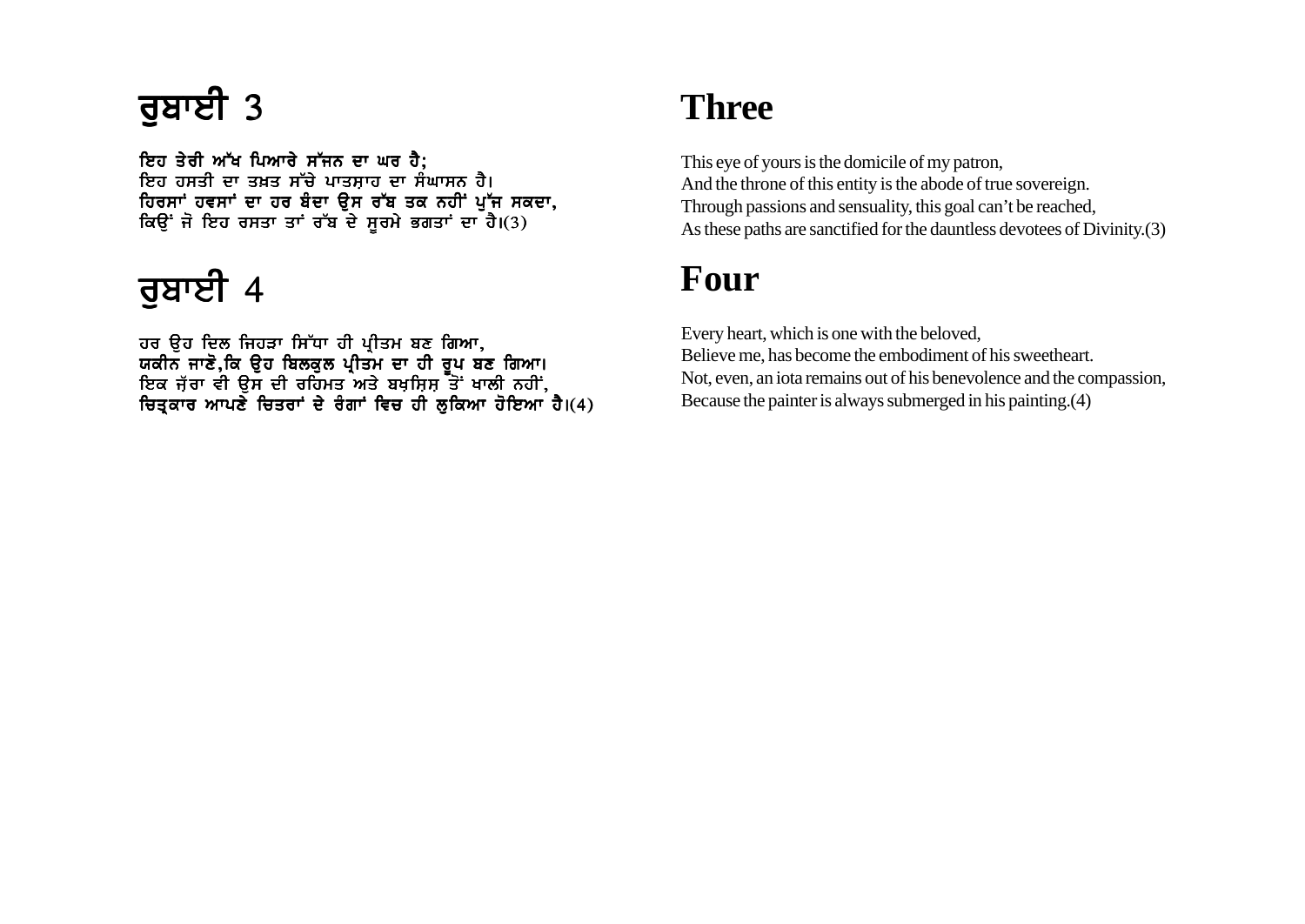ਇਹ ਆੳਣਾ ਜਾਣਾ ਇਕ ਦਮ ਭਰ ਤੋਂ ਵਧ ਨਹੀਂ ਹੰਦਾ. ਜਿਥੇ ਵੀ ਅਸੀਂ ਨਿਗਾਹ ਦੜਾਂਦੇ ਹਾਂ.ਸਿਵਾਏ ਆਪਣੇ ਦੇ ਹੋਰ ਕੋਈ ਨਹੀਂ ਹੰ ਦਾ। ਅਸੀਂ ਕਿਸੇ ਦਜੇ ਵਲ ਕਿਵੇਂ ਨਜਰ ਪੱਟ ਕੇ ਵੇਖ ਸਕਦੇ ਹਾਂ. ਕਿੳਂ ਜੋ ਤੇਰੇ ਬਿਨਾ ਸਾਡੇ ਅੱਗੇ ਪਿੱਛੇ ਕੋਈ ਵੀ ਨਹੀਂ ਹੰਦਾ।(5)

# ਰਬਾਈ  $6$

ਹਰ ੳਸ ਬੰਦੇ ਦਾ. ਜਿਹੜਾ ਰੱਬ ਦਾ ਤਾਲਬ ਹੰਦਾ ਹੈ. ਦੋਹਾਂ ਜਹਾਨਾਂ ਵਿਚ ੳਸ ਦਾ ਮਰਤਬਾ ਸੱਭ ਤੋਂ ੳਚੇਰਾ ਹੈਦਾ ਹੈ। ਗੋਯਾ ਦੋਹਾਂ ਜਹਾਨਾਂ ਨੰ ੳਹ ਇਕ ਜੋਂ ਦੇ ਬਦਲੇ ਲੈ ਲੈਦੇ ਹਨ. ਤੇਰਾ ਮਜਨੂੰ ਕਦੋਂ ਲੈਲਾ ਦਾ ਪ੍ਰੇਮੀ ਬਣਦਾ ਹੈ।(6)

## **Five**

To emanate and to forsake, is a matter of a few moments, And we just look around and espy nothing but self. But why should we observe others? As neither there has been, nor will there ever be anybody without you.(5)

## **Six**

Every person who is the seeker of the Almighty, Has a status and is endowed with eminence in both the domains, But Goya does not barter even a grain for them, As your Majnu, does not care about Laila?(6)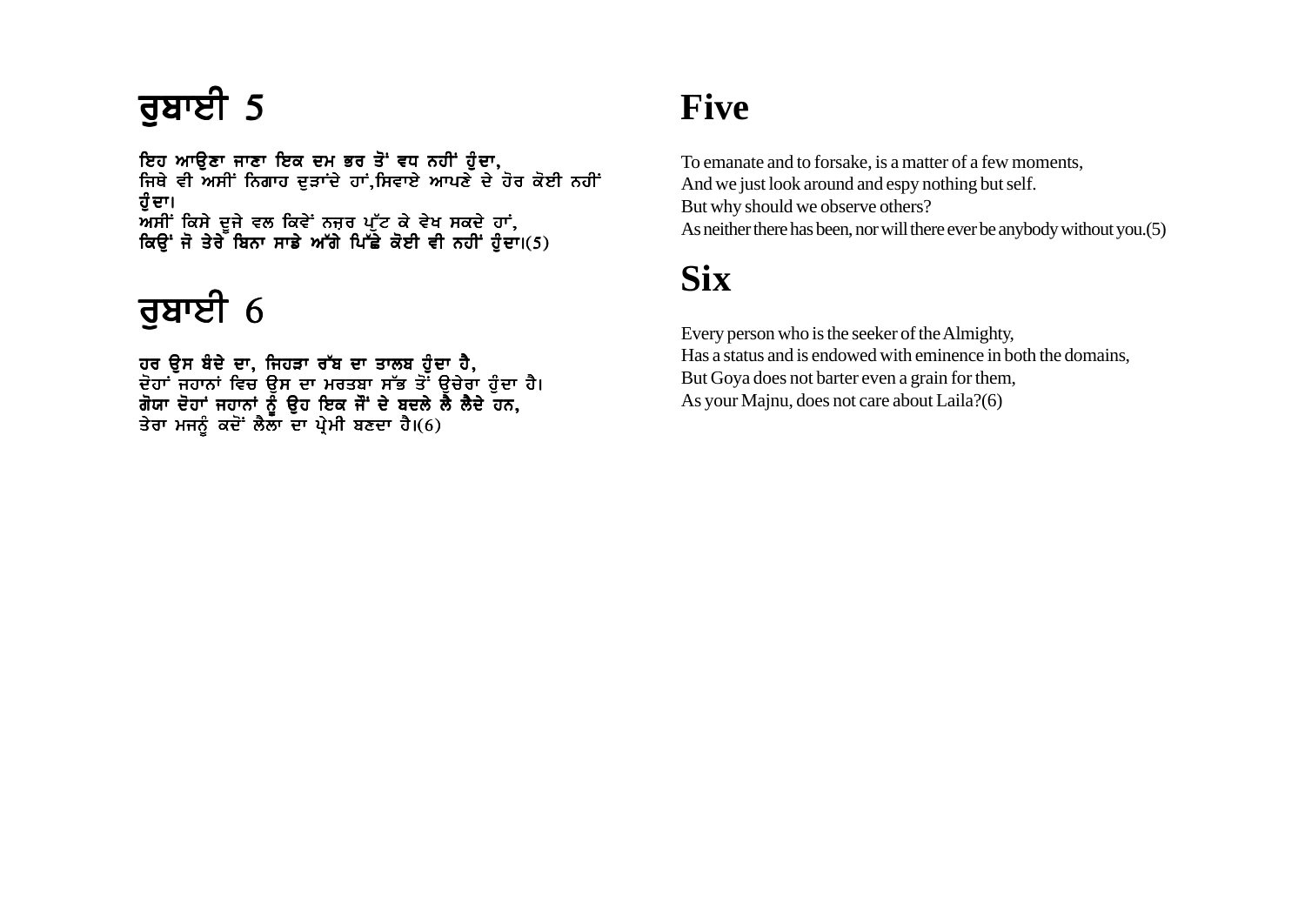## ਰੁਬਾਈ  $7$

ਸੰਸਾਰ ਵਿਚ ਜਦ ਖੁਦਾ ਦੇ ਭਗਤ ਆਉਂਦੇ ਹਨ, ੳਹ ਭੱਲੜਾਂ ਨੰ ਰਾਹ ਦੱਸਣ ਆੳਂਦੇ ਹਨ। ਗੋਯਾ ਜੇ ਕਰ ਤੇਰੀ ਅੱਖ ਰੱਬ ਦੀ ਤਾਂਘ ਵਾਲੀ ਹੋਵੇ.  $(\vec{a}^T, \vec{b})$ ਕ ਰੱਬ ਦੇ ਭਗਤ ਰੱਬ ਨੂੰ ਵਖਾਉਣ ਲਈ ਆਉਂਦੇ ਹਨ। $(7)$ 

# $\bar{a}$ ਬਾਈ 8

ਸਾਡੇ ਧਰਮ ਵਿਚ ਗ਼ੈਰਾਂ ਦੀ ਪਜਾ ਨਹੀਂ ਕਰਦੇ. ੳਹ ਇਕ ਹੋਸ਼ ਵਿਚ ਰਹਿੰਦੇ ਹਨ.ਅਤੇ ਮਸਤੀ ਨਹੀਂ ਕਰਦੇ। ਉਹ ਇਕ ਦਮ ਲਈ ਵੀ ਰੱਬ ਦੀ ਯਾਦ ਤੋਂ ਗਾਫਲ ਨਹੀਂ ਰਹਿੰਦੇ,  $\overline{a}$ ਾਲੇ ਉਹ ਉਚਾਈ ਨੀਚਾਈ ਦੀਆਂ ਗਲਾਂ ਨਹੀਂ ਕਰਦੇ।(8)

#### **Seven**

When the Divine adherents come into this world, They come to enlighten the stray ones. Goya! If you are longing for the vision of the Almighty, (Deem that), the devotees of the Almighty are coming to show the kindly light.(7)

## **Eight**

In our faith, the people revere not the outsiders, They remain conscious and lose not their senses. Not for a moment, they become oblivious of God, And discriminate not between high and low.(8)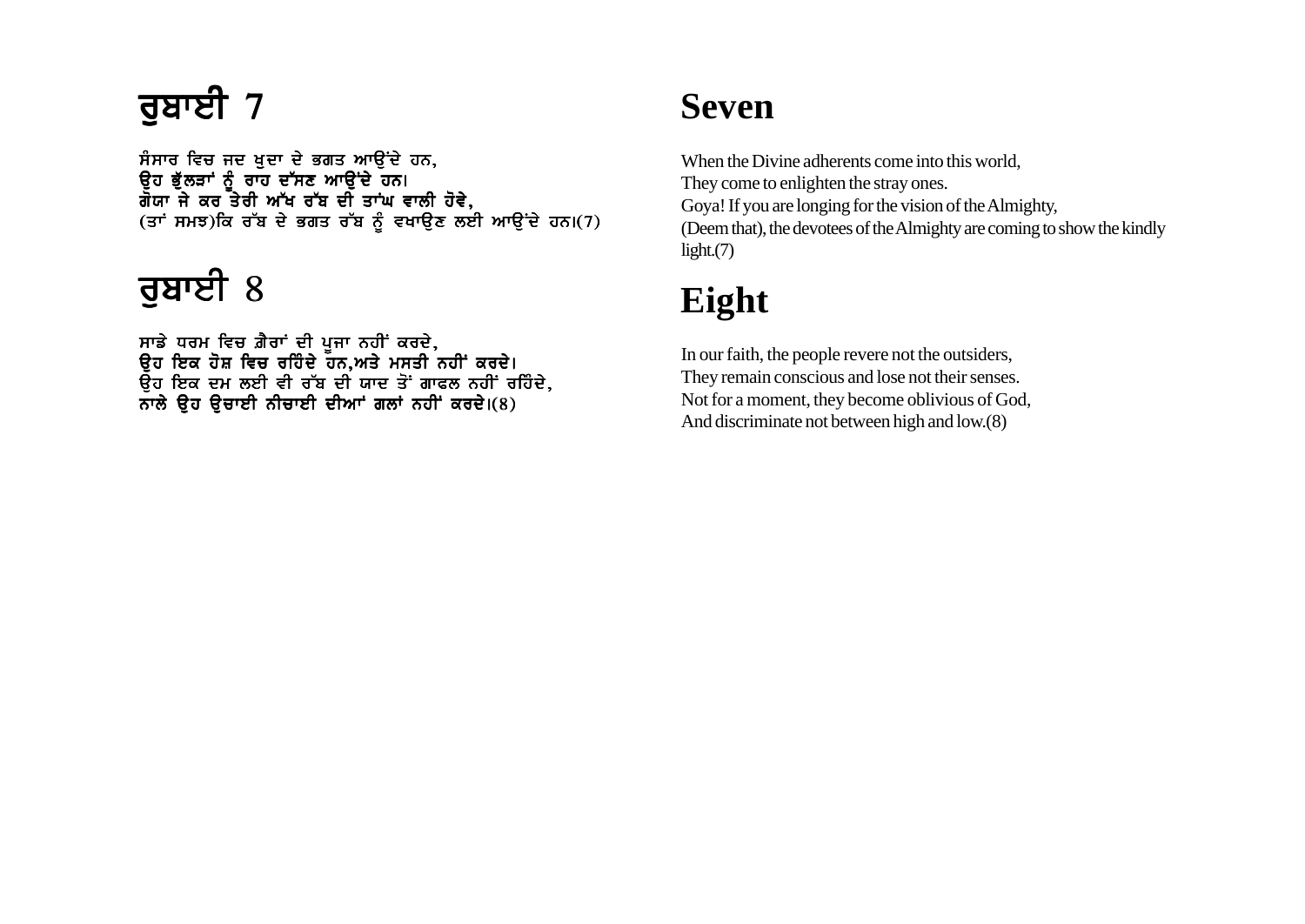## <u>ਰ</u>ਬਾਈ 9

ਜੇਕਰ ਰੱਤਾ ਭਰ ਵੀ ਰੱਬ ਦਾ ਸ਼ੌਕ ਹੋਵੇ ਤਾਂ, ਉਹ ਹਜ਼ਾਰਾਂ ਪਾਤਸ਼ਾਹੀਆਂ ਨਾਲੋਂ ਚੰਗੇਰਾ ਹੈ। ਗੌਯਾ! ਆਪਣੇ ਸਤਿ ਗੁਰੂ ਦਾ ਬੰਦਾ ਹੈ,  $\overline{E}$ ਸ ਲਿਖਤ ਲਈ ਕਿਸੇ ਗਵਾਹੀ ਦੀ ਲੋੜ ਨਹੀਂ।(9)

# ਰੁਬਾਈ  $10$

ਹਰ ਮਨੁੱਖ ਇਸ ਜਹਾਨ ਵਿਚ ਵਧਣਾ ਫੁਲਣਾ ਚਾਹੁੰਦਾ ਹੈ, ੳਹ ਘੋੜੇ. ੳਠ.ਹਾਥੀ ਅਤੇ ਸੋਨਾ ਲੋਚਦਾ ਹੈ। ਹਰ ਆਦਮੀ ਆਪਣੇ ਲਈ ਕਝ ਨਾ ਕਝ ਲੋਚਦਾ ਹੈ. ਪਰੰਤ ਗੋਯਾ ਤਾ ਰੱਬ ਪਾਸੋਂ ਕੇਵਲ ਰੱਬ ਦੀ ਯਾਦ ਹੀ ਲੋਚਦਾ ਹੈ।(10)

### **Nine**

If you have an iota of love for the Almighty, It is better than a thousand sovereignties. Goya, in reality, is the slave of his true preceptor, And this annotation needs no testimony.(9)

## **Ten**

Every being in the world yearns for enrichment, And covets horses, camels, elephants and gold. Whereas all others crave for one thing or the other, Goya begs of Almighty just his own divine remembrance.(10)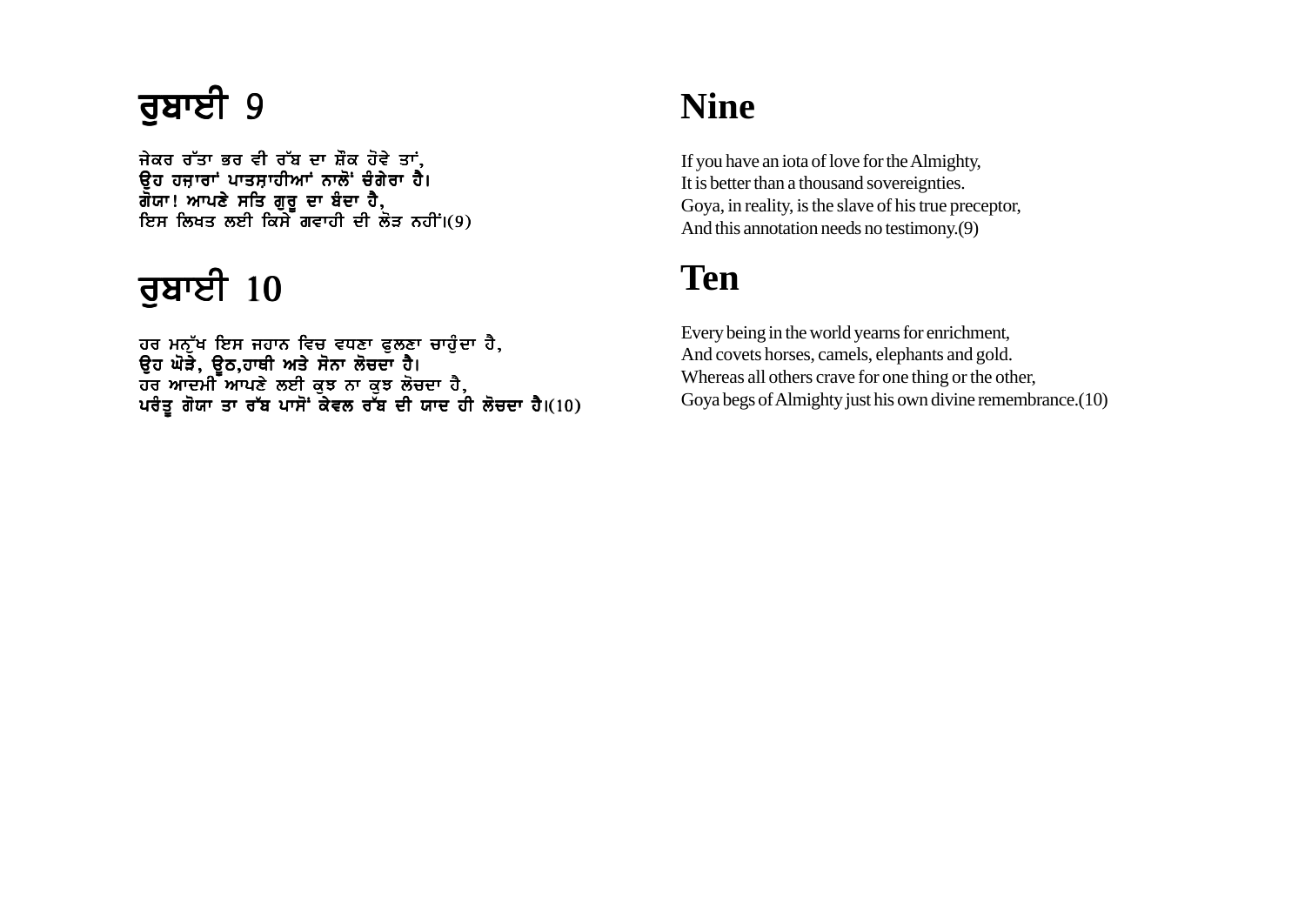ਸਿਰ ਤੋਂ ਪੈਰਾਂ ਤਕ ੳਹ ਨਰ ਨਾਲ ਭਰ ਗਿਆ. ੳਹ ਸੀਸਾ ਜਿਸ ਵਿਚ ਕੋਈ ਤੇੜ ਨਹੀਂ । ਯਕੀਨ ਜਾਣ. ਕਿ ੳਹ ਅਣਗਹਿਲਾਂ ਤੋਂ ਦਰ ਰਹਿੰਦਾ ਹੈ. ਉਹ ਤਾਂ ਆਰਫ ਦੇ ਦਿਲ ਵਿਚ ਪ੍ਰਗਟ ਹੁੰਦਾ ਹੈ। $(11)$ 

# ਰੁਬਾਈ  $12$

ਇਹ ਬਹ-ਮੱਲੀ ੳਮਰ ਜਿਹੜੀ ਜਾਇਆ ਹੋ ਜਾਂਦੀ ਹੈ. ਇਹ ੳਜਾੜ ਘਰ ਕਿਵੇ<sup>:</sup> ਆਬਾਦ ਹੋ ਸਕਦਾ ਹੈ? ਜਦ ਤਕ ਪਰਾ ਸਤਿਗਰ ਸਹਾਇਤਾ ਨਹੀਂ ਕਰਦਾ. ਗੋਯਾ!ਤੇਰਾ ਗਮਾਂ-ਭਰਿਆ ਦਿਲ ਕਿਵੇਂ ਪਸੰਨ ਹੋ ਸਕਦਾ ਹੈ।(12)

### **Eleven**

He is thoroughly imbued with resplendence, And shines like the mirror with no crevice. He remains aloof from the ignorant, be sure, And takes advent in the heart of the knower of Ultimate Reality.(11)

## **Twelve**

This life is invaluable, which is dissipated, And how can this dilapidated house, be restored? Not unless the perfect preceptor endows succour. Goya, how can your agonised heart, be ameliorated?(12)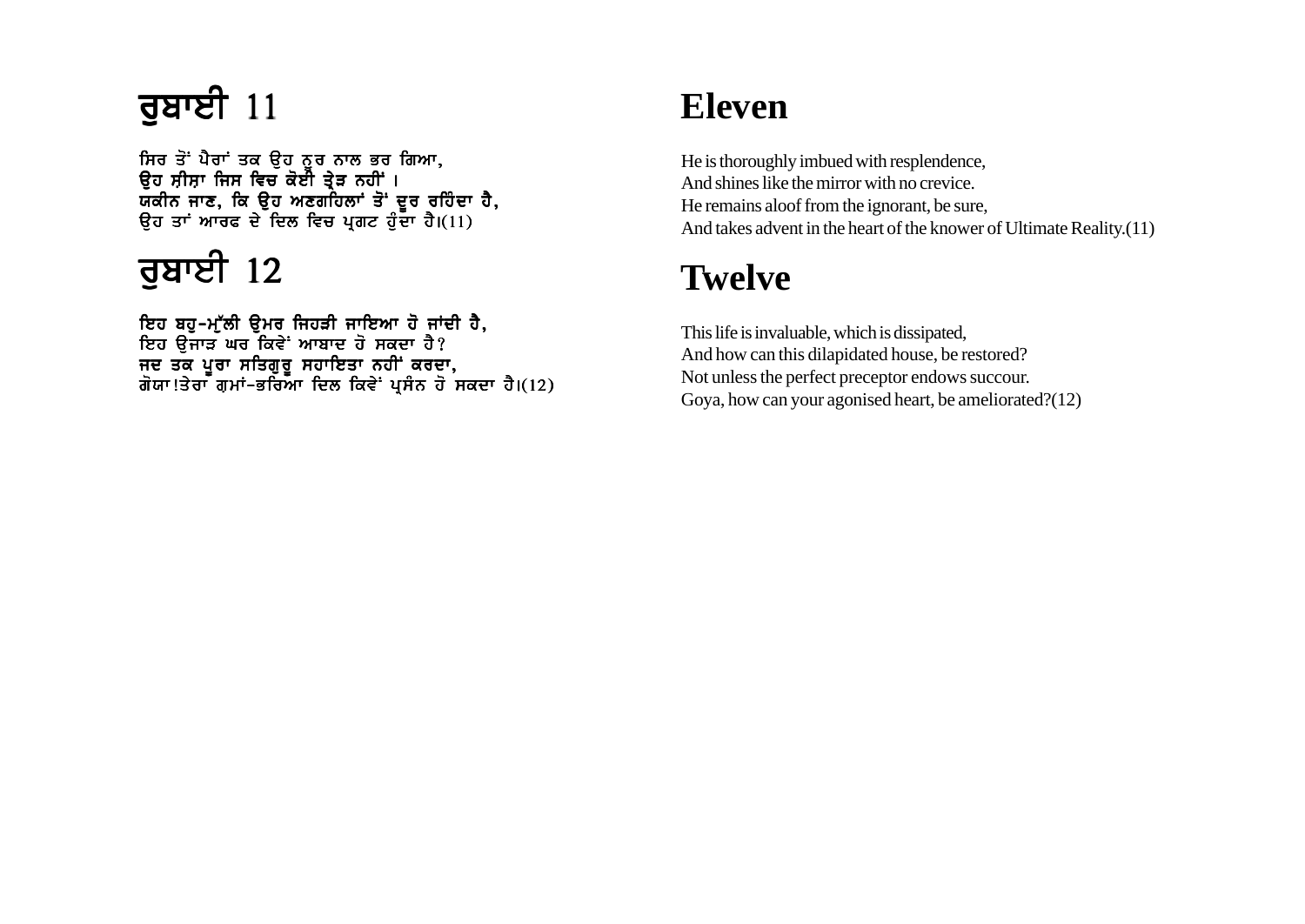ਜਾਲਮ ਦਾ ਦਿਲ ਸਾਨੰ ਮਾਰਨ ਦਾ ਇਰਾਦਾ ਰਖਦਾ ਹੈ. ਮੇਰਾ ਮਜਲਮ ਦਿਲ ਰੱਬ ਵਲ ਆਸ ਲਾਈ ਬੈਠਾ ਹੈ। ੳਹ ਇਸ ਫਿਕਰ ਵਿਚ ਹੈ.ਕਿ ਸਾਡੇ ਨਾਲ ਕੀ ਕਰੇ?  $\overline{M}$ ਸੀਂ ਇਸ ਚਿੰਤਾ ਵਿਚ ਹਾਂ ਕਿ ਰੱਬ ਕੀ ਕਰਦਾ ਹੈ?(13)

## ਰੁਬਾਈ  $14$

ਜੋ ਕੁਝ ਅਸਾਂ ਉਮਰ ਦਾ ਫਲ ਪਰਾਪਤ ਕੀਤਾ ਹੈ, ਦੋਹਾਂ ਜਹਾਨਾਂ ਵਿਚ ਅਸਾਂ ਖੁਦਾ ਦੀ ਯਾਦ ਹਾਸਲ ਕੀਤੀ ਹੈ। ਇਹ ਸਾਡੀ ਹਸਤੀ ਤਾਂ ਇਕ ਵਡੀ ਬਲਾ ਸੀ, ਜਦ ਅਸੀਂ ਆਪਣੇ ਆਪੇ ਤੋਂ ਗੁਜ਼ਰ ਗਏ, ਅਸਾਂ ਰੱਬ ਨੂੰ ਪਾ ਲਿਆ।(14)

## **Thirteen**

The cruel one is determined to annihilate me, But my tormented being is relying on the Almighty, He is in grief, how to proceed We are in despondency, what the Almighty will do?(13)

#### **Fourteen**

The fruit of life, which we have secured is? The recollection of the Almighty in both the domains. The endowment of life is a great evil, When we get deliverance from it, we achieve the Almighty.(14)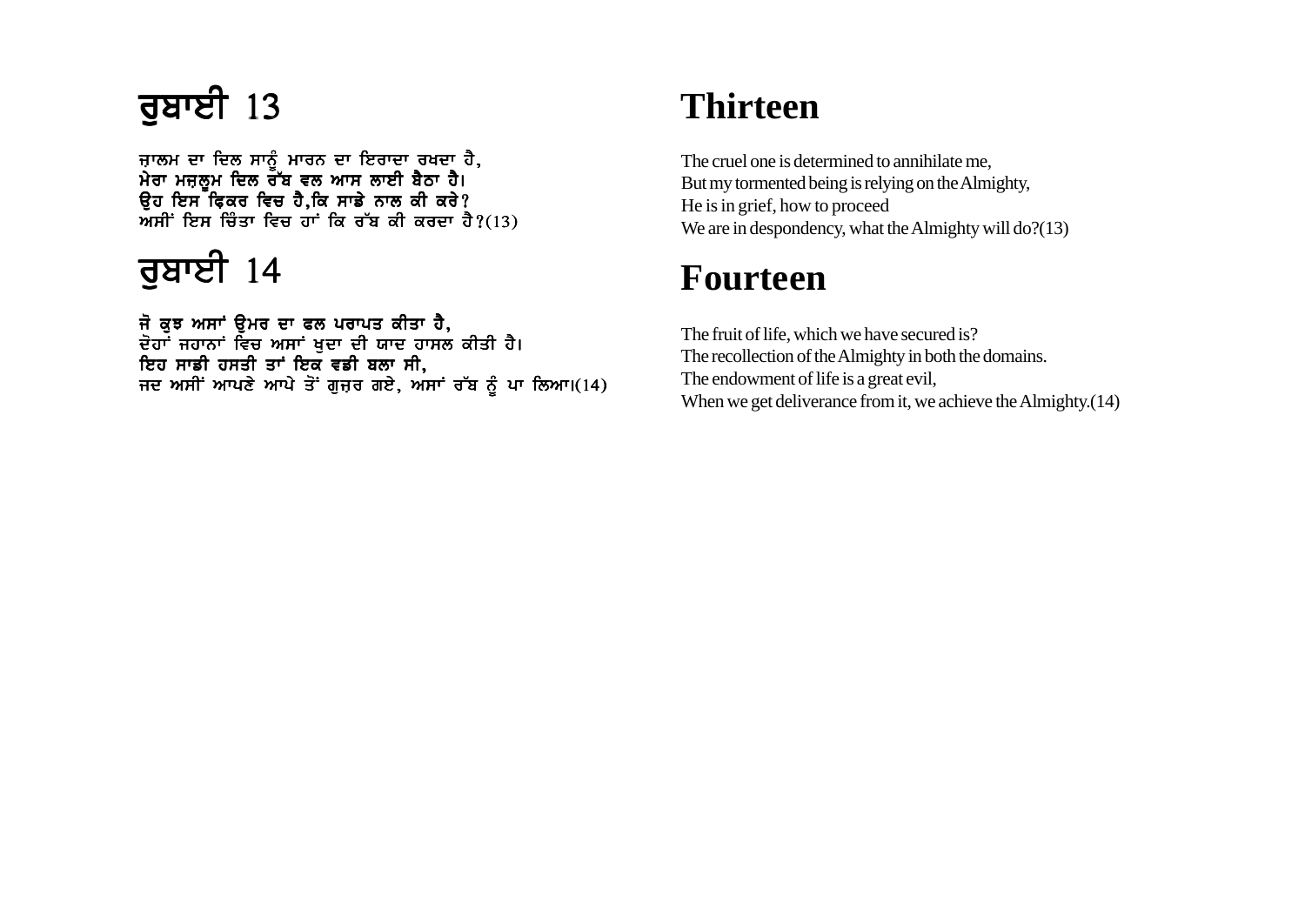ਤੇਰੇ ਦਰਵਾਜ਼ੇ ਦੀ ਧੂੜ ਤੋਂ ਸਾਨੂੰ ਸੁਰਮਾ ਪਰਾਪਤ ਹੋਇਆ ਹੈ, ਜਿਸ ਦੀ ਬਦੋਲਤ ਅਸੀਂ ਵਧੇ ਫੁਲੇ ਹਾਂ। ਅਸੀਂ ਕਦੀ ਗੈਰ ਅਗੇ ਮੱਥਾ ਨਹੀਂ ਟੇਕਦੇ, ਸਾਨੂੰ ਤਾਂ ਆਪਣੇ ਦਿਲ ਦੇ ਘਰ ਵਿਚ ਹੀ ਰੱਬ ਦੇ ਨਿਸ਼ਾਨ ਮਿਲ ਗਏ  $\overline{d}$  $\overline{b}$  $\overline{b}$  $\overline{b}$  $\overline{c}$  $\overline{c}$  $\overline{c}$  $\overline{c}$  $\overline{c}$  $\overline{c}$ 

# ਰਬਾਈ  $16$

ਗੋਯਾ! ਸਾਨੰ ਰੱਬ ਦੀ ਯਾਦ ਤੋਂ ੳਸ ਦੀ ਸੋ ਮਿਲੀ ਹੈ. ਇਹ ਨੱਕੋ ਨੱਕ ਭਰਿਆ ਪਿਆਲਾ ਭਲਾ ਸਾਨੰ ਕਿਥੋਂ ਪਰਾਪਤ ਹੋਇਆ ਹੈ? ਸਿਵਾਇ ਰੱਬ ਦੇ ਤਾਲਬ ਦੇ ਹਰ ਕਿਸੇ ਦੀ ਕਿਸਮਤ ਵਿਚ ਇਹ ਦੁਰਲਭ ਦੋਲਤ ਨਹੀਂ ਹੁੰਦੀ,ਜਿਹੜੀ ਕਿ ਸਾਨੂੰ ਪਰਾਪਤ ਹੋਈ ਹੈ।(16)

## **Fifteen**

We secure an antimony through the dust of your portal, By dint of which we have prospered. We never bow to the deviators. As in the abode of our heart, Almighty's emblem is lying.(15)

## **Sixteen**

Goya! It is the Celestial remembrance, which has brought the cue of his existence,

Otherwise, Where from could we get this cup filled to the brim. Except seekers of the Almighty, none is destined, To obtain this fortune, which we have succeeded in gaining.(16)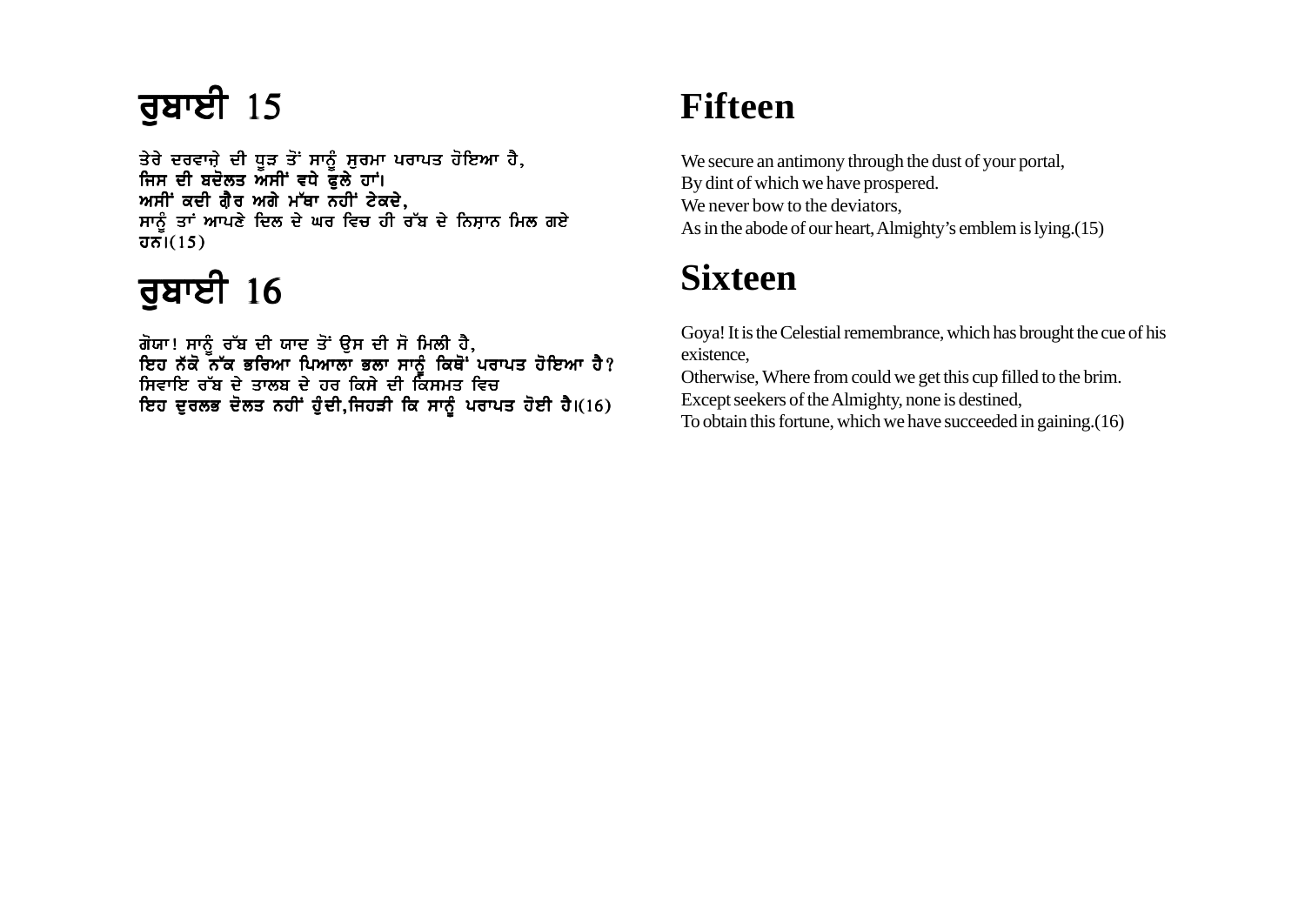## ਰੁਬਾਈ  $17$

ਗੋਯਾ ਤੰ ਕਦ ਤਕ ਇਸ ਨਾਸਮਾਨ ਸੰਸਾਰ ਵਿਚ ਰਹੇਂਗਾ? ਜਿਹੜਾ ਕਦੀ ਜਰਰੀ ਹੋ ਜਾਂਦਾ ਹੈ ਅਤੇ ਕਦੀ ਨਿਰਧਾਰਤ। ਕਦ ਤਕ ਅਸੀਂ ਕੱਤਿਆਂ ਵਾਂਗ ਹੱਡੀਆਂ ੳਪਰ ਲੜਦੇ ਰਹਾਂਗੇ? . ਸਾਨੂੰ ਦੁਨੀਆਂ ਦਾ ਵੀ ਪਤਾ ਹੈ ਅਤੇ ਦੁਨੀਆਦਾਰਾਂ ਦਾ ਵੀ। (17)

# <u>ਰੁ</u>ਬਾਈ  $18$

ਗੋਯਾ! ਜੇ ਕਰ ਤੰ ੳਸ ਦੇ ਜਲਵੇ ਨੰ ਵੇਖਣਾ ਚਾਹੰਦਾ ਹੈਂ? ਜੇ ਕਰ ਤੰ ਆਪਣੀ ਹਿਰਸ ਹਵਸ ਤੋਂ ਭੱਜਣ ਦੀ ਇੱਛਾ ਰੱਖਦਾ ਹੈਂ? ਇੰਨਾਂ ਜਾਹਰਾਂ ਅੱਖਾਂ ਨਾਲ ਨਾ ਵੇਖ.ਕਿੳਂਕਿ ਇਹ ਤਾਂ ਤੇਰੇ ਲਈ ਰਕਾਵਟ ਹਨ। ਤੂੰ ਬਿਨਾਂ ਅੱਖਾਂ ਦੇ ਵੇਖ, ਜੋ ਕੁਝ ਵੀ ਤੂੰ ਵੇਖਣਾ ਚਾਹੁੰਦਾ ਹੈ<sup>:</sup>।(18)

#### **Seventeen**

Goya! How long is your stay going to persist in this mortal inn, Which seems sometimes at its tethers, and sometimes asserting forever. How long are we going to fight like dogs over the bones, As we know well the world and the dwellers therein too.(17)

## **Eighteen**

Goya! if you want to see his resplendence, If you want to escape your trait of egoism, Be careful, these corporeal eyes are a hindrance in your way. Behold without such vision, if you want to perceive.(18)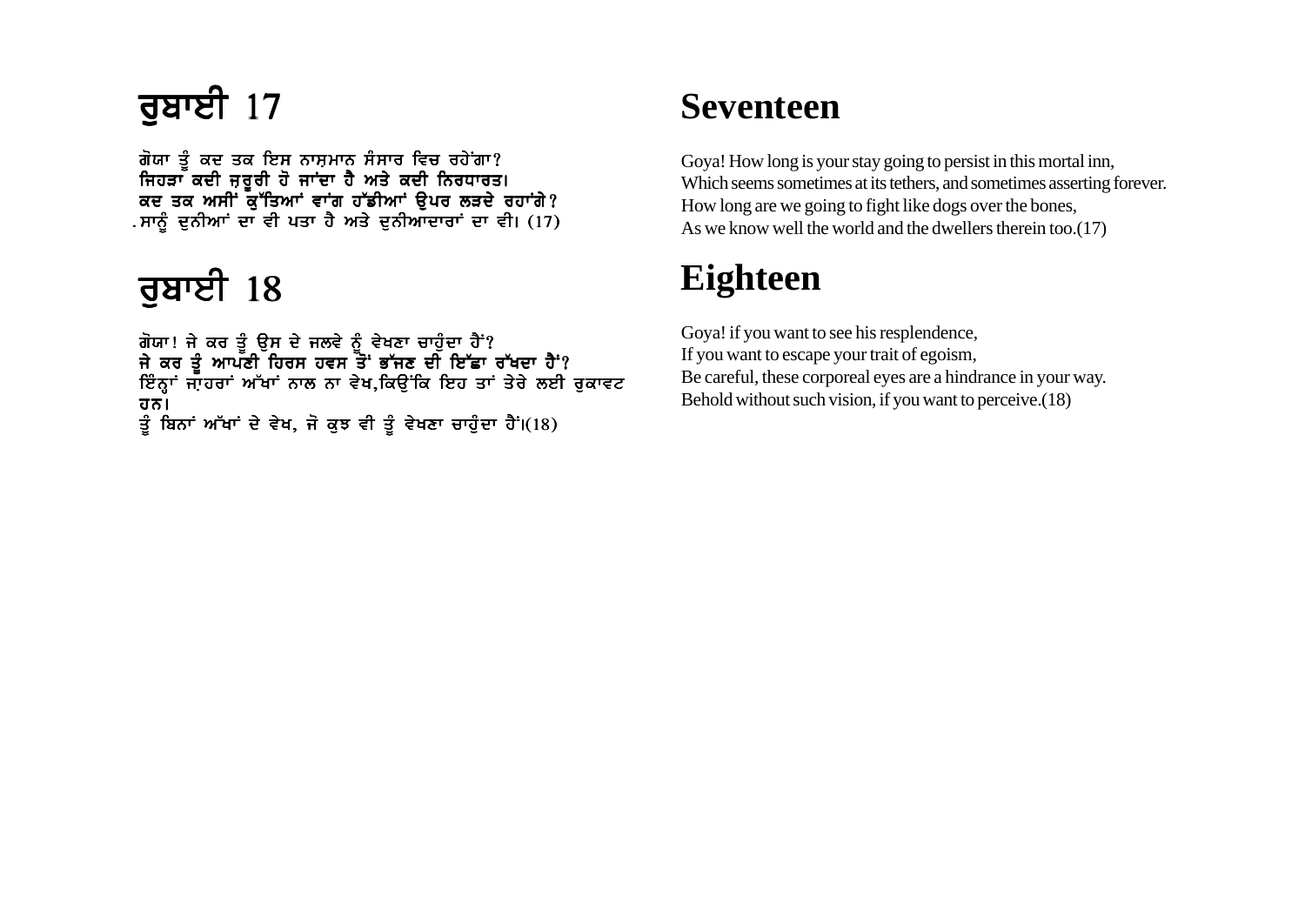## ਰੁਬਾਈ 19

ਰੱਬ ਤਾਂ ਹਰ ਥਾਂ ਮੌਜਦ ਹੈ. ਤੰ ਕਿਸ ਨੰ ਢੰਢਦਾ ਹੈਂ'? ਰੱਬ ਦਾ ਮੇਲ ਤਾਂ ਤੇਰਾ ਮਨੋਰਥ ਹੈ. ਤੌ ਕਿੱਧਰ ਭਟਕਦਾ ਪਿਆ ਹੈ<sup>:</sup>? ਇਹ ਦੋਵੇਂ ਜਹਾਨ ਤੇਰੀ ਮਾਲਕੀ ਦੇ ਚਿੰਨ ਹਨ. ਅਰਥਾਤ ਤੰ ਆਪਣੇ ਬੋਲ ਰੱਬ ਦੀ ਜਬਾਨ ਰਾਹੀਂ ਹੀ ਬੋਲਦਾ ਹੈਂ।(19)

#### **Nineteen**

What are you searching for ? The Almighty is omnipresent. Why are you roaming around if your aim is to seek the Almighty. Both the domains are the emblem of your rich dominance, And whatever you articulates, is the true explication of the Divinity.(19)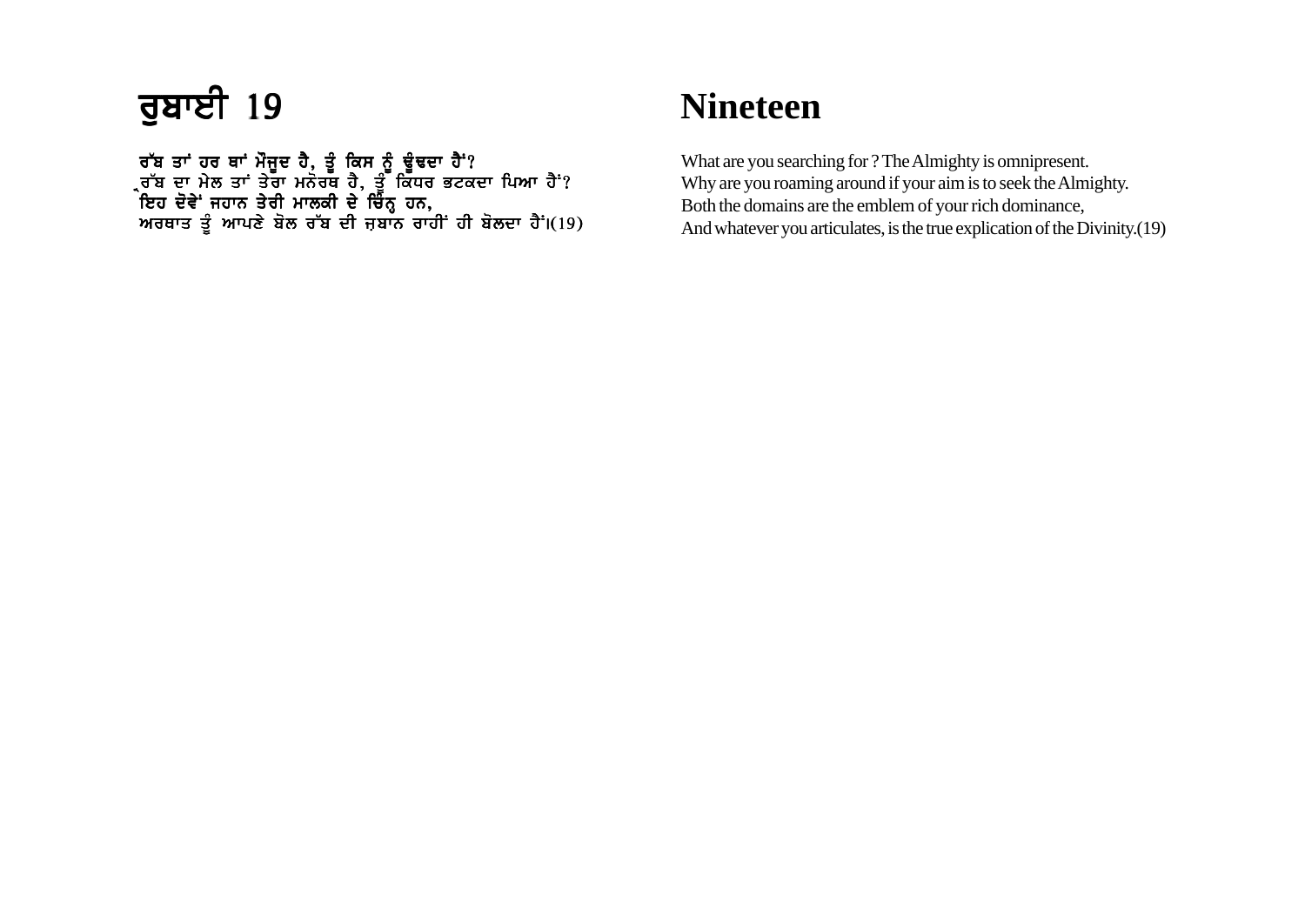$\vec{w}$  ਹਵਾ! ਮੈਰੀ ਮਿੱਟੀ ਸਜਨ ਦੇ ਦਰਵਾਜੇ ਤੋਂ ਨਾ ਉਤਾਈਂ. ਨਹੀਂ ਤਾਂ ਵੈਰੀ ਭੰਡੀ ਕਰੇਗਾ.ਕਿ ਇਹ ਹਰ ਥਾਈਂ ਹੈ। $(1)$ 

ਉਸ ਪਿਆਰੇ ਤੋਂ ਬਿਨਾਂ ਕਾਅਬੇ ਅਤੇ ਬਤਖਾਨੇ ਵਿਚ ਹੋਰ ਕੋਈ ਨਹੀਂ ਹੈ,  $\mu$ ੱਥਰਾਂ ਦੇ ਭੇਤ ਕਾਰਣ ਅੱਗ ਦੋ ਰੰਗੀ ਕਿਵੇਂ ਹੋ ਸਕਦੀ ਹੈ?(2)

ਆਸਮਾਨ ਧਰਤ ਦੇ ਸਾਹਮਣੇ ਇਸ ਲਈ ਮੱਥਾ ਟੇਕਦਾ ਹੈ, ਕਿ ਰੱਬ ਦੇ ਭਗਤ ਇਸ ੳਪਰ ਇਕ ਦੋ ਪਲ ਲਈ ਰੱਬ ਦਾ ਸਿਮਰਨ ਕਰਨ ਲਈ ਬੈਠਦੇ ਹਨ। $(3)$ 

ਕਲਪ ਬਿਛ ਦੀ ਛਾਵੇਂ ਤਾਂ ਤੈੈਨੰ ਦਿਲ ਦੀਆਂ ਮਰਾਦਾਂ ਮਿਲਦੀਆਂ ਹਨ. ਪਰ ਰੱਬ ਦੇ ਬੰਦਿਆਂ ਦੀ ਛਾਂ ਹੇਠ ਤੰ' ਰੱਬ ਨੰ ਪਰਾਪਤ ਕਰ ਲਵੇਂਗਾ।(4) O, you, the breeze, don't blow away my dust from the portal of my benefactor,

The adversary may, otherwise, allege that I am everywhere.(1)

Except that beloved, there is nobody else at the Kabah and the Temple of Idols,

How can the sparks produced through (the striking of) the stones be dissimilar?(2)

The sky bends to pay obeisance to the earth,

Because the devotees of the Almighty spend a few moments there in meditation.(3)

Under the shade of the tree of Tooba\*, the desires are fulfilled, But under the shelter of the godly men, the Almighty is obtainable.(4)

\* A tree in paradise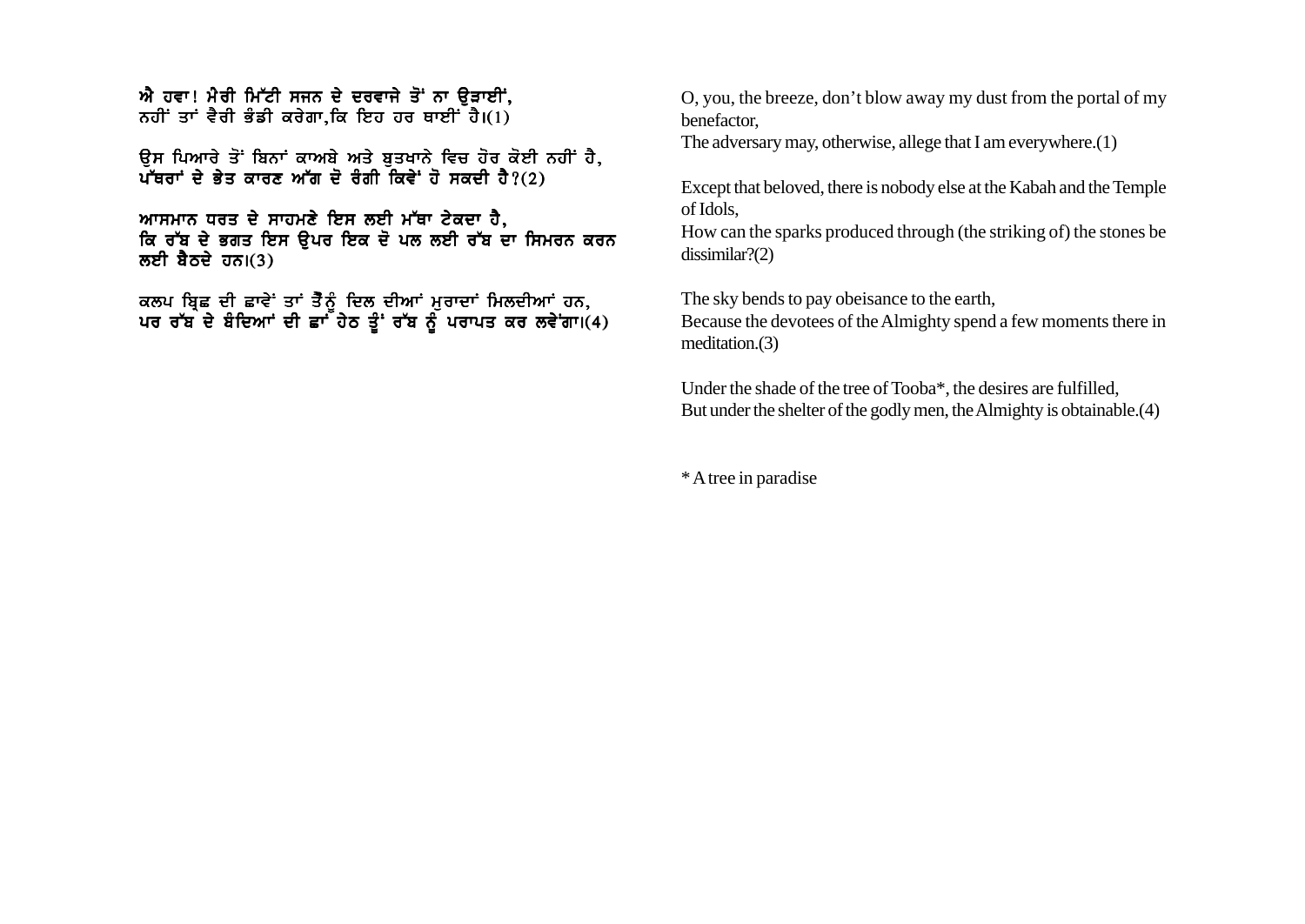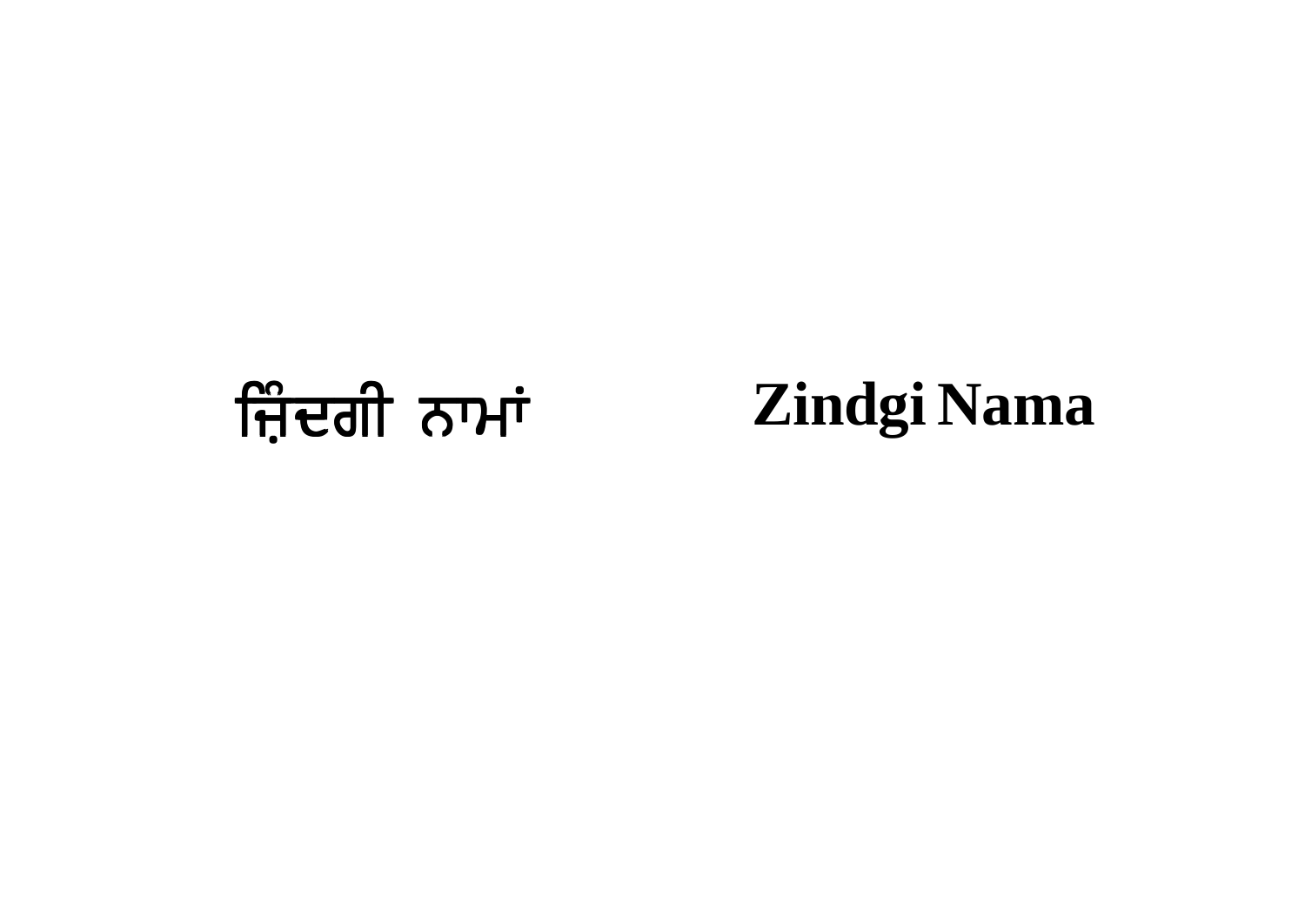<u>ਉਹ ਧਰਤ ਅਤੇ ਆਕਾਸ ਦਾ ਮਾਲਿਕ ਹੈ.ਅਤੇ</u> ਮਨੁੱਖ ਅਤੇ ਜਾਨਦਾਰਾਂ ਨੂੰ ਜ਼ਿੰਦਗੀ ਬਖਸ਼ਣ ਵਾਲਾ ਹੈ।(1)

ਉਸ ਦੇ ਰਾਹ ਦੀ ਧੁੜ ਸਾਡੀਆਂ ਅੱਖਾਂ ਲਈ ਸੂਰਮਾ ਹੈ। ਉਹ ਹਰ ਬਾਦਸਾਹ ਅਤੇ ਫਕੀਰ ਦਾ ਮਾਨ ਵਧਾਉਣ ਵਾਲਾ ਹੈ।(2)

ਜੋ ਕੋਈ ਭੀ ਸਦਾ ਉਸ ਦੀ ਯਾਦ ਵਿਚ ਰਹਿੰਦਾ ਹੈ, ਉਹ ਰੱਬ ਦੀ ਯਾਦ ਦੀ ਹੀ ਪਰੇਰਨਾ ਕਰਦਾ ਹੈ। $(3)$ 

ਜੇ ਕਰ ਤੂੰ ਰੱਬ ਦੀ ਯਾਦ ਵਿਚ ਸਦਾ ਮਸਤ ਰਹੇਂ,<br>ਤਾਂ ਤੂੰ, ਹੇ ਮੇਰੀ ਜਾਨ! ਪੁਰਨ ਮਨੁੱਖ ਬਣ ਜਾਵੇਂ।(4)

ਬਦਲਾਂ ਹੇਠ ਸੁਰਜ{ਦੀ ਤਰ੍ਹਾਂ} ਲੁਕਿਆ ਹੋਇਆ ਹੈ। ਬਦੱਲਾਂ ਪਿਛੋਂ ਆਪਣਾ ਪੂਰਨ ਚੰਦਰਮਾ ਵਰਗਾ ਮੁਖੜਾ ਵਿਖਾ।(5)

ਇਹ ਤੇਰਾ ਚੰਨ ਇਕ ਬੱਦਲ ਹੈ, ਉਸ ਵਿਚ ਸੁਰਜ ਲੁਕਿਆ ਹੋਇਆ ਹੈ, ਰੱਬ ਦੀ ਭਗਤੀ ਯਾਦ ਰੱਖ, ਇਹ ਹੀ ਜੀਵਨ ਦਾ ਫਲ ਹੈ।(6)

He is the sustainer of the heaven and the earth. And endows existence to both the humans and the animals.(1)

The dust of his avenues is the collyrium for our eyes, He is the enhancer of the dignity of all: the rulers and the mendicants. $(2)$ 

The one who remains imbued with his remembrance. stimulates the recollection of the Almighty. $(3)$ 

If you ever remain infused with his recollection, Then, Oh My Life, you will become a perfect man. (4)

Hiding you are (like) the sun, behind the clouds, Come, from behind the clouds, and reveal your moon-like semblance. (5)

This, body of yours, epitomises clouds, behind which the sun is hiding. Retain the remembrance of the Almighty, this only is the purport of the life. $(6)$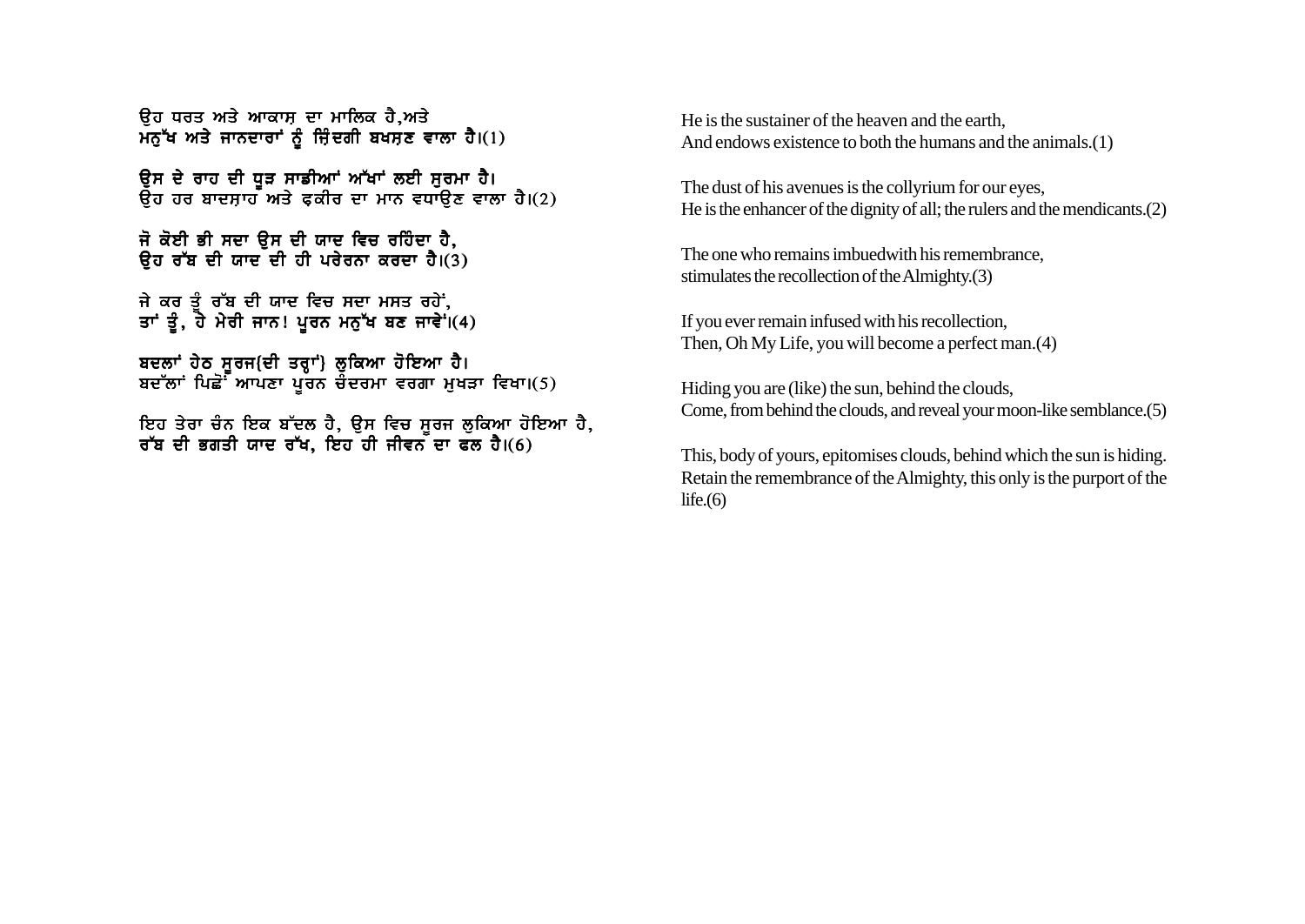ਜਿਹਤਾ ਵੀ ਰੱਬ ਦੇ ਭੇਤਾਂ ਤੋਂ ਵਾਕਿਫ ਹੋ ਗਿਆ. ਛਿਨ ਛਿਨ ਸਿਵਾਇ ਰੱਬ ਤੋਂ ਹੋਰ ਕੋਈ ੳਸ ਦਾ ਮੰਤਵ ਨਹੀਂ ਰਹਿੰਦਾ।(7)

ਸੱਚ ਕੀ ਹੈ? ਉਸ ਪਾਕ ਪਰਵਰਦਗਾਰ ਦੀ ਯਾਦ ਹੈ। <u>ਮਿੱਟੀ ਦੀ ਹਰ ਮੌਠ ਭਲਾ ਉਸ ਦੀ ਕਦਰ ਕੀ ਜਾਣ ਸਕਦੀ ਹੈ।(8)</u>

ਜੇਕਰ ਤੇਨੰ ਭਲੇ ਪਰਖਾਂ ਦੀ ਸੰਗਤ ਨਸੀਬ ਹੋ ਜਾਵੇ. ਤਾਂ ਹੇ ਮਿੱਤਰ! ਤੇਨੰ ਅਮਰ ਦੌਲਤ ਪਰਾਪਤ ਹੋ ਜਾਵੇਗੀ।।(9)

ਇਹ ਦੌਲਤ ਉਸ ਰੱਬ ਦੇ ਬੰਦਿਆਂ ਦੀ ਸੇਵਾ ਵਿਚ ਹੈ, ਹਰ ਮੰਗਤਾ ਅਤੇ ਬਾਦਸ਼ਾਹ ਉਸ ਤੋਂ ਕੁਰਬਾਨ ਜਾਂਦਾ ਹੈ।(10)

ਭਾਈ! ਤੂੰ ਉਨ੍ਹਾਂ ਦਾ ਸੁਭਾਵ ਗ੍ਰਿਹਣ ਕਰ, ਅਤੇ ਸਦਾ ਉਨਾ ਦੀ ਗੱਲੀ ਦੀ ਹੀ ਪਰਕਰਮਾ ਕਰਦਾ ਰਹ।(11)

ਜੋ ਕੋਈ ਉਨ੍ਹਾਂ ਦੇ ਕੂਚੇ ਉਦਾਲੇ ਫਿਰਦਾ ਰਿਹਾ, ਦੋਹਾਂ ਜਹਾਨਾਂ ਵਿਚ ਉਸ ਨੇ ਸੂਰਜ ਅਤੇ ਚੋਦ ਵਰਗੀ ਰੋਸ਼ਨੀ ਪ੍ਰਾਪਤ ਕਰ ਲਈ। $(12)$ 

The one who attains the truth behind the divine secrets, Not even an iota, except the Almighty, remains his motive.(7)

The ultimate truth? It is the recollection of the Almighty. What virtues of his can this handful of dust realize?(8)

 If you achieve the company of the pious ones, Then, Oh My Friend, you procure the blissful eternity.(9)

This fortune consists in the service of the Almighty's humanity, As all the beggars, as well as the rulers, dedicate themselves to his path. $(10)$ 

O, My Brother, you embrace their (the pious ones') temperament, And remain in obeisance to their boulevard.(11)

The one who has been circumambulating their portals, Attains the enlightenment of the sun and the moon.(12)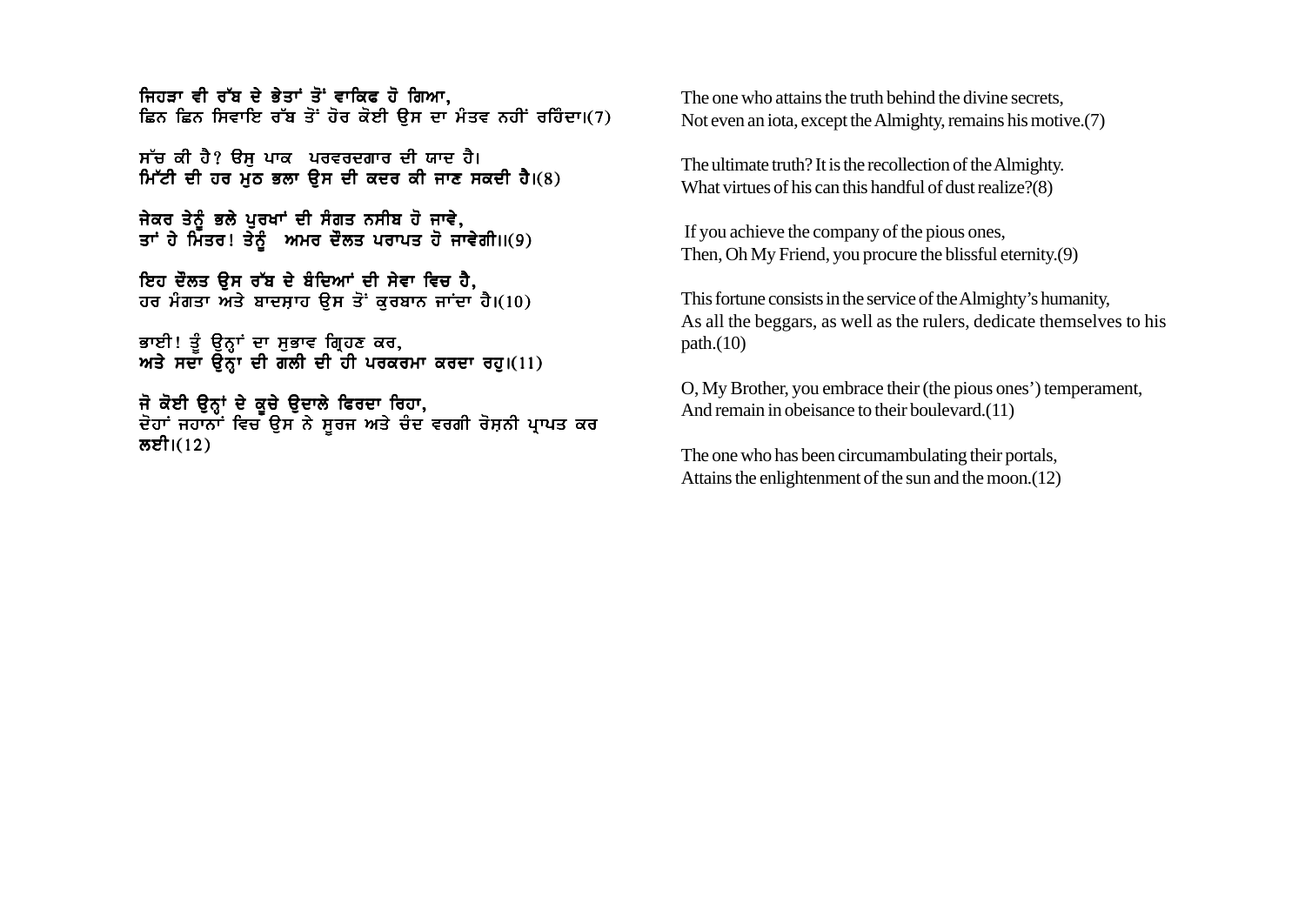ਭਜਨ ਬੰਦਗੀ ਹੀ ਅਮਰ ਖੁਜ਼ਾਨਾ ਹੈ. ਤਾਂ ਤੇ ਤੂੰ ਬੰਦਗੀ ਕਰ,ਭਜਨ ਕਰ, ਸਿਮਰਨ ਕਰ।(13)

ਬੰਦਗੀ ਦੇ ਜੀਵਨ ਵਿਚ ਸਾਰੀ ਬਾਦਸ਼ਾਹੀ ਤੇਰੀ ਹੈ, ਚੰਨ ਤੋਂ ਲੈ ਕੇ ਪਾਤਾਲ ਤਕ ਤੇਰਾ ਹੀ ਰਾਜ ਹੈ। $(14)$ 

ਜਿਹੜਾ ਵੀ ੳਸ ਰੱਬ ਤੋਂ ਗਾਫਲ ਰਹਿਆ, ਸਮਝੋ, ੳਹ ਮਰਖ ਹੈ, ਭਾਵੇ<sup>:</sup> ੳਹ ਮੰਗਤਾ ਹੋਵੇ, ਅਤੇ ਭਾਵੇ<sup>:</sup> ਬਾਦਸਾਹ ਸਲਤਾਨ।(15)

ਰੱਬ ਦਾ ਪਿਆਰ ਸਭ ਨਾਲੋਂ ੳਚੇਰੀ ਵਸਤ ਹੈ. ੳਸ ਦਾ ਸਾਯਾ ਸਾਡੇ ਸਿਰਾਂ ਤੇ ਮਾਨੋ ਤਾਜ ਹੈ।(16)

```
ਰੱਬ ਦੇ ਪਿਆਰ ਤੋਂ ਰੱਬ ਦੀ ਯਾਦ ਦਾ ਭਾਵ ਹੈ.
ਕਿਉਂਕਿ ਉਸ ਦੀ ਜਾਦੂ ਵਰਗੀ ਨਜ਼ਰ ਸਾਡੇ ਲਈ ਰਸਾਇਣ ਵਾਂਗ ਹੈ।(17)
```
ਰੱਬ ਦਾ ਪਰੇਮ ਸਾਡੀ ਆਤਮਾ ਦਾ ਜੀਵਨ ਹੈ। ਉਸ ਦਾ ਸਿਮਰਨ ਸਾਡੇ ਪਰਮ ਈਮਾਨ ਦੀ ਪੂੰਜੀ ਹੈ।(18) As the remembrance and supplication are the eternal treasurer, You, must participate in prayers, recitations and meditations.(13)

Through the enchantment of worship, all the sovereignty is yours, And from the moon to the inferno, all over spreads your supremacy.  $(14)$ 

The one who is ignorant of the Almighty, he remains imbecile, May he be a beggar or a king.(15)

The godly love is the supreme entity, And the shelter under him is like the crown for us.(16)

The godly remembrance, epitomises the godly love, Because his charming vision is the divine medication for us.(17)

The godly love is the life of our souls, And his worship is the wealth of our ultimate belief.(18)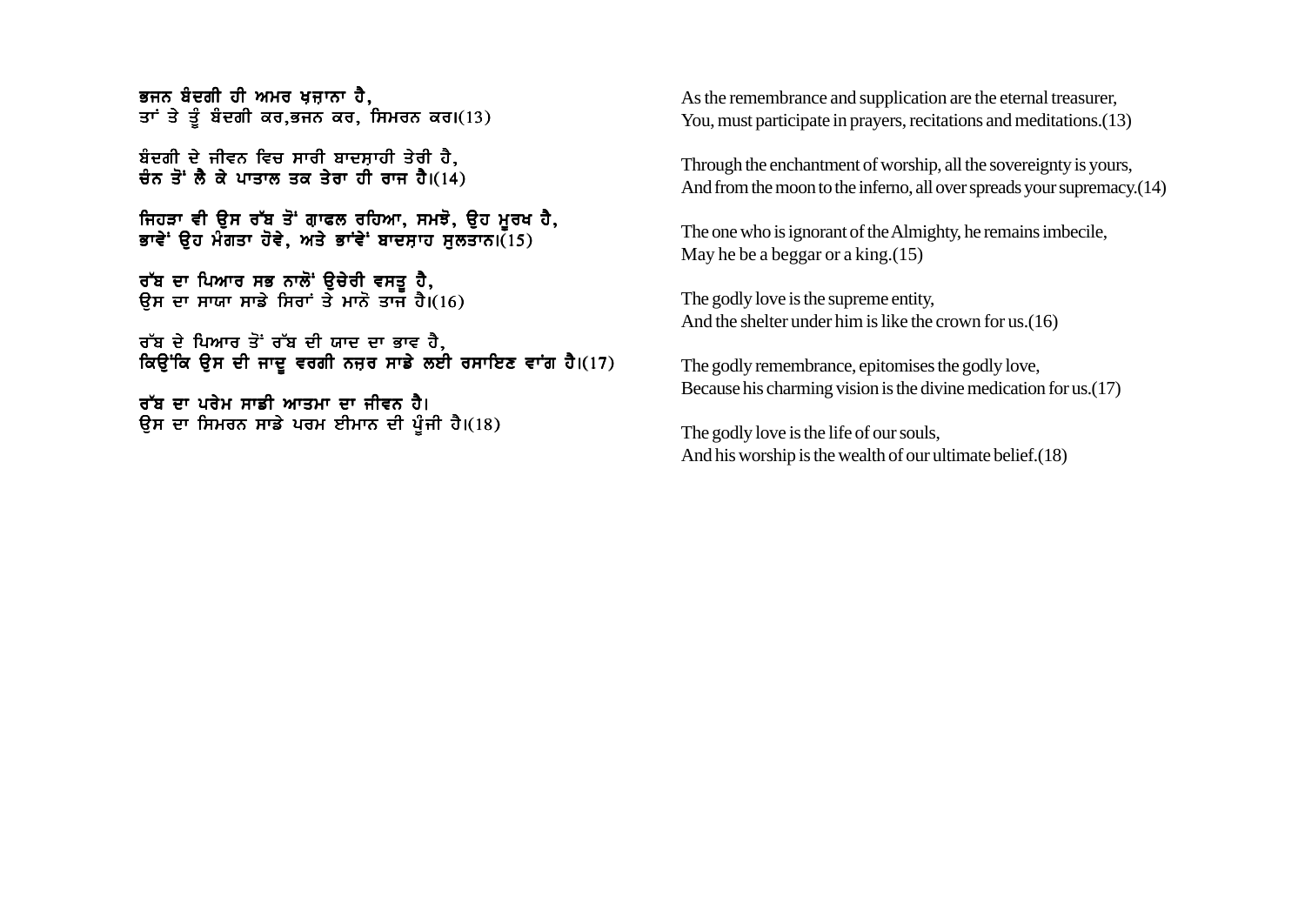ਸ਼ਕਰਵਾਰ ਵਾਲੇ ਦਿਨ ਪਾਕ ਪਰਹੇਜ਼ਗਾਰ ਮੁਸਲਮਾਨ, ਰੱਬ ਦੀ ਨਮਾਜ਼ ਲਈ ਇਕੱਠੇ ਹੰਦੇ ਹਨ। (19)

ਇਸੇ ਤਰਾਂ ਸਾਡੇ ਧਰਮ ਵਿਚ ਸਾਧ ਸੰਗਤਿ ਵਿਚ (ਰੱਬ ਦੇ ਪਿਆਰੇ ਜੜਦੇ ਹਨ) ਅਤੇ ਵਾਹਿਗੁਰੂ ਦੇ ਪ੍ਰੇਮ ਵਿਚ ਰੰਗ ਮਾਣਦੇ ਹਨ। $(20)$ 

ਮਹੀਨੇ ਵਿਚ ਦੋ ਵਾਰ ਉਸ, ਪਰਵਰਦਗਾਰ ਦੀ ਉਚੇਚੀ ਯਾਦ ਇਕੱਠੇ ਹੰਸੇ ਹਨ ।(21)

ਉਹ ਸੰਤਸੰਗਿ ਸੁਭਾਗਾ ਹੈ, ਜੋ ਰੱਬ ਲਈ ਹੋਵੇ, ਉਹ ਸਤਸੰਗਿ ਸੁਭਾਗਾ ਹੈ ਕਿ ਮਨ ਵਿਚ ਬਲਾਵਾਂ ਦੂਰ ਕਰਨ ਲਈ ਹੈ।(21)

ਉਹ ਸੰਤਸੰਗਿ ਸਭਾਗਾ ਹੈ, ਜੋ ਰੱਬ ਦੀ ਯਾਦ ਲਈ ਹੋਵੈ,  $\overline{a}$ ਹ ਸੰਤਸੰਗਿ ਸਭਾਗਾ ਹੈ, ਜਿਸ ਸੀ ਨੀਂਵਸਤ ੳਤੇ ਹੋਵੇ । (23)

ਓਹ ਇਕੱਠ ਭੈੜਾ ਹੈ, ਜਿਥੇ ਸ਼ੈਤਾਨੀ ਦੇ ਕੰਮ ਹੋਣ, ਜਿਸ ਤੋਂ ਅੱਗੇ ਪਛਤਾਵਾ ਲਗਦਾ ਹੋਵੇ ।(24)

On Fridays, the chaste and sober Muslims, Get together to pay their obeisance. (19)

Analogically, in our religion, all congregate in the company of the holy. And they get imbued with the godly hue.(20)

Twice a month we come around, To gather for specific recollection of the Provider.(21)

That congregation is auspicious which is devoted to the Almighty, And that gathering is laudable which eliminates heart-aches.(22)

That congregation is meritorious which remains in the recollection of the Almighty.

That congregation is commendable whose foundations are unpretentious.(23)

That congregation is inauspicious, in which deceptiveness commands, And which leads to the repentance in the days to come.(24)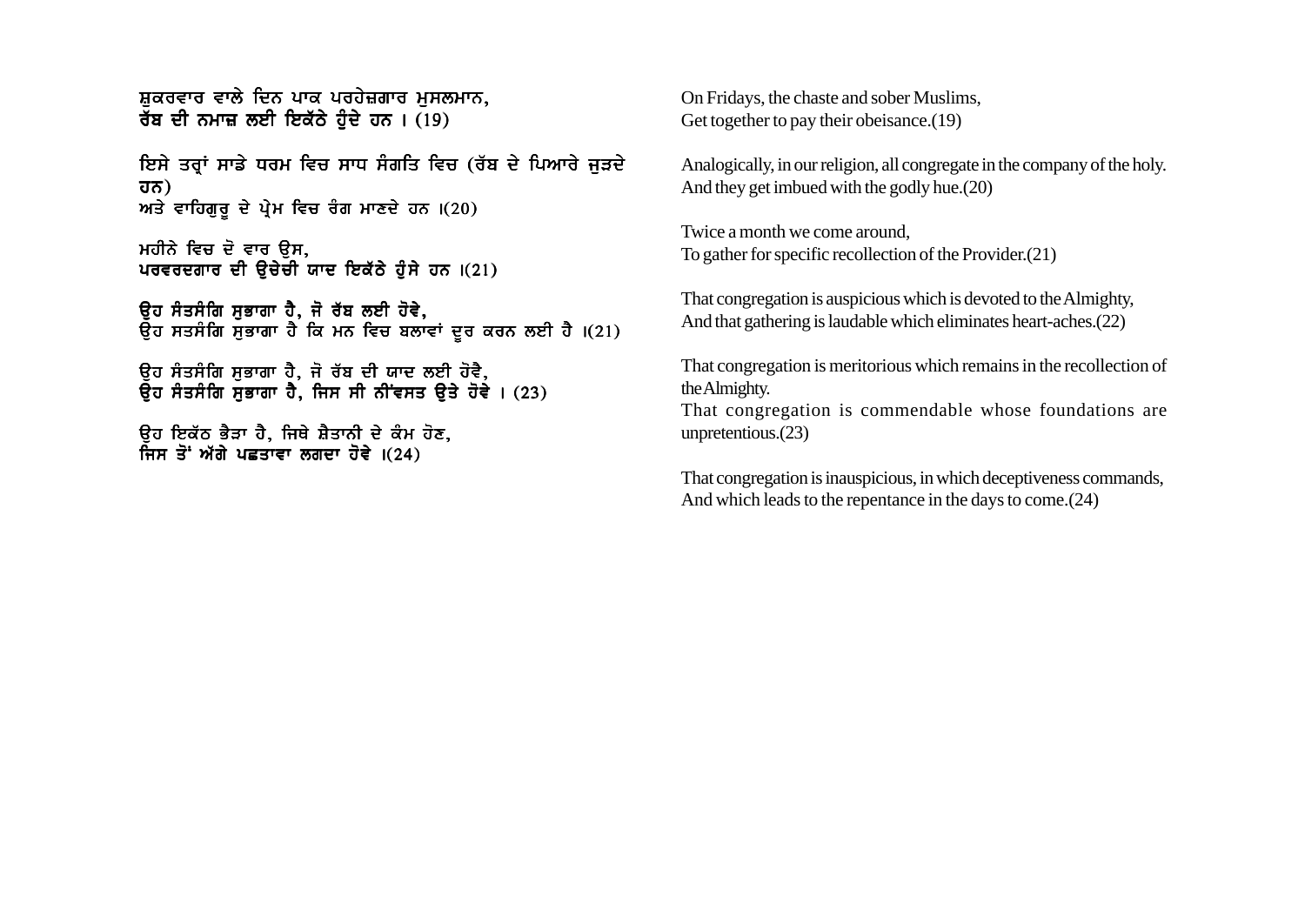ਇਹ ਲੋਕ ਅਤੇ ਪਰਲੋਕ ਇਕ ਝਠੀ ਕਹਾਣੀ ਹਨ. ਇਹ ਦੋਵੇਂ ਲੋਕ ੳਸ ਰੱਬ ਦੇ ਬੋਹਲ ਵਿਚੋਂ ਇਕ ਦਾਣਾ ਹਨ।(25)

ਇਹ ਦੋਵੇਂ ਜਹਾਨ ਸੱਚੇ ਰੱਬ ਦੇ ਹੁਕਮ ਵਿਚ ਹਨ, ਵਲੀ ਅਤੇ ਨਥੀ ੳਸ ਸਚੇ ਰੱਬ ਤੋਂ ਸਦਕੇ ਜਾਂਦੇ ਹਨ।(26)

ਜਿਹੜਾ ਵੀ ਰੱਬ ਦੀ ਯਾਦ ਵਿਚ ਪੱਕਾ ਸਥਿਤ ਹੋ ਜਾਂਦਾ ਹੈ. ਜਦ ਤਕ ਰੱਬ ਕਾਇਮ ਹੈ, ੳਹ ਵੀ ਅਮਰ ਹੋ ਜਾਂਦਾ ਹੈ।27)

ਇਹ ਦੋਵੇਂ ਲੋਕ ੳਸ ਰੱਬੀ ਨਰ ਦੇ ਜੱਰੇ ਹਨ: ਇਹ ਚੰਨ ਸੂਰਜ ਦੋਵੇਂ ਉਸ ਦੀ ਚਾਕਰੀ ਵਿਚ ਮਸ਼ਾਲਚੀ ਹਨ।(28)

ਦਨੀਆਂ ਦੀ ਪਰਾਪਤੀ ਨਿਰੀ ਸਿਰਪੀੜ ਹੈ: ਜੇ ਕੋਈ ਵੀ ਰੱਬ ਤੋਂ ਗਾਫਲ ਹੋਇਆ,ਉਹ ਜਾਂ ਬਲਦ ਹੈ ਜਾਂ ਖੋਤਾ।(29)

<u>ਉਸ ਰੱਬ ਤੋਂ ਇਕ ਪਲ ਭਰ ਲਈ ਵੀ *ਅਵੇਸਲੇ ਰਹਿ*ਣਾ ਮਾਨੋ ਸੌ ਮੌਤਾਂ</u> ਬਰਾਬਰ ਹੈ।

ੁਰੱਬ ਦੇ ਗਿਆਨ ਵਾਲਿਆਂ ਲਈ ਤਾਂ ੳਸ ਦੀ ਯਾਦ ਹੀ ਅਸਲ ਜ਼ਿਦਗੀ ਹੈ। $(30)$ 

The heaven and the earth are false entities, They both are just an iota in the magnanimity of the Almighty.(25)

Both the worlds are in the command of the Almighty, And both, the Valies (the benefactor) and, the Nabis (the Seers) sacrifice themselves unto him.(26)

The one who attains solidarity through the recollection of the Almighty, He attains eternity along the celestial existence.(27)

Both these domains are particles of his resplendence, And both the sun and the moon go round as his torch bearers.(28)

The worldly achievement is nothing but turmoil, The one who becomes oblivious of Divine existence is either a bull (thick-headed) or an ass (fool).(29)

To remain in neglect of the Almighty, even, for a moment, implies a hundred deaths.

To the ones with the celestial enlightenment, godly reminiscence is the real life.(30)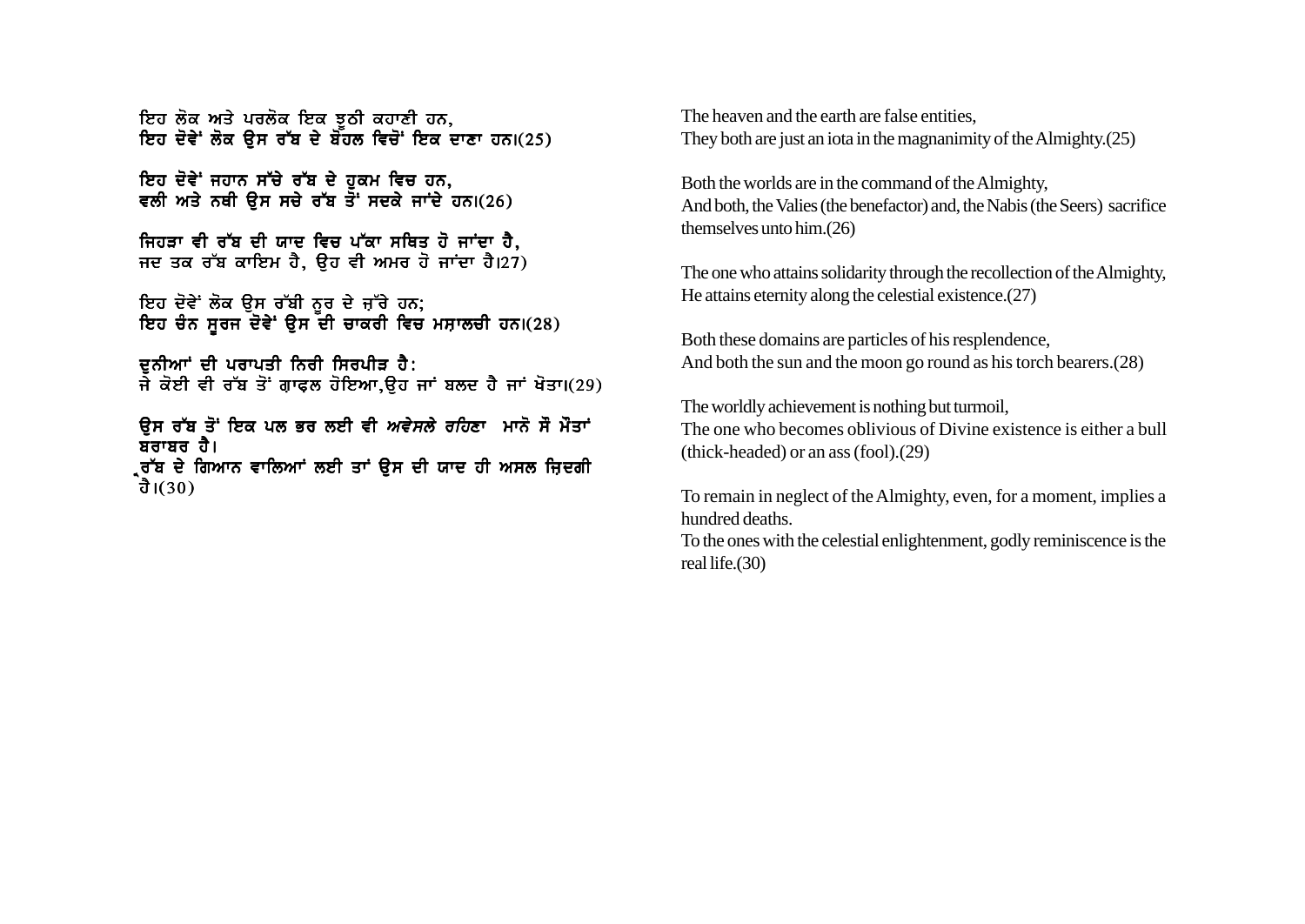ਹਰ ਉਹ ਛਿਨ ਜੋ ਉਸ ਦੀ ਯਾਦ ਵਿਚ ਗੁਜ਼ਰਦਾ ਹੈ, ਉਸ ਦੀ ਜੜ ਰੱਬ ਨਾਲ ਸਦਾ ਕਾਇਮ ਰਹਿੰਦੀ ਹੈ।(31)

ਜੋ ਭੀ ਰੱਬ ਦੇ ਸਾਹਮਣੇ ਮੱਥਾ ਟੇਕਣ ਵਾਲਾ ਹੈ. ਰੱਬ ਨੇ ਉਸ ਦਾ ਸਿਦਕ ਈਮਾਨ ਪੱਕਾ ਬਣਾ ਦਿੱਤਾ।(32)

ਸਿਰ ਤਾਂ ਰੱਬ ਨੂੰ ਮਥਾ ਟੇਕਣ ਲਈ ਪੈਦਾ ਕੀਤਾ ਹੈ, ਇਹ ਹੀ {ਸੰਸਾਰ ਦੀ} ਹਰ ਸਿਰ ਦਰਦੀ ਦੀ ਦਵਾ ਹੈ।(33)

ਇਸ ਲਈ ਤੈਨੂੰ ਹਰ ਵੇਲੇ ਰੱਬ ਅੱਗੇ ਸਿਰ ਝੁਕਾਉਣਾ ਚਾਹੀਦਾ ਹੈ,<br>ਰੱਬ ਨੂੰ ਜਾਨਣ ਵਾਲਾ ਤਾਂ ਛਿੰਨ ਪਲ ਲਈ ਵੀ ਉਸ ਤੋਂ ਗ਼ਾਫਲ ਨਹੀਂ ਰਹਿੰਦਾ। $(34)$ 

ਜੋ ਵੀ ਉਸ ਤੋਂ ਗਾਫਲ ਰਿਹਾ,ਉਹ ਕਿਵੇਂ ਅਕਲਮੰਦ ਕਿਹਾ ਜਾ ਸਕਦਾ ਹੈ,<br>ਜੋ ਵੀ ਗਾਫ਼ਲ ਹੋਇਆ, ਸਮਝੋ ਉਹ ਮੁਰਖ ਅਤੇ ਉਜੱਡ ਹੈ।(35)

ਗਿਆਨਵਾਨ ਪੁਰਸ਼ ਹਾ ਹੂ ਵਿਚ ਨਹੀਂ ਪੈਂਦਾ,<br>ਉਸ ਦੀ ਉਮਰ ਦੀ ਪਰਾਪਤੀ ਬੱਸ ਇਹੀ ਰੱਬ ਦੀ ਯਾਦ ਹੁੰਦੀ ਹੈ।(36)

Every moment that passes in his remembrance, Has roots bonded with the Almighty. (31)

Who-so-ever pays his obeisance at his portal. gets spirit of sacrifice and faith fortified by the Almighty. (32)

The head is blessed to pay homage, And this is the only remedy for all the headaches. (33)

That is why you must always pay your obeisance before the Almighty. The one with enlightenment, not even for a moment remains oblivious of him. $(34)$ 

The one who remains unaware, cannot he be adjudged as wise Any one who lingers on as insensible, is follish and ignorant. (35)

A person with knowledge does not dither, As only the godly achievements, he considers to be his life's savings. (36)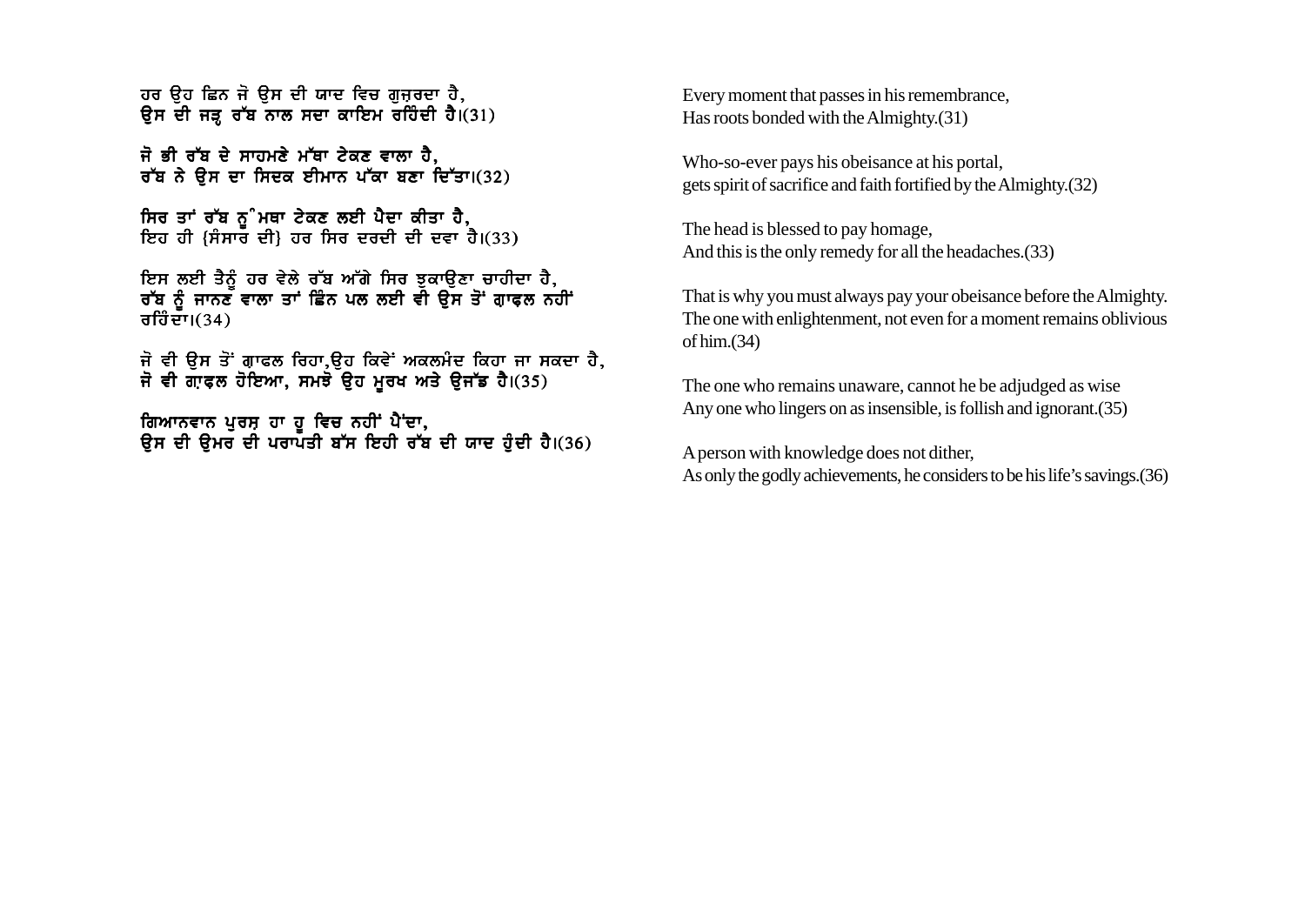ਨਰਮ ਤੇ ਇਮਾਨਦਾਰ ਬਸ ੳਹੀ ਹੋਦਾ ਹੈ. ਜੋ ਇਕ ਛਿਨ ਪਲ ਲਈ ਵੀ ਉਸ ਤੋਂ ਗਾਫਲ ਨਾ ਰਹੇ।(37)

ਰੱਬ ਤੋਂ ਗਾਫਲ ਰਹਿਣਾ.ਅਤੇ ਸੰਸਾਰੀ ਭੇਸ ੳਪਰ ਮੋਹਤ ਹੋਣਾ ਕਫਰ ਬਰਾਬਰ ਹੈ। $(38)$ 

ਹੇ ਮੌਲਵੀ!ਤੂੰ ਹੀ ਦਸ! ਰੱਬ ਤੋਂ ਗਾਫ਼ਲ ਰਹਿ ਕੇ ਇਹ ਸੰਸਾਰ ਅਤੇ ਇਸ ਦਾ ਭੇਖ ਅਰਥਾਤ ਰੰਗ ਰਸ ਤੇ ਭੋਗ ਕੀ ਅਰਥ ਰਖਦੇ ਹਨ? {ਭਾਵ ਰੱਬ ਤੋਂ ਬਿਨਾਂ ਇਨਾਂ ਦਾ ਕੁਝ ਭੀ ਮਲ ਨਹੀਂ ਪੈਂਦਾ} (39)

ਸੰਸਾਰ ਦੇ ਰੰਗ ਰਸ ਭੋਗਾਂ ਵਾਲਾ ਜੀਵਨ ਨਾਸ਼ਵਾਨ ਹੈ, ਇਸ ਦੀ ਮਾਲਕੀ ਅਤੇ ਪਿਆਰ ਵਾਲਾ ਬੰਦਾ ਹੌਲਾ ਹੰਦਾ ਹੈ।(40)

ਦੀਨ ਅਤੇ ਦੁਨੀਆਂ ਉਸ ਦੇ ਰੱਬ ਦੇ ਬੰਦੇ ਹਨ. ਇਹ ਉਸ ਦੇ ਅਹਿਸਾਨ ਹੇਠਾਂ ਹਨ।(41)

ਰੱਬ ਦੇ ਉਨ੍ਹਾਂ ਭਗਤਾਂ ਦੀ ਸੰਗਤ ਦਾ ਕਿੱਡਾਂ ਵੱਡਾ ਅਹਿਸਾਨ ਹੈ ਜੋ ਉਸ ਦੇ ਸੱਚੇ ਪਿਆਰ ਦੀ ਸਿਖਿਆ ਲੈਂਦੇ ਰਹਿੰਦੇ ਹਨ।(42)

Only that one is compassionate and honest, Who does not remain unaware of him, even for an instant.(37)

It is infidelity to remain oblivious of the Almighty, And to linger on in the love of temporal existence.(38)

What good are the world and its temporal attire for which Currently, Oh Maulvi (Muslim Clergy), you have forsaken the Almighty?(39)

These worldly enjoyments are subject to mortality, The one, endowed with them, is shallow.(40)

The faithful and the mundane, both belong to him, And both are subject to his obligation.(41)

How magnanimous is the company of the God's devotees, As they always strive to attain celestial enlightenment! (42)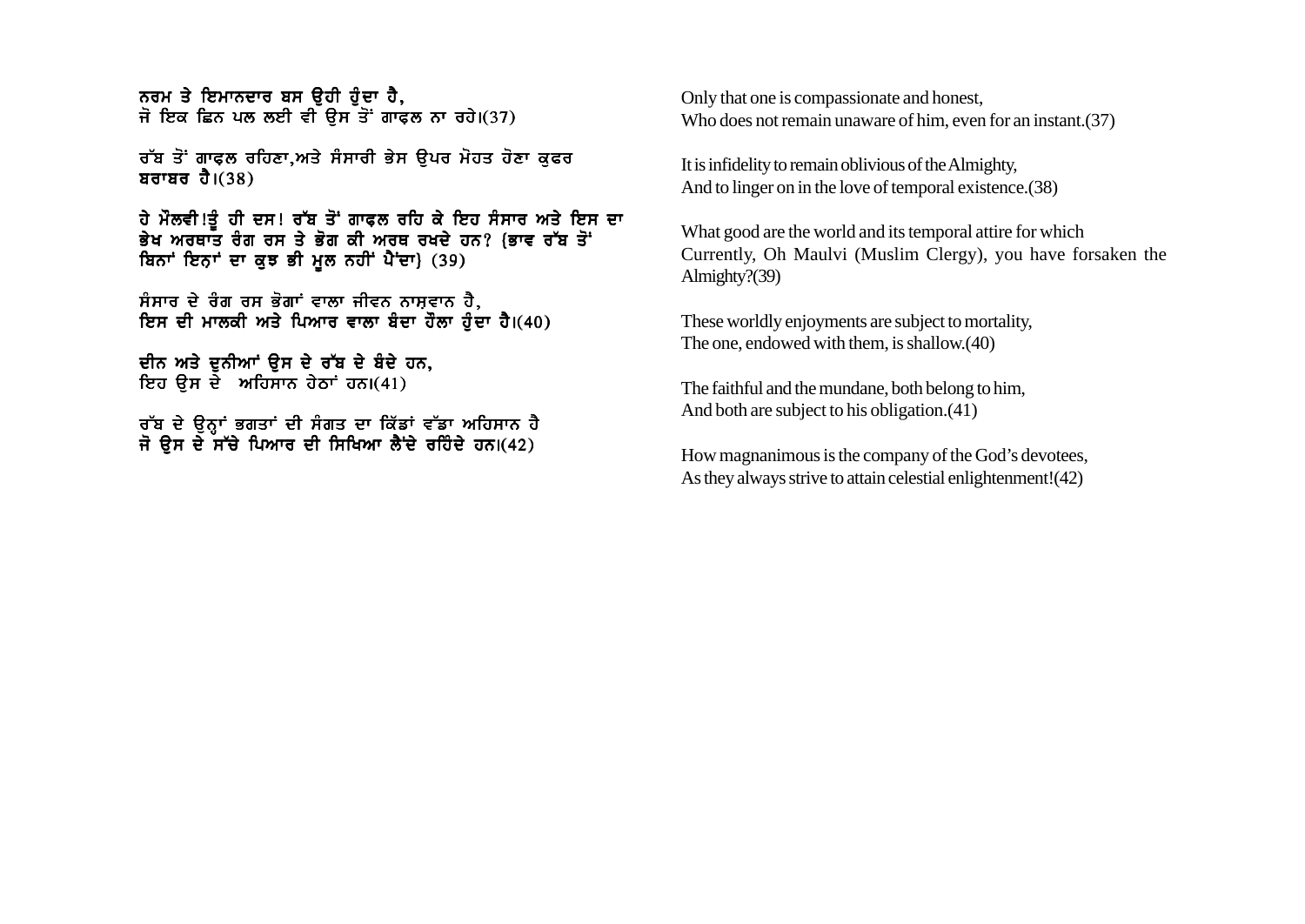<u>ਉਸ ਦੀ ਯਾਦ ਸਿਦਕ ਈਮਾਨ ਦਾ ਸਰਮਾਇਆ ਹੈਦਾ ਹੈ:</u>  $\overline{d}$ ਰ ਭਿਖਾਰੀ ੳਸ ਦੀ ਯਾਦ ਨਾਲ ਬਾਦਸ਼ਾਹ ਹੰਦਾ ਹੈ।(43)

ਉਹ ਦਿਨ ਰਾਤ ਉਸ ਦੀ ਬੰਦਗੀ ਵਿਚ ਖਸ਼ ਰਹਿੰਦੇ ਹਨ, ਉਸ ਦੀ ਬੰਦਗੀ ਹੀ ਅਸਲ ਬੰਦਗੀ ਹੈ ਅਤੇ ਉਸ ਦੀ ਯਾਦ ਹੀ ਅਸਲ ਯਾਦ ਹੈ। $(44)$ 

ਬਾਦਸਾਹਤ ਅਤੇ ਦਰਵੇਸ਼ੀ ਕੀ ਹੈ? ਸਮਝ ਲੈ ਕਿ ਇਹ ਮਨੱਖਾਂ ਅਤੇ ਰੂਹਾਂ ਦੇ ਪੈਦਾ ਕਰਨ ਵਾਲੇ ਉਸ ਰੱਬ ਦੀ ਯਾਦ ਹੈ।(45)

ਜੇ ਕਰ ਉਸ ਦੀ ਯਾਦ ਤੇਰੀ ਜਾਨ ਦੀ ਮਿੱਤਰ ਬਣ ਜਾਵੇ, ਤਾਂ ਦੋਵੇ<sup>:</sup> ਜਹਾਨ ਤੇਰੇ ਹਕਮ ਹੇਠਾਂ ਹੋ ਜਾਣ।(46)

<u>ਉਸ ਦੀ ਯਾਦ ਵਿਚ ਹੀ ਵੱਡੀ ਵਡਿਆਈ ਹੈ.</u> ਤੰ ੳਸ ਦੀ ਯਾਦ ਕਰ, ਬਸ ੳਸ ਦੀ ਯਾਦ ਕਰ।(47)

ਜੇਕਰ ਤੈਨੰ ਵਡਿਆਈ ਚਾਹੀਦੀ ਹੈ ਤਾਂ ਬੰਦਗੀ ਕਰ, ਨਹੀਂ ਤਾਂ ਅਖ਼ੀਰ ਤੈਨੂੰ ਸਰਮਿੰਦਾ ਹੋਣਾ ਪਵੇਗਾ। $(48)$  His remembrance is the wealth of faith. Every beggar is knighted through his recollection.(43)

Day and night, they remain happy in his prayers, As his worship is the real worship and his recollection is the real evocation.(44)

What is the reigning and what is the hermitage? Bear in mind, It is to reminisce the procreator of the humanity and the spirituality.(45)

If his remembrance becomes the pal of your living, Then both the worlds will come under your command.(46)

His recollection is the greatest honour, You remember him and just go on contemplating upon him. (47)

If you want to achieve magnificence, partake in worship, Failing which, at last you will be dishonoured.(48)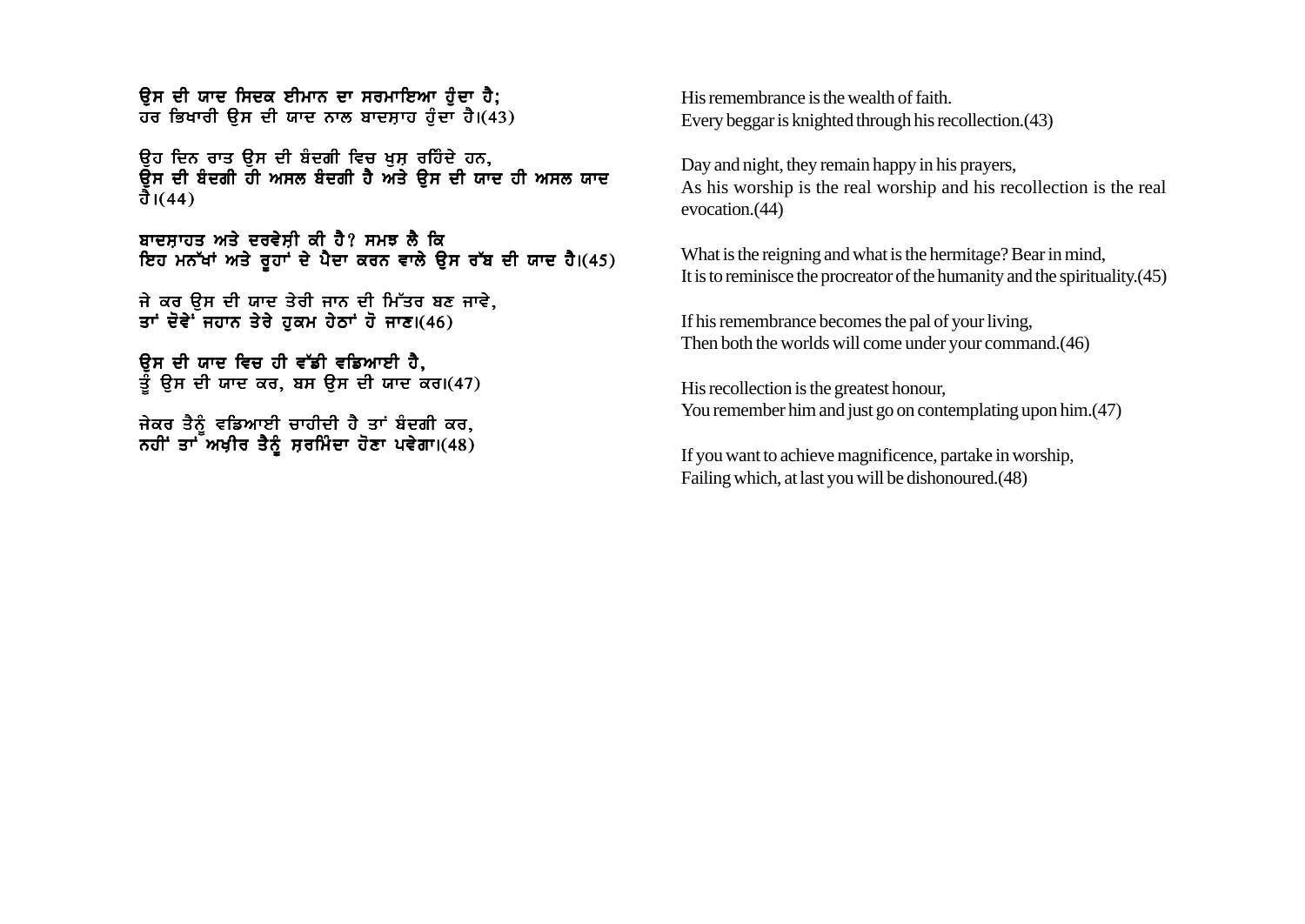ਸਰਮ ਕਰ.ਕਝ ਸਰਮ ਕਰ. ਤੰਸਰਮ ਕਰ. ਆਪਣੇ ਇਸ ਪੱਥਰ ਵਰਗੇ ਦਿੱਲ ਨੰ ਨਰਮ ਕਰ।(49)

ਨਰਮੀ ਦਾ ਭਾਵ ਨਿਮਰਤਾ ਹੈ; ਇਹ ਹੀ ਹਰ ਕਿਸੇ ਦੇ ਦਰਦ<sup>ੰ</sup>ਦੀ ਵੈਦਗੀ ਹੈ।(50)

ਸੱਚ ਦੇ ਭਗਤ ਖੁਦ-ਪ੍ਰਸੱਤੀ (ਹਉਮੈ) ਕਿਵੇਂ ਕਰ ਸਕਦੇ ਹਨ?  $\theta$ ਚੇ ਸਿਰਾਂ ਵਾਲੇ ਨਿਵਾਨਾਂ ਦੀ ਕਿਵੇਂ ਲਾਲਸਾ ਕਰ ਸਕਦੇ ਹਨ?(51)

ਇਹ ਹੳਮੈ ਇਕ ਗੰਦਾ ਤਿਪਕਾ ਹੈ; ਜਿਸ ਨੇ ਤੇਰੀ ਮੁੱਠ ਭਰ ਮਿੱਟੀ ਵਿਚ ਥਾਂ ਬਣਾ ਰਖੀ ਹੈ।(52)

ਇਹ ਹੳਮੈਂ ਤੇਰੀ ਮਰਖਤਾ ਦਾ ਖਾਸਾ ਹੈ: ਸੱਚ ਦੀ ਪਜਾ ਤੇਰੇ ਈਮਾਨ ਦੀ ਰਾਸ ਹੈ।(53)

ਤੇਰਾ ਸਰੀਰ ਤਾਂ ਹਵਾ.ਮਿਟੀ. ਅਤੇ ਅੱਗ ਦਾ ਬਣਿਆ ਹੋਇਆ ਹੈ. ਤੰ ਤਾਂ ਪਾਣੀ ਦਾ ਇਕ ਕਤਰਾ ਹੈ. ਤੇ ਇਹ ਨਰ ੳਸ ਰੱਬ ਵਲੋਂ ਹੈ।(54) Be ashamed, be ashamed, be ashamed, Your stone-like heart? Make it receptive.(49)

Resiliency exemplifies humility, And this is the ultimate prescription for all the afflictions.(50)

How can the men with godly devotion become self-promotional? How can the high-headed ones, yearn for the lowliness?(51)

The self-promotionality is an unholy trait, Which creates its place in earthly being.(52)

This self-promotion is the characteristic of your imprudence. The truthful devotion should be the capital of your faith.(53)

Your body is a blend of air, earth and fire. You are just a drop of water and the resplendence is godly endowment.(54)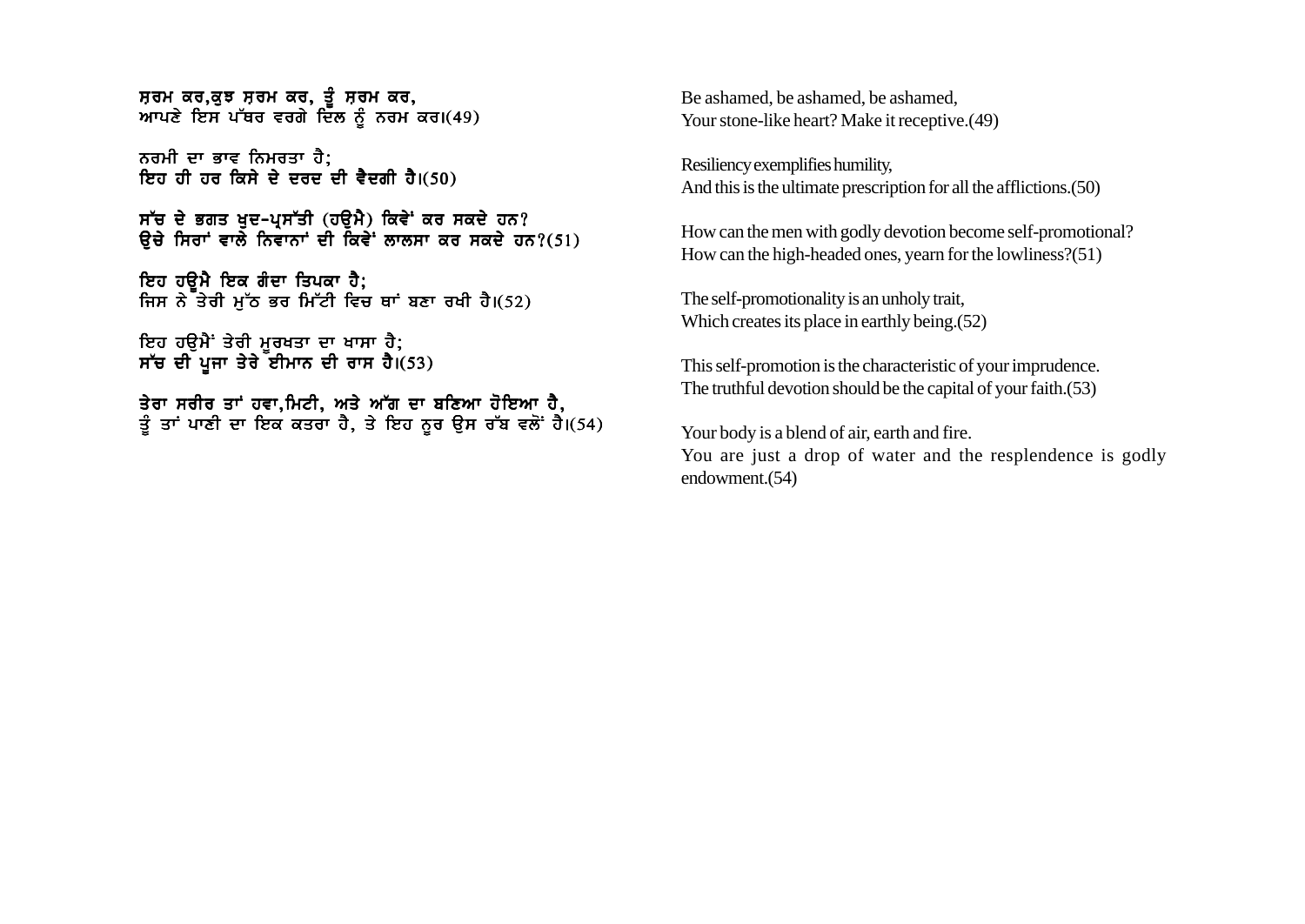ਤੇਰਾ ਹਿਰਦਾ ਰਪੀ ਘਰ ਰੱਬ ਦੇ ਨਰ ਨਾਲ ਰੌਸਨ ਹੈ ਤੰ ਇਕ ਫਲ ਸੀ. ਹਣ ਗਲਸਨ ਬਣ ਗਿਆ ਹੈ।(55)

ਅਪਣੇ ਇਸ ਗਲਸਨ ਅੰਦਰ ਤੰ ਸੈਰ ਕਰ, ਪਾਕ ਪਵਿਤ ਪੌਛੀ ਵਾਂਗ ਉਸ ਵਿਚ ਉਡਾਰੀਆਂ ਲਾ।(56)

ਉਸ ਦੀ ਇਕ ਇਕ ਨੱਕਰ ਵਿਚ ਲਖਾਂ ਬਹਿਸਤੀ ਬਾਗ ਹਨ, ਇਹ ਦੋਵੇਂ ਜਹਾਨ ਉਸੇ ਦੇ ਸਿੱਟੇ ਦੇ ਦਾਣੇ ਹਨ।(57)

ਉਸ ਪਾਕ ਪਵਿਤ ਪੰਛੀ ਦਾ ਚੋਗਾ ਰੱਬ ਦੀ ਯਾਦ ਹੈ**.**  $\overline{B}$ ਸ ਦੀ ਯਾਦ. ਬਸ ੳਸ ਦੀ ਯਾਦ.ਹਾਂ ੳਸੇ ਦੀ ਯਾਦ।(58)

ਜਿਹੜਾ ਵੀ ਰੱਬ ਦੀ ਯਾਦ ਵਲ ਲੱਗਾ ਹੋਇਆ ਹੈ. ਉਸ ਦੇ ਰਾਹ ਦੀ ਧੁੜ ਸਾਡੇ ਨੇਤਾਂ ਦਾ ਸੂਰਮਾ ਹੈ।(59)

ਜੇ ਕਰ ਤੈਨੰ ਰੱਬ ਦੀ ਯਾਦ ਪਰਾਪਤ ਹੋ ਜਾਏ. ਤਾਂ. ਹੇ ਦਿੱਲ! ਸਮਝ ਕਿ ਤੇਰੀ ਹਰ ਮਸਕਲ ਦਾ ਹਲ ਹੋ ਗਿਆ।(60) Your conscious heart is brimful with godly brilliance. You were just a flower but have turned into a flower-garden.(55)

Roam around in this landscape of yours, And, like a virtuous bird, soar through.(56)

There exist in each corner of that (landscape), thousands of celestial gardens, And both these domains are the grains from the same ear.(57)

Celestial recollection is the food for that pious bird, His remembrance is its recollection, and its reminiscence.(58)

Whosoever is imbued with the recollection of the Almighty, The dust of his avenues is collyrium for our eyes.(59)

If you gain the celestial remembrance, Then, O My Mind, consider, all your adversities eliminated.(60)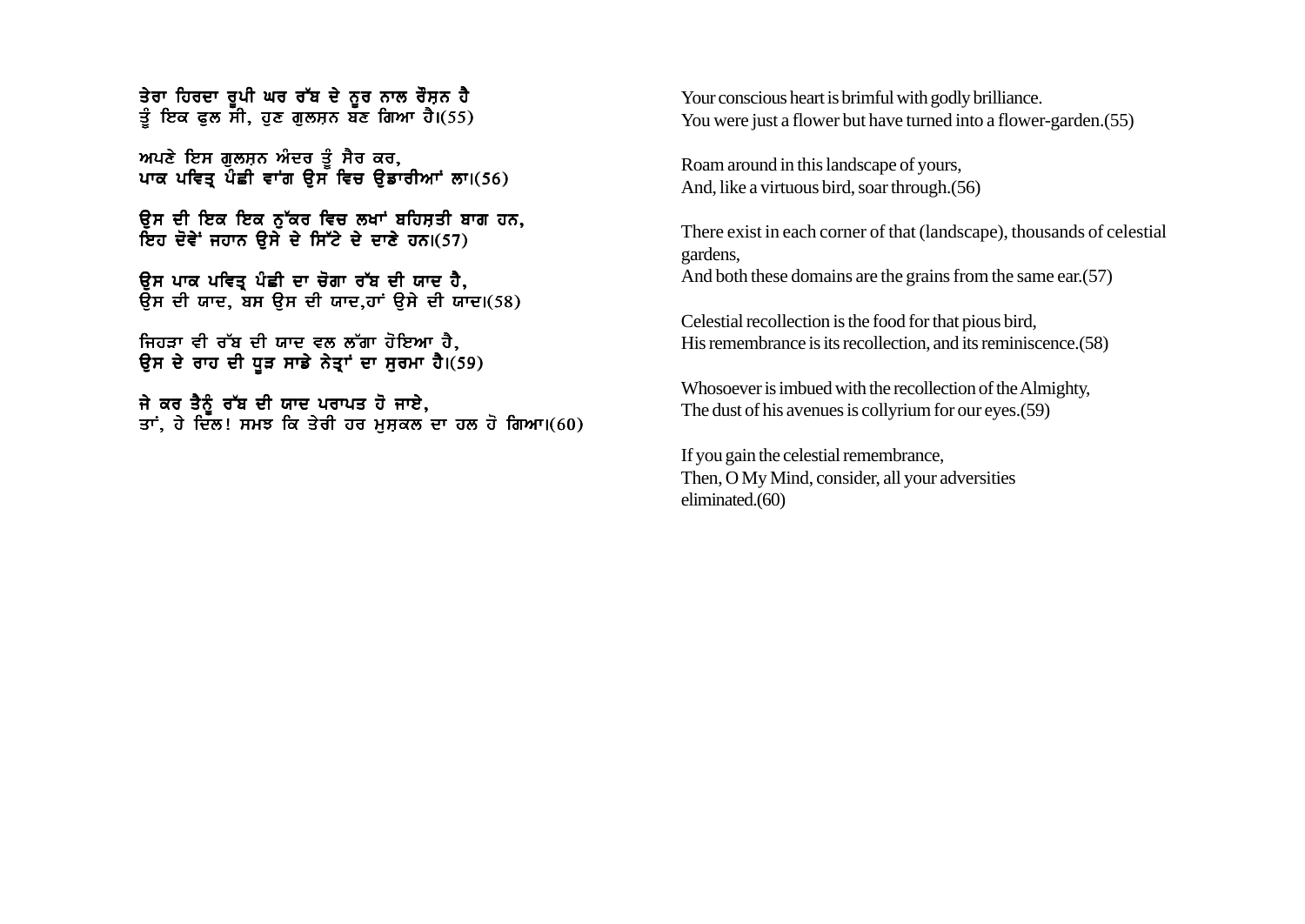ਹਰ ਮਸ਼ਕਲ ਦਾ ਹੱਲ ਬੱਸ ਇਹੀ ਰੱਬ ਦੀ ਯਾਦ ਹੈ. ਰੱਬ ਦੀ ਯਾਦ ਕਰਨ ਵਾਲਾ ਰੱਬ ਦੀ ਹੀ ਜਾਤ ਹਾਂਦਾ ਹੈ।(61)

ਅਸਲ ਵਿਚ ਰੱਬ ਤੋਂ ਬਿਨਾ ਕੋਈ ਭੀ ਹੋਰ ਚੀਜ ਪਰਵਾਨ ਨਹੀਂ ਹੈ. ਹੇ ਮੇਰੇ ਮਨ! ਅਜਿਹਾ ਕੌਣ ਹੈ, ਜਿਹੜਾ ਸਿਰ ਤੌਂ ਪੈਰਾਂ ਤਕ ਰੱਬ ਦਾ ਨੂਰ  $\pi$ ਹੀ $^{\dagger}$ i $(62)$ 

ਤੂੰ ਉਸ ਮਹਾਨ ਨੂਰ ਦੀ ਇਕ ਕਿਰਣ ਹੈਂ, ਸਿਰ ਤੋਂ ਪੈਰਾਂ ਤਕ ਨੂਰ ਹੋ ਜਾ।<br>ਚਿੰਤਾ ਨੂੰ ਛੱਡ ਦੇ ਅਤੇ ਸਦਾ ਲਈ ਸਰੂਰ ਵਿਚ ਰਹੂ।(63)

ਕਦ ਤਕ ਤੂੰ ਗਮ ਦੀ ਸਦੀਵੀ ਕੈਦ ਵਿਚ ਪਿਆ ਰਹੇਂਗਾ?<br>ਗਮ ਨੂੰ ਛਡ,ਰੱਬ ਦੀ ਯਾਦ ਕਰ ਅਤੇ ਸਦਾ ਸਲਾਮਤ ਰਹੁ।(64)

ਗਮ ਕੀ ਹੈ? ਉਸ ਰੱਬ ਦੀ ਯਾਦ ਤੋਂ ਗਫਲਤ, ਖਸ਼ੀ ਕੀ ਹੈ, ਉਸ ਅਪਰਮ ਅਪਾਰ ਦੀ ਯਾਦ।(65)

ਜਾਣਦਾ ਹੈਂ ਕਿ ਉਸ ਅਪਰਮ ਅਪਾਰ ਦੇ ਕੀ ਅਰਥ ਹਨ? ਅਪਰਮ ਅਪਾਰ ਉਹ ਹੈ,ਜਿਹੜਾ ਜਨਮ ਮਰਨ ਵਿਚ ਨਹੀ ਆਉਂਦਾ। (66) The solution for all the ills is in the godly recollection. As the godly recollector is the embodiment of godly existence. (61)

In fact, without the Almighty, nothing is acceptable, O, My Mind, who is there which is not imbued with godly light throughout?(62)

As you are a ray of that great splendour, you must become its glitter, And relinquishing the anxieties, ever remain in exhilaration. (63)

How long will you continue in this ever-lasting confinement? Renounce the worries, recollect the Almighty and subsist for ever. (64)

What is an affliction? It is the ignorance of the divinity. And what is happiness? It is the recollection of the Infinite One. (65)

Do you know what is the purport of the Infinite One? The Infinite One is the one who is immune from transmigration. (66)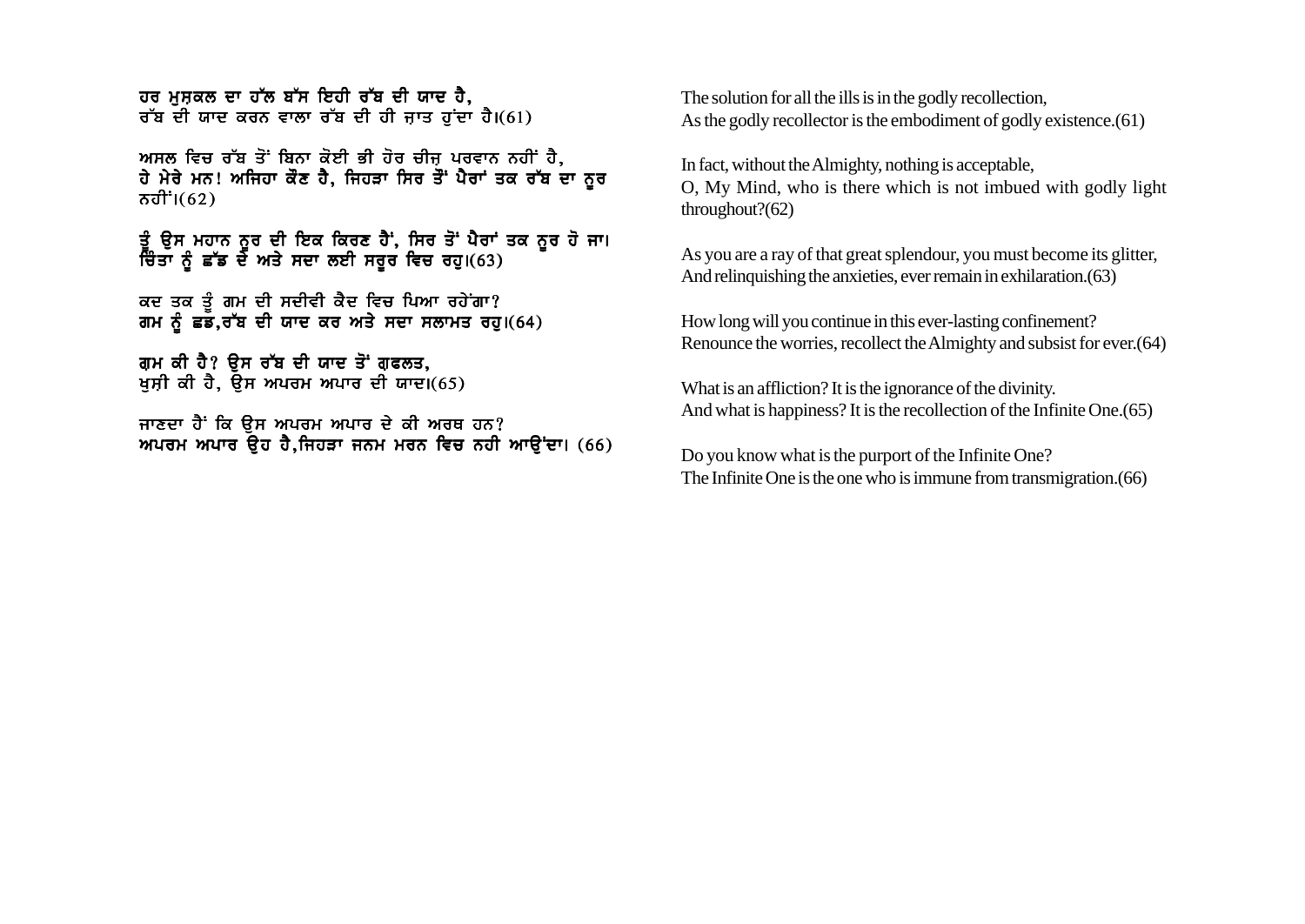ਹਰ ਪੂਰਸ਼ ਅਤੇ ਇਸਤ੍ਰੀ ਨੂੰ ਉਸੇ ਦੀ ਹੀ ਧੂਨ ਸਮਾਈ ਹੋਈ ਹੈ। ਦੋਹਾਂ ਜਹਾਨਾਂ ਵਿਚ ਇਹ ਉਸੇ ਦਾ ਹੀ ਰੌਲਾ ਰੱਪਾ ਹੈ।(67)

ਵਲੀਆ (ਸੰਤਾਂ) ਦੀ ਰਸਨਾ ਉਤੇ ਉਸ ਦਾ ਟਿਕਾਣਾ ਹੈ. ਜਾਂ ੳਸ ਜੀਵ ਦੇ ਹਿਰਦੇ ਅੰਦਰ. ਜਿਥੇ ਦਿਨ ਰਾਤ ੳਸ ਦੀ ਯਾਦ ਰੰਹਿੰਦੀ  $1(68)$ 

ਉਸ(ਰੱਬ ਨੂੰ ਯਾਦ ਕਰਨ ਵਾਲੇ) ਦੀ ਅੱਖ ਗੈਰ ਉਪਰ ਖੁਲ੍ਹਦੀ ਹੀ ਨਹੀਂ।<br>ਉਸ ਦਾ ਕਤਰਾ ਬਿਨਾ ਸਾਗਰ ਦੀ ਦਿਸ਼ਾ ਦੇ ਹੋਰ ਕਿਸੇ ਪਾਸੇਂ ਰੁੜ੍ਹਦਾ ਹੀ ਨਹੀਂ 1(69)

ਰੱਬ ਦਾ ਬੰਦਾ ਦੋਹਾਂ ਜਹਾਨਾਂ ਦਾ ਮਾਲਿਕ ਹੈ. ਕਿਉਂ ਜੋ ਉਹ ਰੱਬ ਦੇ ਉਸ ਮਹਾਨ ਸੱਚ-ਸਰੂਪ ਤੋਂ ਬਿਨਾਂ ਹੋਰ ਕਿਸੇ ਨੂੰ ਨਹੀ<sup>:</sup> ਵੇਖਦਾ। $(70)$ 

ਇਹ ਲੋਕ ਪਰਲੋਕ ਦੋਵੇਂ ਨਾਸਵਾਨ ਹਨ: ਉਸ ਦੀ ਯਾਦ ਤੋਂ ਛਟ ਬਾਕੀ ਸਭ ਕਝ ਬੇਸਮਝੀ ਹੈ।(71)

ਉਸ ਦੀ *ਯਾਦ ਕਰ; ਜਿਥੋਂ* ਤਕ ਤੇਰੇ ਪਾਸੋਂ ਹੋ ਸਕੇ ਉਸ ਨੂੰ ਯਾਦ ਰੱਖ।<br>ਆਪਣੇ (ਹਿਰਦੇ ਰੂਪੀ) ਘਰ ਨੂੰ ਰੱਬ ਦੀ ਯਾਦ ਨਾਲ ਆਬਾਦ ਕਰ।(72)

Every man and woman is imbued with his adoration. And, in both the domains, all rumpus is for him. (67)

His domain is either in the eloquence of the valis (the saints) Or in the hearts of the ones who think of him day and night. (68)

His (devotee's) vision does not capture the strangers, His drop does not flow in any direction except towards the godly sea. (69)

The celestial human is the possessor of both the domains, Because, except the truthful Omnipresence, he does not see any  $body.(70)$ 

Both, the heaven and the earth, are destructible. And except his realization, rest is all ignorance. (71)

Remember him, as far as possible, recall him, And treasure your abode by retaining his recognition. (72)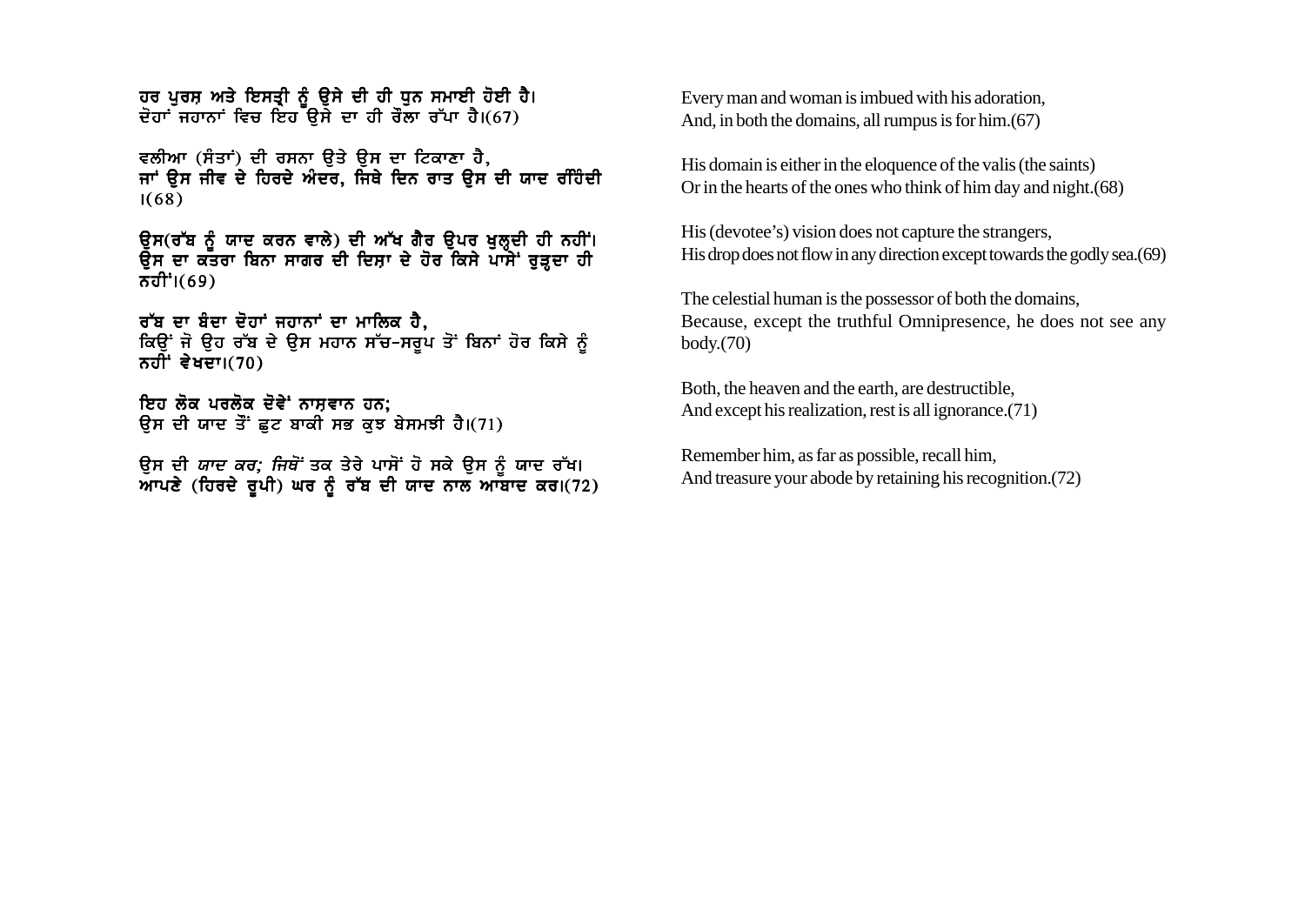ਤੇਰਾ ਇਹ ਹਿਰਦਾ ਰੱਬ ਦਾ ਹੀ ਘਰ ਹੈ. ਮੈਂ ਕੀ ਆਖਾਂ, ਰੱਬ ਨੇ ਹੀ ਇੳਂ ਕਿਹਾ ਹੈ।(73)

ਤੇਰਾ ਸਾਥੀ ਅਤੇ ਤੇਰੀ ਹਾਂ ਨਾਲ ਹਾਂ ਮਿਲਾਣ ਵਾਲਾ ਤਾਂ ਬਾਦਸਾਹ ਹੈ. ਪਰ ਤੂੰ ਤਾਂ ਹਰ ਮੰਦੇ ਚੰਗੇ ਮਗਰ ਸਵਾਰਥ ਲਈ ਨਸਦਾ ਫ਼ਿਰਦਾ ਹੈ।(74)

ਅਫਸੋਸ ਤੇਰੇ ਉੱਤੇ,ਤੇਰੀ ਜਾਨ ਉਤੇ ਅਤੇ ਤੇਰੇ ਹਾਲ ਉੱਤੇ,  $m$ ਫਸੋਸ ਹੈ ਤੇਰੀ ਇਸ ਅਣਗਹਿਲੀ ਉੱਤੇ ਅਤੇ ਤੇਰੀ ਚਾਲ ਉੱਤੇ।(75)

ਜਿਹੜਾ ਵੀ ੳਸ ਦੇ ਦੀਦਾਰ ਦਾ ਤਾਲਬ ਹੋ ਗਿਆ, ਉਸ ਦੀਆਂ ਨਜ਼ਰਾਂ ਵਿਚ ਸਭ ਕੁਝ ਉਸੇ ਦਾ ਸਰੁਪ ਹੌ ਗਿਆ।76)

ਹਰ ਚਿਤ੍ਰ ਵਿਚ ਉਹ ਚਿਤ੍ਰਕਾਰ ਹੀ ਝਲਕਦਾ ਹੈ,  $\nu$ ਰੰਤ ਇਸ ਭੇਤ ਨੂੰ ਮਨਮੇਖ ਨਹੀਂ ਜਾਣ ਸਕਦਾ।(77)

ਜੇ ਕਰ ਤੂੰ ਰੱਬ ਦੇ ਪ੍ਰੇਮ ਦਾ ਸਬਕ ਪੜ੍ਹਨਾ ਹੈ ਤਾਂ ਰੱਬ ਦੀ ਯਾਦ ਕਰ,ਤੂੰ ਬਸ ਰੱਬ ਦੀ ਯਾਦ ਕਰ $(78)$ 

Your heart is the domicile of the Almighty. What can I say, God himself has expounded like this.(73)

Your companion and your yes-man is a sovereign, But you are following all the virtuous and the lowly-ones for benevolence.(74)

Sorry for you, your life and your stipulations, And regretable is your obliviousness and gait.(75)

Whosoever longed for his vision, In his perception, all depicted his embodiment.(76)

In every painting, the painter radiates, But a heretic cannot unravel the mystery.(77)

If you covet for the guidance in the love of the Almighty, Then remember him and just recollect him.(78)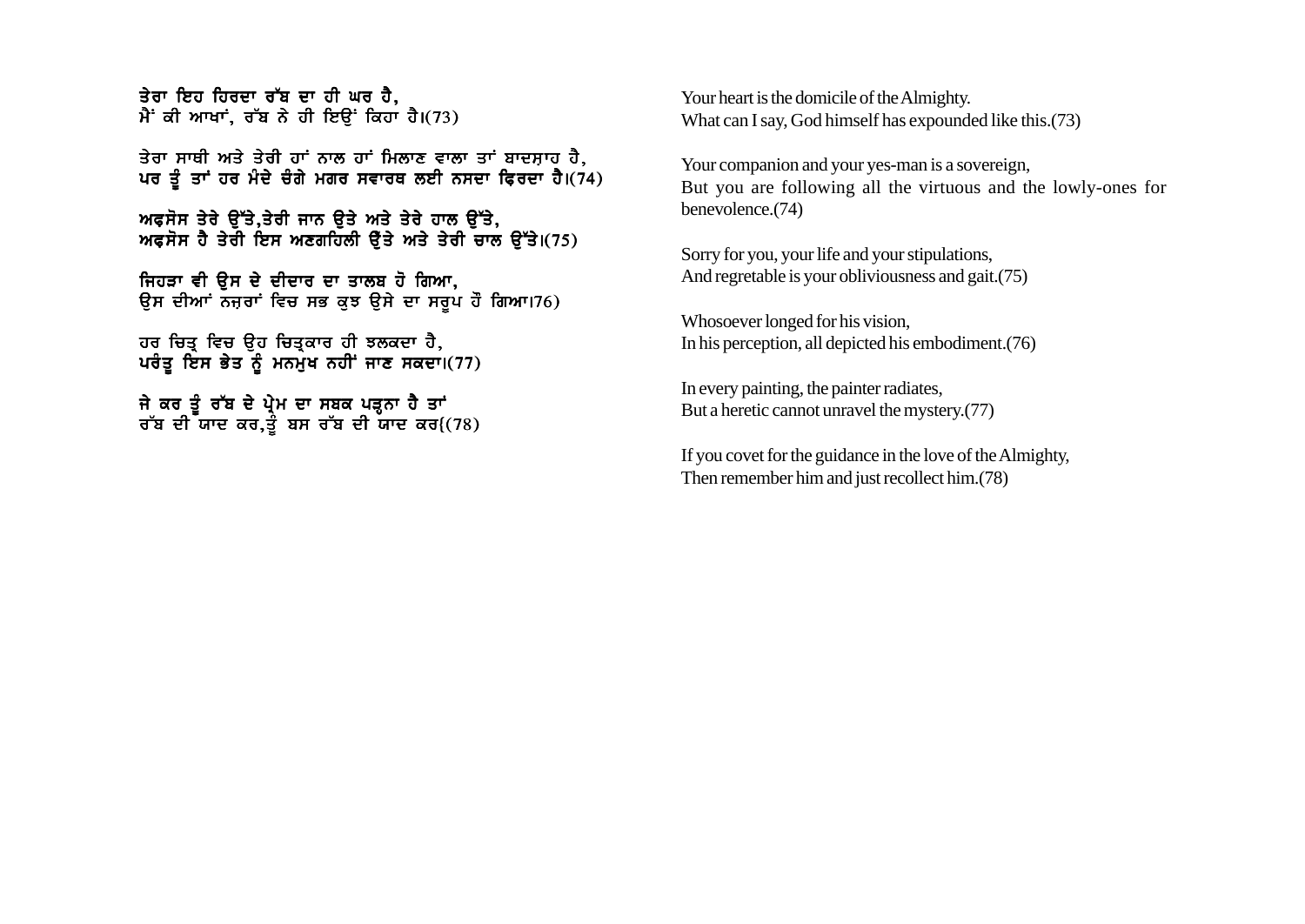ਹੇ ਭਾਈ! ਕੀ ਤੈਨੰ ਪਤਾ ਹੈ ਰੱਬ ਦੀ ਯਾਦ ਕੀ ਹੋਦੀ ਹੈ. ਅਤੇ ਇਨ੍ਹਾਂ ਸਾਰੇ ਦਿਲਾਂ ਅੰਦਰ ਕੌਣ ਵਸਦਾ ਹੈ? (79)

ਜਦ ਸਭਨਾ ਦਿਲਾਂ ਵਿਚ ਉਹ ਹੀ ਵਸਦਾ ਹੈ. ਦਿਲ ਦਾ ਘਰ ਉਸ ਦਾ ਟਿਕਾਣਾ ਅਤੇ ਪਨਾਹ ਹੈ।(80)

ਜਦ ਤੈਨੂੰ ਪਤਾ ਲਗ ਗਿਆ, ਕਿ ਸਾਰੇ ਦਿਲਾਂ ਵਿਚ ਰੱਬ ਵਸਦਾ ਹੈ, ਤਾਂ ਤੇ ਹਰ ਦਿਲ ਦੀ ਇਜ਼ਤ ਕਰਨਾ ਤੇਰਾ ਮਨੋਰਥ ਹੋਣਾ ਚਾਹੀਦਾ ਹੈ।(81)

ਇਹੀ ਰੱਬ ਦੀ ਯਾਦ ਹੈ, ਹੋਰ ਕੋਈ ਯਾਦ ਨਹੀਂ, ਜਿਸ ਕਿਸੇ ਨੂੰ ਅਜਿਹਾ ਫਿਕਰ ਨਹੀਂ ਉਹ ਖੁਸ਼ ਨਹੀਂ ਹੈ।(82)

ਰੱਬ ਦੇ ਗਿਆਨਵਾਨਾਂ ਦੀ ਜ਼ਿਦਗੀ ਰੱਬ ਦਾ ਸਿਮਰਨ ਹੈ, ਹੳਂਮੈ ਵਿਚ ਵਸਿਆ ਮਨੱਖ ਰੱਬ ਤੋਂ ਦਰ ਹੈ।(83)

ਹੇ ਗੋਯਾ! ਤੇਰੀ ਹਸਤੀ ਹੀ ਕੀ ਹੈ? ਇਕ ਮੂਠ ਮਿੱਟੀ ਤੋਂ ਵੱਧ ਨਹੀਂ, ਅਤੇ ਉਹ ਵੀ ਆਪਣੇ ਬੱਸ ਨਹੀ (ਇਹ ਸਰੀਰ ਵੀ ਤਾਂ ਆਪਣੇ ਬੱਸ ਨਹੀ<sup>÷</sup>)(84)

O Brother, do you know what the remembrance of the Almighty is: And who dwells in all these hearts?(79)

When he abides in all the hearts. Then every heart is his abode and shelter. (80)

When you have perceived that he resides in all the hearts, To revere all the hearts should become your ideal. (81)

Remembrance of the Almighty is the only remembrance, And the one, who bears not this in mind, feels not gratified. (82)

The aim of the celestially knowledgeable is the godly awareness, And the one imbued with ego, remains detached from the Almighty. (83)

O, Goya, What is your entity? Just a handful of dust, And that too is beyond your control. (84)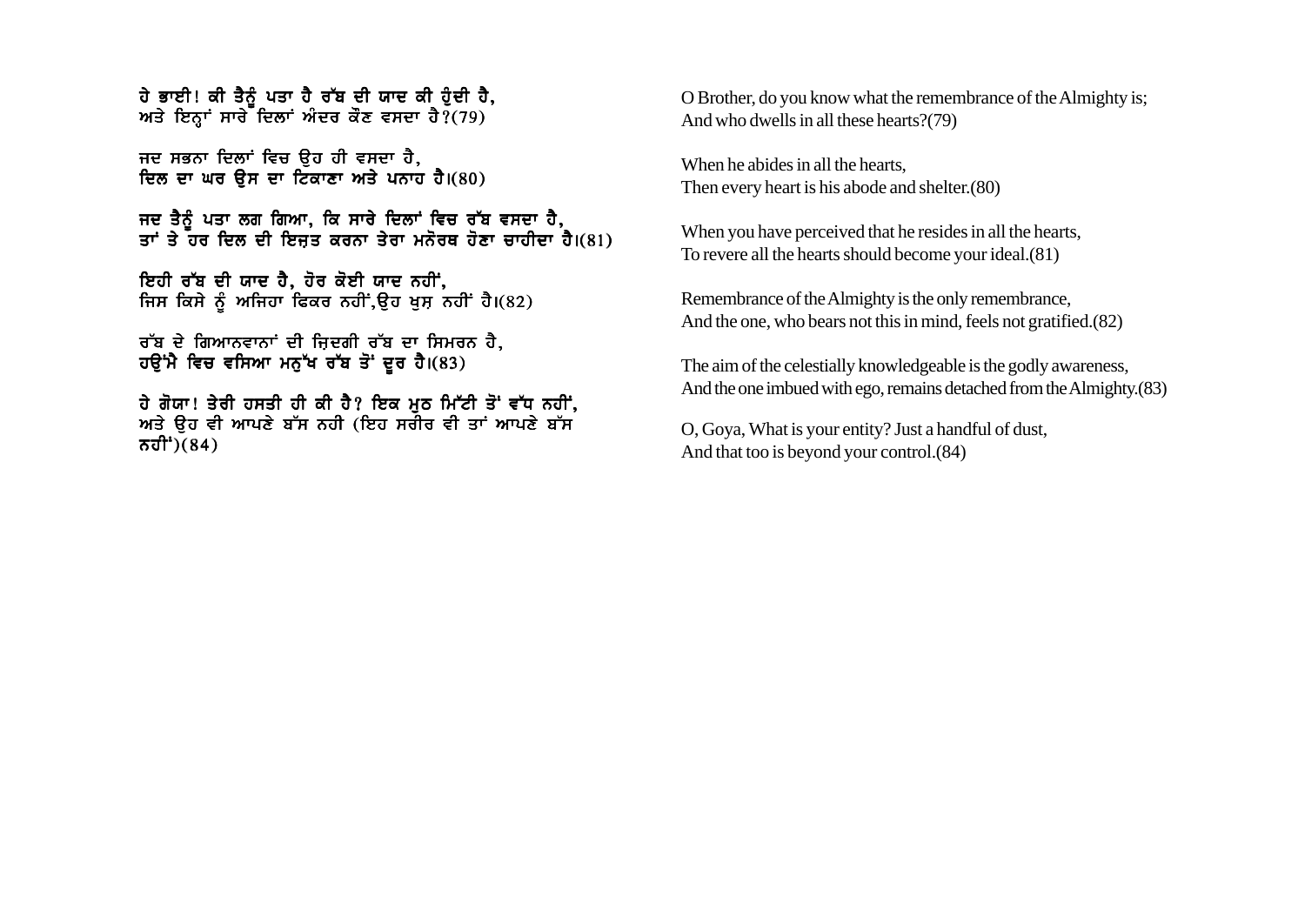ਰੱਬ ਨੇ ਬਹੱਤਰ ਫਿਰਕੇ ਪੈਦਾ ਕੀਤੇ ਹਨ. ਜਿਨ੍ਹਾਂ ਵਿਚੋਂ ਉਸ ਨੇ ਨਾਜੀ ਫਿਰਕਾ ਉੱਚਤਮ ਚੁਣਿਆ।(85)

ਨਾਜੀ(ਜਿਹੜੇ ਜਨਮ ਮਰਨ ਤੋਂ ਰਹਿਤ ਹੋ ਗਏ ਹੋਣ)ਫਿਰਕੇ ਨੂੰ ਤੂੰ ਬਿਨਾ ਕਿਸੇ  $\overline{a}$   $\overline{b}$  ਬਹੁੱਤਰਾਂ ਫਿਰਕਿਆਂ ਦੀ ਪਨਾਹ ਸਮਝ।(86)

ਇਨ੍ਹਾਂ ਦਾ ਹਰ ਇਕ ਬੰਦਾ ਪਵਿੱਤਰ ਹੈ,  $\vec{B}$ ਹੁਣਾ.ਨੇਕ-ਸਭਾੳ ਅਤੇ ਨੇਕ ਤਬੀਅਤ ਵਾਲਾ ਹੈ।(87)

ਇਨਾਂ ਨੰ ਰੱਬ ਦੀ ਯਾਦ ਤੋਂ ਬਿਨਾਂ ਕੋਈ ਚੀਜ ਚੰਗੀ ਨਹੀਂ ਲਗਦੀ**.** ਬੰਦਗੀ ਤੇ ਪਾਠ ਬਿਨਾ ੳਨਾਂ ਦੀ ਹੋਰ ਕੋਈ ਮਰਯਾਦਾ ਨਹੀਂ।(88)

ਉਨ੍ਹਾਂ ਦੇ ਸ਼ਬਦਾਂ ਵਿਚੋਂ ਖੰਡ ਤੇ ਮਿਸਰੀ ਝੜਦੀ ਹੈ,  $\overline{6}$ ਨ੍ਹਾ ਦੇ ਹਰ ਵਾਲ ਤੋਂ ਅੰਮ੍ਰਿਤ ਦੀ ਬਰਖਾ ਹੰਦੀ ਹੈ।89)

ਉਹ ਈਰਖਾ.ਵੈਰ ਵਿਰੋਧ ਤੋਂ ਅਟੰਕ ਹਨ.  $\overline{a}$ ਰ ਕਦੀ ਮੰਦਾ ਕਰਮ ਨਹੀਂ ਕਰਦੇ। $(90)$  The Almighty has created seventy-two clans, And among those he gave prominence to the Naji\*.(85)

And the clan of Najis, you may regard, As the shelter for all the seventy-two clans.(86)

Each and every one of them is a pious person, And he is handsome, kind-hearted and of amiable-natured.(87)

They don't relish any thing but the remembrance of the Almighty, And they have no other criteria except the celestial recollection and prayers.(88)

Their eloquence is laced with sugar and candies, And through every one of their hair, the nectar flows.(89)

They are devoid of jealousy and enmity, and are above malice, And they never indulge in bad deeds.(90)

(\*The ones emancipated from the bondage of life and death.)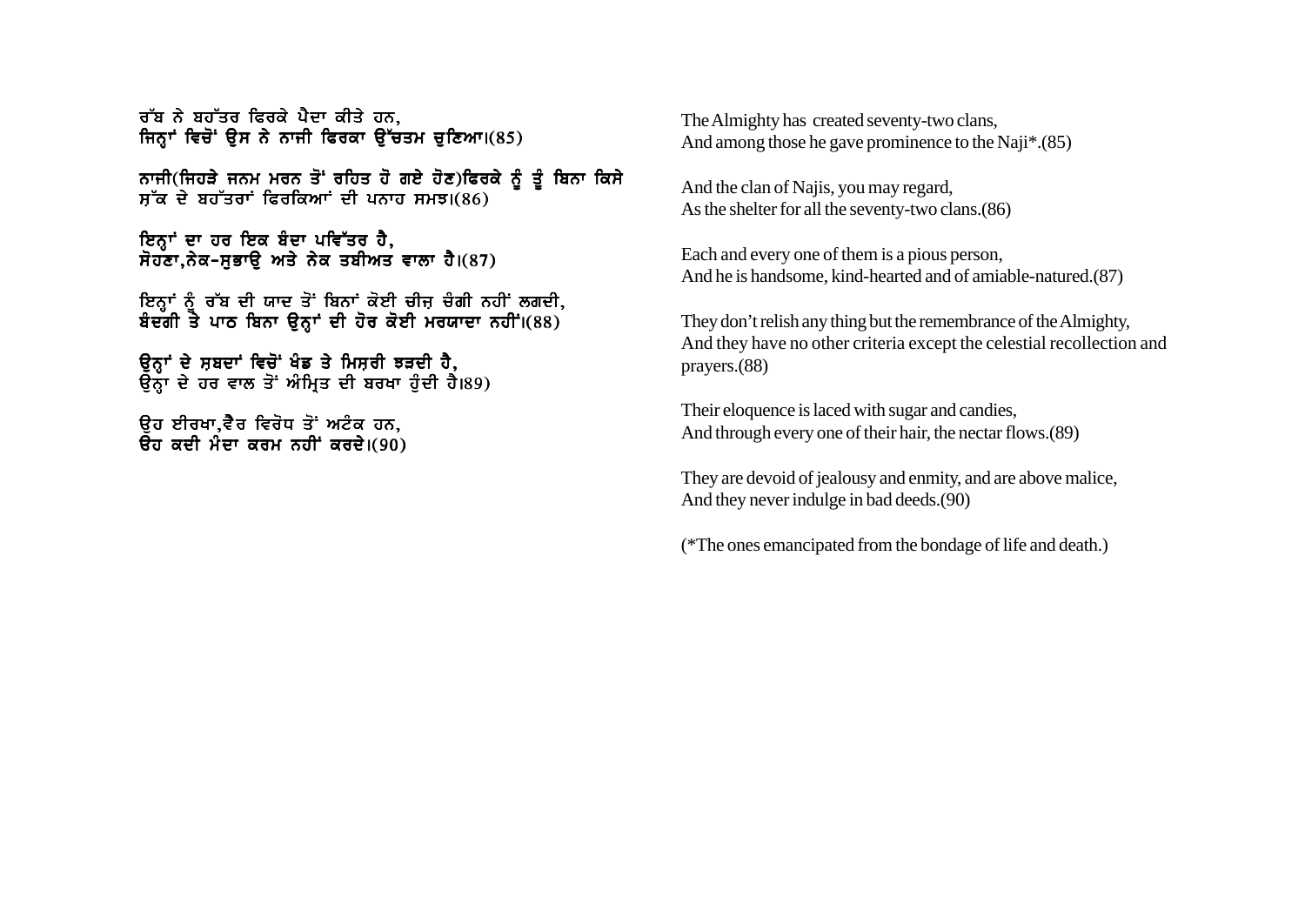<u>ਿਚ ਹਰ ਇਕ ਦਾ ਮਾਨ ਸਤਿਕਾਰ ਕਰਦੇ ਹਨ.</u> ਉਹ ਨਿਰਧਨ ਨੂੰ ਧਨਵਾਨ ਬਣਾ ਦਿੰਦੇ ਹਨ। $(91)$ 

ਉਹ ਮੁਰਦੇ ਨੂੰ ਅੰਮ੍ਰਿਤ ਬਖਸ਼ਦੇ ਹਨ. ਉਹ ਹਰ ਮੁਰਤਾਏ ਹੋਏ ਦਿਲ ਨੂੰ ਨਵੀਂ ਜਾਨ ਬਖ਼ਸ਼ਦੇ ਹਨ।(92)

ੳਹ ਹਰ ਸੱਕੀ ਲਕੜ ਨੰ ਹਰੀ ਭਰੀ ਬਣਾ ਦਿੰਦੇ ਹਨ**.** ੳਹ ਬ ਨੂੰ ਵੀ ਕਸਤਰੀ ਬਣਾ ਦਿੰਦੇ ਹਨ।(93)

ਨਿਜੀ ਸਿਫਤਾਂ ਵਿਚ ਇਹ ਸਾਰੇ ਭਲੇ ਲੋਕ ਹਨ, ੍ਰਰੱਬ ਦੀ ਜਾਤ ਦੇ ਢੁੰਡਾਉ ਹਨ, ਆਪ ਵੀ ਉਹ ਰੱਬ ਵਰਗੇ ਹੀ ਹਨ।(94)

ਇਲਮ ਅਤੇ ਅਦਬ ੳਨਾਂ ਦੇ ਸਭਾੳ ਵਿਚੌਂ ਪਗਟ ਹੰਦਾ ਹੈ. ੳਨਾ ਦਾ ਮਖੜਾ ਨਰਾਨੀ ਸਰਜ ਤੋਂ ਰੌਸਨ ਹੰਦਾ ਹੈ।(95)

ਓਨਾਂ ਦਾ ਪੰਥ ਗਰੀਬ ਨਿਮਾਣਿਆਂ ਦੀ ਕੌਮ ਹੈ**:** ਦੋਵੇਂ ਜਹਾਨ ਇਨਾਂ ਦੇ ਸਰਧਾਲ ਹਨ।(96)

They revere and respect every body, And create the affluent out of the indigent.(91)

They endow nectar to the lifeless ones, And confer existence to the waning hearts.(92)

They bring greenery into the dehydrated woods, And convert the stink into aroma.(93)

Individually, they all are very tender-hearted, Always pursue the godly nature, and epitomise the Almighty.(94)

Learning and literature, seek through their temperament, And their semblance gets resplendence from the spiritual Sun.(95)

Their realm is the kingdom of the humble ones, And both the domains are their adherents.(96)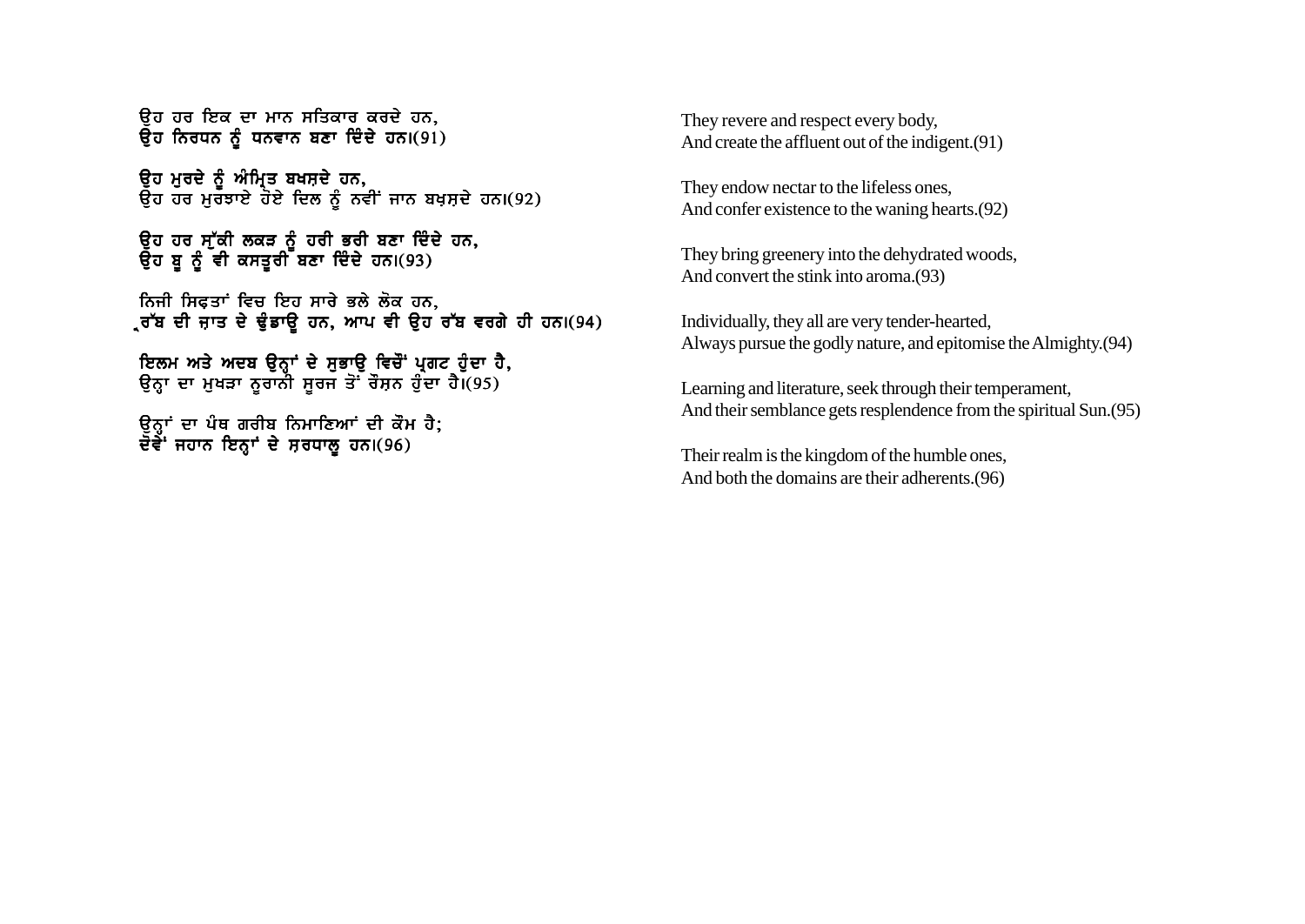ਇਹ ਮਸਕੀਨਾ ਦੀ ਕੌਮ,ਰੱਬ ਦੇ ਬੰਦਿਆਂ ਦੀ ਕੌਮ ਹੈ। ਇਹ ਸਭ ਕੁਝ ਨਾਸ ਹੋ ਜਾਣ ਵਾਲਾ ਹੈ. ਪਰ ਉਹ ਰੱਬ ਸਦਾ ਅਬਿਨਾਸੀ ਹੈ।(97)

ਉਨ੍ਹਾਂ ਦੀ ਸੰਗਤ ਨੇ ਮਿਟੀ ਨੂੰ ਭੀ ਅਕਸੀਰ ਦਿੱਤਾ। ਉਨ੍ਹਾਂ ਦੀ ਮਿਹਰ ਨੇ ਹਰ ਦਿੱਲ ਤੇ ਅਸਰ ਕੀਤਾ।(98)

ਜੋ ਵੀ ਇਕ ਵਾਰ ਵੀ ਉਨਾਂ ਦੀ ਸੰਗਤ ਵਿਚ ਬੈਠ ਜਾਂਦਾ ਹੈ, ਵਿਰ ਉਹ ਕਿਆਮਤ ਦੇ ਦਿਨ ਦੀ ਕਦ ਚਿੰਤਾ ਕਰਦਾ ਹੈ?(99)

ਜਿਸ ਨੂੰ ਸੈਂਕੜੇ ਸਾਲਾਂ ਦੀ ਉਮਰ ਵਿਚ ਕੁਝ ਪਰਾਪਤ ਨਾ ਹੋਇਆ, ਉਨ੍ਹਾਂ ਦੀ ਸੰਗਤ 'ਚ ਉਹ ਸੁਰਜ ਵਾਂਗ ਚਮਕ ਪਿਆ।(100)'

ਅਸੀਂ ਉਨ੍ਹਾਂ ਦੇ ਅਹਿਸਾਨਮੰਦ ਹਾਂ, ਉਨ੍ਹਾਂ ਦੇ ਅਹਿਸਾਨ ਦੇ ਬੰਦੇ ਹਾਂ। $(101$ 

ਮੇਰੇ ਜਿਹੇ ਲਖਾਂ ਉਨ੍ਹਾਂ ਤੋਂ ਕੁਰਬਾਨ ਹਨ, ਮੈਂ ਜੋ ਕੁਝ ਵੀ ਉਨ੍ਹਾਂ ਦੀ ਸਿਫਤ ਵਿਚ ਆਖਾਂ, ਥੋੜਾ ਹੈ।(102) It is a nation of the submissive-ones, and the children of God, As all is subject to eradication except God who is stable for ever.(97)

Their company has turned dust into elixir, And their benevolence has affected all the hearts.(98)

The one who gets once into their assembly, Never endures distress till, even, the doom's day.(99)

The one who could not achieve resplendence throughout his life, Radiates like the sun through their company.(100)

We are indebted to them. As we are bounden by their benevolence.(101)

Thousands like me sacrifice themselves for them, And whatever I may say in their praise is paltry.(102)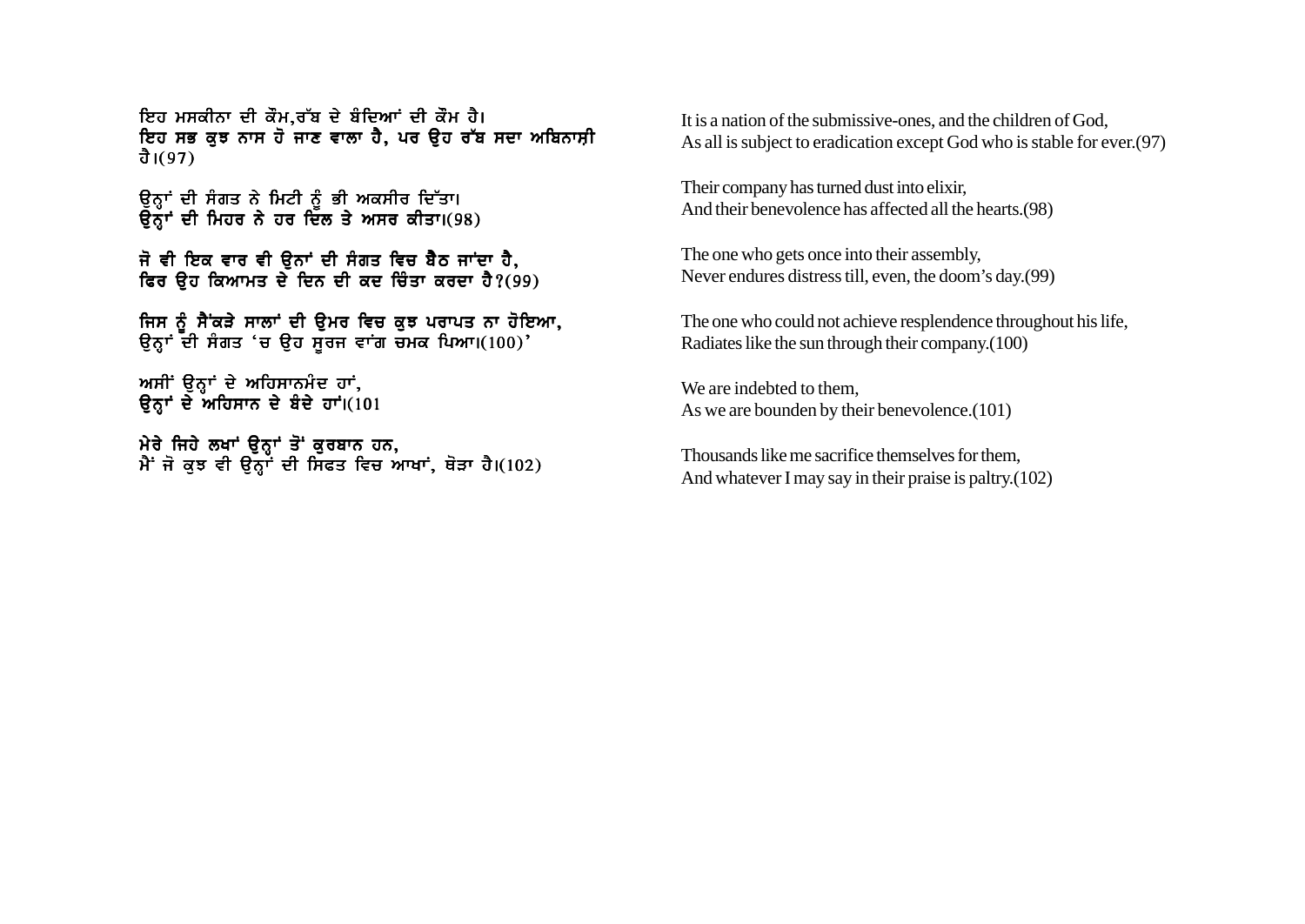ਉਨ੍ਹਾਂ ਦੀ ਸ਼ਾਨ ਕਹਿਣ ਤੋਂ ਬਾਹਰ ਹੈ,  $\overline{3}$ ਨੌਾਂ ਦਾ ਜੀਵ-ਜਾਮਾ ਧੋਣ ਤੋਂ ਪਾਕ ਹੈ। $(103)$ 

ਯਕੀਨ ਰਖ! ਆਖਰ ਇਹ ਦਨੀਆਂ ਕਦ ਤਕ ਹੈ? ਅਖੀਰ ਤੇਰਾ ਸਬੰਧ ਤਾਂ ਰੱਬ ਨਾਲ ਹੀ ਹੋਣਾ ਹੈ। $(104)$ 

ਹੁਣ ਤੂੰ ਫਿਰ ਮੁੱਢ ਤੋਂ ਉਸ ਸ਼ਾਹ ਦੀਆਂ ਕਥਾ ਕਹਾਣੀਆਂ ਕਰ। ਇਸ ਰਾਹ ਦੇ ਵਿਖਾਉਣ ਵਾਲੇ ਦੇ ਪਿੱਛੇ ਪਿੱਛੇ ਤੁਰ।(105)

ਤਾਂ ਜੋ ਤੈਨੂੰ ਉਮਰਾ ਦੀ ਮੁਰਾਦ ਮਿਲ ਜਾਵੇ, ਅਤੇ ਉਸ ਮਹਾਨ ਪ੍ਰਭੂ ਦੀ ਪ੍ਰੀਤੀ ਦੀ ਰਾਸ ਪ੍ਰਾਪਤ ਹੋਵੇ।(106)

ਇਕ ਮੁਰਖ ਵੀ ਉਥੇ ਦਿਲ ਵਾਲਾ ਹੋ ਜਾਂਦਾ ਹੈ, ਦਰਿਆ ਵਿਚ ਡ<sup>ਜ਼</sup>ਬਿਆ ਹੋਇਆ ਵੀ ਕੰਢੇ ਤੇ ਪੱਜ ਜਾਂਦਾ ਹੈ।(107)

ਜਿਸ ਨੰ ਰੱਬ ਦੀ ਯਾਦ ਪਰਾਪਤ ਹੋ ਜਾਂਦੀ ਹੈ. ੳਹ ਤੱਛ ਵੀ ਪਰਾ ਗਿਆਨਵਾਨ ਬਣ ਜਾਂਦਾ ਹੈ।(108) Their glory is beyond description, As their temporal attire, is virtuous needing no dousing.(103)

Keep faith on them; after all how long is this world going to last? At the end your emancipation will be through the Almighty only.(104)

Now you constantly relate the anecdotes of the Celestial majesty, And follow the one who is leading on this path.(105)

So that you may achieve your life-long aspirations, And relish the love of that magnanimous majesty.(106)

Even an imbecile one acquires the courage there, And the drowning one reaches the shore.(107)

Whosoever is endowed with the recollection of the Almighty, Even that benighted one achieves the ability to seek knowledge.(108)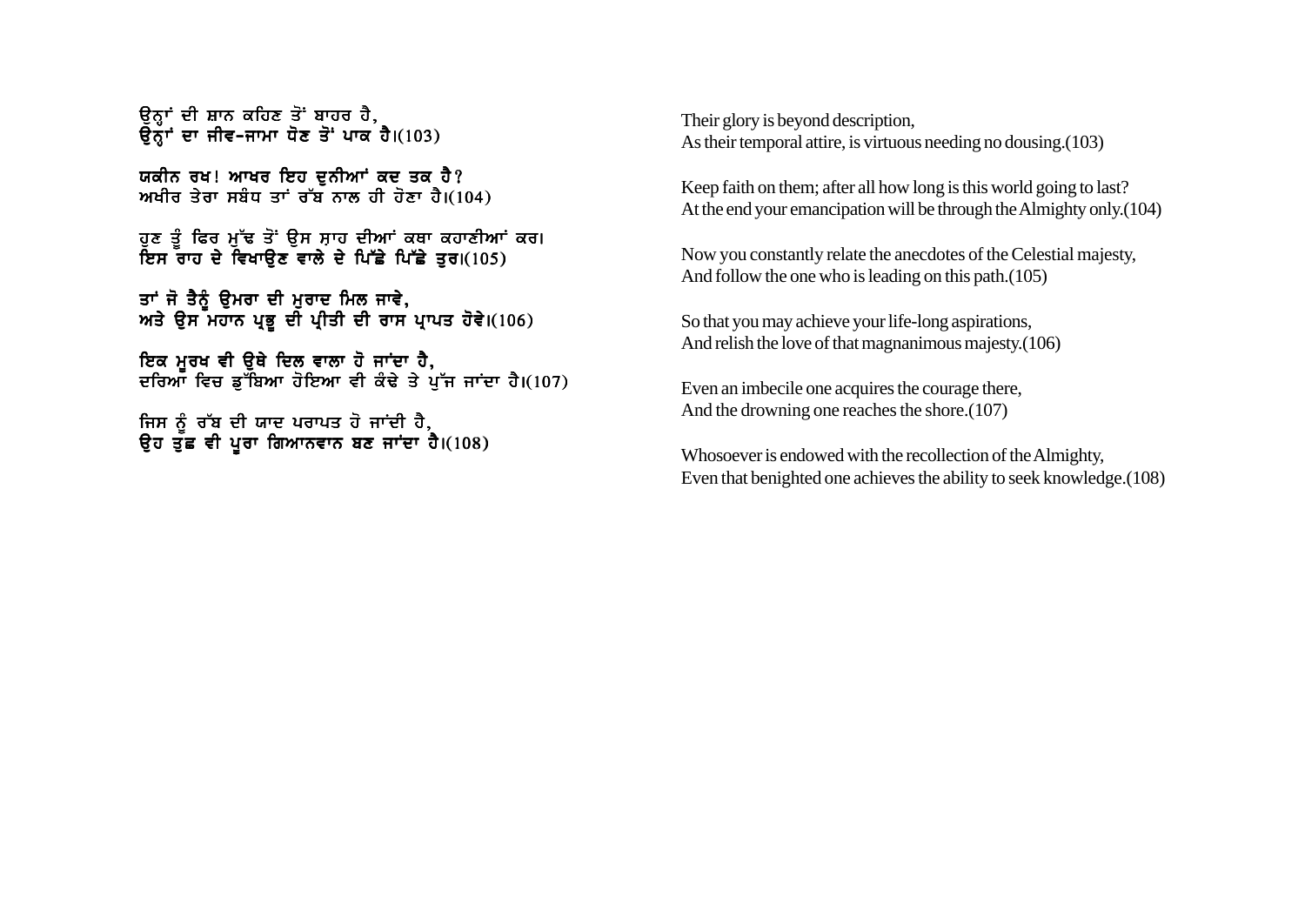ਜਿਹੜਾ ਰੱਬ(ਦੀ ਯਾਦ) ਤੋ<sup>:</sup> ਪਲ ਭਰ ਵੀ ਗਾਫਲ ਨਹੀਂ, <u>ਉਸ ਦੇ ਸਿਰ ਉਤੇ ਸਮਝੋ ਅਦਬ-ਸਤਿਕਾਰ ਦਾ ਤਾਜ ਰਖਿਆ ਹੋਇਆ</u> ਹੈ। $(109)$ 

ਇਹ ਦੋਲਤ ਹਰ ਕਿਸੇ ਨੂੰ ਨਸੀਬ ਨਹੀਂ. ੳਨਾਂ ਦੇ ਦਰਦ ਦਾ ਇਲਾਜ ਸਿਵਾਏ ਰੱਬ ਵੈਦ ਦੇ ਕੋਈ ਨਹੀਂ।(110)

ਹਰ ਦਰਦ ਦਾ ਦਾਰੂ ਰੱਬ ਦੀ ਯਾਦ ਹੈ, ਜਿਸ ਹਾਲ ਵਿਚ ਰੱਬ ਰੱਖੇ, ਉਹੀ ਠੀਕ ਹੈ।(111)

ਸਭ ਦੀ ਇੱਛਾ ਪਰਨ ਸਤਿਗਰ ਦੀ ਪਰਾਪਤੀ ਹੈ, ਬਿਨਾਂ ਗੁਰੂ ਦੇ ਕੋਈ ਰੱਬ ਤਕ ਨਹੀਂ ਪਹੁੰਚ ਸਕਦਾ।(112)

ਪਾਂਧੀਆਂ ਲਈ ਕਿਨੇ ਹੀ ਰਾਹ ਹਨ. ਉਨ੍ਹਾਂ ਨੂੰ ਕਾਫਲੇ ਦੇ ਰਾਹ ਦੀ ਲੋੜ ਨਹੀਂ ਹੈ।(113)

ਉਹ ਹਰ ਦਮ ਰੱਬ ਦੇ ਸਿਮਰਨ ਲਈ ਤਤਪਰ ਰਹਿੰਦੇ ਹਨ,  $\overline{M}$ ਪ ਰੱਬ ਦੇ ਮਨਜ਼ੂਰ ਹਨ ਅਤੇ ਰੱਬ ਦੇ ਦਰਸ਼ਕ ਹਨ।(114) The one who is not unaware of godly existence, even for moment, Deem that one honoured with the crown of reverence.(109)

This affluence is not in the destiny of every one, Their remedy lies with none else than the celestial healer.(110)

Every ailment has its cure in godly remembrance, And the posture he keeps one in, one must accept.(111)

The pursuit of truth is to realize the perfect preceptor, As, without the preceptor, none can achieve the Almighty.(112)

(Seeking) travellers have countless avenues, But they need not follow the way of the caravan (holy congregation).(113)

They always remain vigilantly aware of the remembrance of God. Themselves, they are accepted as they toil for the vision.(114)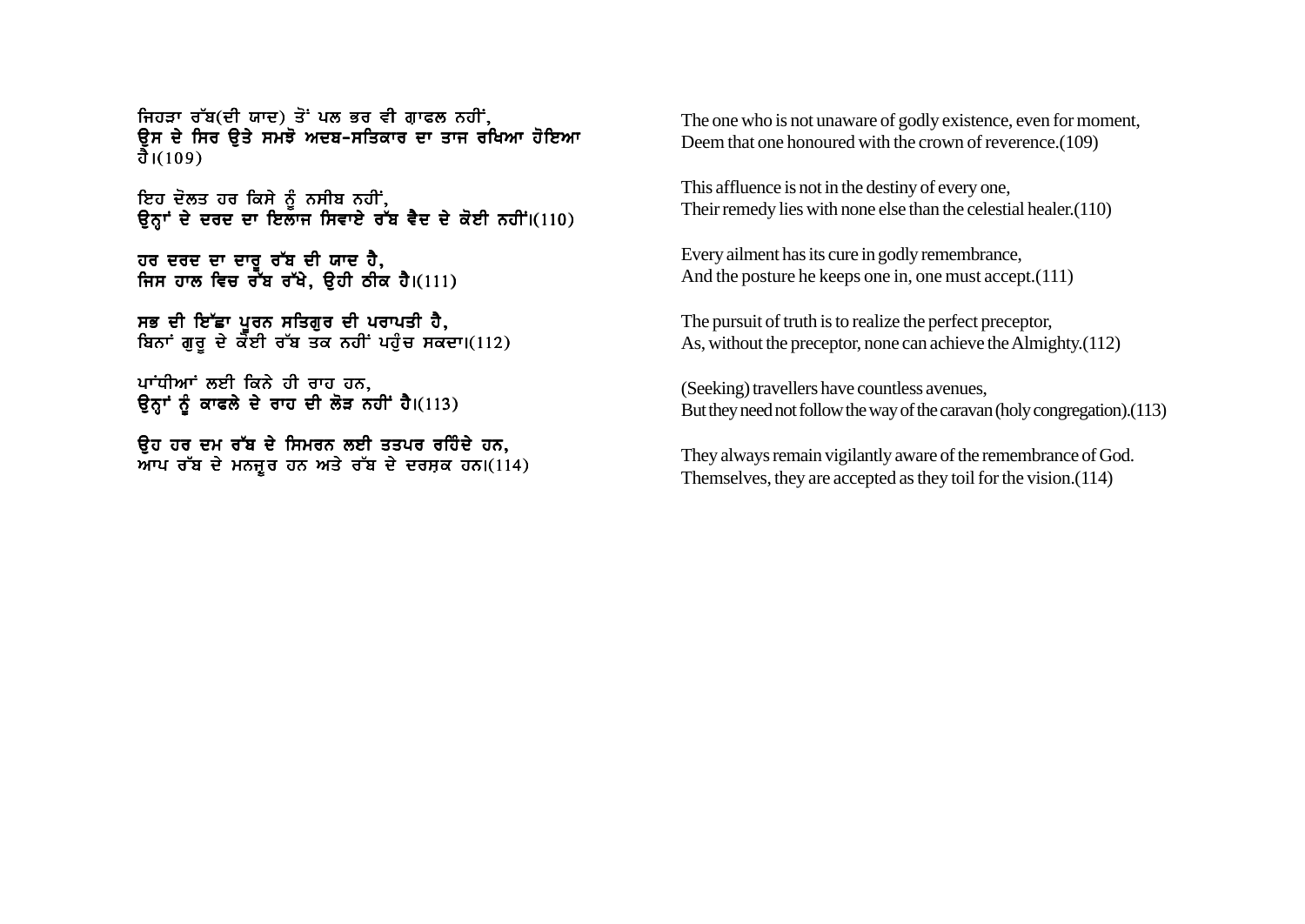ਪਰਨ ਸਤਿਗਰ ਓਹੀ ਅਤੇ ਓਹੀ ਹੋ ਸਕਦਾ ਹੈ. ਜਿਸ ਦੀ ਬਾਣੀ ਵਿਚੋਂ ਰੱਬ ਦੀ ਸਗੰਧੀ ਸਪਸ਼ਟ ਮਹਿਕਦੀ ਹੋਵੇ।(115)

ਕੋਈ ਵੀ ਉਨ੍ਹਾਂ ਦੇ ਸਾਮ੍ਹਣੇ ਜ਼ੱਰੇ ਵਾਂਗ ਆਂਉਦਾ ਹੈ, ਉਹ ਛੇਤੀ ਹੀ ਸੂਰਜ ਵਾਂਗ ਨੂਰ ਦੀ ਬਰਖਾ ਕਰਨ ਵਾਲਾ ਬਣ ਜਾਂਦਾ ਹੈ $(116)$ 

ਜ਼ਿਦਗੀ ਉਹੀ ਹੈ ਜਿਹੜੀ ਬਿਨਾਂ ਕਿਸੇ ਹੀਲ ਹੁੱਜਤ ਦੇ ਉਸ ਰੱਬ ਦੀ ਯਾਦ ਵਿਚ ਗਜ਼ਰੇ।(117)

ਹਉਮੈ ਕਰਨਾ ਮੂਰਖਾਂ ਦਾ ਕੰਮ ਹੈ,<br>ਰੱਬ ਦੀ ਭਗਤੀ ਈਮਾਨ ਵਾਲਿਆਂ ਦਾ ਖਾਸਾ ਹੈ।(118)

ਹਰ ਇਕ ਦਮ ਦੀ ਅਣਗਹਿਲੀ ਇਕ ਵੱਡੀ ਮੌਤ ਹੈ. ਰੱਬ ਦੋਜਖ ਦੇ ਸੈਤਾਨ ਤੌਂ ਬਚਾਈ ਰੱਖੇ।(119)

ਜਿਹੜਾ ੳਸ ਦੀ ਯਾਦ ਵਿਚ ਦਿਨ ਰਾਤ ਮਸਤ ਰੰਹਿੰਦਾ ਹੈ. (ਉਸ ਨੂੰ ਪਤਾ ਹੈ ਕਿ)ਇਹ{ਰੱਬ ਦੀ ਯਾਦ} ਮਾਲ ਸੰਤਾਂ ਦੀ ਹੱਟ ਤੌਂ ਹੀ ਪ੍ਰਾਪਤ ਹੁੰਦਾ ਹੈ।(120))

He is the perfect preceptor and only He can be. From whose expositions, the celestial fragrance radiates. (115)

Any one who presents himself just as an iota before him, Instantly, starts showering resplendence like the sun. (116)

That life is worth which passes without hesitation, In the recollection of the Almighty. $(117)$ 

The egoism is the domain of the fools, And the worship of the Almighty is the criterion of the believers. (118)

Negligence, even during the spell of one breath, is like the death. May God save (us) from the clutches of the Satan of the hell. (119)

One who remains permeated with his remembrance day and night, (He knows) this commodity is available only at the shop of the godly adherents.(120)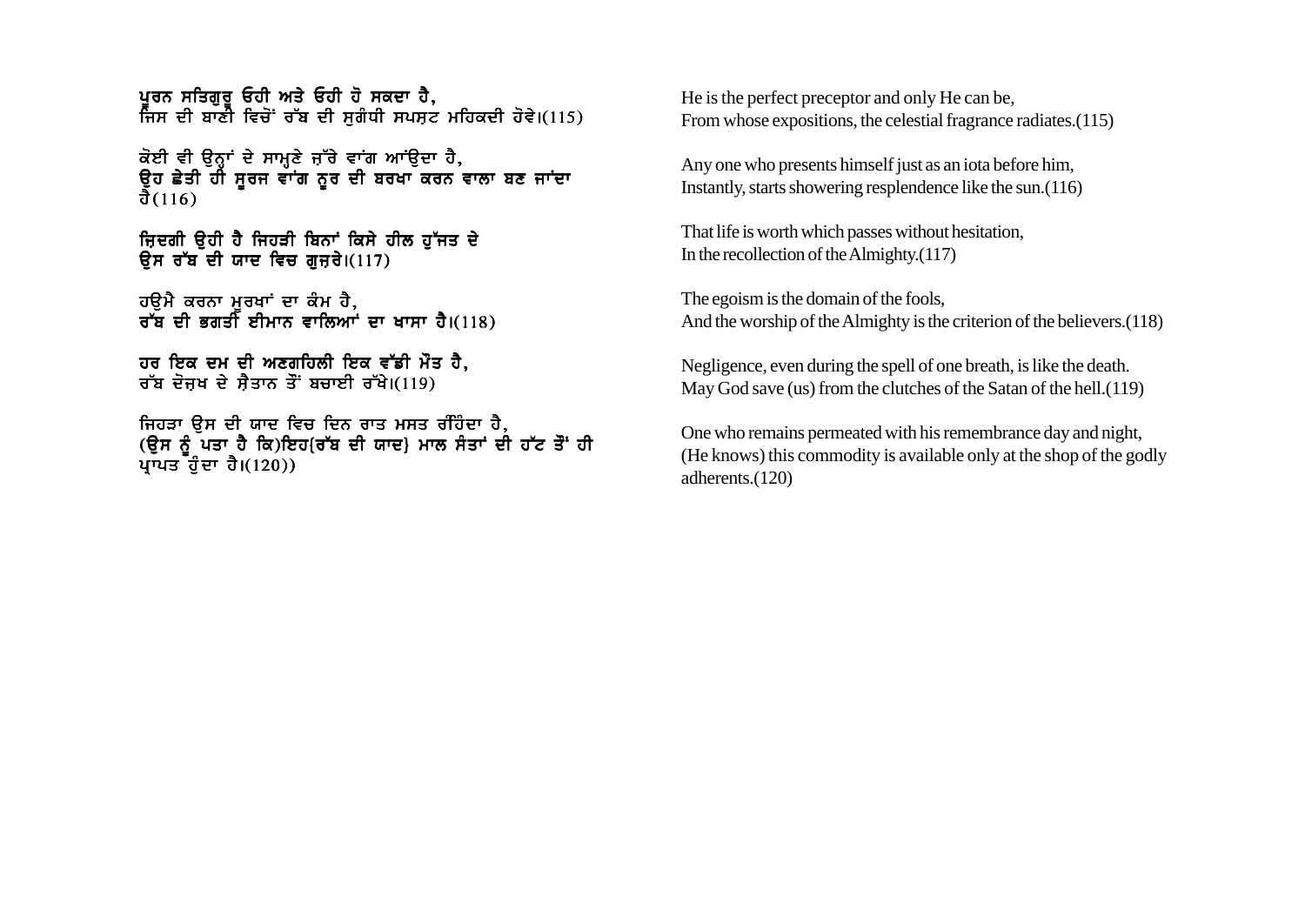ਉਨਾਂ ਦੀ ਦਰਗਾਹ ਦਾ ਸਭ ਤੋਂ ਨੀਵਾਂ ਬੰਦਾ ਵੀ ਸਿੰਸ ਜਹਾਨ ਦੇ ਵੱਡੇ ਤੋਂ ਵੱਡੇ ਪਤਵੰਤਿਆਂ ਨਾਲੋਂ ਚੰਗੇਰਾ ਹੈ।(121)

*ਉਨਾਂ ਦੇ ਰਾਹਾਂ ਤੋਂ ਕਈਂ ਸਿਆਣੇ ਕਰਬਾਨ (ਜਾਂਦੇ)ਹਨ*,  $\overline{a}$ ਨ੍ਹਾਂ ਦੇ ਰਾਹਾਂ ਦੀ ਧੜ ਮੇਰੀਆਂ ਅੱਖਾਂ ਲਈ ਸਰਮਾ ਹੈ।(122)

ੜੂੰ ਵੀ, ਹੇ ਬਰਖੁਰਦਾਰ! ਆਪਣੇ ਆਪ ਨੂੰ ਇਸੇ ਤਰ੍ਹਾਂ ਸਮਝ,  $\frac{1}{3}$ ਸੰ ਮੇਰੀ ਜਾਨ! ਤੂੰ ਇਕ ਬਿਬੇਕੀ ਪੂਰਸ ਬਣ ਜਾਵੇਂ)123)

ਇਨ੍ਹਾਂ ਸਾਹਿਬਾਂ ਦੇ ਬਹਤ ਸੇਵਕ ਅਤੇ ਬੰਦੇ ਹਨ, ਬੰਦੇ ਦਾ ਕੰਮ ਤਾਂ ਬੰਦਗੀ ਕਰਨਾ ਹੈ। $(124)$ 

ਇਸ ਲਈ ਤੈਨੂੰ ਚਾਹੀਦਾ ਹੈ ਕਿ ਉਨ੍ਹਾਂ ਦਾ ਸੇਵਕ ਬਣ ਜਾਵੇਂ, ਪਰ ਕਦੀ ਵੀ ਉਨ੍ਹਾਂ ਲਈ ਭਾਰ ਨਾ ਬਣੇ।(125)

ਭਾਂਵੇ ਰੱਬ ਤਕ ਪਹੁੰਚਾਉਣ ਵਾਲਾ ਉਨ੍ਹਾਂ ਬਿਨਾ ਹੋਰ ਕੋਈ ਨਹੀਂ ਹੁੰਦਾ, ਪਰ ਅਜਿਹੀ ਗੱਲ ਕਰਨਾ ਵੀ(ੳਨਾ ਲਈ) ਦੋਸ਼ ਹੈ।(126)

Even the humblest person at their shrine, Is more prominent than any distinguished one in this world.(121)

Many discerning ones sacrifice themselves upon their avenues, And the dust of their avenues is collyrium for my eyes.(122)

You, O My Obedient One, deliberate upon yourself like this, So that, My Cherished One, you may become a discerning sage.(123)

These holy ones have many men as the servers, As it is a person's prerogative to render invocations.(124)

Therefore, it is imperative for you to become their attendant, And never be a burden upon them.(125)

Although there can be none else to lead you to the Almighty, But, even, to think in such terms is profanity.(126)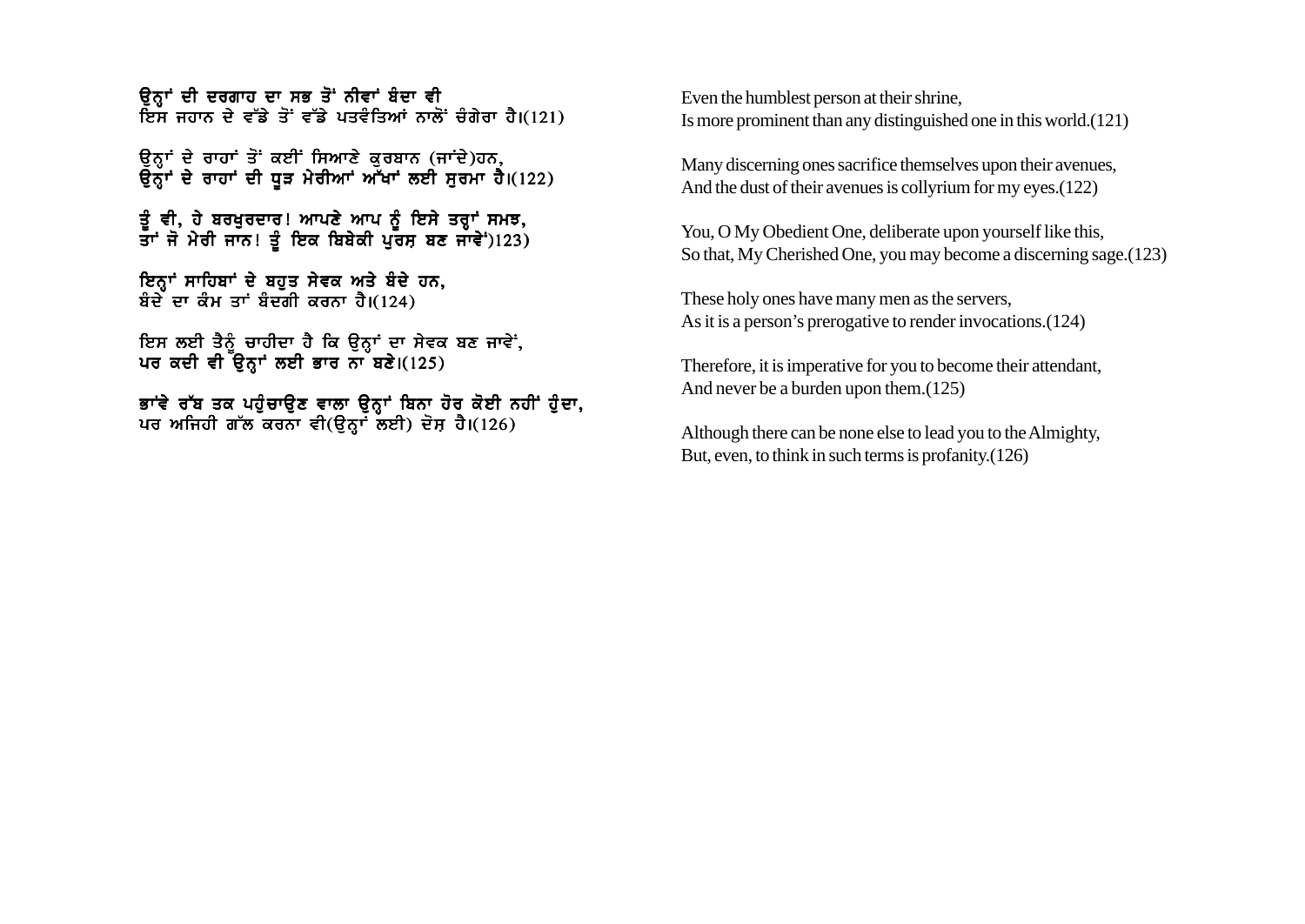ਮੈਂ ਵੇਖਿਆ ਕਿ ਇਨਾਂ ਦਿਲਾਂ ਦੇ ਮਹਿਰਮਾਂ ਦੀ ਸੰਗਤ ਦੀ ਬਖਸ਼ਿਸ਼ ਦੇ ਸਦਕੇ ਜੁੱਰਾ ਵੀ ਜਹਾਨ ਦਾ ਸਰਜ ਬਣ ਗਿਆ। $(127)$ 

ਦਿਲ ਵਾਲਾ ਬੰਦਾ ਕੌਣ ਹੈ ਜਿਹੜਾ ਰੱਬ ਨੂੰ ਪਛਾਣਦਾ ਹੋਵੇ, ਅਤੇ ਜਿਸ ਦੇ ਮੁਖੜੇ ਤੋਂ ਰੱਬ ਦਾ ਨੂਰ ਬਰਸਦਾ ਹੋਵੇ।(128)

ੳਨਾਂ ਦੀ ਸੰਗਤ ਤੈਨੰ ਰੱਬ ਦਾ ਪਿਆਰ ਬਖਸਦੀ ਹੈ**.** ੳਨਾਂ ਦੀ ਸੰਗਤ ਰੱਬ ਦੀ ਕਿਤਾਬ ਤੋਂ ਤੈਨੰ ਸਬਕ ਦਿੰਦੀ ਹੈ(129)

ੳਹ ਤਾਂ ਜੱਰੇ ਨੰ ਚਮਕਦਾ ਸਰਜ ਬਣਾ ਦਿੰਦੇ ਹਨ। ਮਿੱਟੀ ਨੰ ਸੱਚ ਦੀ ਰੋਸ਼ਨੀ ਨਾਲ ਨਰਾਨੀ ਬਣਾ ਦਿੰਦੇ ਹਨ।(130)

ਤੇਰੀ ਅੱਖ ਤਾਂ ਮਿੱਟੀ ਦੀ ਹੈ, ਪਰ ਉਸ ਵਿਚ ਨੂਰ ਰੱਬ ਦਾ ਹੈ, ਉਸ ਵਿਚ ਚਾਰੇ ਦਿਸ਼ਾਂ ਅਤੇ ਨੌ-ਅਸਮਾਨ ਮੌਜੂਦ ਹਨ।(131)

ਓਨਾਂ ਦੀ ਸੇਵਾ ਰੱਬ ਦੀ ਬੰਦਗੀ ਹੈ**.** ਕਿਉਂਕਿ ੳਹ ੳਸ ਸਰਬ-ਸਕਤੀਮਾਨ ਨੰ ਪਰਵਾਨ ਹੈ।(132) I have perceived that the company of these confidants of hearts, Make a speck, earn sun-like resplendence.(127)

Who is the man of God? The one who acknowledges the Almighty, And whose semblance depicts the godly splendour.(128)

Their association lends you the affection of the Almighty, And their alliance provides you with the lesson from the holy book.(129)

They endow an iota with the brilliance of the sun, And turn the dust luminous with light of truthfulness.(130)

Your eye is made of dust, but in it dwells the godly brilliance. And therein lodge all the four directions and the nine heavens.(131)

Their service is the epitome of the worship of the Almighty, As that is acceptable to the omnipotent entity.(132)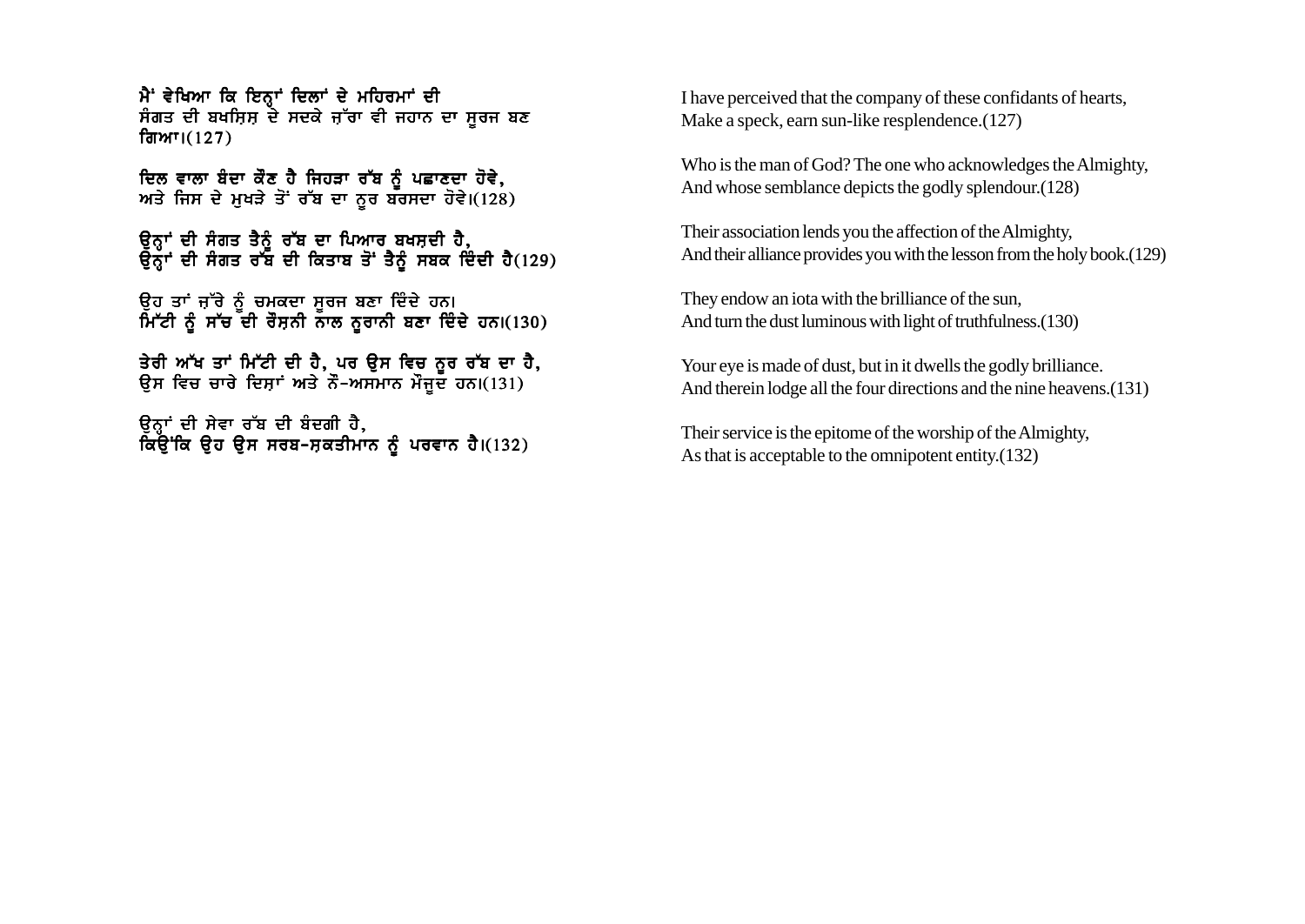ਤੰ ਵੀ ਬੰਦਗੀ ਕਰ ਤਾਂ ਜੋ ਉਸ(ਰੱਬ) ਅਗੇ ਪਰਵਾਨ ਹੋਵੋਂ.  $\frac{1}{2}$ ਸ ਦੀ ਕਦਰ ਹਰ ਮੁਰਖ ਕਿਵੇਂ ਸਮਝ ਸਕਦਾ ਹੈ?(133)

<u>ਦਿਨ ਰਾਤ ਦਾ ਬਸ ਇਕੋ ਕੰਮ ਉਸ ਦੀ ਯਾਦ ਹੀ ਹੋਣਾ ਚਾਹੀਦਾ ਹੈ.</u> ਇਕ ਛਿਨ ਲਈ ਵੀ ਉਸ ਦੀ ਯਾਦ ਬਿਨਾਂ ਨਹੀਂ ਰਹਿਣਾ ਚਾਹੀਦਾ। (134)

ਕਿਹਾਂ ਦੇ ਨੇਤ ਰੱਬ ਦੇ ਦੀਦਾਰ ਨਾਲ ਰੋਸ਼ਨ ਹਨ, ਉਹ ਭਾਵੇਂ ਭਿਖਾਰੀ ਦੇ ਭੇਖ ਵਿਚ ਹੋਣ, ਪਰ ਉਹ ਬਾਦਸ਼ਾਹ ਹੁੰਦੇ ਹਨ।(135)

ਪਾਤਸ਼ਾਹੀ ੳਹੀ ਹੀ ਹੈ ਜਿਹੜੀ ਸਦਾ ਕਾਇਮ ਰਹੇ, ਅਤੇ ਰੱਬ ਦੀ ਪਾਕ ਪਵਿਤ੍ਰ ਜਾਤ ਵਾਂਗ ਹੀ ਕਾਇਮ ਰਹੇ।(136)

ਉਨ੍ਹਾਂ ਦੀ ਰਹੁ ਰੀਤੀ ਦਰਵੇਸ਼ਾਂ ਵਾਲੀ ਹੁੰਦੀ ਹੈ,  $\tilde{B}$ ਹ ਰੱਬ ਦੀ ਅੰਸ਼ ਹੋਦੇ ਹਨ ਅਤੇ ਸਭ ਨਾਲ ਉਨਾਂ ਦੀ ਅਪਣਤ ਹੋਦੀ ਹੈ। $(137)$ 

ਓਹ ਹਰ ਭਿਖਾਰੀ ਨੂੰ ਇੱਜੂਤ ਮਰਤਬਾ ਬਖਸ<u>਼</u>ਦੇ ਹਨ, ਨਿਰਸੰਦੇਹ ਉਹ ਦੌਲਤ ਬਖਸ਼ਦੇ ਹਨ।(138)

You may also revel in his worship so that you too are embraced. How can every mindless person grasp his worth?(133)

To recollect him day and night, should be your only motive. One must not remain without his remembrance, even for a moment.(134)

Their eyes are glittering with the vision of the Almighty, And they may be in the guise of the beggars, but they are the sovereigns.<sup>(135)</sup>

That kingdom is that, which persists for ever, And remains invariable and pious like the celestial entity.(136)

They are the embodiment of piety. They are the godly offspring and form the fraternity of all.(137)

They endow honour to all the supplicants, And, without doubt, they hand out (celestial) wealth.(138)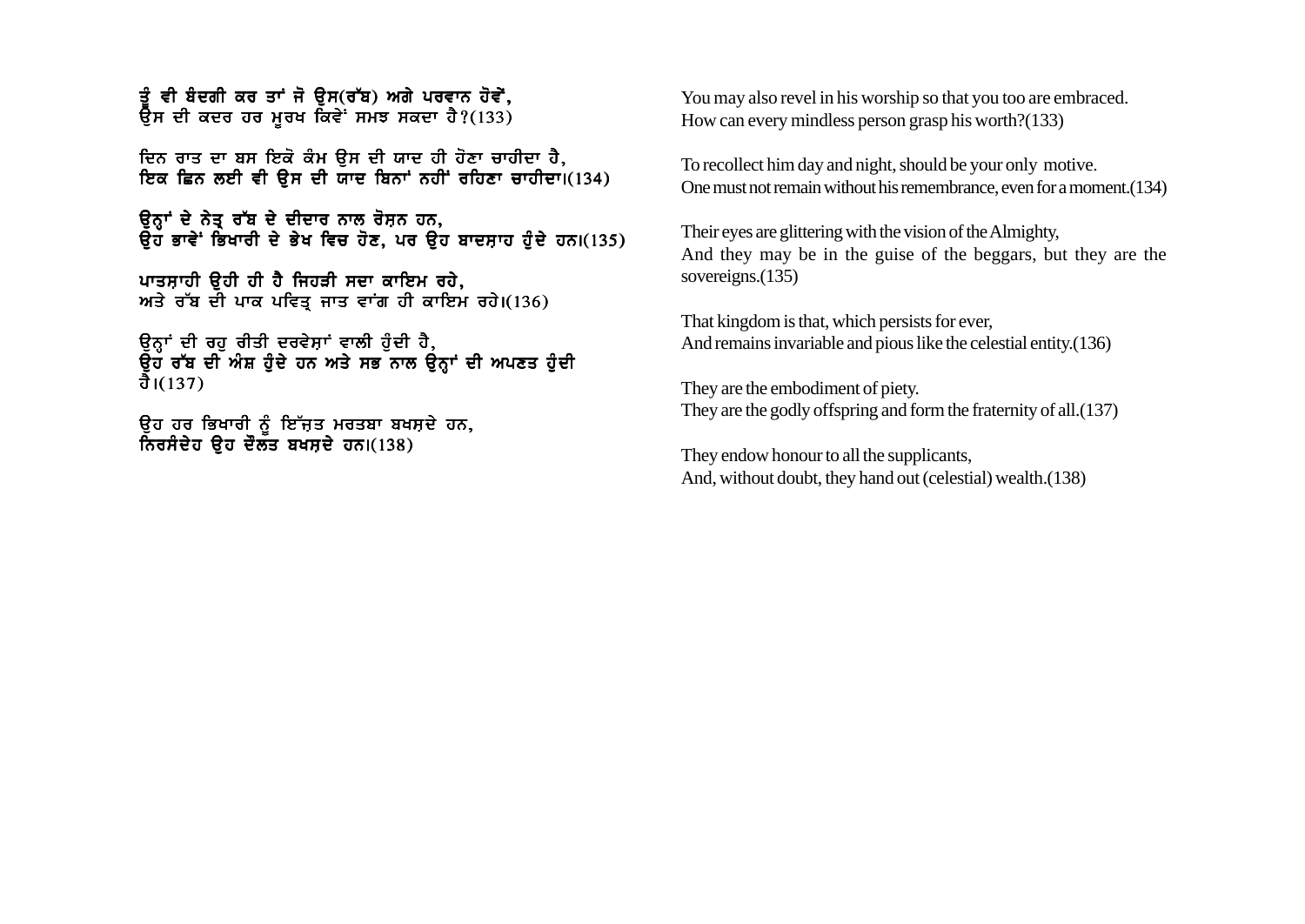ਤਛ ਬੰਦਿਆਂ ਨੂੰ ਉਹ ਪੂਰਨ ਗਿਆਨਵਾਨ ਬਣਾ ਦਿੰਦੇ ਹਨ. ਬੇਦਿਲਾਂ ਨੂੰ ਉਹ ਦਿਲਾਂ ਦੇ ਮਾਲਕ ਬਣਾ ਦਿੰਦੇ ਹਨ। $(139)$ 

ਆਪਣੇ ਅੰਦਰੋਂ ਉਹ ਹਉਮੈ ਬਾਹਰ ਕੱਢ ਮਾਰਦੇ ਹਨ, ਉਹ ਸੱਚ ਦੇ ਬੀਜ ਦਿਲਾਂ ਦੇ ਖੇਤਾਂ ਵਿਚ ਬੀਜਦੇ ਹਨ।(140)

ਉਹ ਆਪਣੇ ਆਪ ਨੂੰ ਅਸਲੋਂ ਤੁੱਛ ਸਮਝਦੇ ਹਨ,  $\bar{R}$ ਹ ਦਿਨ ਰਾਤ ਰੱਬ ਦੇ ਸਿਮਰਨ ਵਿਚ ਲੀਨ ਰਹਿੰਦੇ ਹਨ।(141)

ਰੱਬ ਦੇ ਬੰਦਿਆਂ(ਸੰਤਾਂ) ਦੀ ਸਿਫਤ ਕਿਥੋਂ ਤਕ ਕਰਾਂ? ਜੇ ਕਰ ਉਨ੍ਹਾਂ ਦੀਆਂ ਹਜ਼ਾਰਾਂ ਸਿਫਤਾਂ ਵਿਚੋਂ ਇਕ ਵੀ ਬਿਆਨ ਕਰ ਸਕਾਂ ਤਾਂ ਭੀ ਚੌਗਾ ਹੈ। $(142)$ 

ਤੂੰ ਵੀ ਅਜਿਹਾ ਗੁਰਮੁਖ ਪਿਆਰੇ ਢੁੰਡ,ਕਿਹੜੇ ਪਿਆਰੇ? ਜਿਹੜੇ ਸਦਾ ਜਿਉਂਦੇ ਹਨ। ਦੂਜੇ ਤਾਂ ਮੋਇਆਂ ਸਮਾਨ ਹਨ।(143)

ਕੀ ਤੈਨੂੰ ਜਿਉਣ ਦੇ ਅਰਥਾਂ ਦਾ ਪਤਾ ਹੈ? (ਆ ਦੱੱਸਾਂ)ਜਿਉਣਾ ਉਹੀ ਸੁਭਾਗਾ ਹੈ ਜਿਹੜਾ ਉਸ ਰੱਬ ਦੀ ਯਾਦ ਵਿਚ ਜੀਆ ਜਾਵੇ। $(144)$ 

They turn the paltry ones into the absolute enlightened ones, And endow the heart-felt sincerity to the ones with no compassion.(139)

They get rid of the ego in their inner most, And sow the seeds of truth in the fields of hearts.(140)

They deem themselves as fundamentally humble, And whole day remain absorbed in the worship of the Almighty.(141)

How far could one go on complimenting the godly beings? I will be lucky if I could relate just one out of thousands.(142)

You, as well, toil to search for some apostles; which ones? The ones who are dynamic as the rest are all just deadbeat.(143)

Do you know the meanings of living? Only that living is worth, which is spent in the recollection of the Almighty.(144)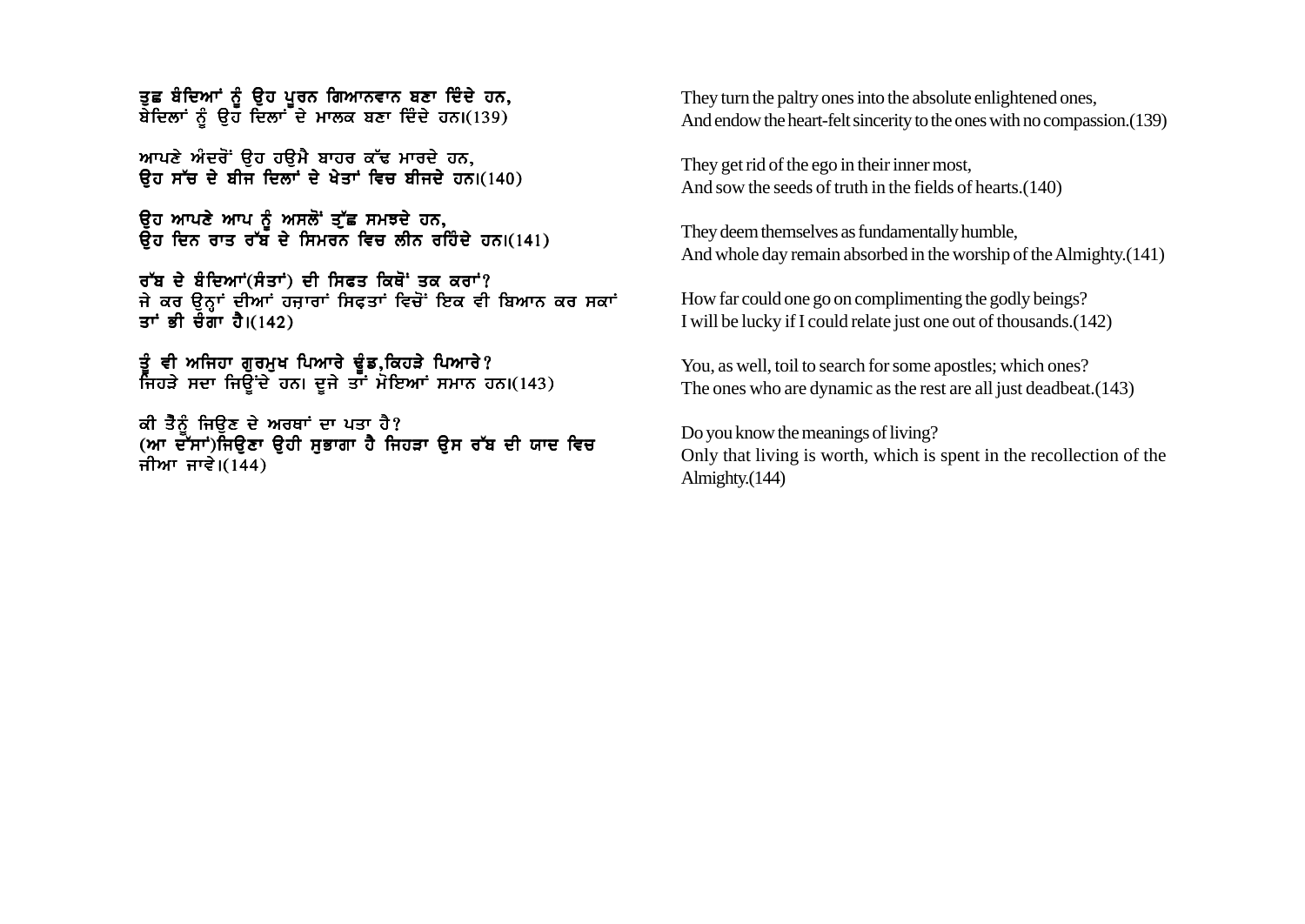ਆਰਫ ਲੋਕ ਰੱਬ ਦੇ ਭੇਤ ਭਰੇ ਗਿਆਨ ਕਰਕੇ ਹੀ ਜਿੰਦਾ ਹਨ. ਦੋਹਾਂ ਜਹਾਨਾਂ ਦੀ ਨਿਹਮਤ ਉਸ ਦੇ ਘਰ ਵਿਚ ਹੈ।(145)

ਜੀਵਨ ਦਾ ਅਰਥ ਹੀ ਰੱਬ ਦੀ ਯਾਦ ਹੈ। ਇਸੇ ਕਰਕੇ ਹੀ ਸੰਤਾਂ ਦਾ ਜੀਵਨ ਹੈ।(146)

ਓਨਾਂ ਦਾ ਜਿਕਰ ਹਰ ਬੋਲਦੀ ਜੀਭਾ **ੳਪਰ ਹੈ**. ਦੋਵੇਂ ਜਹਾਨ ੳਸ ਰੱਥ ਦੇ ਮਾਰਗ ਦੇ ਢੰਡਾੳ ਹਨ।(147)

ਸਾਰੇ ਉਸ ਜਲਾਲ ਵਾਲੇ ਰੱਬ ਦਾ ਸਿਮਰਨ ਕਰਦੇ ਹਨ, ਤਾਂ ਤੇ ਸਭਾਗਾ ਹੈ ਅਜਿਹਾ ਸਿਮਰਨ ਅਤੇ ਸਭ ਹੈ ਅਜੇਹੀ ਚਰਚਾ।(148)

ਜੇਕਰ ਸੱਚ ਦੀ ਗੱਲ ਬਾਤ ਅਤੇ ਚਰਚਾ ਕਰਨੀ ਹੋਵੇ. ਤਾਂ ਇਹ ਉਸ ਸਰਬ ਸਕਤੀਮਾਨ ਬਾਰੇ ਹੀ ਹੋ ਸਕਦਾ ਹੈ।(149)

ਨੇਕ ੳਮਰ ਨੰ ਅਜੇਹਾ (ਭਜਨ ਬੰਦਗੀ ਦਾ) ਸਰਮਾਇਆ ਉਨ੍ਹਾਂ (ਸੰਤਾਂ) ਦੀ ਸੰਗਤ ਵਿਚੋਂ ਦੀ ਨਸੀਬ ਹੋਇਆ।(150) The pious ones exist through the mystic knowledge of the Almighty, As the bounty of both the domains is available in his abode.(145)

The essence of living is the realization of the godly remembrance, And that is what the saintly beings are.(146)

Their recollection is pronounced by all the dynamic tongues, And both the worlds are running to seek the divine path.(147)

All worship the glorious Almighty, And auspicious is that reverence and propitious is that report.(148)

If you toil to deliberate on and discuss the truth, It can be directed only towards that Omnipotent.(149)

The virtuous age has secured such wealth, Only through the fraternity of holy congregation.(150)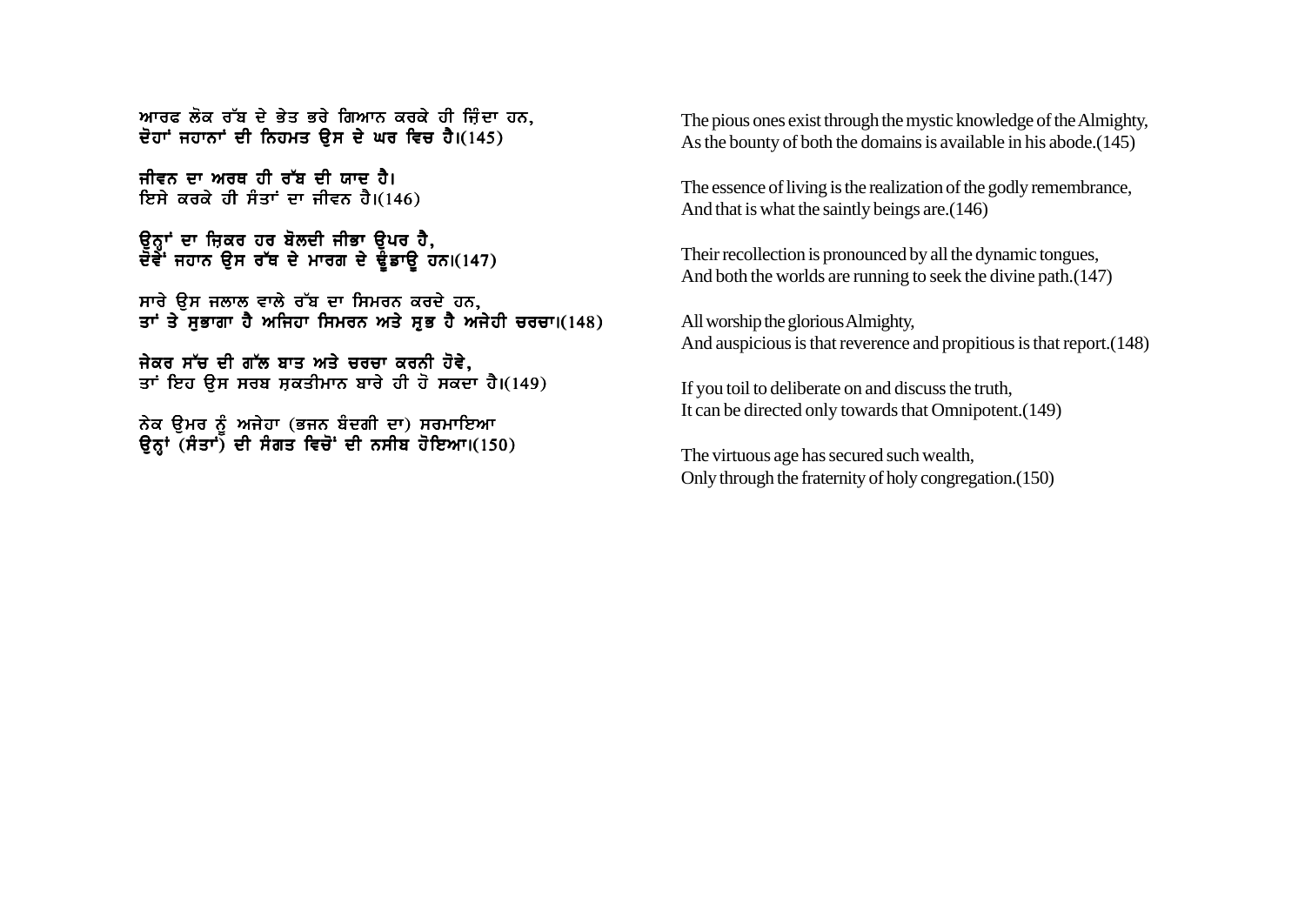ਉਨ੍ਹਾਂ ਨੂੰ ਅਜਿਹੀ ਰਾਸ ਹੀ ਮਨਜੂਰ ਹੈ,ਹੋਰ ਕੁਝ ਵੀ ਉਨਾਂ ਨੂੰ ਚੰਗਾ ਨਹੀਂ ਲਗਦਾ. ਸੱਚ ਦੇ ਸ਼ਬਦਾਂ ਤੋਂ ਬਿਨਾਂ ਹੋਰ ਕਝ ਕਹਿਣਾ ੳਨ੍ਹਾਂ ਦਾ ਨੇਮ ਹੀ ਨਹੀਂ ੋ। (151)

ਹਿੰਦਵੀ ਬੋਲੀ ਵਿਚ ੳਨਾਂ ਦਾ ਨਾਮ ਸਾਧ-ਸੰਗਤ ਹੈ. ਹੇ ਮੋਲਵੀ!ਇਹ ਸਭ ਉਨਾਂ ਦੀ ਹੀ ਤਾਰੀਫ ਹੈ।(152)

ਉਨ੍ਹਾਂ ਦੀ ਸੰਗਤ ਦੀ ਪ੍ਰਾਪਤੀ ਪ੍ਰਮਾਤਮਾ ਦੀ ਕਿਰਪਾ ਤੋਂ ਹੁੰਦੀ ਹੈ,<br>ਇਥੇ ਇਸ ਦੀ ਕਿਰਪਾ ਤੋਂ ਇਕ ਪੂਰਸ਼ ਦਾ ਭਾਗ ਪ੍ਰਗਟ ਹੋ ਜਾਂਦਾ ਹੈ।(153)

ਜਿਸ ਕਿਸੇ ਨੂੰ ਇਹ ਅਮਰ ਧਨ ਪਰਾਪਤ ਹੋ ਗਿਆ, ਮਾਨੋ ਉਸ ਦੀ ਉਮਰ ਦੀ ਆਯੂ ਆਸ਼ਾਵੰਤ ਹੋ ਗਈ।(154)

ਇਹ ਸੱਭ(ਦੋਲਤ ਅਤੇ ਉਮਰ) ਨਾਸ਼ਵਾਨ ਹੈ, ਅਤੇ ਉਹ ਅਬਿਨਾਸ਼ੀ ਹਨ, ਉਨਾਂ ਨੂੰ ਤੂੰ ਪਵਿਤਰ ਪ੍ਰੇਮ ਦੇ ਪਿਆਲੇ ਭਰ ਭਰ ਦੇਣ ਵਾਲਾ ਸਾਕੀ  $THH31(155)$ 

ਜੋ ਕੁਝ ਵੀ ਮੌਜੂਦ ਦਿਸਦਾ ਹੈ,ਇਹ ਉਨ੍ਹਾਂ ਦੀ ਸੰਗਤ ਕਰਕੇ ਹੀ ਹੈ,<br>ਉਨ੍ਹਾਂ ਦੀ ਮਿਹਰ ਕਰਕੇ ਇਹ ਸਭ ਆਬਾਦੀ ਅਤੇ ਖੁਸ਼ਹਾਲੀ ਹੈ।(156)

They adore only such play and nothing else pleases them. As, except to utter the truth, nothing more to say is their trait. (151)

In the Hindvi language they are called Sadh-sangat, (the holy congregation).

O. Maulvi, (the Muslim Priest), in fact it is all their description. (152)

Their company is accessible only through the benevolence of the Almighty,

And due to his compassion, man's destiny becomes apparent. (153)

Any one who is blessed with such an eternal wealth, Deem that his life expectation has secured optimism. (154)

All these are destructible except those ones, who are imperishable. And consider them to be the comrades who provide you with the cups full of pious love. $(155)$ 

Whatever is apparent is due to their company, And owing to their benevolence, the advancement and the bliss prevails there. $(156)$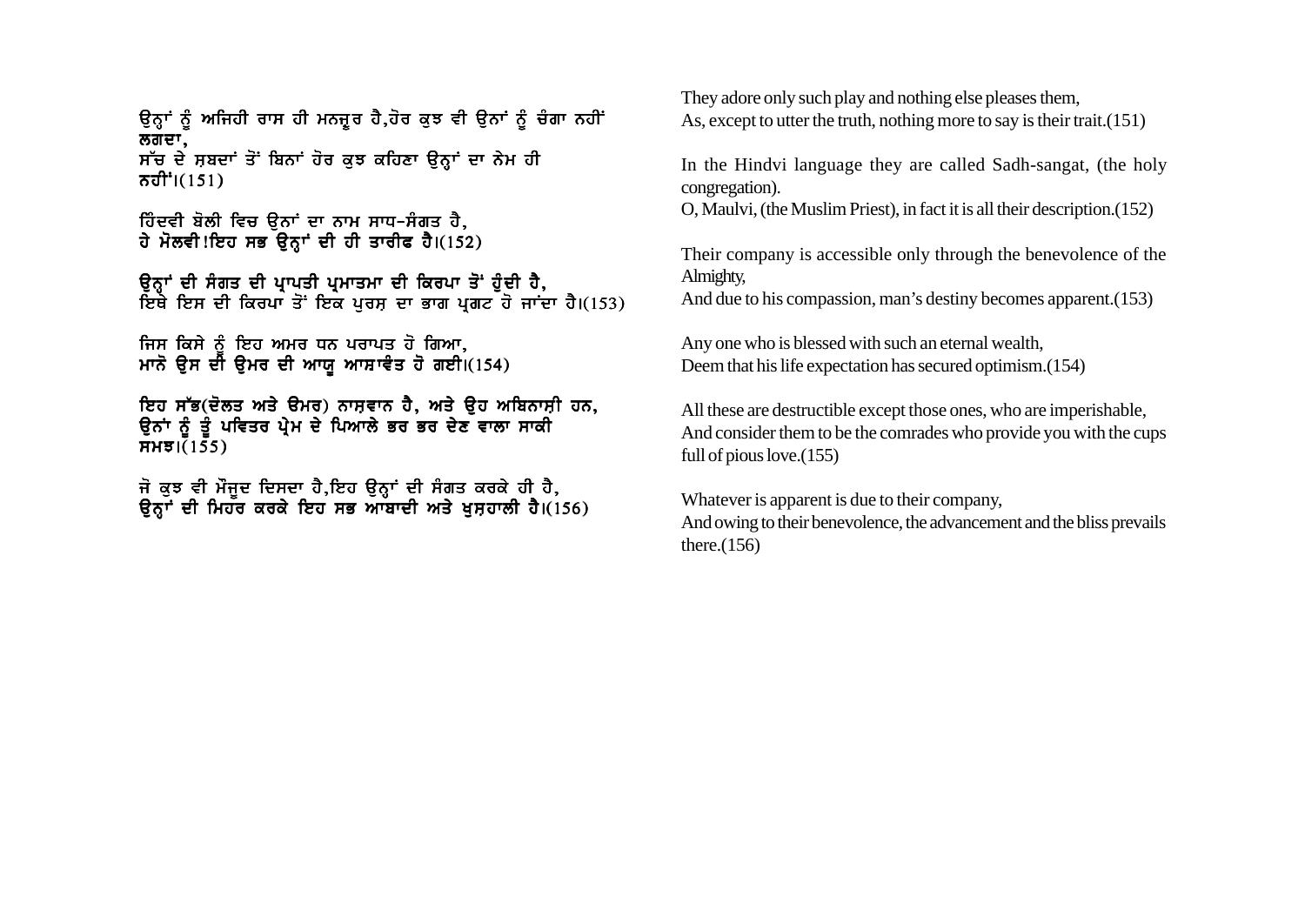ਇਹ ਸਭ ਆਬਾਦੀ ਰੱਬ ਦੀ ਮਿਹਰ ਕਰਕੇ ਹੈ. ਛਿਨ ਭਰ ਲਈ ਵੀ ਉਸ ਰੱਬ ਨੂੰ ਵਿਸਰਨਾ ਮੌਤ ਅਤੇ ਦੁੱਖ ਸਮਾਨ ਹੈ।(157)

ਉਨ੍ਹਾਂ ਦੀ ਸੰਗਤ ਇਸ ਜ਼ਿਦਗੀ ਦੀ ਪਰਾਪਤੀ ਹੈ, ਜ਼ਿੰਦਗੀ.ਏਹੀ ਜ਼ਿੰਦਗੀ ਹੈ. ਜਿਹੜੀ ਉਸ ਦੀ ਬੰਦਗੀ ਹੈ।(158)

ਜੇਕਰ ਤੰਚਾਹੰਦਾ ਹੈ ਕਿ ਰੱਬ ਦਾ ਭਗਤ ਬਣੇ, ਤਾਂ ਉਸ ਪੂਰਨ ਪੂਰਖ ਦਾ ਗਿਆਨਵਾਨ ਬਣ।(159)

ਓਨਾਂ ਦੀ ਸੰਗਤ ਤੇਰੇ ਲਈ ਕੀਮੀਆ **ਹੈ.** ਤਾ ਜੋ.ਜੋ ਵੀ ਤੰ ਚਾਹੇ ਉਹ ੳਿਚਤ ਹੋਵੇ।(160)

ਇਹ ਜਿਹੜੇ ਸਾਰੇ ਜੀਉਂਦੇ ਜਾਗਦੇ ਹਨ, ਇਹ ਕੇਵਲ ਉਨਾਂ (ਗਰਮਖਾਂ) ਦੀ ਸੰਗਤ ਸਦਕਾ ਹੈ।(161)

ੳਨਾਂ ਦੀ ਜਿਦਗੀ ੳਨਾਂ ਦੀ ਸੰਗਤ ਦੀ ਬਖਸਿਸ ਸਦਕਾ ਹੈ. ੳਨੌਾਂ ਦੀ ਸੰਗਤ ਰੱਬ ਦੀ ਰਹਿਮਤ ਦੀ ਦਲੀਲ ਹੈ।(162)

All this inhabitation is the result of divine compassion, And to forget him, even for a moment, is like seeking the demise and misery.(157)

Their association is the accomplishment of this life, As the life is only that, which is expended in his worship.(158)

If you want to attain reverence for the Almighty, Acquire the knowledge of that perfect being.(159)

Their fraternity is the alchemy for you, So that whatever you desire, becomes proper.(160)

All those you find hale and hearty, subsist on account of their (holy) audience.(161)

Their lives are due to the benevolence of the congregation, And their association is the proof of godly generosity.(162)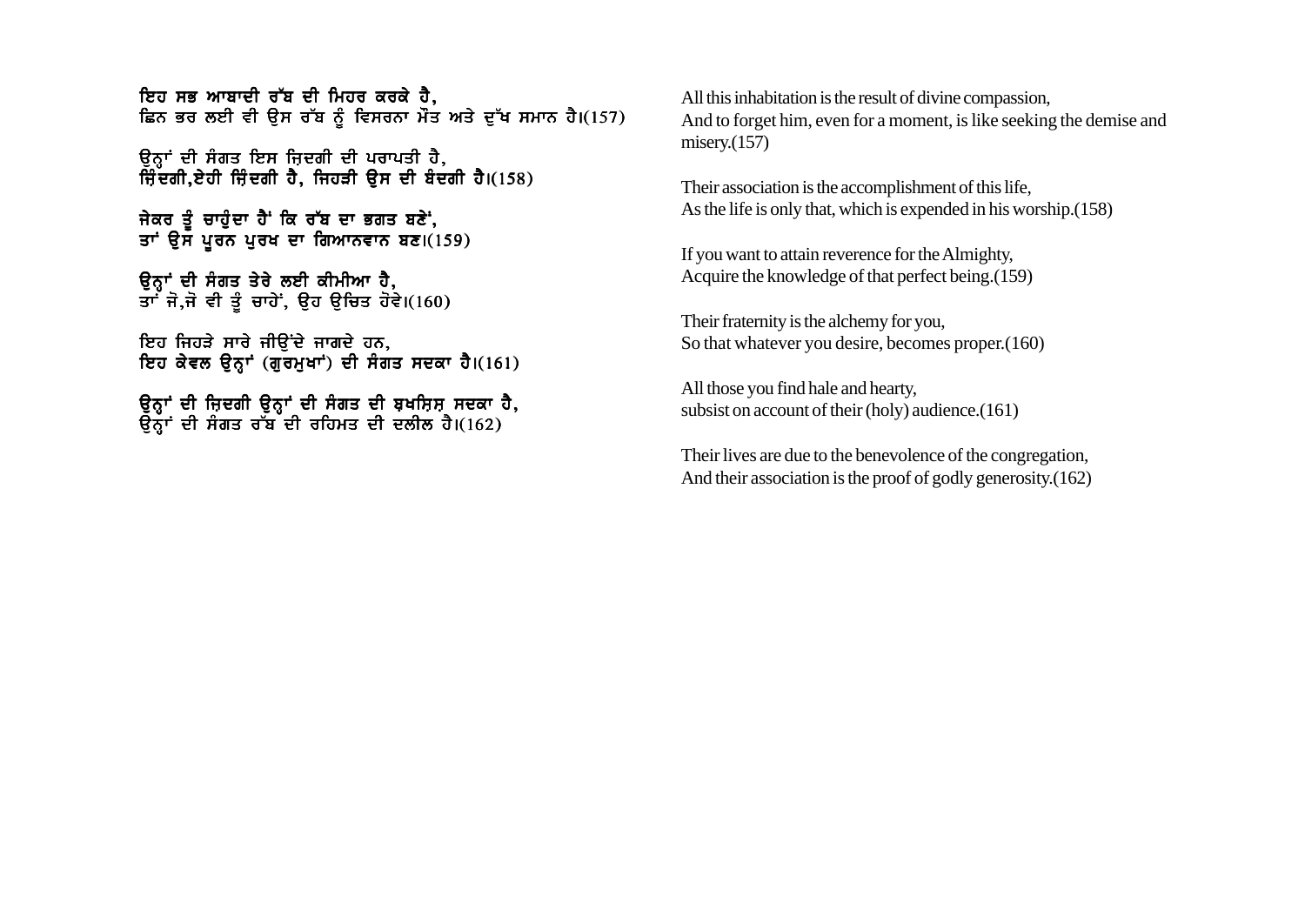ਹਰ ਕਿਸੇ ਨੂੰ ਉਨ੍ਹਾਂ ਦੀ ਸੰਗਤ ਦੀ ਲੋੜ ਹੈ, ਹਰ :....<br>ਕਾਂ ਜੋ ਆਪਣੇ ਦਿਲ ਵਿਚੋਂ ਮੋਤੀਆਂ ਦੀ ਲੜੀ ਖੋਲ ਸਕਣ।(163)

 $\vec{a}$  ਅਨਜਾਣ! ਤੰ(ਬਹ-ਮੱਲੇ)ਖਜਾਨੇ ਦਾ ਮਾਲਕ ਹੈ; ਪਰ ਅਫਸੋਸ ਕਿ ਤੈਨੂੰ ਉਸ ਗੁਪਤ ਖ਼ਜ਼ਾਨੇ ਦਾ ਪਤਾ ਹੀ ਨਹੀਂ।(164)

ਓਸ ਖਜ਼ਾਨੇ ਦਾ ਤੈਨੰ ਕਿਵੇਂ ਪਤਾ ਲਗੇ, ਕਿ ਜੰਦਰੇ ਅੰਦਰ ਕਿਹੋ ਜਿਹਾ ਮਾਲ ਮੰਤਾ ਪਿਆ ਹੈ।(165)

ਇਸ ਲਈ ਤੇਰੇ ਵਾਸਤੇ ਜਰਰੀ ਹੈ ਕਿ ਅਜਿਹੇ ਖਜਾਨੇ ਦੀ ਕੰਜੀ ਢੰਡੇਂ. ਤਾਂ ਜੋ ਤੈਨੰ ਗਪਤ ਖਜਾਨੇ ਦਾ ਸਾਫ ਪਤਾ ਲਗ ਜਾਵੇ।(166)

ਤੰ ਰੱਬ ਦੇ ਨਾਮ ਦੀ ਕੰਜੀ ਨਾਲ ਇਸ ਜੰਦਰੇ ਨੰ ਖੋਲ. ਇਸ ਛਪੇ ਹੋਏ ਖਜਾਨੇ ਦੀ ਪੋਥੀ ਵਿਚੋਂ ਸਬਕ ਪੜ।(167)

ਇਹ ਨਾਮ ਦੀ ਕੰਜੀ ੳਨਾਂ ਸੰਤਾਂ ਕੋਲ ਹੰਦੀ ਹੈ. ਇਹ ਕੰਜੀ ਜ਼ਖਮੀ ਦਿਲਾਂ ਅਤੇ ਜਾਨਾਂ ਦੀ ਮਲਮ ਹੈ।(168) Every one needs their companionship, To enable himself to unravel the pearly chains from his heart.(163)

O you the Unaware One, you are the holder of a precious treasure, But, alas, you have no perception of those hidden riches.(164)

How can you discover that treasure and know What commodities lie under that lock?(165)

For this purpose, you must go and search for the cache's key, So that you can discover the realities of the hidden hoard.(166)

Open that lock with the celestial key, To enable yourself to learn the lessons from the hidden book.(167)

The key of the divine name is held by the pious ones, And it acts as the salve for the afflicted hearts and the lives.(168)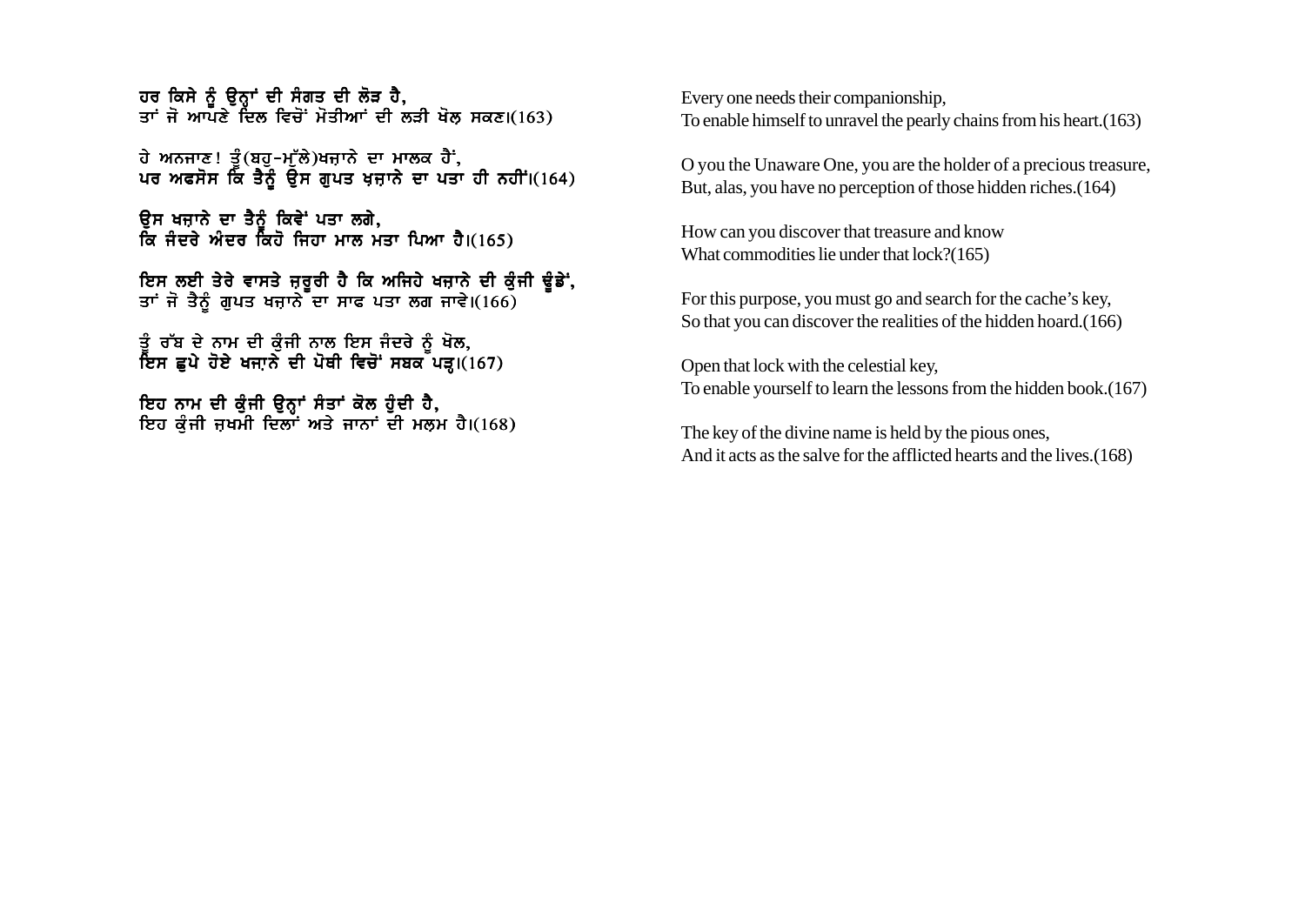ਜਦ ਇਹ ਕੰਜੀ ਕਿਸੇ ਦੇ ਹੱਥ ਲਗ ਜਾਵੇ. ਤਾਂ.ਜੋ ਕੋਈ ਵੀ ਹੋਵੇ. ਉਹ ਖਜਾਨੇ ਦਾ ਮਾਲਕ ਬਣ ਜਾਂਦਾ ਹੈ।(169)

ਜਦ ਖਜਾਨਾ ਢੰਡਣ ਵਾਲੇ ਨੂੰ ਖਜਾਨਾ ਮਿਲ ਗਿਆ ਤਾਂ. ਸਮਝੋ ਉਹ ਸਾਰੇ ਫਿਕਰਾਂ ਅੰਦੇਸ਼ਿਆਂ ਤੋਂ ਮਕਤ ਹੋ ਗਿਆ।(170)

ਜਿਸ ਨੂੰ ਆਪਣੇ ਸੱਜਨ ਪਿਆਰੇ ਦੀ ਗਲੀ ਦਾ ਰਾਹ ਮਿਲ ਗਿਆ, <u>ਹੇ ਮੇਰੇ ਦੋਸਤ. ੳਹ ਵੀ ਸਮਝ ਕਿ ਰੱਬ ਦੇ ਪਿਆਰਿਆਂ ਵਿਚ ਸਾਮਲ ਹੋ</u> ਗਿਆ। $(171)$ 

ਓਨਾਂ ਦੀ ਸੰਗਤ ਨੇ ਜੱਚੇ ਨੰ ਚੰਨ ਬਣਾ ਦਿੱਤਾ**.** ੳਨੌਾਂ ਦੀ ਸੰਗਤ ਨੇ ਹਰ ਭਿਖਾਰੀ ਨੰ ਬਾਦਸਾਹ ਕਰ ਦਿੱਤਾ।(172)

ਉਨਾਂ ਦੇ ਚਿਰਤ ਉਤੇ ਰੱਬ ਦੀ ਮਿਹਰ ਹੋਵੇ,  $\overline{a}$ ਨਾਂ ਦੇ ਮਾਪਿਆਂ ਅਤੇ ਔਲਾਦ ੳਤੇ ਵੀ {ਰੱਬ ਦੀ ਮਿਹਰ ਹੋਵੇ} $(173)$ 

ਜਿਸ ਕਿਸੇ ਵੀ ੳਨ੍ਹਾਂ ਦੇ ਦਰਸ਼ਨ ਕਰ ਲਏ, ਮਾਨੋ ੳਸ ਨੇ ਰੱਬ ਨੂੰ ਵੇਖ ਲਿਆ,

ਅਤੇ ਸਮਝੋ ਉਸ ਨੇ ਸੱਚੀ ਪ੍ਰੀਤੀ ਦੇ ਬਾਗ ਵਿਚੋਂ ਸਭ ਤੋਂ ਸੁੰਦਰ ਫੁੱਲ ਤੋੜ ਲਿਆ। $(174)$ 

When such key comes in the possession of an individual, Whosoever he may be, he becomes the master of the treasure.(169)

When the searcher of the wealth discovers the treasure, Deem him emancipated from all the worries and misgivings.(170)

The one who found the way to the beloved's avenue, Regard him, O My Friend, as unified with the godly enthusiasts.(171)

Their affiliation has turned an iota into a moon, And has transformed every beggar into a sovereign.(172)

May their character be impressed with the divine kindness, So also their ancestors, and the progeny may be blessed.(173)

Anyone who had their glimpse, believe him to have had the celestial vision,

And consider him having picked up the exquisite flower from the garden of true passion.(174)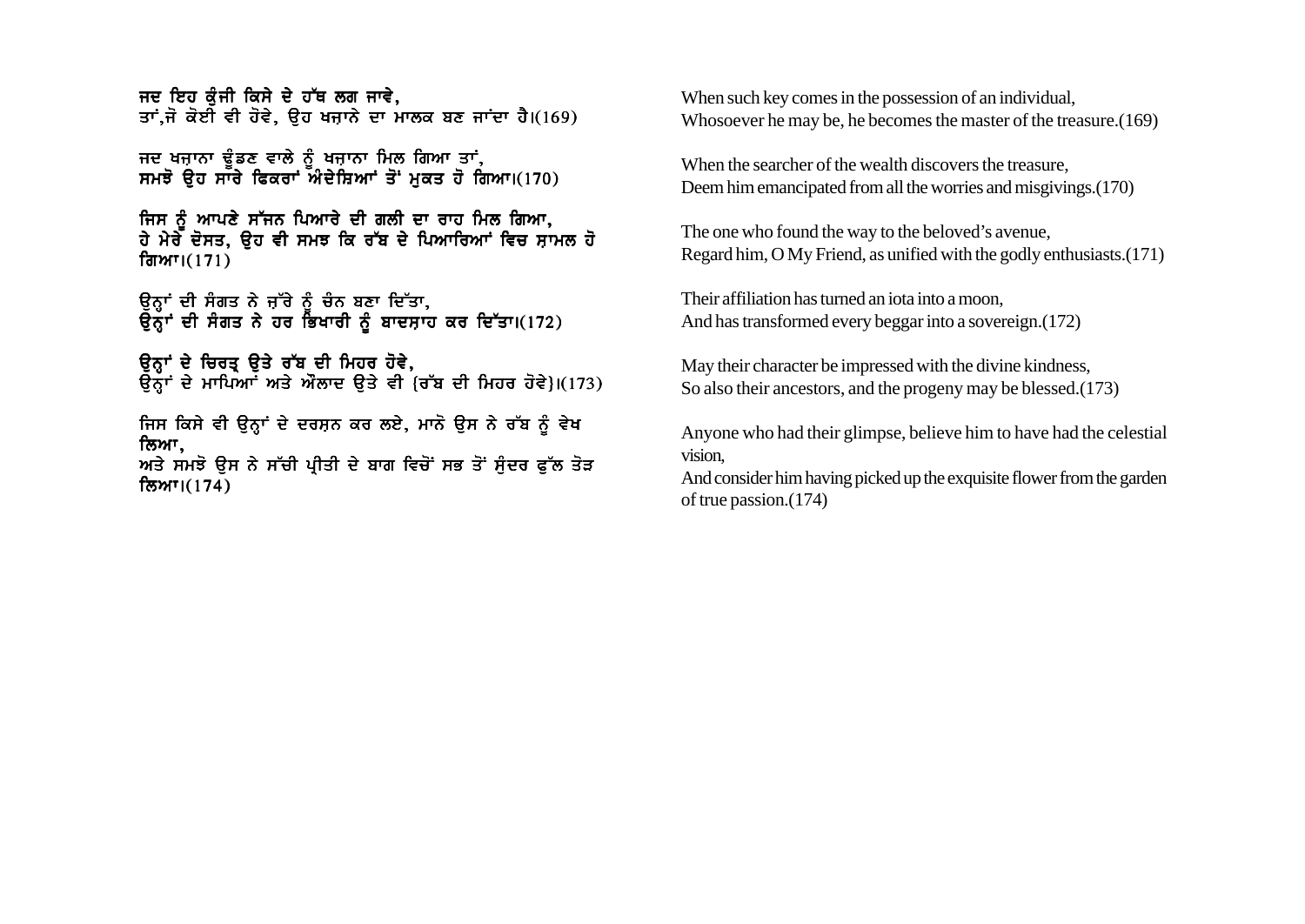ਉਨ੍ਹਾਂ ਦੀ ਸੰਗਤ ਰੱਬੀ ਗਿਆਨ ਦੇ ਬਾਗ ਚੋਂ ਸੁੰਦਰ ਫੁਲ ਤੋੜਨਾ ਹੈ,  $\overline{65}$ ਾਂ ਦੇ ਦਰਸ਼ਨ ਕਰਨਾ ਰੱਬ ਦਾ ਦੀਦਾਰ ਕਰਨਾ ਹੈ।(175)

ਰੱਬ ਦੇ ਦਰਸ਼ਨ ਦਾ ਬਿਆਨ ਕਰਨਾ ਮਸ਼ਕਲ ਹੈ, ਉਸ ਦੀ ਸਕਤੀ ਅਥਵਾ ਪਕਿਤੀ ਹੀ ਉਸ ਦਾ ਪਤਾ ਦਿੰਦੀ ਹੈ।(176)

ਉਸ ਦੀ ਕਿਰਪਾ ਨਾਲ ਮੈਂ ਰੱਬ ਦੇ ਦਰਸ਼ਨ ਕੀਤੇ ਹਨ, ਉਨ੍ਹਾਂ ਦੀ ਕਿਰਪਾ ਨਾਲ ਮੈਂ ਰੱਬੀ ਗਿਆਨ ਦੇ ਬਾਗ ਵਿਚੋਂ ਫੂਲ ਚੁਣਿਆ  $\frac{3}{1}(177)$ 

ਰੱਬ ਦੇ ਦਰਸ਼ਨ ਕਰਨਾ ਇਕ ਪਵਿਤ੍ਰ ਭਾਵ ਰਖ਼ਦਾ ਹੈ, ਮੈਂ ਤਾਂ ਕੁਝ ਵੀ ਨਹੀਂ, ਇਹ ਸਭ ਕੁਝ ਉਸ ਦੀ ਸੁਖਮ ਜਾਤ ਹੀ ਹੈ।(178)

ਜਿਸ ਨੇ ਇਸ ਪਰਨ ਅਖੱਰ ਨੰ ਸਮਝ ਲਿਆ. ਮਾਨੋ ੳਸ ਨੇ ਛੱਪੇ ਖਜਾਨੇ ਦਾ ਟਿਕਾਣਾ ਲੱਭ ਲਿਆ।(179)

ਰੱਬ ਦੀ ਹਕੀਕਤ ਅਤਿ ਦੀ ਸੋਹਣੀ ਸੂਰਤ ਹੈ, ਰੱਬ ਦੀ ਸੂਰਤ ਰੱਬ ਦੇ ਬੰਦਿਆਂ ਦੀ ਸੂਰਤ ਹੈ।(180) Their association is the epitome of plucking the flowers from the garden of the celestial knowledge, And to have their glimpse is equivalent to the vision of the Almighty.(175)

It is arduous to describe the vision of the godly image, His domination, as well as the creation, reveal his entity.(176)

Through their generosity I have had the vision of the Almighty, And through their beneficence, I have picked up the flowers from the divine garden.(177)

To have a godly glimpse is a holy thought; I am just a nonentity and every where his mysterious entity prevails.(178)

One who has appreciated this perfect word, Deem him to have discovered the hidden treasure.(179)

The divine revelation is an enchanting entity, And godly entity is the embodiment of the godly beings.(180)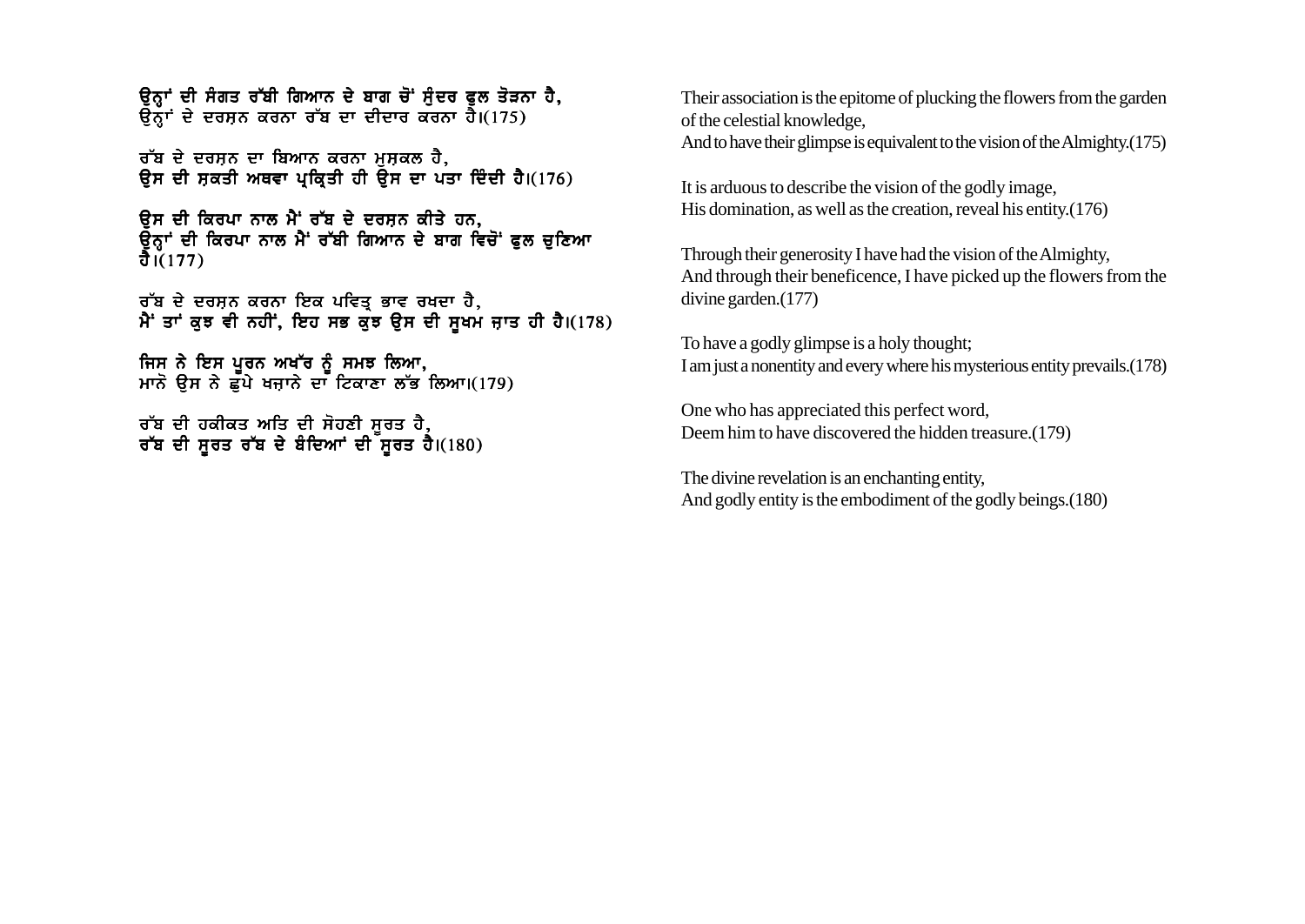ਉਹ ਸੰਗਤ ਵਿਚ ਵੀ ਇਕਾਂਤ ਵਿਚ ਹ<del>ੈ</del>ਦੇ ਹਨ.  $\overline{H}$ ਭਨਾਂ ਦੀਆਂ ਜੀਭਾਂ ਤੇ ਉਨ੍ਹਾਂ ਦਾ ਜਸ ਹੰਦਾ ਹੈ।(181)

ਇਸ ਭੇਤ ਤੋਂ ਉਹ ਹੀ ਵਾਕਿਫ ਹੋ ਸਕਦਾ ਹੈ. ਜਿਹੜਾ ਚਾੳ ਸਹਿਤ ੳਸ ਦੀ ਪੀਤੀ ਦੇ ਗਣ ਗਾੳਂਦਾ ਹੈ।(182)

ਰੱਬ ਦਾ ਸੌਕ ਜਿਸ ਦੇ ਗਲੇ ਦਾ ਹਾਰ ਹੰਦਾ ਹੈ. ਉਹ ਨਾਚੀਜ਼ ਵੀ ਸਿਆਣਾ ਤੇ ਮਦੱਬਰ ਬਣ ਜਾਂਦਾ ਹੈ।(183)

ਜਦ ਰੱਬ ਦਾ ਸੌਕ ਤੇਰਾ ਸਹਾਈ ਹੋਵੇ. ਤਾਂ ਜੁੱਰਾ ਵੀ ਚਮਕਦੇ ਸੂਰਜ ਬਰਾਬਰ ਬਣ ਜਾਂਦਾ ਹੈ।(184)

ੳਨਾਂ ਦੇ ਬਚਨਾਂ ਤੋਂ ਸੱਚ ਦੇ ਅੰਮਿਤ ਦੀ ਬਰਖਾ ਹੰਦੀ ਹੈ. ੳਨਾਂ ਦੇ ਦਰਸਨਾ ਨਾਲ ਅੱਖਾਂ ਨੂੰ ਠੰਢ ਪੈਂਦੀ ਹੈ।(185)

ਉਹ ਦਿਨ ਰਾਤ ਰੱਬ ਦਾ ਸਿਮਰਨ ਕਰਦੇ ਰਹਿੰਦੇ ਹਨ. . ਸੈਸਾਰੀ ਭੇਖ ਵਿਚ ਉਹ ਪੂਰਨ ਪੂਰਖ ਹਨ।(186)

They remain in seclusion even in the congregation, But in each one's eloquence, their adoration prevails.(181)

Only that one can appreciate the enigma, Who, with fondness, narrates the bounty of his affection.(182)

One who has the affinity to the Almighty as a garland around his neck, Even that lowly one attains wisdom and prominence.(183)

When the passion for the Almighty is your shelter, Even, an iota is transmuted into the radiating sun.(184)

Through their expositions, the nectar of truth is showered, And their glimpse, furnishes the eyes with serenity.(185)

Day and night, they revel in pious recollection, And, even in the guise of worldly garb, they are impeccable beings.(186)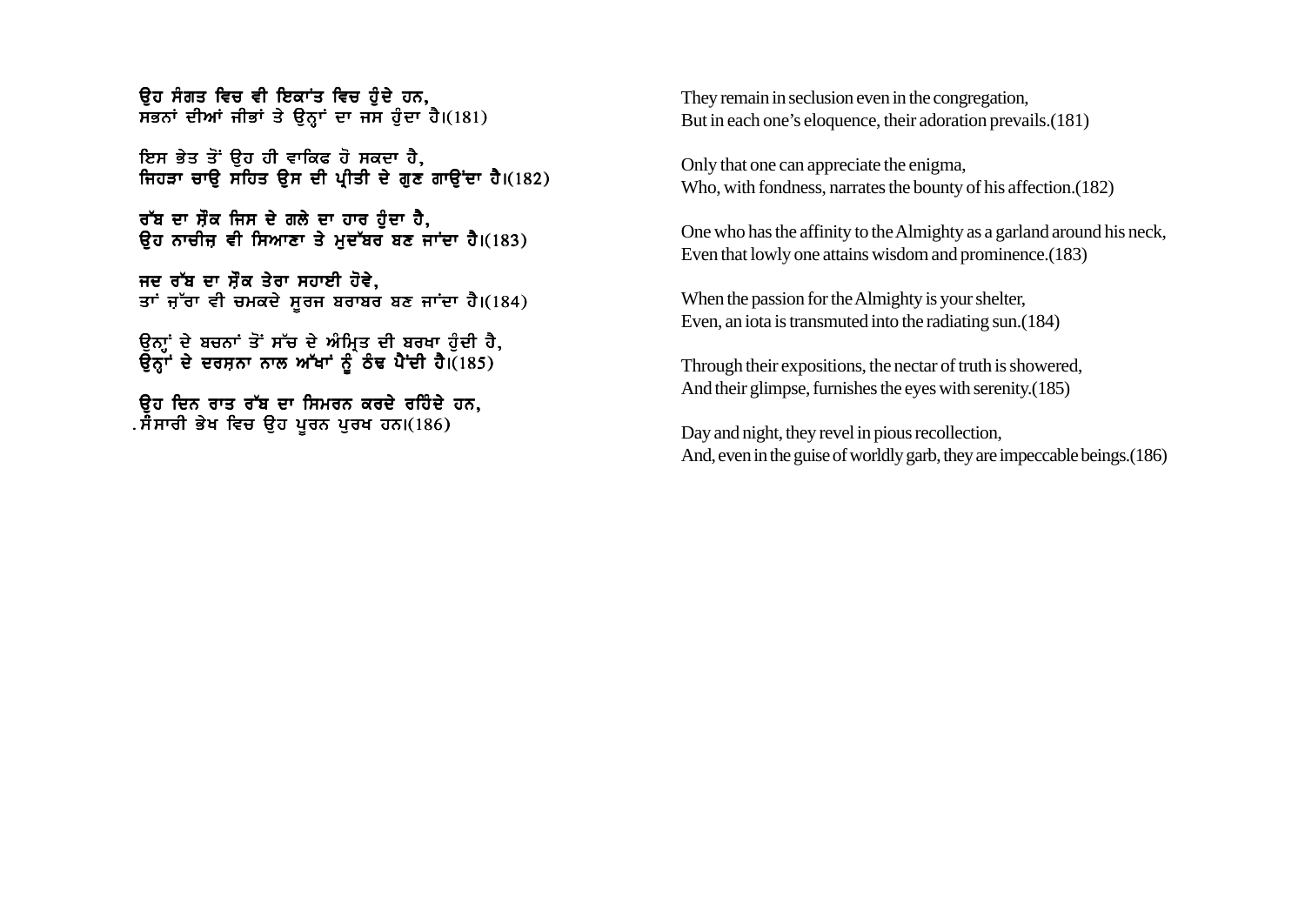ਉਹ ਇਸ ਸਭ ਕੁਝ ਦੇ ਹੋਦੇ ਹੋਏ ਭੀ ਸਤੰਤਰ ਹਨ। ਹਰ ਹਾਲ ਵਿਚ ਉਹ ਰੱਬ ਦੀ ਰਜਾ ਵਿਚ ਖਸ ਹਨ।(187)

ਉਨਾਂ ਦਾ ਭੇਖ ਦਨਿਆਵੀ ਹੈ. ਪਰ ਰਹ ਰੀਤ ਧਰਮ ਵਾਲੀ ਹੈ। ਉਨਾਂ ਜੇਹਾ ਸੰਸਾਰ ਵਿਚ ਹੋਰ ਕੋਈ ਨਹੀਂ ਦਿਸਦਾ।(188)

ਉਹ ਰੱਬ ਦੀ ਯਾਦ ਵਿਚ ਪਰਪੱਕ ਅਤੇ ਪਰਬੀਨ ਹਨ. ਉਹ ਸੱਚ ਨੂੰ ਸਮਝਦੇ,ਸੱਚ ਨੂੰ ਹੀ ਪਿਆਰ ਕਰਦੇ ਤੇ ਸੱਚ ਦੀ ਹੀ ਆਰਾਧਨਾ ਕਰਦੇ ਹਨ $\tilde{1}(189)$ 

ਉਹ ਭਾਵੇਂ ਸਿਰ ਤੋਂ ਪੈਰਾਂ ਤਕ ਦੁਨਿਆਵੀ ਭੇਖ ਵਿਚ ਦਿਸਦੇ ਹਨ, ਪਰ ਉਨ੍ਹਾਂ ਨੂੰ ਤੂੰ ਕਦੀ ਅੱਧੇ ਪਲ ਲਈ ਵੀ ਗਾਫਲ ਨਹੀਂ ਦੇਖੇਗਾ। (190)

ਉਨਾਂ ਦਾ ਸਰੀਰ ਭਾਵੇਂ ਮੱਠੀ ਭਰ ਮਿੱਟੀ ਦਾ ਹੈ, ਪਰ ਉਨ੍ਹਾਂ ਨੂੰ ਪਾਕ ਰੱਬ ਨੇ ਪਾਕ ਪਵਿਤ੍ਰ ਬਣਾਇਆ ਹੈ।(191)

ਇਹ ਮਿੱਟੀ ਦਾ ਸਰੀਰ ੳਸ ਦੀ ਯਾਦ ਨਾਲ ਪਵਿੱਤਰ ਹੈ, ਕਿਉਂਕਿ ਉਹ ਪ੍ਰਮਾਤਮਾ ਵਲੋਂ ਮਿਲੀ ਨੀਂਹ (ਹਸਤੀ) ਦਾ ਪ੍ਰਗਟਾਵਾ  $\overline{J} \overline{D}$ |(192)

In spite of all this, they are sovereigns. And they remain contented in all circumstances. (187)

Their guise is worldly but their conventions are righteous, And none else like them is apparent in the whole world. (188)

They are determined and adept in their godly recollection, And they comprehend the truth, adore it and worship it as well. (189)

Although they remain in worldly pretence from head to feet, You will never find them negligent of the Almighty, for a moment even. $(190)$ 

Their body may be a handful of dust, But the virtuous Almighty has endowed them with piety.(191)

And this body of dust becomes the embodiment of godliness through his recollection.

Because they are the manifestation of the divine endowment. (192)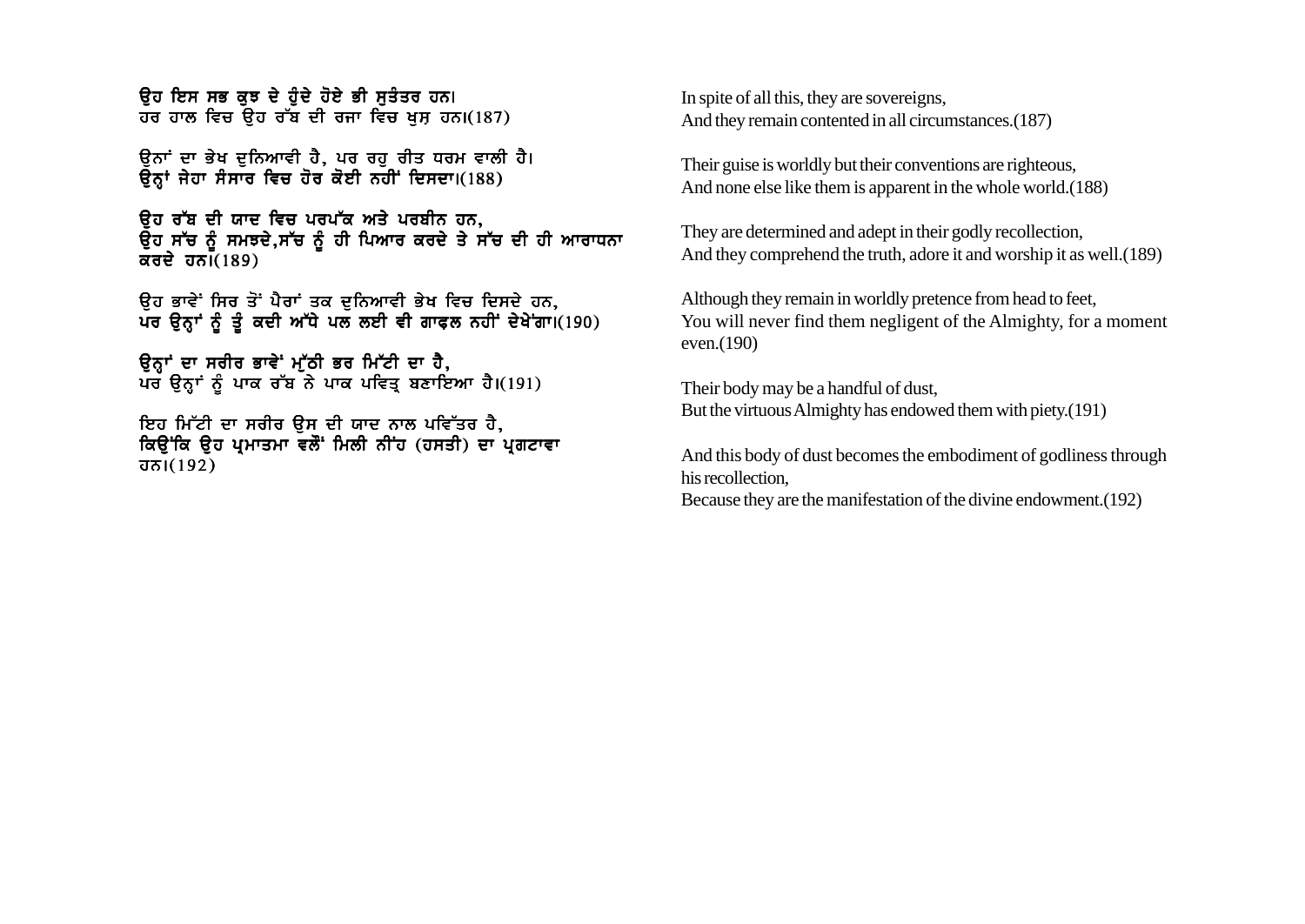ਉਨ੍ਹਾਂ ਦੀ ਰੀਤੀ ਰੱਬ ਦੀ ਦਿਲਦਾਰੀ ਕਰਨਾ ਹੈ, ਉਨ੍ਹਾਂ ਦੀ ਰੀਤੀ ਸਦਾ ਰੱਬ ਨਾਲ ਪੇਮ ਕਰਨਾ ਹੈ।(193)

ਹਰ ਕਿਸੇ ਨੂੰ ਅਜਿਹੇ ਭਾਗ ਕਿਵੇਂ ਨਸੀਬ ਹੋ ਸਕਦੇ ਹਨ? ਅਮਰ ਦੌਲਤ ਤਾਂ ਉਨ੍ਹਾਂ ਦੀ ਸੰਗਤ ਵਿਚ ਹੈ।(194)

ਇਹ ਸੱਭ ਕੁਝ ਉਨ੍ਹਾਂ ਦੀ ਸੰਗਤ ਤੋਂ ਹੈ, ਦੋਹਾਂ ਜਹਾਨਾਂ ਦੀ ਦੌਲਤ ਉਨ੍ਹਾਂ ਦੀ ਵਡਿਆਈ ਵਿਚ ਹੈ।(195)

ਓਨਾਂ ਦੀ ਸੰਗਤ ਬਹਤ ਫਾਇਦਾ ਬਖਸਦੀ **ਹੈ**. ਮਿੱੱਟੀ ਦੇ ਸਰੀਰ ਦੀ ਖਜਰ ਸੱਚ ਦਾ ਫਲ ਲਿਆੳਂਦੀ ਹੈ।(196)

ਅਜੇਹੀ ਸੰਗਤ ਫੇਰ ਤੈਨੰ ਕਦ ਮਿਲੇਗੀ? ਅਜੇਹੀ ਸੰਗਤ ਤੈਨੰ ਮਨਖਤਾ ਬਖਸਦੀ ਹੈ।(197)

ਮਨੁਖਤਾ ਦਾ ਭਾਵ ਰੱਬ ਨਾਲ ਮੇਲ ਹੈ, ਬਿੰਨਾਂ ਰੱਬ ਦੇ ਜ਼ਿਕਰ ਤੋਂ ਸੱਭ ਨਾਲੋ<sup>ਂ</sup> ਟੱਟਣਾ ਹੈ।(198) Their conviction 'is to seek the celestial vision, And their protocol is, forever, to adore the Almighty.(193)

How can every one have such a fortune? The eternal wealth is in their company only.(194)

All this is acquired through their audience, And the wealth of both the domains is in their acclaim.(195)

Their association endows extreme benefits, The date-plam of their earthly frame, bears the fruits of truth.(196)

When would you again have access to such a congregation? As only such a congregation endows you with the compassion.(197)

The aim of the humanity is to seek association with the Almighty, As without the acknowledgement of the Almighty, it is severance from all.(198)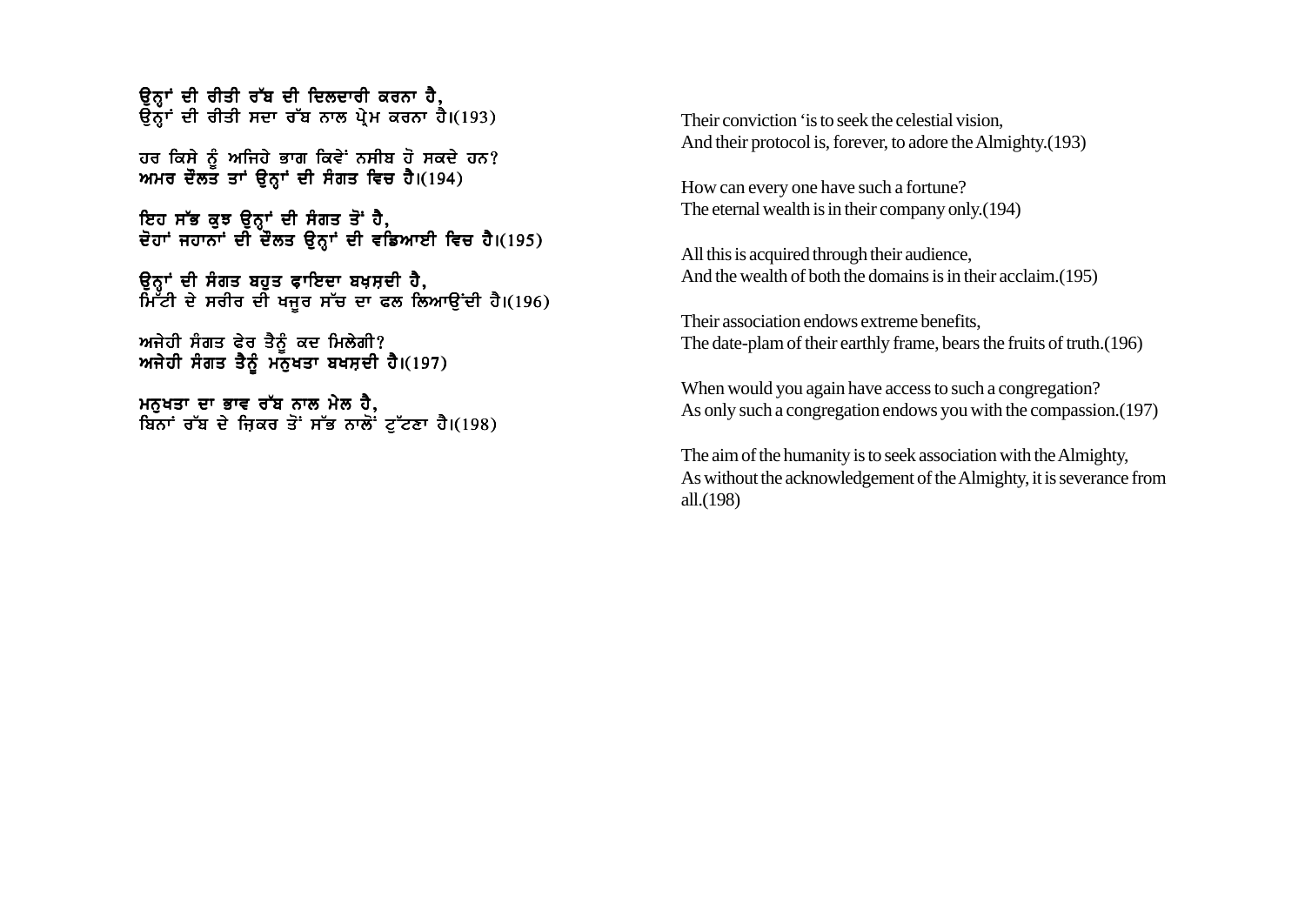ਜਦ ਮੱਨਖ ਦਾ ਦਿਲ ੳਸ ਰੱਬ ਦੇ ਸਿਮਰਨ ਦੇ ਰਾਹ ਪੈ ਗਿਆ. ਤਾਂ ੳਹ ੳਮਰ ਅਤੇ ਆਤਮਾ ਦੀ ਪਰਾਪਤੀ ਤੋਂ ਵਾਕਿਫ ਹੋ ਗਿਆ।(199)

ਉਸ ਦਾ ਇਸ ਘੰਮਦੇ ਹੋਏ ਆਸਮਾਨ ਨਾਲੋਂ ਵਾਸਤਾ ਜਾਂਦਾ ਰਿਹਾ (ਅਰਥਾਤ ਉਹ ਜਨਮ ਮਰਨ ਤੋਂ ਰਹਿਤ ਹੋ ਗਿਆ)। ਜਗਿਆਸੁਆਂ ਵਾਂਗ ਉਹ ਸੰਸਾਰ  $\overline{3}$ : ਵਿਰਕਤ ਹੋ ਗਿਆ $(200)$ 

ਜਿਸ ਕਿਸੇ ਨੇ ਆਪਣੇ ਦਿਲ ਨੰ ਰੱਬ ਦੀ ਯਾਦ ਨਾਲ ਰੰਗ ਲਿਆ, ਦੋਹਾਂ ਜਹਾਨਾਂ ਵਿਚ ਉਸ ਦੀ ਮਹਿਮਾ ਹੋਣ ਲਗੀ।(201)

ੳਸ ਦੇ ਸਰੀਰ ਅੰਦਰ ਸਰਜ ਚਮਕ ਪਿ<mark>ਆ.</mark> ਰੱਬ ਦੇ ਭਗਤਾਂ ਦੀ ਸੰਗਤ ਵਿਚ ੳਸ ਨੇ ਸੱਚ ਪਰਾਪਤ ਕਰ ਲਿਆ।(202)

ਉਸ ਨੇ ਦਿਨ ਰਾਤ ਰੱਬ ਦਾ ਨਾਮ ਧਿਆਇਆ**.** ਰੱਬ ਦਾ ਜ਼ਿਕਰ ਹੀ ੳਸ ਦਾ ਸਹਾਈ ਹੋਇਆ। (203)

ਰੱਬ ਦੇ ਸਿਮਰਨ ਨੇ ਜਿਸ ਕਿਸੇ ਦੀ ਸਹਾਇਤਾ ਕੀਤੀ. ਉਸ ਦਾ ਉਜੜਿਆ ਹੋਇਆ ਘਰ ਸੱਚ ਦੀ ਪ੍ਰਾਪਤੀ ਨਾਲ ਆਬਾਦ ਹੋ ਗਿਆ। $(204)$ 

When the human heart takes its way to the godly avenue, It gets awareness of its temporal entity and spiritual attainment.(199)

He gets emancipated from earthly and heavenly transmigration, And, like the seekers, he is liberated from the worldly attachments.(200)

The one who tinged his heart with the godly hue, He earned the acclaims in both the worlds.(201)

The sun, beamed in his inner most, As he secured the truth in the association of the godly adherents.(202)

Day and night, he recollected the name of the Almighty, And the divine appellation persisted as his comfort.(203)

Whosoever was facilitated though divine meditation, His deserted abode regained rejuvenation through the truthfulness.(204)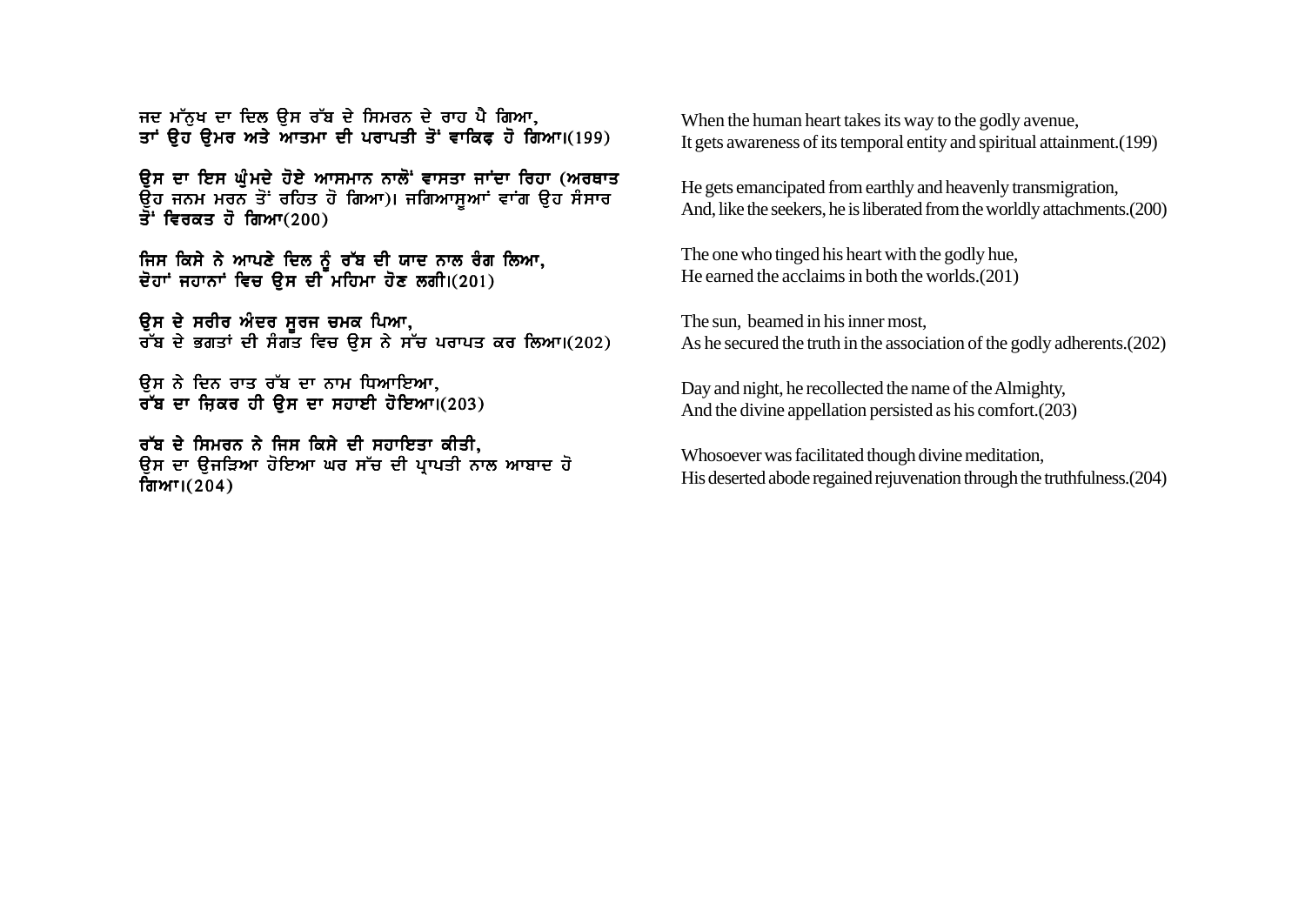ਰੱਬ ਦੀ ਯਾਦ ਇਕ ਬਹੁਤ ਵੱਡਾ ਧਨ ਹੈ. ਅਜਿਹਾ ਧਨ ਸੰਸਾਰ ਦੇ ਖਜਾਨਿਆਂ ਮਾਲ ਅਤੇ ਚਾਂਦੀ ਤੋਂ ਕਿਵੇਂ ਮਿਲ ਸਕਦਾ ਹੈ? $(205)$ 

ਜਿਸ ਕਿਸੇ ਨੇ ਰੱਬ ਦੀ ਇਛਾ ਕੀਤੀ ,ਰੱਬ ਨੇ ਉਸ ਨੂੰ ਚਾਹਿਆ, ਰੱਬ ਦਾ ਪਰੇਮ ਸਭ ਤੋਂ ਚੰਗੀ ਰਸਾਇਣ ਹੈ। $(206)$ 

ਇਸ ਸਰੀਰ ਦੇ ਮਨੋਰਥ ਦਾ ਜੌਹਰ ਰੱਬ ਦੀ ਯਾਦ ਹੈ. ਪਰੰਤ ਉਹ ਗਰਮਖਾਂ ਦੀ ਜੀਭਾਂ ਉਤੇ ਵਸਦਾ ਹੈ।(207)

ਪਾਰਸਾਈ ਉਹੀ ਹੀ ਕਿਸੇ ਕੰਮ ਦੀ ਹੈ,ਜਿਹੜੀ ਸੱਚ ਲਈ ਹੋਵੇ, ਉਹ ਪਾਤਸਾਹੀ ਕਿਸ ਕੰਮ.ਜਿਹੜੀ ਬਿਅਰਥ ਹੋਵੇ।(208)

ਰਿੰਦ ਅਤੇ ਪਾਰਸਾ ਦੋਵੇ<sup>:</sup> ਦੀ ਚਾਹਵਾਨ ਹਨ. ਵੇਖੀਏ, ਉਹ ਪਾਰਬ੍ਰਹਮ ਪਰਮੇਸ਼ਰ ਕਿਸ ਨੂੰ ਚਾਹੁੰਦਾ ਹੈ।(209)

ਬੰਦਾ ਤਾਂ ਹੀ ਹੰਦਾ ਹੈ ਜੇਕਰ ੳਹ ਬੰਦਗੀ ਲਈ ਹੈ, ਬਿਨਾਂ ਰੱਬ ਦੇ ਜਿਕਰ ਦੇ ਸਭ ਸਰਮਿੰਦਗੀ ਹੈ। $(210)$  The godly remembrance is an enormous wealth, And it surpasses all the treasures, commodities and silver.(205)

Whosoever aspires for the Almighty, the Almighty adores him, And, consequently, the godly love affects him as prominent elixir.(206)

The purpose of this body's aspiration is the recollection of the Almighty, However, it dwells in the eloquence of the holy men.(207)

Only that holiness is worth, which is rendered for the truthfulness, What worth is that sovereignty which is meaningless?(208)

Both, the drunkard and the teetotaller, are aspirants, See, for whom that Celestial Being craves.(209)

The human is that one who yearns for worship, As, without the godly pontification, it is all dishonour.(210)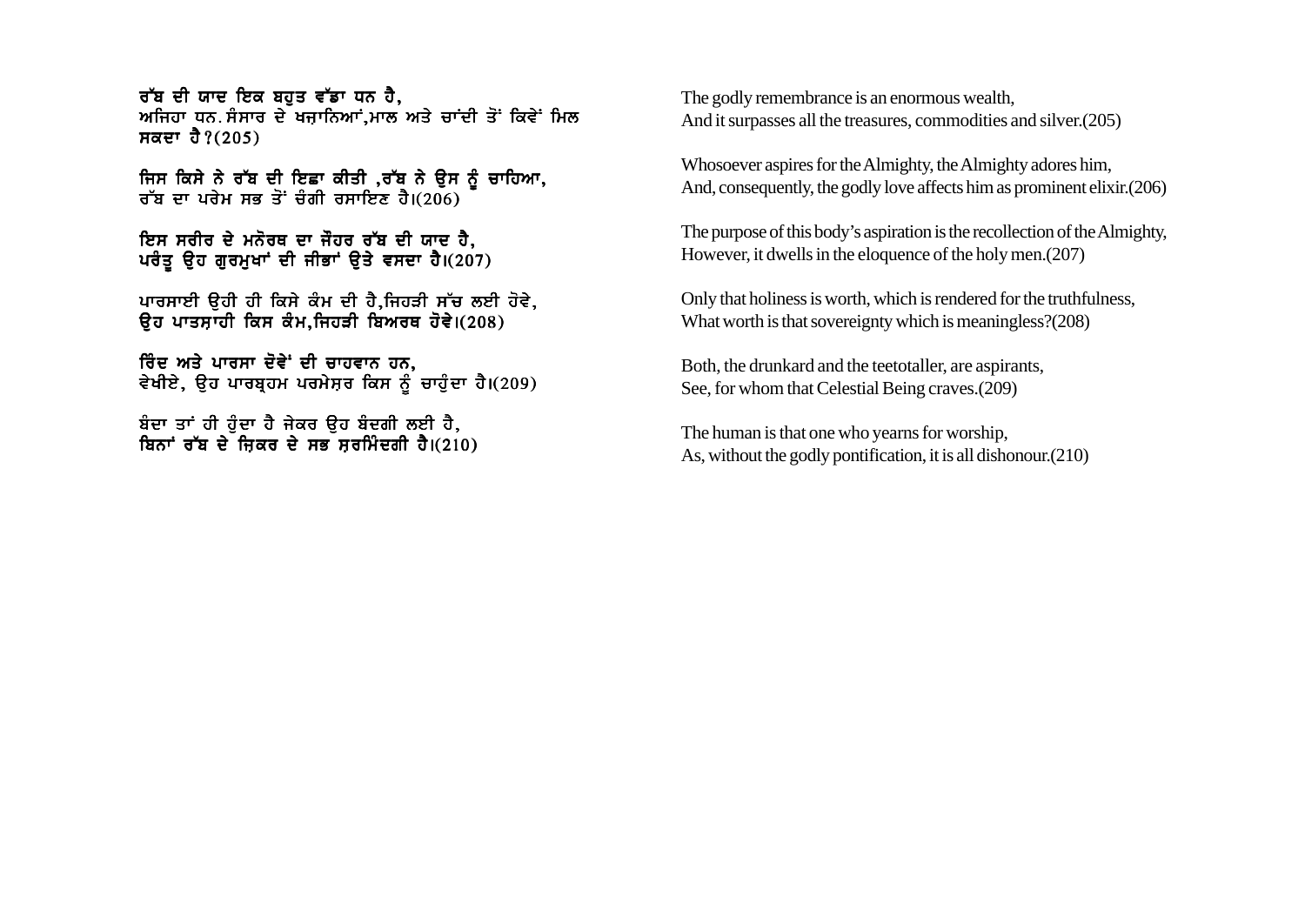ਪਰੰਤ ਜਾਹਰਾ ਤੋਰ ਤੇ ੳਹ ਹੀ ਸਹੀ ਹੈ. ਜਿਸ ਨੇ ਪਰਨ ਸਤਿਗਰ ਨੰ ਪਰਾਪਤ ਕਰ ਲਿਆ ਹੈ।(211)

ਦੀਨ ਅਤੇ ਦਨੀਆਂ ਦੋਵੇਂ ਹੀ ਉਸ ਰੱਬ ਦੇ ਆਗਿਆਕਾਰ ਹਨ, ਦੋਵੇਂ ਜਹਾਨ ਉਸ ਰੱਬ ਦੇ ਦੀਦਾਰ ਦੇ ਚਾਹਵਾਨ ਹਨ।(212)

ਜਿਸ ਕਿਸੇ ਦਾ ਪੇਮ ਰੱਬ ਦੇ ਨਾਮ ਨਾਲ ਹੋ ਜਾਂਦਾ ਹੈ. ਅਸਲ ਵਿਚ ਉਹ ਪਰਨ ਜਗਿਆਸ ਬਣ ਜਾਂਦਾ ਹੈ।(213)

ਰੱਬ ਦੇ ਜਗਿਆਸ ਰੱਬ ਦਾ ਸਿਮਰਨ ਕਰਦੇ ਹਨ। ਰੱਬ ਦਾ ਜਗਿਆਸ ਸਭ ਨੂੰ ਸੂੰਦਰ ਬਣਾ ਦਿੰਦਾ ਹੈ।(214)

ਸੱਚ ਤਾਂ ਇਹ ਹੈ ਕਿ ਤੰ ਰੱਬ ਦਾ ਬੰਦਾ ਬਣਿਆ ਰਹ, ਬੇਅਦਬ (ਮਨਮਖ) ਰੱਬ ਤੋਂ ਸਦਾ ਸਰਮਸਾਰ ਹੰਦਾ ਹੈ।(215)

ਉਮਰ ਉਹੀ ਚੰਗੀ ਹੈ, ਜੋ ਰੱਬ ਦੀ ਯਾਦ ਵਿਚ ਗੁਜਰੇ,  $\overline{a}$ ਚ ਉਮਰ ਕਿਸ ਕੰਮ.ਜੋ ਅਜਾਈਂ ਗਜ਼ਰ ਜਾਏ ?(216) However, apparently only that one is befitting, Who has achieved the absolute preceptor.(211)

Both, the temporal and the celestial worlds are obedient to the Almighty, And both the domains are aspiring for a glimpse of the Almighty.(212)

Whose affection is directed towards the Almighty, Authentically, he becomes a seeker of the knowledge.(213)

The celestial seekers delve into the worship of the Almighty, And the godly aspirant showers resplendence upon all.(214)

The reality is that you must linger on as a man of God, A disrespectful one faces perpetual celestial humiliation.(215)

That age is auspicious which is expended in the godly remembrance, Otherwise what good is that time, which is spent vainly?(216)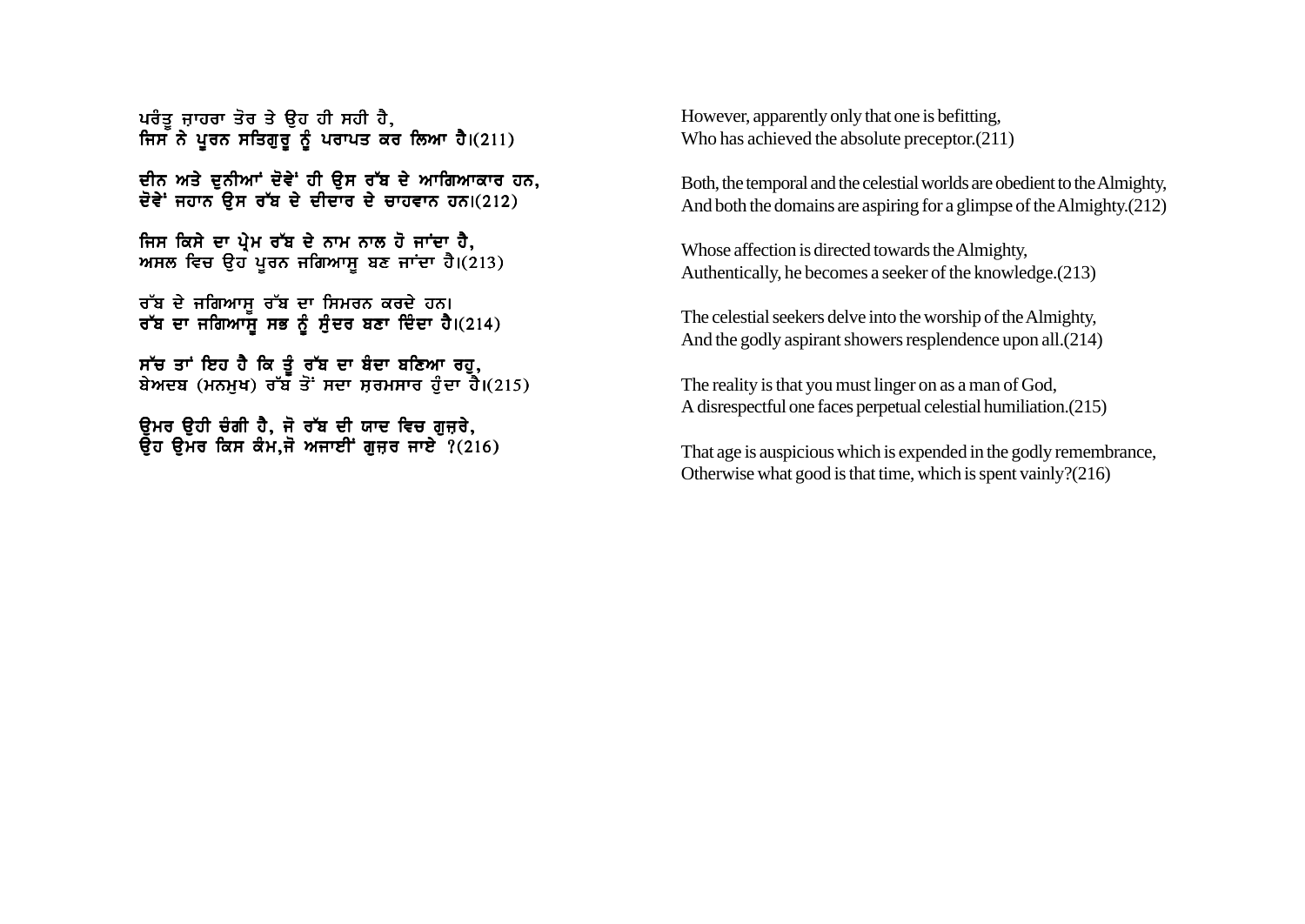ਬੰਦਾ ਬੰਦਗੀ ਲਈ ਪੈਦਾ ਹੋਇਆ **ਹੈ**. ਭਜਨ ਬੰਦਗੀ ਹੀ ਜਿਦਗੀ ਦਾ ਇੱਕੋ ਇਲਾਜ ਹੈ।(217)

.ਸਭਾਗੀ ਹੈ ਉਹ ਅੱਖ ਜਿਸ ਨੇ ਪਿਆਰੇ ਦਾ ਮਖੜਾ ਵੇਖ ਲਿਆ.  $\frac{1}{2}$ ਦੌਹਾਂ ਜਹਾਨਾਂ ਦੀ ਅੱਖ ਦੀ ਪਤਲੀ ੳਸ ਦੇ ਵਲ ਹੀ ਲਗੀ ਹੋਈ ਹੈ(218)

ਇਹ ਜਹਾਨ ਅਤੇ ੳਹ ਜਹਾਨ ਸੱਚ ਨਾਲ ਭਰਪਰ ਹਨ, ਪਰ ਰੱਬ (ਸਤਿ) ਦੇ ਭਗਤ ਇਸ ਦਨੀਆਂ ਵਿੱਚ ਵਿਰਲੇ ਹੀ ਹਨ।(219)

ਜੋ ਕੋਈ ਰੱਬ ਨਾਲ ਇਕ ਮਿਕ ਹੋ ਗਿਆ, ਉਸ ਦਾ ਜਸ ਰੂਮ ਅਤੇ ਹਬਸ ਦੇਸ਼ਾਂ ਤਕ ਫੈਲ ਗਿਆ।(220)

ਰੱਬ ਦੇ ਸਰਪ ਵਿਚ ਸਮਾ ਜਾਣਾ ਹੀ ਰੱਬ ਦਾ ਪੇਮ ਹੈ. ਰੱਬ ਦੇ ਪੇਮ ਵਿਚ ਹੀ ਬੰਦੇ ਨੰ ਸਦੀਵੀ ਸੱਖ ਹੈ।(221)

ਉਹ ਸਾਹਿਬ ਦੇ ਰੰਗ ਵਿਚ ਮਾਨ ਸਤਿਕਾਰ ਵਾਲਾ ਹੈ,  $\overline{M}$ ਸੀਂ ਬੰਦਗੀ ਦੇ ਰੰਗ ਵਿਚ ੳਸ ਦੀ ਸੂਰਨ ਲਈ ਹੈ।(222) Man is born to worship, And meditation and reminiscing are eternal remedies.(217)

Fortunate is the eye, which has attained vision of the lover's countenance,

As the pupils of both the domains are always directed towards him.(218)

Both, this world and that world, are permeated with truth, But true godly beings are rare on this earth.(219)

The one who has become one with the Almighty, Is admired throughout the countries of Rome and Habash.(220)

To blend with the entity of the Almighty is the godly affection, And in the fondness for God, there lies the eternal bliss.(221)

Under the shade of the Master, he is worthy and respectable, And we, under the shade of worship, are seeking his shelter.(222)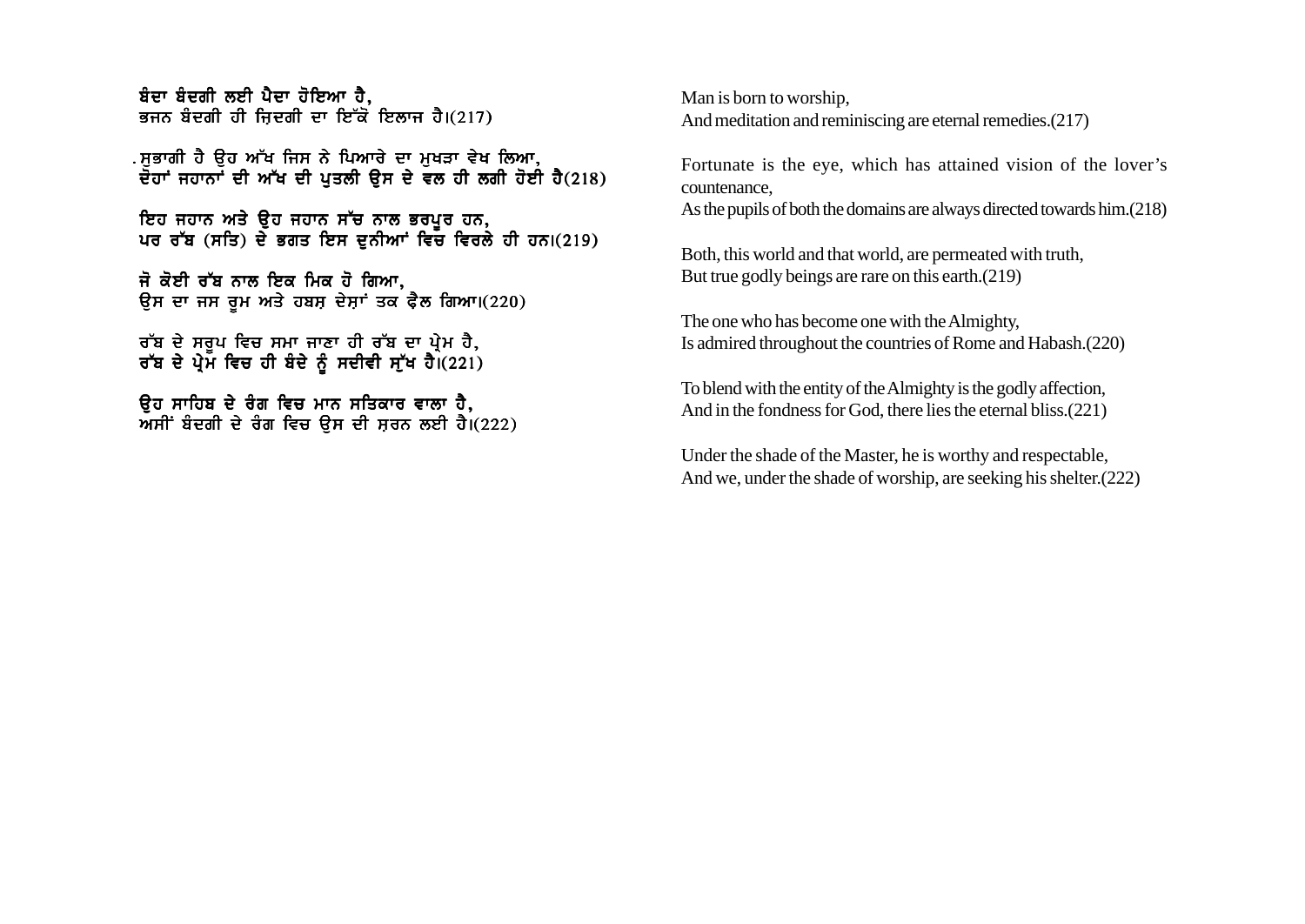<u>ਉਹ ਸਾਹਿਬ ਦੇ ਰੰਗ ਵਿਚ ਸੰਸਾਰ ਦਾ ਬਾਦਸਾਹ ਹੈ.</u>  $m$ ਸੀਂ ਬੰਦਗੀ ਦੇ ਰੰਗ ਵਿਚ ਉਸ ਦੇ ਸਾਮਣੇ ਭਿਖਾਰੀ ਹਾਂ।(223)

ਉਹ ਸਾਹਿਬ ਦੇ ਰੰਗ ਵਿਚ ਸਾਡੀ ਪਿਤਪਾਲਣਾ ਕਰਦਾ ਹੈ, ਬੌਦੇ ਨੂੰ ਬੰਦਗੀ ਨਾਲ ਹੀ ਉਸ ਦਾ ਪੌਤਾ ਲਗਦਾ ਹੈ।(224)

ਉਮਰਾਂ ਭਰ ਉਹ ਅਜਿਹੀ ਦੌਲਤ ਨੂੰ ਢੁੰਡਦੇ ਰਹੇ,  $\overline{r}$ ਲਾਂ ਬੱਧੀ ਉਹ ਅਜਿਹੀ ਸੰਗਤ ਦੇ ਇਛਾਵਾਨ ਰਹੇ।(225)

ਜਿਸ ਕਿਸੇ ਨੂੰ ਉਸ ਦੌਲਤ ਦਾ ਇਕ ਜ਼ਰਾ ਵੀ ਪਰਾਪਤ ਹੋ ਗਿਆ, ਉਹ ਸਹਿਜੇ ਹੀ ਇਕ ਵਚਿਤ ਸੂਰਜ ਬਣ ਗਿਆ।(226)

ਉਸ ਰੱਬ (ਸੱਚ) ਤੋਂ ਬਿਨਾਂ ਸਭ ਗਫਲਤ ਹੈ.  $\overline{R}$ ਸ ਰੱਬ ਦੀ ਯਾਦ ਭਾਗਾਂ (ਵਾਲਿਆਂ)ਦਾ ਵੱਡਾ ਸਰਮਾਇਆ ਹੈ।(227)

ਰੱਬ ਦੇ ਦਰਸ਼ਨ ਤਾਂ ਪਰਾਪਤ ਹੁੰਦੇ ਹਨ; ਜੇ ਕਰ ਗਰਮਖਾਂ ਦੀ ਸੰਗਤ ਦਾ ਅਸਰ ਹੋ ਜਾਵੇ।(228) He, in the footsteps of the Master, is the sovereign of the universe, And under the shade of the worship, while meeting him, we remain just the supplicants.(223)

He, in the guise of the Master, helps us all to subsist, And through the worship alone we come to know of him.(224)

Throughout the ages they strove for such (godly) fortunes, And spent all their lives aspiring for such company.(225)

One who attains just an iota of such (divine) affluence, Ultimately epitomizes a radiating Sun.(226)

Except that celestial entity, all is dereliction. And the godly recollection is the wealthy possession of the blessed ones.(227)

The glimpses of the godly vision are gained, Only if the congregation of the holy men affects one.(228)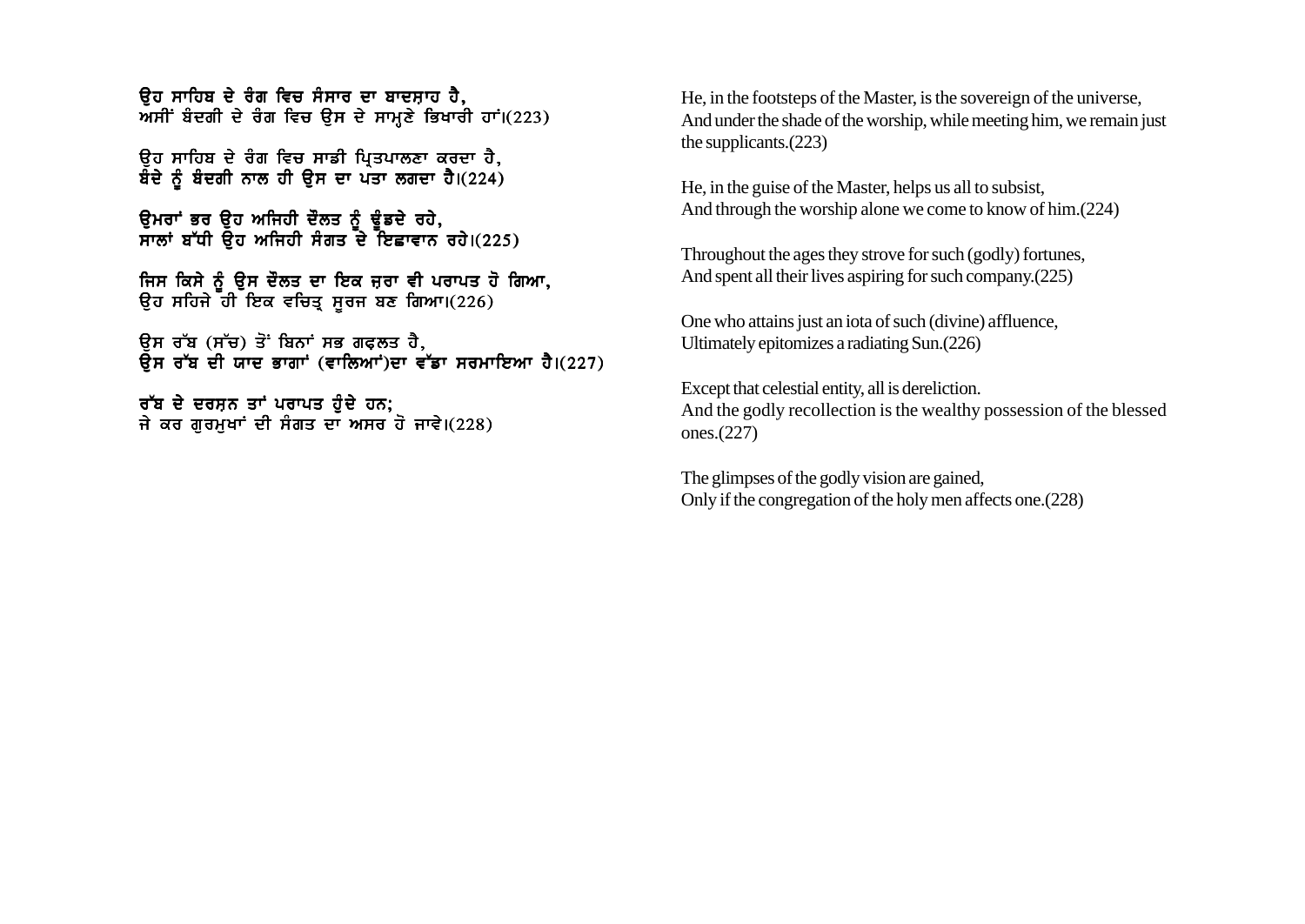ਜੇ ਕਰ ਸੱਚ ਦਾ ਇਕ ਹਰਫ ਵੀ ਦਿਲ ਵਿਚ ਘਰ ਕਰ ਜਾਏ. ਤਾਂ ਉਸ ਦੇ ਵਾਲਾਂ ਦੀ ਹਰ ਜੜ ਤਕ ਸੱਚ ਹੀ ਸੱਚ ਸਮਾ ਜਾਂਦਾ ਹੈ।(229)

ਜੋ ਕੋਈ ਵੀ ਆਪਣੇ ਆਪ ਨੂੰ ਰੱਬ ਦੇ ਰਾਹ ਲਿਆਉਂਦਾ ਹੈ, ਉਸ ਦੇ ਮਖੜੇ ਤੋਂ ਰੱਬ ਦਾ ਨਰ ਵਰਦਾ ਹੈ।(230)

ਇਹ ਸਭ ਮਿਹਰ ਅਤੇ ਬਖਸ਼ਿਸ਼ ਉਨ੍ਹਾਂ ਦੀ ਸੰਗਤ ਦੀ ਹੈ, ਰੱਬ ਦੇ ਪਿਆਰਿਆਂ ਦੀ ਸੰਗਤ ਇਕ ਵੱਡੀ ਦੌਲਤ ਹੈ। $(231)$ 

ਕੋਈ ਵੀ ੳਨਾਂ ਗਰਮਖਾਂ ਦੀ ਅਵਸਥਾ ਤੋਂ ਵਾਕਫ ਨਹੀਂ. ਹਰ ਛੋਟੇ ਮੋਟੇ ਦੀ ੳਥੋਂ ਤਕ ਪਹੰਚ ਨਹੀਂ।(232)

ਵੇਖਣ ਵਿਚ ੳਹ ਰੱਬ ਦੀ ਜਾਤ ਦਾ ਰਪ ਹਨ<mark>.</mark> ਅਸਲ ਵਿਚ ੳਹ ਦੋਹਾਂ ਜਹਾਨਾਂ ਲਈ ਪਨਾਹ ਹਨ।(233)

ਉਹ ਆਪਣਾ ਕਿੱਤਾ ਕਰਦੇ ਹੋਏ ਵੀ ਕਿਰਤ ਤੋਂ ਆਜ਼ਾਦ ਹਨ.  $\overline{a}$ ਹ ਆਪਣੀ ਆਯ ਰੱਬ ਦੀ ਯਾਦ ਵਿਚ ਲੰਘਾਂਦੇ ਹਨ।(234) Even if one word of truth secures abode in the heart Then, through the root of each hair, the veracity will prevail.(229)

Whosoever puts himself on the godly path, Gets the celestial resplendence on his face.(230)

It is all the benevolence of their association, As the divine company is a magnanimous treasure.(231)

Nobody knows the state of those holy men, Because not all and sundry can get an access to them.(232)

Apparently they seem to be the embodiment of the Almighty, But, in fact, they are the sanctuary for both the domains.(233)

In spite of performing their jobs, they are not restrained by their work. As they expend their ages in the remembrance of the Almighty.(234)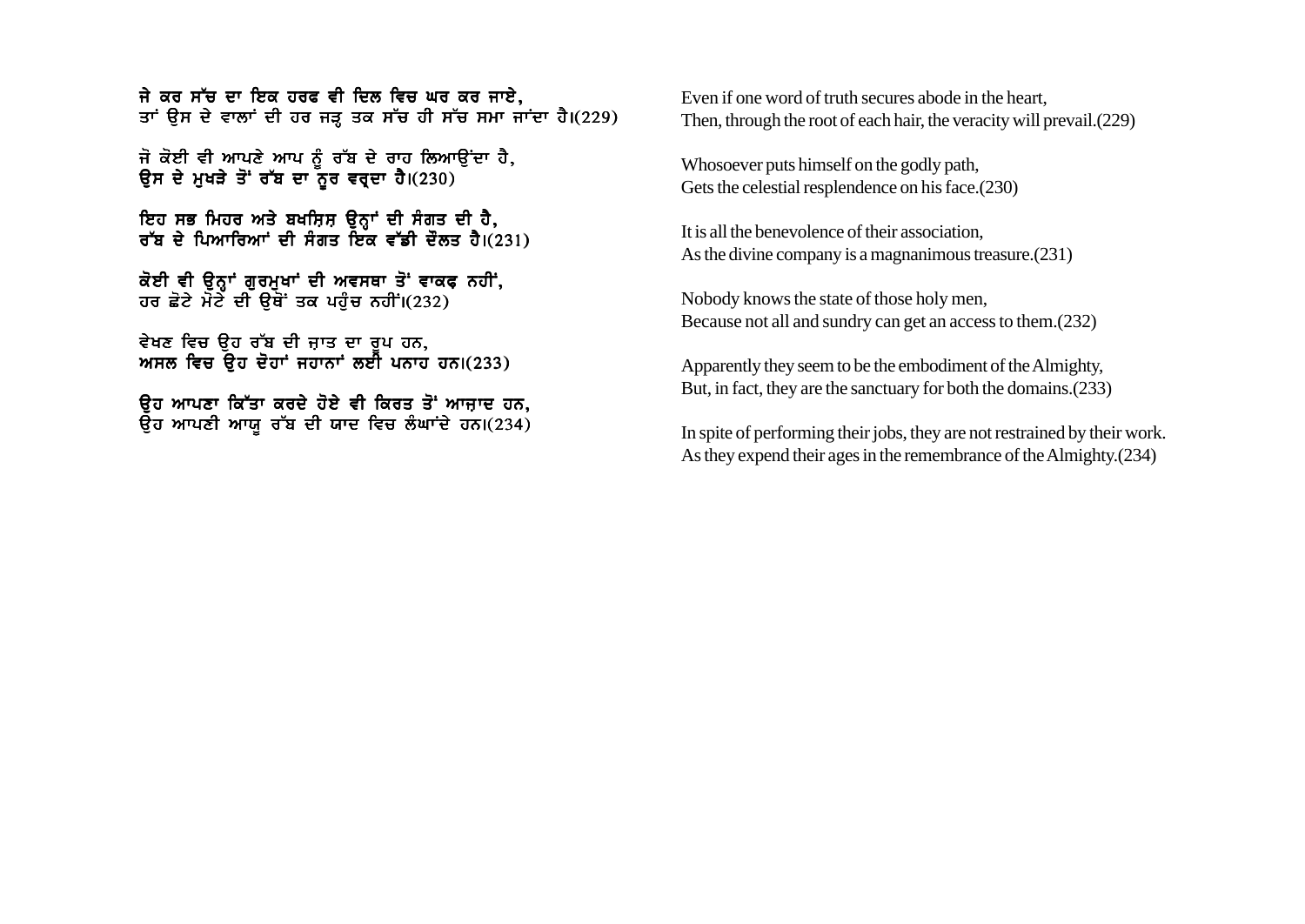ਕਿਹ ਆਪਣੇ ਆਪ ਨੂੰ ਕੀਤੀ ਸਮਾਨ ਸਮਝਦੇ ਹਨ,  $\overline{M}$ ਸਲ ਵਿਚ ਭਾਵੇਂ ਉਹ ਭਿਆਨਕ ਹਾਥੀ ਨਾਲੋਂ ਵੀ ਜੋਰ ਵਾਲੇ ਹਨ।(235)

ਜੋ ਕੁਝ ਵੀ ਤੂੰ ਵੇਖਦਾ ਹੈ; ਇਹ ਸਭ ਉਨ੍ਹਾਂ ਤੇ ਹੈਰਾਨ ਹਨ, ਉਨ੍ਹਾਂ ਦੀ ਸ਼ਾਨ ਇਮਤਿਹਾਨ ਤੋਂ ਵਡੇਰੀ ਹੈ।(236)

ਰੱਬ ਦੇ ਪਿਆਰਿਆਂ ਦੀ ਸੰਗਤ ਇਕ ਵੱਡੀ ਬਖਸ਼ਿਸ਼ ਹੈ, ਅਜਿਹੀ ਦੌਲਤ ਅਤੇ ਨੇਕ ਬਖ਼ਤੀ ਨੂੰ ਕੋਈ ਚਿੰਤਾ, ਗਮ ਨਹੀਂ।(237)

ਉਹ ਆਪ ਬਹਤ ਉਚੇਰੇ ਅਤੇ ਵਡੇਰੇ ਹਨ, ਤੇ ਜਿਸ ਨੇ ਵੀ ਉਨ੍ਹਾਂ ਦੀ ਸੰਗਤ ਕੀਤੀ, ਉਸ ਨੇ ਹਰ ਥਾਂ ਵਡਿਆਈ ਪਾਈ।(238)

ਜਿਸ ਕਿਸੇ ਨੇ ਆਪਣੇ ਅਸਲੇ ਨੂੰ ਪਛਾਣ ਲਿਆ, ਸਮਝੋ ਉਸ ਨੇ ਬੰਦਗੀ ਦਾ ਮਾਰੰਗ ਫੜ ਲਿਆ। $(239)$ 

ਇਹ ਧਰਤੀ ਅਤੇ ਅਸਮਾਨ ਰੱਬ ਨਾਲ ਭਰਪਰ ਹਨ. ਪਰ ਇਹ ਸੰਸਾਰ ਹਰ ਪਾਸੇ ਭੱਜਾ ਫਿਰਦਾ ਹੈ ਕਿ ਉਹ ਰੱਬ ਕਿਥੇ ਹੈ।(240) They consider themselves to be as humble as an ant, Although, they possess the might of the dreaded elephant.(235)

Whatever you observe around, gets overwhelmed by them, As their splendour is beyond any scrutiny.(236)

The congregation of the godly lovers is a superb blessing, And such wealth and generosity cannot be affected by any worries or sorrows.(237)

They, themselves, are lofty and magnanimous, And whosoever revels in their company, is highly acclaimed.(238)

Deem one who has recognised his roots, to have attained the path of the worship.(239)

Both this earth and the heaven are diffused with the pious existence, But this temporal world is running around to find 'where God, Almighty is.'(240)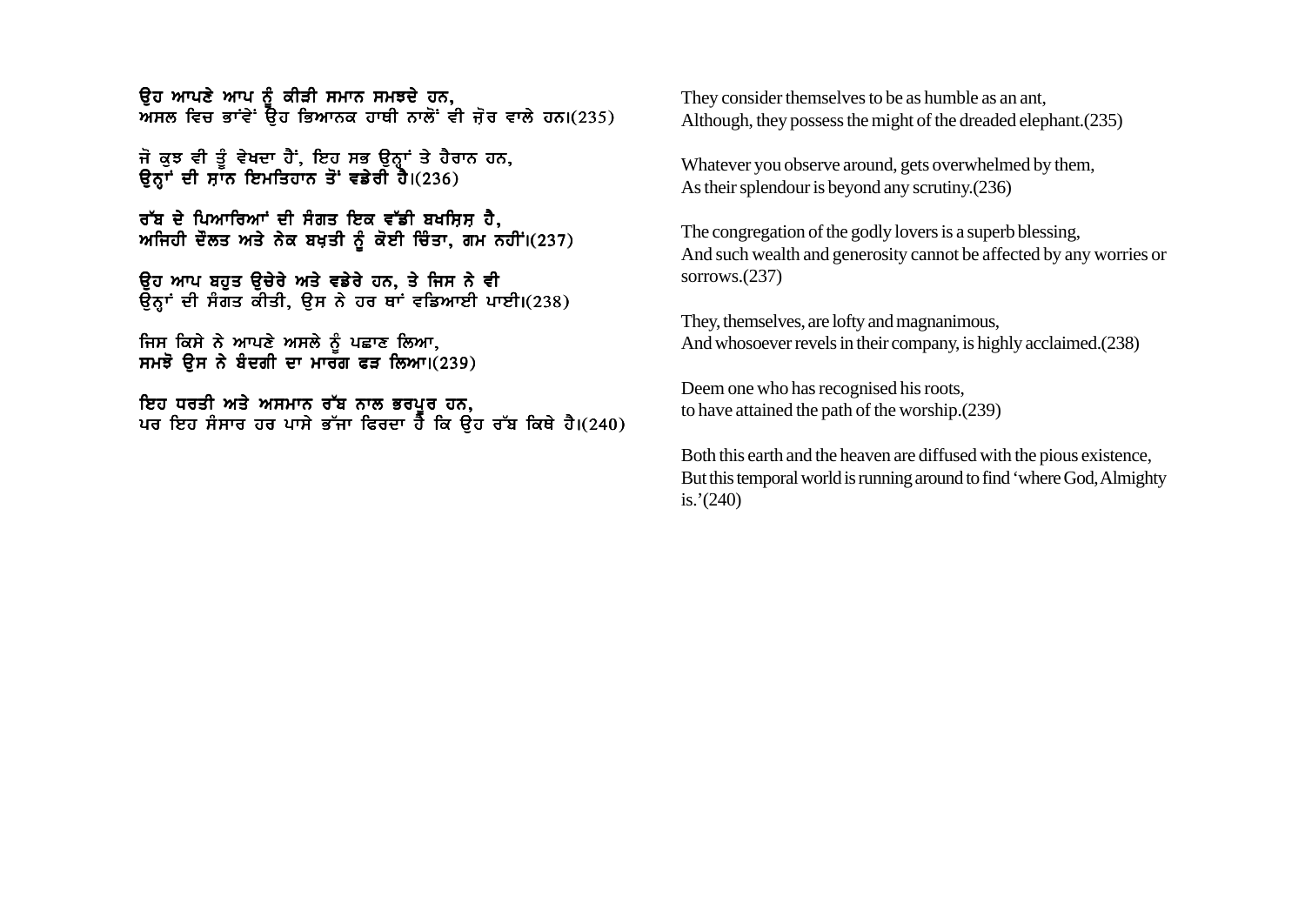ਜੇਕਰ ਅੱਖਾਂ ਰੱਬ ਦੇ ਦੀਦਾਰ ਤੇ ਲੱਗ ਜਾਣ, ਫਿਰ ਜੋ ਕੁਝ ਵੀ ਤੇਨੂੰ ਦਿਸੇਗਾ,ਉਹ ਰੱਬ ਦਾ ਦਰਸ਼ਨ ਹੀ ਹੋਵੇਗਾ।(241)

ਜਿਸ ਨੇ ਉਨ੍ਹਾਂ(ਗੁਰਮੁਖਾਂ) ਨੂੰ ਵੇਖ ਲਿਆ, ਸਮਝੋ ਉਸ ਨੇ ਰੱਬ ਦੇ ਦਰਸ਼ਨ ਕਰ ਲਏ.  $m\overrightarrow{a}$  ਉਸ ਨੇ ਬੰਦਗੀ ਦਾ ਰਾਹ ਅਨਭਵ ਕਰ ਲਿਆ।(242)

ਇਹ ਅਕਾਲ ਪੁਰਖ ਦੀ ਪ੍ਰੇਮਰੀਤੀ ਅਜਬ ਰੰਗ ਲਿਆਉਂਦੀ ਹੈ, ਅਜੇਹੀ ਪ੍ਰੇਮਾ-ਭਗਤੀ ਦੇ ਐਗ ਅੰਗ ਵਿਚੋਂ ਰੱਬ ਦੇ ਨੂਰ ਦੀ ਬਰਖਾ ਹੁੰਦੀ ਹੈ। $(243)$ 

ੳਹ ਇਸ ਮਾਯਾ ਦਾ ਸਾਹਿਬ ਹੈ. ਇਹ ੳਸੇ ਦਾ ਹੀ ਰਪ ਹੈ. ਸਤਿਕਾਰ ਅਤੇ ਸਿਜਦਿਆਂ ਸਹਿਤ ੳਸੇ ਦੀ ਬੈਦਗੀ ਸਦਾ ਸੋਭਦੀ ਹੈ।(244)

ੳਹ ਹੀ ਸਾਹਿਬ ਦਾ ਰਪ ਹੈ ਤੇ ੳਸੇ ਦਾ ਹੀ ਹਕਮ ਹੈ. ਸਿਰ ਤੋਂ ਪੈਰਾਂ ਤਕ ਦੀ ਬੰਦਗੀ ਹੀ ੳਸ ਤੋਂ ਹੈ।(245)

ਸਾਹਿਬ ਸਾਹਿਬਾਂ ਨਾਲ ਹੀ ਸਦਾ ਸੋਭਦਾ ਹੈ, ਬੰਦੇ ਦੀ ਬੰਦਗੀ ਵੀ ਸਦਾ ਕਾਇਮ ਰਹਿੰਦੀ ਹੈ।(246) If the eyes get focussed on the godly vision, Whatever becomes visible, it is celestial glimpse.(241)

Whosoever saw them (the holy-men), deem, he had godly glimpse, And he had perceived the way to worship.(242)

This affection for the Almighty affects in strange ways, As, through each element of such fondness, godly splendour is showered.(243)

He is the master of this illusion as it is his own image, And through the supplication and obeisance only his worship becomes meritorious.(244)

He himself is the embodiment of the Almighty, And his meditation flows through the entire human body.(245)

The masters attain honour through the Master, Consequently the human being should persist in worship.(246)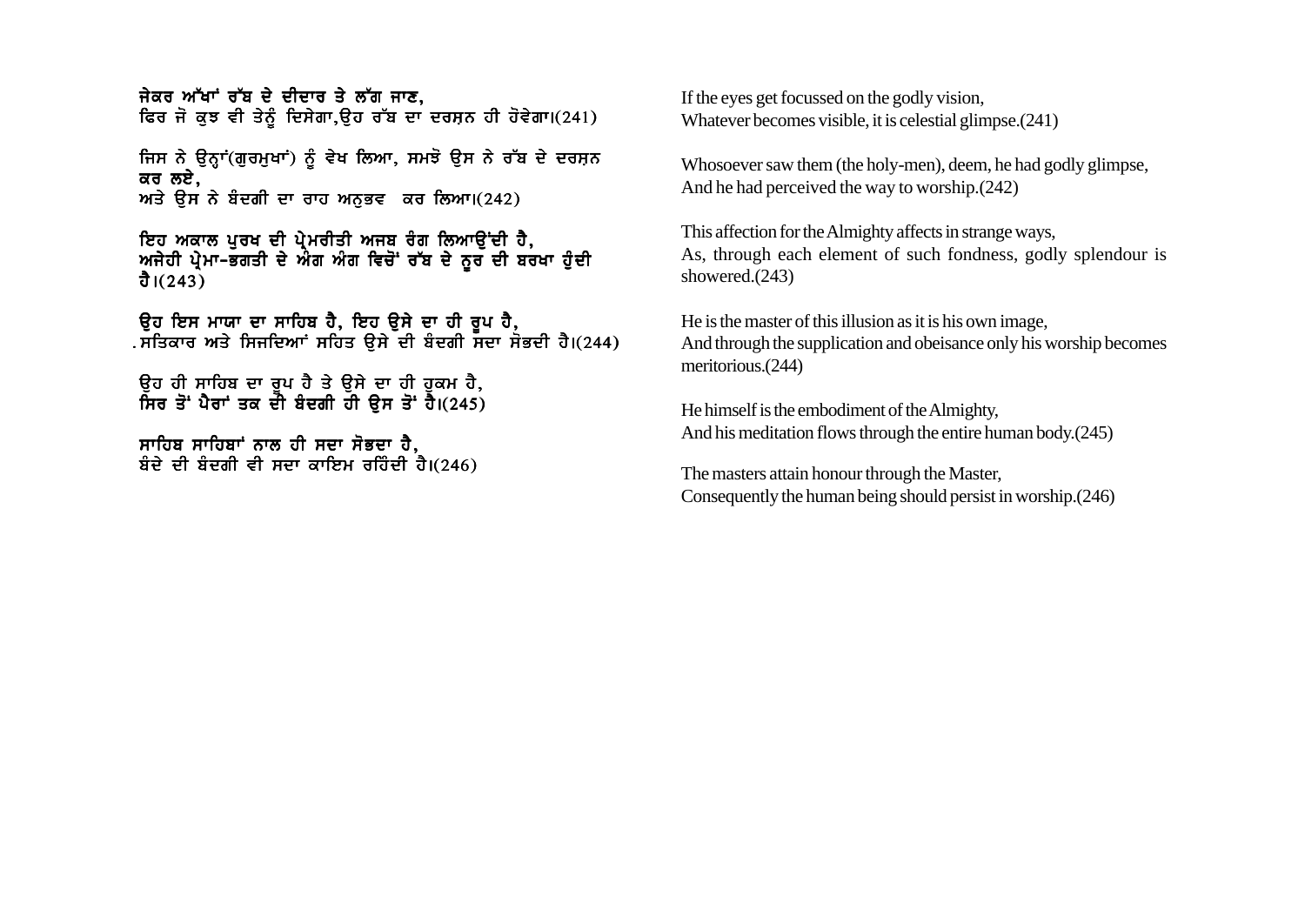ਸਾਹਿਬਾਂ ਦਾ ਸਭਾਵ ਸਾਹਿਬੀ (ਵਡਿਆਈ)ਕਰਨਾ ਹੈ, ਬੰਦੇ ਦੀ ਬੰਦਗੀ ਵਿਚ ਹੀ ਬਸੰਤ ਦੀ ਰਤ ਹੈ।(247)

ਸਾਹਿਬਾਂ ਦੀ ਵਡਿਆਈ ਸਦੀਵੀ ਹੈਦੀ ਹੈ. ਬੰਦੇ ਦੀ ਬੰਦਗੀ ਵੀ ਸਦਾ ਕਾਇਮ ਰਹਿੰਦੀ ਹੈ।(248)

ਤੰ ਇਸ ਲਈ ਉਸ ਤੋਂ ਮੰਹ ਫੇਰ ਲਿਆ ਹੈ(ਕਰਾਹੇ ਪੈ ਗਿਆ ਹੈ<sup>:</sup>) ਕਿ ਮਾਯਾ ਦੀ ਖਾਤਰ ਤੂੰ ਰੱਬ ਤੋਂ ਮੂੰਹ ਮੋੜ ਲਿਆ ਹੈ।(249)

ਦੁਨੀਆਂ ਦੀ ਦੌਲਤ ਸਦਾ ਰਾਹਿਣ ਵਾਲੀ ਨਹੀਂ,  $(\text{fzH } \text{wzH})$ ਤੂੰ ਛਿਨ ਪਲ ਲਈ ਤਾਂ ਰੱਬ ਵਲ ਆਪਣੇ ਆਪ ਨੂੰ ਮੋੜ।(250)

ਜਦ ਤੇਰਾ ਦਿਲ ਰੱਬ ਦੀ ਯਾਦ ਵਲ ਝੁਕਿਆ, ਫਿਰ ੳਹ ਪਾਕ ਪਰਵਰਦਗਾਰ ਤੈਂਥੋਂ ਕਦ ਵਖ ਹੈ?।(251)

ਜੇ ਤੰ ਰੱਬ ਦੇ ੳਚ ਧਿਆਨ ਤੋਂ ਬੇਪਰਵਾਹ ਰਿਹਾ. ਤਾਂ ਹੇ ਹੋਸ ਵਾਲੇ.ਤੇਰਾ ਤੇ ਰੱਬ ਦਾ ਮੇਲ ਕਿਹਾ(ਤੰ ਕਿਥੇ ਅਤੇ ੳਹ ਕਿਥੇ)?(252)

The master's trait should be the admiration of the Master, As only through the godly achievements, the Spring is savoured.(247)

The Master's praises are eternal, And the man's meditation remains dynamic for ever.(248)

You have turned your back on the Master, Because under illusion you have renounced him.(249)

The temporal wealth is transient, And, therefore, may be momentarily, divert your attention to the Almighty.(250)

When your heart is permeated through the remembrance of the Almighty, How can That All-provider stay alienated from you.(251)

If you remain oblivious of the celestial consciousness, O, the benighted one, what alliance prevails between you and him?(252)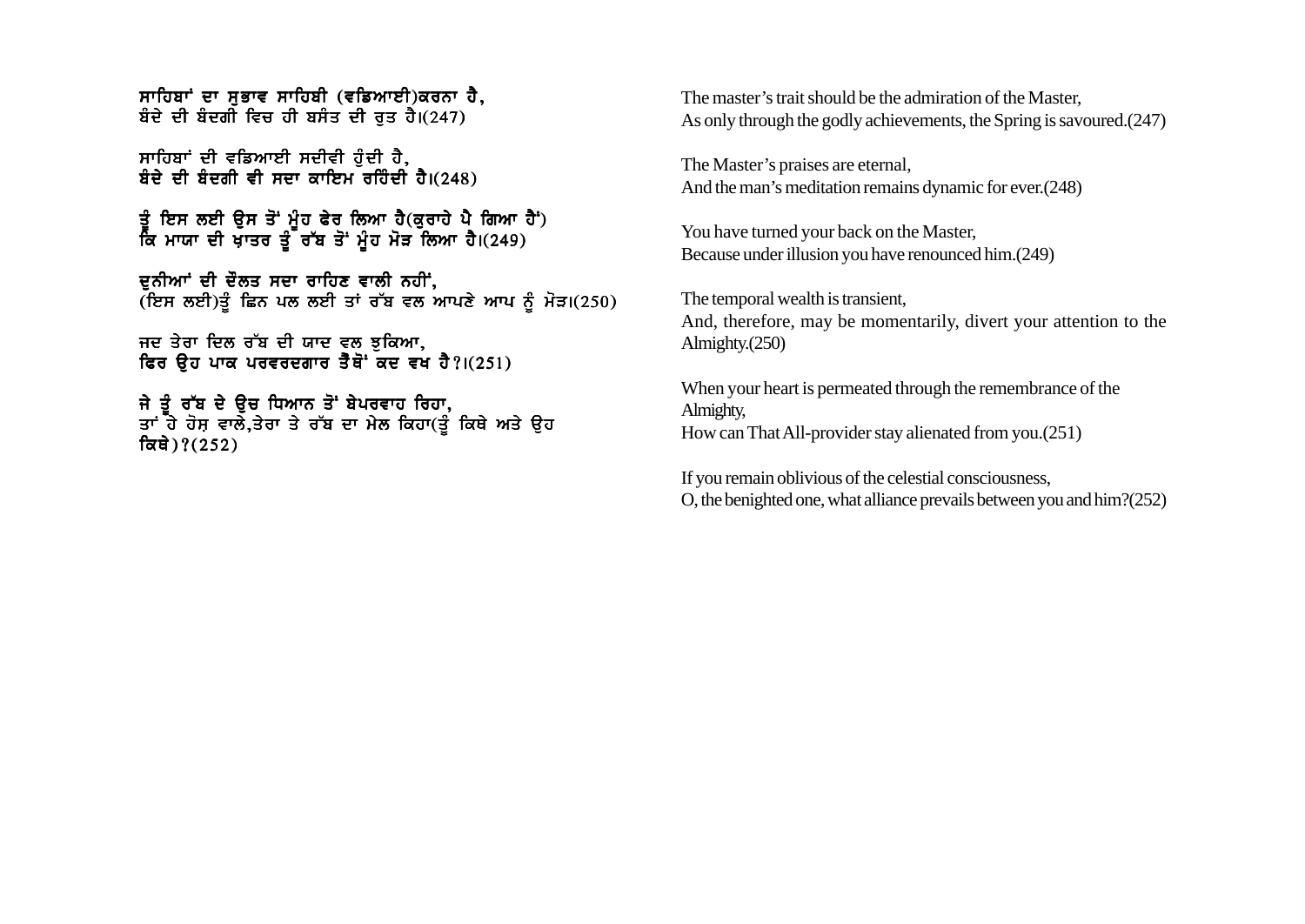ਉਸ ਦੀ ਯਾਦ ਦੋਹਾਂ ਜਹਾਨਾਂ ਦੇ ਦਰਦਾਂ ਦੀ ਦਵਾਈ ਹੈ. ਉਸ ਦੀ ਯਾਦ ਹਰ ਭੱਲੜ ਨੂੰ ਰਾਤ ਦੱਸਣ ਵਾਲੀ ਹੈ।(253)

ਉਸ ਦੀ ਯਾਦ ਸਭਨਾਂ ਲਈ ਜ਼ਰੂਰੀ ਹੈ, ਉਸ ਦੀ ਯਾਦ ਨੂੰ ਭੁਲ ਜਾਣ ਵਾਲਾ ਦੋਸ਼ੀ ਹੈ।(254)

ਹੇ ਅਕਾਲ ਪਰਖ! ਇਸ ਬੰਦੇ ਨੰ ਅਜਿਹੀ ਹਿੰਮਤ ਬਖ਼ਸ਼, ਤਾਂ ਜੋ ਇਹ ਉਮਰ ਤੇਰੀ ਯਾਦ ਵਿਚ ਭਲੀ ਗਜ਼ਾਰੇ।(255)

ਉਮਰ ਓਹੀ ਹੀ ਹੈ, ਜੋ ਰੱਬ ਦੀ ਯਾਦ ਵਿਚ ਗਜ਼ਰੇ, ਜੋ ਇਸ ਤੋਂ ਬਿਨਾਂ ਗੁਜ਼ਰੇ, ਬਿਅਰਥ ਹੈ।(256)

ਰੱਬ ਦੀ ਯਾਦ ਨਾਲੋਂ ਹੋਰ ਕੋਈ ਮਨੋਰਥ ਚੰਗੇਰਾ ਨਹੀਂ, ਰੱਬ ਦੀ ਯਾਦ ਬਿਨਾਂ ਸਾਡਾ ਚਿੱਤ ਪਸੰਨ ਨਹੀਂ ਹੋ ਸਕਦਾ।(257)

ਰੱਬ ਦੀ ਯਾਦ ਵਿਚ ਸਦੀਵੀ ਖੁਸ਼ੀ ਹੁੰਦੀ ਹੈ, ਕਿੰਨੇ ਚੰਗੇ ਭਾਗ ਹਨ ਕਿ ਇਹ ਸਾਨੂੰ ਰਾਹ ਵਿਖਾਉਂਦੀ ਹੈ।(258) His recollection is the remedy for the agonies of both the worlds. And his remembrance is kindly light for all the forgetful ones. (253)

Reflecting upon his name is imperative for all, And reprehensible is one who disregards him. (254)

O, Almighty, endow this man with such vigour, That he expends his life imbued with your worship. (255)

That life is worth, which elapses in remembrance of the Almighty, And the one passed without him is just dissipation. (256)

There is no purpose nobler than the recollection of the Almighty, As, without reminiscing God, our mind cannot be satisfied. (257)

There is eternal happiness in the recollection of the Almighty, And how lucky we are that this is leading us on a kindly way! (258)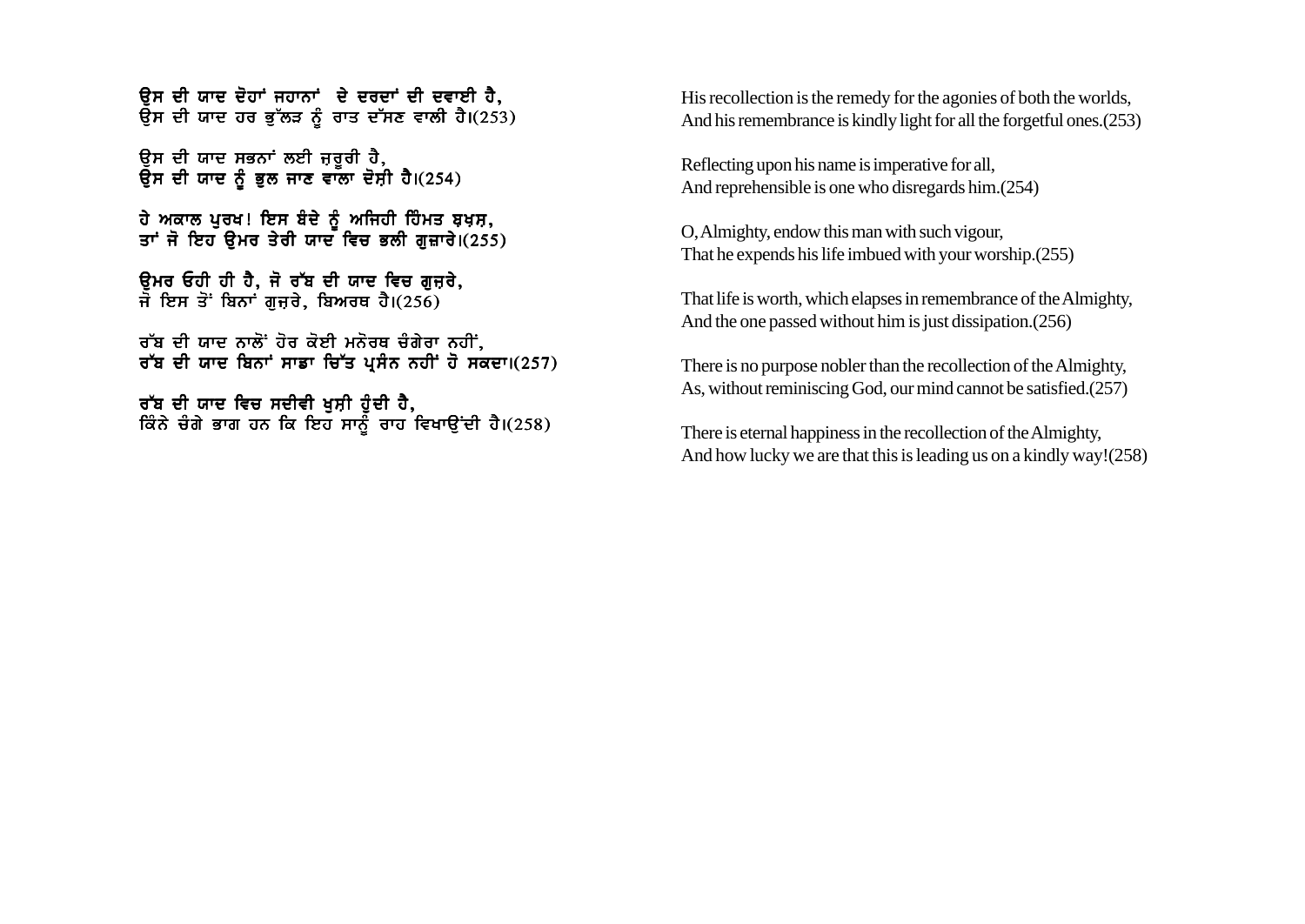ਭਾਵੇ<sup>:</sup> ਉਹ ਰੱਬ(ਸੱਚ) ਸਾਰਿਆਂ ਦਿਲਾਂ ਵਿਚ ਵਸਦਾ ਹੈ. <u>ਵਿਰ ਇੱਕ ਗਿਆਨਵਾਨ ਹੀ ਸਿਦਕ ਈਮਾਨ ਦਾ ਬੰਦਾ ਹੁੰਦਾ ਹੈ।(259)</u>

ਗਿਆਨਵਾਨ ਦੀ ਅੱਖ ਹੀ ਰੱਬ ਦੇ ਦੀਦਾਰ ਦੇ ਯੋਗ ਹੈ*.* ਗਿਆਨਵਾਨ ਦਾ ਦਿਲ ਹੀ ਰੱਬ ਦੇ ਭੇਤਾਂ ਤੋਂ ਵਾਕਫ ਹੰਦਾ ਹੈ।(260)

ਤੰ ਸਦਾ ਰੱਬ ਦੇ ਭਗਤਾਂ ਦੀ ਸੰਗਤ ਕਰ, ਤਾਂ ਜੋ ਤੂੰ ਉਸ ਦੀ ਬਰਕਤ ਸਦਕਾ ਮੁਕਤ ਹੋ ਜਾਵੇ<sup>:</sup> (261)

ਜੋ ਕੁਝ ਵੀ ਇਹ ਦਿਸਦਾ ਹੈ,ਇਹ੍ਹ ਉਨ੍ਹਾਂ ਦੀ ਸੰਗਤ ਕਰਕੇ ਹੈ, ਕਿਉਂ ਜੋ ਇਹ ਸਰੀਰ ਅਤੇ ਜਾਨ ਸਭ ਉਸੇ ਦੀ ਆਤਮਾ ਹੈ।(262)

ਅੱਖ ਦੀਆਂ ਪੁਤਲੀਆਂ ਉਨ੍ਹਾਂ ਦੀ ਇਸ ਸੰਗਤ ਕਾਰਨ ਦੀ ਰੋਸ਼ਨ ਹਨ, ਮੇਰੇ ਸਰੀਰ ਦੀ ਮਿੱਟੀ ਇਸ ਕਾਰਨ ਸਾਰੀ ਗਲਜਾਰ ਬਣ ਗਈ।(263)

ਵੱਡ ਭਾਗੀ ਹੈ ਉਹ ਸੰਗਤ,ਜਿਸ ਨੇ ਮਿਟੀ ਨੂੰ ਅਕਸੀਰ ਬਣਾ ਦਿੱਤਾ, ਅਤੇ ਹਰ ਨਾਚੀਜ਼ ਨੂੰ ਸੁਝਵਾਨ ਬਣਾ ਦਿਤਾ। (264)

 Although the Almighty abides in all the hearts, Yet only a discerning one becomes resolutely faithful.(259)

Perception of the learned one only is worthy of Gods' vision, As only an erudite person person can perceive his mysteries.(260)

Always remain in the assembly of the holy ones, So that you can achieve emancipation through his benevolence.(261)

Whatever is visible, it is through their audience, As this body and the soul, are all his being.(262)

The pupils of the eyes are glittering due to their association, And, through their assembly, the dust of my body has turned into a flower-garden.(263)

Blessed is that congregation, which has transformed the dust into elixir, And every humble one into an intelligent one.(264)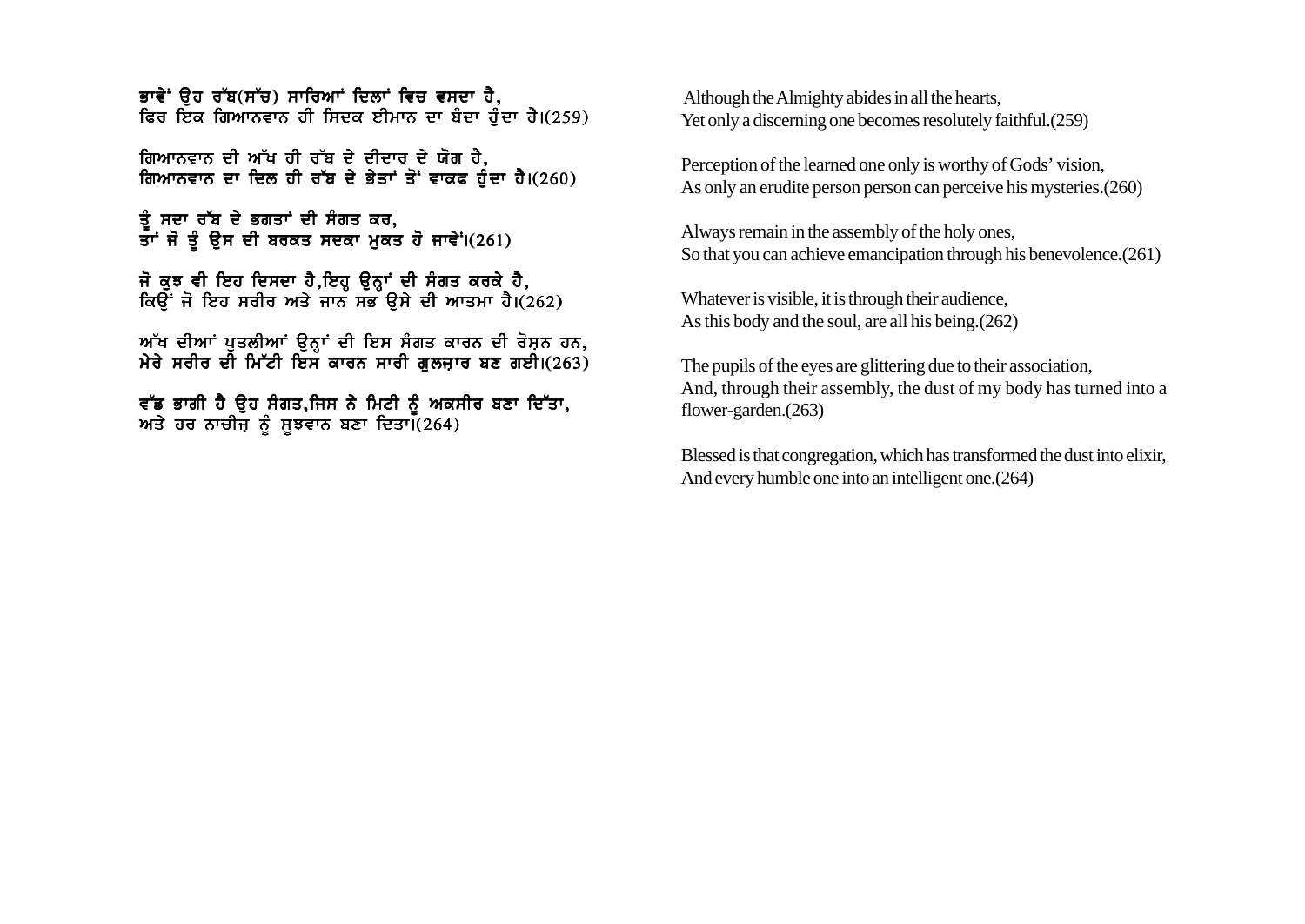ਹਰ ਪਲ ਛਿਨ ਜਿਹੜਾ ਉਸ ਦੀ ਯਾਦ ਵਿਚ ਗਜਰਦਾ ਹੈ. ਉਸ ਲਈ ਮੋਤੀ, ਲਾਲ ਅਤੇ ਜਵਾਹਰ ਬਣ ਜਾਂਦਾ ਹੈ।(265)

ਇਹ ਸੰਸਾਰ ਦੇ ਲਾਲ ਜਵਾਹਰ ਸਭ ਨਾਸਵਾਨ ਹਨ. ਰੱਬ ਦੀ ਯਾਦ ਹੀ ਬੰਦੇ ਲਈ ਬਹ-ਮੱਲੀ ਹੰਦੀ ਹੈ।(266)

ਕੀ ਤੈਨੂੰ ਪਤਾ ਹੈ? ਕਿ ਰੱਬ ਦੇ ਭਗਤਾਂ ਦੀ ਕੀ ਰਹੂ ਰੀਤੀ ਹੈ, ਉਹ ਜਨਮ ਮਰਨ ਦੀ ਕੈਦ ਤੋਂ ਸਦਾ ਮਕਤ ਹਨ।(267)

ਉਹ ਪਲ ਭਰ ਵੀ ਰੱਬ ਦੀ ਯਾਦ ਤੋਂ ਬਿਨਾਂ ਨਹੀਂ ਗਜ਼ਾਰਦੇ, ਉਹ ਆਪਣੇ ਸੁੰਦਰ (ਯਾਦ ਦਾ) ਝੰਡੇ ਨੂੰ ਨੌਵਾਂ ਆਸਮਾਨਾਂ ਓਪਰ ਝੁਲਾਂਉਦੇ  $\overline{351}(268)$ 

<u>ਉਹ ਸਾਰੀ ਰਚੀ ਹੋਈ ਸ਼ਿਸਟੀ ਦਾ ਭਲਾ ਮੰਗਦੇ ਹਨ.</u> ਇਸ ਸਾਰੀ ਸਜਾਵਟ ਨੂੰ ਸੁੰਦਰਤਾ ਬਖਸ਼ਣ ਵਾਲੇ ਹਨ।(269)

ਰੱਬ ਦੇ ਭਗਤਾਂ ਲਈ ਰੱਬ ਦਾ ਨਾਮ ਹੀ ਗਹਿਣਾ ਹੈ, ਰੱਬ ਦੇ ਭਗਤਾਂ ਦੀ ਅੱਖ ਰੱਬ ਦੇ ਨੂਰ ਨਾਲ ਮੋਤੀਆਂ ਭਰੀ ਹੈ।(270)

Every minute and instant, which one spends in reminiscing him. For him it is turned into a pearl, a garnet and a diamond. (265)

All these worldly diamonds and garnets are destructible, Only the godly recollection is the most precious for the human beings. $(266)$ 

Do you know, what the attributes of the godly adherents are? They are emancipated from the bondage of life and death. (267)

They cannot survive without the worship; not for a moment even, And they wave their divine flag all over the nine regions. (268)

They aspire for the welfare of the whole universe, And endow resplendence to all the embellishments. (269)

For the godly adherents, the divine remembrance is the adornment, Because the eyes of the godly devotees are filled with the pearls of celestial splendour.(270)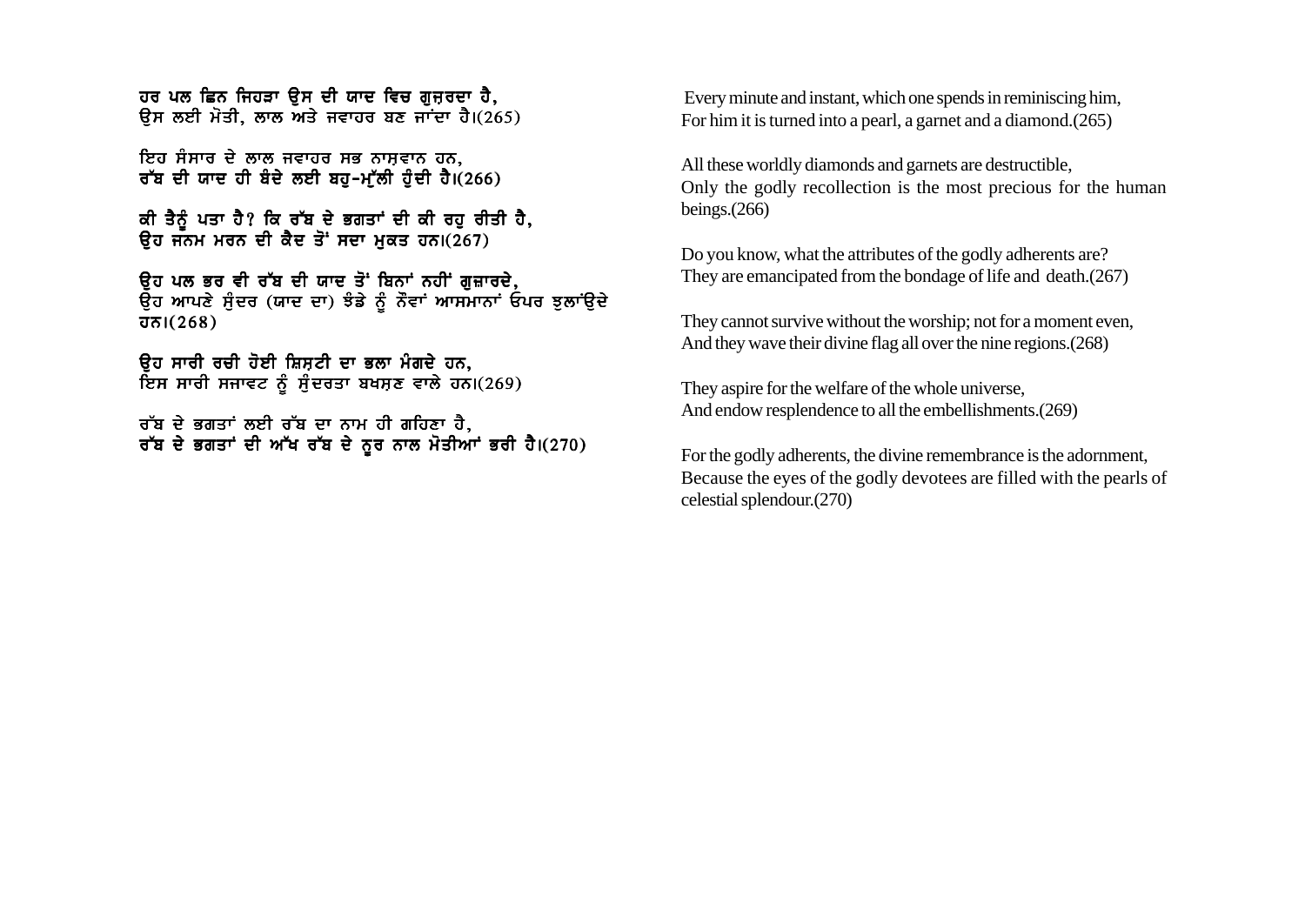ਉਨ੍ਹਾਂ ਦੇ ਬਚਨ ਅਮਰ ਜੀਵਨ ਦਾ ਪਾਠ ਹਨ, ਉਨ੍ਹਾਂ ਦੀ ਜੀਭ ਉਪਰ ਰੱਬ ਦੀ ਯਾਦ ਰਹਿੰਦੀ ਹੈ।(271)

ਉਨਾਂ ਦਾ ਬਚਨ ਰੱਬੀ ਹਕਮ ਦਾ ਦਰਜਾ ਰਖਦੇ ਹਨ,  $\overline{6}$ ਨਾਂ ਦਾ ਇਕ ਸਵਾਸ ਵੀ ਰੱਬ ਦੀ ਯਾਦ ਬਿਨਾਂ ਨਹੀਂ ਨਿਕਲਦਾ।(272)

ਇਹ ਸਾਰੇ(ਰੱਬ ਦੇ ਪਿਆਰੇ) ਰੱਬ ਦੇ ਦਰਸ਼ਨਾਂ ਦੇ ਮੁਸ਼ਤਾਕ ਹਨ, ਇਹ ਦਨੀ ਸਹਾਵਾ ਬਾਗ ਰੱਬ ਦੀ ਹੀ ਫਲਵਾੜੀ ਹੈ।(273)

ਜਿਹੜਾ ਵੀ ਰੱਬ ਦੇ ਭਗਤਾਂ ਦਾ ਦੋਸਤ ਮਿਤ੍ਰ ਬਣਿਆ, ਸਮਝੋ ਉਸ ਦਾ ਪਰਛਾਵਾਂ ਹੁਮਾ ਪੰਛੀ ਦੇ ਪਰਾਂ ਨਾਲੋਂ ਵੀ ਵਧੇਰੇ ਸੁਭਾਗਾ ਹੰਦਾ ਹੈ। (ਕਹਿੰਦੇ ਹਨ,ਹੁਮਾ ਪੰਛੀ ਦਾ ਪਰਛਾਵਾਂ ਜਿਸ ਉਤੇ ਪੈ ਜਾਵੇ ਉਹ ਬਾਦਸ਼ਾਹ ਬਣ ਜਾਂਦਾ ਹੈ) $(274)$ 

ਰੱਬ ਦੀ ਯਾਦ ਸਮਝੋ ਆਪਣਾ ਆਪਾ (ਖੁਦੀ) ਛਡਣਾ ਹੈ, ਰੱਬ ਦੇ ਧਿਆਨ ਤੋਂ ਬਿਨਾ ਹਰ ਦੂਜੀ ਚੀਜ਼ (ਦੇ ਬੈਧਨ)ਤੋਂ ਮੁਕਤ ਹੋਣਾ ਹੈ।(275)

ਆਪਣੇ ਆਪ ਤੋਂ ਮਕਤ ਹੋਣਾ ਹੀ ਅਸਲੀ ਮਕਤੀ ਹੈ, ਆਪਣੇ ਦਿਲ ਨੂੰ ਰੱਬ ਦੀ ਪ੍ਰੀਤੀ ਵਿਚ ਬੰਨ੍ਹਣਾ ਹੀ ਮੁਕਤੀ ਹੈ।(276) Their discourses are the means of worship for eternal life, And on their tongues, always remains the recollection of the Almighty.(271)

Their articulations epitomise the celestial authority, And, even, one breath of theirs does not transpire without godly reflection.(272)

They all aspire for the godly glimpse, As this world is the Almighty's flower-garden.(273)

The shadow of the one who won the fraternity of the godly devotees, Is of those more auspicious than the shade under the spread-wings of the bird Huma.(274)

Deem the godly recollection as the surrender of the self, and Except celestial love in the heart, as liberation from all others (attachments).(275)

To get the emancipation from one's own self, is the real deliverance, And to submit the mind in the godly love is the real deliverance.(276)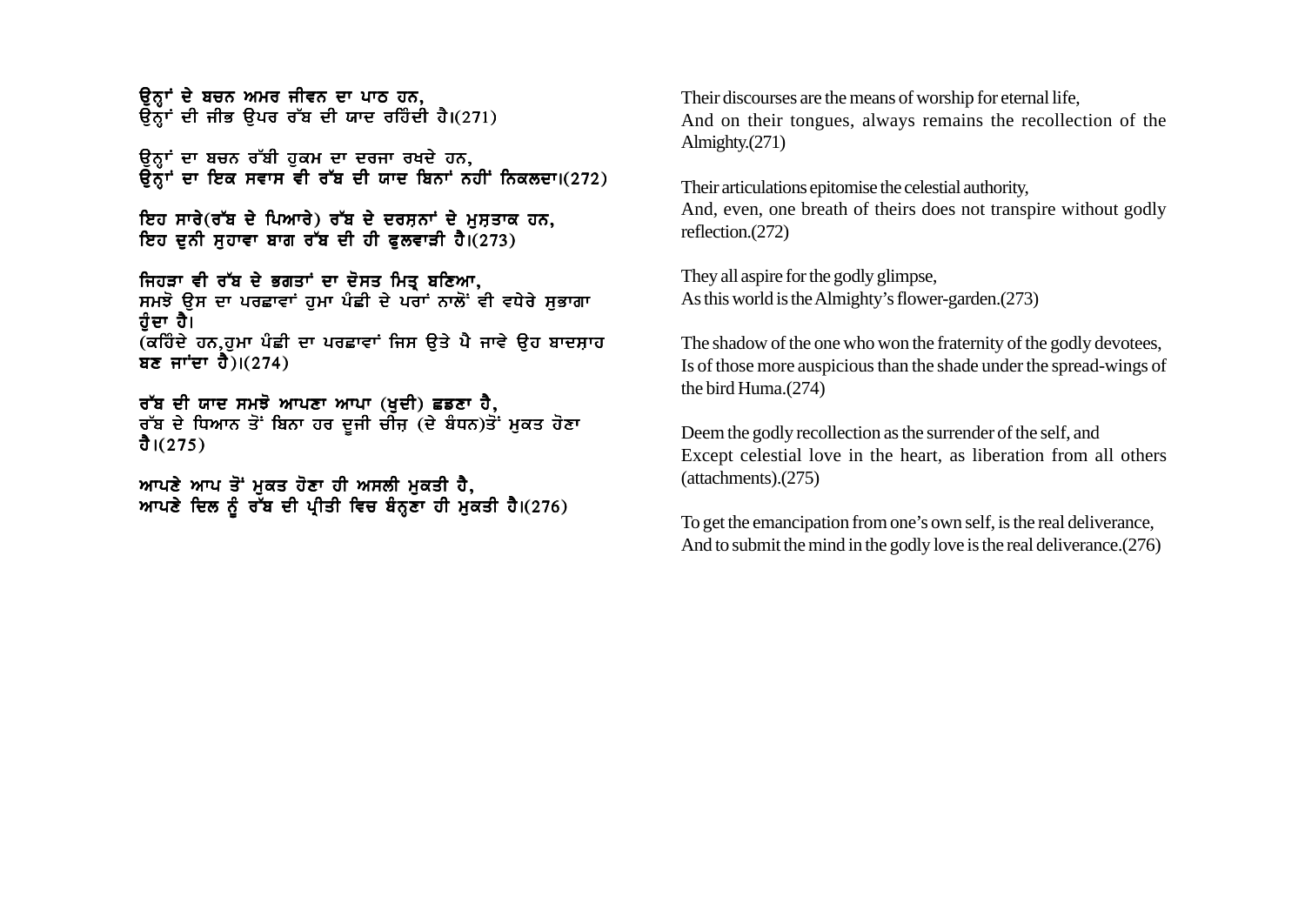ਜਿਸ ਕਿਸੇ ਨੇ ਰੱਬ ਨਾਲ ਦਿਲ ਲਾ ਲਿਆ. ਉਹ ਸਮਝੋ ਨੋਵਾਂ ਤਾਲਿਆਂ ਵਾਲੇ ਆਸਮਾਨ ਨੂੰ ਵੀ ਛਾਲਾਂ ਮਾਰ ਕੇ ਟੱਪ ਗਿਆ। $(277)$ 

ਰੱਬ ਨਾਲ ਦਿਲ-ਜੜੇ ਅਜਿਹੇ ਭਗਤਾਂ ਦੀ ਸੰਗਤ.  $m\bar{z}$  ਰਸਾਇਨ ਹੈ,ਪਰ ਇਹ ਤੈਨੂੰ ਕਿਥੋਂ ਨਸੀਬ?(278)

ਦੀਨ ਅਤੇ ਦੁਨੀਆਂ ਦੋਵੇਂ ਹੈਰਾਨ ਹਨ, ਇਸ ਹੱਦੋਂ ਵੱਧ ਹੈਰਾਨੀ ਕਾਰਨ ਪਰੇਸਾਨ ਹਨ।(279)

ਜਦ ਕਿਸੇ ਨੂੰ ਅਜਿਹੀ ਪਵਿੱਤ੍ਰ ਅਤੇ ਰੱਬੀ ਇੱਛਾ ਹੈ, ਉਸ ਦਾ ਗੁਰੂ ਅੰਤ੍ਰੀਵ ਗਿਆਨ ਦਾ ਮਾਲਕ ਹੈ।(280)

ਰੱਬ ਨਾਲ ਮਿਲ ਚੁਕੇ ਗੁਰਮੁਖ ਪਿਆਰੇ ਤੈਨੂੰ ਉਸ ਨਾਲ ਮਿਲਾ ਦਿੰਦੇ ਹਨ,  $\overline{a}$ ਰ ਅਮਰ ਦੌਲਤ ਪਰਾਪਤ ਕਰਦੇ ਹਨ। $(281)$ 

<u>ਇਕ ਗਿਆਨਵਾਨ ਲਈ ਏਹੀ ਇਕ ਅਮਰ ਪਰਾਪਤੀ ਹੈ,</u> ਇਹ ਕਥਨ ਆਮ ਮਸ਼ਹੂਰ ਹੈ, ਇਸ ਨੂੰ ਸਭ ਜਾਣਦੇ ਹਨ।(282) Deem the one who fell in love with the Almighty, As leaping through all the nine heavenly domains.(277)

The company of the devotees with hearts engrossed in celestial love, Is an elixir; but how can that be your destiny?(278)

Both, the heaven and the earth, are in predicament, And being in a dilemma, they are perplexed.(279)

Any one who possesses godly and pious aspiration, Must receive eternal knowledge from his holy guide.(280)

The celestially enlightened ones lead you to meet God, As they have secured the nectar of immortality.(281)

This is the eternal achievement for an enlightened one, This fact is well-known and acclaimed universally.(282)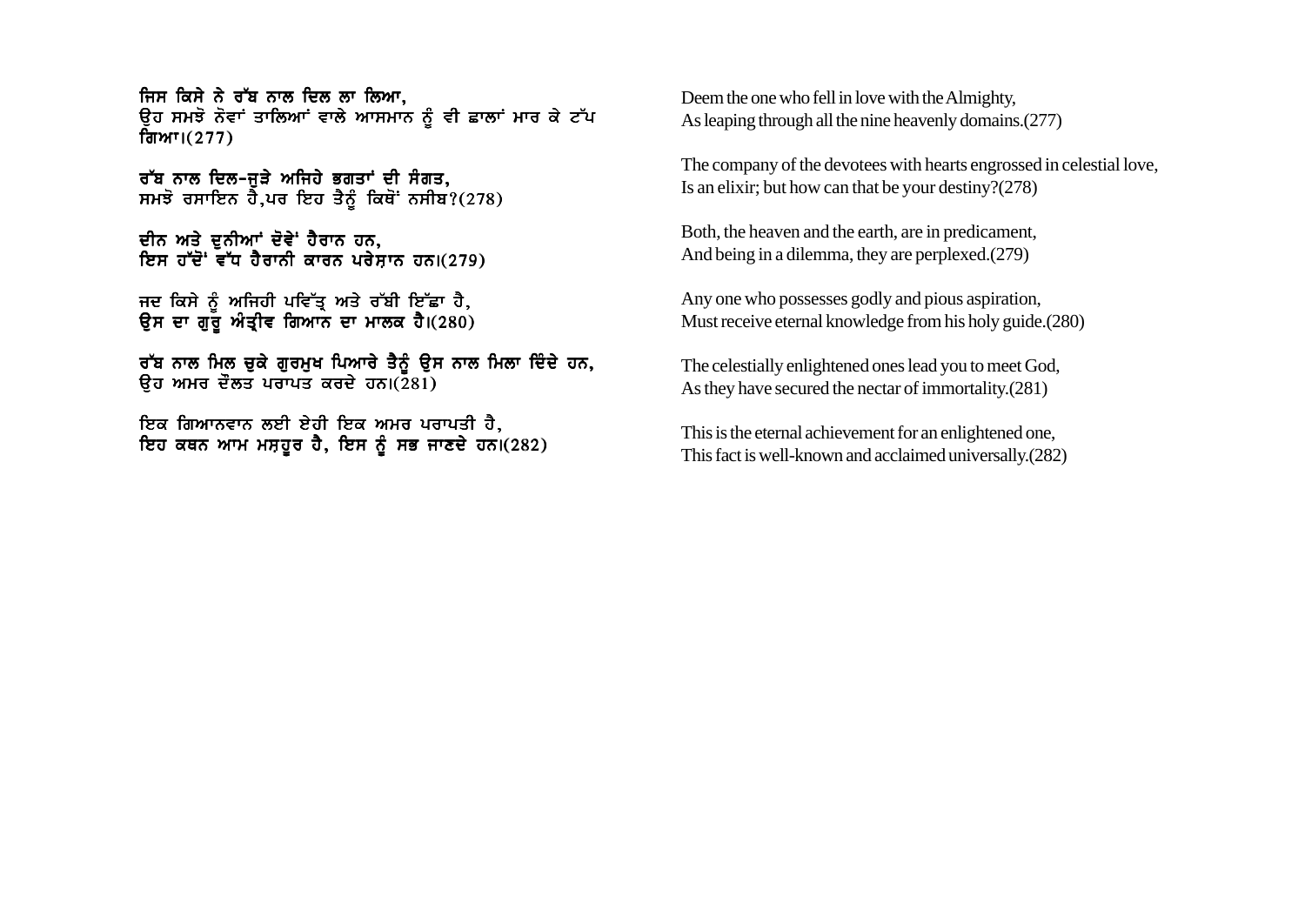ਗਿਆਨਵਾਨ, ਪਹੁੰਚੇ ਹੋਏ ਅਤੇ ਉਸ ਸ਼ਹ ਨਾਲ ਮਿਲ ਚਕੇ ਪਰੇਮੀ, ਸਦਾ ਉਸ ਦਾ ਨਾਮ ਹੀ ਜਪਦੇ ਹਨ। $(283)$ 

ਰੱਬ ਦਾ ਨਾਮ ਜਪਣਾ ਹੀ ਉਨਾਂ ਦੀ ਬੰਦਗੀ ਹੈ, ਰੱਬ ਦੀ ਅਮਰ ਦੌਲਤ ਉਸੇ ਦਾ ਰਾਹ ਦਰਸਾਂਦੀ ਹੈ।(284)

ਜਦ ਅਮਰ ਦੌਲਤ ਆਪਣਾ ਮਖੜਾ ਵਿਖਾਵੇ. ਤੂੰ ਰੱਬ ਦਾ ਹੋ ਗਿਆ ਅਤੇ ਰੱਬ ਤੇਰਾ ਹੋ ਗਿਆ।(285)

ਜੇ ਕਰ ਦਿਲ ਤੇ ਰੱਬ ਦਾ ਪਰਛਾਵਾਂ ਪੈ ਜਾਵੇ, ਤਾਂ ਦਿਲ ਦੇ ਪੈਰ ਵਿਚੋਂ ਸਮਝੋ ਵਿਛੋੜੇ ਦਾ ਕੰਡਾ ਨਿਕਲ ਗਿਆ।(286)

ਵਿਛੋੜੇ ਦਾ ਕੰਡਾ ਜਦ ਦਿਲ ਦੇ ਪੈਰ ਤੋਂ ਨਿਕਲ ਗਿਆ. ਤਾਂ ਦਿਲ ਦਾ ਮੰਦਰ ਰੱਬ ਨਾਲ ਵਸ ਗਿਆ।(287)

ਓਸ ਪਾਣੀ ਦੇ ਕਤਰੇ ਵਾਂਗ,ਜਿਹੜਾ ਸਾਗਰ ਵਿਚ ਜਾ ਡਿੱਗਾ, . ਸਾਗਰ ਬਣ ਗਿਆ.(ਰੱਬ ਦੇ ਚਰਨੀ ਢਠਿਆਂ ਨੰ} ਰੱਬ ਦਾ ਮਿਲਾਪ ਹੋ ਗਿਆ। $(288)$ 

The self-realised, enlightened, and affectionate devotees, Forever meditate upon his name.(283)

To recount the godly name is their worship, And eternal prosperity leads to his path.(284)

When the eternal prosperity displays its semblance, Deem that, you belong to the Almighty and the Almighty belongs to you.(285)

If the heart is silhouetted by the godly shadow, Deem that the thorn of the separation is eliminated from the core of the heart.(286)

When the thorn of the separation goes out of the core of the heart, The heart's chamber is inhabited by the Almighty's existence.(287)

Like the drop of water which falls into the river, And submerges into the water, (the godly beings) seek the godly rapprochement.(288)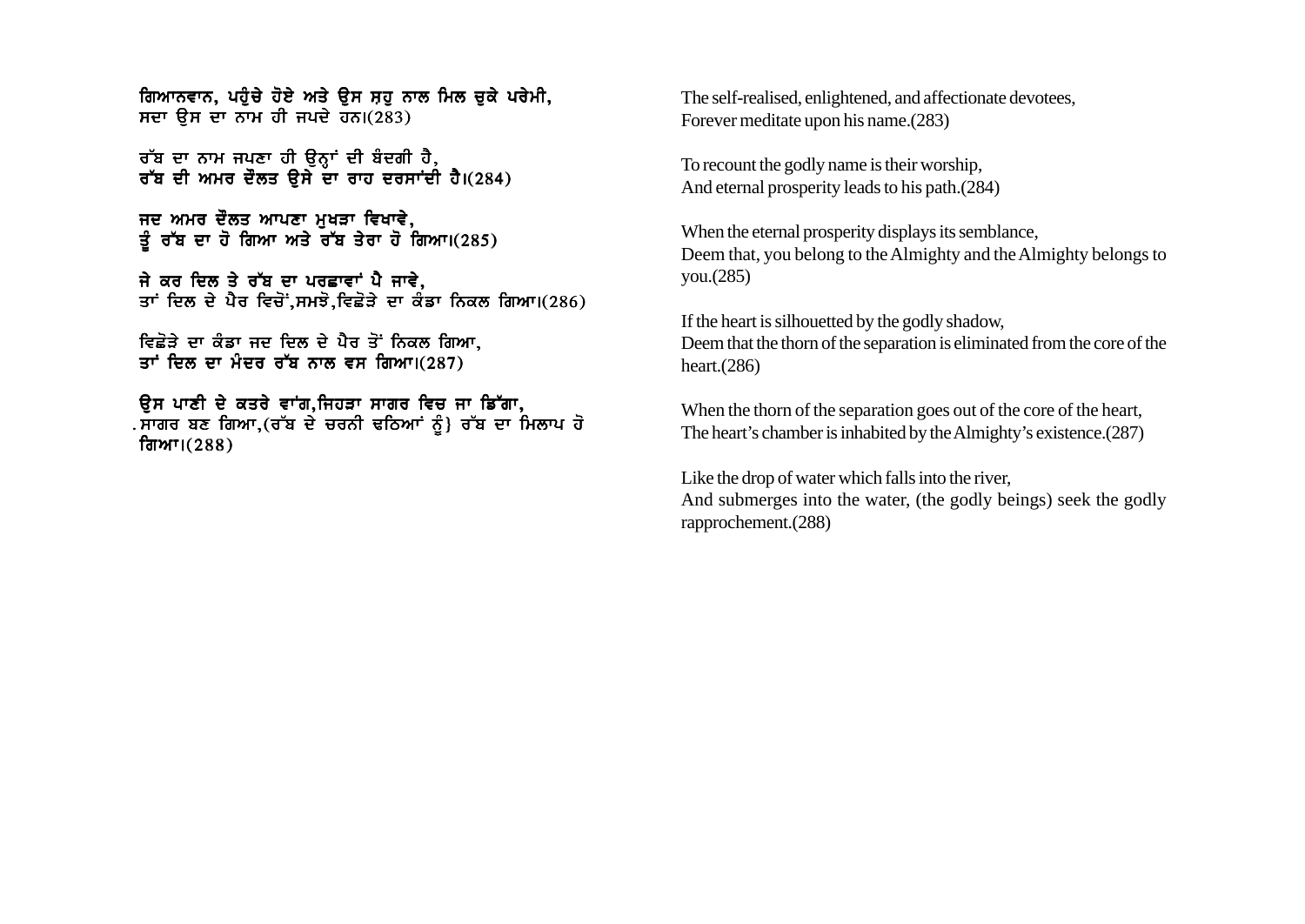ਜਦ ਕਤਰਾ ਸਾਗਰ ਨਾਲ ਰਲ ਗਿਆ, ਉਸ ਪਿਛੋਂ ਉਹ ਉਸ ਤੋਂ ਅੱਡ ਨਹੀਂ ਹੋ ਸਕਦਾ।(289)

ਕਤਰਾ ਜਦ ਦਰਿਆ ਵਲ ਨੰ ਵਗ ਦੌੜਿਆ, ਵੱਖਰਾ ਹੋ ਕੇ ਉਸ ਨੂੰ ਆਪਣੇ ਇਕ ਕਤਰਾ ਹੋਣ ਦਾ ਪਤਾ ਲੱਗਾ।(290)

ਪਰ ਜਦ ਕਤਰੇ ਨੰ ਇਹ ਅਮਰ ਮਿਲਾਪ ਪਰਾਪਤ ਹੋ ਗਿਆ. ਤਾਂ ਵਾਸਤਵ ਵਿਚ ਉਸ ਦੀ ਮੁਰਾਦ ਪੂਰੀ ਹੋ ਗਈ।(291)

ਕਤਰੇ ਨੇ ਕਿਹਾ, ਮੈਂ ਭਾਵੇਂ ਇਕ ਪਾਣੀ ਦਾ ਕਤਰਾ ਸਾਂ, ਪਰ ਮੈ ਸਾਗਰ ਦੀ ਚੌੜਿਤਣ ਨੂੰ ਕਿਵੇ<sup>:</sup> ਮਿਣ ਲਿਆ ਹਾਂ।(292)

ਜੇ ਮੈਨੰ ਸਾਗਰ ਨੇ ਅਤਿ ਕਿਪਾ ਸਹਿਤ ਆਪਣੇ ਨਾਲ ਮਿਲਾ ਲਿਆ. ਜੇ ਉਸ ਨੇ ਵਿਤ ਤੋਂ ਬਾਹਰਾ ਮੈਨੰ ਆਪਣੇ ਨਾਲ ਮਿਲਾ ਲਿਆ ਹੈ।(293)

ਤੇ ਉਹ ਸਾਗਰ ਦੀ ਚੌੜਿਤਣ ਵਿਚੋਂ ਇਕ ਲਹਿਰ ਵਾਂਗ ਉਠਿਆ, ਲਹਿਰ ਬਣ ਗਿਆ,ਤੇ ਲਹਿਰ ਬਣ ਕੇ ਉਸ ਨੇ ਸਾਗਰ ਨੂੰ ਪ੍ਰਣਾਮ ਕੀਤਾ।(294)

Once when the drop amalgamates into the river, It does not remain subject to separation.(289)

When the drop flows towards the river, It perceives the value of its independent identity.(290)

But when the drop accomplishes the eternal fusion, In reality, its desire is fulfilled.(291)

Then the drop declares, 'Although I was just a drop of water, Yet see how much I have assessed the magnitude of the sea.'(292)

If the river, very kindly, has accepted (drop) me, It has merged me into its own self.(293)

Then it (drop) emerged out of the vastness of the river accompanying the waves,

And in form of a wave, it supplicated the river.(294)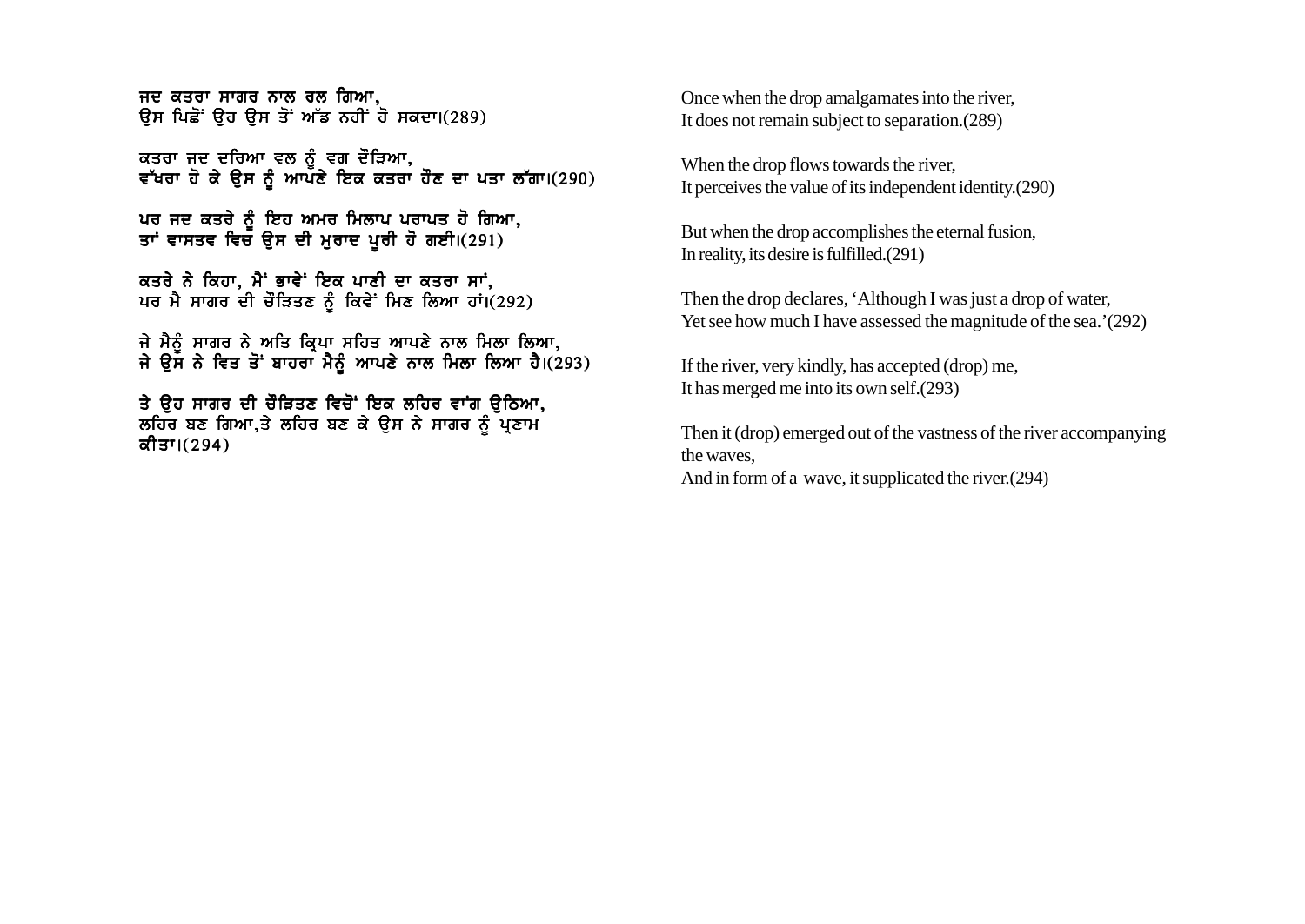ਏਸੇ ਤਰਾਂ ਹਰ ਬੰਦਾ ਜੋ ਰੱਬ ਨਾਲ ਮਿਲ ਗਿਆ. ਬੰਦਗੀ ਦੇ ਮਾਰਗ ਉਪਰ ਪੂਰਨ ਹੋ ਗਿਆ।(295)

ਲਹਿਰ ਅਤੇ ਸਾਗਰ ਅਸਲ ਵਿਚ ਭਾਵੇ<sup>:</sup> ਇਕੋ ਹਨ, ਫਿਰ ਵੀ ਲਹਿਰ ਅਤੇ ਸਾਗਰ ਵਿਚ ਬੜਾ ਫਰਕ ਹੈ। $(296)$ 

ਮੈਂ ਤਾਂ ਇਕ ਲਹਿਰ ਹਾਂ, ਤੂੰ ਅਨੰਤ ਸਾਗਰ ਹੈਂ, ਮੇਰੇ ਅਤੇ ਤੇਰੇ ਵਿਚ ਤਾ<sup>ਂ</sup> ਧਰਤ ਅਤੇ ਆਕਾਸ ਵਾਲਾ ਫਰਕ ਹੈ।(297)

ਮੈਂ ਤਾਂ ਕਝ ਵੀ ਨਹੀਂ,ਇਹ ਸਭ ਕਝ ਤੇਰੀ ਹੀ ਬਖਸ਼ਿਸ਼ ਹੈ,  $\hat{A}$  ਵੀ ਤਾਂ ਤੇਰੀ ਪਵਿੱਤਰ ਪ੍ਰਕਿਤੀ ਦੀ ਹੀ ਇਕ ਲਹਿਰ ਹਾਂ।(298)

ਤੈਨੰ ਮਹਾਂ ਪਰਖਾਂ ਦੀ ਸੰਗਤ ਦੀ ਲੋੜ ਹੈ. ਤੈਨੌ ਸਭ ਤੋਂ ਪਹਿਲਾਂ ਇਸੇ ਦੀ ਲੋੜ ਹੈ।(299)

ਉਹ ਪੂਰਨ ਕਾਦਰ ਕੁਦਰਤ ਰਾਹੀਂ ਦਿਸਦਾ ਹੈ,  $\overline{h}$ ਰਜਨ-ਹਾਰ ਆਪ ਆਪਣੀ ਕਦਰਤ ਵਿਚ ਵਸਦਾ ਹੈ।(300) Similary, the human-being who blends with the Almighty, Achieves perfection in the avenues of worship.(295)

The wave and the river, although, seem amalgamated into one, Still variation in between the river and the wave is conspicuous.(296)

I am just a wave but you are unfathomable sea, And there is as much divergence between us as between the sky and the earth.(297)

Although I am obscure, I am endowed with your benevolence, Because I am still a wave in your pious creation.(298)

You need the congregation of the holy men, Above all, you just secure them (i.e. waves).(299)

The perfect creator appears in his creation, As the creator dwells in his own creation.(300)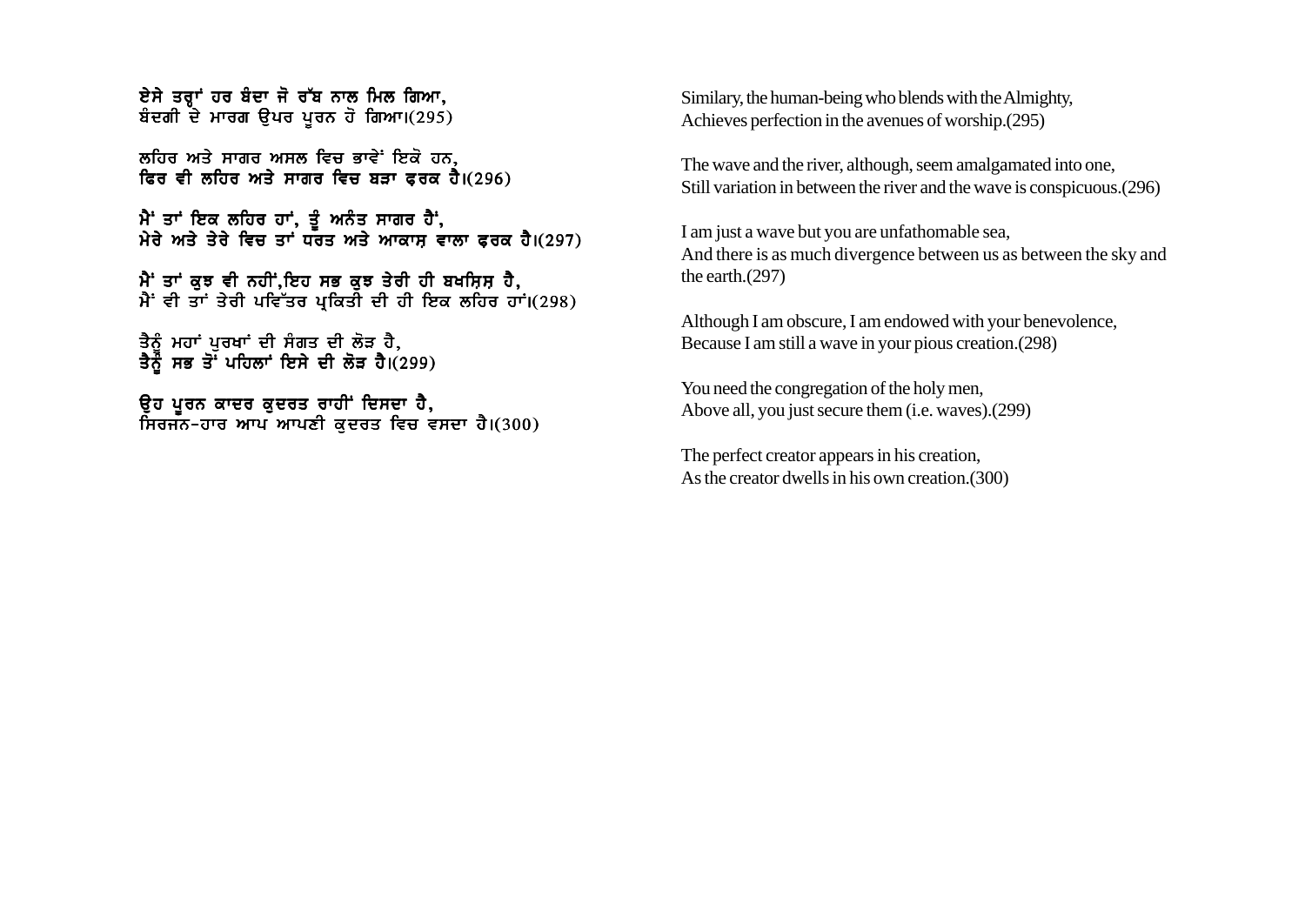ਕਾਦਰ ਅਤੇ ਕਦਰਤ ਇਕ ਮਿਕ ਹੋਏ ਹੋਏ ਹਨ. ਮਹਾਂ ਪਰਖ ਰੱਬ ਤੋਂ ਬਿਨਾਂ ਸਭ ਮਾਲ ਤਿਆਗ ਦਿੰਦੇ ਹਨ। $(301)$ 

ਤਾਂ ਤੇ ਤੈਨੰ ਵੀ.ਹੇ ਮੇਰੇ ਦੋਸਤ! ਇਹ ਨਿਰਨਾ ਕਰਨਾ ਚਾਹੀਦਾ ਹੈ. ਕਿ ਰੱਬ ਕੌਣ ਹੈ ਅਤੇ ਤੰ ਕੌਣ ਹੈਂ?।(302)

ਜੇ ਤੇਰਾ ੳਸ ਰੱਬ ਦੀ ਜ਼ਾਤ ਨਾਲ ਮੇਲ ਹੋ ਗਿਆ ਹੈ, ਤਾਂ ਬਿਨਾਂ ਬੰਦਗੀ ਦੇ ਹੋਰ ਕੋਈ ਬਚਨ ਨਾ ਕਹਿ।(303)

ਇਹ ਸਭ ਕਝ ੳਸੇ ਦੀ ਬੰਦਗੀ ਦੀ ਬਦੌਲਤ ਹੈ. ਬਿਨਾਂ ਬੰਦਗੀ ਜ਼ਿੰਦਗੀ (ਕੇਵਲ)ਸਰਮਿੰਦਗੀ ਹੈ। $(304)$ 

ਰੱਬ ਨੇ ਵੀ ਬੰਦਗੀ ਲਈ ਫਰਮਾਇਆ ਹੈ. ਜੋ ਕੋਈ ਵੀ ੳਸ ਦਾ ਬੰਦਾ ਹੋ ਗਿਆ, ੳਹ ਸੌਖਾ ਹੋ ਗਿਆ।(305)

ਜਿਸ ਨੇ ਵੀ ਮੂੰਹੋਂ ਕਿਹਾ ਮੈਂ ਰੱਬ ਹਾਂ, ਸ਼ਰਾ ਨੇ ਉਸ ਨੂੰ ਮਨਸੂਰ ਵਾਂਗ ਸੂਲੀ ਤੇ ਚੜ੍ਹਾ ਦਿੱਤਾ।(306) The creation and the creator are fused into one, And the pious ones, forsake all in their entirety, except the Almighty, .(301)

Then, you too, O My Friend, will have to decide, Who the Almighty is and who you are.(302)

If you have got blended with that divine entity, Except his worship, utter no other word.(303)

As, all there is, it is due to meditation upon him, Without his worship, the life remains a dishonour.(304)

The Almighty, too, has proclaimed (for us) to revel in the worship And any one who becomes his devotee, achieves the bliss.(305)

Who so ever claimed, 'I am the Almighty,' Sharah\* put him like Mansoor on the gallows.(306)

(\* Islamic code of religious conduct.)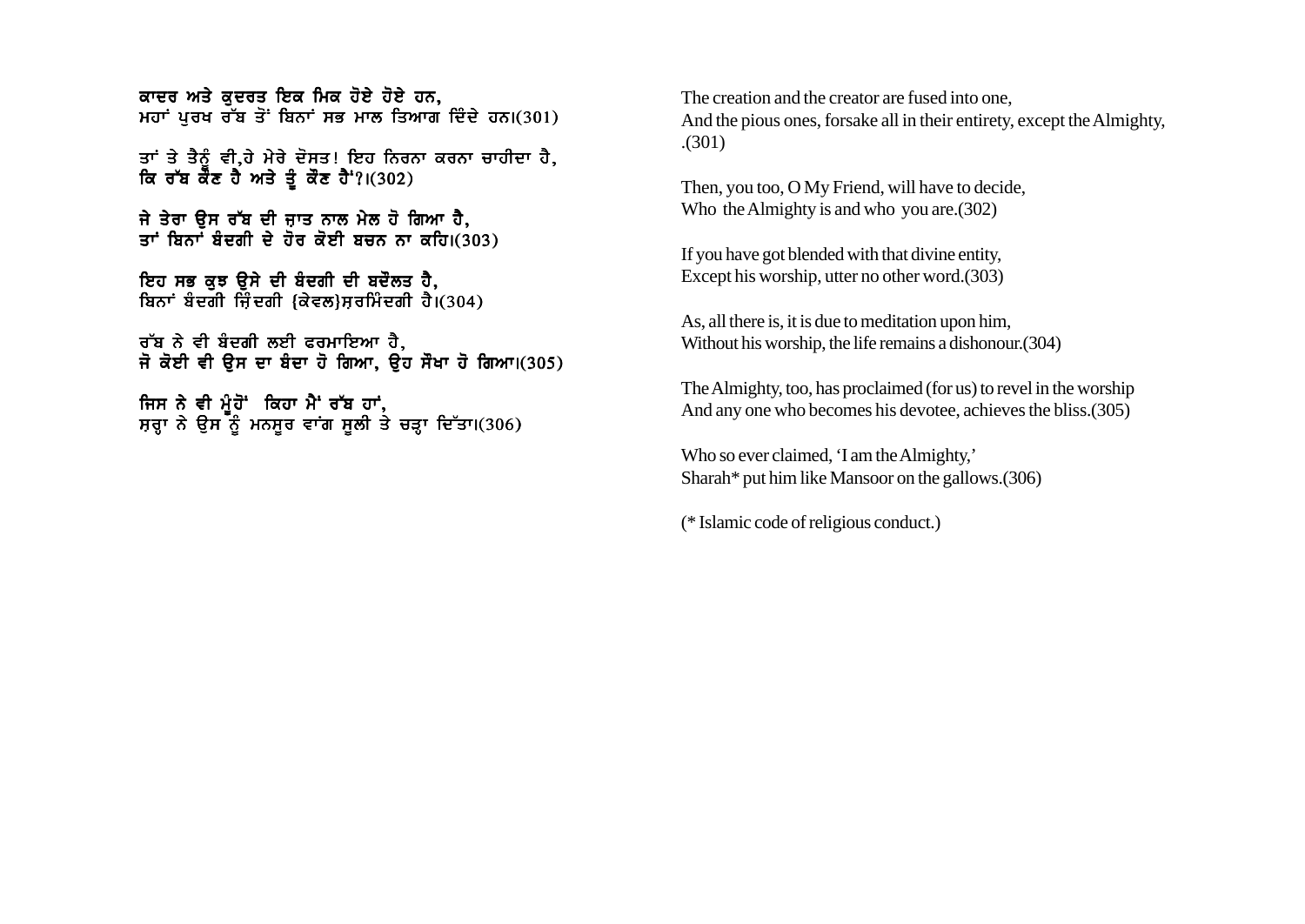ਰੱਬ ਦੀ ਮਸਤੀ ਅਸਲ ਵਿਚ ਸਦਾ ਹੀ ਹੋਸ ਵਿਚ ਰਹਿਣਾ ਹੈ. ਗਿਆਨਵਾਨਾਂ ਲਈ ਨੀਂਦ ਵੀ ਜਾਗਰਤਾ ਹੈ।(307)

ਅਸਲ ਵਿਚ ਬੇਅਦਬ ਨੂੰ ਆਪਣੀ ਕਰਨੀ ਦਾ ਫਲ ਮਿਲਦਾ ਹੈ, ਕਿਉਂਕਿ ਅਦਬ ਹੀ ਸਾਰਿਆਂ ਨੂੰ ਰਾਹ ਵਿਖਾਉਣ ਵਾਲਾ ਹੈ।(308)

ਜੇਕਰ ਤੰ ਸਿਰ ਤੋਂ ਪੈਰਾਂ ਤੱਕ ਰੱਬ ਦਾ ਰਪ ਹੋ ਗਿਆ ਹੈਂ. ਅਤੇ ਜੇ ੳਸ ਲਾਸਾਨੀ ਪਰਨ ਪਰਖ ਦੇ ਨਾਲ ਮਿਲ ਗਿਆ ਹੈ ।(309)

ਤਾਂ ਫਿਰ ਬੰਦਗੀ ਦਾ ਰਾਹ ਫੜ. ਉਸੇ ਦਾ ਬੰਦਾ ਹੋ ਜਾ ਅਤੇ ਆਪਣਾ ਰਾਹ ਫੜੀ ਰੱਖ।(310)

ਹਰ ਹਾਲਤ ਵਿਚ ਰੱਬ ਨੰ ਹਾਜਰ ਵੇਖ. ੳਸ ਨੰ ਹਾਜਰ ਨਾਜਰ ਜਾਣ.ੳਸ ਨੰ ਸਬ ਕਝ ਵੇਖ ਰਿਹਾ ਸਮਝ।(311)

ਰੱਬ ਦੇ ਰਾਹ ਤੇ ਸਤਿਕਾਰ ਤੋਂ ਛੁਟ ਕੋਈ ਸਿਖਿਆ ਨਹੀਂ, ਉਸ ਰੱਬ ਦੇ ਢੰਡਾਉ ਲਈ ਹਕਮ ਵਿਚ ਰਹਿਣ ਤੋਂ ਬਿਨਾਂ ਨਹੀਂ ਬਣਦਾ। $(312)$ 

Infusion in the godly ecstasy, keeps one conscious, And for the enlightened ones, even sleeping is realization.(307)

In actuality, the disobedience is repaid for its doings, But it is the submission, which leads to the kindly light.(308)

If you have epitomised the Almighty from head to feet, And want to merge into that unique entity,(309)

Adopt the way of worship, Become his serf and keep walking in your avenue.(310)

Under all circumstances regard him as present, And deem him omnipresent, and as observing all.(311)

On the route to the Almighty, there is no other lesson except to adore him,

And for the godly searchers, there is no way except to remain in his will.(312)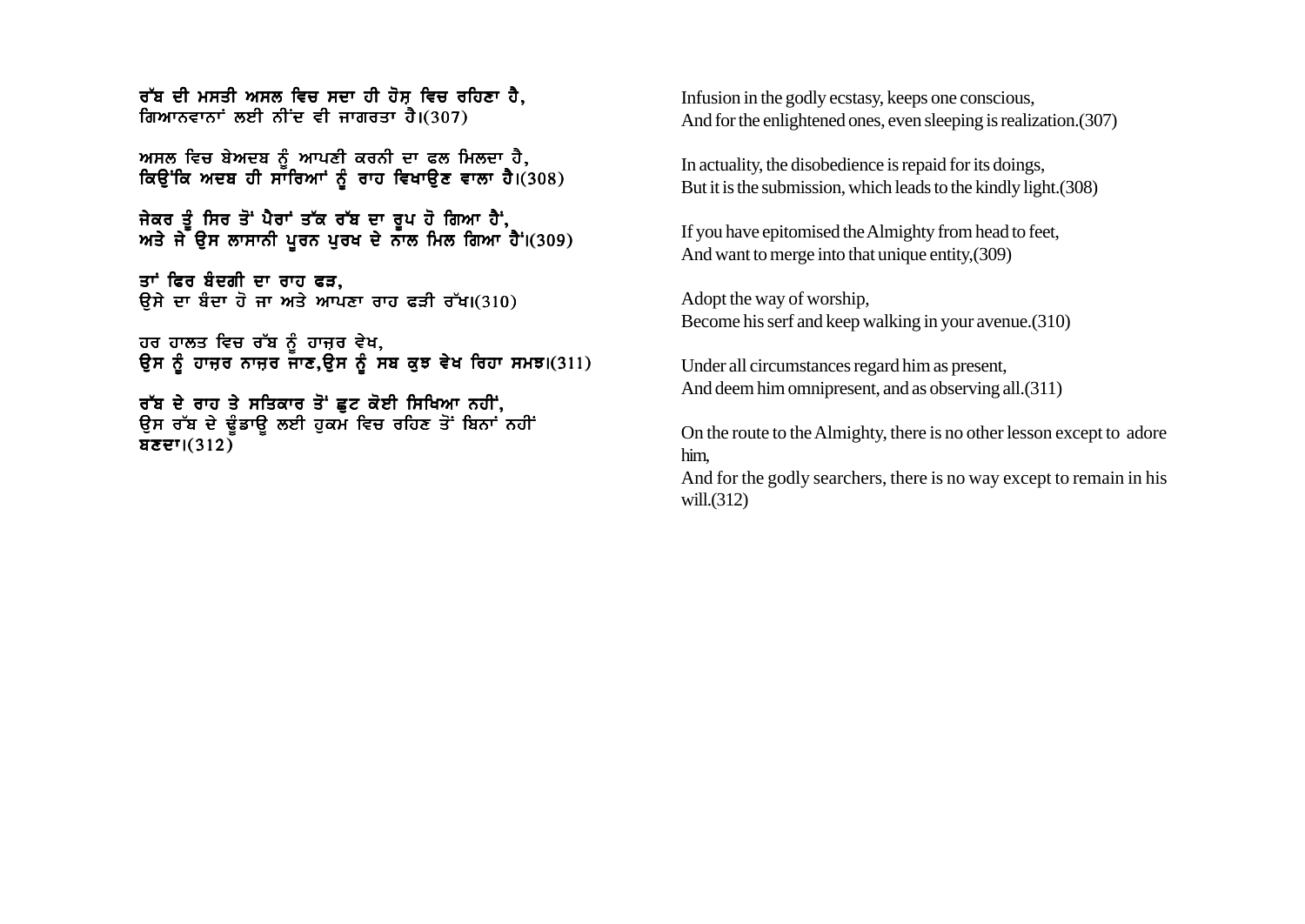ਰੱਬ ਦੇ ਢੰਡਾਓ ਸਦਾ ਸਤਿਕਾਰ ਸਹਿਤ ਰਹਿੰਦੇ ਹਨ. ਰੱਬ ਦੀ ਯਾਦ ਵਿਚ ਸਦਾ ਸਤਿਕਾਰ ਭਰਪਰ ਵਿਚਰਦੇ ਹਨ।(313)

ਸਤਕਾਰ-ਹੀਨ ਨੂੰ ਉਨ੍ਹਾਂ ਦੇ ਰਾਹ ਦਾ ਕੀ ਪਤਾ? ਬੇ-ਅਦਬ ਰੱਬ ਨੂੰ ਕਦੀ ਨਹੀਂ ਵੇਖ ਸਕਦਾ।(314)

ਸਤਕਾਰਹੀਨ ਨੰ ਕਦੀ ਵੀ ਰੱਬ ਦਾ ਰਾਹ ਨਹੀਂ ਲੱਭਦਾ, ਕੋਈ ਵੀ ਭਲੜ ਰੱਬ ਤਕ ਨਹੀਂ ਪਜ ਸਕਿਆ।(315)

ਸਤਕਾਰ ਹੀ ਰੱਬ ਦਾ ਰਾਹ-ਵਿਖਾੳ ਹੈ, ਸਤਕਾਰ ਹੀਨ ਰੱਬ ਦੀ ਮਿਹਰ ਤੋ<sup>-</sup> ਵਾਂਝਾ ਰਹਿੰਦਾ ਹੈ।(316)

ਸਤਕਾਰ ਹੀਨ ਰੱਬ ਦਾ ਰਾਹ ਕਿਵੇਂ ਜਾਣ ਸਕਦਾ ਹੈ, ਜੋ ਰੱਬ ਦੇ ਕਹਿਰ ਕਾਰਨ ਧਿਰਕਾਰਿਆ ਜਾਂਦਾ ਹੈ। $(317)$ 

ਜੇ ਕਰ ਤੰ ਰੱਬ ਦੇ ਭਗਤਾਂ ਦੀ ਛਤਰ ਛਾਇਆ ਹੇਠ ਕਦੀ ਜਾਏਂ. ਤਾਂ ਤੈਨੰ<sup>ੱ</sup>ੳਥੇ ਸਤਕਾਰ ਦੀ ਸਿਖਿਆ ਮਿਲੇਗੀ।(318)

The seekers of the Almighty forever remain in submission, And they always sojourn and stroll around in respect.(313)

What does an impertinent one know about his way, As the disrespectful one can never envisage the Almighty?(314)

A disrespectful one can never find the godly avenue, And no forgetful one has ever found the righteous way.(315)

Only respectfulness shows the way to the divine domain, And the disrespectful one remains devoid of the celestial benevolence.(316)

How can a disrespectful one realize the godly avenue, Because he is condemned through the divine curse ?(317)

If you take protection under the umbrella of the devotees of the God, You will be imparted respectful assignments. (318)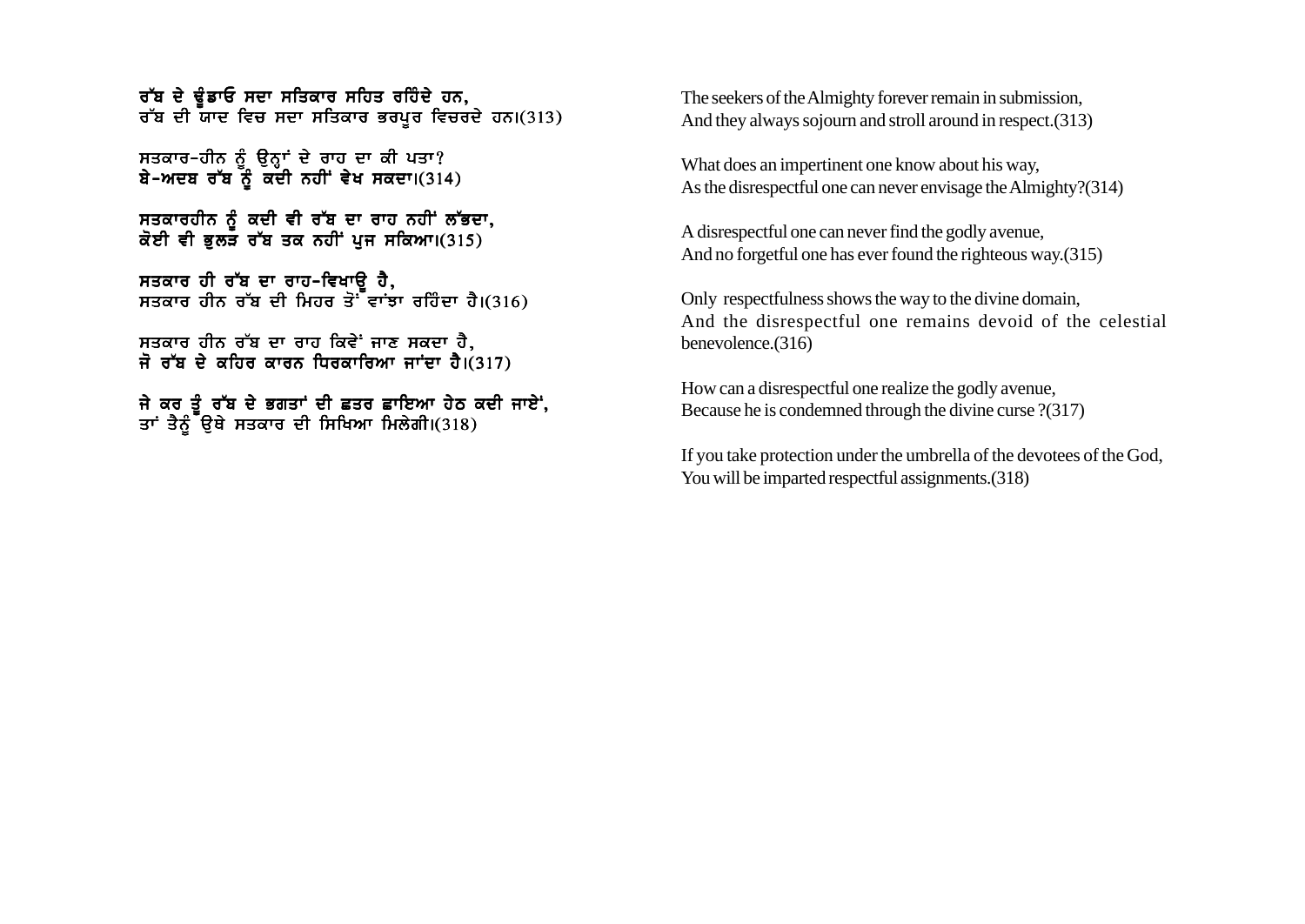ਸਤਕਾਰ ਹੀਨ ਇਥੇ ਆ ਕੇ ਸਤਕਾਰ ਦੀ ਸਿਖਿਆ ਦੇਣ ਵਾਲੇ ਸੁਣ ਜਾਂਦੇ ਹਨ, ਇਥੇ ਆ ਕੇ ਬੁਝਿਆ ਹੋਇਆ ਦੀਵਾ ਵੀ ਜਹਾਨ ਨੂੰ ਰੋਸ਼ਨ ਕਰਨ ਲਗ ਜਾਂਦਾ ਹੈ। $(319)$ 

ਹੇ ਵਾਹਿਗਰ**! ਤੰ ਹਰ ਬੇਅਦਬ ਨੰ ਅਦਬ ਬਖਸ.** ਤਾਂ ਜੋ ੳਹੌ ਆੱਪਣੀ ਆਯ ਤੇਰੀ ਯਾਦ ਵਿਚ ਲੰਘਾ ਸਕੇ।(320)

ਹੇ ਜੀਵ! ਜੇਕਰ ਤੈਨੂੰ ਰੱਬ ਦੀ ਯਾਦ ਦਾ ਸੁਆਦ ਆ ਜਾਵੇ, ਤਾਂ, ਹੇ ਭਲੇ ਪੂਰਸ, ਤੂੰ ਅਮਰ ਹੋ ਜਾਏਗਾ।(321)

ਇਸ ਮਿੱਟੀ ਦੇ ਸਰੀਰ ਨੂੰ ਇਸ ਲਈ ਸਥਿਰ ਜਾਣ, ਕਿਉਂ ਜੋ ਉਸ ਦਾ ਪ੍ਰੇਮ ਉਸ ਜਾਨ ਦੀ ਗੜ੍ਹੀ ਵਿਚ ਆ ਟਿਕਿਆ ਹੈ।(322)

ਰੱਬ ਦਾ ਪ੍ਰੇਮ ਅਤੇ ਚਾਓ ਆਤਮਾ ਦਾ ਜੀਵਨ ਹੈ. ਉਸ ਦੀ ਯਾਦ ਸਿਦਕ ਈਮਾਨ ਦੀ ਪੰਜੀ ਹੈ।(323)

ਰੱਬ ਦਾ ਚਾਓ ਹਰ ਦਿਲ ਵਿਚ ਕਿਵੇਂ ਘਰ ਕਰ ਸਕਦਾ ਹੈ,  $\overline{a}$  ਰਿਟੀ ਦੇ ਸਰੀਰ ਵਿਚ ਕਿਵੇਂ ਪਨਾਹ ਲੈ ਸਕਦਾ ਹੈ?(324) The disrespectful ones approach this place and become the teachers of honour.

Here, even an extinguished lamp endows light to the world.(319)

Oh, My Almighty, shower the knowledge upon every impertinent one, So that he may expend his life in your recollection.(320)

O, Being if you relish the taste of godly reminiscence, O you the Virtuous One, you will become immortal.(321)

Deem this body of dust as everlasting, Because his love has taken abode in this fortress.(322)

The godly fondness and enthusiasm are breath for the soul, And his remembrance is the treasure of faith and belief.(323)

See, how the godly yearning dwells in each heart, And how can he take lodging in the house of dust.(324)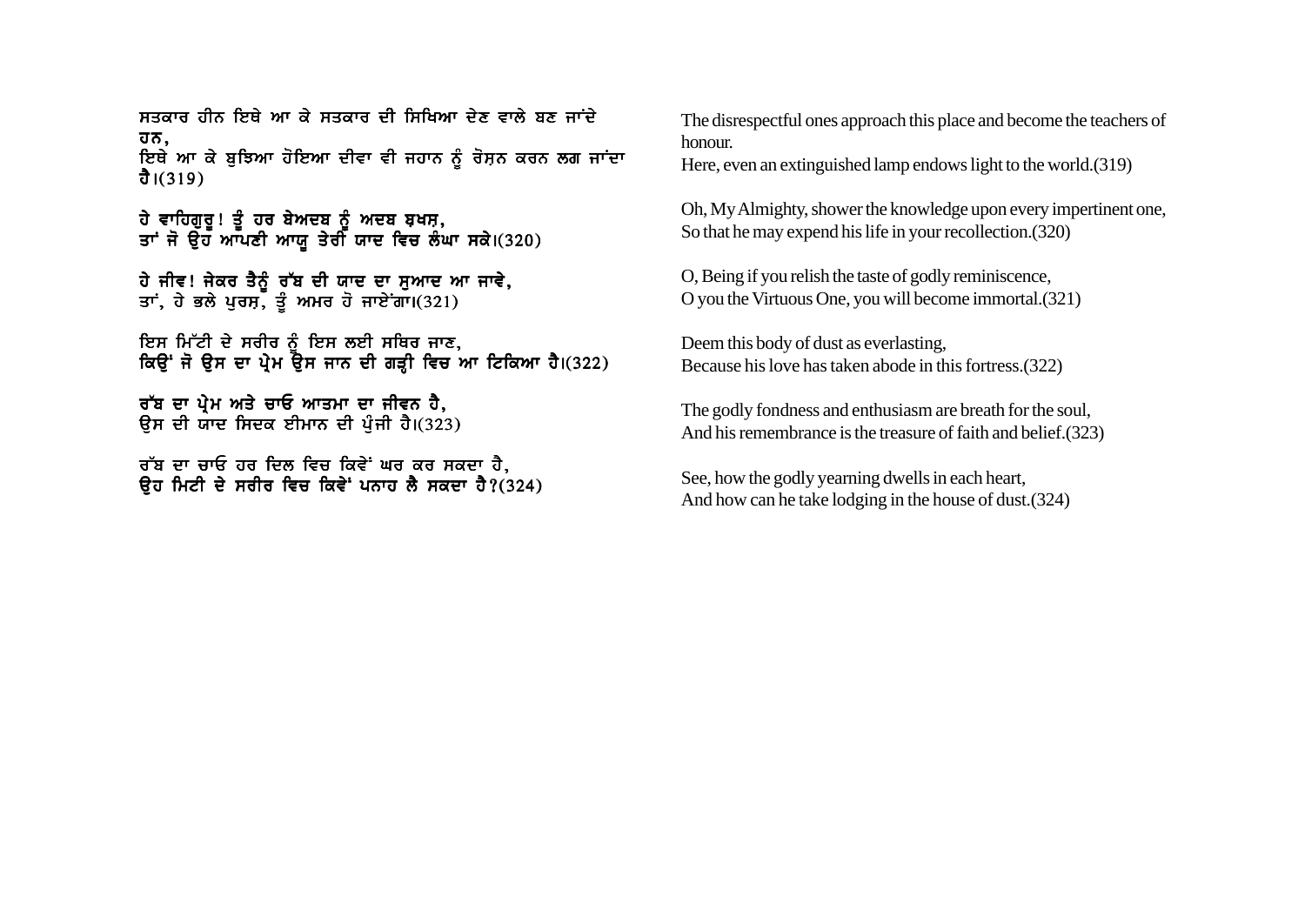ਪਰ ਜਦ ਰੱਬ ਦੇ ਸ਼ੌਕ ਨੇ ਤੇਰੀ ਸਹਾਇਤਾ ਕੀਤੀ. ਤਾਂ ਫਿਰ ਸਦੀਵੀ ਦੌਲਤ.ਸਮਝੋ.ਤੇਰੇ ਹੱਥ ਲਗ ਗਈ।(325)

ਉਸ ਦੇ ਰਾਹਾਂ ਦੀ ਧੜ ਅੱਖਾਂ ਲਈ ਸਰਮਾ ਹੈ**.** ਗਿਆਨਵਾਨਾਂ ਲਈ ਇਹ ਧੜ ਤਾਜ ਤਖਤ ਨਾਲੋਂ ਵੀ ਵਧੇਰੇ ਮੱਲ ਦੀ ਹੈ। $(326)$ 

ਸੱਚੇ ਗਿਆਨਵਾਨਾਂ ਦੀ ਰੀਤੀ ਅਨੁਸਾਰ ਇਸ ਦਨੀਆਂ ਦੀ ਦੌਲਤ ਟਿਕਣ ਵਾਲੀ ਚੀਜ਼ ਨਹੀਂ।(327)

ਰੱਬ ਦਾ ਸਿਮਰਨ ਤੇਰੇ ਲਈ ਸਦਾ ਜਰ**ਰੀ ਹੈ.** ਰੱਬ ਦਾ ਸਿਮਰਨ ਤੈਨੰ ਸਥਿਰ ਬਣਾਉਂਦਾ ਹੈ।(328)

ਆਰਫਾਂ ਦੀ ਅਪਣਤ ਰੱਬੀ ਗਿਆਨ ਨਾਲ ਹੰਦੀ ਹੈ, ਰੱਬੀ ਗਿਆਨ ਦੀ ਪਰਪਤੀ ਉਨ੍ਹਾਂ ਦੀ ਜਾਨ ਵਿਚ ਸਮਾਈ ਹੈਦੀ ਹੈ।(329)

ਰੱਬ ਦੇ ਪ੍ਰੇਮ ਦਾ ਆਸਰਾ ਸਥਿਰ ਹੈ, ਉਂਜ ਭਾਂਵੇ<sup>:</sup> ਹਰ ਚੜ੍ਹਾਉ ਨੂੰ ਉਤਰਾਉ ਹੈ।(330) But when the fondness for the Almighty comes to your rescue, Deem the everlasting wealth falling in your hands.(325)

The dust of his avenues is collyrium for your eyes, And, for the enlightened ones, such dust is superior to the royal crown.(326)

In the light of truthful consciousness, The temporal wealth is not a perpetual commodity.(327)

The meditation upon the Almighty is ever imperative for you, As the godly worship keeps you dispassionate.(328)

The enlightened ones are imbued with the celestial knowledge, And the yearning for the godly awareness is strewn in their blood.(329)

The shelter of the godly affection is resolute, Though every rise has its downfall.(330)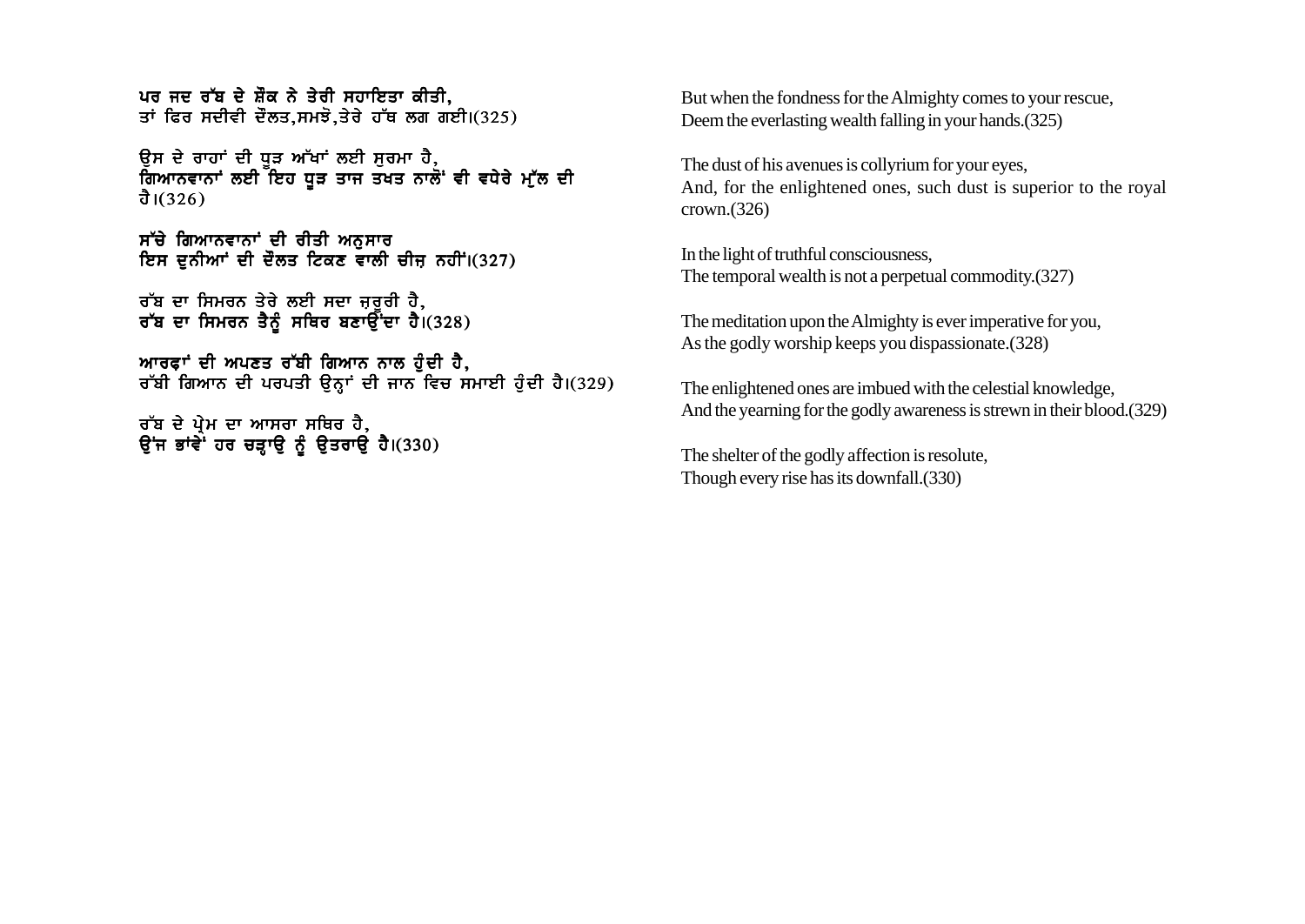<u>ਰੱਬ ਦੇ ਸੌਕ ਦਾ ਕਮਾਲ ਸਦੀਵੀ ਹੈ.</u> ਕਾਸ ਰੱਬ ਦੇ ਸੌਕ ਦਾ ਇਕ ਕਿਣਕਾ ਹੀ ਪਰਾਪਤ ਹੋ ਜਾਵੇ ?(331)

ਜਿਸ ਕਿਸੇ ਨੰ{ਇਹ ਸੌਕ ਦਾ ਕਿਣਕਾ} ਪਰਾਪਤ ਹੋ ਗਿਆ, ੳਹ ਅਮਰ ਹੋ ਜਿਆ ਅਸਲ ਵਿਚ ਉਸ ਦੀ ਆਸ਼ਾ ਪੂਰਨ ਹੋ ਗਈ।(332)

ਜਦ ਉਸ ਦੀ ਉਮੀਦ ਫਲ ਆਈ, ਰੱਬ ਦੇ ਸੌਕ ਦਾ ਇਕ ਕਿਣਕਾ ਉਸ ਦੇ ਦਿਲ ਵਿਚ ਵਸ ਗਿਆ।(333)

ਉਸ ਦੇ ਵਾਲ ਵਾਲ ਚੋਂ ਅੰਮ੍ਰਿਤ ਚੋਂਦਾ ਹੈ,  $\overline{H}$ ਹਾਨ ੳਸ ਦੀ ਸਗੰਧੀ ਨਾਲ ਜੀੳਂ ੳਠਦਾ ਹੈ।(334)

ਭਾਗਾਂ ਵਾਲਾ ਹੈ ੳਹ ਬੰਦਾ ਜਿਸ ਨੂੰ ਕਿ ਰੱਬ ਪਰਾਪਤ ਹੋ ਗਿਆ, ਅਤੇ ਜਿਸ ਨੇ ਰੱਬ ਤੋਂ ਬਿਨਾਂ ਹਰ ਚੀਜ਼ ਤੋਂ ਮੂੰਹ ਮੋੜ ਲਿਆ।(335)

ਦਨੀਆਂ ਦੇ ਭੇਸ ਵਿਚ ਰਹਿੰਦੇ ਹੋਏ ਵੀ ੳਹ ਦਨੀਆਂ ਤੋਂ ਅਲੋਪ ਹੈ, ਰੱਬ ਦੀ ਜਾਤ ਵਾਂਗ ੳਹ ਵੀ ਛਪਿਆ ਰਹਿੰਦਾ ਹੈ।(336)

The fondness for the Almighty's wonders is eternal, Alas! an iota of his affection could be gained!(331)

The one who achieves (even an iota), becomes immortal, As, verily, his aspirations are fulfilled.(332)

When his expectations bear fruit, A speck of the godly fondness inhabits his heart,(333)

The nectar drips from each one of his hair, And the whole world rejuvenates through the aroma.(334)

Fortunate is the man who achieves the Almighty, And renounces everything except him.(335)

In spite of subsisting in the worldly guise, he is imperceptible, And, like the godly-being, he likes to remain obscured.(336)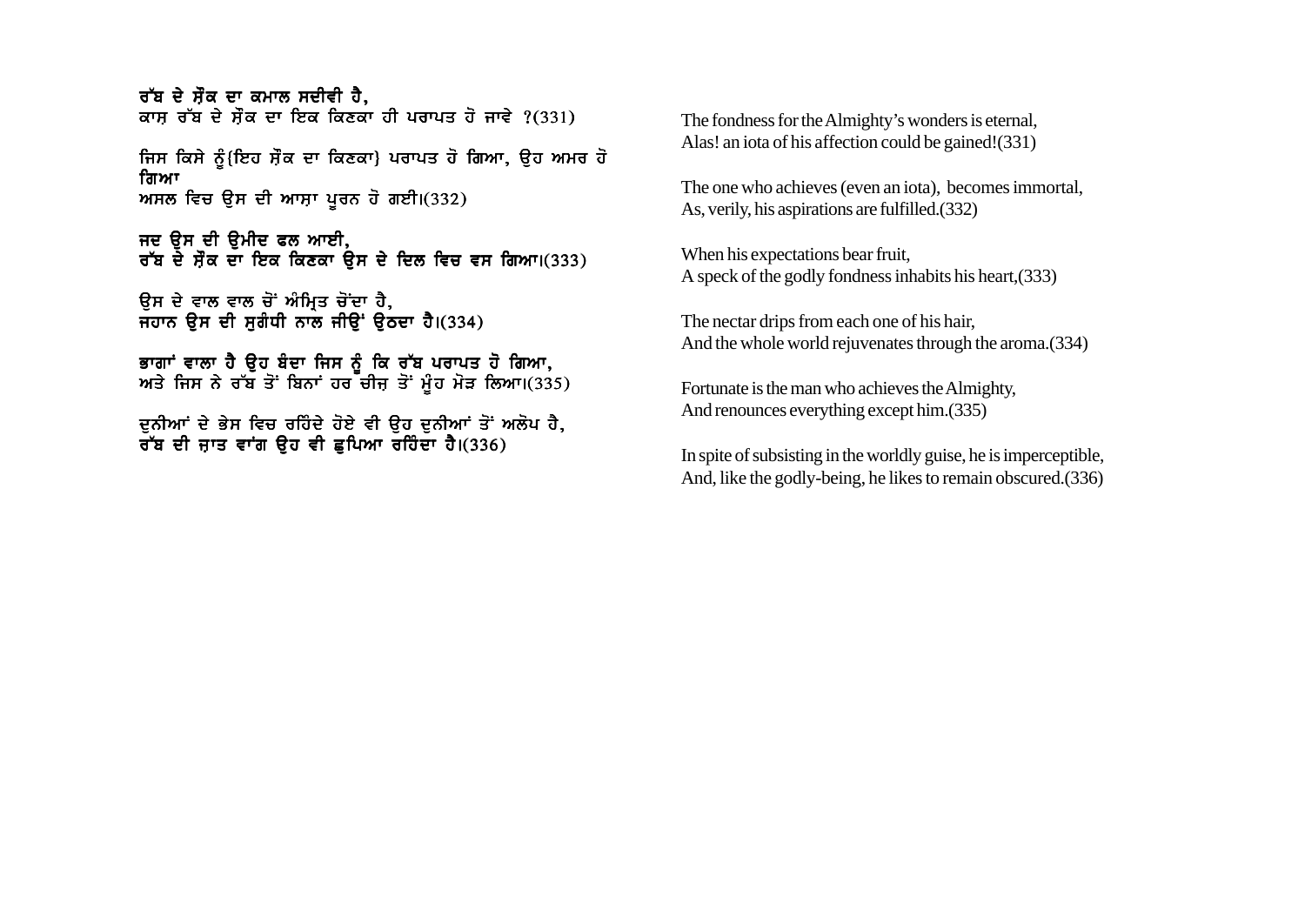ਬਾਹਰੋਂ ਭਾਵੇਂ ੳਹ ਮੱਠ ਭਰ ਮਿੱਟੀ ਦੀ ਕੈਦ ਵਿਚ ਦਿਸਦਾ ਹੈ, ਪਰ ਅੰਦਰੋਂ ਉਹ ਸਦਾ ਪਰਮਾਤਮਾ ਦੇ ਸੰਗ ਵਸਦਾ ਹੈ।(337)

<u>ਬਾਹਰੋਂ ਭਾਵੇਂ ਉਹ ਇਸਤੀ ਤੇ ਬੱਚੇ ਦੇ ਮੋਹ ਵਿਚ ਦਿਸਦਾ ਹੈ.</u> ਪਰ ਅਸਲ ਵਿਚ ਉਹ ਸਦਾ ਆਪਣੇ ਰੱਬ ਨਾਲ ਰਹਿੰਦਾ ਹੈ।(338)

ਬਾਹਰੋਂ ਉਹ ਭਾਵੇਂ ਲਬ ਲੋਭ ਵਲ ਝੁਕਿਆ ਦਿਸੇ, ਪਰ ੳਸ ਦਾ ਅੰਦਰਲਾ ਰੱਬ ਦੀ ਯਾਦ ਨਾਲ ਪਵਿਤ ਰਹਿੰਦਾ ਹੈ।(339)

ਬਾਹਰੋਂ ਭਾਵੇਂ ੳਹ ੳਠਾਂ ਘੋੜਿਆਂ ਵਲ ਧਿਆਨ ਦੇ ਰਿਹਾ ਦਿਸੇ. ਪਰ ੳਸ ਦਾ ਅੰਦਰਲਾ ਸੰਸਾਰ ਦੀ ਖਪ ਖੰਡ ਤੋਂ ਨਿਆਰਾ ਰਹਿੰਦਾ ਹੈ।(340)

ਜ਼ਾਹਾਰਾ ਤਾਂ ਭਾਵੇਂ ਉਹ ਸੋਨੇ ਚਾਂਦੀ ਵਲ ਝਕਿਆ ਦਿਸੇ, ਪਰ ਅੰਦਰੋਂ ੳਹ ਜਲ ਥਲ ਦਾ ਮਾਲਕ ਹੰਦਾ ਹੈ।(341)

ਰੌਲੀ ਹੌਲੀ ੳਸ ਦਾ ਅੰਦਰਲਾ ਪੁਗਟ ਹੋ ਜਾਂਦਾ ਹੈ, ਅਸਲ ਵਿਚ ਉਹ ਸੁਗੰਧੀ ਦੀ ਸੰਦੁਕੜੀ ਬਣ ਜਾਂਦਾ ਹੈ।(342) Apparently he may seem to be a slave in the handful of dust, But, internally, he remains permeated by the company of the Almighty.(337)

Visibly he seems to be engrossed in the love of wife and child, But, in reality, he always remains bonded with the Almighty(338)

Seemingly, he appears to be absorbed in greed and voracity, But his innermost remains chaste with the godly reminiscence.(339)

Presumably, his attention is diverted towards the camels and the horses, But, his inner self is indifferent to the worldly affairs.(340)

Overtly, he may have an inclination to gold and silver, But, in fact, he abounds (celestially) in water and land.(341)

Slowly and steadily his innermost becomes apparent, He develops like the box of sweet aromas.(342)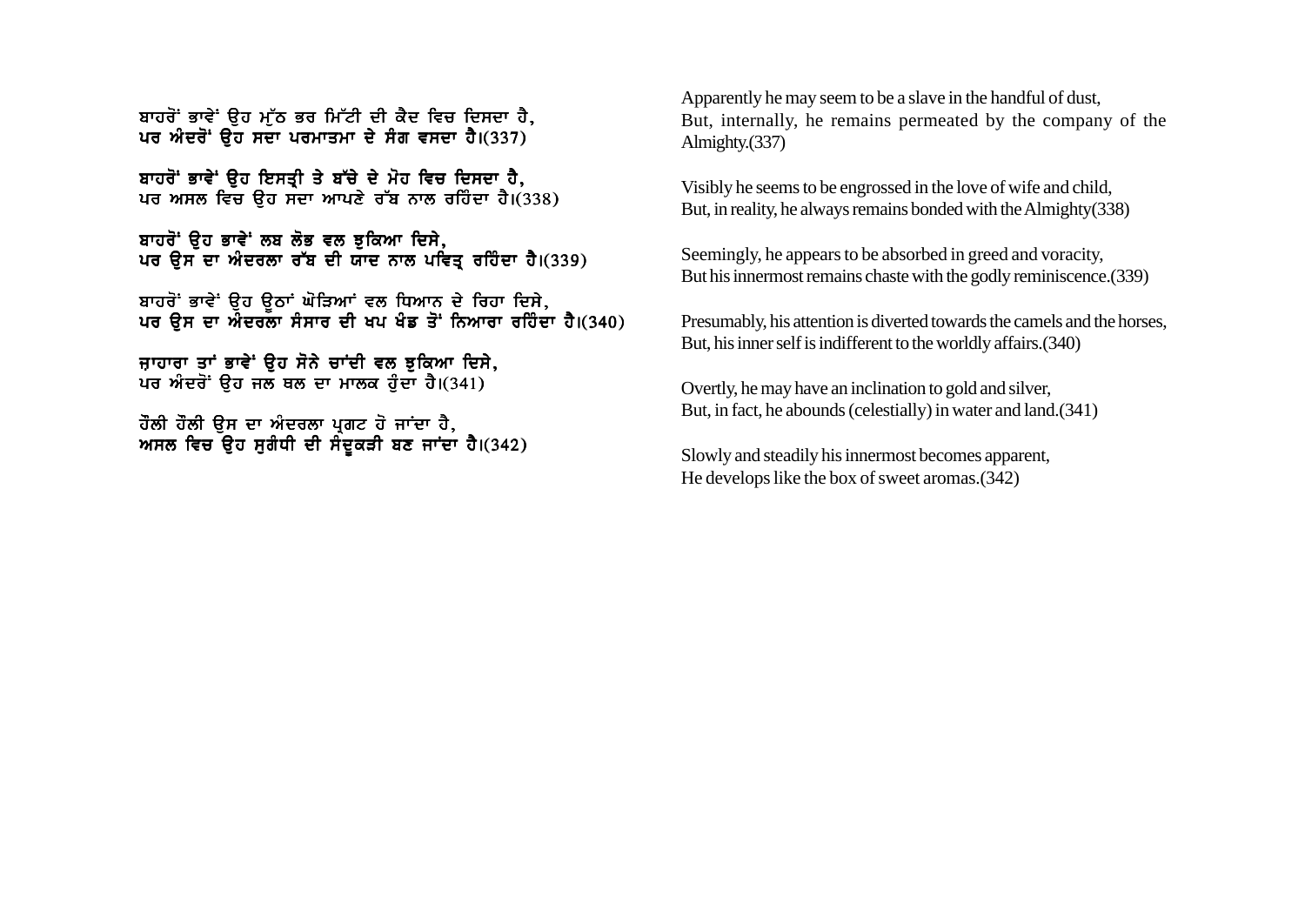ਉਸ ਦਾ ਅੰਦਰਲਾ ਬਾਹਰਲਾ ਇਕ ਸਮਾਨ ਹੋ ਜਾਂਦਾ ਹੈ. ਦੋਵੇਂ ਜਹਾਨ ਉਸ ਦੇ ਹੁਕਮ ਨੂੰ ਪਾਲਣ ਵਾਲੇ ਹੋ ਜਾਂਦੇ ਹਨ।(343)

ਉਸ ਦੇ ਦਿਲ ਵਿਚ ਅਤੇ ਜੀਭ ਪਰ ਸਦਾ ਰੱਬ ਦੀ ਯਾਦ ਰਹਿੰਦੀ ਹੈ. ਉਸ ਦੀ ਜੀਭ ਦਿਲ ਬਣ ਜਾਂਦੀ ਹੈ ਅਤੇ ਦਿਲ ਜੀਭ ਬਣ ਜਾਂਦਾ ਹੈ।344)

ਰੱਬ ਨਾਲ ਮਿਲੇ ਹੋਏ ਸੰਤਾਂ ਨੇ ਇੳਂ ਫਰਮਾਇਆ ਹੈ, ਕਿ ਰੱਬ ਦੇ ਬੰਦੇ ਉਸ ਦੀ ਬੰਦਗੀ ਵਿਚ ਸੌਖੇ ਅਤੇ ਖਸ ਰਹਿੰਦੇ ਹਨ।(345)

ਉਸ ਸੱਚੇ ਪਾਤਸ਼ਾਹ ਦੀ ਮਾਲਕੀ ਅਤੇ ਵਡਿਆਈ ਮੰਨੀ ਪ੍ਰਮੰਨੀ ਹੈ। ਇਸ ਰਾਹ ਤੇ ਚਲਣ ਵਾਲੇ ਪਾਂਧੀ ਨੂੰ ਮੇਰੀ ਨਮਸਕਾਰ ਹੈ।(346)

ਇਸ ਰਾਹ ਦਾ ਮੁਸਾਫਿਰ ਆਪਣੇ ਅੱਡੇ ਤੇ ਪੂਜ ਗਿਆ, ਅਤੇ ਉਸ ਦਾ ਦਿਲ ਉਮਰ ਦੀ ਪਰਾਪਤੀ ਤੋਂ ਵਾਕਫ ਹੋ ਗਿਆ।(347)

ਰੱਬ ਦੇ ਬੰਦਿਆ ਨੂੰ ਤਾਂ ਉਸ ਦੀ ਬੰਦਗੀ ਦੀ ਹੀ ਲੋੜ ਹੈ,<br>ਰੱਬ ਦੀ ਬੰਦਗੀ ਦੇ ਸ਼ੌਕ ਦਾ ਪਿਆਲਾ ਸਦਾ ਛਲਕਦਾ ਰਹਿੰਦਾ ਹੈ।(348)

Internally and outwardly he achieves harmony, And both the domains become obedient to his commands. (343)

Both his heart and his tongue, are strewn with divine retention. The heart is transformed into a tongue and the tongue into a heart. (344)

The divinely accomplished ones have expounded, That godly beings remain happy and prosperous in celestial recollection.(345)

The dominance and prominence of the True Being is honourable. I pay my obeisance to the travellers proceeding on this path. (346)

The way-farer progressing on this course, has reached the destination, And his mind has achieved the awareness of his conquests. (347)

The godly beings just need his reminiscence, As the cup of godly fondness, when full, always overflows. (348)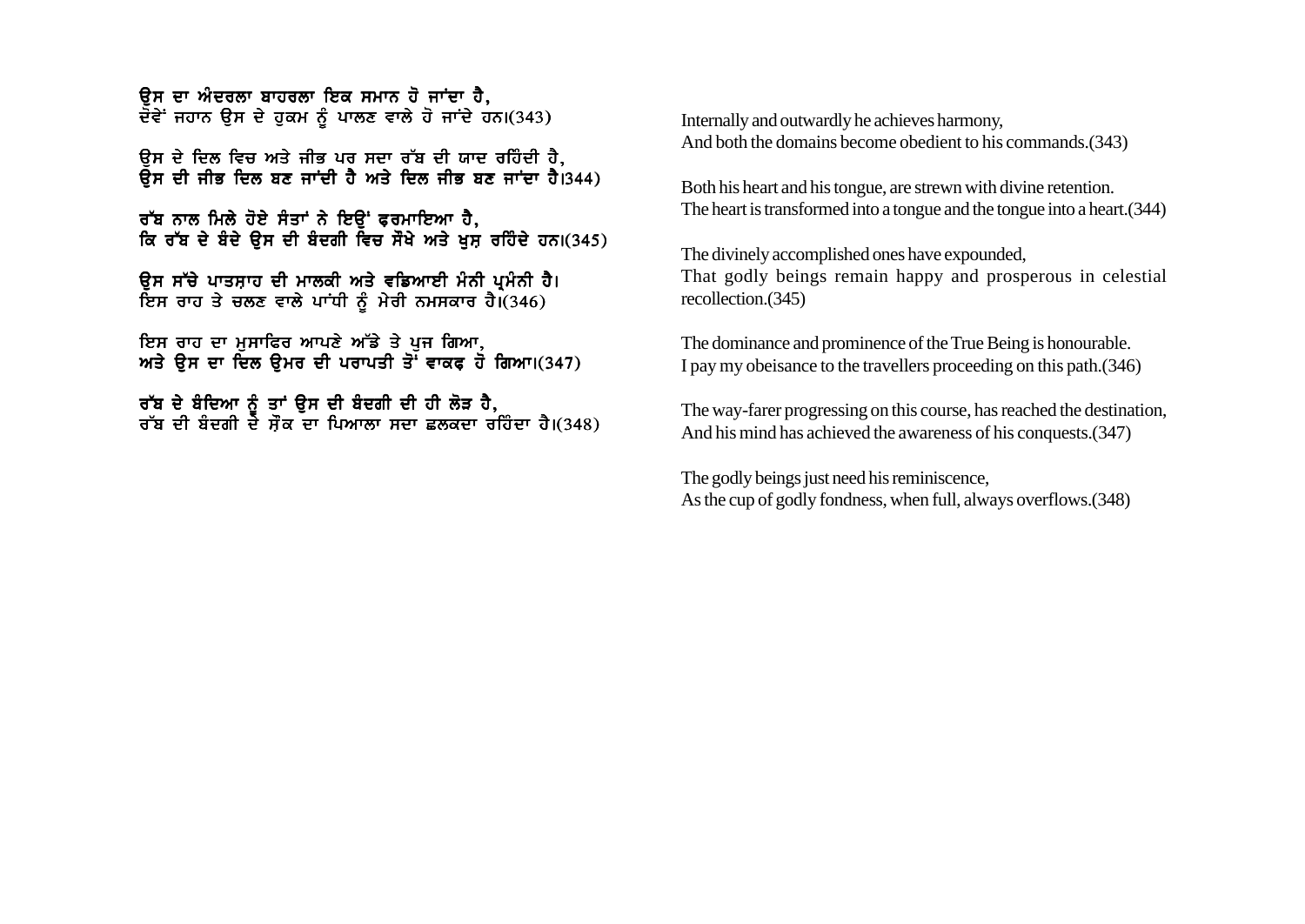ਉਸ ਸੱਚੇ ਪਰਵਦਗਾਰ ਨੂੰ ਹੀ ਮਾਲਕੀ ਸੋਭਦੀ ਹੈ. ਉਸ ਸਚੇ ਪਾਤਸ਼ਾਹ ਨੇ ਹੀ ਇਸ ਮਿਟੀ ਦੀ ਮੂਠ ਨੂੰ ਰੌਣਕ ਬਖ਼ਸ਼ੀ ਹੈ।(349)

ਰੱਬ ਦੀ ਯਾਦ ਦੇ ਚਾੳ ਨੇ ੳਸ ਨੰ ਵਡਿਆਈ ਬਖਸ਼ੀ, ਰੱਬ ਦੇ ਸ਼ੌਂਕ ਨੇ ਉਸ ਨੂੰ ਮਾਨ ਸਤਿਕਾਰ ਬਖਸ਼ਿਆ ਅਤੇ ਉਸ ਨੂੰ ਸਾਰੇ ਭੇਤਾਂ ਤੋਂ ਜਾਣੂ ਕੀਤਾ।(350)

ਮਿੱਟੀ ਦੀ ਮੁੱਠੀ ਰੱਬ ਦੀ ਯਾਦ ਨਾਲ ਚਮਕ ਉਠੀ, ਉਸ ਦੇ ਦਿਲ ਵਿਚ ਰੱਬ ਦੀ ਯਾਦ ਦਾ ਚਾ**ਉ ਨਾਨਾਂ ਮਾਰਨ ਲਗ**  $fum1(351)$ 

ਕੁਰਬਾਨ ਜਾਈਏ ਉਸ ਸਰਬ ਸਮਰਥ ਕਾਦਰ ਤੌ,ਜਿਸ ਨੇ, ਪਾਣੀ ਦੇ ਇਕ ਕਤਰੇ ਤੋਂ ਇਸ ਮਿੱਟੀ ਨੂੰ ਸੂਰਜ ਵਾਂਗ ਚਮਕਾ ਦਿੱਤਾ।(352)

ਕੁਰਬਾਨ ਜਾਈਏ,ਉਸ ਮਿੱਟੀ ਤੋਂ ਜਿਹੜੀ ਪ੍ਰਕਾਸ਼ਮਾਨ ਹੋ ਗਈ, ਅਤੇ ਜਿਸ ਨੰ ਅਜਿਹੀਆਂ ਬਰਕਤਾਂ ਪਰਾਪਤ ਹੋਈਆਂ।(353)

ਵਾਹ ਵਾਹ ਉਸ ਦੀ ਕੁਦਰਤ ਤੋਂ ਜਿਹੜੀ ਸੱਚ ਦਾ ਫਲ ਲਿਆਉਂਦੀ ਹੈ, ਅਤੇ ਜਿਸ ਨੇ ਮੁੱਠੀ ਭਰ ਮਿੱਟੀ ਨੂੰ ਬੋਲਣ ਦੀ ਦਾਤ ਬਖ਼ਸ਼ੀ।(354)

The dominance is the prerogative of the True Lord. And that Lord has endowed brightness to this, handful of dust. (349)

The passion for the divine remembrance bestowed upon him the honour, And the godly fondness enlightens him on all the secrets. (350)

Then this handful of dust sparkled through his recollection, And in his heart the divine love radiated. (351)

Let us sacrifice ourselves for that Accomplished All-powerful being who, With a drop of water, transforms this dust into a glittering sun. (352)

Let us sacrifice ourselves for the dust which became luminous. And, which was endowed with such a benediction. (353)

Applause, for the nature, which bears the godly fruits, And which has bestowed the power of eloquence upon this handful of dust. $(354)$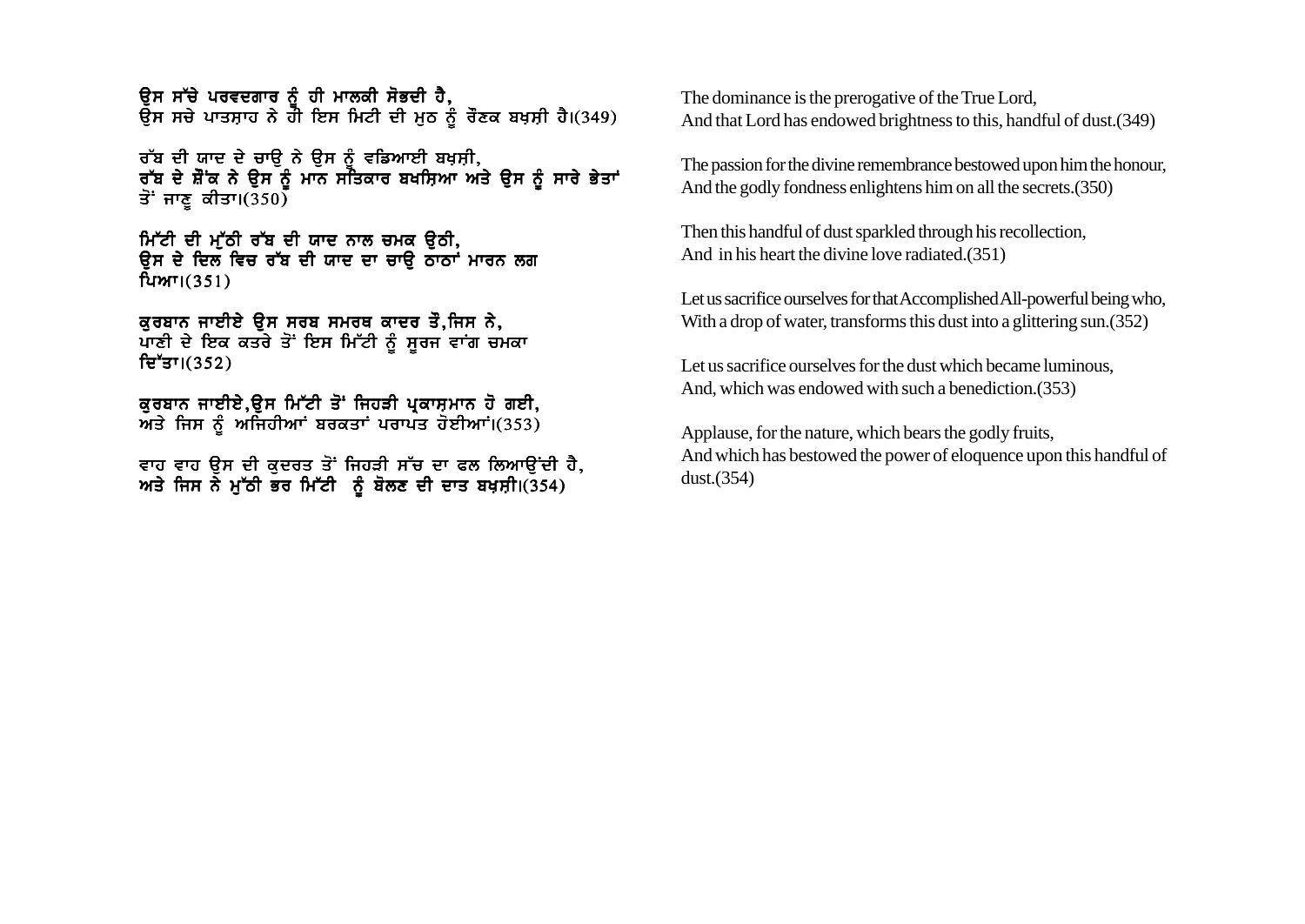<u>ਰੱਬ ਦੀ ਯਾਦ ਹੀ ਇਸ ਜਿੰਦਗੀ ਦੀ ਪਰਾਪਤੀ ਹੈ.</u> ਕਰਬਾਨ ਜਾਈਏ ਉਸ ਅੱਖ ਤੋਂ ਜਿਹੜੀ ਸਚ ਤੇ ਮੋਹਤ ਹੰਦੀ ਹੈ।(355)

ਕਿੱਡਾ ਸਭਾਗਾ ਹੈ ਉਹ ਦਿਲ, ਜਿਸ ਦੇ ਅੰਦਰ ਰੱਬ ਦਾ ਚਾਉ ਹੈ, ਵਾਸਤਵ ਵਿਚ ਉਹ ਰੱਬ ਦੇ ਪੇਮ ਦਾ ਧਾਰਨੀ ਹੋ ਜਾਂਦਾ ਹੈ।(356)

ਸਭਾਗਾ ਹੈ ੳਹ ਜਿਸ ਨੇ ੳਸ ਸੱਚੇ ਰਾਹ ਤੇ ਪਰਣਾਮ ਕੀਤੈ, ਅਤੇ ਜੋ ਖੰਡੀ ਵਾਂਗ ਚਾਉ ਦੀ ਗੇਂਦ ਨੂੰ ਲੈ ਭਜਿਆ।(357)

ਸੁਭਾਗੇ ਹਨ ਉਹ ਹੱਥ ਜਿਨ੍ਹਾਂ ਨੇ ਉਸ ਦੀ ਸਿਫ਼ਤ ਸ਼ਲਾਘਾ ਲਿਖੀ, ਸਭਾਗੇ ਹਨ ਉਹ ਪੈਰ. ਜਿਹੜੇ ਉਸ ਦੀ ਗਲੀ ਵਿਚੋਂ ਲੰਘੇ।(358)

ਭਲੀ ਹੈ ਉਹ ਜੀਭ ਜੋ ਉਸ ਦਾ ਨਾਮ ਜਪਦੀ ਹੈ, ਭਲਾ ਹੈ ਉਹ ਹਿਰਦਾ ਜੌ ਉਸ ਦਾ ਧਿਆਨ ਧਰਦਾ ਹੈ।(359)

ਸਾਡੇ ਸਰੀਰ ਦੇ ਅੰਗ ਅੰਗ ਵਿਚ ਉਹ ਵਸਦਾ ਹੈ, ਉਸ ਦੇ ਸ਼ੌਕ ਦੀ ਧਨ ਹਰ ਨਰ ਨਾਰੀ ਦੇ ਸਿਰ ਵਿਚ ਸਮਾਈ ਹੋਈ ਹੈ।(360) The divine reminiscence is the accomplishment of this life, And we adore the vision, which is captivated by the veracity.(355)

How auspicious is the heart, wherein lies the fondness for the Almighty! In fact it becomes paradigm of godly affection.(356)

Fortunate is the head which paid the obeisance on the righteous path, And, like the pole-stick, took away the ball of kindness.(357)

Felicitous are the hands which transcribed his admirations, And propitious are the feet, which passed through his avenues.(358)

Virtuous is the tongue, which revels in his name, And tender is the heart which remains in his meditation.(359)

He dwells in all the parts of our body, And the affection for him is permeated through each male and female heart.(360)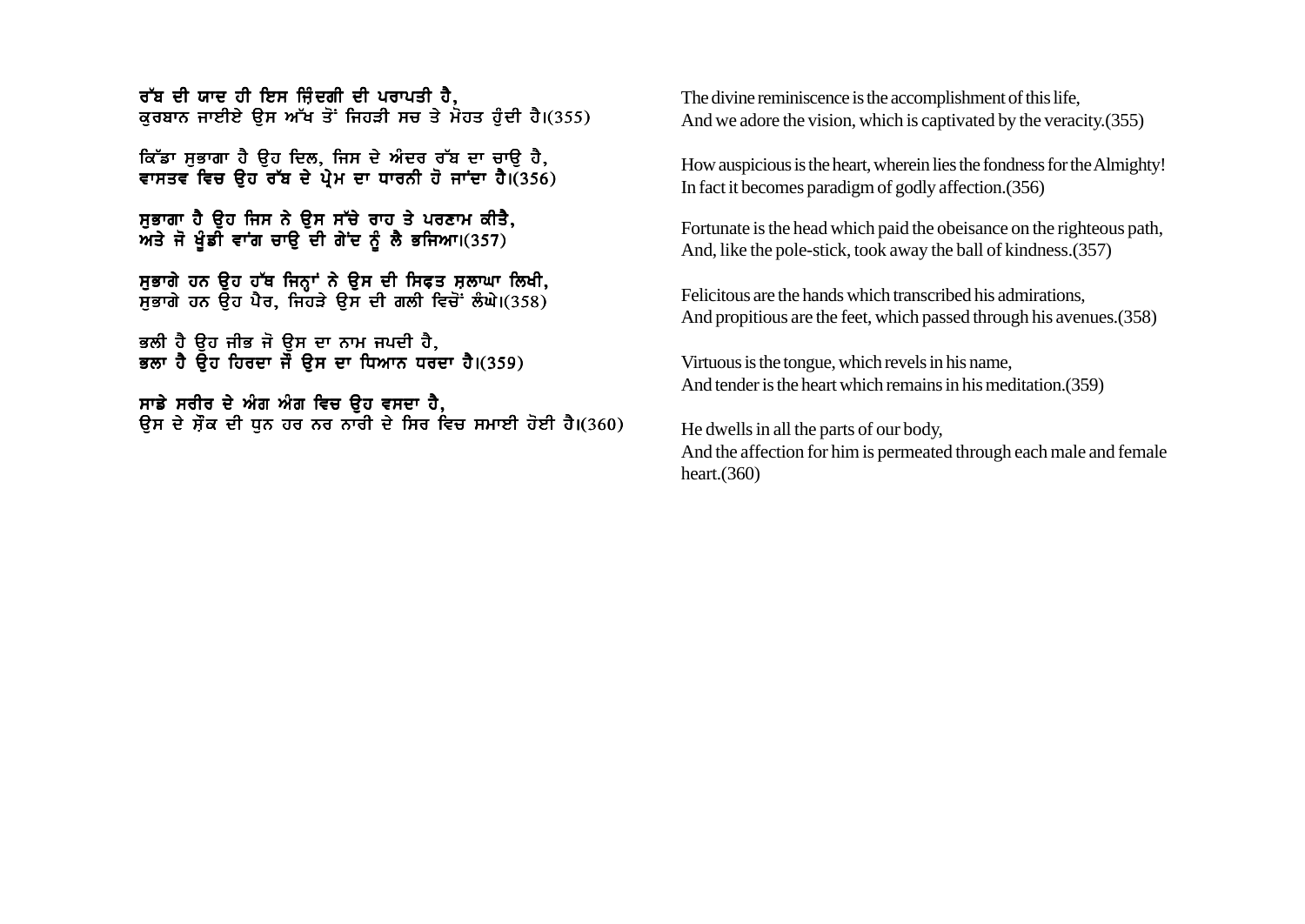ਸਾਰੀਆਂ ਖਾਹਿਸ਼ਾਂ ਅਤੇ ਇੱਛਾਵਾਂ ਉਸ ਸੱਚੇ ਵਲ ਲਾਈਆਂ ਹੋਈਆਂ ਹਨ. ਉਸ ਦਾ ਚਾਉ ਰੋਮ ਰੋਮ ਵਿਚ ਸਮਾਇਆ ਹੋਇਆ ਹੈ।(361)

ਜੇ ਤੰ ਚਾਹੰਦਾ ਹੈਂ.ਕਿ ਰੱਬੀ ਗਿਆਨ ਦਾ ਮਾਲਕ ਹੋ ਜਾਏਂ. ਤਾਂ ਤੌਂ ਆਪਣੀ ਜਾਨ ੳਸ ਪੀਤਮ ਤੋਂ ਵਾਰ ਦੇ. ਤਾਂ ਜੋ ਤੰ ੳਸ ਪੀਤਮ ਦਾ ਰੁਪ ਹੋ ਜਾਵੇ<sup>:</sup>  $(362)$ 

ਜੋ ਕੁਝ ਤੇਰੇ ਕੋਲ ਹੈ, ਉਸ ਸੱਚੇ ਪ੍ਰੀਤਮ ਤੋਂ ਵਾਰ ਦੇ, ਉਸ ਦੇ ਦਸਤਰਖਾਨ ਤੋਂ ਪਲ ਭਰ ਲਈ ਟਕੜੇ ਚਣ। $(363)$ 

ਉਸ ਦੇ ਸੱਚੇ ਗਿਆਨ ਦੀ ਜੇ ਪਰੀ ਪਰੀ ਚਾਹ ਹੋ ਜਾਵੇ. ਤਾਂ ਤੇਰਾ ਮਨੋਰਥ ਅਵੱਸ ਪਰਾਪਤ ਹੋ ਜਾਵੇ।(364)

ਜਦ ਰੱਬੀ ਗਿਆਨ ਦਾ ਸੂਰਜ ਆਪਣੇ ਨੂਰ ਦਾ ਇਕ ਜ਼ਰਾ ਵੀ ਬਖ਼ਸ਼ ਦੇਵੇ, ਤਾਂ ਤੈਨੂੰ ਉਮਰ ਫਲ ਪਰਾਪਤ ਹੋ ਜਾਵੇ। (365)

ਤੇਰਾ ਨਾਮ ਜਹਾਨ ਵਿਚ ਉੱਚਾ ਤੇ ਰੋਸ਼ਨ ਹੋ ਜਾਵੇਗਾ, ਰੱਬੀ ਗਿਆਨ ਦਾ ਸੌਕ ਤੇਨੂੰ ਹਰ-ਮਨ ਪਿਆਰਾ ਬਣਾ ਦੇਵੇਗਾ।(366) All the desires and aspirations are directed towards him, And euphoria for him is enshrined in every hair.(361)

If you want that you may hold the celestial knowledge, Sacrifice your life and unify your existence with his being.(362)

Sacrifice for the True Lord, whatever you possess, And for a moment pick your crumbs from his dining-place.(363)

When you are satisfied with the awareness of his true knowledge, Obviously, your objectives are fulfilled.(364)

When the sun of the celestial cognisance confers just a speck of its resplendence, You achieve the fruit for your whole life,(365)

Your entity, then, exhilarates and glitters, And the godly eagerness earns you adorability of the people.(366)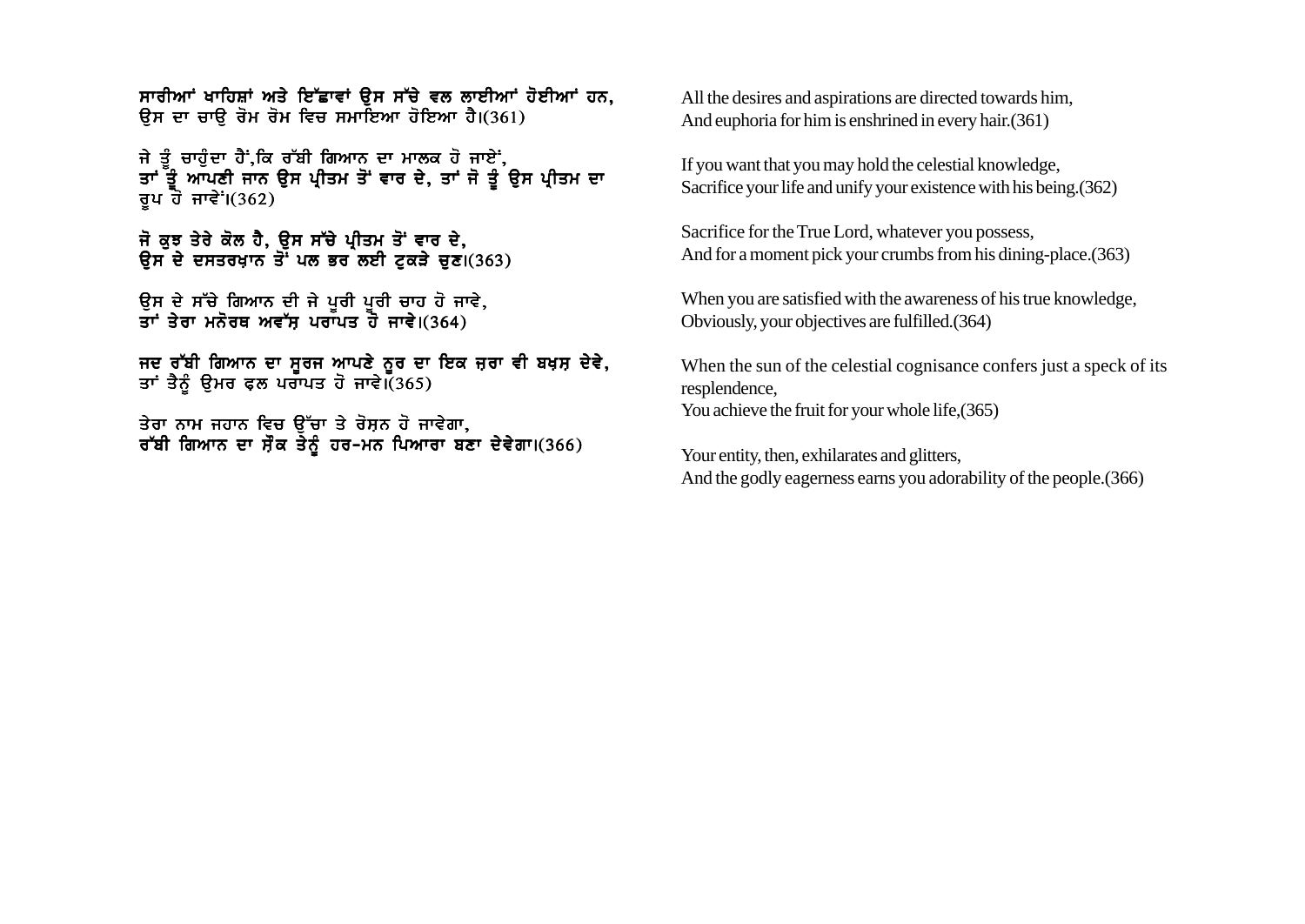ਜਿਸ ਕਿਸੇ ਨੂੰ ਰੱਬੀ ਗਿਆਨ ਦਾ ਚਾੳ ਪੈਦਾ ਹੋ ਗਿਆ. ਤਾਂ ੳਸ ਦੀ ਕੰਜੀ ਨਾਲ ਦਿਲਾਂ ਦੇ ਜੈਦਰੇ ਖਲ ਗਏ।(367)

ਤੂੰ ਵੀ ਆਪਣੇ ਦਿਲ ਦੇ ਜੰਦਰੇ ਨੂੰ ਖੋਲ੍ਹ ਅਤੇ, ਇਸ ਛਪੇ ਹੋਏ ਖਜ਼ਾਨੇ ਵਿਚੋਂ ਅਨੰਤ ਧੰਨ ਪ੍ਰਾਪਤ ਕਰ।(368)

ਓਸ ਵਿਚ ਅਨੇਕਾਂ ਲਾਲ ਅਤੇ ਜਵਾਹਰ ਹਨ, ਤੇਰੇ ਮਾਲ ਵਿਚ ਅਨੇਕਾਾਂ ਸਾਹੀ ਮੋਤੀ ਹਨ।(369)

ਜੋ ਕਝ ਵੀ ਤੋ ਫਿਰ ਚਾਹੇਂਗਾ, ਹੇ ਵਡੇ ਮਰਤਬੇ ਵਾਲੇ, ਤੈਨੂੰ ਇਸ ਬਿਅੰਤ ਖਜ਼ਾਨੇ ਵਿਚੋਂ ਪਰਾਪਤ ਹੋ ਜਾਵੇਗਾ।(370)

ਤਾਂ ਤੇ ਤੰ ਰੱਬ ਦੇ ਚਾਹਵਾਨਾਂ ਨ<mark>ੰ</mark> ਬਲਾ. ਤਾਂ ਜੋ ਤੌੇ ੳਨਾਂ ਪਾਸੋਂ ਅਜਿਹਾ ਸ਼ੌਂਕ ਪਰਾਪਤ ਕਰ ਸਕੇਂ।(371)

ਜੇ ਕਰ ਤੇਨੰ ਰੱਬ ਦਾ ਸੱਚਾ ਸ਼ੌਂਕ ਤੇ ਚਾੳ ਪਰਾਪਤ ਹੋ ਗਿਆ. ਤਾਂ ਇਨਾਂ ਦੀ ਸੰਗਤ ਦੀ ਬਖਸਿਸ ਤੈਨੰ ਜਰਰ ਅਸਰ ਕਰੇਗੀ।(372) Whosoever develops the godly affection, Through his key all the locks are undone.(367)

You, as well, open the lock of your heart, And from this hidden treasure acquire untold amount of the wealth.(368)

Therein, there is abundance of pearls and diamonds, And in your lot, many royal gems are writ.(369)

O you the Honourable One, whatever you may desire, It will be available to you from this infinite treasure.(370)

Go, and gather round the godly enthusiasts, So that you can acquire such celestial fondness.(371)

If you perceive the true attachment for the Almighty, The benevolence of their company will enliven you.(372)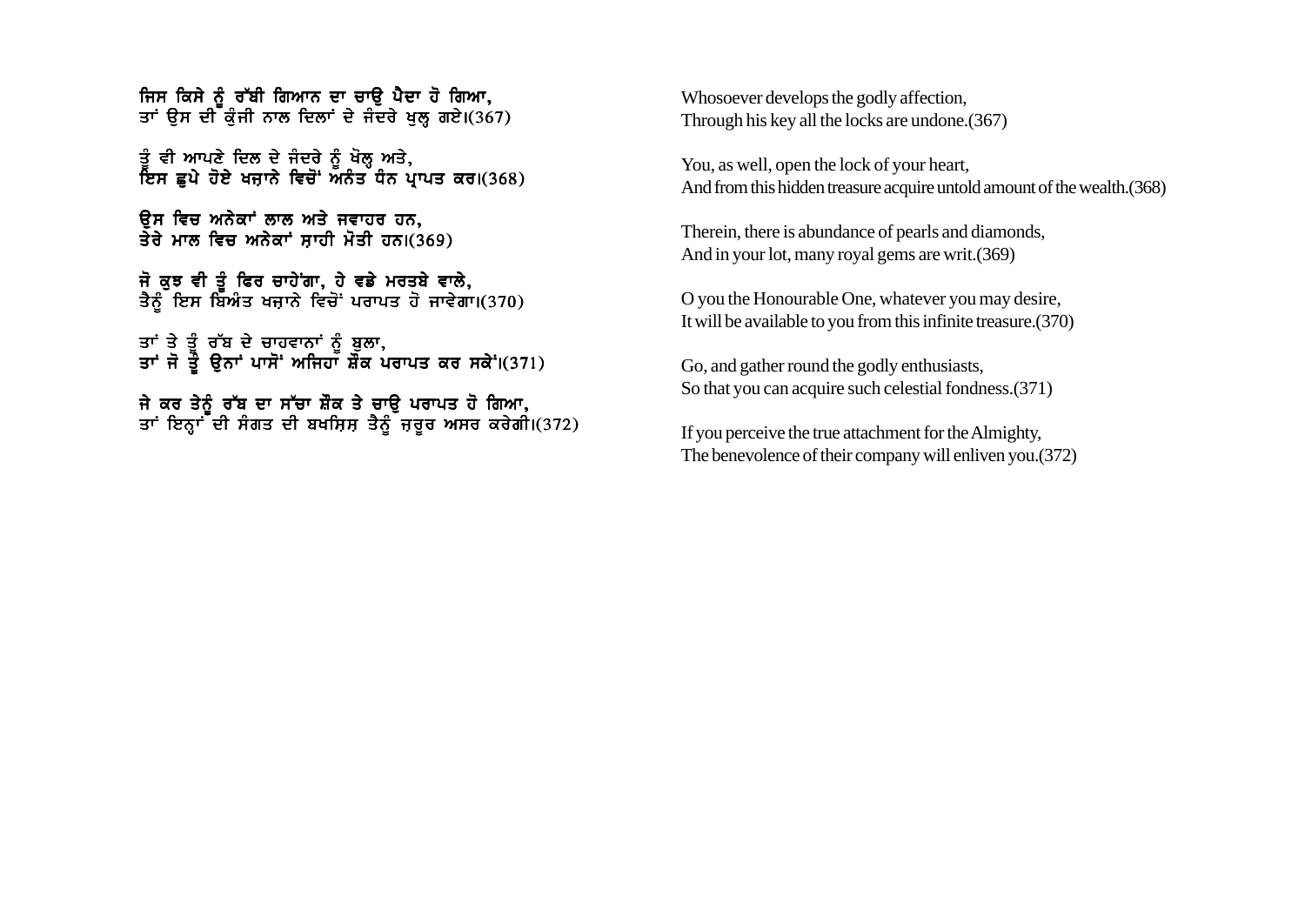ਭਾਵੇਂ ਸਾਰੇ ਦਿਲਾਂ ਵਿਚ ਰੱਬ ਤੋਂ ਸਿਵਾ ਹੋਰ ਕਝ ਨਹੀ. ਪਰ ਸੱਚੇ ਗਿਆਨਵਾਨਾਂ ਦੀ ਆਪਣੀ ਵਿਸੇਸ ਉੱਚੀ ਪਦਵੀ ਹੈ।(373)

ਰੱਬ ਦੇ ਹਾਲ ਦਾ ਗਿਆਨਵਾਨਾਂ ਤੋਂ ਬਿਨਾ ਹੋਰ ਕੋਈ ਵਾਕਿ**ਫ ਨਹੀਂ**. ਆਰਫ ਸਿਵਾ ਉਸ ਰੱਬ ਦੇ ਜਾਪ ਦੇ ਹੋਰ ਕੋਈ ਬੋਲ ਨਹੀਂ ਬੋਲਦੇ।(374)

ਬਾਦਸਾਹਾਂ ਨੇ ਆਪਣਾ ਰਾਜ ਭਾਗ ਤਿਆਗ ਦਿੱਤਾ. ਅਤੇ ਉਹ ਭਿਖਾਰੀਆਂ ਵਾਂਗ ਗਲੀ ਗਲੀ ਘੰਮਦੇ ਫਿਰਦੇ ਰਹੇ।(375)

ਕਿ ਉਸ ਰੱਬ ਦੀ ਸੱਚੀ ਯਾਦ ਕਰਦੇ ਰਹਿਣ. ਅਤੇ ਦੋਹਾਂ ਜਹਾਨਾਂ ਦੇ ਜਨਮ ਮਰਨ ਤੋਂ ਮੁਕਤ ਹੋ ਜਾਣ।(376)

ਜੇਕਰ ਇਸ ਮਾਰਗ ਦਾ ਜਾਣ ਮਿਲ ਜਾਏ. ਤਾਂ ਰਾਜ ਕਾਜ ਦੇ ਮਨੋਰਥ ਪਰੇ ਹੋ ਜਾਣ।(377)

ਜੇ ਸਾਰੇ ਲਸ਼ਕਰ ਰੱਬ ਦੇ ਤਾਲਬ ਹੋ ਜਾਣ. ਤਾਂ ਸਚ ਮਚ ੳਹ ਸੱਚੇ ਗਿਆਨਵਾਨ ਹੋ ਜਾਣ।(378) Although nothing dwells in all the hearts except the Almighty, Yet the truly enlightened ones have their unique lofty status.(373)

Godly state is not discerned by any one except the knowing ones, And the illuminated ones do not utter anything except reciting his Name.(374)

Even the kings relinquished their sovereignties, And went round like mendicants through the streets.(375)

To enable themselves to remain imbued with the godly remembrance, And to attain emancipation from the cycle of birth and death.(376)

If one meets a guide on such a path, Then all the purposes of sovereignty are fulfilled.(377)

If all the (armed) forces become the seekers of the Almighty, As a matter of fact, they all will achieve edification.(378)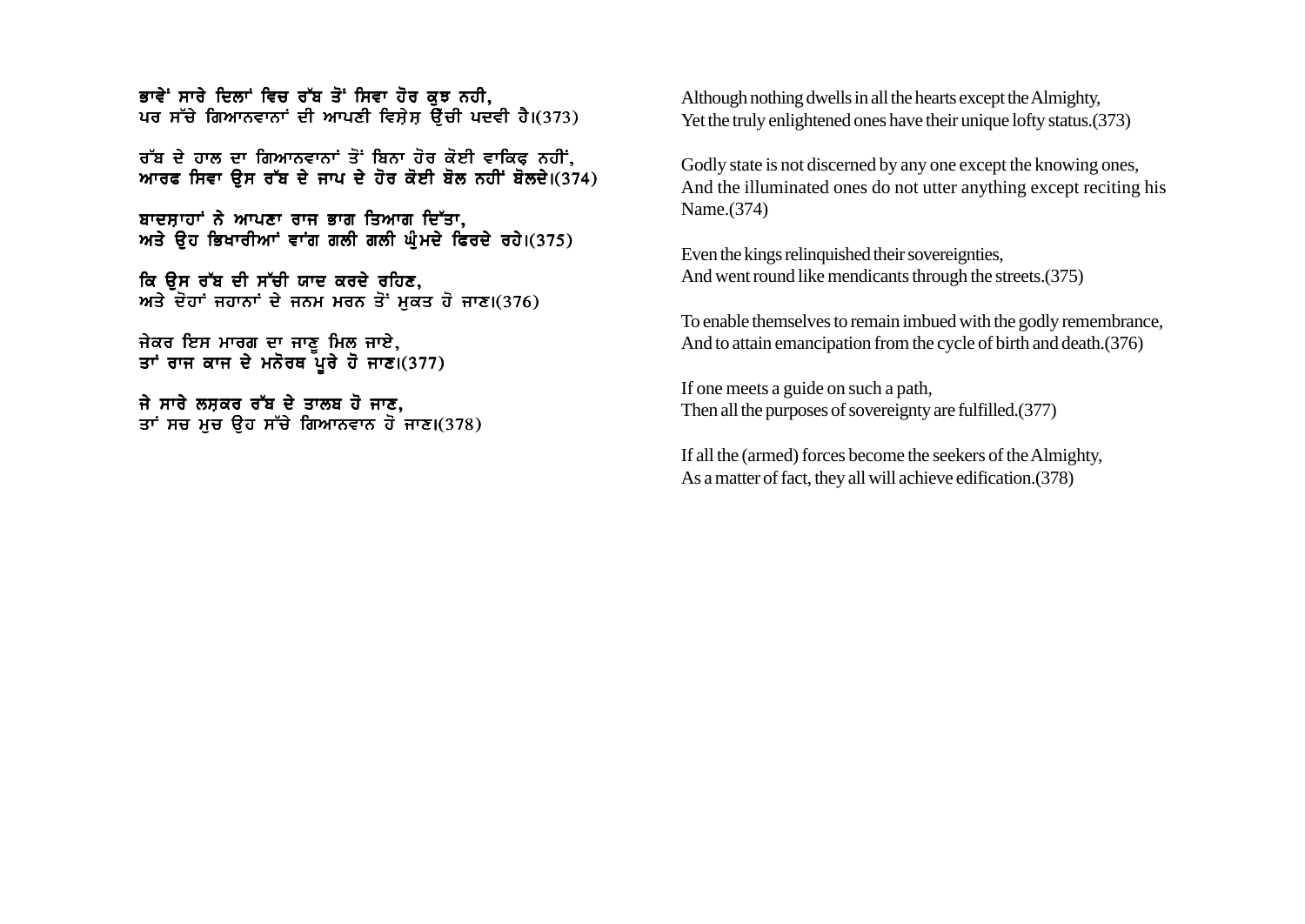ਜੇਕਰ ਇਸ ਮਾਰਗ ਦਾ ਪਾਂਧੀ ਮਿਲ ਜਾਏ. ਤਾਂ ੳਹ ਇਸ ਬਾਦਸ਼ਾਹੀ ਤੋਂ ਕਿੳਂ ਮੰਹ ਮੋੜੇ?(379)

ਸੱਚ ਦਾ ਬੀਜ ਜੇ ਦਿਲ ਦੀ ਖੇਤੀ ਵਿਚ ਬੀਜ ਲੈਣ, ਤਾਂ ਦਿਲਾਂ ਤੋਂ ਭਰਮ ਦਾ ਪਰਦਾ ੳਠ ਜਾਵੇ।(380)

ਜੇ ਕਰ ਰੱਬ ਦਾ ਸਿਮਰਨ ੳਨ੍ਹਾਂ ਦੇ ਦਿਲਾਂ ਵਿਚ ਟਿਕ ਜਾਵੇ, ਉਹ ਜੜਾਉ ਤਖਤ ਤੇ ਪੱਕੀ ਤਰ੍ਹਾਂ ਬਾਜਮਾਨ ਹੋ ਜਾਣ।(381)

ਉਨਾਂ ਦੇ ਰੋਮ ਰੋਮ ਵਿਚੋਂ ਸੱਚ ਦੀ ਸਗੰਧੀ ਆਉਂਦੀ ਹੈ। ਹਰ ਕੋਈ ੳਨਾਂ ਦੀ ਸੰਗਤ ਦੀ ਸੰਗਧੀ ਨਾਲ ਸਰਜੀਤ ਹੋ ਜਾਂਦਾ ਹੈ।(382)

ਜੇ ਕਰ ਪਰਨ ਸਤਿਗਰ ਨੇ ੳਨਾਂ ਨੰ ਥਹ ਪਤਾ ਦਿੱਤਾ ਹੰਦਾ. ਤਾਂ ਰੱਬ ਦਾ ਨਾਮ ੳਨੌਾਂ ਦੇ ਸਰੀਰਾਂ ਤੋਂ ਬਾਹਰ ਨਾ ਹੈਦਾ(ਭਾਵ. ੳਨਾਂ ਨੰ ਰੱਬ ਦੀ ਪਰਾਪਤੀ ਆਪਣੇ ਹਿਰਦੇ ਰਪੀ ਘਰ ਵਿਚ ਹੀ ਹੋ ਜਾਂਦੀ)।(383)

ਜਿੰਦਗੀ ਦਾ ਅੰਮ੍ਰਿਤ ਹਿਰਦੇ ਰਪੀ ਘਰ ਵਿਚ ਹੀ ਹੈ, ਪਰ ਬਿਨਾਂ ਸਤਿਗੁਰੂ ਦੇ ਦੁਨੀਆਂ ਨੂੰ ਪਤਾ ਨਹੀਂ ਲਗਦਾ।(384) If the traveller discovers a guide on that Path, Why should he decline to accept this sovereignty.(379)

If the seed of truth is sowed into the garden of the heart, Then the veil of ignorance is lifted away from the core.(380)

If the godly meditation lodges in their hearts, They possess the diamond-studded eternal throne.(381)

Through their every hair, the aroma of the truthfulness is emitted, And every one is invigorated by the fragrance of their company.(382)

Their bodies would not renounce the divine name, Had the reverend preceptor shown them the way.(383)

The life's nectar is retained in the inner most of the heart, But, without the preceptor, the world cannot know it.(384)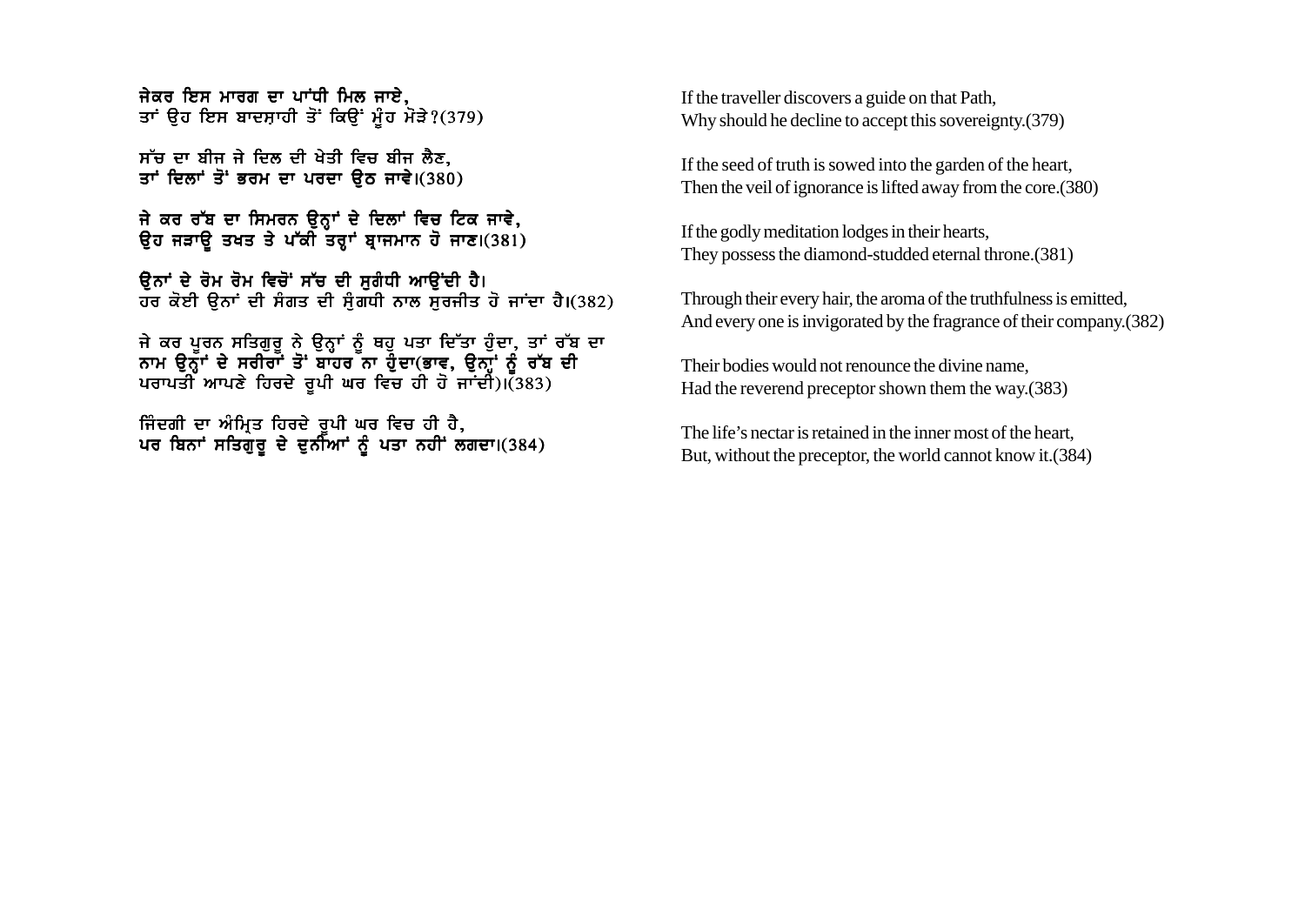ਜਦ ਕਿ ਉਹ ਸੱਚਾ ਪਾਤਸ਼ਾਹ(ਤੇਰੀ)ਸ਼ਾਹਰਗ ਤੋਂ ਵੀ ਨੇੜੇ ਹੈ. ਤਾਂ ਹੇ ਅਣਜਾਣ! ਤੂੰ ਜੰਗਲ ਬੇਲੇ ਕਿਉਂ ਭੌਂਦਾ ਫਿਰਦਾ ਹੈ<sup>:</sup>?(385)

ਜਦ ਇਸ ਮਾਰਗ ਤੋਂ ਜਾਣ ਤੇਰਾ ਰਾਹ ਵਿਖਾਵਾ ਬਣ ਜਾਵੇ, ਤਾਂ ਤੈਨੂੰ ਸੰਗਤ ਵਿਚ ਹੀ ਏਕਾਂਤ ਪਰਾਪਤ ਹੋ ਜਾਵੇਗਾ।(386)

ਜੋ ਕਝ ਵੀ ੳਨਾਂ ਪਾਸ ਹੰਦਾ ਹੈ, ਉਹ ਸਭ ਕੁਝ ਇਕੋ ਵਾਰ ਹੀ ਤਿਆਗ ਦਿੰਦੇ ਹਨ।(387)

ਉਹ ਪੂਰਨ ਗਿਆਨਵਾਨ ਦੇ ਪਿਛੇ ਟੂਰਦੇ ਹਨ, ਤਾਂ ਕਿ ਉਹ ਸਚੇ ਰੱਬ ਨੂੰ ਪਰਾਪਤ ਕਰ ਲੈਣ।(388)

ਪਰਨ ਸੰਤ ਤੈਨੰ ਵੀ ਪਰਨ ਸੰਤ ਬਣਾ ਦਿੰਦਾ ਹੈ. ਅਤੇ ਤੇਰੀਆ ਸਾਰੀਆ ਇਛਾਵਾਂ ਨੰ ਪਰਾ ਕਰ ਦਿੰਦਾ ਹੈ।(389)

ਸੱਚ ਤਾਂ ਇਹ ਹੈ ਕਿ ਰੱਬ ਦਾ ਰਾਹ ਫੜ. ਤਾਂ ਜੋ ਤੂੰ ਵੀ ਸੂਰਜ ਵਾਂਗ ਚਮਕ ਪਵੇਂ।(390) That true entity is nearer to you than your own aorta, Why are, you, the Ignorant One, roaming around in the jungles.(385)

When the torchbearer of this road becomes your avenue-leader, You will attain the solitude inside the congregation itself.(386)

Whatever they possess, They abdicate just in an instant.(387)

They follow the perfect knowledgeable one, So that they can achieve the true being.(388)

An absolute preceptor converts you into a perfect saint, And fulfils all your aspirations.(389)

The truthful criterion is that you embrace the divine attribute, So that you, too, can shower resplendence like the Sun.(390)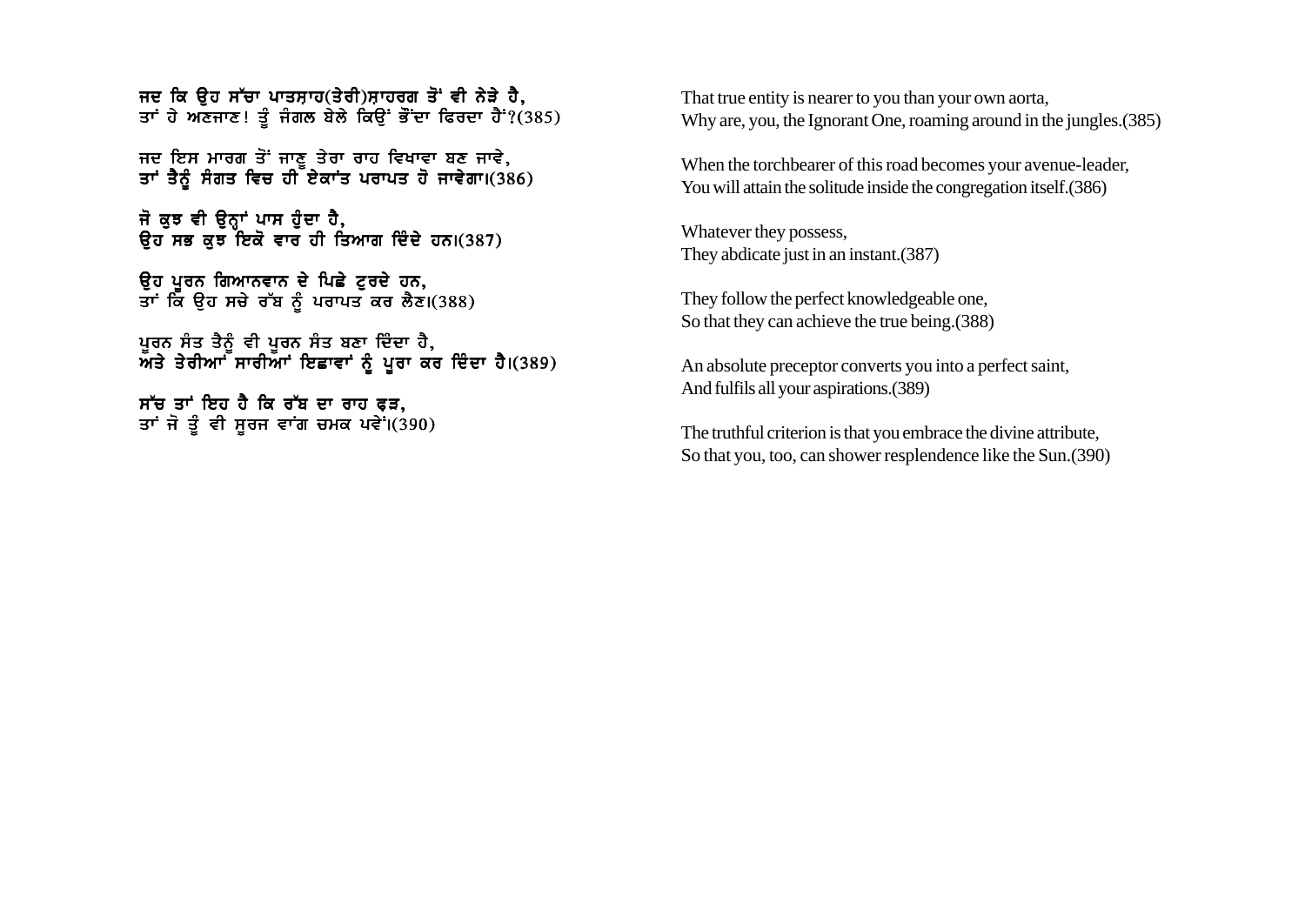$n<sub>tr</sub>$ ਚਾ ਰੱਬ ਤੇਰੇ ਦਿਲ ਅੰਦਰ ਤੇਰੀ ਦਿਲਦਾਰੀ ਕਰਦਾ ਹੈ. ਪੁਰਾ ਸਤਿਗੁਰੂ ਤੇਰੀ ਸਹਾਇਤਾ ਕਰਦਾ ਹੈ।(391)

ਜੇਕਰ ਤੈਨੰ ਇਸ ਰਾਹ ਦਾ ਜਾਣ ਮਿਲ ਜਾਵੇ. ਤਾਂ ਤੈਨੰ ਆਪਣੇ ਅੰਦਰ ਹੀ ਹੱਰ ਪਰਕਾਰ ਦਾ ਮਾਲ ਮਤਾਅ ਮਿਲ ਜਾਵੇ। $(392)$ 

ਜਿਸ ਕਿਸੇ ਨੂੰ ਪੂਰਾ ਸਤਿਗੁਰੂ ਮਿਲ ਗਿਆ, ਉਸ ਨੇ ਸੱਚੇ ਗਿਆਨ ਦਾ ਤਾਜ ਉਸ ਦੇ ਸਿਰ ਤੇ ਰੱਖ ਦਿੱਤਾ।(393)

ਸੱਚਾ ਅਤੇ ਪਰਾ ਗਰ ਰੱਬ ਦੇ ਭੇਤਾਂ ਤੋਂ ਜਾਣ ਕਰਵਾ ਦਿੰਦਾ ਹੈ. ਅਤੇ ਜਗਿਆੱਸ ਅਮੱਰ ਦੌਲਤ ਪਰਾਪਤ ਕਰ ਲੈਂਦਾ ਹੈ।(394)

ਦੋਂਵੇਂ ਜਹਾਨ ਉਸ ਦੇ ਹਕਮ ਦੇ ਬੰਦੇ ਹਨ, ਦੋਵੇਂ ਜਹਾਨ ਉਸ ਤੋਂ ਵਾਰੀ ਜਾਂਦੇ ਹਨ।(395)

ਅਸਲ ਅਹਿਸਾਨ ਰੱਬ ਦਾ ਸੱਚਾ ਗਿਆਨ ਹੈ. ਗਿਆਨਵਾਨਾਂ ਨੂੰ ਅਮਰ ਦੌਲਤ ਆਪਣਾ ਮੂੰਹ ਵਖਾਉਂਦੀ ਹੈ।(396) The true God provides you sweetheartedness, And the perfect preceptor helps towards that.(391)

If you come in contact with a leader on this path, Through your insight alone, you can find all the commodities.(392)

One who comes across the perfect preceptor, The latter puts the crown of true wisdom upon his head.(393)

The true and the perfect preceptor unravels the godly mysteries, And the seeker achieves the celestial wealth.(394)

Both the worlds are under his command, And both the worlds are devoted to him.(395)

The true obligation is the truthful godly thought, And to the enlightened ones, the eternal truth is revealed.(396)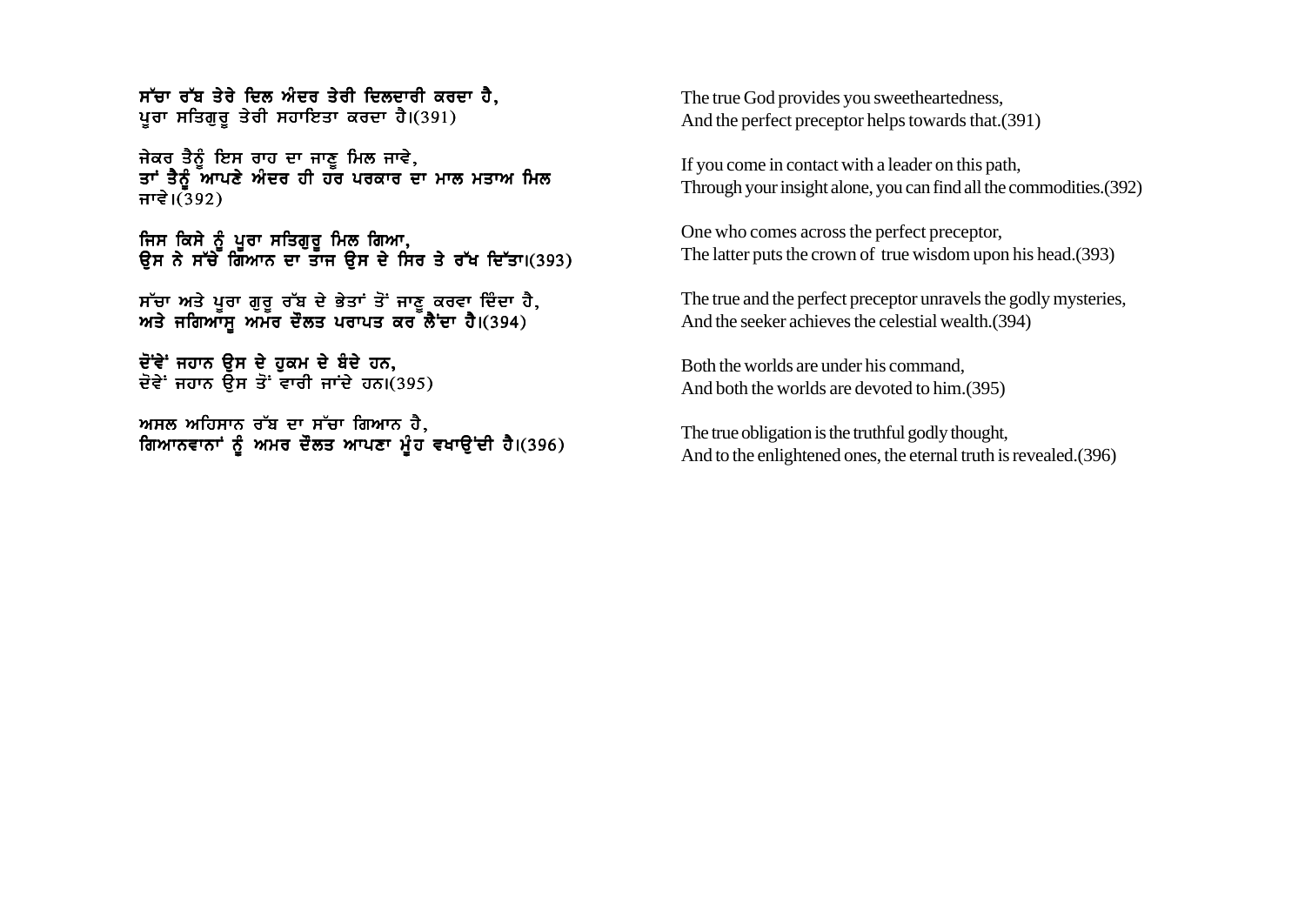ਜਦ ਉਸ ਨੇ ਆਪਣਾ ਪ੍ਰਭੁ ਪਛਾਣ ਲਿਆ, ਤਾਂ ਸਮਝੋ ਉਸ ਨੇ ਅਮੌਰ ਜੀਵਨ ਦੀ ਪੂੰਜੀ ਪਰਾਪਤ ਕਰ ਲਈ।(397)

ਉਹ ਤਾਂ ਤੇਰੇ ਦਿਲ ਅੰਦਰ ਵਸਦਾ ਹੈ. ਪਰ ਤੰ ਬਾਹਰ ਨਸਦਾ ਹੈਂ। ਉਹ ਤਾਂ ਤੇਰੇ ਘਰ ਵਿਚ ਹੈ,ਪਰ ਤੂੰ ਹੱਜ ਲਈ ਦੌੜਦਾ ਫ਼ਿਰਦਾ ਹੈ<sup>:</sup>।(398)

ਜਦ ਉਹ ਤੇਰੇ ਰੋਮ ਰੋਮ ਤੋਂ ਪ੍ਰਗਟ ਹੁੰਦਾ ਹੈ, ਤਾਂ ਤੂੰ ਉਸ ਨੂੰ ਲੱਭਣ ਲਈ ਬਾਹਰ ਕਿਥੇ ਜਾਂਦਾ ਹੈ<sup>:</sup>?(399)

ਤੇਰੇ ਹਿਰਦੇ ਰਪੀ ਘਰ ਅੰਦਰ ਰੱਬ ਦਾ ਨਰ ਇੳਂ ਚਮਕਦਾ ਹੈ. ਜਿਵੇਂ ਨਰਾਨੀ ਚੰਦਰਮਾਂ ਆਕਾਸ ੳਪਰ ਚਮਕਦਾ ਹੈ।(400)

ਤੇਰੀਆਂ ਹੰਝਆਂ ਭਰੀਆਂ ਅੱਖਾਂ ਵਿਚੋਂ ਵੇਖਣ ਵਾਲਾ ਤਾਂ ੳਹ ਹੀ ਹੈ. ਅਤੇ ਤੇਰੀ ਜੀਭ ੳਪਰ ਰੱਬ ਦਾ ਹਕਮ ਬੋਲਦਾ ਹੈ।(401)

ਤੇਰਾ ਇਹ ਸਰੀਰ ਰੱਬ ਦੇ ਨੂਰ ਨਾਲ ਰੋਸ਼ਨ ਹੈ, ਸਾਰਾ ਸੰਸਾਰ ਰੱਬ ਦੇ ਨੂਰ ਨਾਲ ਰੋਸ਼ਨ ਹੈ। $(402)$  When one recognises one's Almighty, Deem him as the one who captures the celestial riches.(397)

He dwells in your heart but you are searching around, And he dwells in your abode but you are running towards Mecca, the Muslim Holy Place.(398)

He is depicted through every hair of yours, Where are you running outside in his search.(399)

In your divine heart, celestial resplendence is shining, Just as the glittering moon is shining in the sky.(400)

Through your tear-filled eyes, only he is worth beholding, And your eloquence proclaims the godly command.(401)

Your body is resplendent with the godly brilliance, And even the whole universe is glittering with his magnificence.(402)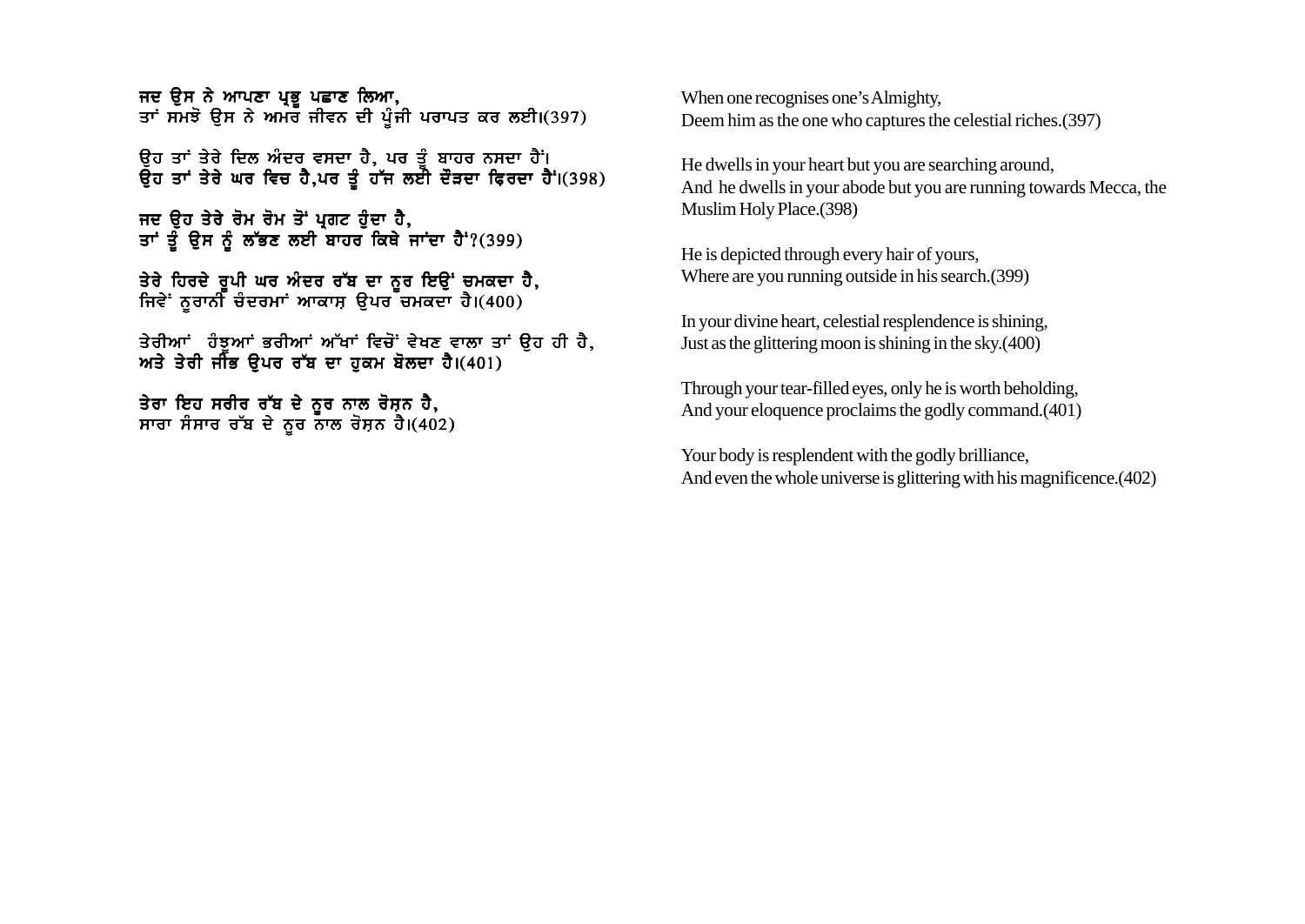ਪਰ ਤੋਂ ਆਪਣੇ (ਅੰਦਰਲੇ) ਹਾਲ ਤੋਂ ਵਾਕਿਫ ਨਹੀਂ. ਦਿਨ ਰਾਤ ਤੂੰ ਆਪਣੇ ਕਰਮਾਂ ਕਰਕੇ ਹੀ ਹੈਰਾਨ ਹੈ<sup>:</sup> (403)

ਪਰਨ ਸਤਿਗੁਰੁ ਤੈਨੂੰ ਰੱਬ ਦਾ ਜਾਣਕਾਰ ਬਣਾ ਦਿੰਦਾ ਹੈ, ਉਹ ਵਿਛੋੜੇ ਦੇ ਜੁਖੱਮ ਦੀ ਪੀੜਾ ਦੀ ਮਲੂਮ ਪੱਟੀ ਕਰਦਾ ਹੈ।(404)

ਤਾਂ ਜੋ ਤੋ ਵੀ ਰੱਬ ਦੇ ਮੇਲੀਆਂ ਵਿਚੋਂ ਹੋ ਜਾਵੇਂ, ਤੇ ਤੂੰ ਦਿਲ ਦਾ ਮਾਲਕ ਹੋ ਜਾਵੇ,ਨੇਕ ਸੁਭਾਉ ਵਾਲਾ ਹੋ ਜਾਵੇ।(405)

ਤੰ ੳਮਰਾਂ ਬੱਧੀ ਰੱਬ ਦੀ ਤਲਾਸ਼ ਵਿਚ ਹੈਰਾਨ ਹੰਦਾ ਰਿਹਾ. ਇਸੇ ਲਈ ਤੂੰ ਸਦਾ ਪਰੇਸ਼ਾਨ ਹੁੰਦਾ ਰਿਹਾ। $(406)$ 

ਤੇਰੀ ਹੀ ਕੀ ਗੱਲ ਹੈ? ਸਾਰਾ ਸੰਸਾਰ ਹੀ ਉਸ ਲਈ ਹੈਰਾਨ ਹੈ, ਇਹ ਅਸਮਾਨ ਅਤੇ ਚੋਥਾ ਆਕਾਸ.ਸਭ ਪਰੇਸ਼ਾਨ ਹਨ।(407)

ਇਹ ਆਸਮਾਨ ਉਸ ਦੇ ਉਦਾਲੇ ਇਸ ਲਈ ਘੁੰਮਦਾ ਹੈ, ਕਿੳਂ ਜੋ ੳਹ ਰੱਬ ਦੇ ਚਾੳ ਨਾਲ ਨੇਕ ਸਭਾਵ ਹੈ।(408) But you are not aware of your own self, And remain in predicament on account of your actions.(403)

The perfect preceptor can endow you with godly realisation, As he effects the dressings upon the impairments of the (celestial) segregation,(404)

So that you may join the fraternity of godly compatriots, Enabling yourself to secure your heart and embracing kind heartedness.(405)

All your life you remained in the search of the Almighty, And that kept you in dilemma through out.(406)

Not only you but the whole world is in perplexity, And so are the heaven above and all the four regions.(407)

The heaven above is revolving around him in an ecstasy, Because, due to celestial fondness, it has attained kind heartedness.(408)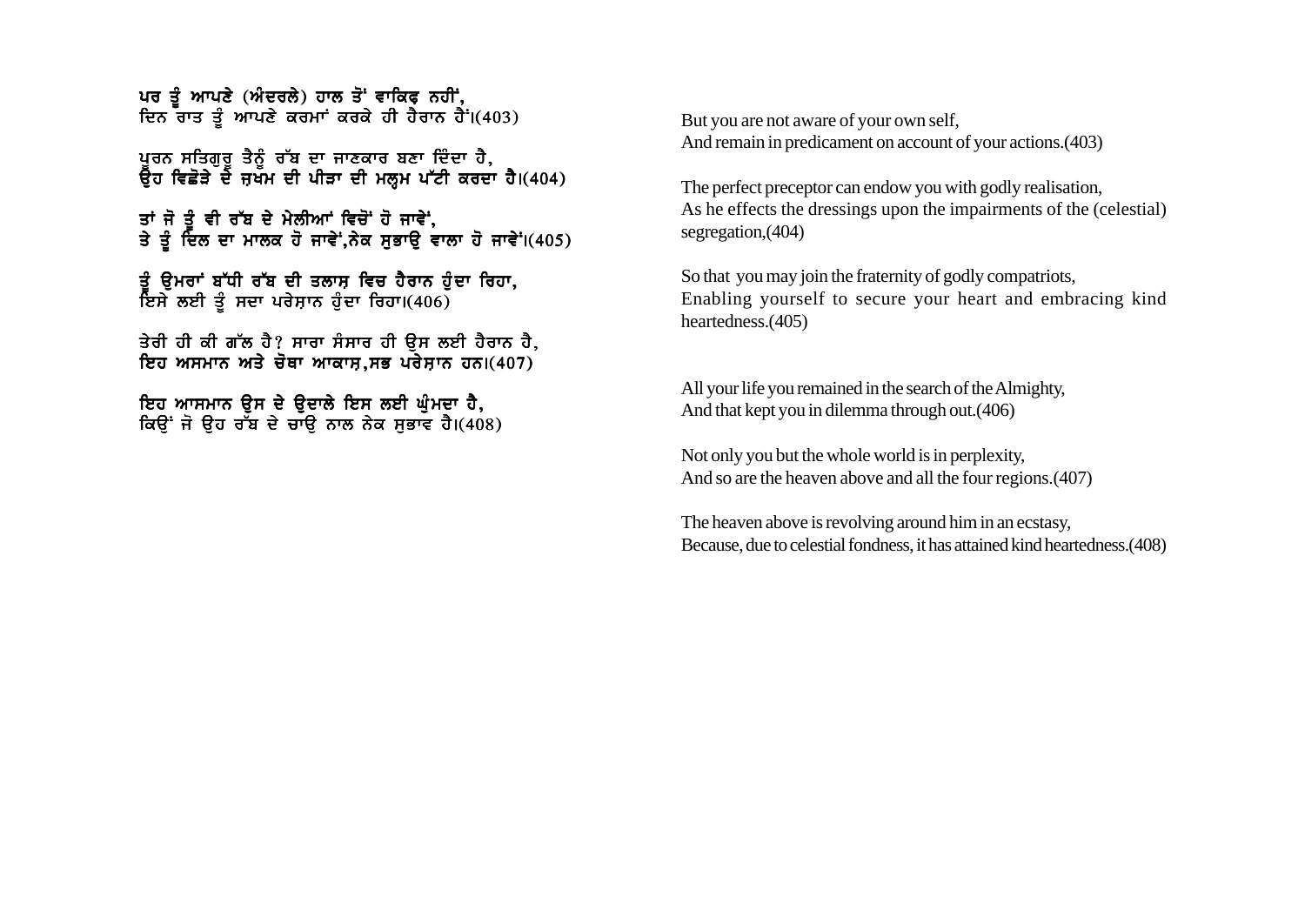ਸਾਰੇ ਸੰਸਾਰ ਦੇ ਲੋਕ ਉਸ ਲਈ ਹੈਰਾਨ ਪਰੇਸਾਨ ਹਨ. ਜਿਵੇਂ ਫ਼ਕੀਰ ਉਸ ਨੂੰ ਗਲੀ ਗਲੀ ਲਭੱਦੇ ਫਿਰਦੇ ਹਨ।(409)

 $\vec{r}$ ਰਾਂ ਜਹਾਨਾਂ ਦਾ ਬਾਦਸਾਹ ਦਿਲ ਵਿਚ ਵਸਦਾ ਹੈ ਪਰ ਇਹ(ਸਰੀਰ)ਮਿੱਟੀ ਅਤੇ ਪਾਣੀ ਨਾਲ ਲਿਬੜਿਆ ਹੋਇਆ ਹੈ।(410)

ਜਦ ਤੇਰੇ ਦਿਲ ਵਿਚ ਰੱਬ ਦੇ ਸੱਚੇ ਸਰੂਪ ਨੇ ਆਪਣਾ ਆਕਾਰ ਬੱਧਾ. ਤਾਂ ਹੇ ਸੱਚੇ ਰੱਬ ਦੇ ਭਗਤ, ਤੇਰੀ ਸਾਰੀ ਜਾਤ ਉਸੇ ਦੇ ਚਾਉ ਦਾ ਰੂਪ ਬਣ ਗਈ। $(411)$ 

ਸੱਚੇ ਦਾ ਸਰੂਪ ਹੀ ਸੱਚੇ ਦੇ ਨਾਮ ਦਾ ਨਿਸ਼ਾਨ ਹੈ, ਸੱਚ ਦੇ ਪਿਆਲੇ'ਚੋਂ ਅੰਮ੍ਰਿਤ ਪੀ।(412)

ਉਹ ਜਿਸ ਨੂੰ ਮੈਂ ਘਰ ਘਰ ਢੁੰਡਦਾ ਰਿਹਾ,  $\hat{A}$ ਂ ਅਚਾਨਿਕ ਉਸ ਨੂੰ ਆਪਣੇ ਘਰ ਦੇਖ ਲਿਆ।(413)

ਇਹ ਕਿਰਪਾ ਸੱਚੇ ਤੇ ਪਰੇ ਸਤਿਗਰ ਦੀ ਹੈ. ਜੋ ਕਝ ਮੈਨੰ ਚਾਹੀਦਾ ਹੈ. ੳਸ ਤੋ<sup>:</sup>ੱਪਰਾਪਤ ਹੋ ਜਾਂਦਾ ਹੈ{(414) The people of the world, are in amazement about him, Just like the mendicants who roam around in the streets in search for him.(409)

The sovereign of both the worlds is in the heart, But the body is smeared with the dust and water.(410)

When the true godly entity established its place in your heart, O My True Celestial Devotee, your whole being was elated through his fondness.(411)

The entity of the true one is the mark of true name, Relish the true nectar from the love of the true one.(412)

The one whom I have been searching at various abodes, Suddenly I found at my own abode.(413)

This is the benevolence of the true and perfect preceptor, Whatever I desire, I gain from him.(414)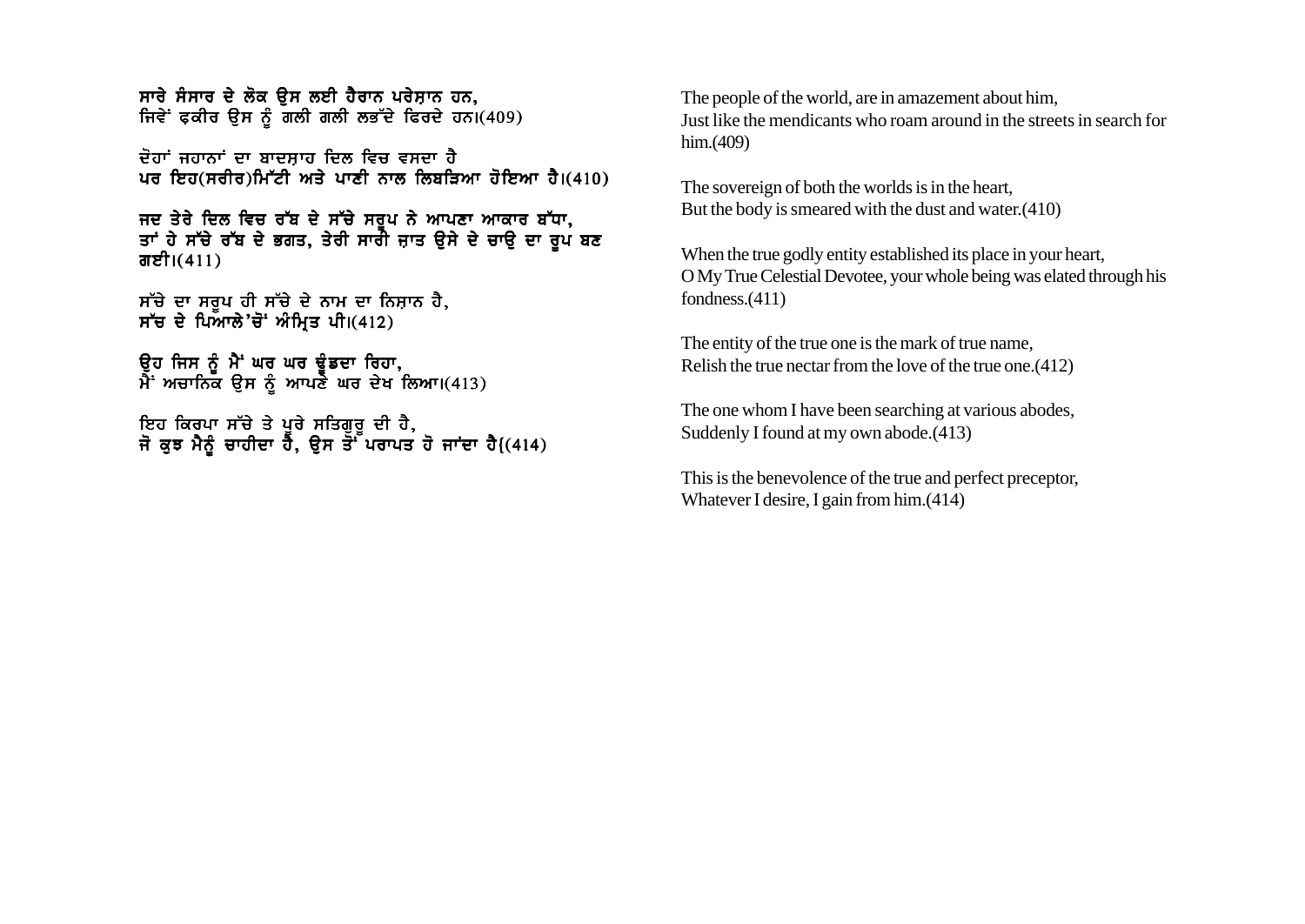ਦਿਲ ਦੀ ਇਹ ਮਰਾਦ ਬਿਨਾਂ ੳਸ ਤੋਂ ਕਿਸੇ ਦੀ ਪਰੀ ਨਹੀਂ ਹੋਈ. ਹਰ ਭਿਖਾਰੀ ਨੂੰ ਸਾਹੀ ਦੌਲਤ ਪਰਾਪਤ ਨਹੀਂ ਹੁੰਦੀ।(415)

ਗਰ ਤੋਂ ਬਿਨਾਂ ਹੋਰ ਕਿਸੇ ਦਾ ਜਾਪ ਨਾ ਕਰ. ਪਰਾ ਸਤਿਗਰ ਹੀ ਸੱਚੇ ਰੱਬ ਦਾ ਪਤਾ ਦੇ ਸਕਦਾ ਹੈ।(416)

ਹਰ ਵਸਤੂ ਦੇ ਮੁਰਸ਼ਦ ਭਾਵੇਂ ਅਨੇਕਾਂ ਹਨ, ਪਰੰਤ ਪੂਰਾ ਸਤਿਗੁਰ ਕਦੋਂ ਕਿਸੇ ਨੂੰ ਮਿਲਦਾ ਹੈ?(417)

ਉਸ ਪਵਿੱਤਰ ਪਰਮਾਤਮਾ ਨੇ ਦਿਲ ਦੀ ਕਾਮਨਾ ਪੂਰੀ ਕਰ ਦਿੱਤੀ, ਉਸ ਨੇ ਟ੍ਰੱਟੇ ਹੋਏ ਦਿਲ ਨੂੰ ਆਰਾਮ ਬਖਸ਼ਿਆ।(418)

ਪੁਰਾ ਸਤਿਗੁਰੂ ਹੀ ਰੱਬ ਦੀ ਅਸਲ ਪਰਾਪਤੀ ਹੈ, ਨਿਊਂ ਜੋ ਉਹ ਹੀ ਦਿਲ ਅਤੇ ਜਾਨ ਨੂੰ ਸੁਖ ਬਖਸਣ ਵਾਲਾ ਹੈ।(419)

ਪਹਿਲਾਂ ਤਾਂ. ਹੇ ਦਿਲ, ਤੰ ਆਪਣੇ ਆਪੇ ਨੰ ਮਿਟਾ ਦੇ. ਤਾਂ ਜੋ ੳਸ ਦੀ ਗਲੀ ਵਿੱਚ ਤੈਨੰ ਸੱਚਾ ਰਾੱਹ ਮਿਲ ਜਾਏ।(420) But for him, the inner aspirations are not fulfilled, As every beggar cannot acquire the royal riches.(415)

Except the preceptor, bring not any name on your tongue, Because, only the perfect mentor leads you to the Almighty.(416)

Although every entity may have many preceptors, But the perfect mentor is rarely accessible.(417)

That Almighty, the pious one has fulfilled my ambitions, And endowed consolation to the detached heart.(418)

The attainment of the perfect preceptor is the divine achievement, As he is the one who procures solace for the mind and the body.(419)

Above all, O My Mind, you liquidate your own SELF, So that you can proceed on his avenue of veracity.(420)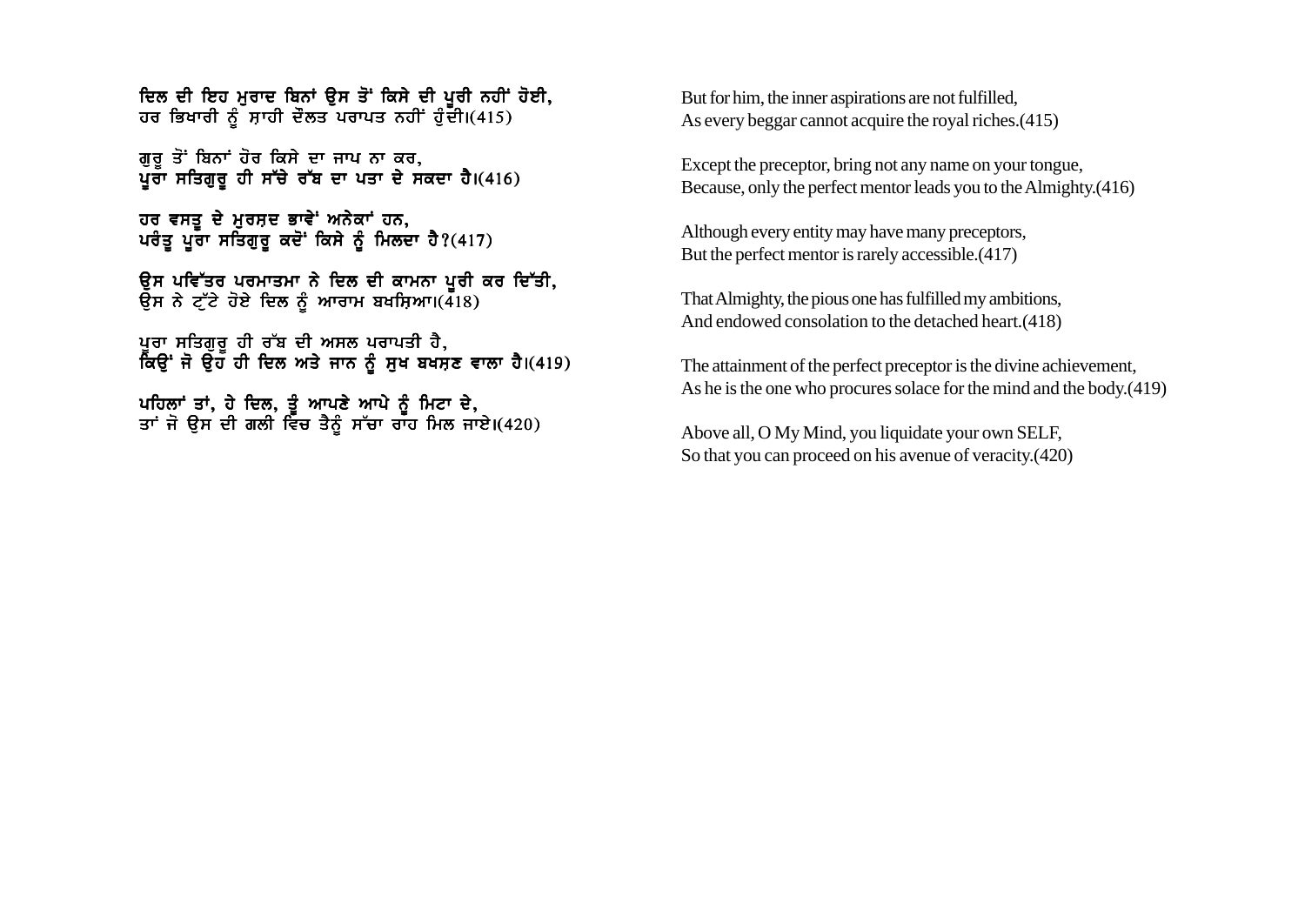ਜੇਕਰ ਤੰ ਪਰਨ ਸਤਿਗਰ ਤੋਂ ਜਾਣ ਹੋ ਜਾਏਂ. ਤਾਂ ਸਹਿਜੇ ਹੀ ਤੰ ਇਸ ਦਿਲ ਦਾ ਮਾਲਕ ਬਣ ਜਾਏਂ।(421)

ਜਿਸ ਕਿਸੇ ਨੇ ਆਪਣੇ ਆਪ ਨੂੰ ਨਹੀਂ ਮਿਟਾਇਆ. ਰੱਬ ਨੇ ਉਸ ਨੂੰ ਆਪਣੇ ਭੇਤਾ<sup>ਂ</sup> ਤੋਂ ਜਾਣੂਂ ਨਹੀਂ ਕੀਤਾ।(422)

ਜੋ ਕਝ ਵੀ ਹੈ, ੳਹ ਘਰ ਵਿਚ ਹੀ ਹੈ, ਤੂੰ ਦਿਲ ਦੀ ਖੇਤੀ ਦੀ ਸੈਰ ਕਰ,ਗਿਆਨ ਦਾ ਦਾਣਾ ਇਸੇ ਵਿਚ ਹੈ।(423)

ਜਦ ਪਰਨ ਸਤਿਗਰ ਤੇਰਾ ਰਾਹ ਵਿਖਾੳ ਹੋਵੇ. ਤਾਂ ਤੋੰ ਆਪਣੇ ਰੱਬ ਤੋਂ {ਪਰੀ ਤਰਾਂ} ਵਾਕਫ ਹੋ ਜਾਵੇਂਗਾ।(424)

ਜੇਕਰ ਤੇਰਾ ਦਿਲ ਤੈਨੰ ਰੱਬ ਵਲ ਪਰੇਰ ਲਵੇ. ਤਾਂ ਤੇਰੇ ਰੋਮ ਰੋਮ ਵਿਚੋਂ ਰੱਬ {ਦੇ ਨਾਮ} ਦੀ ਬਰਖਾ ਹੋਣ ਲਗ ਪਵੇ।(425)

ਤਾਂ ਫਿਰ ਇਸੇ ਦਨੀਆਂ ਵਿਚ ਤੇਰੀ ਮਰਾਦ ਪਰੀ ਹੋ ਜਾਵੇ**.** ਤੰ ਜਮਾਨੇ ਦੇ ਗਮਾਂ ਅਤੇ ਅੰਦੇਸਿਆਂ ੳਤੇ ਮਿੱੱਟੀ ਪਾ।(426) If you get the acquainted with the true mentor, You will, easily, master your mind.(421)

The one who did not relinquish his ego, He was not acquainted with the mysteries of the Almighty.(422)

Whatever there is, it is in your own abode, Roam around in the meadow of your heart as the seed of knowledge is lying there.(423)

If the perfect preceptor becomes your path-leader, You will attain the true knowledge of the Almighty.(424)

If your mind leads you on the celestial path, Every hair of yours will shower the godly name,(425)

In this very world your wish will be gratified, And you just disregard worries and the misgivings of the world.(426)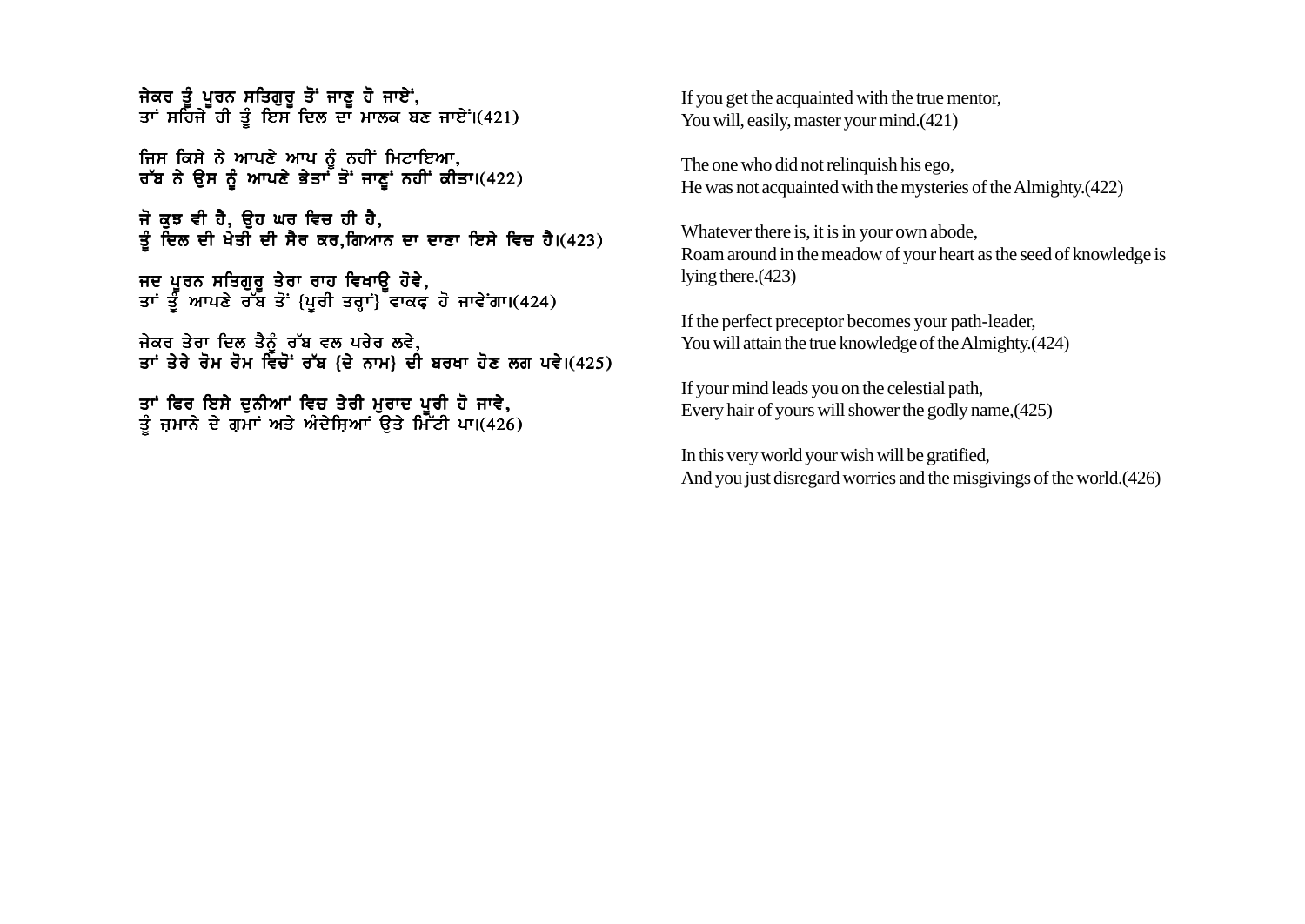ਤੇਰੇ ਸਰੀਰ ਤੋਂ ਬਾਹਰ ਕੋਈ ਵਸਤੂ ਨਹੀਂ, ਤ ਹਿੰਦੇ ਹੋਣ ਕੀਤਾ ਕਰ ਵਿੱਚ ਹੀ ਹੈ।<br>ਤੂੰ ਛਿਨ ਪਲ ਲਈ ਆਪਣੇ ਆਪ ਨੂੰ ਪਛਾਣ {ਤਾਂ ਸਹੀ}(427)

ਜੇ ਕਰ ਤੰ ਇਹ ਜਾਣ ਲਵੇਂ ਕਿ ਤੰ ਕੌਣ ਹੈਂ.ਤੇ ਰੱਬ ਕੌਣ ਹੈ. ਤਾਂ ਤੈਨੰ ਰੱਬ ਦੀ ਸੱਚੀ ਦਾਤ ਸੱਦਾ ਲਈ ਪਰਾਪਤ ਹੋ ਜਾਵੇ।(428)

ਮੈਂ ਕੌਣ ਹੰਦਾ ਹਾਂ? ਕੇਵਲ ਓਪਰੀ ਮਿੱਟੀ ਦੀ ਇਕ ਮੱਠ ਦਾ ਇਕ ਕਿਣਕਾ, ਇਹ ਸਭ ਦਾਤ ਮੈਨੂੰ ਆਪਣੇ ਮੁਰਸੂਦ ਤੋਂ ਨਸੀਬ ਹੋਈ ਹੈ।(429)

ਧੰਨ ਹੈ ਪਰਨ ਸਤਿਗਰ. ਜਿਸ ਨੇ ਅਪਾਰ ਕਿਪਾ ਨਾਲ. ਇਸ ਮੱਠੀ ਨੰ ੳਹ ਪਵਿਤਰ ਨਾਮ ਬਖਸਿਆ।(430)

ਵਾਹ ਵਾਹ ੳਸ ਪਰਨ ਸਤਿਗਰ ਦੇ. ਜਿਸ ਨੇ ਸਾਡੇ ਵਰਗੇ ਅੰਨੇ ਦਿਲਾਂ ਨੰ ਧਰਤ ਆਕਾਸ ਤੇ ਰੋਸਨ ਕਰ ਦਿੱਤਾ।(431)

ਧੰਨ ਹੈ ਸਤਿਗਰ. ਜਿਸ ਨੇ ਦਿਲ ਨੰ ਚਾੳ ਬਖਸਿਆ. ਧੰਨ ਹੈ ਸਤਿਗਰ. ਜਿਸ ਨੇ ਦਿਲ ਦੇ ਬੰਧਨ ਤੋੜ ਦਿੱਤੇ।(432) Nothing is beyond your body, Just try to recognise yourself for a moment.(427)

If you acknowledge who you are and who the Almighty is , The true benevolence of the Almighty will be yours forever.(428)

Who am I? Just a speck out of handful of ostensible dust, All this bounty has come to me through my preceptor.(429)

And exalted is that preceptor through whose benevolence, This handful of dust has been endowed with the pious godly name.(430)

Salute to that impeccable preceptor, who, Enlightened us, the oblivious hearts, by according temporal and celestial resplendence.(431)

Admirable is the preceptor, who grants ecstasy to the mind, And meritorious is the preceptor, who got the heart liberated from bondage.(432)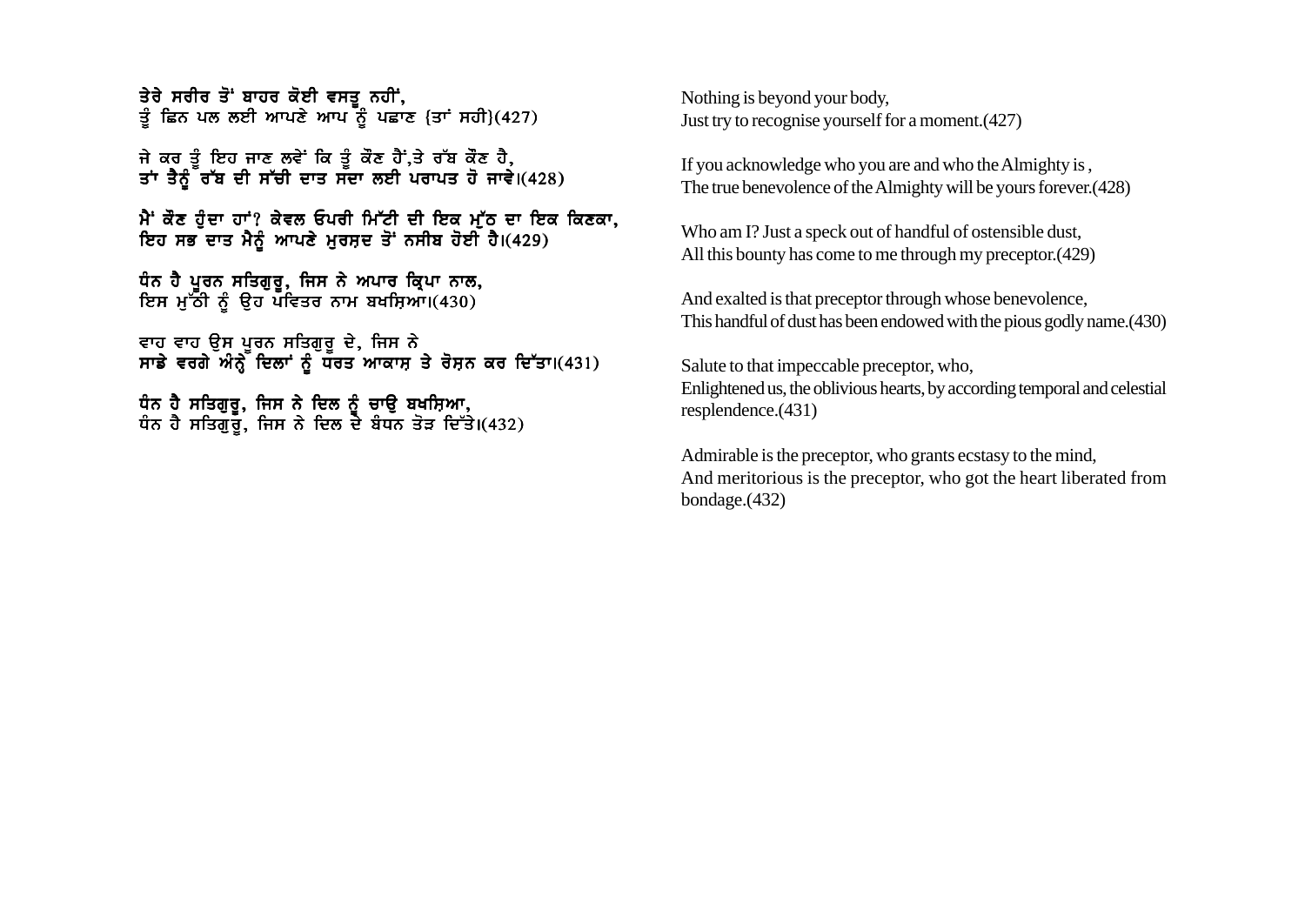ਧੰਨ ਹੈ ਸਤਿਗੁਰੁ ਜਿਸ ਨੇ ਰੱਬ ਤੋਂ ਜਾਣੂਂ ਕਰਵਾ ਦਿੱਤਾ, ੍ਰਰੰਜ ਅਤੇ ਗ<sup>੍ਰਜੌ</sup> ਤੋਂ ਮੁਕਤ ਕਰ ਦਿਤਾ।ਁ(433)

ਧੰਨ ਹੈ ਸਤਿਗਰ ਜਿਹੜਾ ਲਾਪਤਾ ਰੱਬ ਦੇ ਨਾਮ ਦੇ ਸਦਕੇ ਅਮਰ ਜੀਵਨ ਬਖਸਦਾ ਹੈ। $(434)$ 

ਧੰਨ ਹੈ ੳਹ ਪਰਨ ਸਤਿਗਰ, ਜਿਸਨੇ ਇਕ ਪਾਣੀ ਦੇ ਕਤਰੇ ਨੂੰ ਚੰਨ ਵਾਂਗ ਰੋਸ਼ਨ ਕਰ ਦਿੱਤਾ।(435)

ਧੰਨ ਹੈ ਉਹ ਸਤਿਗੁਰੂ ਅਤੇ ਧੰਨ ਹਨ ਉਸ ਦੀਆਂ ਬਖਸ਼ਿਸ਼ਾਂ, ਜਿਸ ਤੋਂ ਮੇਰੇ ਜਿਹੇ ਲੱਖਾਂ ਕਰਬਾਨ ਜਾਂਦੇ ਹਨ। $(436)$ 

ਉਸ ਦਾ ਨਾਮ ਧਰਤ ਅਤੇ ਆਕਾਸ਼ ਵਿਚ ਸਮਾਇਆ ਹੋਇਆ ਹੈ, ਉਸ ਤੋਂ ਹਰ ਸਰਧਾਲ ਦੀ ਕਾਮਨਾ ਪੂਰੀ ਹੁੰਦੀ ਹੈ।(437)

ਜਿਹੜਾ ਵੀ ਉਸ ਦੇ ਬਚਨ ਸੁਣ ਕੇ ਪ੍ਰਸੰਨ-ਚਿਤ ਹੋਇਆ, ਉਹ ਸਮਝੋ ਸਦਾ ਲਈ ਰੱਬ ਦੇ ਸਨਮਖ ਹੋ ਗਿਆ।(438) Praiseworthy is the preceptor who imparted the divine acquaintance, And emancipated the heart from sorrows and adversity.(433)

Splendid is the preceptor who, by the grace of the concealed One, Bestows upon us an eternal life.(434)

Glorious is that preceptor who has transformed, Just a drop of water into the radiating moon.(435)

Marvellous is that preceptor, and fabulous is his benevolence, And for him, millions like me sacrific themselves.(436)

His name is infused into both, the earth and the heaven, And through him every devotee gets his desires fulfilled.(437)

One who feels satisfied listening to his expositions, May be deemed gaining the presence of the Almighty forever.(438)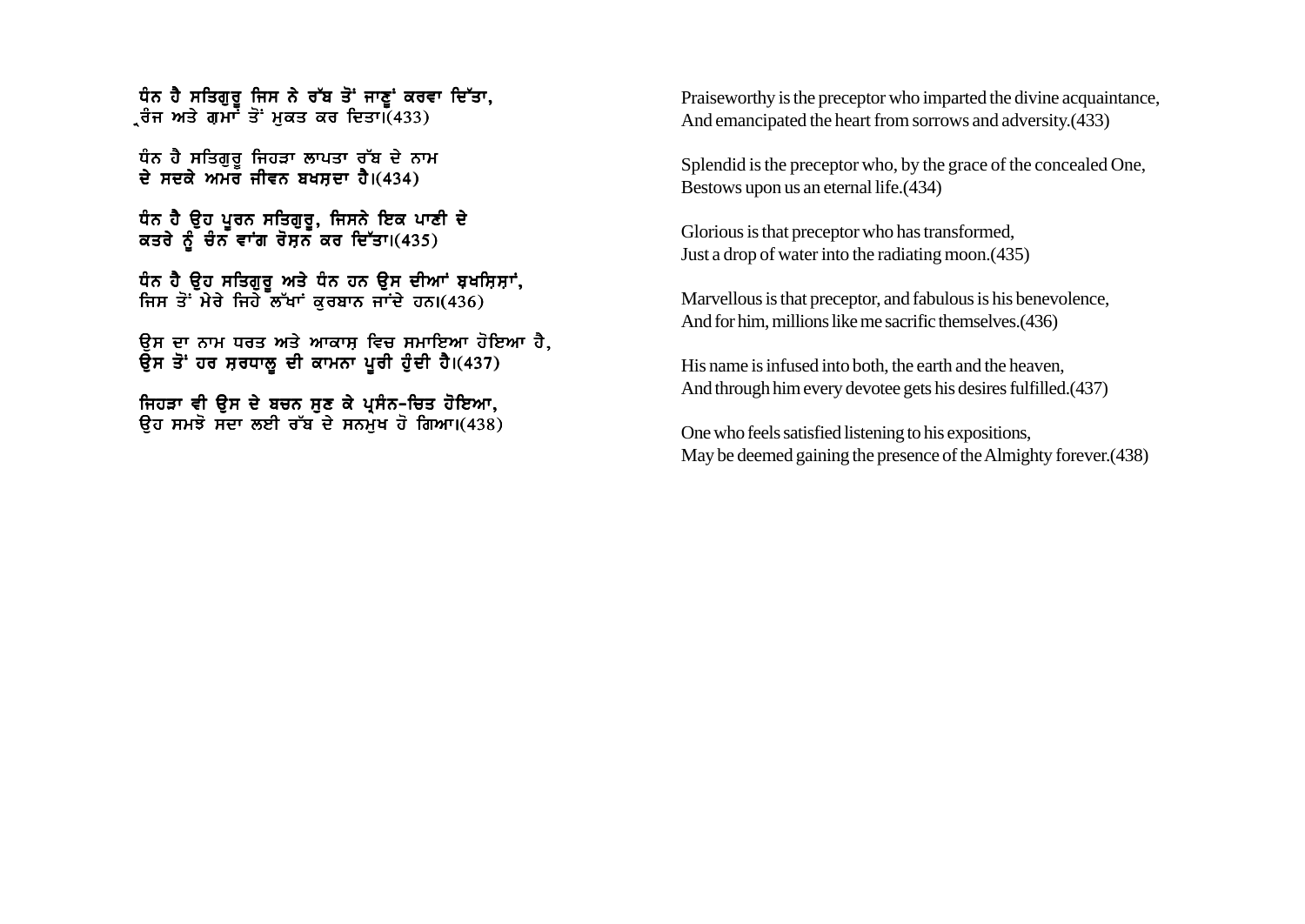ਰੱਬ ਸਦਾ ੳਸ ਦੇ ਹਜ਼ਰ ਰਹਿੰਦਾ ਹੈ. ਰੱਬ ਦਾ ਸਿਮਰਨ ਸਦਾ ੳਸ ਦੇ ਹਿਰਦੇ ਵਿਚ ਰਹਿੰਦਾ ਹੈ।(439)

ਜੇ ਕਰ ਤੈਨੂੰ ਰਬ ਦੇ ਸਨਮੁਖ ਹੋਣ ਦੀ ਚਾਹ ਹੈ, ਤਾਂ ਤੂੰ ਪੂਰਨ ਸਤਿਗੁਰੂ ਦੇ ਸਨਮੁਖ ਹੋ।(440)

ਪਰਨ ਸਤਿਗਰ ਰੱਬ ਦਾ ਹੀ ਰਪ ਹੰਦਾ ਹੈ, ਪੂਰਨ ਸਤਿਗੁਰੂ ਦੇ ਦਰਸ਼ਨ ਜਾਨ ਅਤੇ ਦਿਲ ਨੂੰ ਠੰਡ ਪਾਉਂਦੇ ਹਨ।(441)

ਪੁਰਨ ਸਤਿਗੁਰੂ ਰੱਬ ਦਾ ਹੀ ਰੂਪ ਹੁੰਦਾ ਹੈ, ਜਿਸ ਨੇ ਉਸ ਤੋਂ ਮੂੰਹ ਮੋੜਿਆ, ਉਹ ਰੱਦ ਹੋ ਗਿਆ।(442)

ਪਰਨ ਸਤਿਗਰ ਸੱਚ ਤੋਂ ਛੱਟ ਹੋਰ ਕਝ ਨਹੀਂ ਕਹਿੰਦਾ. ਉਸ ਤੋਂ ਬਿਨਾ<sup>ਂ</sup> ਇਸ ਅਧਿਆਤਮਕ ਭਾਵ ਦੇ ਮੋਤੀ ਨੰ ਕਿਸੇ ਨਾ ਵਿਨਿਆਾਂ। $(443)$ 

ੰਮੈਂ ੳਸ ਦੇ ਅਹਿਸਾਨਾਂ ਦਾ ਸ਼ਕਰ ਕਿਥੋਂ ਕ ਤਕ ਕਰਾਂ? ਜੋ ਕੁਝ ਮੇਰੀ ਜੀਭ ਤੇ ਆਉਂਦਾ ਹੈ ਉਹੀ ਗੁਨੀਮਤ ਹੈ।(444) The Almighty forever stays as his protector, And the divine meditation always prevails upon his mind.(439)

If you are desirous of communicating with the Almighty, Seek the audience of the ideal preceptor.(440)

The absolute preceptor is the epitome of the Almighty, The glimpse of the impeccable preceptor soothes the soul and the mind.(441)

The exemplary preceptor in reality is the embodiment of the Almighty, And the one who declines him, is discarded.(442)

The flawless preceptor does not promote anything but the Almighty, And without him no one has ever threaded this divine pearl.(443)

How far can I go on thanking for his benevolence? Whatever my eloquence gets, I deem it my good luck.(444)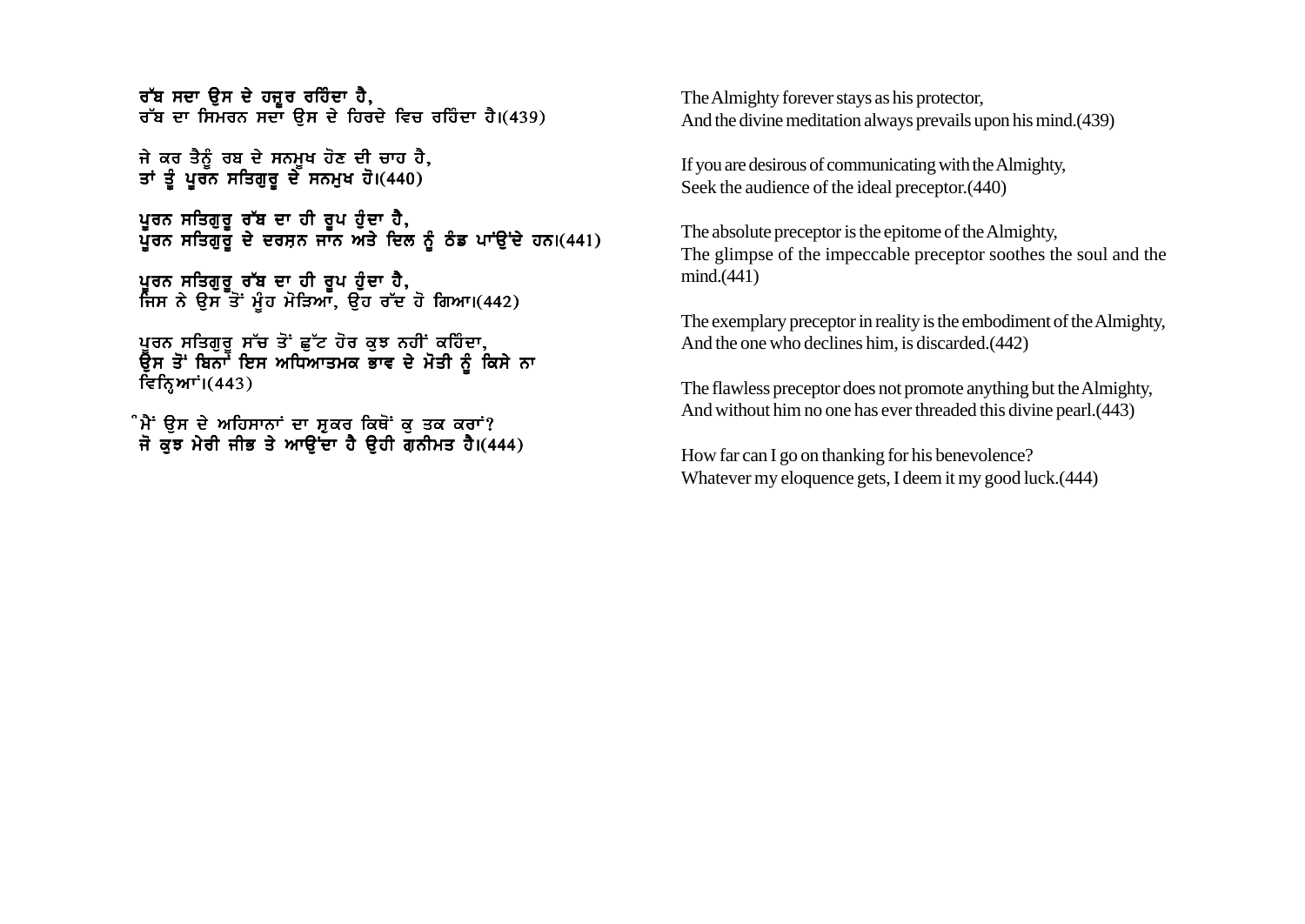ਜਦ ਰੱਬ ਨੇ ਦਿਲ ਨੰ ਗੰਦਗੀ ਤੋਂ ਸਾਫ ਕਰ ਦਿੱਤਾ. ਤਾਂ ਪੂਰਨ ਸਤਿਗੁਰੂ ਨੇ ਇਸ ਨੂੰ ਬੁੱਧੀ ਬਖ਼ਸ਼ੀ।(445)

ਨਹੀਂ ਤਾਂ ਰੱਬ ਦਾ ਸੱਚਾ ਰਾਹ ਕਿਵੇਂ ਲਭਦਾ. ਅਤੇ ਸੱਚ ਦੀ ਪਸਤਕ 'ਚੋਂ' ਸਬਕ ਕਿਥੋਂ' ਮਿਲਦਾ? $(446)$ 

ਇਹ ਸਭ ਕਝ ਜਦ ਗਰ ਦੀ ਕਿਰਪਾ ਕਰ ਕੇ ਹੈ, ਤਾਂ ਜੋ ਗੁਰੂ ਨੂੰ ਨਹੀਂ ਜਾਣਦਾ,ਉਹ ਮਨਮੁਖ ਹੈ।(447)

ਪਰਨ ਸਤਿਗਰ ਦਿਲ ਦੇ ਰੋਗ ਦਰ ਕਰਦਾ ਹੈ। ਤੇਰੇ ਦਿਲ ਦੀ ਕਾਮਨਾ ਦਿਲ ਵਿੱਚ ਹੀ ਪਰੀ ਕਰ ਦਿੰਦਾ ਹੈ।(448)

ਜਦ ਪੂਰਨ ਸਤਿਗੁਰੂ ਨੇ ਦਿਲ ਦੀ ਨਾੜੀ ਬੁਝ ਲਈ ਤਾਂ ਜਿੰਦਗੀ ਨੇ ਉਮਰ ਦੀ ਪਰਾਪਤੀ ਸਮਝ ਲਈ।(449)

ਪਰਨ ਸਤਿਗਰ ਸਦਕਾ ੳਮਰ ਨੰ ਸਦੀਵੀ ਜੀਵਨ ਮਿਲਦਾ ਹੈ. ਓੇਸ ਦੀ ਕਿਰਪਾ ਨਾਲ ਦਿਲ ਦੀ ਮਾਲਕੀ ਪਰਾਪਤ ਹੰਦੀ ਹੈ।(450) When the Almighty got my mind rid of profanity, The unblemished preceptor impressed upon it the intelligence,(445)

Otherwise how could I seek the true kindly light, And how could I seek the true lesson from the book of veracity?(446)

When all this I have attained through the preceptor, Any one who does not recognise the preceptor, is an apostate.(447)

The perfect preceptor removes all afflictions of the mind, And all the desires prevailing in your heart are fulfilled.(448)

When the inviolate preceptor discerns your pulse, Your life deems it as an absolute achievement. (449)

Through the flawless preceptor, the eternity is awarded to the life, And through his benevolence mastery over the mind is attained.(450)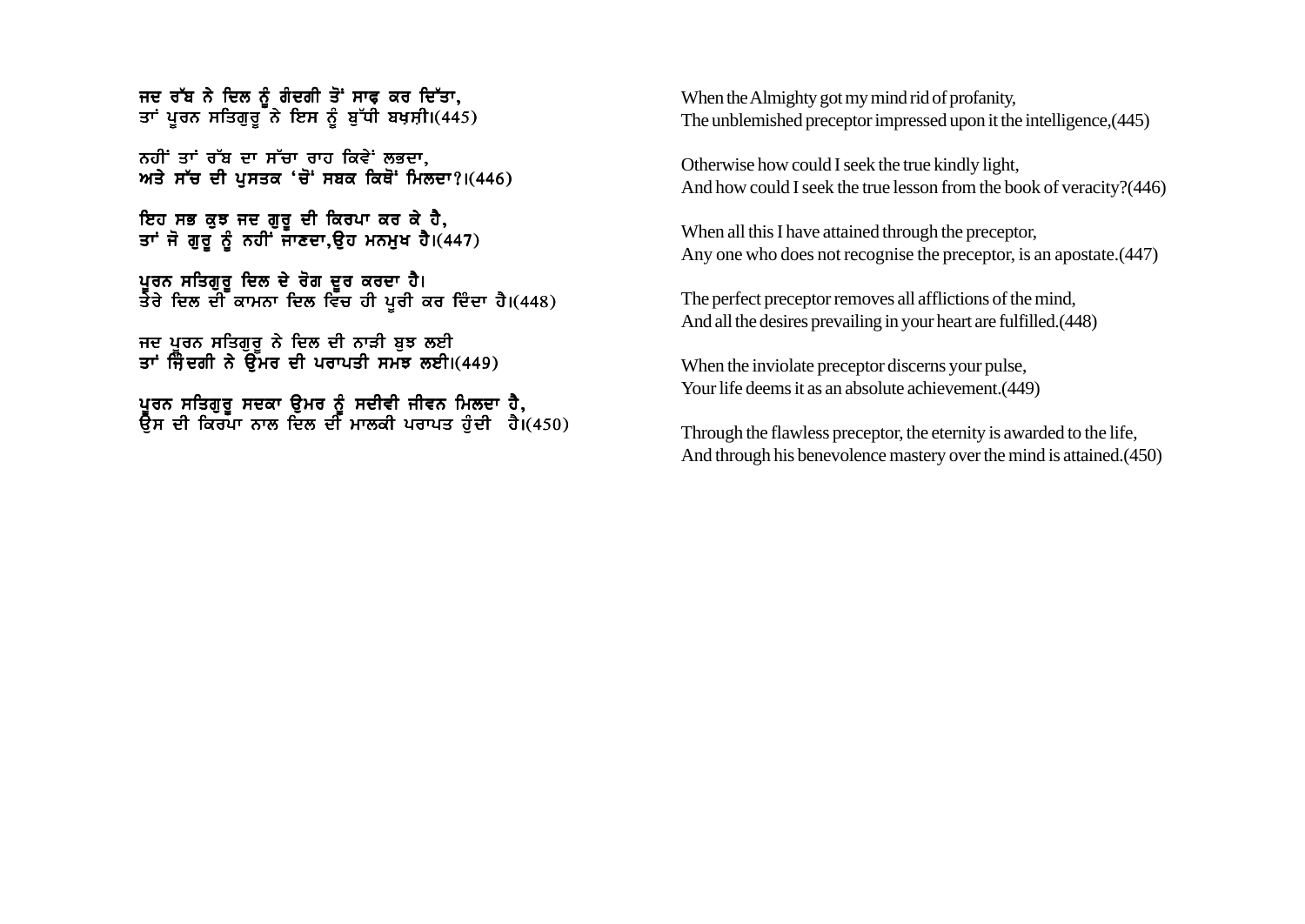ਇਹ ਜੀਵ ੳਸੇ ਦੀ ਪਰਾਪਤੀ ਲਈ ਹੀ ਜਨਮਿਆ ਹੈ. ਅਤੇ ਉਸੇ ਦੇ ਵਿਛੋੜੇ ਵਿਚ ਦੀਵਾਨਾ ਹੋਇਆ ਫਿਰਦਾ ਹੈ।(451)

ਇਹ ਸੱਚਾ ਸੌਦਾ ਸੱਚ ਦੀ ਦਕਾਨ ਤੇ ਹੀ ਹੰਦਾ ਹੈ. ਪਰਨ ਸਤਿਗਰ ਰੱਬ ਦਾ ਚਿੰਨ ਹੰਦਾ ਹੈ।(452)

ਪੁਰਨ ਸਤਿਗੁਰੁ ਤੈਨੂੰ ਪਵਿਤ੍ਰਤਾ ਬਖ਼ਸ਼ਦਾ ਹੈ,  $\overline{M}$ ਤੇ ਤੈਨੂੰ ਸੋਗ ਦੇ ਖੁਹ ਚੋਂ ਕੱਢ ਲੈਂਦਾ ਹੈ। $(453)$ 

ਪਰਨ ਸਤਿਗਰ ਦਿਲ ਦੇ ਰੰਗ ਦਰ ਕਰਦਾ ਹੈ. ਜਿਸ ਨਾਲ ਦਿੱਲ ਦੀ ਕਾਮਨਾ ਦਿਲ ਵਿਚ ਹੀ ਪਰਾਪਤ ਹੋ ਜਾਂਦੀ ਹੈ।(454)

ਸੰਤ ਦੀ ਸੰਗਤ ਅਜਬ ਦੌਲਤ ਹੈ, ਇਹ ਸਭ ਸੰਗਤ ਦੇ ਆਸਰੇ ਹੀ ਹੈ।(455)

ਹੇ ਮੇਰੇ ਅਜ਼ੀਜ਼, ਮੇਰੀ ਗੱਲ ਸੁਣ, ਤਾਂ ਜੋ ਤੈਨੂੰ ਜਾਨ ਅਤੇ ਸਰੀਰ ਦਾ ਭੇਤ ਪਤਾ ਲਗ ਜਾਵੇ।(456) The being is born to achieve him; And now, feeling alienated, he is roaming around insane.(451)

This commodity of truth is available at a shop of truth, The unblemished preceptor is a celestial symbol.(452)

The perfect preceptor endows you with the piety, And takes you out of the dungeon of afflictions.(453)

The inviolate preceptor erases the mind's tinge, And consequently the heartfelt desires get gratified within the heart.(454)

The enlightened one's company is a unique treasure, And through the pious congregation, it is accessible.(455)

O My Cherished One, heed me, So that you can distinguish between the body and the soul.(456)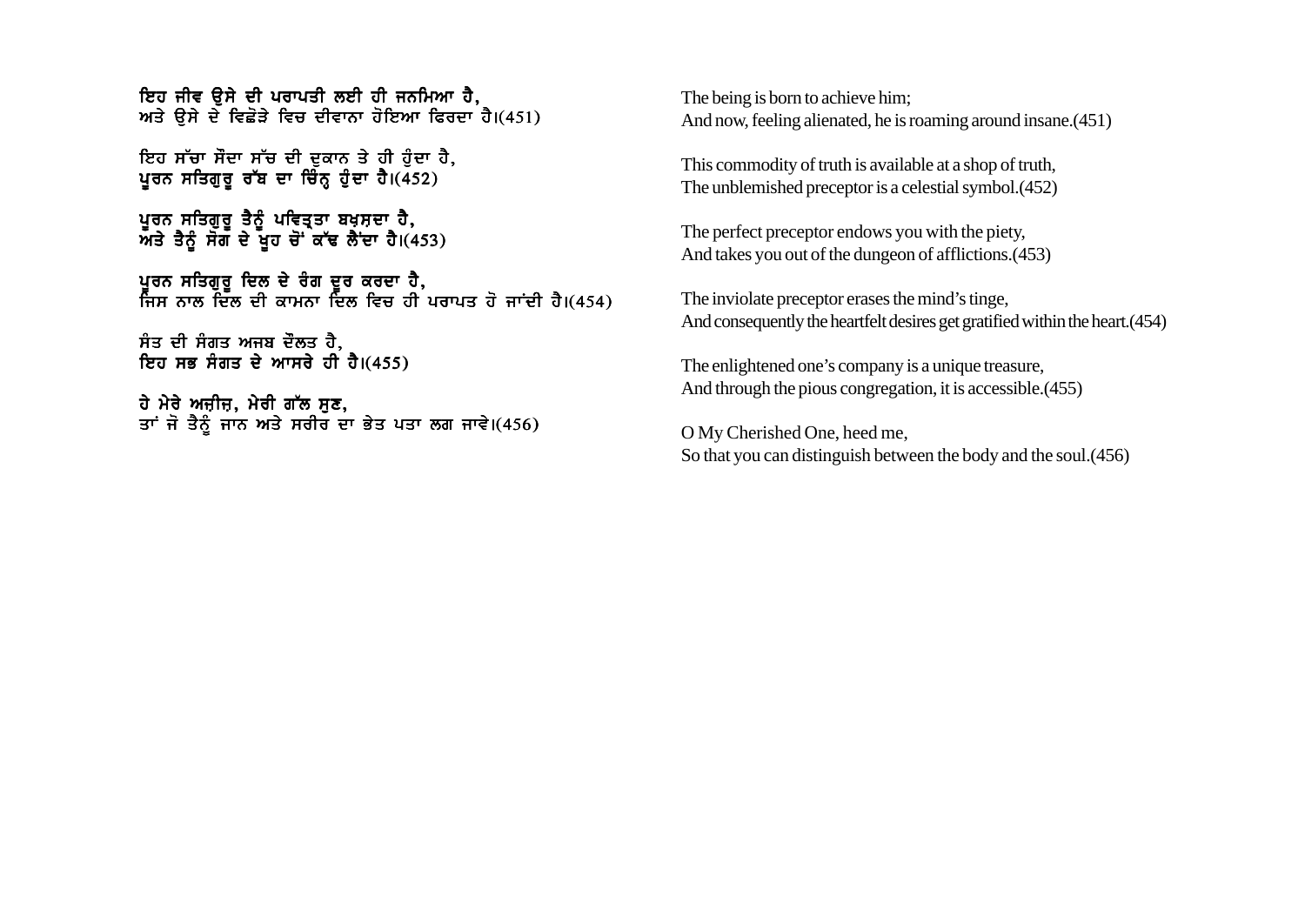ਤੂੰ ਰੱਬ ਦੇ ਭਗਤਾਂ ਦੇ ਢੁੰਡਾਉਆਂ ਦਾ ਸੱਜਨ ਬਣ ਜਾ, ਰੱਬ ਦੇ ਜਾਪ ਤੋਂ ਬਿਨਾਂ ਹੋਰ ਕੋਈ ਸਬਦ ਜੀਭ ਤੇ ਨਾ ਲਿਆ।(457)

ਤੂੰ ਮਿੱਟੀ ਹੋ ਜਾ। ਰੱਬ ਦੇ ਭਗਤਾਂ (ਦੇ ਰਾਹ) ਦੀ ਧੁੜ ਹੋ ਰਹ, ਤੂੰ ਇਸ ਹੋਛੀ ਦੁਨੀਆਂ ਲਈ ਚਿੰਤਾਤੁਰ ਨਾ ਹੋ।(458)

ਜੇ ਕਰ ਤੰ ਪ੍ਰੇਮ ਦੀ ਸ਼ਾਨ ਵਾਲੀ ਪਸਤਕ ਪੜ ਲਵੇਂ. ਤਾਂ ਤੂੰ ਪ੍ਰੇਮ ਦੀ ਪੁਸਤਕ ਦਾ ਸਰਨਾਵਾਂ ਬਣ ਜਾਏ<sup>:</sup>।(459)

ਰੱਬ ਦਾ ਪੇਮ ਤੈਨੰ ਰੱਬ ਦਾ ਹੀ ਰਪ ਬਣਾ ਦਿੰਦਾ ਹੈ. ਅਤੇ ਦੋਹਾਂ ਜਹਾਨਾਂ ਵਿਚ ੳੱਚਾ ਅਤੇ ਸਿਰ ਕਢ ਬਣਾ ਦਿੰਦਾ ਹੈ।(460}

ਹੇ ਰੱਬ ਜੀ!ਮੈਰੇ ਇਸ ਦਿਲ ਨੰ ਪੇਮ ਦਾ ਰਾਹ ਦੱਸ. ਅਤੇ ਆਪਣੇ ਵਿਸੇਸ ਪੇਮ ਦੇ ਚਾੳਂ ਦਾ ਰਸ ਬਖਸ।(461)

ਤਾਂ ਜੋ ਤੇਰੀ ਯਾਦ ਵਿਚ ਮੇਰਾ ਦਿਨ ਰਾਤ ਗੁਜ਼ਰੇ, ਤੂੰ ਮੈਨੂੰ ਫ਼ਿਕਰਾਂ ਅਤੇ ਗੁਮਾਂ ਦੀ ਕੈਦ ਤੋਂ ਮੁਕਤੀ ਬਖ਼ਸ਼।(462) You become the confidant of the devotees of the Almighty, And, in your eloquence, don't recount any word except the divine appellation.(457)

You epitomise yourself as dust, spread in the avenues of the godly devotees,

And don't be worried about this shallow world.(458)

If you perceive the anecdotes extoling the love, Then you become the title of the book of adoration.(459)

The godly affection bestows upon you the celestial embodiment, And makes you to expend life with a head held high in both the worlds.(460)

O, My Almighty, Lead my mind to the avenues of affection, And endow me with the passion to grace your unique love,(461)

So that all my days and the nights are passed in your recollection, Enable me to relinquish the slavery of the worries and sorrows.(462)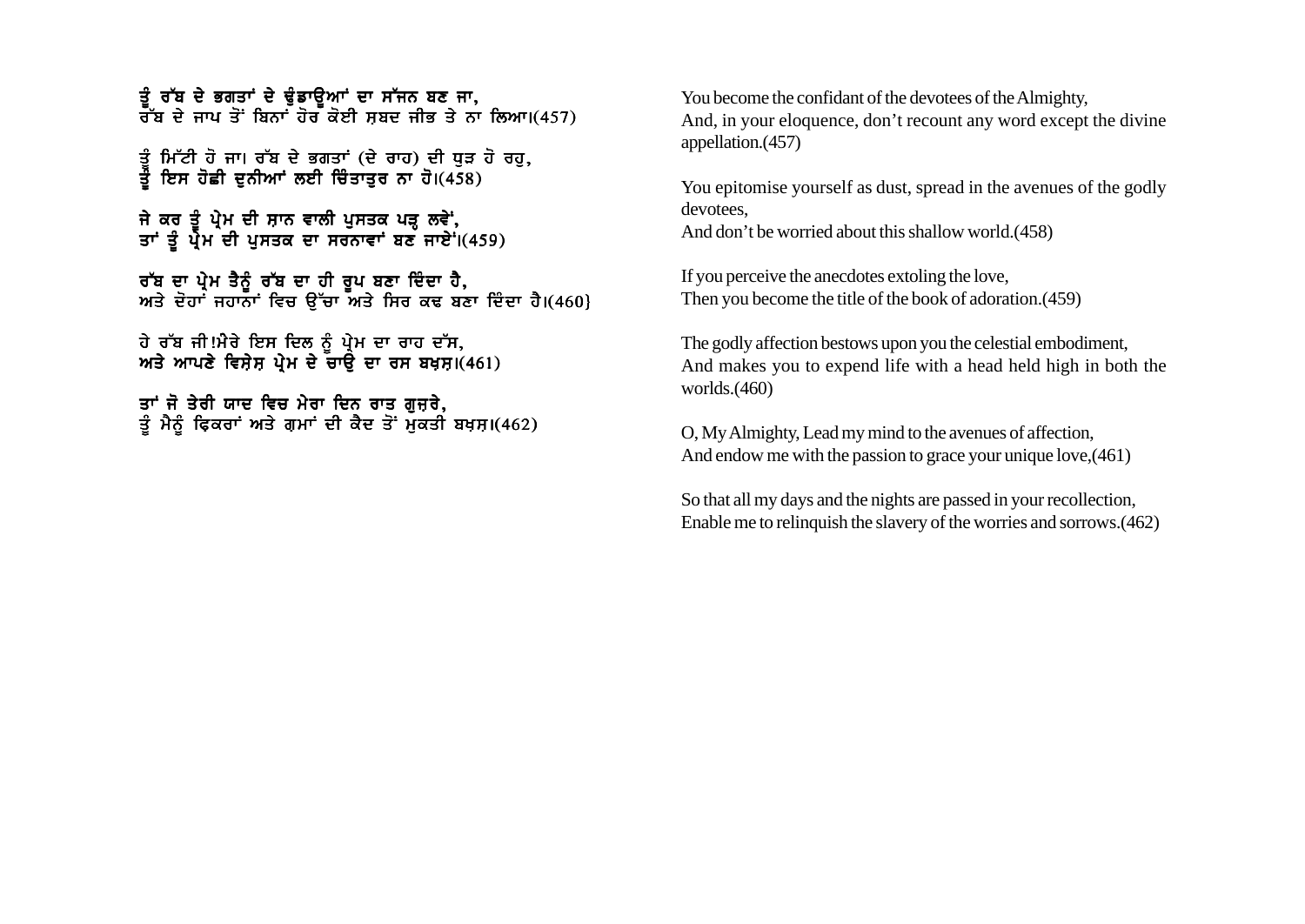ਤੰ ਅਜਿਹੀ ਦੌਲਤ ਬਖਸ ਜੋ ਸਦੀਵੀ ਹੋਵੇ.  $\bar{M}$ ਤੇ ਅਜਿਹੀ ਸੰਗਤ ਬਖਸ਼ ਜੋ ਗੁਮਾਂ ਨੂੰ ਦੂਰ ਕਰਨ ਵਾਲੀ ਹੋਵੇ।(463)

ਤੰ ਅਜਿਹੀ ਨੀਅਤ ਬਖੁਸ਼ ਜੋ ਸੱਚ ਦੀ ਪਜਾਰੀ ਹੋਵੇ,  $\bar{M}$ ਤੇ ਅਜਿਹੀ ਹਿੰਮਤ ਬਖਸ. ਜੋ ਰੱਬ ਦੇ ਰਾਹ ਤੇ ਜਾਨ ਵਾਰਨ ਵਾਲੀ ਹੋਵੇ। $(464)$ 

ਜੋ ਕੁਝ ਭੀ ਕੋਲ ਹੈ,ਤੇਰੇ ਰਾਹ ਉਤੇ ਕੁਰਬਾਨ ਕਰ ਦੇਵਾਂ, ਜਾਨ ਅਤੇ ਦਿਲ ਰੱਬ ਦੇ ਰਾਹ ਉਤੇ ਕਰਬਾਨ ਕਰ ਦੇਵਾਂ।(465)

ਮੇਰੇ ਨੇਤਾਂ ਨੰ ਦਰਸਨਾਂ ਦਾ ਸਆਦ ਬਖਸ. ਮੇਰੇ ਦਿਲ ਨੂੰ ਭੇਤਾਂ ਦਾ ਖਜਾਨਾ ਬਖਸ।(466)

ਸਾਡੇ ਇਸ ਲੱਠੇ ਹੋਏ ਦਿਲ ਨੂੰ ਚਾਉ ਬਖ਼ਸ਼, ਸਾਡੇ ਗਲੇ ਨੂੰ ਬੰਦਗੀ ਦਾ ਪਟਾ ਬਖ਼ਸ਼।(467)

ਸਾਡੇ ਵਿਛੋੜੇ ਨੰ ਮਿਲਾਪ ਦੀ ਚਾਹ ਬਖ਼ਸ, ਸਾਡੇ ਸਰੀਰ ਦੀ ਪੱਤ-ਝਤ ਤੇ ਕਿਰਪਾ ਕਰ। $(468)$  Endow me with such a wealth, as is eternal, And bless me with a congregation that eliminates all my adversities.(463)

Bestow upon me intentions, which beseech the truth, And grant me the courage to sacrifice myself for the godly domains.(464)

Whatever is in my possession, I may sacrifice for you, And lay down my life and mind on your righteous path.(465)

Endow my eyes, with discernment of your glimpse, And grant to my mind the treasure of your mysteries.(466)

Accord to our mean hearts the fondness for you, And around our necks, set the collars of meditation.(467)

Equip our alienation with the spirit of tryst, And be benevolent to our lives heading towards the autumn.(468)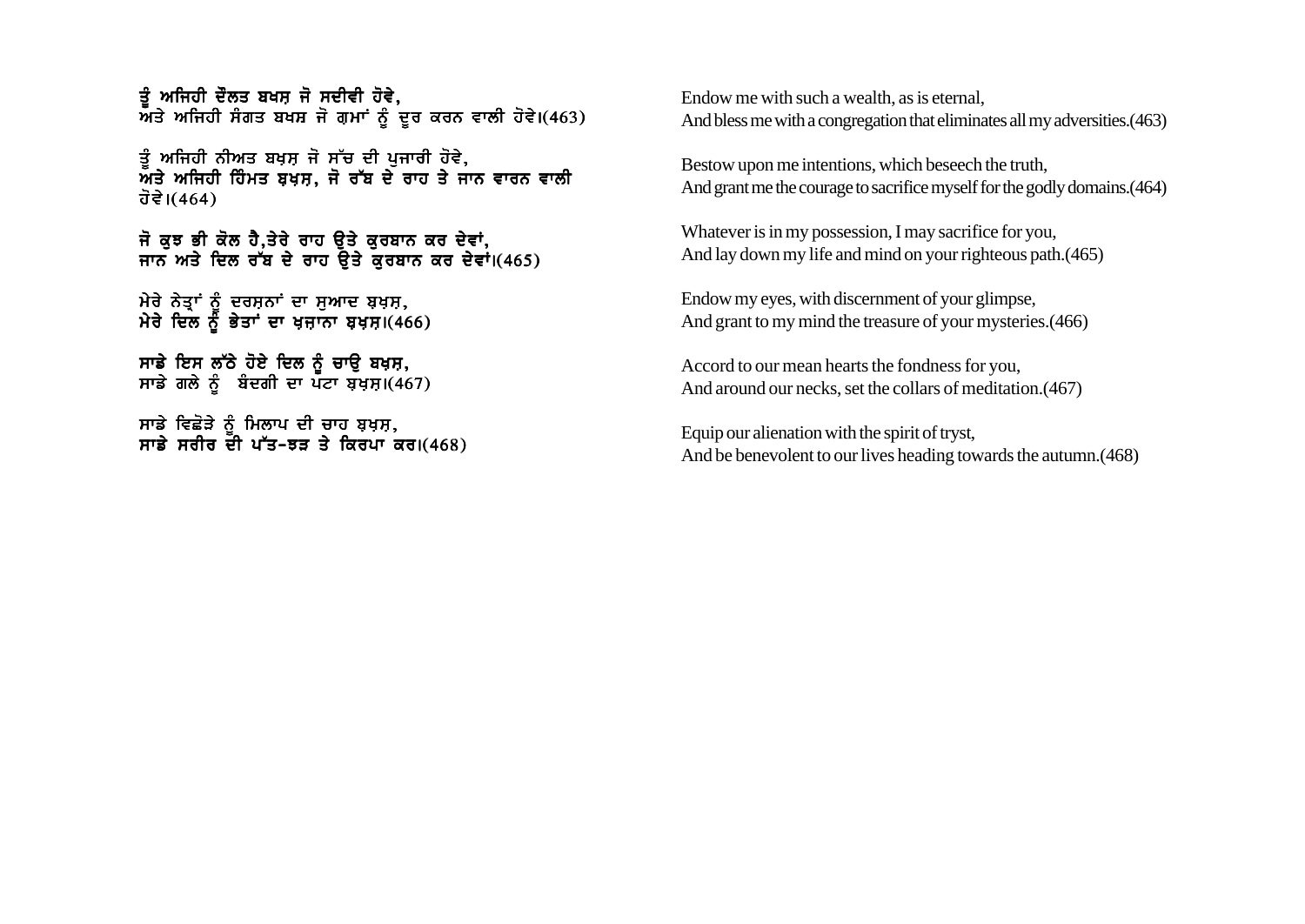ਸਾਡੇ ਹਰ ਇਕ ਵਾਲ ਨੂੰ ਜੀਭ ਕਰ ਦੇਣ ਦੀ ਕਿਰਪਾ ਕਰ, ਤਾਂ ਜੋ ਅਸੀਂ ਸਵਾਸ ਸਵਾਸ ਰੱਬ ਦੀ ਸਿਫਤ ਸਲਾਹ ਕਰੀਏ।(469)

ਰੱਬ ਦੀ ਸਿਫਤ ਕਹਿਣ ਸਣਨ ਤੋਂ ਪਰੇ ਹੈ, ਸੱਚੇ ਪਾਤਸਾਹ ਦੀ ਇਹ ਕਥਾ ਗਲੀ ਗਲੀ (ਸਣੀਂਦੀ) ਹੈ।(470)

ਕੀ ਤੈਨੂੰ ਪਤਾ ਹੈ ਕਿ ਇਸ ਗਲੀ ਦਾ ਕੀ ਭਾਵ ਹੈ? ਉਸ ਦੀ ਸਿਫਤ ਸਲਾਹ ਕਹੁ ਹੋਰ ਕੁਝ ਨਾ ਕਹੁ। ਏਹੀ ਜੀਵਨ ਹੈ।(471)

ਉਸ ਦੀ ਬੈਦਗੀ ਵਿਚ ਜਿਉਂਣਾ ਸਭ ਤੋਂ ਉੱਤਮ ਹੈ, ਭਾਵੇਂ ਕੋਈ ਸਿਰ ਤੋਂ ਪੈਰਾਂ ਤਕ ਵੀ ਮਾਲਿਕ ਕਿਉਂ ਨਾ ਹੋਵੇ।(472)

ਜੇ ਕਰ ੳਹ ਸਤਿ ਸਰਪ ਵਾਹਿਗਰ ਹਿੰਮਤ ਬਖਸੇ. ਤਾਂ ਬੰਦੇ ਨੂੰ ੳਸ ਦੀ ਬੰਦਗੀ ਸਦਕੇ ਕਮਾਲ ਪਰਾਪਤ ਹੋ ਜਾਵੇ।(473)

ਬੰਦਗੀ ਬੰਦਾ ਹੋਣ ਦਾ ਕਮਾਲ ਹੈ, ਬੰਦਗੀ ਹੀ ਜਿਦਗੀ ਦਾ ਨਿਸਾਨ ਹੈ। $(474)$  Turn each of our hair into a tongue, So that we can extol the Almighty in our each breath.(469)

The praise of the Almighty is beyond any attempt, And this anecdote of the True King is widespread in all the avenues.(470)

Do you know what the significance of this avenue is? Nothing else but him exalt and that is the real living.(471)

To subsist in his worship is the ideal living, May a personbe through and through an overlord.(472)

When he, the embodiment of truth, endows courage, The man, through worship, achieves perfection.(473)

The worship is the wonder of manliness, And the worship is the emblem of life.(474)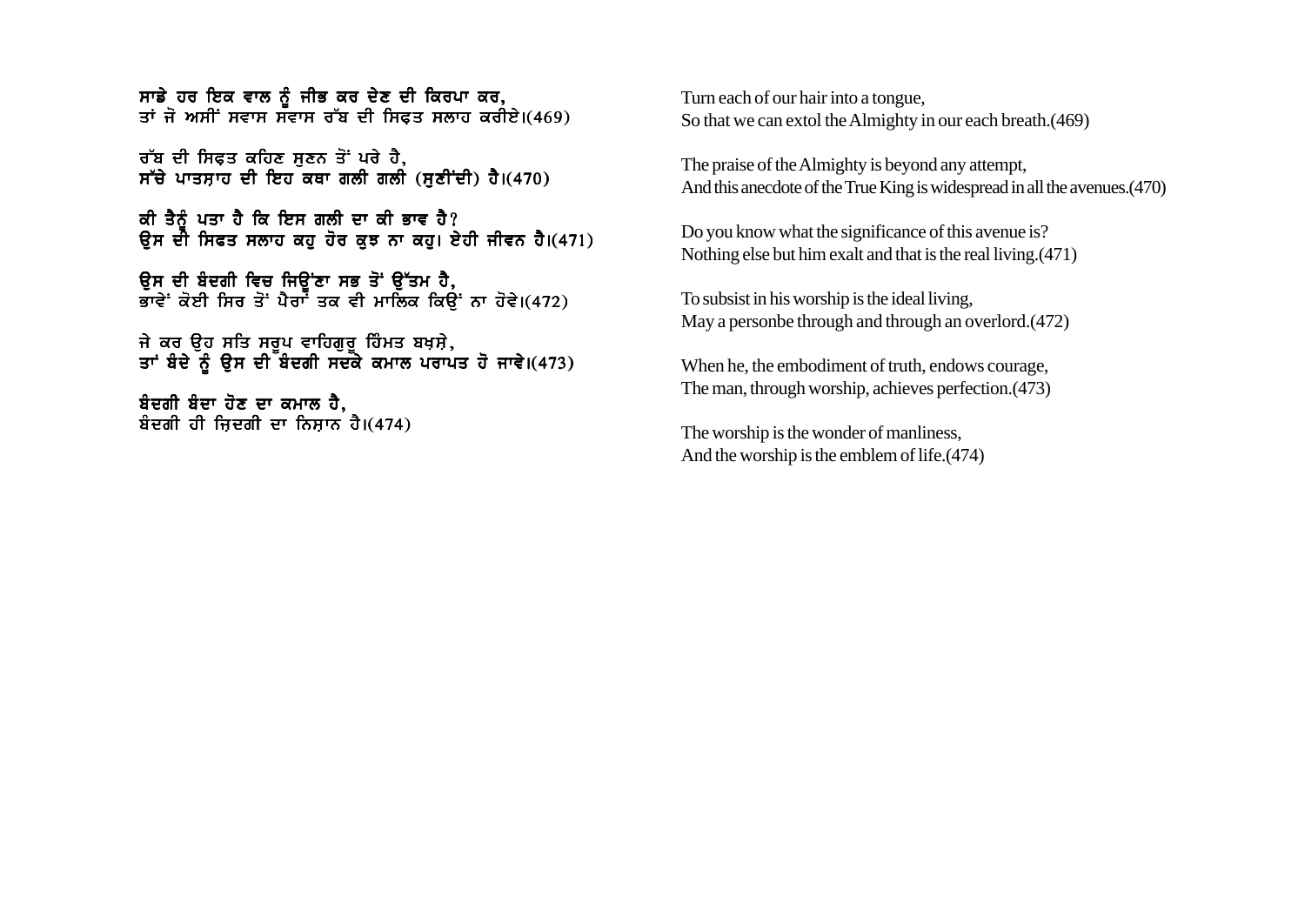ਬੰਦੇ ਦੀ ਜਿੰਦਗੀ ਏਹ ਬੰਦਗੀ ਹੀ ਹੈ. ਇਹ ਰੱਬ ਦੀ ਬੰਦਗੀ ਹੀ ਅਸਲ ਜਿੰਦਗੀ ਹੈ।(475)

ਜੇਕਰ ਤੈਨੰ ਜ਼ਿਦਗੀ ਦੇ ਨਿਸ਼ਾਨ ਦੀ ਲੋੜ ਹੈ, ਤਾਂ ਤੇਰੇ ਲਈ ਰੱਬ ਦੀ ਬੰਦਗੀ ਕਰਨਾ ਹੀ ੳਿਚਤ ਹੈ।(476)

ਜਿਥੋਂ ਤਕ ਹੋ ਸਕੇ ਤੰ ਸੇਵਕ ਬਣ,ਸਾਹਿਬ ਨਾ ਹੋ, ਬੰਦੇ ਨੂੰ ਬੰਦਗੀ ਬਿਨਾਂ ਕਿਸੇ ਹੋਰ ਵਸਤੂ ਦੀ ਤਲਾਸ ਨਹੀਂ ਹੁੰਦੀ।(477)

ਮਿੱਟੀ ਦਾ ਇਹ ਸਰੀਰ ਰੱਬ ਦੀ ਬੰਦਗੀ ਕਰਕੇ ਹੀ ਪਵਿੱਤ੍ਰ ਹੈ, ਬੰਦਗੀ ਬਿਨਾਂ ਹੋਰ ਸਭ ਸੁਰਮਿੰਦਗੀ {ਦਾ ਕਾਰਣ} ਹੀ ਹਨ।(478)

ਤੂੰ ਬੰਦਗੀ ਕਰ, ਤਾਂ ਜੋ (ਉਸ ਦੀ ਦਰਗਾਹੇ) ਕਬੂਲ ਹੋਵੇ<sup>:</sup> ਅਤੇ ਹੳਮੈਂ ਅਤੇ ਮਨਮਖਾਂ ਦੇ ਚਾਲੇ ਛੱਡ। $(479)$ 

<u>{ਇਹ ਬੰਦਗੀ} ਦਿਲਾਂ ਦੇ ਮਾਲਕਾਂ ਨੂੰ ਚੰਗੀ ਲਗਦੀ ਹੈ.</u> ਇਸੇ ਬੰਦਗੀ ਕਾਰਣ ਤੇਰਾ ਮਰਤਬਾ ਓਿੱਚਾ ਹੈਦਾ ਹੈ।(480) Man's life is only in the worship, And this worship is the true life of the man.(475)

If you desire to achieve an emblem for your life, The meditation upon the Almighty is the only way.(476)

Don't try to domineer, rather toil to become a server, And except veneration, there is nothing more to explore.(477)

This body of dust is virtuous through the adoration for the Almighty, As, except godly reverence, rest is all dishonour.(478)

You prevail in worship to get acceptance, Rather than adopting the criteria of the egoists and the apostates.(479)

(This worship) behoves the hearty people. Through that worship your status is enhanced.(480)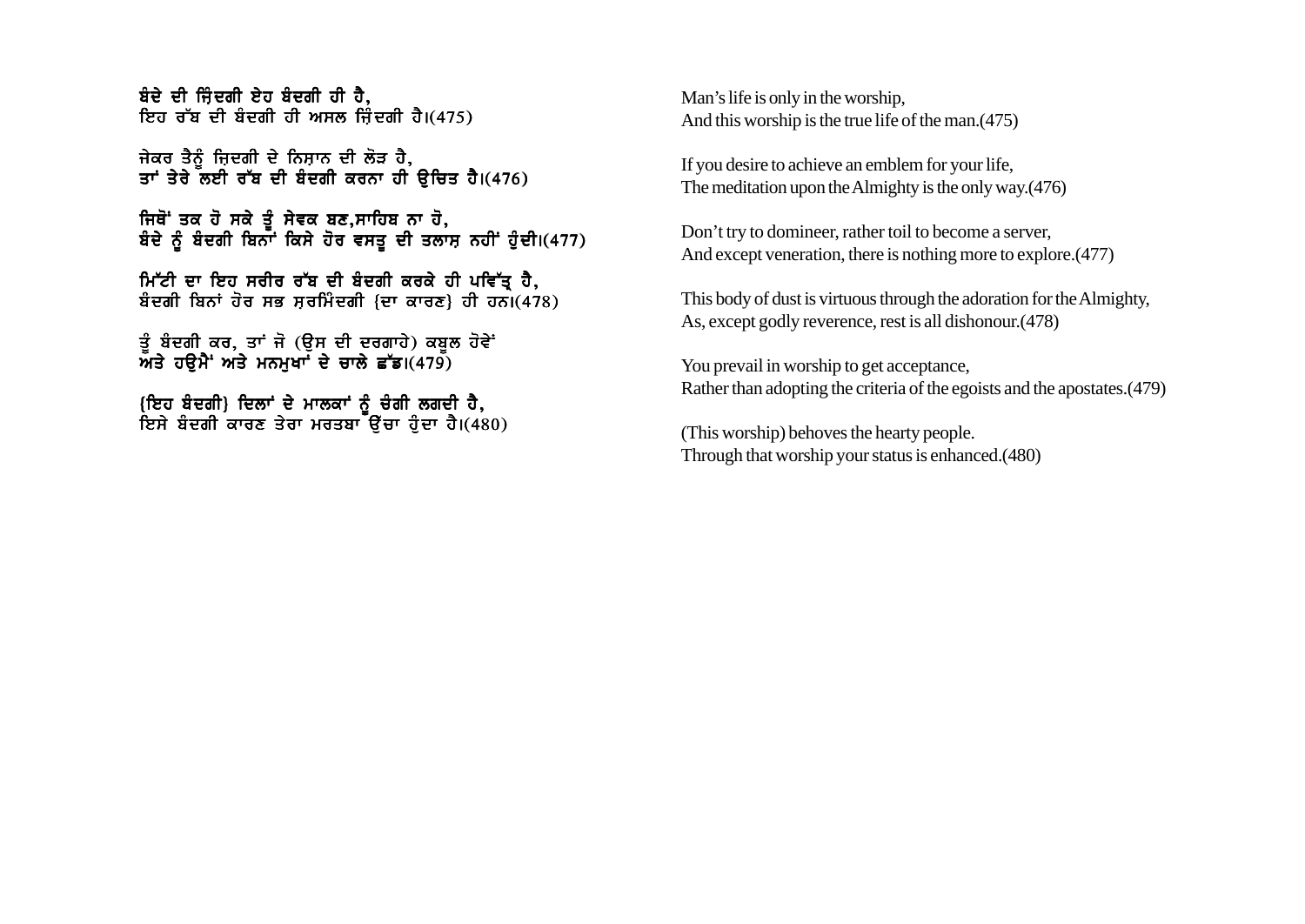ਪਰਨ ਸਤਿਗਰ ਨੇ ਇਹ ਫੁਰਮਾਇਆ ਹੈ, ਉਸ ਨੇ ਤੇਰੇ ਇਸ ਦਿਲ ਨੂੰ ਰੱਬ ਦੀ ਯਾਦ ਨਾਲ ਆਬਾਦ ਕਰ ਦਿੱਤਾ ਹੈ। $(481)$ 

ਤੰ ਪਰਨ ਸਤਿਗਰ ਦੇ ਇਸ ਹਕਮ ਨੰ ਦਿਲ ਵਿਚ ੳੱਕਰ ਲੈ. ਤਾਂ ਜੋ ਤੇਰਾ ਸਿਰ ਦੋਹਾਂ ਜਹਾਨਾਂ ਵਿਚ ਉੱਚਾ ਹੋਵੇ।(482)

ਇਹ (ਹਕਮ) ਤੇਰੇ ਤਾਂਬੇ ਦੇ ਸਰੀਰ ਨੰ ਕੰਦਨ ਬਣਾ ਦੇਂਦਾ ਹੈ. ਇਹ ਕੰਦਨ ਰੱਬ ਦੀ ਯਾਦ ਤੋਂ ਪਰਾਪਤ ਹੰਦਾ ਹੈ।(483)

ਇਹ (ਮਾਯਾ ਰੂਪੀ) ਸੋਨਾ ਨਾਸ਼ਵਾਨ ਹੈ, ਅਤੇ ਸੈਂਕੜੇ ਆਫਤਾਂ ਦਾ ਭੰਵਰ ਹੈ। ਸਤਿਸਰੂਪ ਵਾਹਿਗੁਰੂ ਦੀ ਜ਼ਾਤ ਵਾਂਗ ਇਹ(ਬੰਦਗੀ ਰੂਪੀ) ਸੋਨਾ ਸਥਿਰ ਹੈ।(484)

ਸੱਚੀ ਦੌਲਤ ਪਰਵਾਨ ਹੋਏ ਗੁਰਮੁਖਾਂ ਦੀ ਚਰਨਧੁੜ ਵਿਚ ਹੈ, ਇਹ ਅਜੇਹੀ ਸੱਚੀ ਦੌਲਤ ਹੈ, ਜਿਸਨੰ ਕੋਈ ਹਾਨੀ ਨਹੀਂ।(485)

ਤੂੰ ਵੇਖਿਆ ਹੈ ਹਰ ਬਹਾਰ ਪੱਤ-ਝੜ ਨੂੰ ਲਿਆਉਂਦੀ ਹੈ(ਅੰਤ ਨੂੰ ਹਰ ਫਲ  $\bar{z}$ ੜ ਜਾਂਦਾ ਹੈ), ਉਂਜ ਭਾਵੇਂ ਇਸ ਸੰਸਾਰ ਵਿਚ ਨਿਤ ਬਹਾਰ ਆਉਂਦੀ ਹੈ।(486)

The perfect preceptor has expounded as such, He has enliven your heart with the godly recollection.(481)

Inscribe in your heart the commands of the inviolate preceptor, So that you can hold your head high in both the worlds.(482)

This command will turn your body of copper into gold, And this gold is achieved through the evocation of the Almighty.(483)

This mundane gold is destructible and harbinger of many predicaments, But the remembrance infused with (celestial) gold is infinite.(484)

The true riches are in the dust under the pious feet, And this is so real a wealth that it cannot be decimated.(485)

Every spring is followed by autumn, this you have observed, Though the spring comes too often in this world.(486)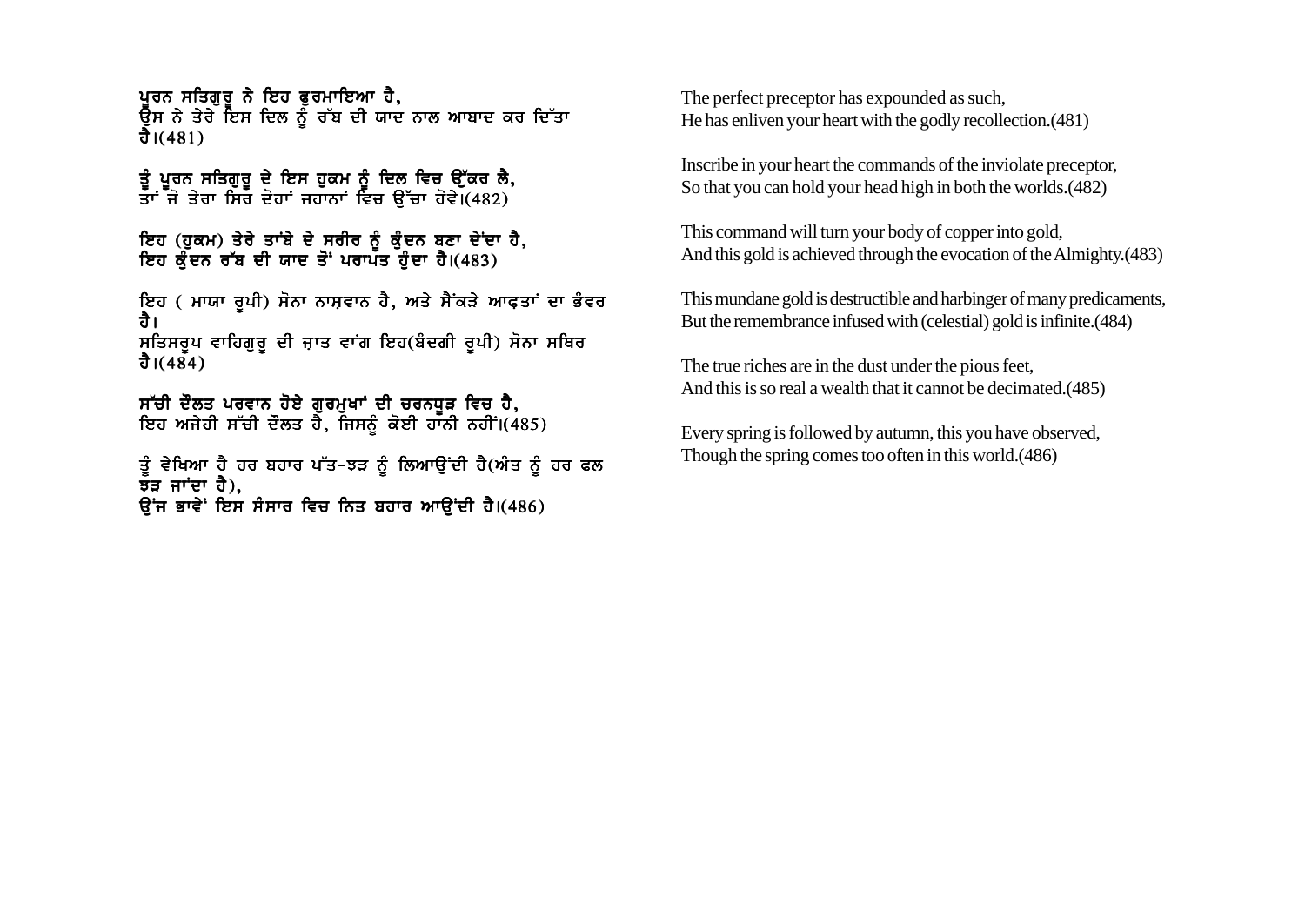ਪਰ ਇਹ(ਬੰਦਗੀ ਰਪੀ) ਬਹਾਰ ਪਰਲੋ ਤਕ ਹਰੀ ਭਰੀ ਰਹਿਦੀ ਹੈ. ਹੇ ਅਕਾਲ ਪਰਖ! (ਇਸ ਬਹਾਰ ਨੂੰ) ਭੈੜੀ ਨਜ਼ਰ ਨਾ ਲਗੇ।(487)

ਜਿਸ ਕਿਸੇ ਨੰ ਰੱਬ ਦੇ ਭਗਤਾਂ ਦੀ ਚਰਨ ਧੜ ਦਾ ਸਰਮਾ ਮਿਲ ਗਿਆ. ਯਕੀਨ ਜਾਣ.ੌਕਿ ੳਸ ਦੇ ਮਖੜੇ ਤੇ ਰੱਬੀ ਨੌਰ ਚਮਕਣ ਲਗ ਪਿਆ।(488)

ਰੱਬੀ ਗਿਆਨਵਾਨ ਭਾਵੇ<sup>:</sup> ਇਸ ਸੰਸਾਰ ਵਿਚ ਹੀ ਵਿਚਰਦਾ ਹੈ, ਪਰ ਅਸਲ ਵਿਚ (ਅੰਤਾ-ਕਰਨ ਤੋਂ) ਉਹ ਰੱਬ ਦਾ ਹੀ ਢੁੰਢਾਉ ਹੁੰਦਾ ਹੈ। $(489)$ 

ਉਹ ਸਵਾਸ ਸਵਾਸ ਰੱਬ ਦਾ ਸਿਮਰਨ ਕਰਦਾ ਹੈ, ਓਸ ਦੀ ਸਾਨ ਵਿਚ ਉਸੇ ਦੇ ਨਾਮ ਦੀ ਤੁਕ ਹਰ ਦਮ ਪੜ੍ਹਦਾ ਹੈ।(490)

ਉਹ ਸਵਾਸ ਸਵਾਸ ਆਪਣੇ ਦਿਲ ਨੂੰ ਰੱਬ ਦੇ ਧਿਆਨ ਵਿਚ ਲਾਈ ਰਖਦੇ ਹਨ,

ਉਹ ਰੱਬ ਦੀ ਯਾਦ ਰੁਪੀ ਸੁਗੰਧੀ ਨਾਲ ਆਪਣੀ ਬੁੱਧੀ ਨੂੰ ਸੁਗੰਧਤ ਕਰਦੇ  $\overline{d}$  $\overline{b}$  $\overline{b}$  $\overline{d}$  $\overline{d}$  $\overline{d}$  $\overline{d}$  $\overline{d}$ 

ੳਹ ਹਰ ਦਮ ਰੱਬ ਨਾਲ ਜੜਿਆ ਰਹਿੰਦਾ ਹੈ. ੳਸ ਨੰ ਇਸ ਜੀਵਨ ਦਾ ਸੱਚਾ ਫਲ ਪਰਾਪਤ ਹੋ ਜਾਂਦਾ ਹੈ।(492) But this spring (of worship) remains prevalent till the doom's day, O My Almighty, may it not be affected by malevolent looks.(487)

Whosoever is blessed with the collyrium of the dust from under the pious feet,

Believe me, the godly resplendence starts emanating from his visage.(488)

Although the celestial knower is prevailing in this temporal world, In fact he is, him self, in search of godly consciousness.(489)

Every breath of his is permeated with divine recollection, And anecdotes of his glorious name are always in his eloquence.(490)

Through every breath of his, he puts his mind upon the Almighty, And with the godly aroma he keeps his heart suffused with celestial fragrance.(491)

He always remains linked with the Almighty, And, consequently, he obtains the true fruit of his life.(492)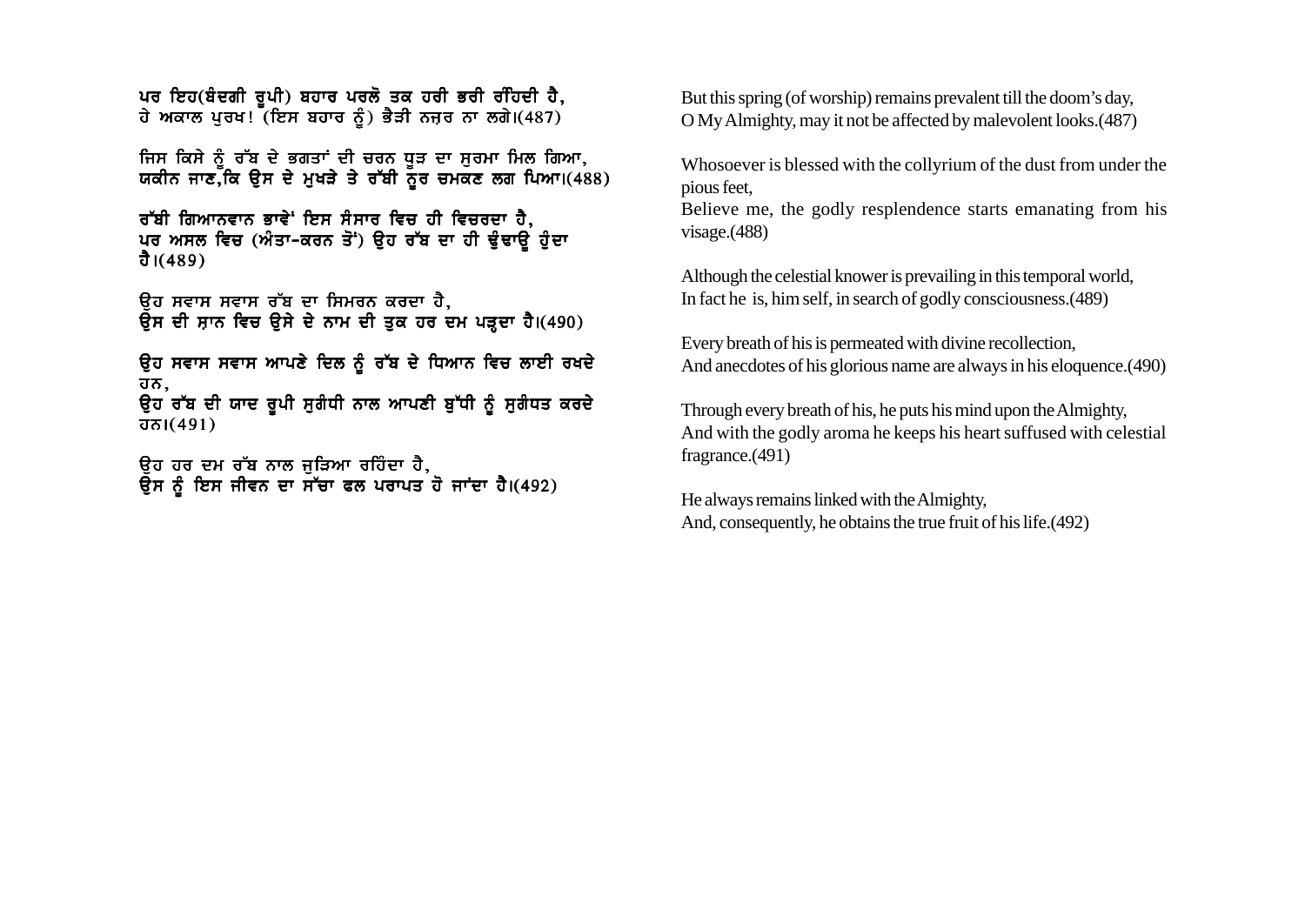ਇਸ ਜੀਵਨ ਦਾ ਫਲ ਗਰ ਕੋਲ ਹੈ. ਰੱਬ ਦਾ ਜਾਪ ੳਸ ਦੀ ਰਸਨਾ ੳਤੇ ਰਹਿੰਦਾ ਹੈ।(493)

ਸਤਿਗਰ ਰੱਬ ਦਾ(ਸਾਖਿਆਤ) ਦੀਦਾਰ ਹੰਦਾ ਹੈ, ਇਸ ਲਈ ਤੂੰ ਉਸ ਦੀ ਰਸਨਾ ਤੋਂ ਰੱਬ ਦੇ ਭੇਤ ਸੁਣ।(494)

ਪਰਨ ਸਤਿਗਰ ਰੱਬ ਦਾ ਹੀ ਰਪ ਸਰਪ ਹੰਦਾ ਹੈ ਉਸ ਦੀ ਮਰਤ ਸਦਾ ਦਿਲ ਵਿੱਚ ਵਸੱਦੀ ਹੈ।(495)

ੳਸ ਦੀ ਮਰਤ ਜਦ ਕਿਸੇ ਦਿਲ ਵਿਚ ਵਸ ਜਾਂਦੀ ਹੈ. ਤਾਂ ਰੱਬ ਦਾ ਇਕੋ ਅਖੱਰ ੳਸ ਦੇ ਦਿਲ ਵਿਚ ਘਰ ਕਰ ਲੈਂਦਾ ਹੈ।(496)

ਮੈਂ ਇਨਾਂ ਮੋਤੀਆਂ ਦੇ ਦਾਨਿਆਂ ਨੰ ਇਸ ਲਈ ਪਰੋਇਆ ਹੈ. ਕਿ ਇਹ ਤਰਤੀਬ ਅਗਿਆਤ ਦਿਲਾਂ ਨੰ (ਰੱਬ ਦੇ ਭੇਤਾਂ ਤੋਂ) ਵਾਕਫ ਕਰ ਦੇਵੇ।(497)

(ਇਹ ਗਰੰਥ) ਪਿਆਲੇ ਵਾਂਗ ਜ਼ਿੰਦਗੀ ਦੇ ਅੰਮ੍ਰਿਤ ਨਾਲ ਭਰਿਆ ਹੋਇਆ ਹੈ, ਇਸ ਲਈ ਇਸ ਦਾ ਨਾਮ 'ਜਿਦਗੀ ਨਾਮਾ' ਹੋ ਗਿਆ।(498)

The fruit of this life comes through the preceptor, On whose eloquence, the godly name predominates all the time.(493)

The perfect preceptor mirrors the absolute Almighty, Therefore, you must toil to get divine mysteries unravelled through him.(494)

The absolute preceptor is the embodiment of the Almighty, His reflections always remain lodged in our hearts.(495)

When his image inhabits any individual heart, Then only the godly name abides in his mind.(496)

I have strung all these beads in this wreath, So that this measure may impart (awareness) to the ignorant ones.(497)

Like the cup, this book is brimful with the nectarous existence, And, therefore, it is assigned the name of The Epistle of Life.(498)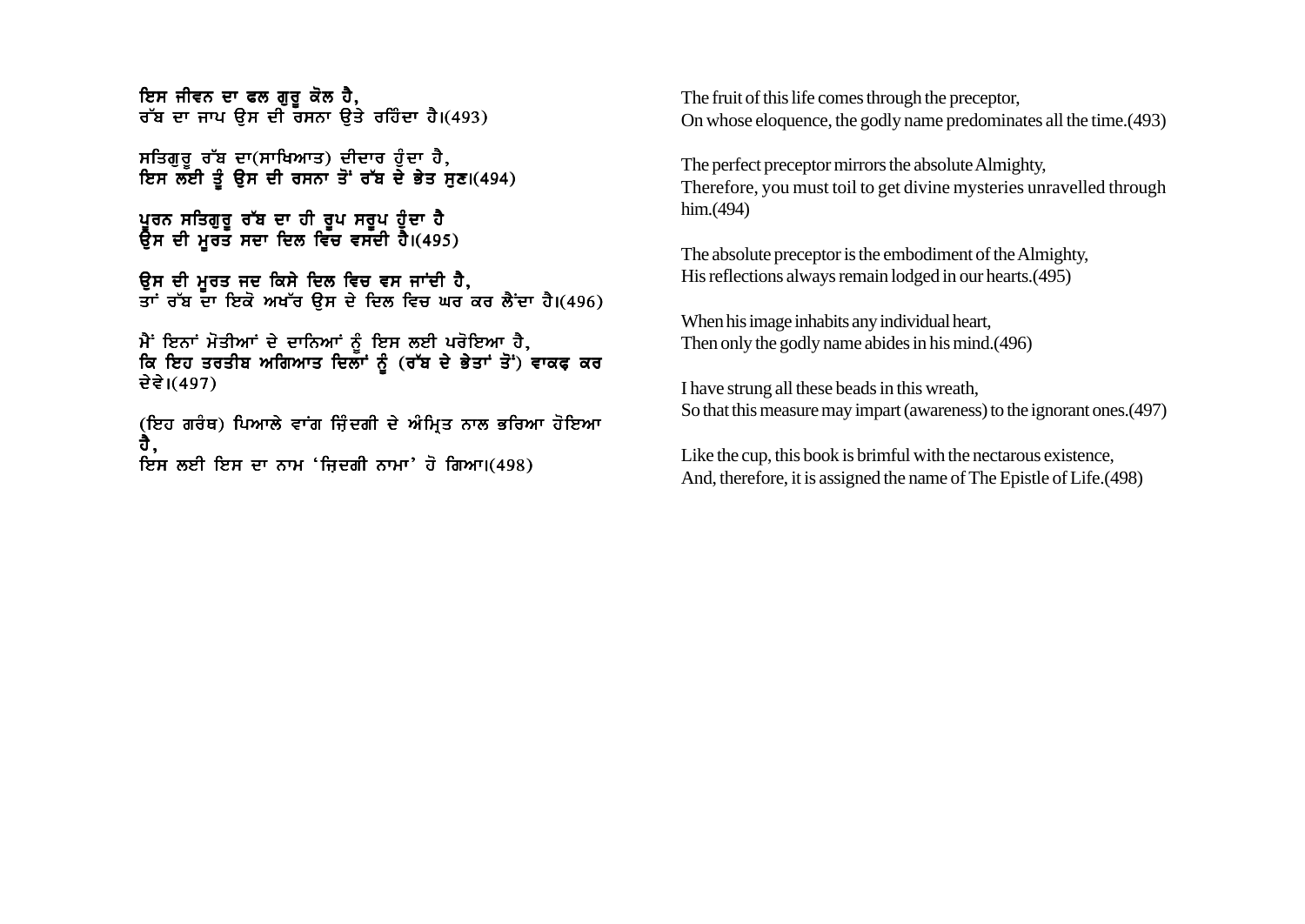<u>ਇਸ ਦੇ ਕਲਾਮ ਵਿਚੋਂ ਰੱਬੀ ਗਿਆਨ ਦੀ ਸਗੰਧੀ ਆਉਂਦੀ ਹੈ.</u> ਇਸ ਨਾਲ ਇਕ ਸੰਸਾਰ ਦੇ ਦਿਲ ਦੀ ਗੰਢ ਖਲ ਜਾਂਦੀ ਹੈ।(499)

ਜਿਹੜਾ ਵੀ ਇਸ ਨੂੰ ਰੱਬ ਦੀ ਮਹਿਰ ਅਤੇ ਕਿਪਾ ਸਹਿਤ ਪੜਦਾ ਹੈ, ਉਹ ਗਿਆਨਵਾਨਾ<sup>ਂ</sup> ਵਿਚ ਸਤਿਕਾਰ ਪਾੳਂਦਾ<sup>ੋ</sup>ਹੈ।(500)

ਇਸ (ਗ੍ਰੰਥ) ਵਿਚ ਪਵਿਤੂ ਰੱਬੀ ਗਿਆਨਵਾਨਾਂ ਦਾ ਵਰਨਣ ਹੈ, ਇਹ ਵਰਨਣ ਬੁੱਧੀ ਅਤੇ ਸੂਝ ਨੂੰ ਰੋਸ਼ਨ ਕਰਦਾ ਹੈ।(501)

ਹੇ ਜਾਣਕਾਰ! ਇਸ ਵਿਚ ਬਿਨਾ ਰੱਬ ਦੀ ਬੰਦਗੀ ਦੇ, ਹੋਰ ਕੋਈ ਦੂਜਾ ਅਖੱਰ ਦਰਜ ਨਹੀਂ।(502)

ਰੱਬ ਦੀ ਯਾਦ ਚਾਨਣੇ ਦਿਲਾਂ ਦੀ ਪੂੰਜੀ ਹੈ, ਰੱਬ ਦੀ ਯਾਦ ਤੋਂ ਛਟ ਬਾਕੀ ਸਭ ਕੁਝ ਵਿਆਰਥ ਹੈ।(503)

ਰੱਬ ਦੀ ਯਾਦ ਤੋਂ ਛੁਟ ਹੋਰ ਕੋਈ ਦੂਜਾ ਹਰਫ਼ ਨਾ ਪੜ੍ਹ,  $\sigma$  ਰੱਬ ਦੀ ਯਾਦ, ਹਾਂ ਰੱਬ ਦੀ ਯਾਦ, ਬੱਸ ਰੱਬ ਦੀ ਯਾਦ।(504) Its text sprinkles the aroma of divine cognisance, And through this the temporal clusters are unfolded.(499)

One who reads it through the godly benevolence and compassion, Achieves honours among the enlightened ones.(500)

In it, there is the narration of celestial scholars, Which enlightens the intellect and the understanding.(501)

Oh, you the Seeker, in it, except reverence for the Almighty, There is no mention of any other word.(502)

The godly remembrance is the wealth of enlightened minds, And except the divine reminiscence, rest is all futile.(503)

Except the evocation to the Almighty, do not perceive any hearsay, Only the godly retention, only the godly retention and only the godly retention.(504)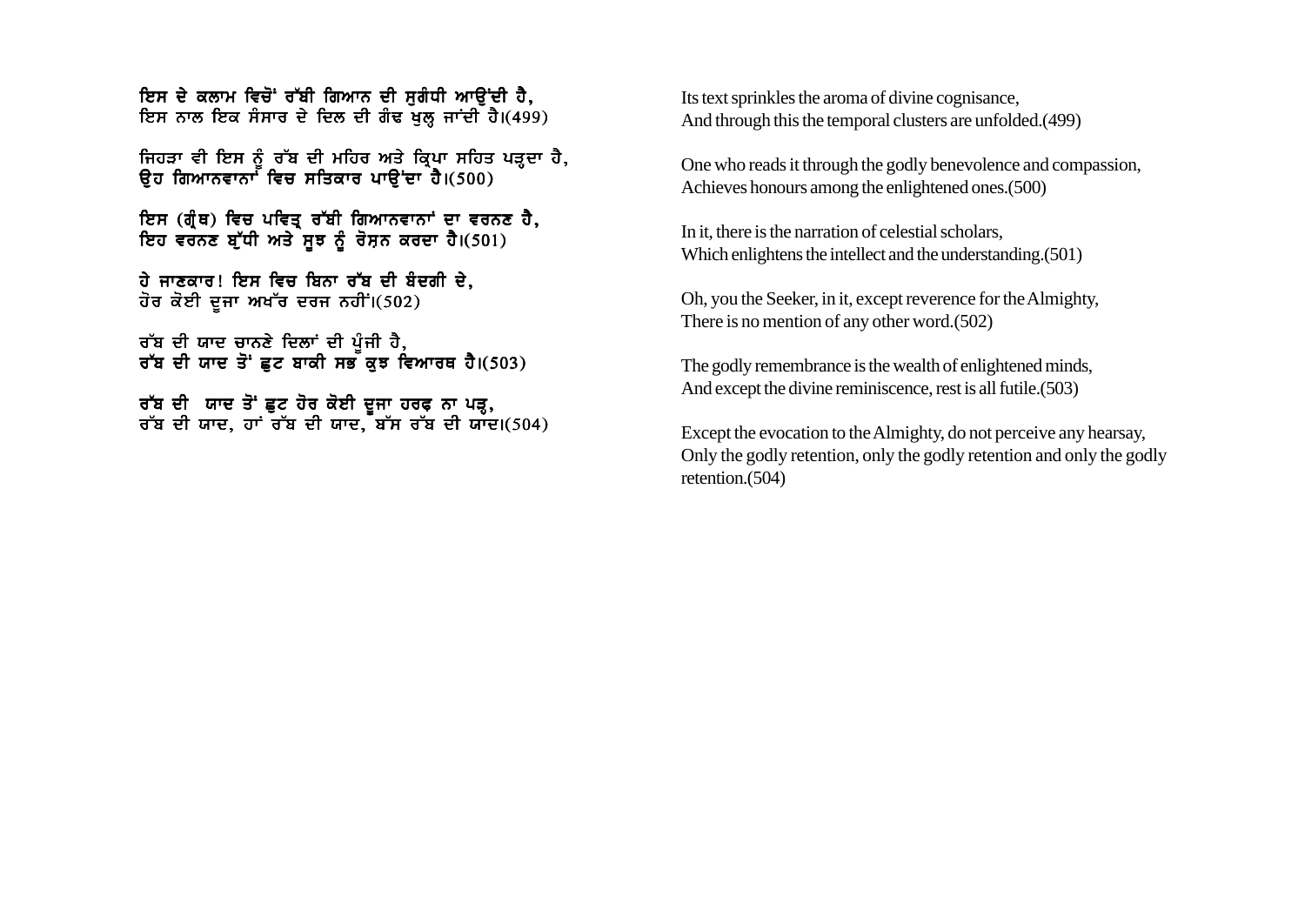ਹੇ ਅਕਾਲ ਪੂਰਖ! ਹਰ ਮੁਰਝਾਏ ਹੋਏ ਦਿਲ ਨੂੰ ਹਰਿਆ ਕਰ, ਹਰ ਕਮਲਾਏ ਹਿਰਦੇ ਨੂੰ ਹਰਿਆ ਕਰ। $(505)$ 

ਹੇ ਆਕਾਲ ਪਰਖ! ਇਸ ਬੰਦੇ (ਸੇਵਕ) ਦਾ ਸਹਾਈ ਹੋ, ਹਰ ਸਰਮਿੰਦੇ ਦਿਲ ਨੂੰ ਸੁਰਖਰੂ ਕਰ। $(506)$ 

ਹੇ ਅਕਾਲ ਪਰਖ! ਗੋਯਾ ਦੇ ਦਿਲ ਵਿਚ ਪਰੇਮ ਦੀ ਚਾਹ ਬਖਸ, ਗੋਯਾ ਦੀ ਜੀਭ ਪਰ ਆਪਣੇ ਚਾੳ ਦਾ ਇਕ ਕਿਣਕਾ ਬਖਸ਼।(507)

ਤਾਂ ਜੋ ਰੱਬ ਦੀ ਯਾਦ ਤੋਂ ਛਟ ਹੋਰ ਦਜਾ ਕੋਈ ਸਿਮਰਨ ਨਾ ਕਰੇ. ਤਾਂ ਜੋ ਰੱਬ ਦੇ ਪੇਮ ਤੋਂ ਬਿਨਾਂ ਹੋਰ ਦਜਾ ਕੋਈ ਸਬਕ ਨਾ ਪੜੇ।(508)

ਤਾਂ ਜੋ ਬਿਨਾ ਰੱੱਬ ਦੇ ਸਿਮਰਨ ਦੇ ਹੋਰ ਦਜਾ ਕੋਈ ਨਾਮ ਨਾ ਲਵੇ. ਤਾਂ ਜੋ ਬਿਨਾਂ ਰੱਬ ਦੇ ਧਿਆਨ ਦੇ ਹੋਰ ਦੌਜਾ ਕੋਈ ਸਬਦ ਨਾਂ ਕਹੇ।(509)

{ਹੇ ਅਕਾਲ ਪਰਖ! ਮੇਰੀਆਂ**\ਆੱਖਾਂ ਨੰ ਰੱਬ ਦੇ ਦੀਦਾਰ ਨਾਲ ਨਰੋ ਨਰ** ਕਰ ਦੇ.  ${\hat{m}}$ ਰੇ} ਵਿਚੋਂ ਰੱਬ ਤੋਂ ਬਿਨਾਂ ਸਭ ਕੁਝ ਦੂਰ ਕਰ ਦੇ।(510)

O My Almighty, endow verdancy to all the putrefied minds, And grant verdure to the decaying hearts.(505)

O My Almighty, be the protector of this being, And bestow redemption on every disconcerted heart.(506)

O My Almighty, bestow upon Goya's heart the fondness for devotion. And sprinkle your affection on the eloquence of Goya, may be just an iota,(507)

So that, except the recollection of the Almighty, he may not indulge in any other worship,

And also he may not learn any other lesson apart from celestial motivation.(508)

So that he may not indulge in any other deification, So that he may not recount any other word except God.,(509)

O Almighty, illuminate my eyes with the divine resplendence. Eliminate all that there is in my heart except the Almighty.(510)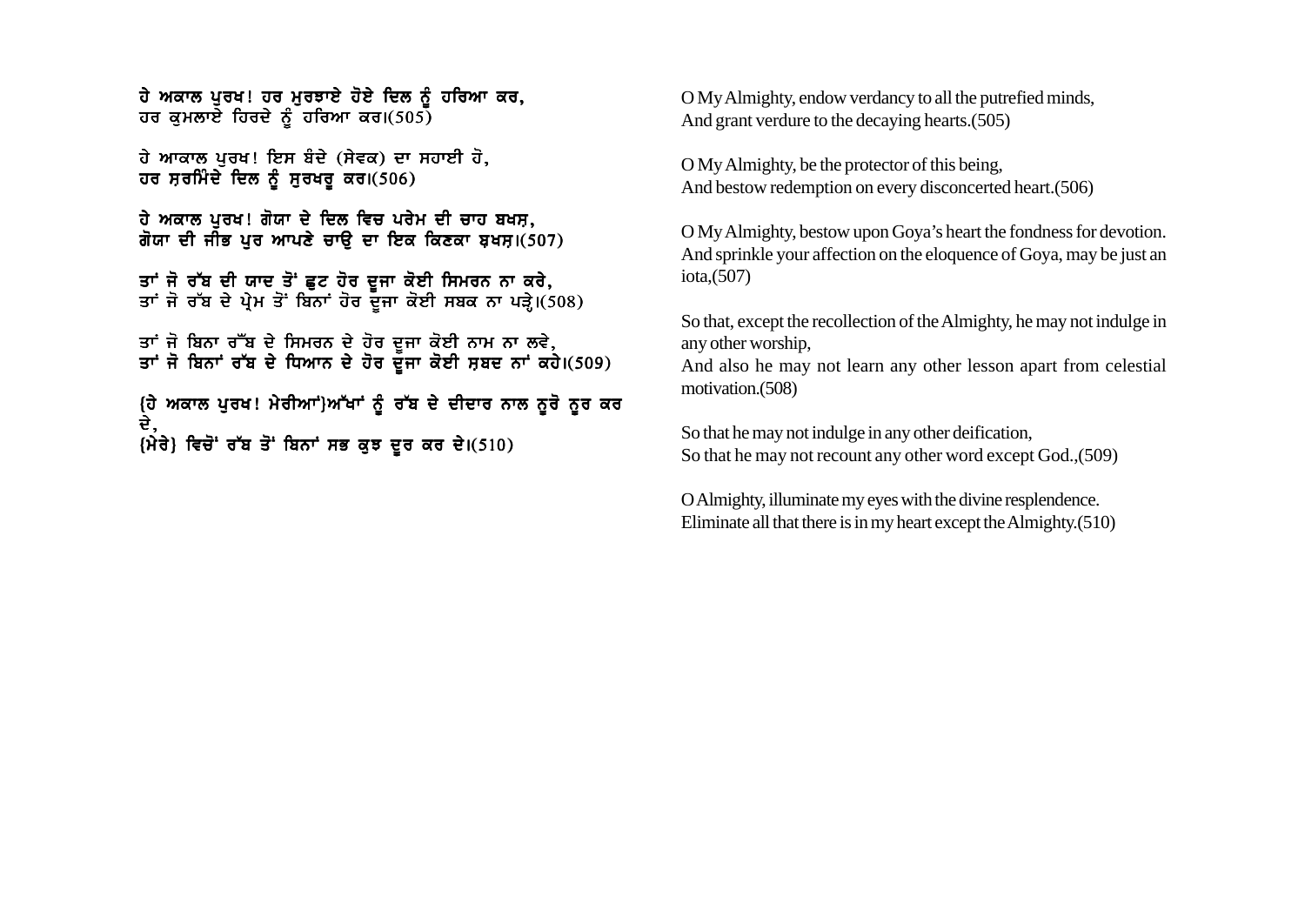

## ਗੰਜਨਾਮਾ Ganj Naama Panegyrical Discourse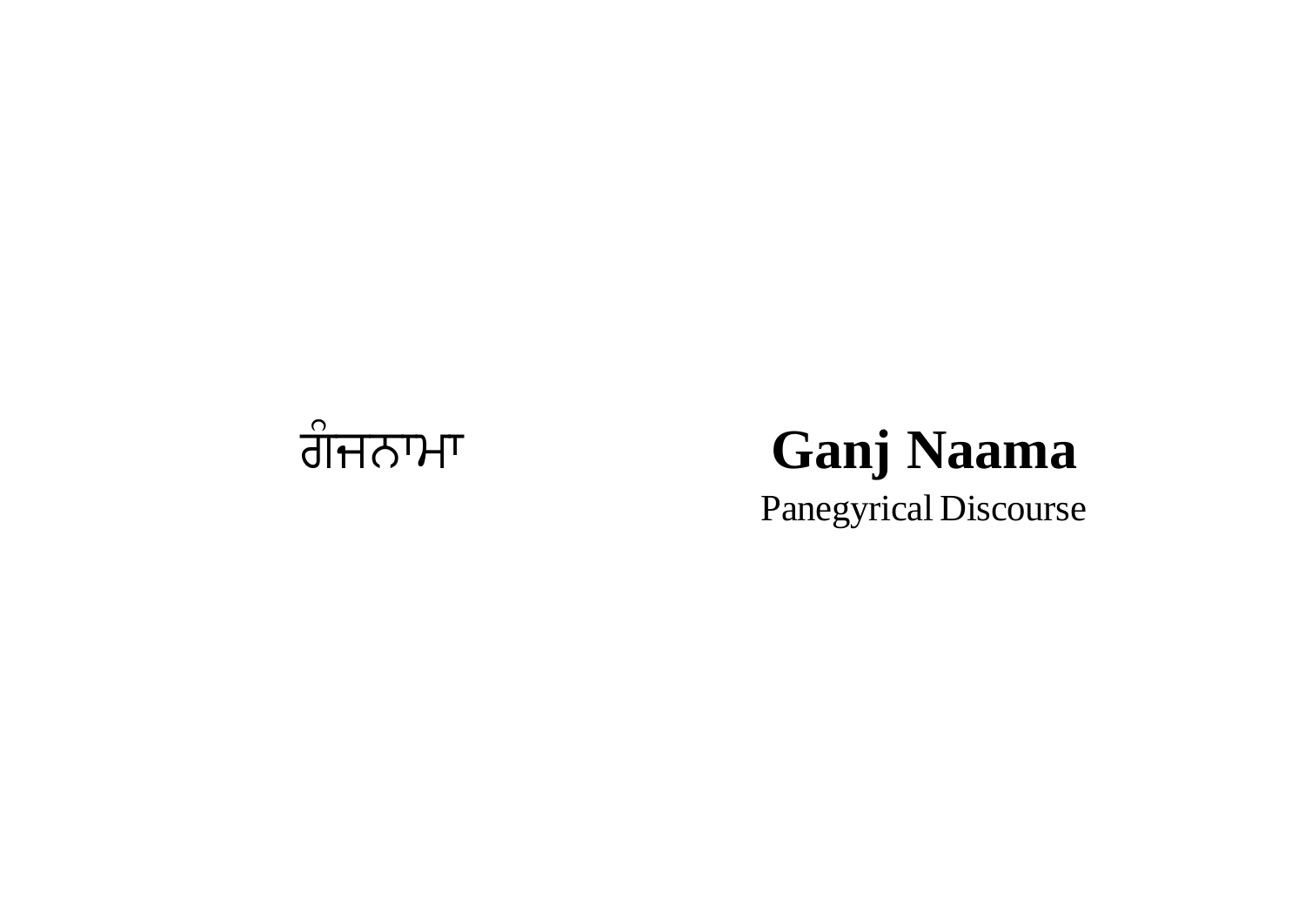ਵਾਹਿਗਰ ਜੀਓ ਹਾਜ਼ਰ ਨਾਜ਼ਰ

ਗੁਰੂ ਗੋਬਿੰਦ ਗੋਪਾਲ ਗੁਰ ਪੂਰਨ ਨਾਰਾਇਣਹਿ। ਗਰ ਦਿਆਲ ਸਮਰੱਥ ਗਰ ਗਰ ਨਾਨਕ ਪਤਿਤ ੳਧਾਰਣਹਿ।

ਮੇਰਾ ਦਿਲ ਅਤੇ ਜਾਨ ਹਰ ਸਵੇਰ ਅਤੇ ਸਾਮ. ਮੇਰਾ ਸਿਰ ਅਤੇ ਮੱਥਾ ਸਿਦਕ ਅਤੇ ਸਫਾਈ ਨਾਲ ਆਪਣੇ ਗੁਰੁ ਤੋਂ ਕੁਰਬਾਨ ਜਾਵੇ, ਨਿਮਰਤਾ ਸਾਹਿਤ ਲੱਖਾਂ ਵਾਰ ਕਰਬਾਨ ਹੋਵੇ।(1) (2)

ਕਿਉਂ ਜੋ ਉਸ ਨੇ ਮਨੁੱਖਾਂ ਵਿਚੋਂ ਦੇਵਤੇ ਪ੍ਰਗਟ ਕੀਤੇ ਹਨ, ਉਸ ਨੇ ਮਿੱਟੀ ਦੇ ਜੀਵਾਂ ਦੇ ਮਾਨ ਸਤਿਕਾਰ ਵਧਾ ਦਿੱਤੇ।(3)

ਉਸ ਦੇ ਸਤਿਕਾਰੇ ਹੋਏ ਸਾਰੇ ਹੀ ਉਸ ਦੇ ਚਰਨਾਂ ਦੀ ਧੂੜ ਹਨ . ਸਾਰੇ ਦੇਵੀ-ਦੇਵਤੇ ੳਸ ਤੋਂ ਕਰਬਾਨ ਹਨ। $(4)$ 

ਭਾਵੇਂ ਹਜ਼ਾਰਾਂ ਸਰਜ ਚੰਨ ਪਏ ਚਮਕਣ. ਪਰ ੳਸ ਗਰ ਤੋਂ ਬਿਨਾਂ ਸਾਰਾ ਜਹਾਨ ਘੋਰ ਅੰਨੇਰਾ ਹੈ।(5)

ਪਾਕ ਪਵਿਤ ਮਰਸਦ ਰੱਬ ਦਾ ਹੀ ਨਰ ਹੈ. ਇਸੇ ਕਾਰਣ ੳਹ ਮੇਰੇ ਦਿਲ ਵਿਚ ਵਸਿਆ ਹੈ (6)

## The Almighty is Omnipresent

Guru Nanak, the perfect mentor, is the sustainer of the earth and inhabitant of all hearts. He is kind and potent, and redeemer of sinners

My mind and being, at down and dusk, My head and forehead, in all reverence,(1)

Serve as offering to their perfect preceptor, Thousands of times in humility;(2)

Because he has produced the gods out of the humans, And bestowed honours upon these mortals of dust.(3)

All the acclaimed ones are just the dust of his feet, And all the gods and the goddesses pay tribute to him.(4)

May there be thousands of Suns and Moons glittering, But without that preceptor, the whole universe remains in darkness.(5)

The pious and ideal preceptor is the embodiment of godly resplendence, And, consequently, he keeps on predominating my heart.(6)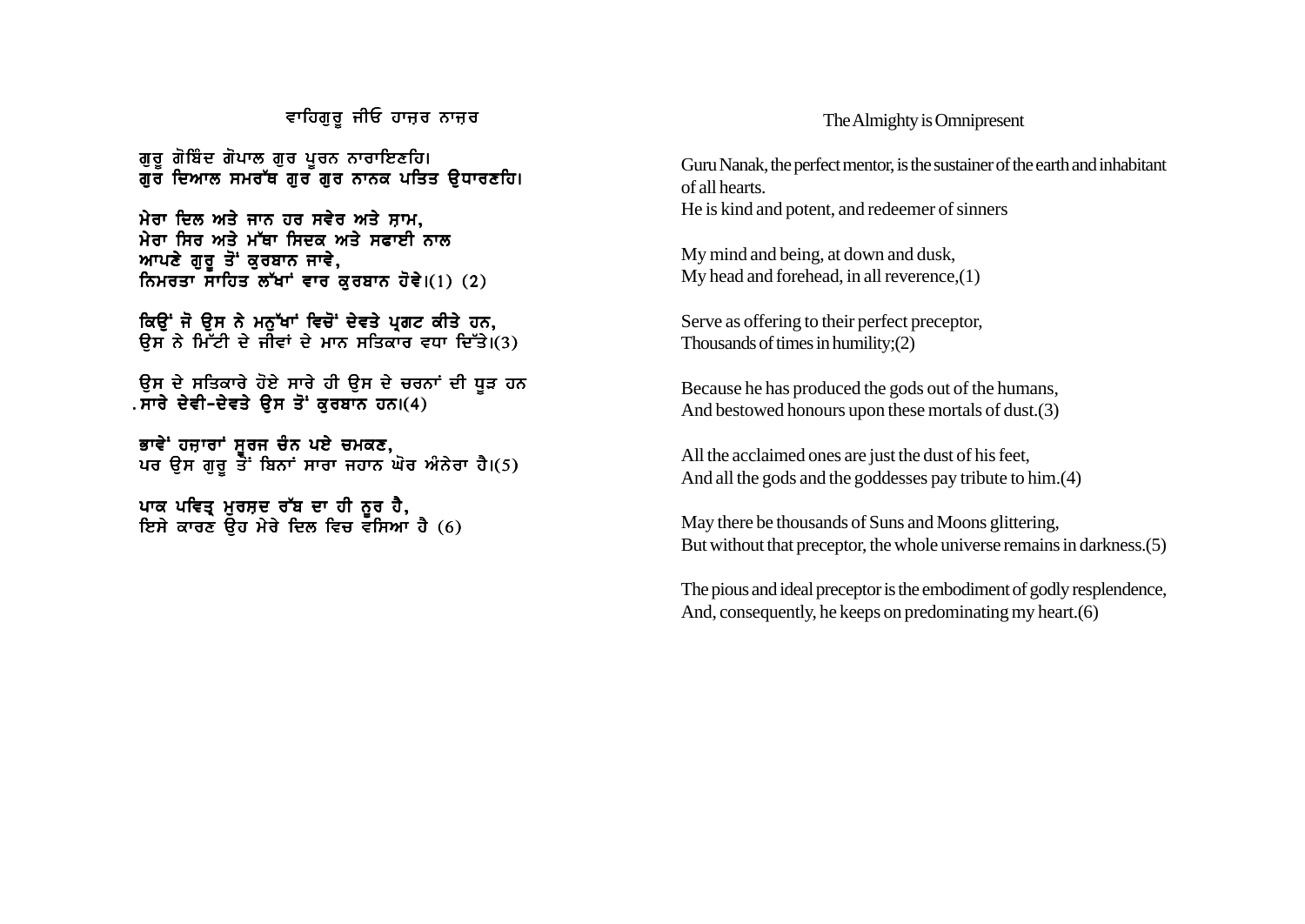ਉਹ ਮਨੁੱਖ ਜਿਹੜੇ ਉਸ ਨੂੰ ਯਾਦ ਨਹੀਂ ਕਰਦੇ, . ਸਮਝੋ ਕਿ ਉਨ੍ਹਾਂ ਆਪਣੀ ਜਾਨ ਅਤੇ ਦਿਲ ਦਾ ਫਲ ਅਜਾਈਂ ਗਵਾ ਲਿਆ।(7)

ਇਸ ਸਸਤੇ ਫਲਾਂ ਨਾਲ ਭਰੇ ਖੇਤ ਨੰ ਜਦ ਉਹ ਦੂਰੋਂ ਰੱਜ ਕੇ ਵੇਖਦਾ ਹੈ,  $(8)$ 

ਤਾਂ ੳਸ ਨੰ ਵੇਖਣ ਵਿਚ ਆਨੰਦ ਪਰਾਪਤ ਹੰਦਾ ਹ<del>ੈ</del> ਅਤੇ ੳਹ ੳਨਾਂ ਫਲਾਂ ਨੰ ਤੋੜਨ ਲਈ ਨਸਦਾ ਹੈ।(9)

ਪਰ ੳਸ ਖੇਤ 'ਚੋਂ' ੳਸ ਨੰ ਕੋਈ ਫਲ ਪਰਾਪਤ ਨਹੀਂ ਹੰਦਾ ਅਤੇ ੳਹ ਫੇਰ ਭਖਾ ਤਿਹਾਇਆ ਅਤੇ ਕੰਮਜੋਰ ਮੜ ਜਾਂਦਾ ਹੈ।(10)

ਸਤਿਗੁਰ ਤੋਂ ਬਿਨਾਂ ਸਭ ਕੁਝ ਇਸੇ ਤਰ੍ਹਾਂ ਸਮਝ, ਜਿਵੇਂ ਕਿ ਝਾਤਾਂ ਅਤੇ ਕੰਡਿਆਂ ਨਾਲ ਭੌਰਿਆ ਹੋਇਆ ਖੇਤ ਹੋਵੇ।(11)

> ਪਹਿਲੀ ਪਾਤਸ਼ਾਹੀ  $($ ਵਾਰਤਕ $)$ ਵਾਹਿਗੁਰੂ ਜੀਓ ਸਤ ਵਾਹਿਗੁਰੂ ਜੀਓ ਹਾਜ਼ਰ ਨਾਜ਼ਰ

The being that does not meditate upon him, May be deemed to have wasted the fruit of his life.(7)

Upon these fields swarming with shoddy fruits, When he accords satiated vision from a distance,(8)

He feels contented just by looking at them, And races towards them to pluck the fruits.(9)

But, he gets no fruits from that garden, And returns all hungry, thirsty and tired.(10)

And, without the preceptor, deem all the play, As if all the fields were strewn with the thorny bushes.(11)

> First Guru - Guru Nanak Dev Jee (In Prose) The Almighty is the Truth The Almighty is Omnipresent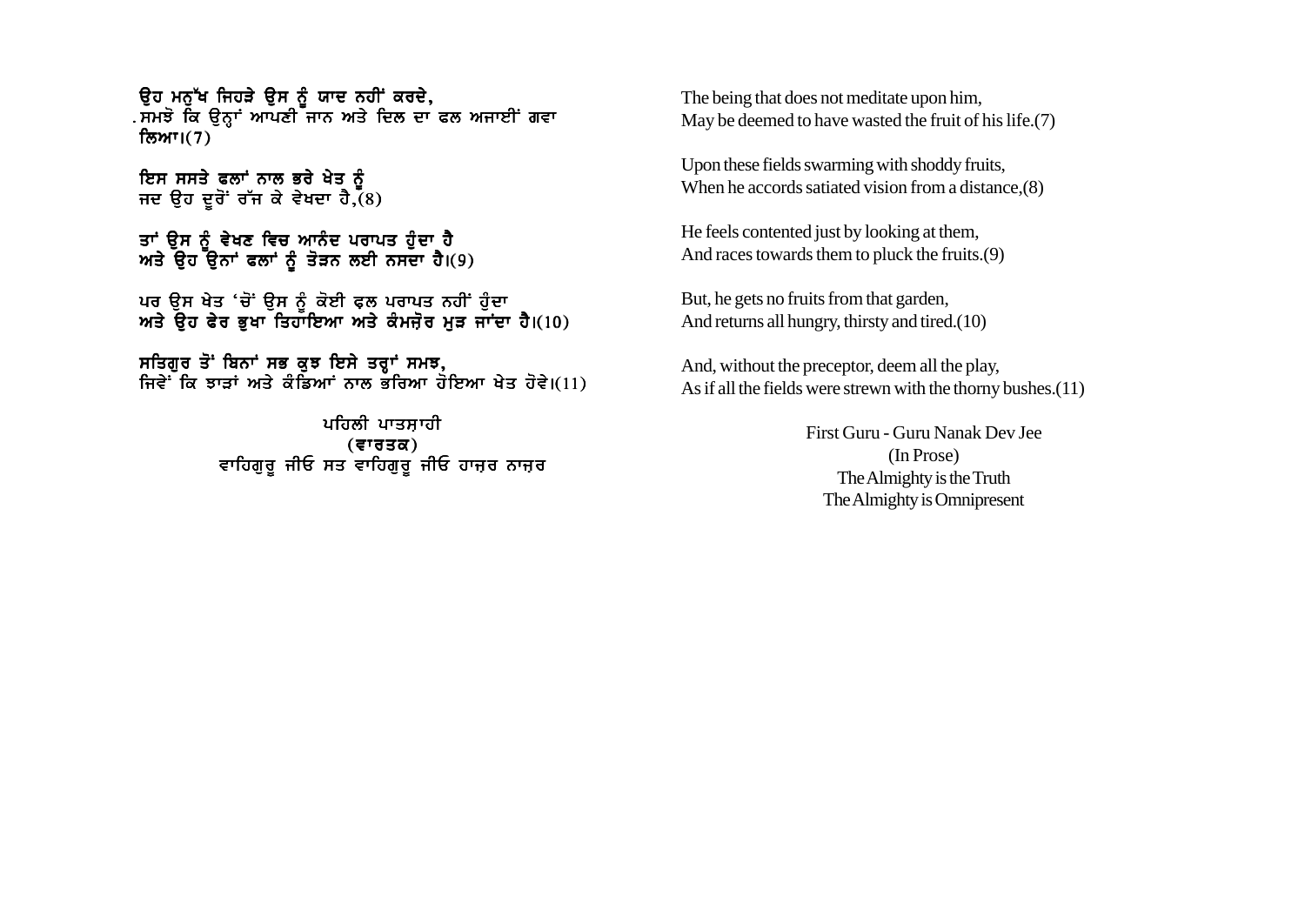ਉਸ ਦਾ ਨਾਮ ਨਾਨਕ ਪਾਤਸਾਹ ਹੈ ਤੇ ਉਹ ਸੱਚੇ ਧਰਮ ਵਾਲਾ ਹੈ।  $\overline{R}$ ਸ ਜਿਹਾ ਹੋਰ ਕੋਈ ਦਰਵੇਸ ਸੰਸਾਰ ਵਿਚ ਨਹੀਂ ਆਇਆ।(13)

ਉਸ ਦੀ ਫਕੀਰੀ, ਦਰਵੇਸੀ ਦਾ ਸਿਰ ਉੱਚਾ ਕਰਦੀ ਹੈ,  $R$ ਸ ਦੇ ਸਾਮਣੇ ਸਭ ਦਾ ਕੰਮ ਜਾਨ ਵਾਰਨਾ ਹੈ(14)

ਕੀ ਖਾਸ ਅਤੇ ਕੀ ਆਮ, ਕੀ ਫਰਿਸ਼ਤੇ ਤੇ ਕੀ ਰੱਬੀ ਦਰਗਾਹ ਦੇ ਦਰਸ਼ਕ, ਸਾਰੇ ਹੀ ਉਸ ਦੀ ਧੂੜ ਦੇ ਜਾਚਕ ਹਨ। $(15)$ 

ਜਦ ਰੱਬ ਆਪ ੳਸ ਦੀ ੳਸਤਤਿ ਕਰਦਾ ਹੈ, ਤਾਂ ਮੈਂ ਕੀ ਸਿਫਤ ਕਰਾਂ?  $R$ ਸ ਦੀ ਸਿਫਤ ਦੇ ਰਾਹ ਤੇ ਮੈ ਕਿਵੇਂ ਚਲਾਂ? $(16)$ 

ਰੁਹਾਂ ਦੀ ਦੁਨੀਆਂ ਦੇ ਲਖਾਂ ਹੀ (ਫਰਿਸ਼ਤੇ) ਉਸ ਦੇ ਮੁਰੀਦ ਹਨ, <u>ਇਸ ਜਹਾਨ ਦੇ ਲੱਖਾਂ ਲੋਕ ਉਸ ਦੇ ਮਰੀਦ ਹਨ।(17)</u>

ਅਧਿਆਤਮਕ ਸੰਸਾਰ ਦੇ ਸਾਰੇ ਦੇਵਤੇ ਉਸ ਤੋਂ ਕੁਰਬਾਨ ਜਾਂਦੇ ਹਨ, ਰੁਹਾਨੀ ਸੰਸਾਰ ਦੇ ਸਾਰੇ ਫਰਿਸ਼ਤੇ ਉਸ ਦੇ ਚਰਨਾਂ ਤੇ ਢਹਿੰਦੇ ਹਨ।(18) Sovereign Nanak is his name and he is pervaded with righteousness, No other holy-man, as distinctive as he, has ever been in the world.(13)

His detachment enhances the pride of the saintliness, And it becomes every body's mission to sacrifice life for him.(14)

The seekers of the Almighty and common on-lookers, All are toiling for the (divine) dust sprinkled by him.(15)

When the Almighty himself eulogises him, what tribute can I render, And how can I expound his worthiness?(16)

Thousands from the domain of the spirits are his disciples, And so are the millions from the temporal world.(17)

All Gods from the metaphysical world pay tribute to him, And all the angels from the spiritual universe bow at his feet.(18)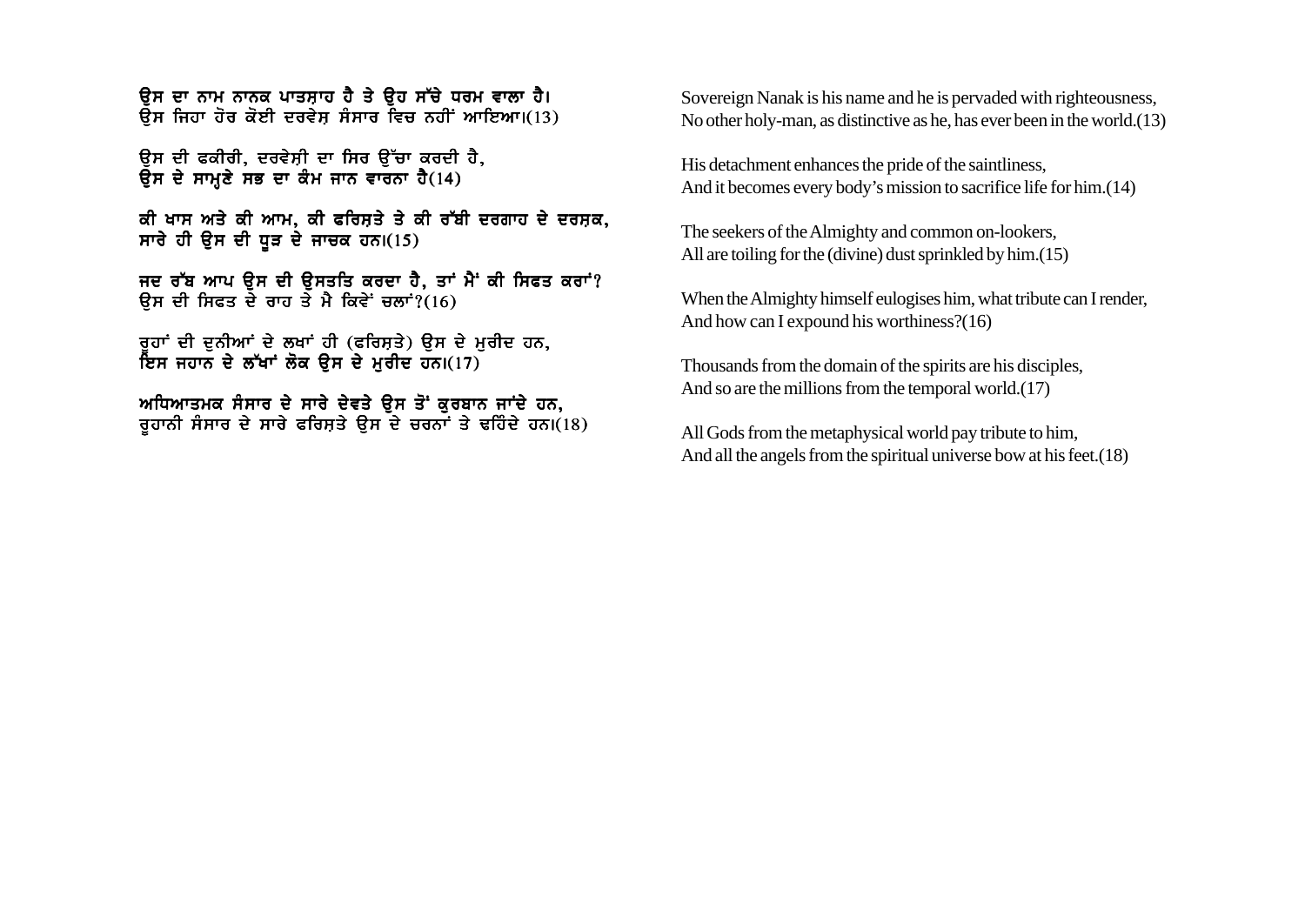ਇਸ ਜਹਾਨ ਦੇ ਸਾਰੇ ਲੋਕ ਉਸ ਦੇ ਬਣਾਏ ਦੇਵਤੇ ਹਨ. ਉਸ ਦਾ ਦੀਦਾਰ ਹੇਠਾਂ ਉਪਰ ਸਭ ਥਾਈਂ ਪ੍ਰਕਾਸ਼ਮਾਨ ਹੈ।(19)

ਉਸ ਦੀ ਸੰਗਤ ਵਿਚ ਬੈਠਣ ਵਾਲੇ ਸਭ ਗਿਆਨਵਾਨ ਹਨ.  $\overline{a}$ ਰ ਰੱਬ ਦੀ ਜਾਤ ਦੀ ਸਿਫਤ ਸੁਲਾਘਾ ਕਰਣ ਵਾਲੇ ਹਨ(20)

ਉਨ੍ਹਾਂ ਦਾ ਮਾਨ ਸਤਿਕਾਰ, ਸਥਾਨ ਅਤੇ ਮਰਤਬਾ ਅਤੇ ਨਾਮ ਨਿਸ਼ਾਨ ਰਹਿੰਦੀ ਦੁਨੀਆ' ਤਕ ਸਥਿਤ ਹੈ, ਉਹ ਪਾਕ ਪਰਵਦਗਾਰ ਉਨ੍ਹਾਂ ਨੂੰ ਦੂਜਿਆ' ਨਾਲੋਂ<sup>.</sup>  $\theta$ ਚੇਰਾ ਦਰਜਾ ਬਖਸਦਾ ਹੈ। $(21)$ 

ਜਦ ਦੋਹਾਂ ਜਹਾਨਾਂ ਦੇ ਮੁਰਸ਼ਦ ਨੇ ਆਪਣੀਆਂ ਅਨੇਕਾਂ ਬੁਖਸ਼ਿਸ਼ਾਂ ਦੁਆਰਾ ੳਸ ਨੂੰ ਸੰਬੋਧਨ ਕੀਤਾ ।(22)

ਤਾਂ ਉਸ ਨੇ ਕਿਹਾ ਕਿ ਮੈਂ ਤੇਰਾ ਬੰਦਾ ਹਾਂ, ਤੇਰਾ ਗੁਲਾਮ ਹਾਂ,  $m3$  ਤੇਰੇ ਆਮ ਤੇ ਖ਼ਾਸ ਸਭ ਬੰਦਿਆਂ ਦੇ ਚਰਨਾਂ ਦੀ ਧੜ ਹਾਂ।(23)

ਫਿਰ ਜਦ ੳਸ ਨੰ ਇਸ ਤਰਾਂ ਸੰਬੋਧਨ ਕੀਤਾ ਗਿਆ, ਤਾਂ ਬਾਰ ਬਾਰ ਇਹੀ ੳਤਰ ਆਇਆ।(24)

All the humans of the world become god-like through him, His image is evident both in the nether and the upper domains.(19)

All in his congregation are knowledgeable, And they rejoice in appreciating the magnanimity of the Almighty.(20)

Their respect, abode, honour and standard Triumph forever; and God endows to them a position higher than others.(21)

When the Lord of both the worlds addressed, Him through his benevolence,(22)

He responded, 'I am your man, I am your slave, And I am the dust from the feet of both, the high and the low.'(23)

The same way, when he was approached again, He repeatedly responded with similar reply,(24)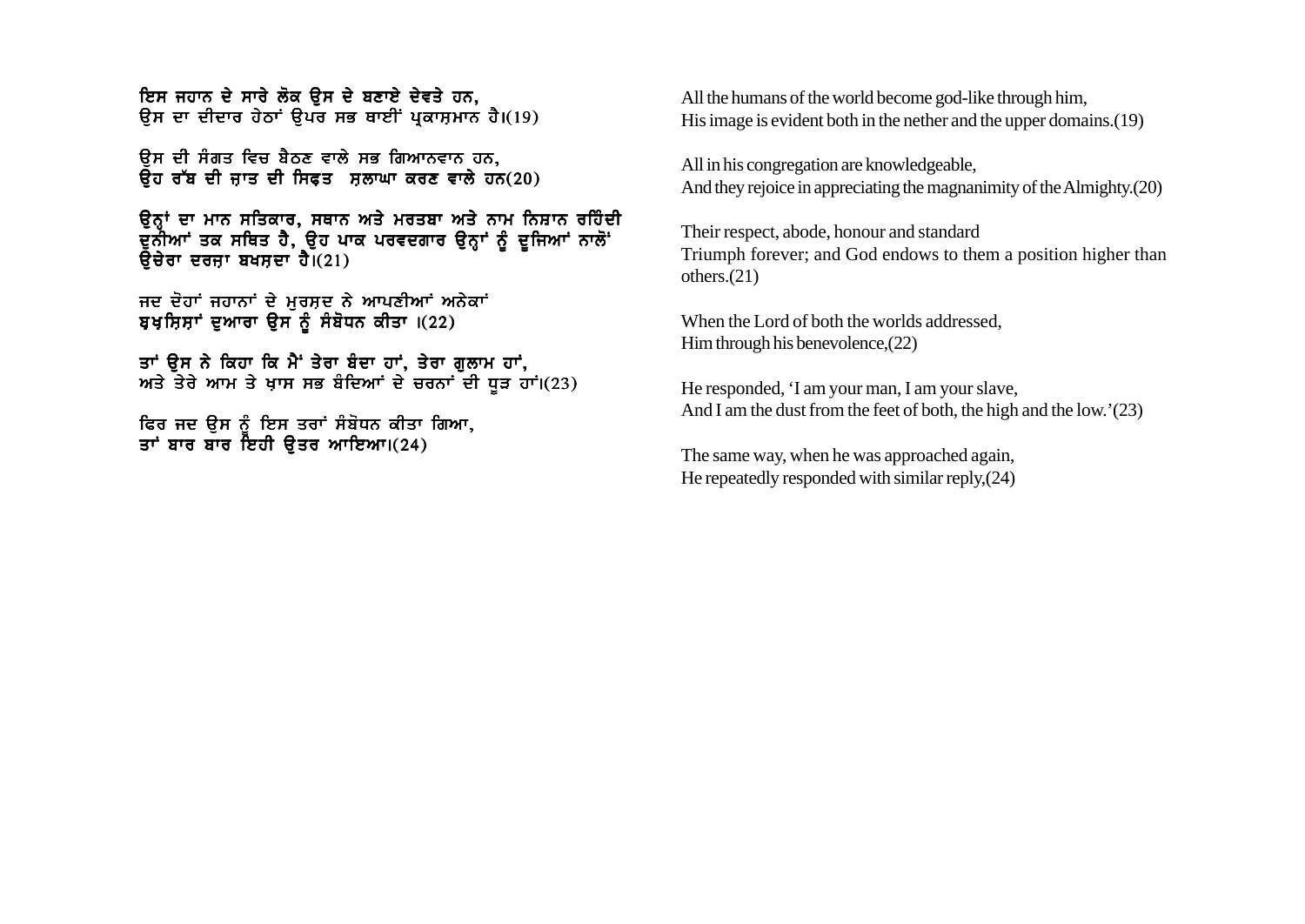ਕਿ ਮੈ ਤੇਰੇ ਵਿਚ (ਵਸਦਾ ਹਾਂ)ਅਤੇ ਤੇਰੇ ਬਿਨਾਂ ਹੋਰ ਕੋਈ ਦਜਾ ਨਹੀਂ (ਦਿਸਦਾ), ਜੋ ਕੁਝ ਮੈਂ ਚਾਹੁੰਦਾ ਹਾਂ,ਉਹ ਕਰਦਾ ਹਾਂ ਅਤੇ ਉਹੀ ਇਨਸਾਫ ਦੀ ਗੱਲ ਹੈ। $(25)$ 

ਮੇਰੇ ਸਿਮਰਨ ਦਾ ਰਾਹ ਇਸ ਜਹਾਨ ਨੰ ਵਿਖਾ. ਅਤੇ ਮੇਰੀ ਕੀਤੀ ਸਿਫਤ ਨਾਲ ਸਭ ਨੌਂ ਪਵਿਤ ਕਰ ਦੇ।(26)

ਸਭ ਥਾਂ ਮੈ ਤੇਰਾ ਦੋਸਤ ਅਤੇ ਤੇਰੀ ਪਨਾਹ ਹਾਂ,  $\hat{A}$  ਤੇਰੀ ਸਹਾਇਤਾ ਕਰਨ ਵਾਲਾ ਹਾਂ,ਮੈਂ ਤੈਨੂੰ ਚਾਹੁਣ ਵਾਲਾ ਹਾਂ।(27)

ਜਿਹੜਾ ਵੀ ਤੇਰੇ ਨਾਮ ਨੂੰ ਉੱਚਾ ਸਮਝੇਗਾ,  $\overline{a}$  if  $\overline{b}$  is a real matrix  $\overline{b}$  is  $\overline{b}$  if  $\overline{b}$  is  $\overline{c}$  if  $\overline{c}$  is  $\overline{c}$  if  $\overline{c}$  is  $\overline{c}$  if  $\overline{c}$  is  $\overline{c}$  if  $\overline{c}$  is  $\overline{c}$  if  $\overline{c}$  is  $\overline{c}$  if  $\overline{c}$  is  $\over$ 

ਮੈਨੰ ਫਿਰ ਆਪਣੀ ਅਪਰਮ ਆਪਾਰ ਜਾਤ ਵਿਖਾ, ਮੇਰੇ ਔਖੇ ਸਮੇਂ ਨੂੰ ਸੌਖਾ ਬਣਾ ਦੇ।(29)

ਤੰ ਸੰਸਾਰ ਵਿਚ ਆ ਅਤੇ ਰਾਹ-ਵਿਖਾੳਣ ਵਾਲਾ ਬਣ. ਕਿੳਂ ਜੋ ਮੇਰੇ ਬਿਨਾ ਇਸ ਜਹਾਨ ਦੀ ਜੌਂ ਭਰ ਵੀ ਕੀਮਤ ਨਹੀਂ।(30) That I am in you and there is none other like you, Whatever I wish, I perform and that is always just.(25)

Show the world the way of meditation by Me, And, by dint of My compliments, make them all virtuous.(26)

At all the places I am your benefactor and sustainer, I am your helper and I regard you well.(27)

Who so ever will esteem you high, He will, through his mind and soul, acclaim me.(28)

Display to me your lofty self, And convert my enigmas into simple ones.(29)

Go to the world, and lead with my kindly light, Because, without me, this temporal world has no significance.(30)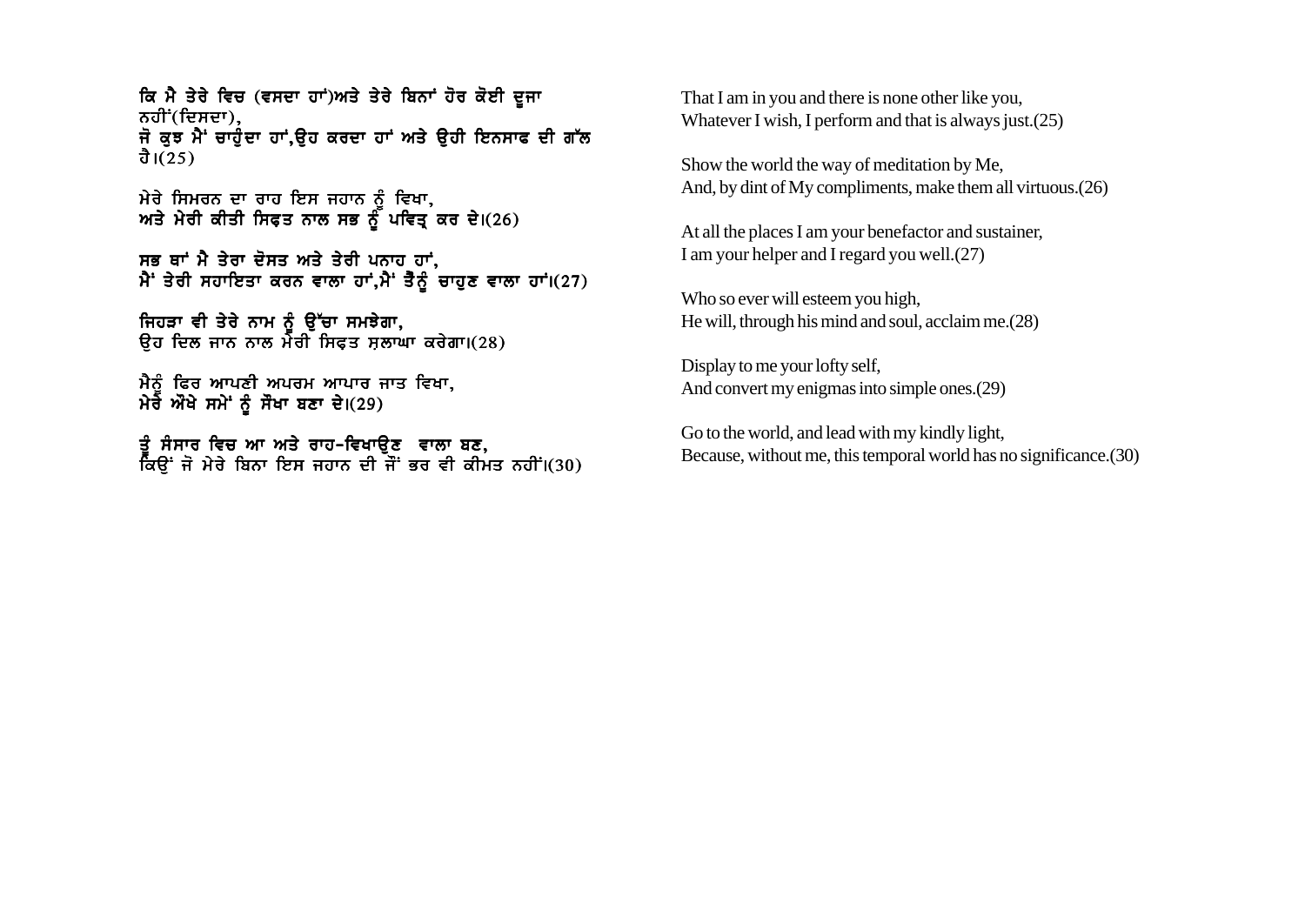ਅਸਲ ਵਿਚ ਜਦ ਮੈਂ ਰਾਹ ਵਿਖਾਉਣ ਵਾਲਾ ਹਾਂ. ਤਾਂ ਤੂੰ ਇਸ ਜਹਾਨ ਦਾ ਪੰਧ ਆਪਣੋ ਪੈਰਾਂ ਨਾਲ ਮੁਕਾ।(31)

ਜਿਸ ਕਿਸੇ ਨੰ ਮੈਂ ਚਾਹੰਦਾ ਹਾਂ ਅਤੇ ੳਸ ਨੰ ਰਾਹ ਵਿਖਾੳਂਦਾ ਹਾਂ . ਤੇਰੇ ਕਾਰਣ ਓੇਸ ਦੇ ਦਿਲ ਵਿਚ ਖਸੀ ਲਿਆੳਂਦਾ ਹਾਂ{32)

ਤੇ ਜਿਸ ਨੰ ਮੈਂ ਕਰੋਪ ਨਾਲ ਕਰਾਹੇ ਪਾ ਦਿਆਂ, ਉਹ ਤੇਰੀ ਸਿੱਖਿਆ ਨਾਲ ਭੀ ਰੱਬ ਤਕ ਨਹੀਂ ਪੱਜ ਸਕਦਾ।(33)

ਇਹ ਸੰਸਾਰ ਮੇਰੇ ਬਿਨਾਂ ਕਰਾਹੇ ਪਿਆ ਹੋਇਆ ਹੈ, ਮੇਰੇ ਜਾਣੂ,ਜਾਦੂਗਰ ਬਣ ਗਏ ਹਨ। $(34)$ 

ਉਹ ਮੁਰਦਿਆਂ ਨੂੰ ਸੁਰਜੀਤ ਕਰ ਦਿੰਦੇ ਹਨ,  $\overline{M}$ ਤੇ ਜੀਵੰਦਿਆਂ ਨੂੰ ਜਾਨੋਂ ਮਾਰ ਦਿੰਦੇ ਹਨ। $(35)$ 

ਓਹ ਅੱਗ ਨੰ ਪਾਣੀ ਵਾਂਗ ਬਣਾ ਦਿੰਦੇ ਹਨ**.** ਅਤੇ ਪਾਣੀ ਨੰ ਅੱਗ ਨਾਲ ਬਝਾਂੳਦੇ ਹਨ।(36) In fact, I show you the way, And you go and cover the paths on your own feet,(31)

Whomsoever I adore, I enlighten him with the avenues, And through you I create happiness in him.(32)

And the one whom I put on sordid routes, Doesn't regain the Almighty through your guidance even.(33)

Without me, this universe is proceeding on a dissolute course, My confidants have turned into magicians.(34)

They are revelling in reviving the dead, And are annihilating the loving ones.(35)

They are transforming fire into water, And then extinguish water with fire.(36)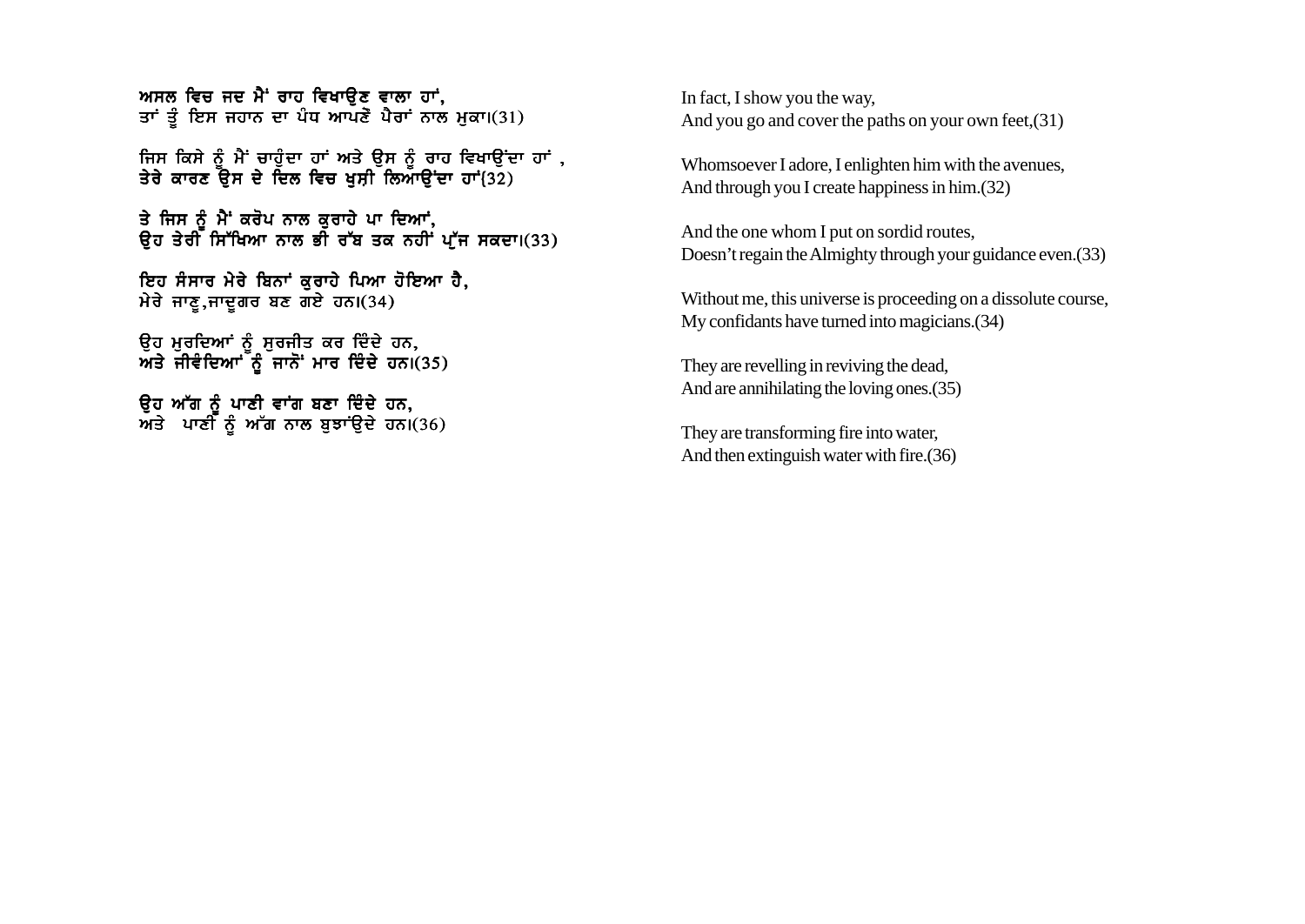ਜੋ ਕੁਝ ਉਹ ਚਾਹੁੰਦੇ ਹਨ, ਉਹੀ ਕਰਦੇ ਹਨ,  $\theta$ ਹ ਸਭ ਕਝ ਸਾਮਾਨ ੳਤੇ ਜਾਦ ਕਰਨ ਵਾਲੇ ਹਨ।(37)

ਉਨ੍ਹਾਂ ਦੇ ਰਾਹ ਨੂੰ ਮੇਰੀ ਵਲ ਮੌੜ, ਤਾ ਜੋ ਉਹ ਮੇਰੇ ਬਚਨ ਗਹਿਣ ਕਰ ਸਕਣ।(38)

ਬਿਨਾਂ ਮੇਰੇ ਸਿਮਰਨ ਦੇ ੳਹ ਕਿਸੇ ਜਾਦ ਵਲ ਨਹੀਂ ਜਾਣ, ਬਿਨਾਂ ਮੇਰੇ ਦਰਵਾਜ਼ੇ ਦੇ ਉਹ ਕਿਸੇ ਹੋਰ ਪਾਸੇ ਨਹੀਂ ਜਾਣ । (39)

ਕਿੳਂ ਜੋ ੳਹ ਨਰਕਾਂ ਤੋਂ ਛੱਟ ਗਏ ਹਨ, ਨਹੀਂ ਤਾਂ ਉਹ ਹੱਥੀ ਬੱਧੀ ਕਿਸੇ ਹੋਰ ਪਾਸੇ ਜਾਣਗੇ । (40)

ਇਹ ਸਾਰਾ ਜਹਾਨ. ਇਕ ਸਿਰੇ ਤੋਂ ਲੈ ਕੇ ਦਜੇ ਸਿਰੇ ਤਕ. ਸੱਦਾ ਦੇ ਰਿਹਾ ਹੈ ਸਾਰਾ ਸੰਸਾਰ ਜਲਮ ਕਰ ਰਿਹਾ ਹੈ।(41)

ਮੇਰੇ ਕਾਰਣ ਉਹ ਗੁਮੀ ਅਤੇ ਖੁਸ਼ੀ ਨਹੀਂ ਜਾਣਦੇ,  $\hat{H}$ ਰੇ ਬਿਨਾਂ ਉਹ ਸਾਰੇ ਹੈਰਾਨ ਪਰੇਸ਼ਾਨ ਹਨ।(42) They proceed the way they desire, And entangle all the belongings with their magic.(37)

You go, and turn their paths towards me, So that they can adopt my sermons.(38)

They may not turn towards any magic instead of remembering me, And except my portal they may not go to any other side.(39)

As this way they are saved from the hell, Otherwise, with tied hands, they fall flat.(40)

From one end to the other, the whole world, Is wailing and revelling in cruelty.(41)

Due to me, they don't distinguish between good and bad, And without me, they all are in predicament.(42)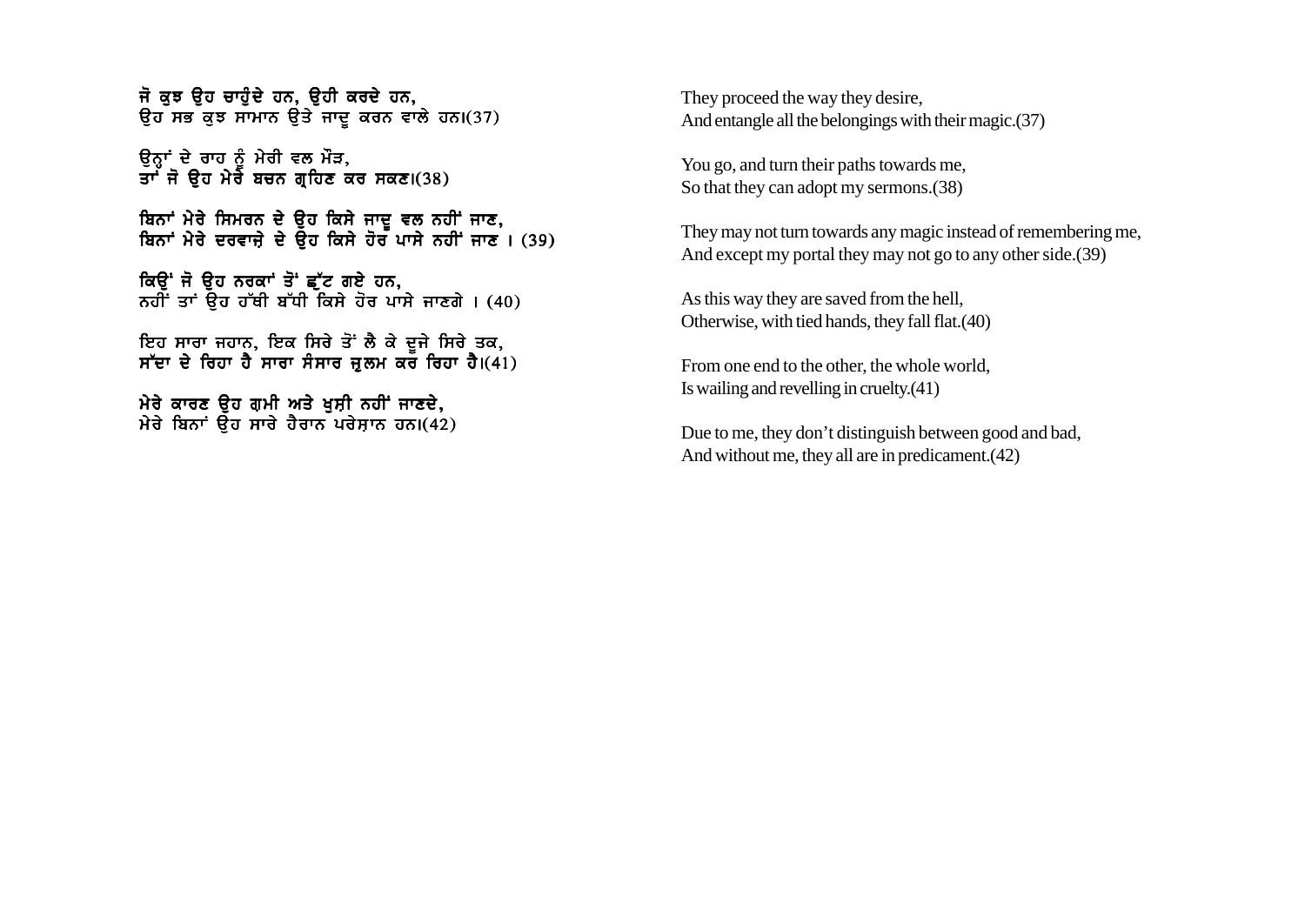ਓਹ ਇਕੱਤ ਹੰਦੇ ਹਨ.ਅਤੇ ਤਾਰਿਆਂ ਤੋਂ. ਹਰਖ ਸੋਗ<sup>ੋ</sup>ਦੇ ਦਿਨ ਗਿਣਦੇ ਹਨ।(43)

ਉਹ ਫਿਰ ਮੰਦੇ ਭਾਗਾਂ ਨੂੰ ਪਤਰੀ ਵਿਚ ਲਿਖਦੇ ਹਨ,  $\vec{R}$ ਹ ਫਿਰ ਕਦੀ ਪਹਿਲਾਂ ਤੇ ਕਦੀ ਪਿਛੋਂ ਅਜੇਹਾ ਕਹਿੰਦੇ ਹਨ।(44)

ਓਹ ਰੱਬ ਦੇ ਸਿਮਰਨ ਵਿਚ ਸਥਿਰ ਅਤੇ ਪਰਪ<u>ੱ</u>ਕ ਨਹੀਂ, ਉਨ੍ਹਾਂ ਸਭ ਦੀ ਗੱਲ ਬਾਤ ਬੇਹਾਲਾਂ ਵਾਲੀ ਹੁੰਦੀ ਹੈ।(45)

ਉਨਾਂ ਸਭਨਾਂ ਦਾ ਮੰਹ ਮੇਰੇ ਵਲ ਭਵਾ ਦੇ**.** ਤਾ ਜੋ ਮੇਰੇ ਸਿਮਰਨ ਤੋਂ ਬਿਨਾਂ ਹੋਰ ਕਿਸੇ ਨੂੰ ਮਿਤ ਨਾ ਸਮਝਣ।(46)

ਤਾਂ ਕਿ ਮੈਂ ੳਨਾਂ ਦੇ ਕੰਮ (ਜੀਵਨ ਵਿਹਾਰ) ਠੀਕ ਕਰ ਦਿਆਂ. ਅਤੇ ੳਨਾਂ ਦੀ ਮਨੋ ਬਿਰਤੀ (ਧਰਮ ਦੀ) ਲੋ ਨਾਲ ਸੰਵਾਰ ਦਿਆਂ।(47)

ਮੈਂ ਤੈਨੰ ਇਸ ਲਈ ਪੈਦਾ ਕੀਤਾ ਹੈ. ਤਾਂ ਜੋ ਤੰ ਸਾਰੇ ਜਹਾਨ ਨੰ ਰਾਹ ਵਿਖਾੳਣ ਵਾਲਾ ਬਣ ਜਾਵੇਂ।(48) They get together and, with the stars, They count their joys and sorrows.(43)

Unfortunately they write their good and bad fate in their horoscopes, And, at the end, sooner or later, they pronounce,(44)

They are not solemn and stable in divine rememberance And their conversation becomes distressing.(45)

Divert all their intentions towards me, So that. except remembering me, they befriend none else,(46)

So that I may let them run their life missions smoothly, And reform their righteousness through my resplendence.(47)

I have manifested you, So that you may become the kindly light for the whole universe.(48)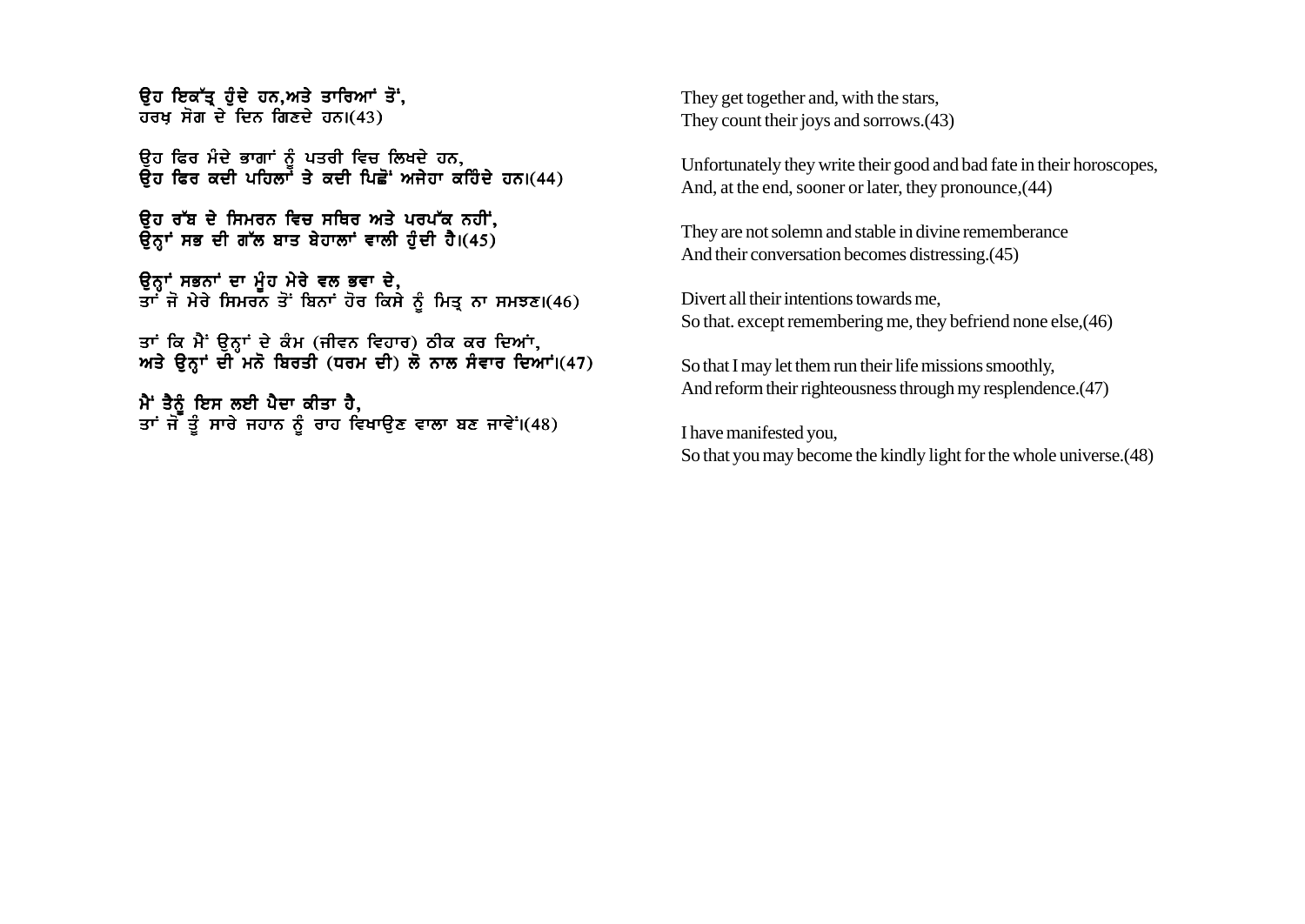ਉਨਾਂ ਦੇ ਹਿਰਦਿਆਂ ਵਿਚੌਂ ਦੁਈ ਦਾ ਮੋਹ ਕੱਢ ਦੇ, ਉਨਾਂ ਸਾਰਿਆਂ ਨੂੰ ਸੱਚਾ ਮਾਰਗ ਵਿਖਾ ਦੇ।(49)

ਪਾਤਸ਼ਾਹ(ਨਾਨਕ)ਨੇ ਕਿਹਾ, ਮੈ ਇਸ ਦੇ ਕੀ ਲਾਇਕ ਹਾਂ, ਕਿ ਸਭਨਾਂ ਦੇ ਦਿਲਾਂ ਨੰ ਸਿੱਧੇ ਪਾਸੇ ਮੌੜ ਦਿਆਂ।(50)

 $\mathbf{\hat{H}}$  ਕਿਥੇ ਤੇ ਅਜਿਹਾ ਕਮਾਲ ਕਿਥੇ? ੰਮੈਂ ਨਿਗੁਨਾ ਕਿਥੇ ਅਤੇ ਤੇਰੇ(ਰੱਬ ਦੇ) ਸਰੂਪ ਦੀ ਸ਼ਾਨ ਸ਼ੋਕਤ ਕਿਤੇ?(51)

ਪਰੰਤੂ ਤੇਰਾ ਹੁਕਮ ਸਿਰ ਮੱਥੇ ਤੇ ਹੈ,  $\hat{A}$  ਇਕ ਛਿਨ ਪਲ ਲਈ ਵੀ ਉਸ ਤੋਂ ਗਾਫਲ ਨਹੀਂ ਰਹਾਂਗਾ।(52)

ਤੰ ਹੀ ਸਭ ਦਾ ਰਾਹ ਵਿਖਾੳ ਅਤੇ ਹਾਦੀ ਹੈਂ. ਤੇ ਹੀ ਰਾਹ ਵਖਾੳਣ ਵਾਲਾ ਹੈ<sup>:</sup> ਅਤੇ ਸਭ ਦੇ ਦਿਲਾਂ ਨੰ (ਆਪਣੀ ਵਲ) ਮੈਂ**ੜਣ ਵਾਲਾ ਹੈ<sup>:</sup>(53)** 

> ਦਜੀ ਪਾਤਸ਼ਾਹੀ  $($ ਵਾਰਤਕ $)$ ਵਾਹਿਗੁਰੂ ਜੀਓ ਸਤ ਵਾਹਿਗੁਰੂ ਜੀਓ ਹਾਜ਼ਰ ਨਾਜ਼ਰ

Eradicate their affection towards duality, And show them all the virtuous course.'(49)

The true preceptor responded, 'How am I worthy, That I may motivate all the hearts towards righteousness?(50)

What am I and how lofty is the aim? Me, just a humble person, and there, you are in all the glory.(51)

But still your command is my honour, And I will never be neglectful; not for moment even.  $(52)$ 

You are enlightener and great teacher, You show the righteous path and direct all the minds.'(53)

> Second Guru - Guru Angad Dev Jee (In Prose.54) The Almighty is Truth The Almighty is Omnipresent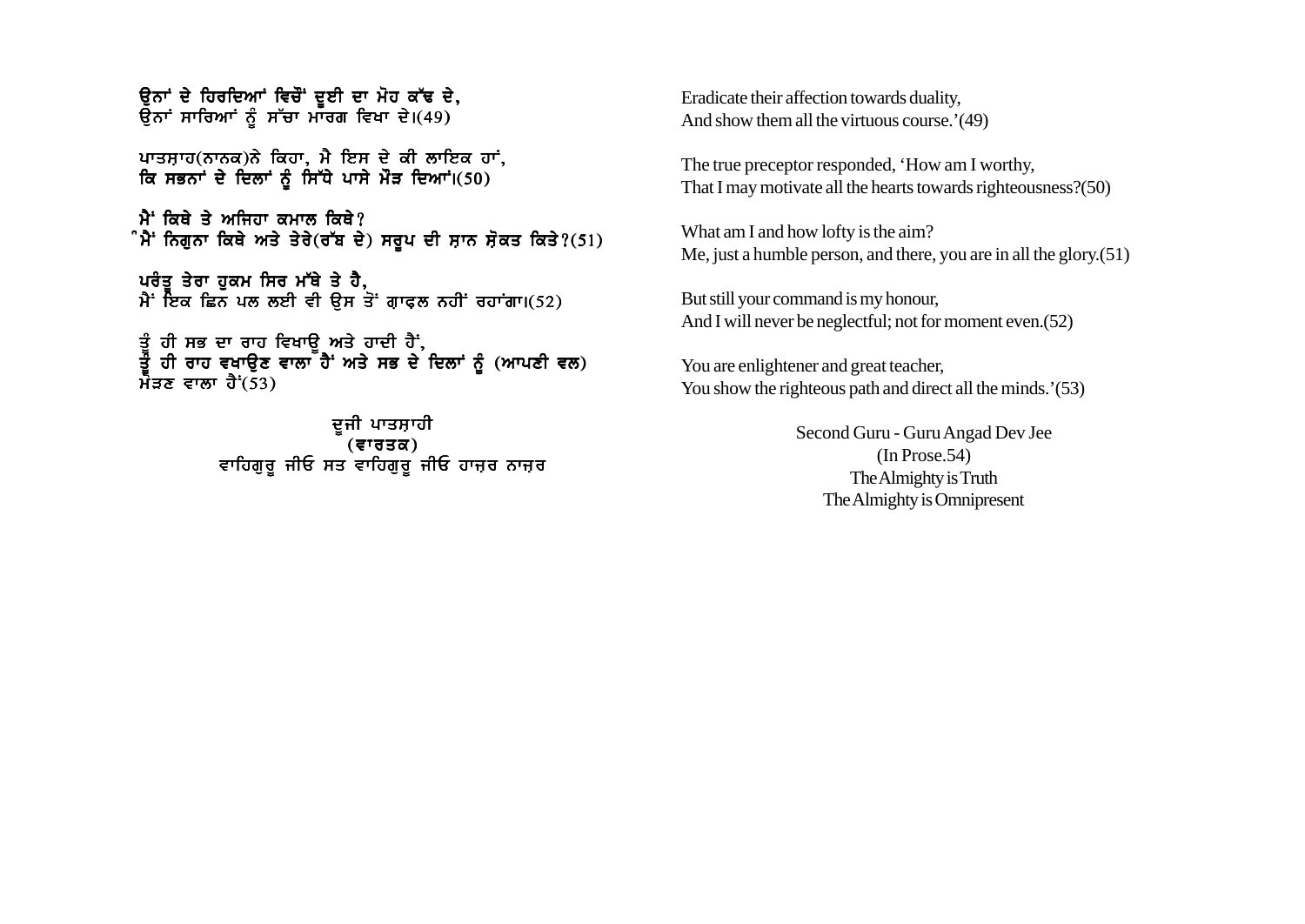ਗਰ ਅੰਗਦ ਹੈ ਉਹ ਜੋ ਦੋਹਾਂ ਜਹਾਨਾਂ ਦਾ ਮੁਰਸ਼ਦ ਹੈ, ਦਵੂੰ ਕਿਸਟਾਂ ਦੀ ਕੁਰਤਿਆ ਕਰ ਕਰ ਕਰ ਕਰ ਹੈ।<br>ਇੱਕਾਰ ਦੀ ਬਖਸਿਸ ਨਾਲ ਉਹ ਗਨਹਿਗਾਰਾਂ ਲਈ ਰਹਿਮਤ ਹੈ।(55)

ਦੋ ਜਹਾਨ ਤਾਂ ਕੀ. ਉਸ ਦੀਆਂ ਬਖਸ਼ਿਸਾਂ ਨਾਲ ਲਖਾਂ ਜਹਾਨ ਹੀ ਸਫਲ ਹੰਦੇ ਹਨ। $(56)$ 

ਉਸ ਦਾ ਸਰੀਰ ਬਖਸ਼ਿੰਦ ਰੱਬ ਦੀ ਮਿਹਰ ਦਾ ਭੰਡਾਰ ਹੈ, ਉਹ ਰੱਬ ਤੋਂ ਹੀ ਆਇਆ ਅਤੇ ਰੱਬ ਵਿਚ ਸਮਾ ਜਾਂਦਾ ਹੈ।(57)

ਉਹ ਸਦਾ ਜ਼ਾਹਰਾ ਵੀ ਤੇ ਗੁਪਤ ਵੀ ਪਰਗਟ ਹੈ. ਉਹ ਸਦਾ ਅੰਦਰ ਬਾਹਰ ਸਭ ਥਾਂ ਮੌਜੂਦ ਹੈ।(58)

ਉਸ ਦੀ ਸਿਫਤ ਕਰਨ ਵਾਲਾ ਰੱਬ ਸੱਚੇ ਦੀ ਸਿਫਤ ਕਰਨ ਵਾਲਾ ਹੈ,  $\overline{R}$ ਸ ਦੀ ਜਾਤ ਦੇਵਤਿਆਂ ਦੀ ਪਸਤਕ ਦਾ ਇਕ ਵਰਕਾ ਹੈ।(59)

ਉਸ ਦੀ ਸਿਫਤ ਸਨਾ ਦੋਹਾਂ ਜਹਾਨਾਂ ਦੀ ਜ਼ਬਾਨ ਵੀ ਨਹੀਂ ਕਰ ਸਕਦੀ,  $\overline{R}$ ਸ ਦੇ ਸਾਮਣੇ ਆਤਮਾ ਦਾ ਵੇਹੜਾ ਵੀ ਤੰਗ ਹੈ।(60)

Guru Angad is the one who is the preceptor of both the worlds. Through the grace of One Supreme Being, he is benevolent to the sinful ones.(55)

Not to talk of two domains, through his kindness, Thousands of other domains are flourishing.(56)

His manifestation is the magnanimity of the Almighty, He descends from the Almighty and then blends into the Almighty.(57)

He is manifested in both, apparent and obscure, And he ever prevails both internally and externally.(58)

One, who exalts him, is the true admirer of the Almighty, As his being comes straight from the celestial book.(59)

His celestial appreciation cannot be done even by both the worlds, And for his demeanour even the celestial extent is not enough.(60)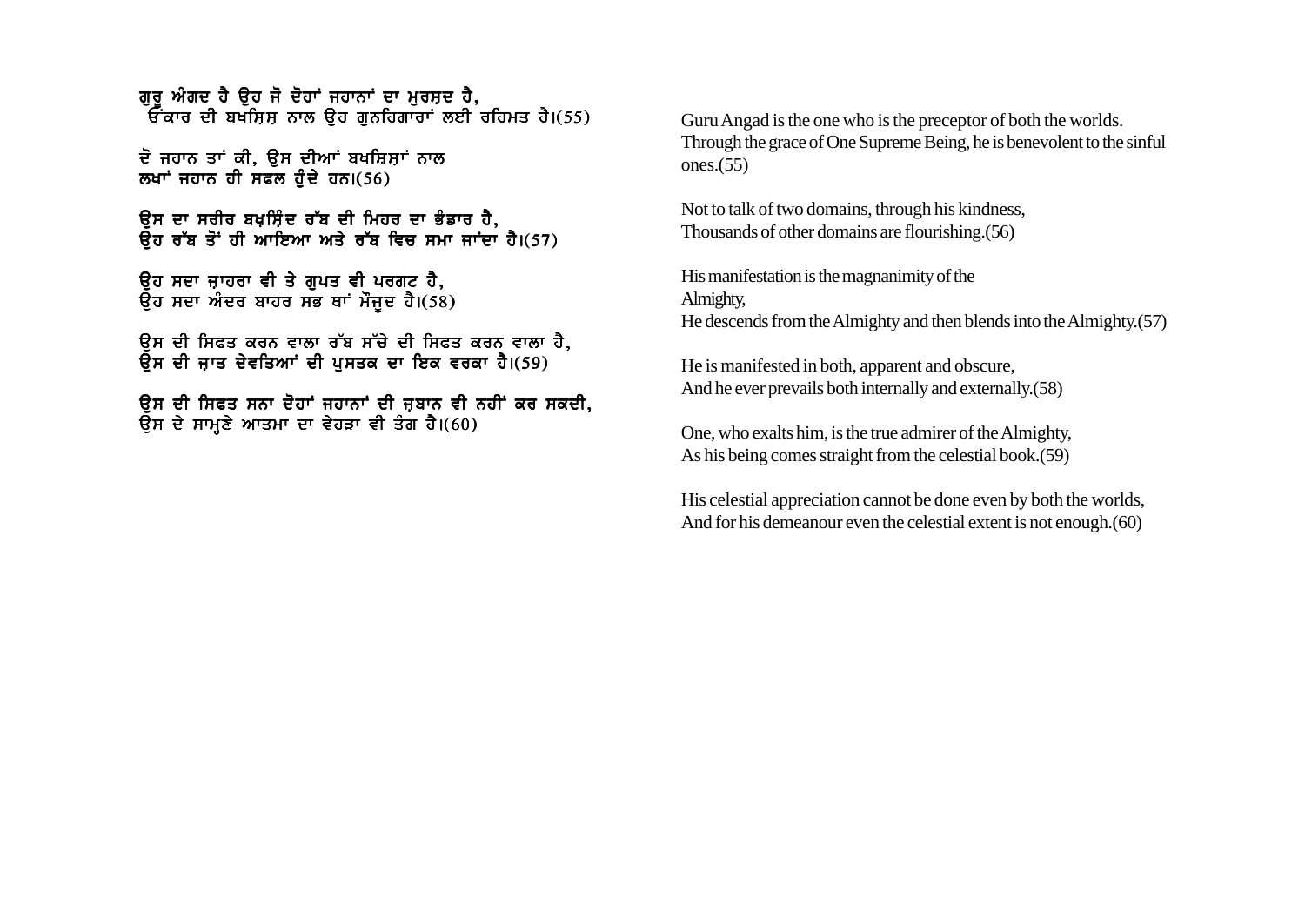ਇਸ ਲਈ ਚੰਗਾ ਇਹੀ ਹੈ ਕਿ ਅਸੀਂ ਉਸ ਦੀ ਵਡਿਆਈ ਤੋਂ ਉਸ ਦੀ ਬਖਸਿਸ ਅਤੇ ਉਸ ਦੀ ਮਿਹਰ ਅਤੇ ਸਖ਼ਾਵਤ ਤੋਂ ਰੱਬ ਦਾ ਹੁਕਮ ਪਰਾਪਤ ਕਰੀਏ। $(61)$ 

ਸਾਡਾ ਸਿਰ ਸਦਾ ਉਸ ਦੇ ਚਰਨਾਂ ਤੇ ਰਹੇ: ਸਾਡਾ ਦਿਲ ਅਤੇ ਜਾਨ ਉਸ ਤੋਂ ਕਰਬਾਨ ਹੋਦਾ ਰਹੇ।(62)

> ਤੀਜੀ ਪਾਤਸਾਹੀ (ਵਾਰਤਕ - 63)<br>ਵਾਹਿਗੁਰੂ ਜੀਓ ਸਤ ਵਾਹਿਗੁਰੂ ਜੀਓ ਹਾਜ਼ਰ ਨਾਜ਼ਰ

ਗੁਰੂ ਅਮਰਦਾਸ ਉਸ ਮਹਾਨ ਘਰਾਣੇ ਵਿਚੋਂ ਹੈ,<br>ਜਿਸ ਦੀ ਹਸਤੀ ਨੂੰ ਰੱਬ ਦੇ ਫ਼ਜ਼ਲ ਅਤੇ ਕਰਮ ਤੋਂ ਸਮਿਗ੍ਰੀ ਮਿਲੀ ਹੈ।(64)

ਸਿਫ਼ਤ ਸਲਾਘਾ ਕਰਕੇ ਉਹ ਸਭ ਤੋਂ ਉਚੇਰਾ ਹੈ, ਉਹ ਰੱਬ ਸੱਚ ਦੇ ਆਸਨ ਤੇ ਚੌਕੜੀ ਮਾਰੀ ਬੈਠਾ ਹੈ।(65)

ਉਸ ਦੇ ਬਚਨਾਂ ਦੇ ਨੂਰ ਨਾਲ ਇਹ ਸੰਸਾਰ ਜਗਮਗਾ ਰਿਹਾ ਹੈ, ਅਤੇ ੳਸ ਦੇ ਇਨਸਾਫ ਨਾਲ ਇਹ ਧਰਤੀ ਅਤੇ ਦਨੀਆਂ ਬਾਗ ਬਣਿਆ ਹੋਇਆ ਹੈ।(66)

It is, therefore, better if, through his magnanimity. We gain his generosity and through that earn his command. $(61)$ 

Our head may always pay obeisance at his feet, And both, our body and our mind, sacrifice themselves for him. (62)

> Third Guru - Guru Amar Das Jee  $(In Prose. 63)$ The Almighty is the Truth The Almighty is Omnipresent

Lineage of Guru Amar Das is pre-eminent, and has been blessed with the boon of grace and benevolence. (64)

In view of the acclaims and honours, he is the loftierst of all. As he has occupied the celestially resolute seat. (65)

Through his expositions, this world is radiating, And through his justice the earth and the world are turned into a celestial garden. $(66)$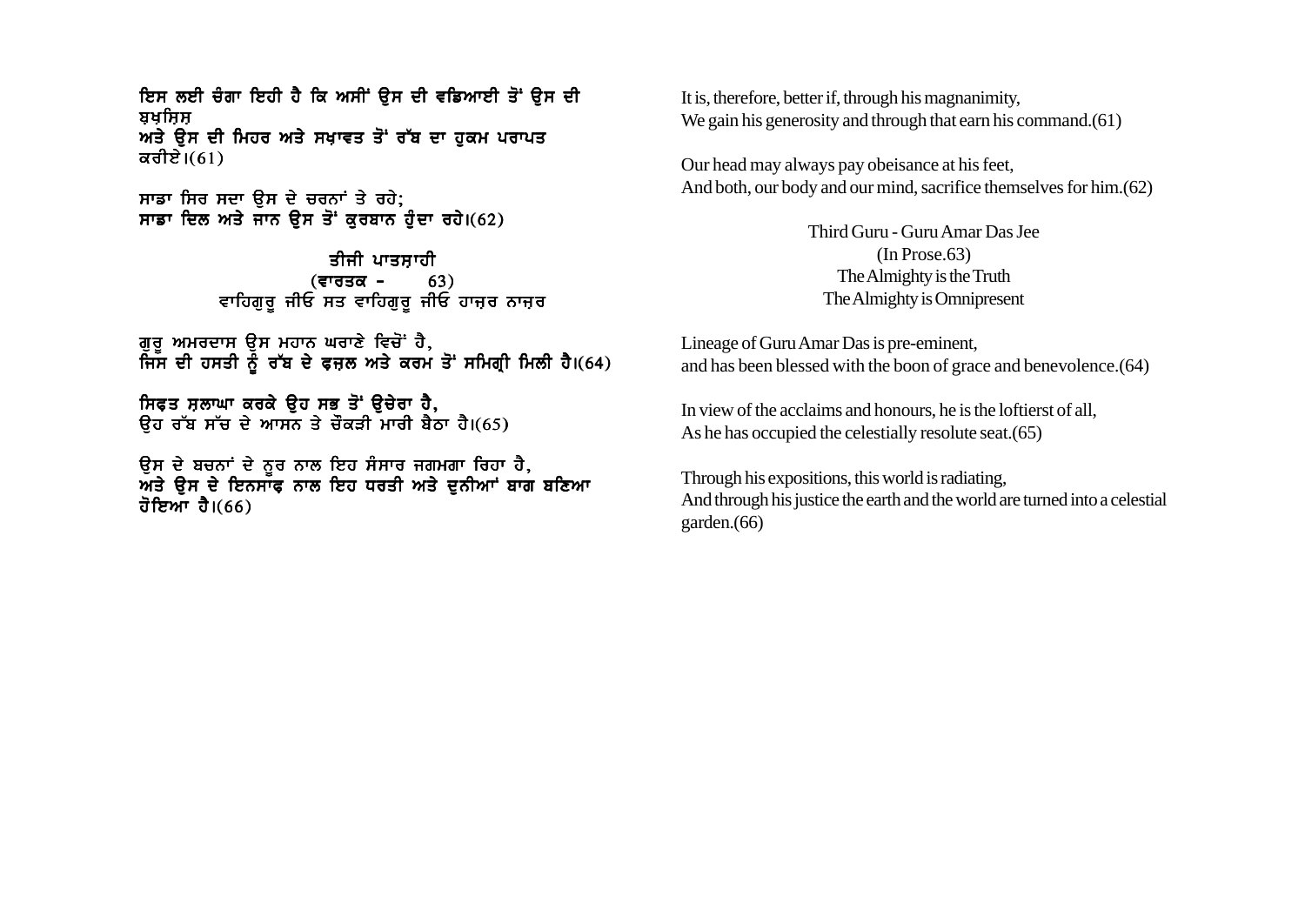$m$ ੱਸੀ ਹਜਾਰ ਲੋਕਾਈ ਤਾਂ ਕੀ, ਦੋਵੇਂ ਜਹਾਨ ਹੀ ੳਸ ਦੇ ਗਲਾਮ ਹਨ, ਉਸ ਦੀ ਵਡਿਆਈ ਅਤੇ ਮਿਹਰ ਗਿਣਤੀ ਤੋਂ ਬਾਹਰ ਹੈ।(67)

> ਚੌਥੀ ਪਾਤਸਾਹੀ  $($ ਵਾਰਤਕ $)$ ਵਾਹਿਗੁਰੂ ਜੀਓ ਸਤ ਵਾਹਿਗੁਰੂ ਜੀਓ ਹਾਜ਼ਰ ਨਾਜ਼ਰ

ਗਰ ਰਾਮਦਾਸ.ਜਿਹੜਾ ਸਾਰੀ ਲੋਕਾਈ ਦੀ ਪੰਜੀ ਹੈ. ਅਤੇ ਸਿਦਕ ਸਫਾਈ ਦੇ ਰਾਜ ਦਾ ਰਖਵਾਲਾ ਹੈ।(69)

ਉਸ ਵਿਚ ਰਾਜ ਅਤੇ ਜੋਗ ਦੋਨਾਂ ਦੇ ਚਿੰਨ੍ਹ ਹਨ,  $\overline{a}$ ਹ ਤਾਜ ਵਾਲਿਆਂ (ਬਾਦਸਾਹਾਂ) ਦਾ ਭੀ ਤਾਜਦਾਰ (ਬਾਦਸਾਹ)ਹੈ।(70)

ਉਸ ਦੀ ਉਸਤਤ ਕਰਨ ਤੋਂ ਤਿਨਾਂ ਲੋਕਾਂ ਦੀ ਜੀਭਾ ਅਸਮਰਥ ਹੈ, ਉਸ ਦੇ ਬਚਨਾਂ ਤੋਂ ਚੌਹਾਂ ਵੇਦਾਂ ਅਤੇ ਛੇ ਸਸਤਰਾਂ ਦੇ ਮੋਤੀ ਕਿਰਦੇ  $\overline{d}$ ਨ। $(71)$ 

ਰੱਬ ਨੇ ੳਸ ਨੰ ਆਪਣੇ ਖਾਸ ਨਿਕਟ-ਵਰਤੀਆਂ ਵਿਚੋਂ ਚਣਿਆ ਹੈ. ਅਤੇ ੳਸ ਆਪਣੀਆਾਂ ਨਿਜੀ ਪਵਿਤਰ ਰਹਾਂ ਤੋਂ ਵੀ ੳੱਚਿਆ ਕੀਤਾ ਹੈ। $(72)$ 

Not just thousands of us, even both the domains have become his slaves, As his magnanimity and kindness are beyond description.(67)

> Fourth Guru - Guru Ram Das Jee The Almighty is the Truth The Almighty is Omnipresent

Guru Ram Das, is a treasure for the whole humanity, and is the protector of truthful domain,(69)

He embraces both, the temporal and the celestial, emblems. He is the emperor of the ones who support the crowns.(70)

To enumerate his honours, the inhabitants of all the three domains feel humble.

From his eloquence, the pearls of four Vedas and six Shastras pour out.(71)

The Almighty has chosen him out of his prominent confederates, And has elevated his honour much higher than his other pious souls.(72)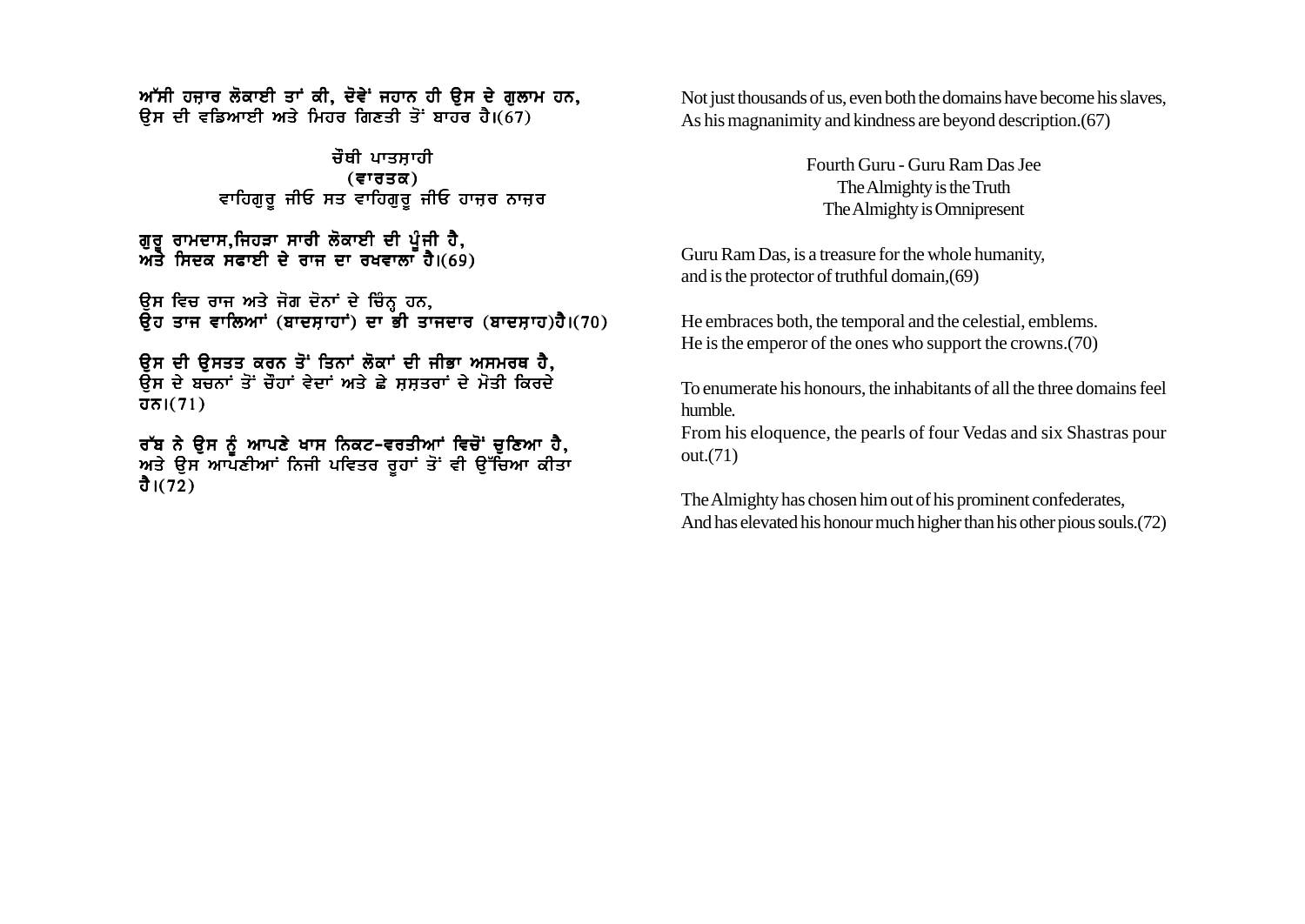ਕੀ ਵੱਡੇ ਅਤੇ ਕੀ ਛੋਟੇ, ਕੀ ਬਾਦਸ਼ਾਹ ਅਤੇ ਕੀ ਫਕੀਰ , ਸਾਰੇ ਹੀ ਸੱਚੇ ਦਿਲ ਨਾਲ ਉਸ ਨੂੰ ਮੱਥਾ ਟੇਕਣ ਵਾਲੇ ਹਨ।(73)

> ਪੰਜਵੀਂ ਪਾਤਸਾਹੀ  $($ ਵਾਰਤਕ - 74) ਵਾਹਿਗੁਰੂ ਜੀਓ ਸਤ ਵਾਹਿਗੁਰੂ ਜੀਓ ਹਾਜ਼ਰ ਨਾਜ਼ਰ

ਗਰ ਅਰਜਨ ਬਖਸਿਸ ਅਤੇ ਵਡਿਆਈ ਦਾ ਰਪ ਹੈ. ਰਬੀ ਸਾਨ ਦੀ ਅਸਲੀਅਤ ਦਾ ਢੰਡਣਹਾਰਾ ਹੈ।(75)

ੳਸ ਦਾ ਵਜਦ ਸਾਰਾ ਰੱਬ ਦੀ ਰਹਿਮਤ ਦਾ ਝਲਕਾਰਾ ਹੈ. ਅਤੇ ਸਦੀਵੀ ਨੇਕ ਗਣਾਂ ਨੰ ਵਧਾੳਣ ਵਾਲਾ ਹੈ।(76)

ਦੋ ਜਹਾਨ ਕੀ,ਲਖਾਂ ਹੀ ਉਸ ਦੇ ਮਰੀਦ ਹਨ, ਸਾਰੇ ਹੀ ਉਸ ਦੀ ਮਿਹਰ ਦੇ ਅੰਮ੍ਰਿਤ ਰਪੀ ਘੱਟ ਪੀਣ ਵਾਲੇ ਹਨ।(77)

ਰੱਬੀ ਵਿਚਾਰ ਵਾਲੀ ਬਾਣੀ ੳਸੇ ਤੋਂ ੳਤਰਦੀ ਹੈ, ਸਿਦਕ ਭਰੋਸੇ ਵਾਲੇ ਗਿਆਨ ਭਰਪੂਰ ਲੇਖ ਭੀ ਉਸੇ ਦੇ ਹੀ ਹਨ।(78) Not to talk of high and low and the sovereigns and the mendicants, All pay their obeisance to him from the core of their hearts.(73)

> Fifth Guru - Guru Arjan Dev Jee (In Prose.74) The Almighty is the Truth The Almighty is Omnipresent

Guru Arjan is the embodiment of benevolence and compassion, And he is the searcher of the reality of the celestial superiority.(75)

His semblance renders the glimpse of divine benevolence, And he is the enhancer of the immortal traits.(76)

Not to talk of two domains, thousands are his votaries, And all of them relish the nectar of his benevolence.(77)

The celestial verses radiate through him, And all the enlightening discourses as well pertain to him.(78)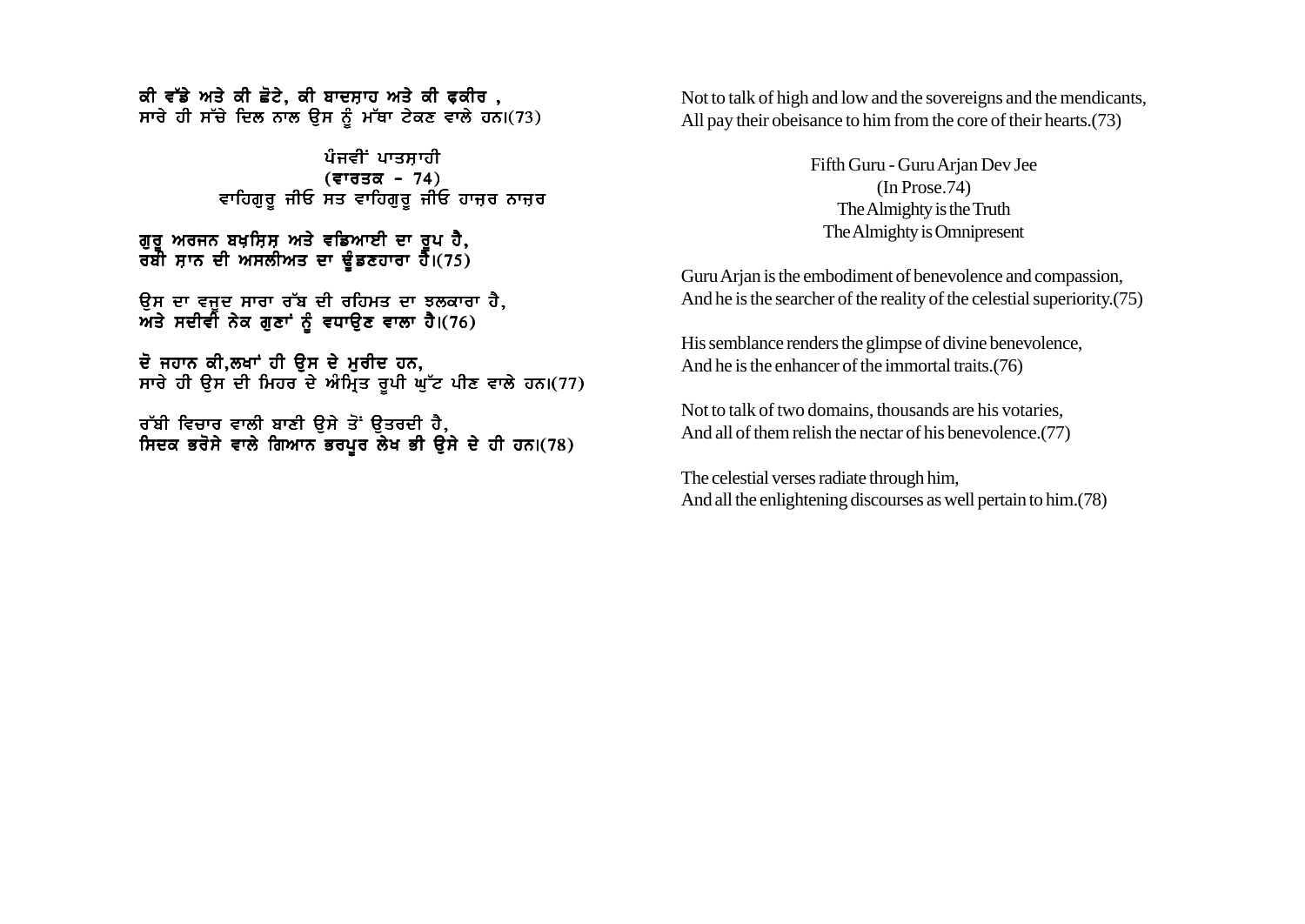ਰੱਬੀ ਗਿਆਨ ਗੋਸਟ ਨੂੰ ਉਸੇ ਤੋਂ ਚਮਕ ਦਮਕ ਪਰਾਪਤ ਹੈ. ਰੱਬੀ ਹੁਸਨ ਨੂੰ ਉਸੇ ਤੌੌਂ ਨਿਖਾਰ ਅਤੇ ਖੇੜਾ ਆਉਂਦਾ ਹੈ।(79)

### ਛੇਵੀਂ ਪਾਤਸਾਹੀ  $($ ਵਾਰਤਕ - 80) ਵਾਹਿਗੁਰੂ ਜੀਓ ਸਤ ਵਾਹਿਗੁਰੂ ਜੀਓ ਹਾਜ਼ਰ ਨਾਜ਼ਰ

ਗੁਰੂ ਹਰਿ ਗੋਬਿੰਦ, ਬਖਸ਼ਿਸ਼ ਦਾ ਰੂਪ ਸੀ, ਜਿਸ ਸਦਕਾ ਮੰਦ ਭਾਗੀ ਅਤੇ ਮਰਤਾਏ ਹੋਏ ਲੋਕ ਵੀ (ਦਰਗਾਹੇ) ਪਰਵਾਨ ਹੋ ਗਏ। $(81)$ 

<u>ਉਸ ਦੀ ਬਖਸਿਸ ਅਤੇ ਮਿਹਰ ਪੱਥਰ ਗੀਟਿਆਂ ਨਾਲੋਂ ਵੀ ਵਧੇਰੇ</u>  $(\hat{a}$ ਹਿਸਾਬ) ਹੈ,  $R$ ਸ ਦੀ ਸਾਨ ਸ਼ੋਕਤ ਰੱਬ ਦੀ ਸਾਨ ਸੌਕਤ ਹੈ।(82)

ਉਸ ਦਾ ਵਜਦ ਰੱਬ ਦੀਆਂ ਰਹਿਮਤਾਂ ਦਾ ਰਪ ਹੈ. ੳਹ ਰੱਬ ਦੇ ਦਜੇ ਵਿਸ਼ੇਸ਼ ਨਿਕਟ-ਵਰਤੀਆਂ ਤੋਂ ਬਹਤ ਅਗੇਰੇ ਹੈ।(83)

ਉਹ ਦਰਵੇਸ਼ੀ ਅਤੇ ਬਾਦਸ਼ਾਹੀ ਦੋਹਾਂ ਕਰਕੇ ਪ੍ਰਸਿਧ ਹੈ, ਸਾਰੇ ਛੋਟੇ ਵੱਡੇ ਉਸ ਦੇ ਹਕਮ ਵਿਚ ਹਨ। $(84)$ 

Through him come the godly sermons, And the celestial grace attains its resplendence.(79)

> Sixth Guru - Guru Hargobind Sahib (In Prose.80) The Almighty is the Truth The Almighty is Omnipresent

Guru Hargobind was the embodiment of benevolence, Through whom the unfortunate and withered ones got emancipation.(81)

The number of his benefactions is much greater than all the pebbles, And his resplendence is the brilliance of the Almighty.(82)

His entity epitomises the godly compassion, And he is far ahead of all the divine adherents.(83)

He is renowned through his saintliness as well as regality, And all, high and low, remain under his obligation.(84)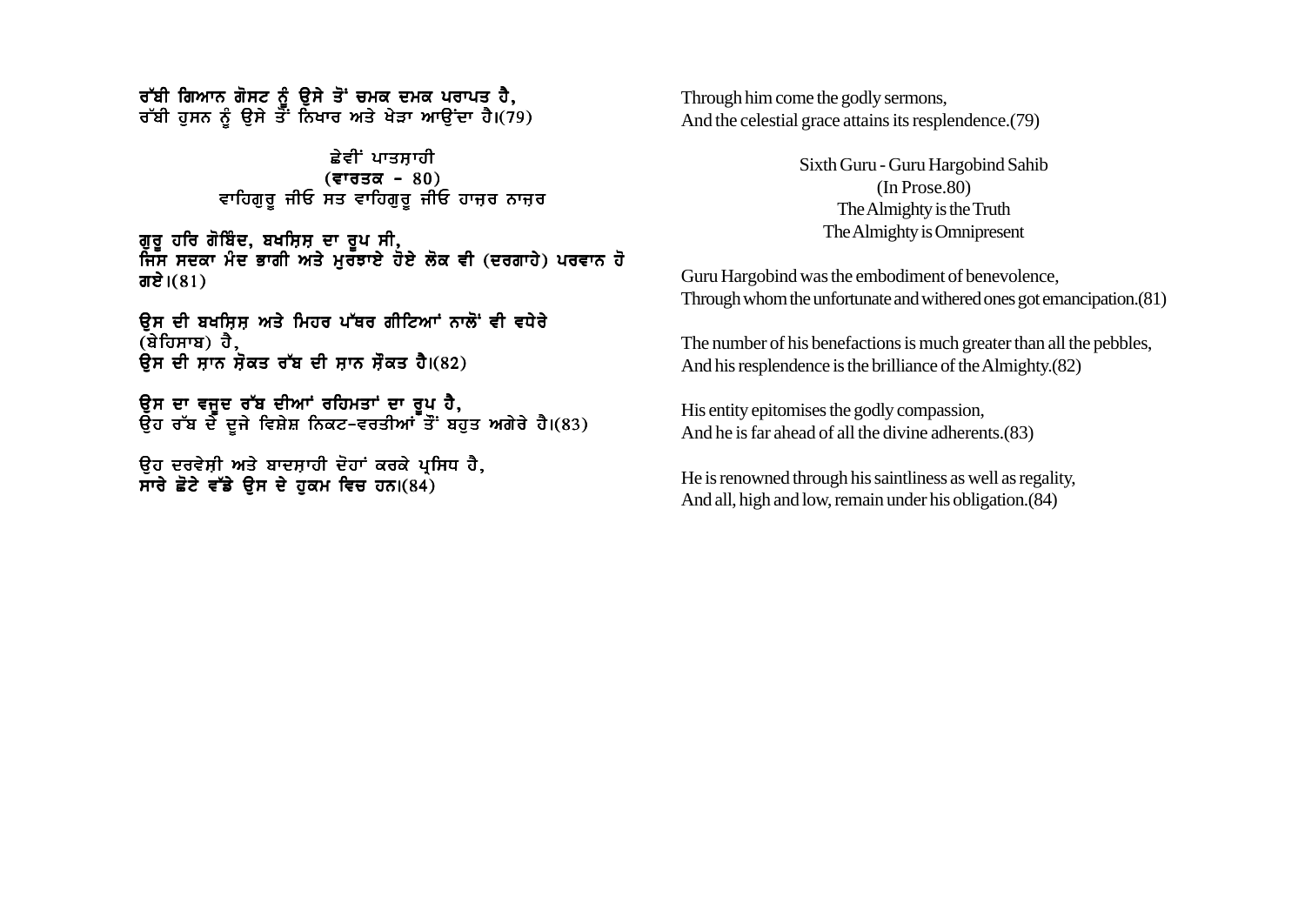ਉਸ ਦੇ ਨੂਰ ਨਾਲ ਦੋਵੇਂ ਜਹਾਨ ਰੋਸ਼ਨ ਹਨ, ਕੁੰਸ ਦੇ ਦਰਸ਼ਨਾਂ ਦੀ ਮਿਹਰ ਦੇ ਸਾਰੇ ਪਿਆਸੇ ਹਨ॥(85)

> ਸਤਵੀਂ ਪਾਤਸਾਹੀ  $($ ਵਾਰਤਕ - 86) ਵਾਹਿਗੁਰੂ ਜੀਓ ਸਤ ਵਾਹਿਗੁਰੂ ਜੀਓ ਹਾਜ਼ਰ ਨਾਜ਼ਰ

#### ਗੁਰੂ ਕਰਤਾ ਹਰਿ ਰਾਇ ਸੱਚ ਦੇ ਪਾਲਣਹਾਰਾ ਵੀ ਹੈ ਅਤੇ ਸੱਚ ਦਾ ਧਾਰਨੀ ਵੀ ਹੈ. ਗਰ ਕਰਤਾ ਹਰਿ ਰਾਇ ਸਲਤਾਨ ਵੀ ਹੈ ਅਤੇ ਦਰਵੇਸ਼ ਵੀ ਹੈ  $(87)$

ਗਰ ਕਰਤਾ ਹਰਿ ਰਾਇ ਦੋਹਾਂ ਜਹਾਨਾਂ ਦਾ ਬਖਸਿਸ ਕਰਨ ਵਾਲਾ ਹੈ. ਗਰ ਕਰਤਾ ਹਰਿ ਰਾਇ ਲੋਕ ਪਰਲੋਕ ਦੋਹਾਂ ਜਹਾਨਾਂ ਦਾ ਸਰਦਾਰ ਹੈ।(88)

ਰੱਬ ਗੁਰੂ ਕਰਤਾ ਹਰਿ ਰਾਇ ਦੀਆਂ ਬਖਸ਼ਿਸ਼ਾਂ ਦੀ ਸਿਫਤ ਕਰਨ ਵਾਲਾ ਹੈ,  $\overline{R}$  ਸਾਰੇ ਖਾਸ ਲੋਕ ਗੁਰੂ ਕਰਤਾ ਹਰਿ ਰਾਇ ਕਰ ਕੇ ਸਫਲ ਹੁੰਦੇ ਹਨ।(89)

ਗੁਰੂ ਕਰਤਾ ਹਰਿ ਰਾਇ ਦੀ ਬਾਣੀ ਸੱਚ ਦੀ ਪਾਤਸ਼ਾਹ ਹੈ, ਰਾਂ ਕਰਤਾ ਹਰਿ ਰਾਇ ਨੌਂ ਤਬਕਾਂ (ਆਸਮਾਨਾਂ)ਨੂੰ ਹੁਕਮ ਦੇਣ ਵਾਲਾ ਹੈ। $(90)$ 

Both the domains are resplendent through his radiance, And everybody is longing for the benefaction of his glimpse.(85)

> Seventh Guru - Guru Har Rai Jee (In Prose. 86) The Almighty is the Truth The Almighty is Omnipresent

Guru Har Rai nourishes truth, and adheres to veracity, And Guru Har Rai is a sovereign as well as a preceptor.(87)

Guru Har Rai is benevolent to both the worlds, And Guru Har Rai is the forerunner of the lives heretofore and hereafter.(88)

The Creator gratifies in applauding the generosities of Guru Har Rai, And all the humanity succeeds in its ventures due to Guru Har Rai.(89)

Guru Har Rai's expositions are the sovereignty of truthfulness, And Guru Har Rai articulates commands to all the heavens.(90)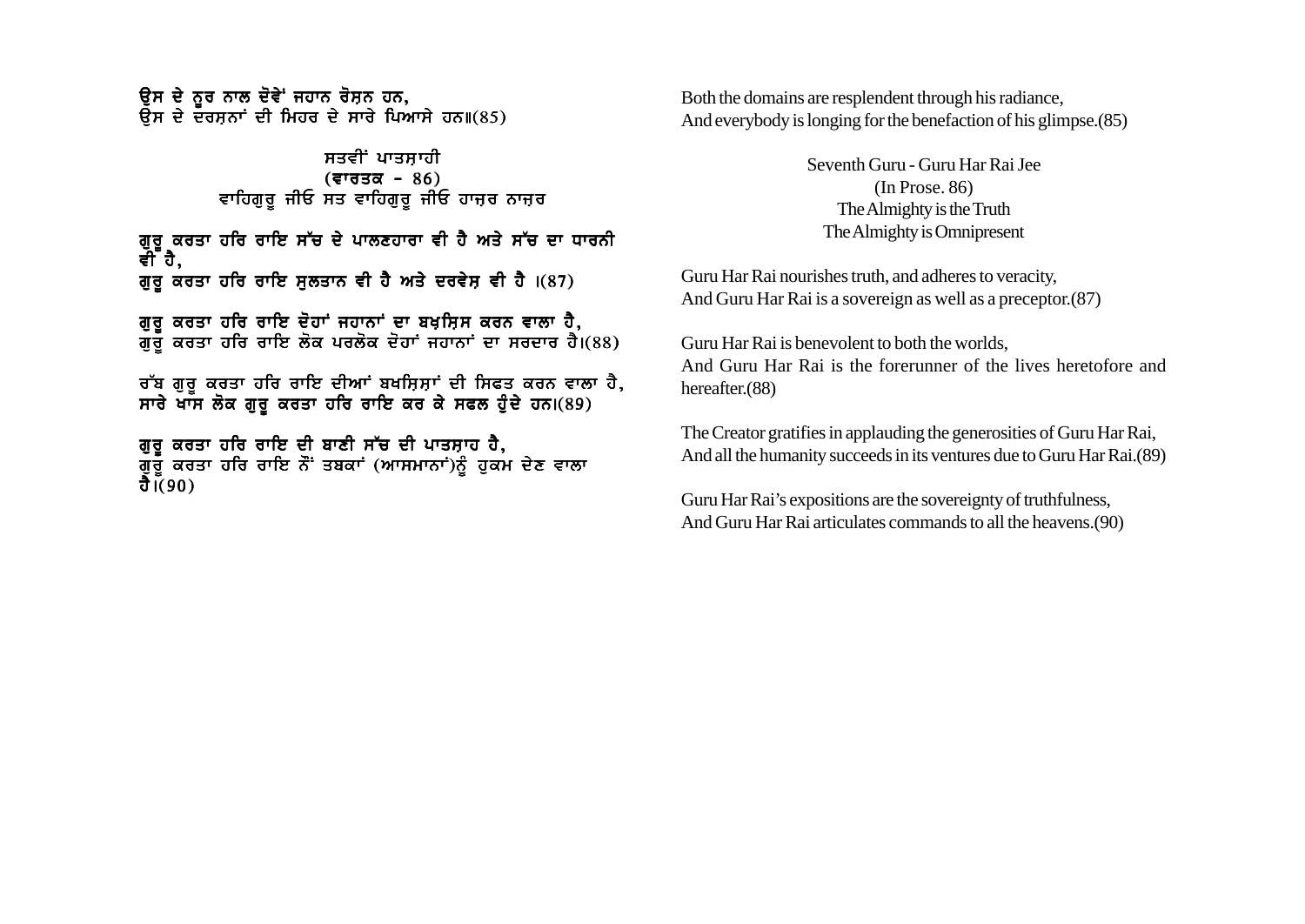ਗਰ ਕਰਤਾ ਹਰਿ ਰਾਇ ਬਾਗੀਆਂ ਤੇ ਸਿਰ-ਫਿਰਿਆਂ ਦਾ ਸਿਰ ਕਲਮ ਕਰਨ ਵਾਲਾ ਹੈ, ਗੁਰੂ ਕਰਤਾ ਹਰਿ ਰਾਇ ਕਮਜ਼ੋਰਾਂ ਅਤੇ ਨਿਆਸਰਿਆਂ ਦਾ ਯਾਰ ਅਤੇ ਆਸਰਾ ਹੈ। $(91)$ 

### ਅਨਵੀਂ ਪਾਤਸਾਹੀ (ਵਾਰਤਕ – 92) ਵਾਹਿਗਰ ਜੀਓ ਸਤ ਵਾਹਿਗੁਰੂ ਜੀਓ ਹਾਜ਼ਰ ਨਾਜ਼ਰ

ਗੁਰੂ ਹਰਿ ਕਿਸ਼ਨ ਮਿਹਰ ਅਤੇ ਬਖ਼ਸ਼ਿਸ਼ ਦਾ ਰੂਪ ਹੈ,<br>੍ਰਰੱਬ ਦਾ ਆਪਣੇ ਸਾਰੇ ਖਾਸ ਨਿਕਟ ਵਰਤੀਆਾਂ ਵਿਚੋਂ ਸਭ ਤੌਂ ਵੱਧ ਼ੌਸਲਾਹਿਆ ਹੋਇਆ ਹੈ।(93)

ਰੱਬ ਦੇ ਅਤੇ ਉਸ ਦੇ ਵਿਚਕਾਰ ਕੇਵਲ ਇਕ ਪੱਤੇ ਦਾ ਪਰਦਾ ਹੈ. ਉਸ ਦੀ ਹੋਂਦ ਸਾਰੀ ਦੀ ਸਾਰੀ ਰੱਬ ਦੀਆਂ ਮਿਹਰਾਂ ਬਖਸਸਾਂ ਹਨ।(94)

. ਸਾਰੇ ਹੀ ੳਸ ਦੀਆਂ ਪਾਲਣਹਾਰ ਰੱਬੀ ਮਿਹਰਾਂ ਦੇ ਸਵਾਲੀ ਹਨ. ਧਰਤੀ ਅਤੇ ਜ਼ਮਾਨਾ ਸਭ ਉਸ ਦੇ ਹੁਕਮਾਂ ਨੂੰ ਪਾਲਣ ਵਾਲੇ ਹਨ।(95)

ਉਸੇ ਦੀ ਮਿਹਰ ਕਰ ਕੇ ਦੋਵੇ<sup>:</sup> ਜਹਾਨ ਸਫਲ ਹੰਦੇ ਹਨ ਉਸ ਦੀ ਮਿਹਰ ਕਰਕੇ ਹਰ ਕਿਣਕੇ ਵਿਚ ਸੁਰਜ ਦੀ ਚਮਕ ਆ ਜਾਂਦੀ ਹੈ।(96)

Guru Har Rai is the annihilator of the rebellious and the arrogant. But Guru Har Rai is the benefactor and the shelter of the weak and the  $destitute.(91)$ 

> Eighth Guru - Guru Har Kishan Jee  $(In Prose. 92)$ The Almighty is the Truth The Almighty is Omnipresent

Guru Har Kishan is the manifestation of kindness and benevolence, And, he is the most admired of God's nearest adherents. (93)

The separating distance between him and the Almighty is just as much as the thickness of a leaf. All of his entity is due to the divine compassion. (94)

All are the seekers of his celestially sustaining kindness, And the earth and the time, all carryout on his orders. (95)

Both the worlds succeed under his generosity. And due to his goodwill, even an iota attains sun-like splendour. (96)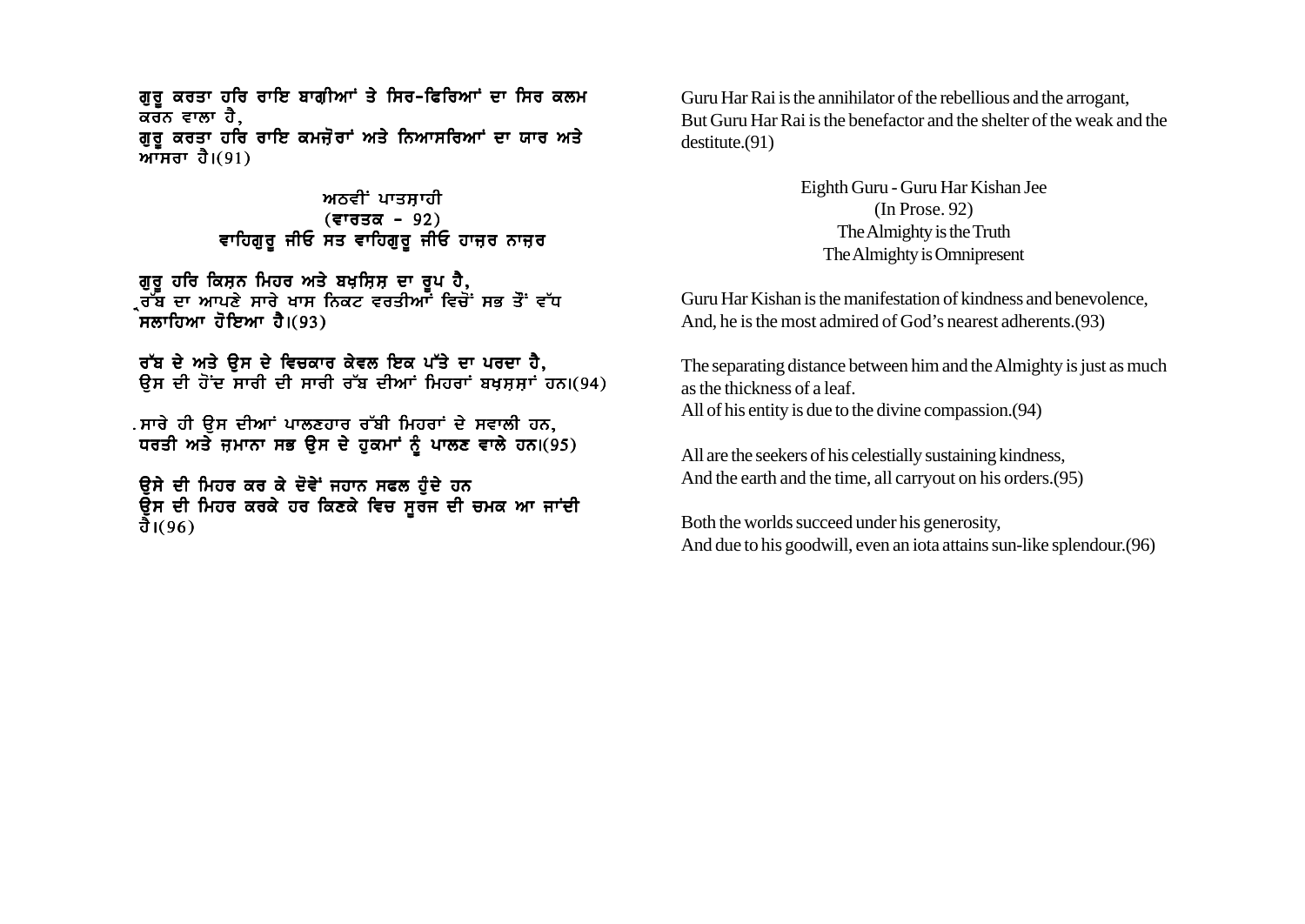ਸਾਰਿਆਂ ਖਾਸ ਪਿਆਰਿਆਂ ਲਈ ਉਸ ਦੀ ਰੱਖਿਆ ਵੱਡੀ ਨਿਆਮਤ ਹੈ, ਪਾਤਾਲ ਤੋਂ ਲੈ ਕੇ ਆਸਮਾਨ ਤੱਕ ਸਾਰੇ ਹੀ ਉਸ ਦੇ ਆਗਿਆਕਾਰ  $\overline{d} \overline{b}$  |  $(97)$ 

> ਨੌਵੀਂ ਪਾਤਸਾਹੀ  $($ ਵਾਰਤਕ - 98) ਵਾਹਿਗੁਰੂ ਜੀਓ ਸਤ ਵਾਹਿਗੁਰੂ ਜੀਓ ਹਾਜ਼ਰ ਨਾਜ਼ਰ

ਗਰ ਤੇਗ ਬਹਾਦਰ ਸਿਰ ਤੋਂ ਪੈਰਾਂ ਤਕ ਵਡਿਆਂਈਆਂ ਤੇ ਊਚਾਈਆਂ ਦਾ ਖ਼ਜ਼ਾਨਾ ਹੈ,<br>ਅਤੇ ਉਹ ਰੱਬ ਦੀ ਸ਼ਾਨੋ ਸ਼ੌਕਤ ਦੀ ਮਹਿਫ਼ਲ ਦੀ ਰੌਨਕ ਵਧਾਉਣ ਵਾਲਾ ਹੈ .  $(99)$ 

ਸੱਚ ਦੀਆਂ ਕਿਰਨਾਂ ਉਸ ਦੇ ਪਵਿੱਤਰ ਵਜਦ ਸਦਕਾ ਰੌਸਨ ਹਨ, ਦੋਵੇ<sup>:</sup> ਜਹਾਨ ੳਸ ਦੀ ਮਿਹਰ ਦੀ ਬਖਸ਼ਸ਼ ਨਾਲ ਰੋਸ਼ਨ ਹਨ।(100)

ਰੱਬ ਨੇ ਸਾਰੇ ਚੋਣਵੇਂ ਪਤਵੰਤਿਆਂ ਵਿਚੋਂ ਉਸ ਨੂੰ ਚੁਣਿਆ, ਉਸ ਨੇ ਉਸ ਦਾ ਭਾਣਾ ਮੰਨਣ ਨੂੰ ਸਭ ਤੋਂ ਚੰਗਾ ਅਨੁਭਵ ਕੀਤਾ।(101)

ਉਸ ਦਾ ਰੁਤਬਾ ਸਾਰਿਆਂ ਪਰਵਾਨ ਵੱਡਿਆਂ ਵਿਚ ਅਪਾਰ ਵੱਡਾ ਕੀਤਾ, ਅਤੇ ਉਸ ਨੂੰ ਆਪਣੀ ਕਿਰਪਾ ਨਾਲ ਦੋਹਾਂ ਜਹਾਨਾਂ ਦਾ ਪੁਜਨੀਕ ਬਣਾਇਆ $\tilde{1}$  $(102)$ 

For all who adore him, his shelter is a blessing. And all the beings, from heaven to earth, obey him. (97)

> Ninth Guru - Guru Tegh Bahadur  $(In Prose. 98)$ The Almighty is the Truth The Almighty is Omnipresent

Guru Tegh Bahadur is the epitome of the treasure of compliments and honours. And he embellishes the godly court with splendour. (99)

The rays of truthfulness sparkle through his entity, And both the domains are illuminated due to his kindness. (100)

From all his honourable ones, he designated him, As he had acquiesced to his command as fait-accompli(101)

His honour among all the chosen ones is the highest, And, through his generosity, he has denoted him as worship-worthy in both the worlds. $(102)$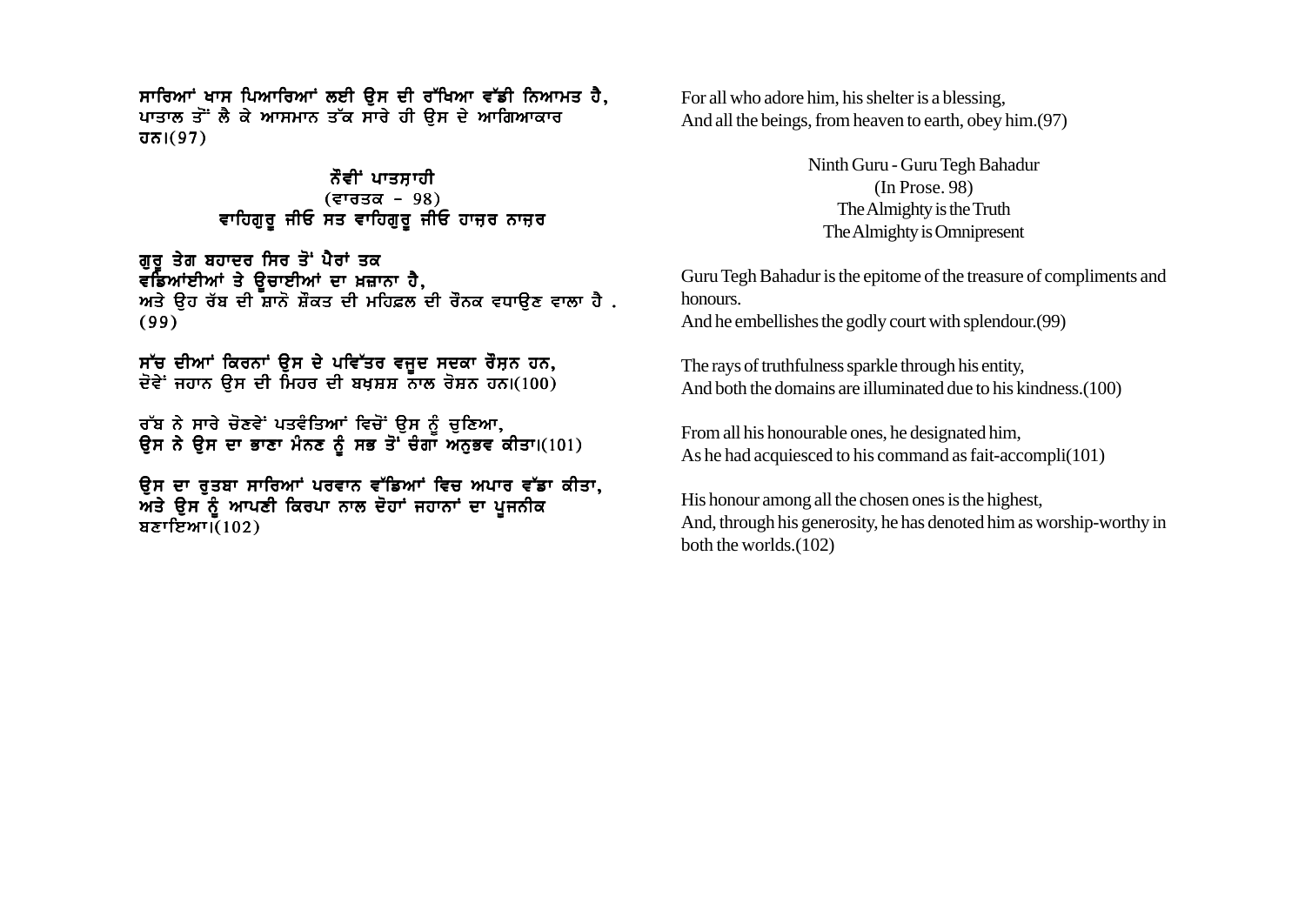ਸਭਨਾਂ ਦਾ ਹੱਥ ਉਸ ਦੀਆਂ ਬਖਸਿਸਾਂ ਦੇ ਪੱਲੇ ਤੇ ਹੈ. ਉਸ ਦਾ ਸੱਚਾ ਬਲ ਗਿਆਨ ਦੇ ਨਰ ਤੋਂ ਉਚੇਰਾ ਹੈ।(103)

> ਦਸਵੀਂ ਪਾਤਸਾਹੀ  $($ ਵਾਰਤਕ - 104) ਵਾਹਿਗੁਰੂ ਜੀਓ ਸਤ ਵਾਹਿਗੁਰੂ ਜੀਓ ਹਾਜ਼ਰ ਨਾਜ਼ਰ

(ਗਰੀਬਾਂ ਦਾ ਰਾਖਾ) ਗੁਰੂ ਗੋਬਿੰਦ ਸਿੰਘ—ਰੱਬ ਦੀ ਰਖਿਆ ਵਿਚ ਗੁਰੂ ਗੋਬਿੰਦ ਸਿੰਘ–ਰੱਬ ਵਲੋਂ ਪਰਵਾਣ ਗੁਰੂ ਗੋਬਿੰਦ ਸਿੰਘ।(105)

ਗੁਰੂ ਗੋਬਿੰਦ ਸਿੰਘ ਸੱਚ ਦਾ ਖ਼ਜ਼ਾਨਾ ਹੈ, ਗੁਰੂ ਗੋਬਿੰਦ ਸਿੰਘ ਸਮੂਹ ਨੂਰ ਦੀ ਮਿਹਰ ਹੈ $(106)$ 

ਗਰ ਗੋਬਿੰਦ ਸਿੰਘ ਸੱਚ ਦੇ ਜਾਨਣ ਹਾਰਿਆਂ ਲਈ ਸੱਚ ਹੈ, ਗੁਰੁੱਗੋਬਿੰਦ ਸਿੰਘ ਬਾਦਸ਼ਾਹਾਂ ਦਾ ਬਾਦਸ਼ਾਹ ਹੈ।(107)

ਗੁਰੂ ਗੋਬਿੰਦ ਸਿੰਘ ਦੋਹਾਂ ਜਹਾਨਾਂ ਦਾ ਬਾਦਸ਼ਾਹ ਹੈ, ਗੁਰੂ ਗੋਬਿੰਦ ਸਿੰਘ ਦੁਸਮਨ ਦੀ ਜਾਨ ਨੂੰ ਕਬਜ਼ ਕਰ ਲੈਣ ਵਾਲਾ ਹੈ।(108) All have their attachment with his beneficence, And his true strength emanates from the radiance of the celestial knowledge.(103)

> Tenth Guru - Guru Gobind Singh Jee (In Prose.104) The Almighty is the Truth The Almighty is Omnipresent

The defender and the protected is Guru Gobind Singh, Embraced by the Almighty is Guru Gobind Singh.(105)

The godly treasure is Guru Gobind Singh, Splendour of celestial kindness is Guru Gobind Singh.(106)

Guru Gobind Singh is the kindly light for the seekers of truth, Guru Gobind Singh is the sovereign of the sovereigns.(107)

Guru Gobind Singh is the monarch of both the worlds. Guru Gobind Singh is the annihilator of the enemies.(108)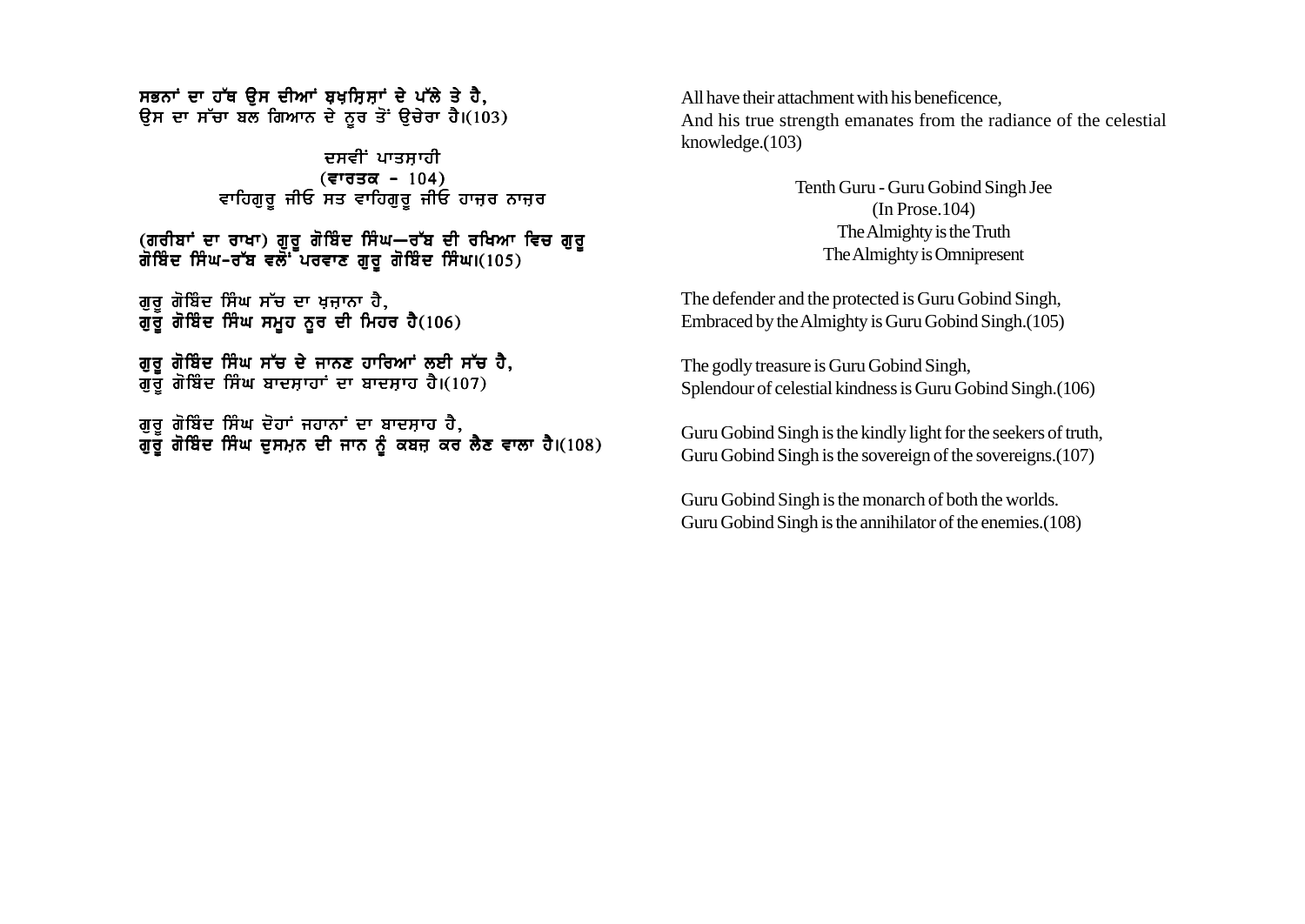ਗਰ ਗੋਬਿੰਦ ਸਿੰਘ ਰੱਬੀ ਨਰ ਦੀ ਬਖਸਿਸ ਕਰਨ ਵਾਲਾ ਹੈ। ਗਰੌ ਗੋਬਿੰਦ ਸਿੰਘ ਰੱਬੀ ਰੌਮਜ਼ਾਂ ਨੰ ਖੋਲਣ ਵਾਲਾ ਹੈ।(109)

ਗੁਰੂ ਗੋਬਿੰਦ ਸਿੰਘ ਪਰਦੇ ਵਿਚ ਲੁਕੀਆਂ ਗੱਲਾਂ ਦਾ ਗਿਆਨਵਾਨ ਹੈ, ਗੁਰੁ ਗੋਬਿੰਦ ਸਿੰਘ ਬਖਸ਼ਿਸ਼ਾਂ ਵਰਸਾਉਣ ਵਾਲਾ ਬਦੱਲ ਹੈ।(110)

ਗਰ ਗੋਬਿੰਦ ਸਿੰਘ ਪਰਵਾਨ ਅਤੇ ਹਰ-ਮਨ-ਪਿਆਰਾ ਹੈ. ਗਰੌ ਗੋਬਿੰਦ ਸਿੰਘ ਰੱਬ ਨਾਲ ਜੜਿਆ ਹੋਇਆ ਹੈ ਅਤੇ ਜੋੜਨ ਵਾਲਾ  $\bar{d}$ เ(ี้111)

ਗਰ ਗੋਬਿੰਦ ਸਿੰਘ ਜੁਮਾਨੇ ਨੰ ਜਾਨ ਬਖਸਣ ਵਾਲਾ ਹੈ. ਗਰ ਗੋਬਿੰਦ ਸਿੰਘ ਰੱਬ ਦੀ ਮਿਹਰ ਦਾ ਸਮੰਦਰ ਹੈ।(112)

ਗੁਰੂ ਗੋਬਿੰਦ ਸਿੰਘ ਰੱਬ ਦਾ ਪਿਆਰਾ ਹੈ, ਗੁਰੂ ਗੋਬਿੰਦ ਸਿੰਘ ਰੱਬ ਦਾ ਤਾਲਬ ਹੈ ਤੇ ਲੋਕਾਂ ਦਾ ਚਹੇਤਾ ਹੈ।(113)

ਗੁਰੂ ਗੋਬਿੰਦ ਸਿੰਘ ਤਲਵਾਰ ਦਾ ਧਨੀ ਹੈ, ਗੁਰੂ ਗੋਬਿੰਦ ਸਿੰਘ ਜਾਨ ਅਤੇ ਦਿਲ ਲਈ ਅੰਮ੍ਰਿਤ ਹੈ।(114) Guru Gobind Singh is the shower of divine light. Guru Gobind Singh is unraveller of celestial secrets.(109)

Guru Gobind Singh discerns the obscured phenomena. Guru Gobind Singh is the cloud of auspicious showers.(110)

Popularly accepted is Guru Gobind Singh. Guru Gobind Singh is united with and is a means to unite men with the Almighty.(111)

Guru Gobind Singh is endower of existence to the world. Guru Gobind Singh is the ocean of godly kindness.(112)

Guru Gobind Singh is cherished by the Almighty. Guru Gobind Singh is in the divine quest and a favourite of the people.(113)

Guru Gobind Singh is an adept in swordsmanship. Guru Gobind Singh is nectar for the life and the soul.(114)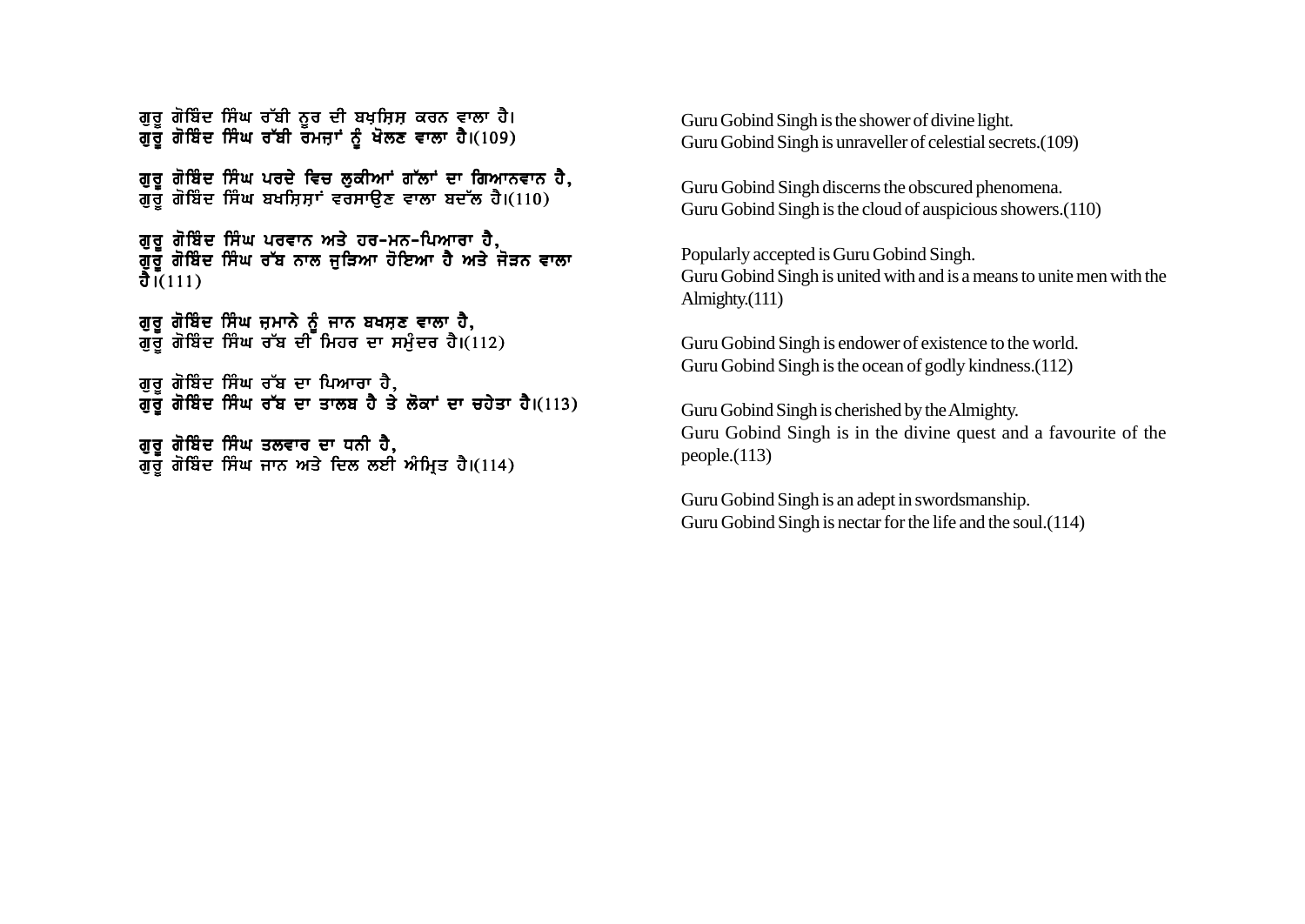ਗੁਰੂ ਗੋਬਿੰਦ ਸਿੰਘ ਤਾਜਾਂ ਦਾ ਮਾਲਕ ਹੈ, ਗੁਰੂ ਗੋਬਿੰਦ ਸਿੰਘ ਰੱਬ ਦੇ ਸਾਏ ਦਾ ਪਰਛਾਵਾਂ ਹੈ।(115)

ਗੁਰੂ ਗੋਬਿੰਦ ਸਿੰਘ ਹਰ ਖਜ਼ਾਨੇ ਦਾ ਖਜ਼ਾਨਚੀ ਹੈ ਗੁਰੁੱਗੋਬਿੰਦ ਸਿੰਘ ਹਰ ਦੁਖ ਦਰਦ ਨੂੰ ਦੂਰ ਕਰਨ ਵਾਲਾ ਹੈ।(116)

ਗਰ ਗੋਬਿੰਦ ਸਿੰਘ ਦੋਹਾਂ ਜਹਾਨਾਂ ਦਾ ਹਾਕਮ ਹੈ. ਦੋਹਾਂ ਜਹਾਨਾਂ ਵਿਚ ਗਰ ਗੋਬਿੰਦ ਸਿੰਘ ਦੇ ਬਰਾਬਰ ਦਾ ਹੋਰ ਕੋਈ ਨਹੀਂ ਹੈ। $(117)$ 

ਰੱਬ ਆਪ ਗਰ ਗੋਬਿੰਦ ਸਿੰਘ ਦਾ ਢਾਡੀ ਹੈ, ਗੁਰੂ ਗੋਬਿੰਦ ਸਿੰਘ ਸਰਵੋਤਮ ਗੁਣਾਂ ਦਾ ਧਾਰਨੀ ਹੈ।(118)

ਰੱਬ ਦੇ ਖਾਸ ਬੰਦੇ ਗਰ ਗੋਬਿੰਦ ਸਿੰਘ ਦੇ ਚਰਨਾਂ ਵਿਚ ਹਨ. ਰੱਬ ਦੇ ਪਾਕ ਨਿਕਟਵਰਦੀ ਗਰ ਗੋਬਿੰਦ ਸਿੰਘ ਦੀ ਆਗਿਆ ਵਿਚ  $\overline{d}$ ਨ।(119)

ਰੱਬ ਦੇ ਪਰਵਾਨ ਬੰਦੇ ਗੁਰੂ ਗੋਬਿੰਦ ਸਿੰਘ ਦੇ ਸ਼ਲਾਘਾਕਾਰ ਹਨ, ਜਾਨ ਅਤੇ ਦਿਲ ਲਈ ਗੁਰੂ ਗੋਬਿੰਦ ਸਿੰਘ (ਅਮਾਨ) ਬਖਸ਼ਣ ਵਾਲੇ  $\overline{d}$ ਨ।(120)

Guru Gobind Singh is the master of the crowns. Guru Gobind Singh is the reflection of the celestial shadow.(115)

Guru Gobind Singh is the treasurer of all wealth. Guru Gobind Singh decimates all agonies.(116)

Guru Gobind Singh is the sovereign of both the worlds. In both the realms there is none as good as Guru Gobind Singh.(117)

The Almighty, himself, is the minstrel of Guru Gobind Singh. Guru Gobind Singh manifests ideal traits.(118)

The prominent godly adherents pay obeisance at the feet of Guru Gobind Singh.

The divine followers remain under the command of Guru Gobind Singh.(119)

The celestially accepted ones applaud Guru Gobind Singh. The mind and the body are divinely directed by Guru Gobind Singh.(120)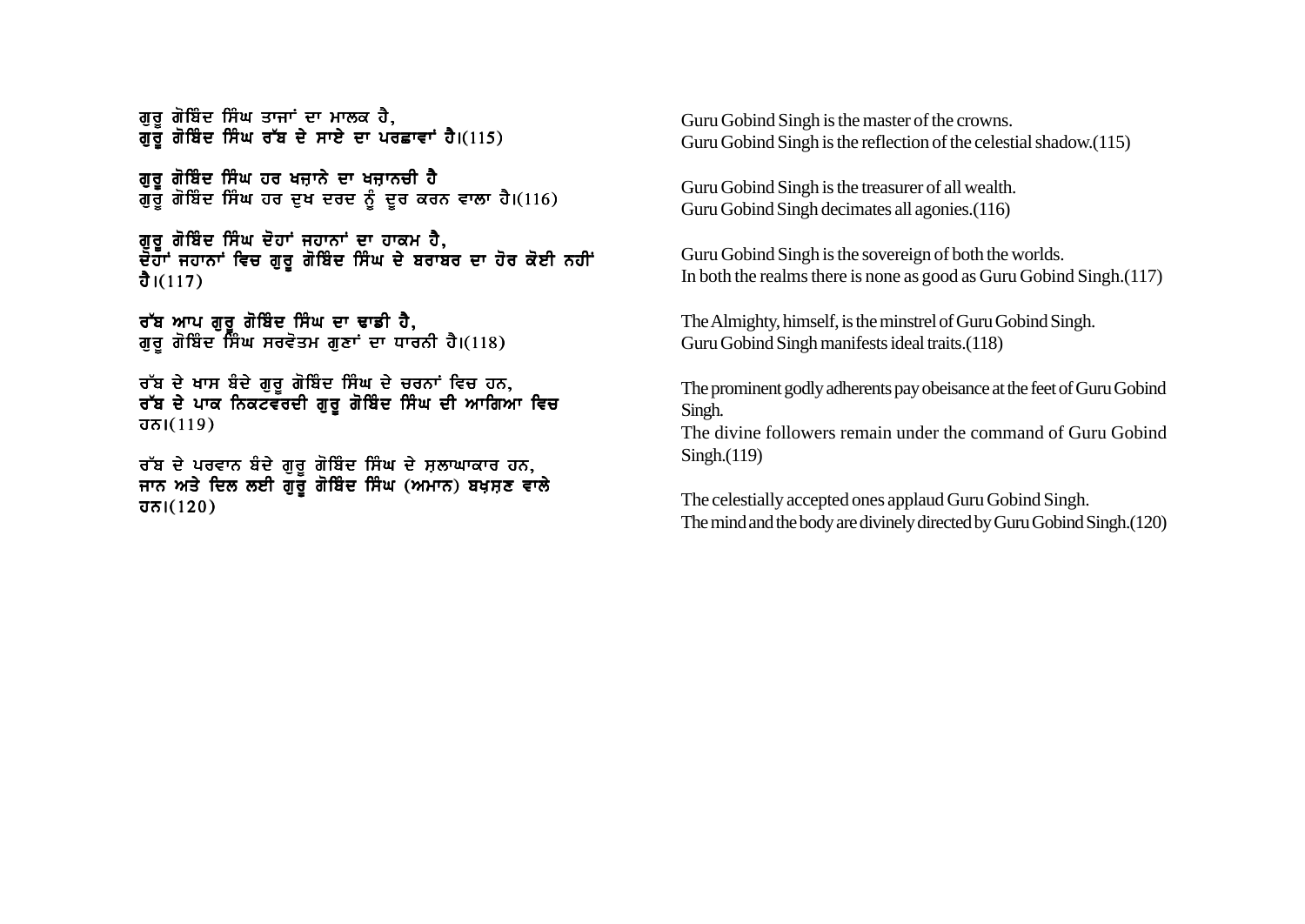ਲਾਮਕਾਨ-ਅਨੰਤ ਗਰ ਗੋਬਿੰਦ ਸਿੰਘ ਦੇ ਚਰਨ ਚੰਮਦਾ ਹੈ. ਦੋਹਾਂ ਜਹਾਨਾਂ ਤੇ ਗੱਰ ਗੋਬਿੰਦ ਸਿੰਘ ਦਾ ਨਗਾਰਾ ਵਜਦਾ ਹੈ।(121)

ਤਿੰਨੇ ਲੋਕ ਗਰ ਗੋਬਿੰਦ ਸਿੰਘ ਦੀ ਆਗਿਆ ਵਿਚ ਹਨ. ਚਾਰੇ ਖਾਣੀਆਂ ਗੁਰੂ ਗੋਬਿੰਦ ਸਿੰਘ ਦੀਆਂ ਮੁਹਰਬੰਦ ਹਨ।(122)

ਸਾਰਾ ਜਹਾਨ ਗਰ ਗੋਬਿੰਦ ਸਿੰਘ ਦਾ ਗਲਾਮ ਹੈ. ਗਰ ਗੋਬਿੰਦ ਸਿੰਘ ਦਾ ਜੋਸ ਦਸਮਨਾਂ ਨੰ ਮਾਰ ਮਕੳਣ ਵਾਲਾ ਹੈ।(123)

ਗਰ ਗੋਬਿੰਦ ਸਿੰਘ ਦਿਲ ਦਾ ਸਾਫ਼ ਅਤੇ ਵੈਰ ਭਾਵ ਤੋਂ ਖਾਲੀ ਹੈ. ਗਰੌ ਗੋਬਿੰਦ ਸਿੰਘ ਆਪ ਸੱਚ ਹੈ ਅਤੇ ਸੱਚ ਦਾ ਸੀਸਾ ਹੈ।(124)

ਗਰ ਗੋਬਿੰਦ ਸਿੰਘ ਸੱਚ ਦਾ ਸੱਚਾ ਅਨਭਵੀ ਹੈ. ਦਰੌਵੇਸ ਗਰ ਗੋਬਿੰਦ ਸਿੰਘ ਪਾਤਸਾਹ ਹੈ।(125)

ਗਰ ਗੋਬਿੰਦ ਸਿੰਘ ਬਖਸਿਸਾਂ ਕਰਨ ਵਾਲਾ ਹੈ. ਗਰ ਗੋਬਿੰਦ ਸਿੰਘ ਦੌਲਤਾਂ ਤੇ ਨਿਆਮਤਾਂ ਦੇਣ ਵਾਲਾ ਹੈ।(126) The infinite one kisses the feet of Guru Gobind Singh. Victory-drums of Guru Gobind Singh are beaten in both dominions.(121)

All the three realms are in obedience to Guru Gobind Singh. All the four corners are under the supremacy of Guru Gobind Singh.(122)

The whole universe is a slave of Guru Gobind Singh. The valour of Guru Gobind Singh is the eradicator of enemies.(123)

Guru Gobind Singh is plain-hearted and above malice. Guru Gobind Singh is the truth and the mirror of truthfulness.(124)

The truthfulness of Guru Gobind Singh is pragmatic. The pious Guru Gobind Singh is the sovereign.(125)

Guru Gobind Singh showers the benevolence, Guru Gobind Singh endows the riches and the boons.(126)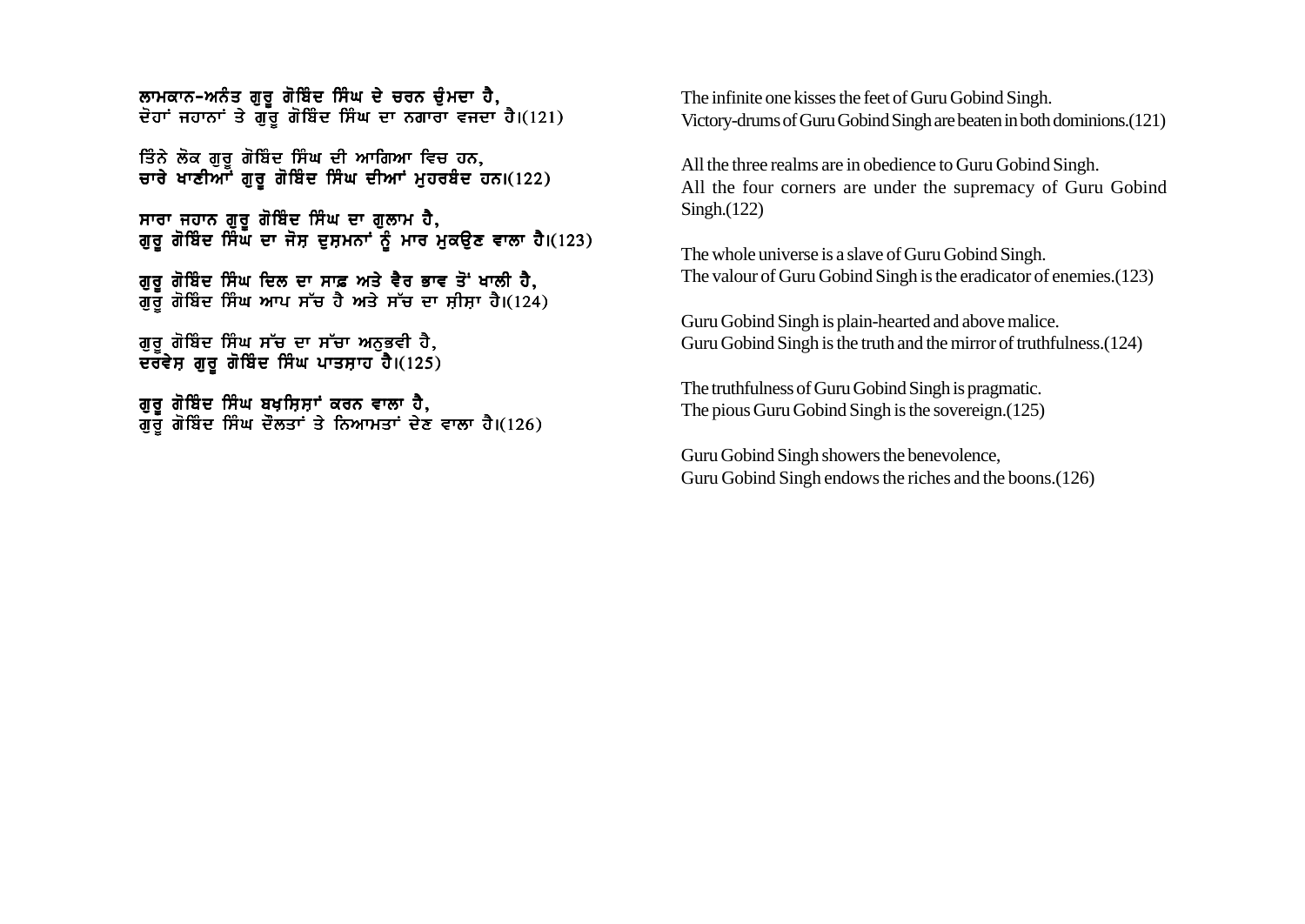ਗਰ ਗੋਬਿੰਦ ਸਿੰਘ ਸਖੀਆਂ ਦੀ ਵੀ ਸਖੀ ਹੈ. ਗੁਰੂ ਗੋਬਿੰਦ ਸਿੰਘ ਰਹਿਮ ਕਰਨ ਵਾਲਿਆਂ ਲਈ ਵੀ ਰਹਿਮ ਹੈ।(127)

ਗਰ ਗੋਬਿੰਦ ਸਿੰਘ ਨਿਆਮਤਾਂ ਦੇਣ ਵਾਲਿਆਂ ਨੰ ਵੀ ਨਿਆਮਤਾਂ ਬਖਸਦਾ ਹੈ . ਗੁਰੂ ਗੋਬਿੰਦ ਸਿੰਘ ਅਨੁਭਵੀਆਂ ਦਾ ਵੀ ਅਨੁਭਵੀ ਹੈ।(128)

ਗਰ ਗੋਬਿੰਦ ਸਿੰਘ ਸਦੀਵੀ ਤੇ ਸਥਿਰ ਰਹਿਣ ਵਾਲਾ ਹੈ. ਗਰੌ ਗੋਬਿੰਦ ਸਿੰਘ ਨੇਕ ਤੇ ਵਡੇ ਭਾਗਾਂ ਵਾਲਾ ਹੈ।(129)

ਗਰ ਗੋਬਿੰਦ ਸਿੰਘ ਸਰਬਸਕਤੀ ਮਾਨ ਵਾਹਿਗਰ ਦੀ ਮਿਹਰ ਹੈ. ਗਰ ਗੋਂਬਿੰਦ ਸਿੰਘ ਰੱਬ ਦੇ ਨਰ ਦੀ ਕਿਰਨਾਂ ਭਰੀ ਰੌਸਨੀ ਹੈ।(130)

ਗੁਰੂ ਗੋਬਿੰਦ ਸਿੰਘ ਦਾ ਨਾਮ ਸੁਣਨ ਵਾਲੇ, ਗੁਰੁੱ ਗੋਬਿੰਦ ਸਿੰਘ ਦੀ ਬਖ਼ਸ਼ਿਸ਼ ਨਾਲ ਰੱਬ ਨੂੰ ਵੇਖਣ ਵਾਲੇ ਹੋ ਜਾਂਦੇ  $\overline{d\pi}$  $(131)$ 

ਗਰ ਗੋਬਿੰਦ ਸਿੰਘ ਦੀ ਜਾਤ ਦੀ ਸਿਫਤ ਸਲਾਘਾ ਕਰਨ ਵਾਲੇ. ਗਰ ਗੋਬਿੰਦ ਸਿੰਘ ਦੀਆਂ ਬਰਕਤਾਂ ਅਤੇ ਬਖਸਿਸਾਂ ਨੰ ਪਾਪਤ ਕਰ ਲੈਂਦੇ  $\overline{d}$ ਨ। $(132)$ 

Guru Gobind Singh is the most charitable. Guru Gobind Singh is kind to kind-hearted ones.(127)

Guru Gobind Singh endows boons to the endowers of blessings. Guru Gobind Singh is the most sensitive observer.(128)

Guru Gobind Singh remains forever and is resolute. Guru Gobind Singh is compassionate and auspicious.(129)

Guru Gobind Singh is the embodiment of the omnipotent Almighty. Guru Gobind Singh is the ray of godly luminosity.(130)

Those who listen to to the name of Guru Gobind Singh, Through the benevolence of Guru Gobind Singh, get godly vision.(131)

Those who praise the entity of Guru Gobind Singh, Achieve the benevolence and generosity of Guru Gobind Singh.(132)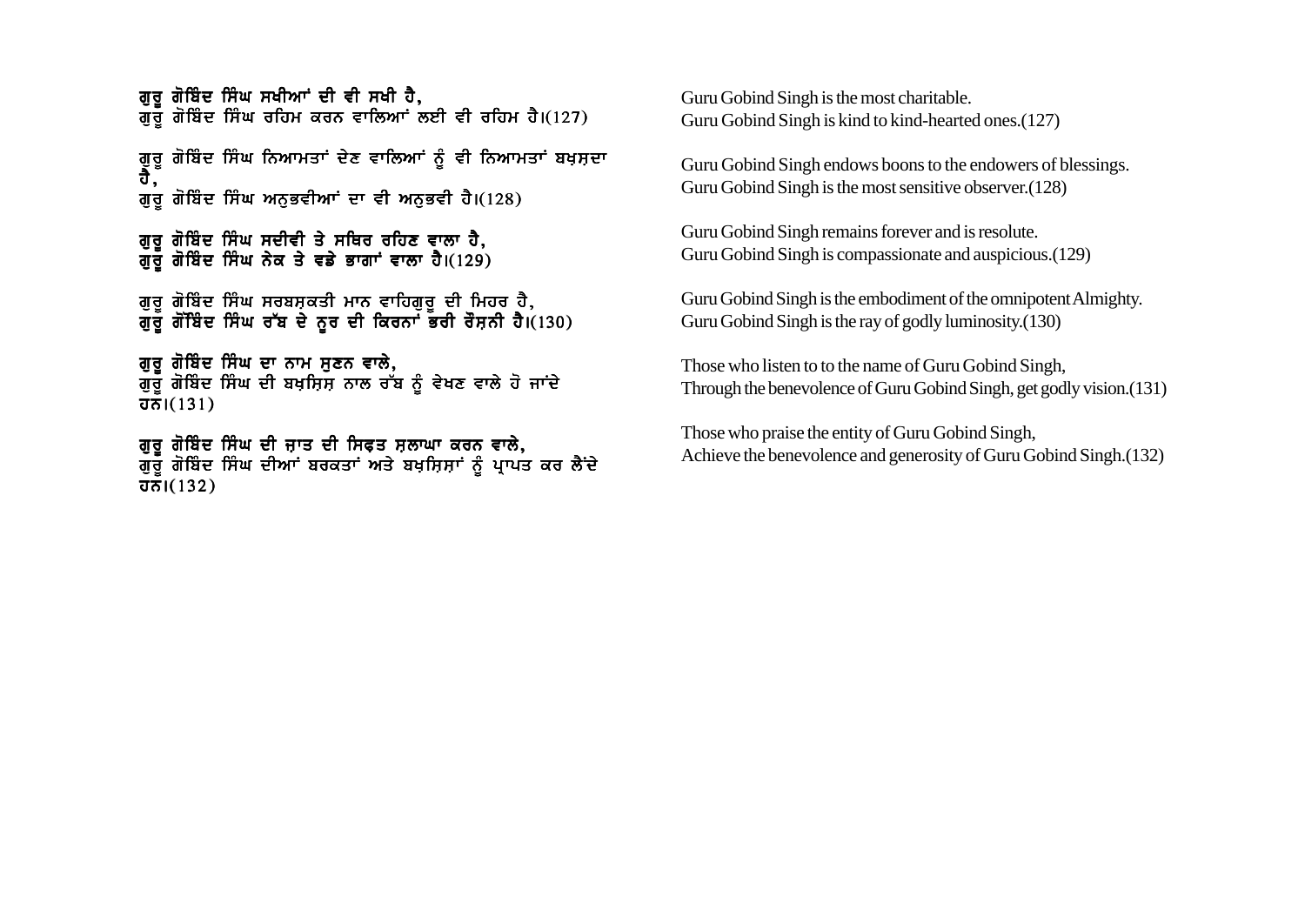ਗਰ ਗੋਬਿੰਦ ਸਿੰਘ ਦੇ ਗਣਾਂ ਦੇ ਲਿਖਣਹਾਰੇ. ਗੁਰੂ ਗੋਬਿੰਦ ਸਿੰਘ ਦੀ ਕਿਰਪਾ ਅਤੇ ਮਿਹਰ ਨਾਲ ਨਾਮਵਰੀ ਪਾਉਂਦੇ  $\overline{d} \overline{h}$  $(133)$ 

ਗੁਰੂ ਗੋਬਿੰਦ ਸਿੰਘ ਦੇ ਮੁਖੜੇ ਦੇ ਦਰਸ਼ਨ ਕਰਨ ਵਾਲੇ, ਗੁਰੁੱ ਗੋਬਿੰਦ ਸਿੰਘ ਦੀ ਗਲੀ ਵਿਚ ਉਸ ਦੀ ਪ੍ਰੀਤੀ ਵਿਚ ਮਸਤ ਹੋ ਜਾਂਦੇ  $\overline{d}$ ਨ। $(134)$ 

ਗਰ ਗੋਬਿੰਦ ਸਿੰਘ ਦੇ ਚਰਨਾਂ ਦੀ ਧੜ ਨੰ ਚੰਮਣ ਵਾਲੇ. ਗਰ ਗੋਬਿੰਦ ਸਿੰਘ ਦੀਆਂ ਨਿਆਮੱਤਾਂ ਕਾਰਨ ਪਰਵਾਨ ਹੋ ਜਾਂਦੇ  $\overline{d}$ ਨ।(135)

ਗੁਰੂ ਗੋਬਿੰਦ ਸਿੰਘ ਹਰ ਕਾਰਜ ਦੇ ਸਮੱਰਥ ਹਨ, ਗੁਰੁ ਗੋਬਿੰਦ ਸਿੰਘ ਨਿਆਸਰਿਆਾਂ ਦੇ ਆਸਰਾ ਹਨ।(136)

ਗੁਰੂ ਗੋਬਿੰਦ ਸਿੰਘ ਪੁਜਾਰੀ ਅਤੇ ਪੁਜਨੀਕ ਹਨ, ਗੁਰੂ ਗੋਬਿੰਦ ਸਿੰਘ ਮਿਹਰ ਅਤੇ ਬਖ਼ਸ਼ਿਸ਼ ਦਾ ਸਰੂਪ ਹਨ।(137)

ਗਰ ਗੋਬਿੰਦ ਸਿੰਘ ਸਰਦਾਰਾਂ ਦੇ ਤਾਜ ਹਨ. ਰੱਬ ਪਾਪਤੀ ਲਈ ਗਰ ਗੋਬਿੰਦ ਸਿੰਘ ਸਭ ਤੋਂ ਚੰਗਾ ਵਸੀਲਾ (ਪੌੜੀ) ਹਨ। $(138)$ 

The narrators of the merits of Guru Gobind Singh, Through the kindness of Guru Gobind Singh attain eminence.(133)

The ones who perceive the glimpse of Guru Gobind Singh, Feel exhilarated in the avenues of Guru Gobind Singh.(134)

Those who revere the dust at the feet of Guru Gobind Singh, Through the bounties of Guru Gobind Singh, are accepted.(135)

Guru Gobind Singh is adept in all the pursuits. Guru Gobind Singh is the shelter for the destitute.(136)

Guru Gobind Singh is a devotee as well as worthy of veneration. Guru Gobind Singh is the embodiment of kindness and magnanimity.(137)

Guru Gobind Singh is the chief of the leaders. Guru Gobind Singh is the magnificent resource for godly attainment.(138)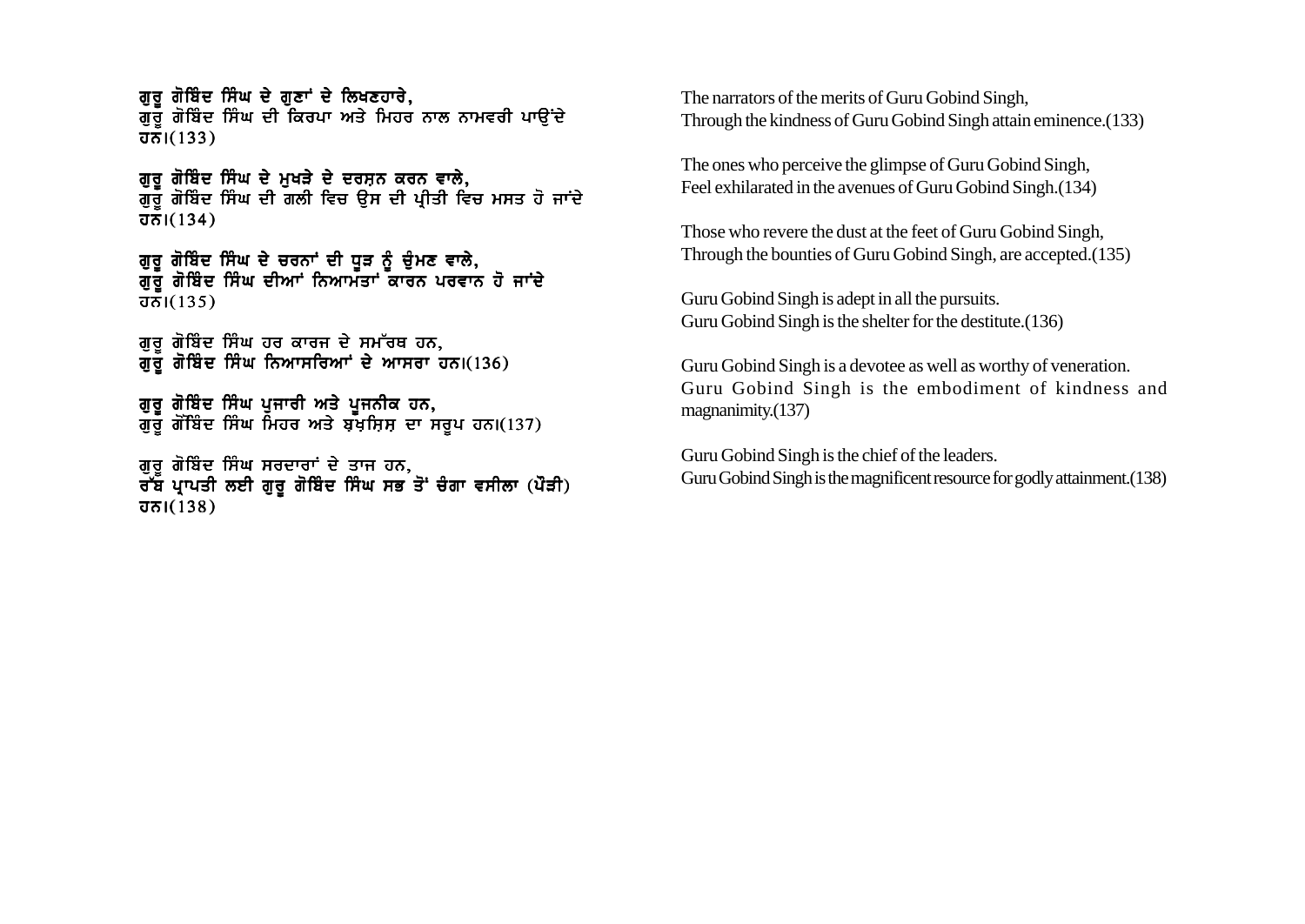ਸਾਰੇ ਪਵਿਤ੍ਰ ਫ਼ਰਿਸ਼ਤੇ ਗੁਰੂ ਗੋਬਿੰਦ ਸਿੰਘ ਦੇ ਤਾਬਿਆ ਹਨ, ਅਤੇ ਗੁਰੂ ਗੋਬਿੰਦ ਸਿੰਘ ਦੀਆਂ ਬਖਸ਼ਸ਼ਾਂ ਦੀ ਸਿਫਤ ਕਰਨ ਵਾਲੇ  $\overline{d}$  $\overline{d}$  $(139)$ 

ਜਗਤ ਦੀ ਪਵਿਤ੍ਰ ਜਨਮਦਾਤਾ ਗੁਰੂ ਗੋਬਿੰਦ ਸਿੰਘ ਦੀ ਸੇਵਾ ਵਿਚ ਰਹਿੰਦੀ ਹੈ, ਅਤੇ ਗੁਰੂ ਗੋਬਿੰਦ ਸਿੰਘ ਦੀ ਟਹਿੱਲਣ, ਸੇਵਾਦਾਰ, ਹੈ। $(140)$ 

ਗਰ ਗੋਬਿੰਦ ਸਿੰਘ ਦੇ ਸਾਮਣੇ ਕਦਰਤ ਦੀ ਕੀ ਕਦਰ ਹੈ? ੳਹ ਵੀ ਗਰ ਗੋਬਿੰਦ ਸਿੰਘ ਦੀ ਬੰਦਗੀ ਵਿਚ ਬੱਧੀ ਰਹਿਣਾ ਚਾਹੰਦੀ ਹੈ। $(141)$ 

ਸੱਤੇ ਆਸਮਾਨ ਗਰ ਗੋਬਿੰਦ ਸਿੰਘ ਦੇ ਚਰਨਾਂ ਦੀ ਧੜ ਹਨ. ਅਤੇ ਗਰ ਗੋਬਿੰਦ ਸਿੰਘ ਦੇ ਚਸਤ ਚਲਾਕ ਚਾਕਰ ਹਨ।(142)

ਆਕਾਸ ਦਾ ੳਚੇਰਾ ਤਖਤ ਗਰ ਗੋਬਿੰਦ ਸਿੰਘ ਦੇ ਹੇਠ ਹੈ. ਗਰ ਗੋਬਿੰਦ ਸਿੰਘ ਅਨੰਤ ਵਿਚੌ ਵਿਚਰਦੇ ਹਨ।(143)

ਗੁਰੂ ਗੋਬਿੰਦ ਸਿੰਘ ਦੀ ਕਦਰ ਕੀਮਤ ਸਭ ਤੋਂ ਉਚੇਰੀ ਹੈ, ਗੁਰੂ ਗੋਬਿੰਦ ਸਿੰਘ ਅਬਿਨਾਸ਼ੀ ਸਿੰਘਾਸਨ ਦੇ ਮਾਲਕ ਹਨ।(144) All the angels are in attendance to Guru Gobind Singh, And are the admirers of the beneficence of Guru Gobind Singh.(139)

Even the pious procreator of the world attends upon Guru Gobind Singh. She serves and facilitates Guru Gobind Singh.(140)

Even the nature is subordinate to Guru Gobind Singh. It desires to remain imbued with veneration of Guru Gobind Singh.(141)

All the seven heavens are the dust of the feet of Guru Gobind Singh, And are efficient and clever servers of Guru Gobind Singh.(142)

The lofty celestial throne is obedient to Guru Gobind Singh. Guru Gobind Singh will prevail till the eternity.(143)

The honour and merits of Guru Gobind Singh are the loftiest, As Guru Gobind Singh retains an eternal throne.(144)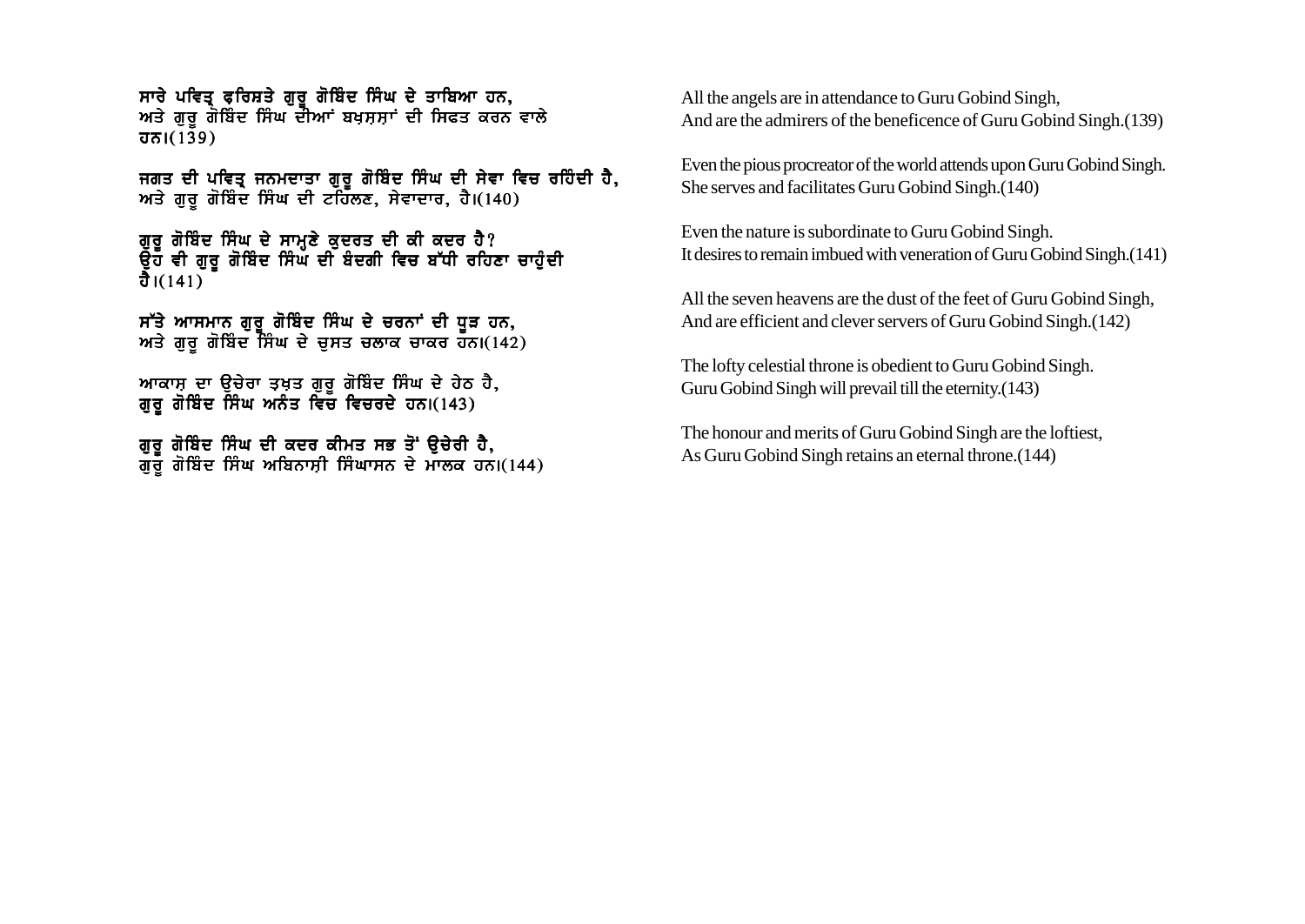ਗਰ ਗੋਬਿੰਦ ਸਿੰਘ ਸਦਕਾ ਇਹ ਸੰਸਾਰ ਰੌਸ਼ਨ ਹੈ. ਗੌਰ ਗੋਬਿੰਦ ਸਿੰਘ ਸਦਕਾ ਜਾਨ ਅਤੇ ਦਿਲ ਗਲਜਾਰ ਹੈ। $(145)$ 

ਗਰ ਗੋਬਿੰਦ ਸਿੰਘ ਦਾ ਮਰਤਬਾ ਦਿਨ ਦਿਨ ਵਧਦਾ ਹੈ. ਗੁਰੁੱਗੋਬਿੰਦ ਸਿੰਘ ਤਖਤ ਅਤੇ ਅਸਥਾਨ ਦੀ ਸੋਭਾ ਹਨ।(146)

ਗੁਰੂ ਗੋਬਿੰਦ ਸਿੰਘ ਦੋਹਾਂ ਜਹਾਨਾਂ ਦੇ ਸਤਿਗੁਰੂ ਹਨ, ਗੁਰੁੱ ਗੋਬਿੰਦ ਸਿੰਘ ਹਰ ਅੱਖ ਦੀ ਰੌਸ਼ਨੀ ਹਨ।(147)

ਸਾਰਾ ਸੰਸਾਰ ਗਰ ਗੋਬਿੰਦ ਸਿੰਘ ਦੇ ਹਕਮ ਵਿਚ ਹੈ. ਗਰ ਗੋਬਿੰਦ ਸਿੰਘ ਦੀ ਸਭ ਤੋਂ ਵੱਡੀ ਸਾਨ ਹੈ।(148)

ਦੋਵੇਂ ਦਨੀਆਂ ਗਰ ਗੋਬਿੰਦ ਸਿੰਘ ਦਾ ਕਬੀਲਾ ਹਨ. ਸਾਰੇ ਲੋਕ ਗਰ ਗੋਬਿੰਦ ਸਿੰਘ ਦਾ ਪੱਲਾ ਫੜਨਹਾਰੇ ਹਨ।(149)

ਗਰ ਗੋਬਿੰਦ ਸਿੰਘ ਬਖਸਿਸਾਂ ਕਰਨ ਵਾਲੇ ਸਖ਼ੀ ਹਨ. ਗਰੌ ਗੋਬਿੰਦ ਸਿੰਘ ਹਰ ਦਰ ਦੇ ਖੋਲਣ ਹਾਰੇ (ਹਰ ਥਾਂ ਦੇ ਵਿਜਈ )  $\overline{d\pi}$  $(150)$ 

Due to Guru Gobind Singh, this world is enlightened. Through the kindness of Guru Gobind Singh both, the mind and the soul, bloom.(145)

The status of Guru Gobind Singh enhances day by day. Guru Gobind Singh is the honour of the place of regality.(146)

Guru Gobind Singh is truly the preceptor of both the worlds. Guru Gobind Singh endows the light of discernment to all the visions.(147)

The whole universe is under the command of Guru Gobind Singh, And the splendour of Guru Gobind Singh is magnificent.(148)

Both the domains are in the lineage of Guru Gobind Singh. All the people are holding the apparel of Guru Gobind Singh.(149)

Guru Gobind Singh is liberal in bestowing benevolence. Guru Gobind Singh is the opener of all the portals.(150)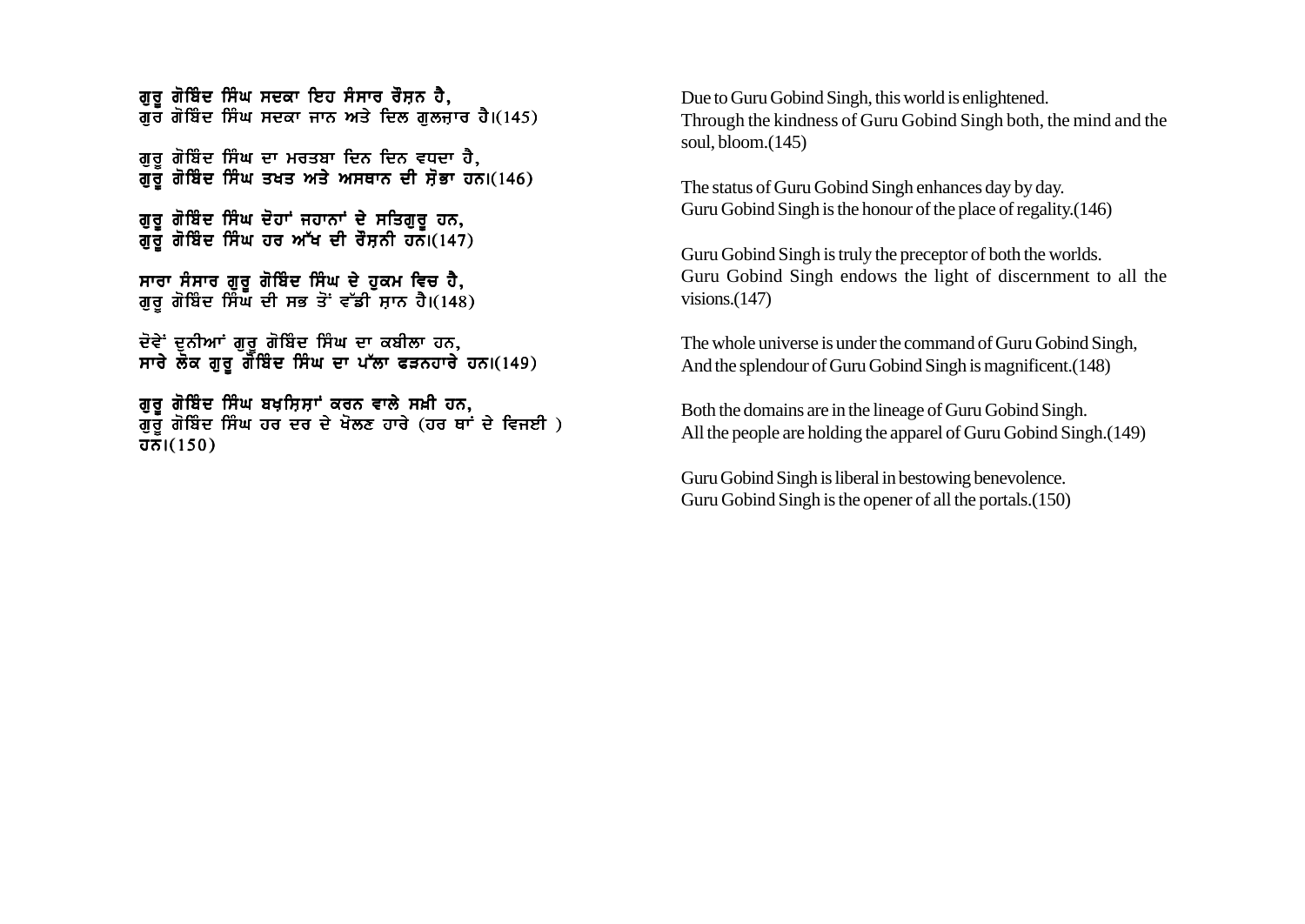ਗੁਰੂ ਗੋਬਿੰਦ ਸਿੰਘ ਮਿਹਰਾਂ ਨਾਲ ਭਰਪੂਰ ਹਨ, ਗੁਰ ਗੋਬਿੰਦ ਸਿੰਘ ਸਦਾਚਾਰ ਵਿਚ ਪਰੀਪੁਰਣ ਹਨ।(151)

ਗੁਰੁ ਗੋਬਿੰਦ ਸਿੰਘ ਹਰ ਸਰੀਰ ਵਿਚ ਦੀ ਰੁਹ ਹਨ, ਗਰ ਗੋਬਿੰਦ ਸਿੰਘ ਹਰ ਅੱਖ ਵਿਚਲਾ ਨਰ ਹਨ।(152)

ਸਾਰੇ ਹੀ ਗਰ ਗੋਬਿੰਦ ਸਿੰਘ ਦੇ{ਦਰ ਤੋਂ`} ਰੋਜ਼ੀ ਪਰਾਪਤ ਕਰਨ ਵਾਲੇ ਹਨ, ਗੁਰੂ ਗੋਬਿੰਦ<sup>ਰ</sup>ਸਿੰਘ ਰੱਬ ਦੀ ਮਿਹਰ ਦੇ ਬੱਦਲ ਵਰਸਾਉਣ ਵਾਲੇ ਹਨ।(153)

ਸਤਾਈ{ਵਲਾਇਤਾਂ} ਗੁਰੂ ਗੋਬਿੰਦ ਸਿੰਘ ਦੇ ਭਿਖਾਰੀ ਹਨ,  $\overrightarrow{H}$ ਤੇ ਸੰਸਾਰ ਗੁਰੂ ਗੋਬਿੰਦ ਸਿੰਘ ਤੋਂ ਕੁਰਬਾਨ ਹਨ।(154)

ਪੰਜੇ ਇੰਦਰੇ ਗਰ ਗੋਬਿੰਦ ਸਿੰਘ ਦੇ ਗਣਾਂ ਨੰ ਸੋਭਾ ਦੇਣ ਵਾਲੇ ਹਨ. ਅਤੇ ਗਰ ਗੋਬਿੰਦ ਸਿੰਘ ਦੇ ਮਹਿਲਾਂ ਦੇ ਝਾੜ-ਬਰਦਾਰ ਹਨ।(155)

ਦੋਹਾਂ ਜਹਾਨਾਂ ਉਤੇ ਗੁਰੂ ਗੋਬਿੰਦ ਸਿੰਘ (ਦੀ ਮਿਹਰ) ਦਾ ਹੱਥ ਹੈ, ਸਾਰੇ ਫ਼ਰਿਸ਼ਤੇ ਅਤੇ ਦੇਵਤੇ ਗੁਰੂ ਗੋਬਿੰਦ ਸਿੰਘ ਸਾਮਣੇ ਤੁਛ ਹਨ।(156) Guru Gobind Singh is brimful with compassion. Guru Gobind Singh retains the absolute character.(151)

Guru Gobind Singh is the eternal soul of all the beings. Guru Gobind Singh is the internal glow of each vision.(152)

All earn the sustenance from the portal of Guru Gobind Singh. Guru Gobind Singh showers the clouds of godly kindness.(153)

Twenty-seven continents are begging of Guru Gobind Singh. And all the seven regions sacrifice themselves for Guru Gobind Singh.(154)

All the five elements pay tributes to Guru Gobind Singh, And they remain the servers of the household of Guru Gobind Singh.(155)

Benevolent hand of Guru Gobind Singh is over both the realms. All the gods and the angels remain humble in the presence of Guru Gobind Singh.(156)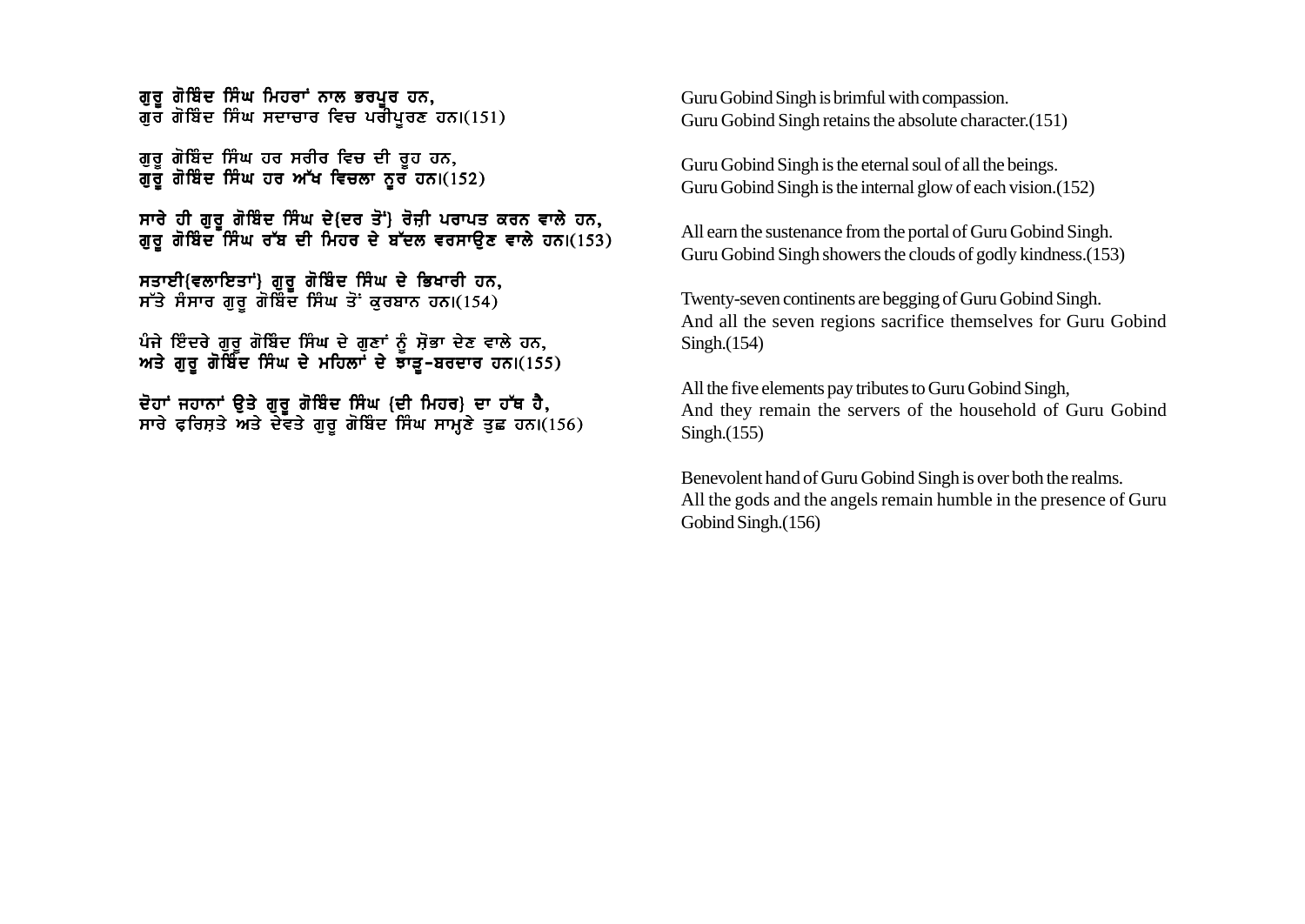{ਨੰਦ} ਲਾਲ ਗੁਰੂ ਗੋਬਿੰਦ ਸਿੰਘ {ਦੇ ਦਰ} ਦਾ ਇਕ ਗੁਲਾਮ ਕੁਕਰ ਹੈ, ਿੱਤੇ ਜਾਂ ਦਿੱਤੂ ਜਿੱਤੇ ਜਾਂ ਜਾਂਦੇ ਤੱਕ ਤਾਜਰ ਦਾ ਰਹੇ।<br>ਉਹ ਗੁਰੂ ਗੋਬਿੰਦ ਸਿੰਘ ਦੇ ਨਾਮ ਦੇ ਦਾਗ ਵਾਲਾ ਹੈ।(157)

ਉਹ ਗੁਰੂ ਗੋਬਿੰਦ ਸਿੰਘ ਦੇ ਕੁੱਤਿਆਂ ਤੋਂ ਵੀ ਨੀਚ ਹੈ, ਉਹ ਗੁਰੂ ਗੋਬਿੰਦ ਸਿੰਘ ਦੇ ਦਸਤਰਖਾਨ ਤੋਂ ਭੋਰੇ ਚੁਗਣ ਵਾਲਾ ਹੈ।(158)

ਇਹ (ਦਾਸ) ਗੁਰੂ ਗੋਬਿੰਦ ਸਿੰਘ ਦੇ ਚਰਨਾਂ ਦੀ ਪਵਿੱਤਰ ਧੁੜੀ ਦੀ ਬਖ਼ਸ਼ਿਸ਼ ਦਾ ਜਾਚਕ ਹੈ। $(159)$ 

{ਰੱਬ ਕਰੇ} ਇਸ (ਨੰਦ ਲਾਲ) ਦੀ ਜਾਨ ਗੁਰੂ ਗੋਬਿੰਦ ਸਿੰਘ ਤੋਂ ਕੁਰਬਾਨ ਹੋਵੇ,

```
{ਰੱਬ ਕਰੇ} ਉਸ ਦਾ ਸੀਸ ਗੁਰ ਗੋਬਿੰਦ ਸਿੰਘ ਦੇ ਚਰਨਾਂ ਤੇ ਟਿਕਿਆ
त्त्वे।(160)
```
(Nand) Lal is a slave-dog at the portal of Guru Gobind Singh. He is endowed with the sign of a stamp of Guru Gobind Singh.(!57)

His status is lower than that of the dogs of Guru Gobind Singh. He is the one who takes the leftover from the dinner of Guru Gobind Singh.(158)

This slave aspires for the reward from Guru Gobind Singh, Which is the dust from the pious feet of Guru Gobind Singh.(159)

May his life be sacrificed for Guru Gobind Singh, And may his head rest at the feet of Guru Gobind Singh.(160)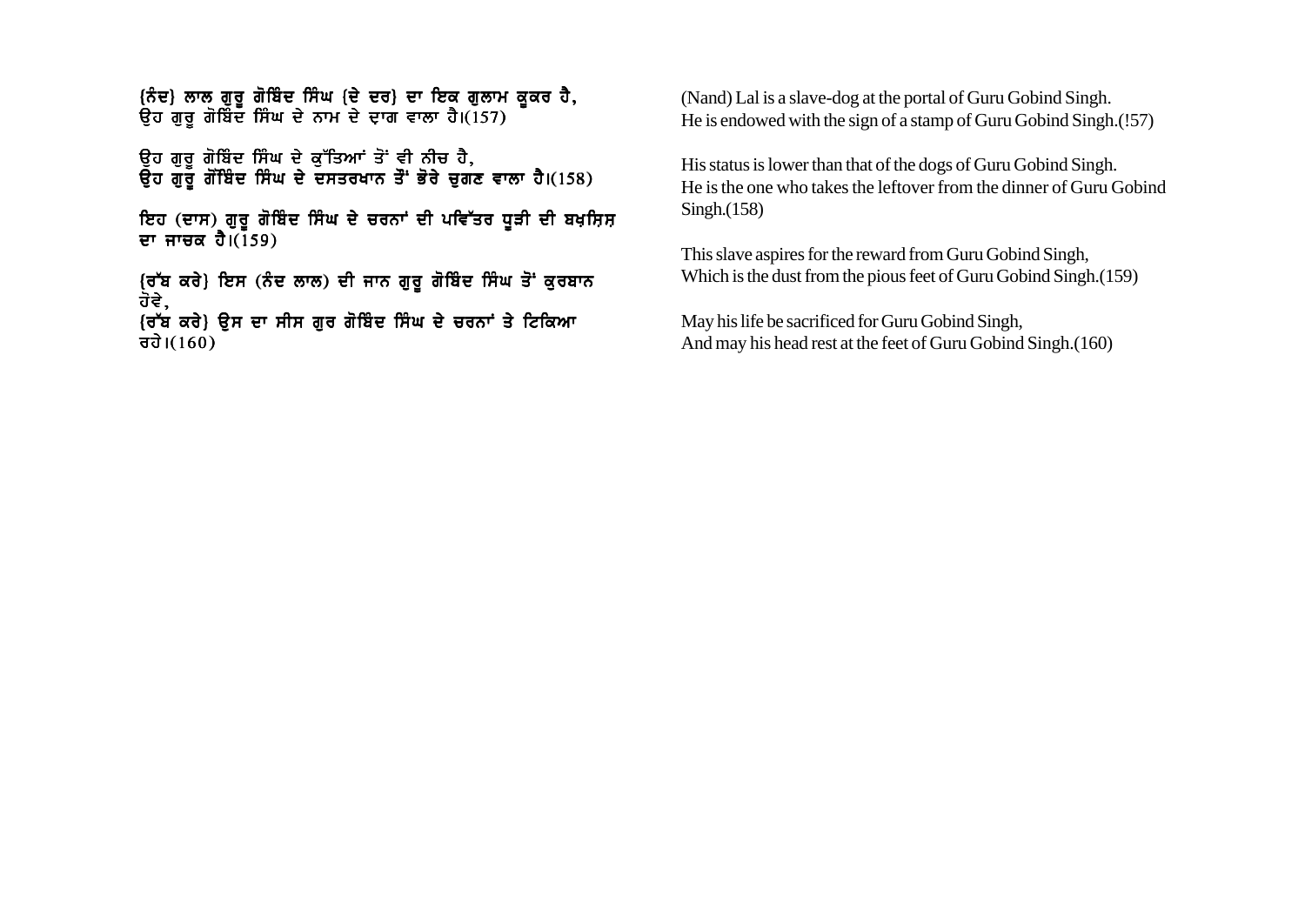# ਜੋਤਿ ਬਿਗਾਸ (ਮੂਲ ਫਾਰਸੀ)

## **Jote Bigas**

**(English) Splendour of the Light**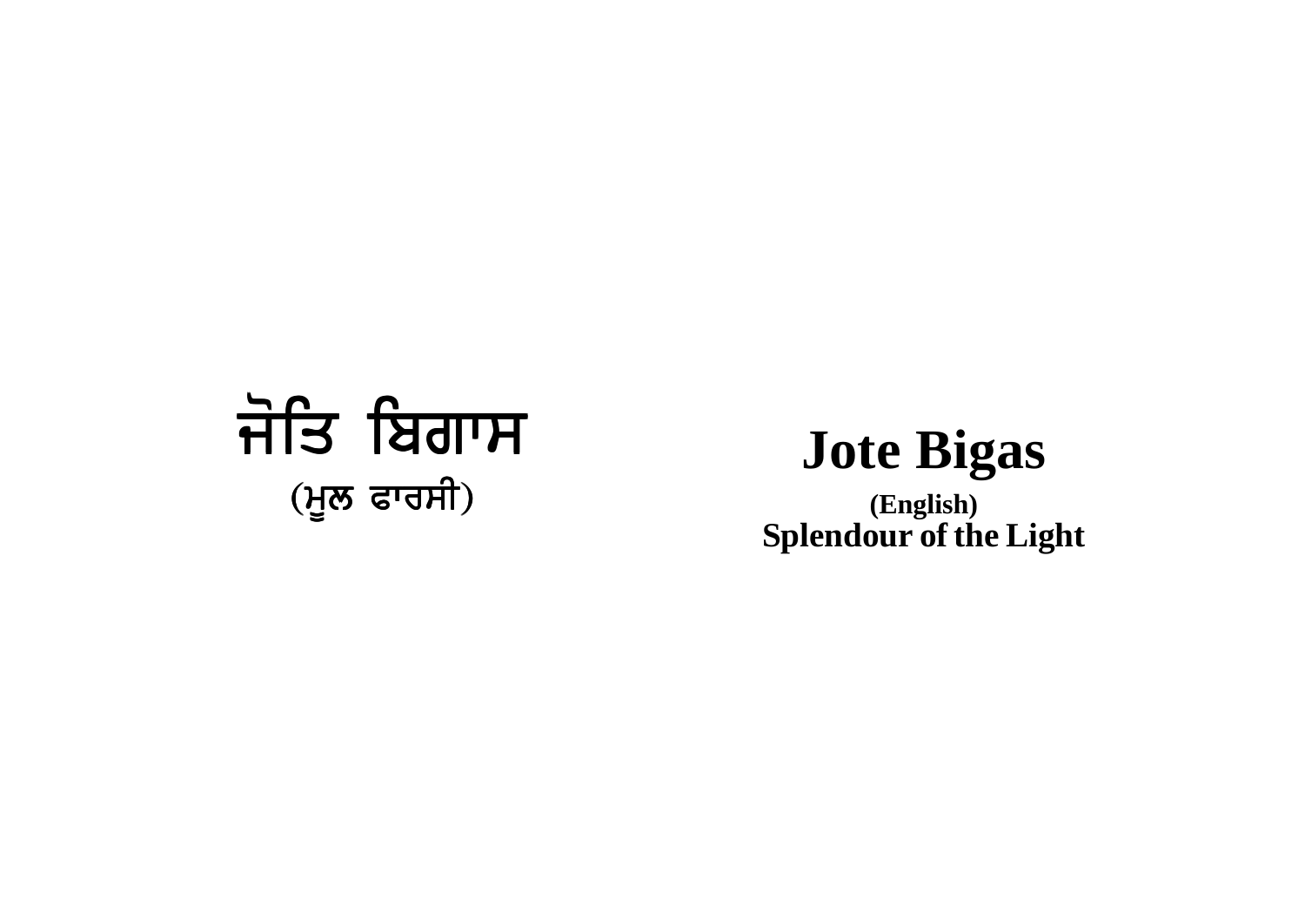ਗਰ ਨਾਨਕ ਨਰਾਇਣ ਦਾ ਸਰਪ ਹੈ. ਨਿਰਸੰਦੇਹ ੳਹ ਨਿੰਰਜਨ ਅਤੇ ਨਿੰਰਕਾਰ ਦਾ ਰਪ ਹੈ।(1)

ਰੱਬ ਨੇ ੳਸ ਨੰ ਆਪਣੀ ਬਖਿਸਸ ਦੇ ਨਰ ਤੋਂ ੳਤਪੰਨ ਕੀਤਾ ਹੈ. ਸਾਰਾ ਸੰਸਾਰ ਵਡੇਰੀਆਾਂ ਬਖਸਿਸਾਂ ਉੱਸ ਤੋਂ ਪਰਾਪਤ ਕਰਦਾ ਹੈ।(2)

ਰੱਬ ਨੇ ਉਸ ਨੂੰ ਹਰ ਚੁਣੇ ਹੋਏ ਤੋਂ ਉਚੇਰਾ ਚੁਣਿਆ ਹੈ, ਰੱਬ ਨੇ ਉਸ ਨੂੰ ਹਰ ਉਚੇਰੇ ਅਸਥਾਨ ਤੋਂ ਉਚੇਰਾ ਬਿਠਾਇਆ ਹੈ।(3)

ਰੱਬ ਨੇ ਆਪ ਉਸ ਨੂੰ ਦੋਹਾਂ ਜਹਾਨਾਂ ਦਾ ਮੁਰਸ਼ਦ (ਸਤਿਗੁਰੂ) ਕਰਾਰ ਦਿੱਤਾ, ਬੇਸ਼ਕ ਗੁਰੂ ਨਾਨਕ ਪਰਲੋਕ ਦੀ ਮੁਕਤੀ ਅਤੇ ਬਖਸ਼ਿਸ਼ਾਂ ਦੀ ਰਹਿਮਤ ਹੈ।(4)

ਰੱਬ ਨੇ ਉਸ ਨੂੰ ਲੋਕ ਪਰਲੋਕ ਦਾ ਸਹਿਨਸਾਹ ਕਹਿ ਕੇ ਸੰਬੋਧਨ ਕੀਤਾ, ਉਸ ਤੋਂ (ਗੁਰੂ ਤੋਂ) ਜਾਚਕਾਂ ਨੂੰ ਬਜੁਰਗੀ ਦਾ ਸੋਮਾ ਮਿਲਦਾ ਹੈ।(5)

ਰੱਬ ਨੇ ਆਪ ਉਸ (ਗੁਰੂ) ਦੇ ਉਚੇ ਸੰਘਾਸਨ ਨੂੰ ਸਜਾਇਆ, ਰੱਬ ਨੇ ਉਸ ਨੂੰ ਹਰ ਨੇਕੀ ਨਾਲ ਵਡਿਆਇਆ।(6)

Guru Nanak is the embodiment of the Almighty No doubt, he is immaculate and formless.(1)

The Almighty has manifested him through his benevolence and splendour. And the whole universe gains great blessings through him.(2)

The Almighty has adopted him from the chosen ones, And he has established him much higher than the highest ones.(3)

The Almighty, himself, has designated him as the preceptor of the universe. Without any doubt he is the emancipator and the quintessence of benedictions.(4)

The Almighty has honoured him as a supreme sovereign, And from him, the seekers achieve source of the reverence.(5)

The Almighty, himself, has established him on a high pedestal. The Almighty has endowed him with all sorts of virtues.(6)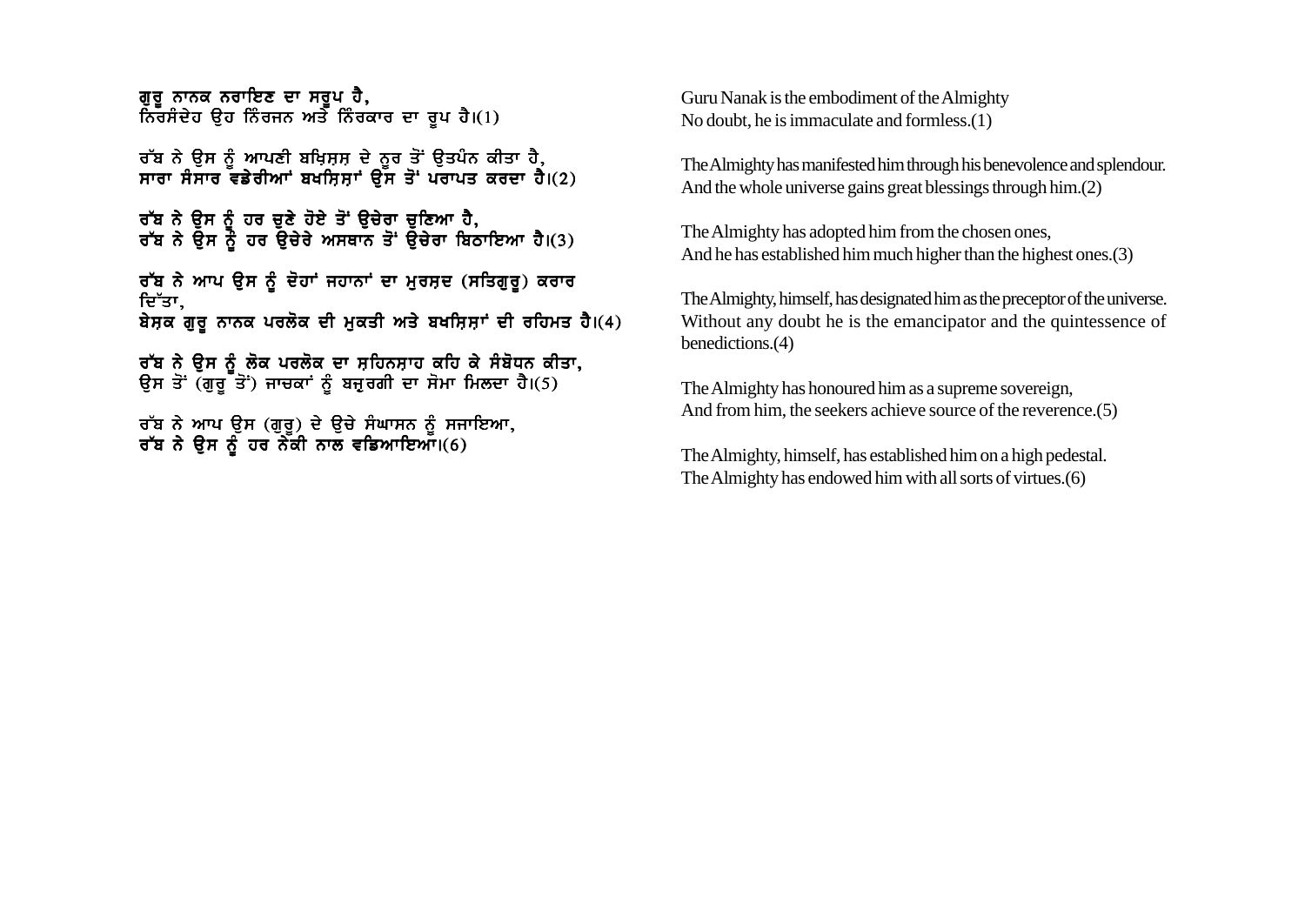ਰੱਬ ਨੇ ਸਾਰੇ ਖਾਸ ਪਰਵਾਨਤ ਨਿਕਟਵਰਤੀਆਂ ਨੂੰ ਉਸ ਦੇ ਚਰਨਾਂ ਨਾਲ ਲਾਇਆ. ਉਸ ਦਾ ਫਤਿਹ ਦੇ ਚਿੰਨ੍ਹ ਵਾਲਾ ਝੰਡਾ ਅਸਮਾਨ ਨਾਲ ਗੱਲਾਂ ਕਰਦਾ ਹੈ।(7)

ਉਸ ਦੀ ਪਾਤਸ਼ਾਈ ਦਾ ਤਖ਼ਤ ਸਦਾ ਸਥਿਰ ਰਹਿਣ ਵਾਲਾ ਹੈ, ਉਸ ਦੀ ਉਚੇਰੀ ਸ਼ਾਨ ਦਾ ਤਾਜ ਸਦਾ ਕਾਇਮ ਰਹਿਣ ਵਾਲਾ ਹੈ।(8)

ਰੱਬ ਨੇ ਉਸ ਨੂੰ ਵੱਡੀ ਵਡਿਆਈ ਅਤੇ ਸਖ਼ਾਵਤ ਬਖਸ਼ੀ ਹੈ, ਉਸ ਦੇ ਕਾਰਣ ਹਰ ਨਗਰ ਅਤੇ ਦੇਸ ਸੋਭਨੀਕ ਹੈ।(9)

ਉਹ (ਗਰ ਨਾਨਕ) ਆਪਣੇ ਪਹਿਲੇ ਹੋ ਗਜਰੇ ਅਵਤਾਰਾਂ ਤੋਂ ਵੀ ਪਹਿਲਾਂ ਦਾ ਹੈ। ਗੁਰੂ ਨਾਨਕ ਕਦਰ ਕੀਮਤ ਤੋਂ ਸਭ ਨਾਲੋਂ ਵਡਮੁੱਲਾ ਹੈ।(10)

ਹਜਾਰਾਂ ਬਹਮਾ ਗਰ ਨਾਨਕ ਦੀ ੳਸਤਤਿ ਕਰਦੇ ਹਨ. ਸਾਰੇ ਵਡਿੱਕਿਆਂ ਦੀ ਸਾਨ ਨਾਲੋਂ ਗਰ ਨਾਨਕ ਦੀ ਸਾਨ ਵਡੇਰੀ ਹੈ।(11)

ਹਜ਼ਾਰਾਂ ਈਸਰ ਅਤੇ ਇੰਦਰ ਗਰ ਨਾਨਕ ਦੇ ਚਰਨਾਂ ਵਿਚ ਹਨ. ਸਾਰੇ ਵਡਿੱਕਿਆਾਂ ਨਾਲੋਂ ਗਰ ਨਾਨਕ ਦਾ ਅਸਥਾਨ ੳਚੇਰਾ ਹੈ।(12) The Almighty has directed all his adherents towards his feet, As his victory flag reaches the heavenly heights.(7)

The throne of his sovereignty is invariable, And the crown of his high magnificence prevail forever.(8)

He has been bestowed with generosity and distinction. Through him all the cities and inhabitation get prominence.(9)

He is the forerunner of all the incarnations, And in his virtues, he is matchless.(10)

Thousands of Brahmas revel in his adoration, As his magnificence is greater than that of all the great ones. (11)

Thousands of Ishars and Indras pay their obeisance at his feet. His status is loftier that that of the lofty ones.(12)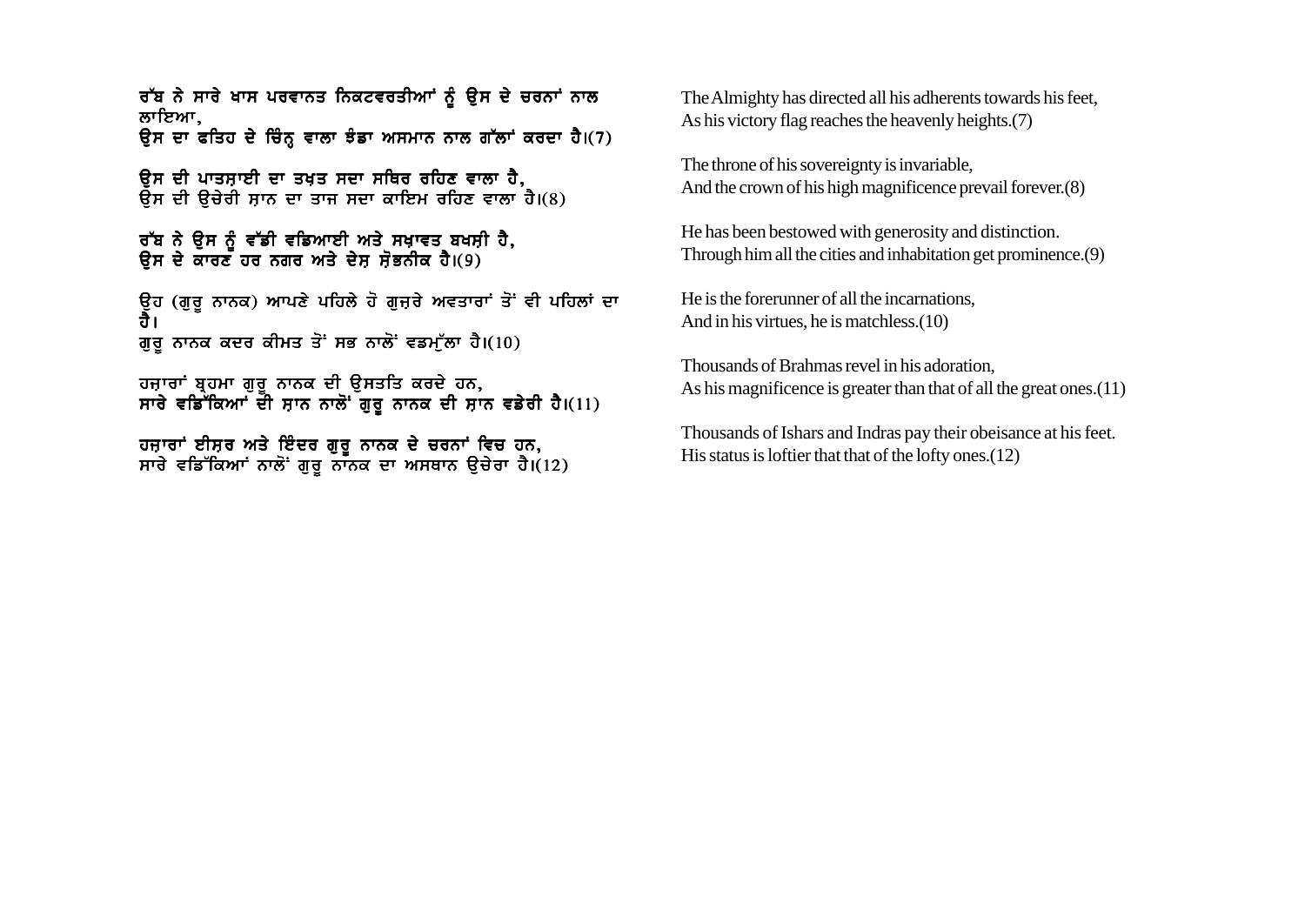ਹਜ਼ਾਰਾਂ ਧਰੁ ਵਰਗੇ ਅਤੇ ਹਜ਼ਾਰਾਂ ਬਿਸ਼ਨ ਵਰਗੇ, ਅਤੇ ਇਸੇ ਤਰ੍ਹਾਂ, ਅਨੇਕਾਂ ਰਾਮ ਰਾਜੇ ਅਤੇ ਅਨੇਕਾਂ ਕਾਹਨ ਕਿਸ਼ਨ।(13)

ਹਜਾਰਾਂ ਦੇਵੀ ਦੇਵਤਿਆਂ ਅਤੇ ਹਜਾਰਾਂ ਗੋਰਖਾਂ ਵਰਗੇ. ਗੁਰੂ ਨਾਨਕ ਦੇ ਚਰਨਾਂ ਤੋਂ ਆਪਣੀ ਜਾਨ ਵਾਰਦੇ ਹਨ।(14)

ਹਜ਼ਾਰਾਂ ਆਸਮਾਨ ਅਤੇ ਹਜ਼ਾਰਾਂ ਆਕਾਸ਼, ਹਜ਼ਾਰਾਂ ਧਰਤ ਅਤੇ ਹਜ਼ਾਰਾਂ ਪਾਤਾਲ, ਅਤੇ ਹਜ਼ਾਰਾਂ ਗਗਨਾਂ ਦੀ ਕਰਸੀ।(15)

ਅਤੇ ਹਜ਼ਾਰਾਂ ਤਖ਼ਤ, ਗੁਰੂ ਨਾਨਕ ਦੇ ਚਰਨਾਂ ਵਿਚ ਆਪਣੇ ਦਿਲ–ਜਾਨ ਨੂੰ  ${W<sup>+</sup>$ ਖਾਂ ਵਾਂਗ} ਵਛਾਉਂਦੇ ਹਨ।(16)

ਹਜ਼ਾਰਾਂ ਇਨ੍ਹਾਂ ਲੋਕਾਂ ਅਤੇ ਹਜ਼ਾਰਾਂ ਦੇਵ ਲੋਕਾਂ ਨੂੰ,<br>ਹਜ਼ਾਰਾਂ ਰੱਬ ਦੇ ਰੁਪ ਦੇ ਦੇਸ਼ਾਂ ਅਤੇ ਹਜ਼ਾਰਾਂ ਸੱਚਖੰਡਾਂ,(17)

ਅਥਵਾ ਹਜ਼ਾਰਾਂ ਵਾਸੀਆਂ ਅਤੇ ਹਜ਼ਾਰਾਂ ਵਾਸਿਆਂ ਨੂੰ,<br>ਅਤੇ ਹਜ਼ਾਰਾਂ ਜ਼ਮੀਨਾਂ ਅਤੇ ਹਜ਼ਾਰਾਂ ਜ਼ਮਾਨਿਆਂ ਨੂੰ,(18)

There are thousands upon thousands of Dhrus and Vishnus. And plenty of Ramas and Krishnas.(13)

There are thousands of gods and goddesses and numerous like Gorakhs, And they all sacrifice themselves at his feet. (14)

Thousands of heavens and thousands of skies. Thousands of worlds, hells, and paradises, (15)

Thousands of couches and thousands of thrones. lay themselves at his feet with humility. $(16)$ 

Thousands of people and thousands of demigods, Thousands godly incarnations and the heavens, (17)

Thousands of inhabitants at thousands of places, Thousands of earths and thousands of ages, (18)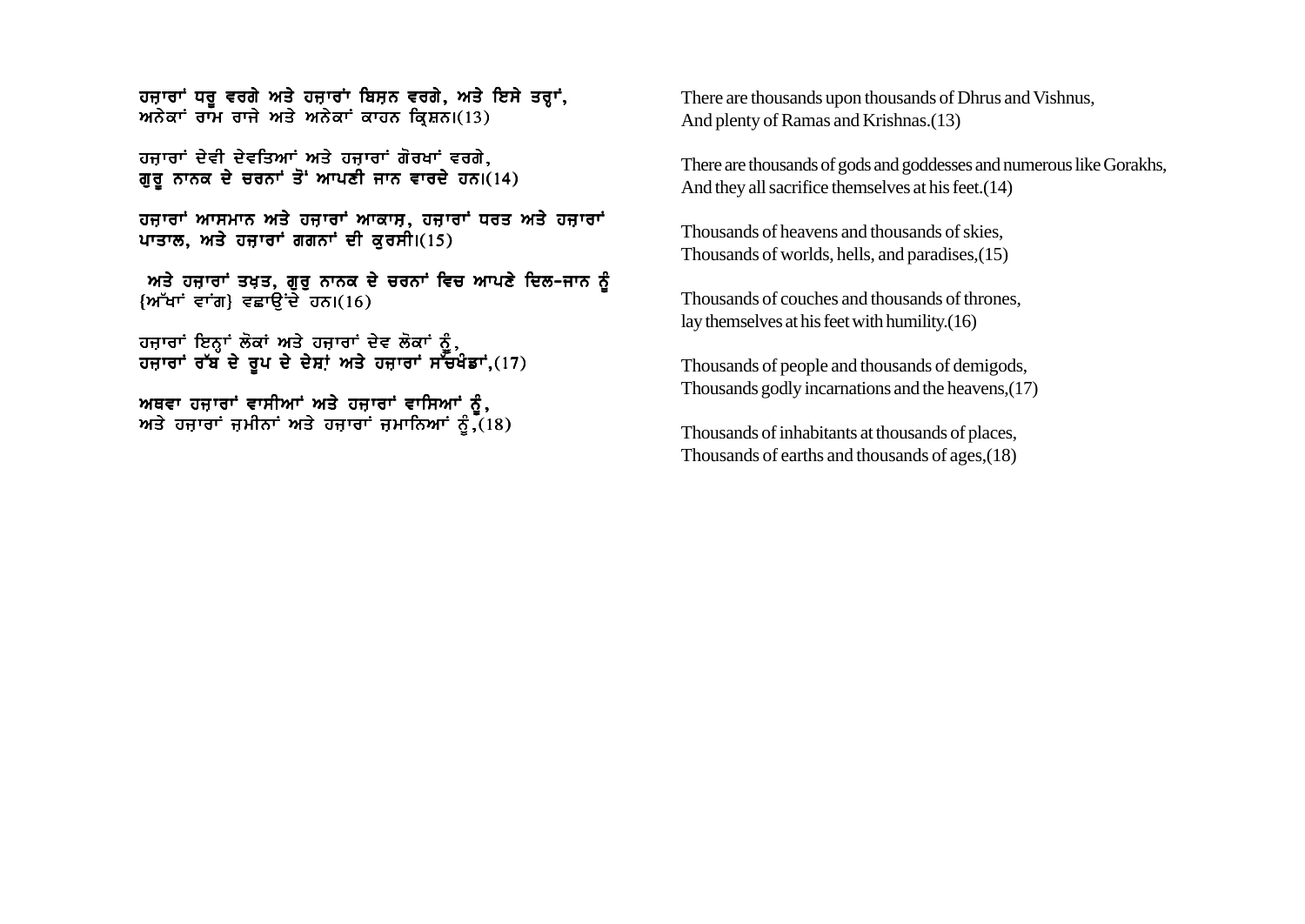ਰੱਬ ਨੇ ਗੁਰੂ ਨਾਨਕ ਦੇ ਚਰਨਾਂ ਵਿਚ ਸੇਵਕਾਂ ਵਾਗ ਸੁੱਟ ਦਿੱਤਾ ਹੈ, ਵਾਰੇ ਵਾਰੇ ਜਾਈਏ ਰੱਬ ਦੀ ਅਜਿਹੀ ਮਿਹਰ ਅਤੇ ਬਖਸਿਸ ਤੋਂ।(19)

ਦੋਵੇਂ ਜਹਾਨ ਗਰ ਨਾਨਕ ਸਦਕਾ ਰੌਸਨ ਹਨ. ਰੱਬ ਨੇ ੳਸ ਨੂੰ ਸਾਰੇ ਪਤਵੰਤਿਆਂ ਨਾਲੋਂ ਵਡੇਰਾ ਬਣਾਇਆ ਹੈ।(20)

ਹਜ਼ਾਰਾਂ ਆਦਮ ਅਤੇ ਹਜ਼ਾਰਾਂ ਹੱਵਾ ਅਥਵਾ ਹਜ਼ਾਰਾਂ ਦੇਵੀ ਦੇਵਤੇ ਗੁਰੂ, ਨਾਨਕ ਦੇ ਚਰਨਾਂ ਤੋਂ ਬਲਿਹਾਰੀ ਜਾਂਦੇ ਹਨ। $(21)$ 

ਹਜਾਰਾਂ ਸਹਿਨਸਾਹ ਗਰ ਨਾਨਕ ਦੇ ਹਜਰੀ ਗਲਾਮ ਹਨ**.** ਹਜਾਰਾਂ ਸਰਜ ਚੰਦਰਮਾਂ ਗਰ ਨਾਨਕ ਨੂੰ ਨਿੳਂ ਨਿੳਂ ਸਲਾਮਾਂ ਕਰਦੇ  $\overline{d} \overline{\delta}$ l $(22)$ 

ਨਾਨਕ ਵੀ ੳਹੀ ਹੈ ਅਤੇ ਅੰਗਦ ਵੀ ੳਹੀ ਹੈ. ਬਖਸਿਸ ਅਤੇ ਵਡੀ ਵਡਿਆਈ ਦਾ ਮਾਲਕ ਅਮਰ ਦਾਸ ਵੀ ੳਹੀ ਹੈ।(23)

ਓਹੀ ਰਾਮਦਾਸ ਅਤੇ **ੳਹੀ ਅਰਜਨ ਹੈ**, ਸਭ ਤੋਂ ਵੱਡਾ ਅਤੇ ਚੰਗੇਰਾ ਹਰਿਗੋਬਿੰਦ ਵੀ ਉਹੀ ਹੈ।(24) All are bequeathed by God to Guru Nanak as the servers, And we are gratified by such divine benefaction.(19)

Both the realms are glorious due to him, And the Almighty has infused more resplendence into him than any of his ancestry.(20)

Thousands of Adams and thousands of Eves, And thousands of deities sacrifice themselves at his feet.(21)

Thousands of Emperors act as his servers, Thousands of suns and moons convey to him their humble greetings.(22)

Nanak is him, him is also Angad, And his embodiment, too, is Amar Das, the benevolent.(23)

Him is Ram Das and him is Arjun, And supreme and kind Hargobind is him too.(24)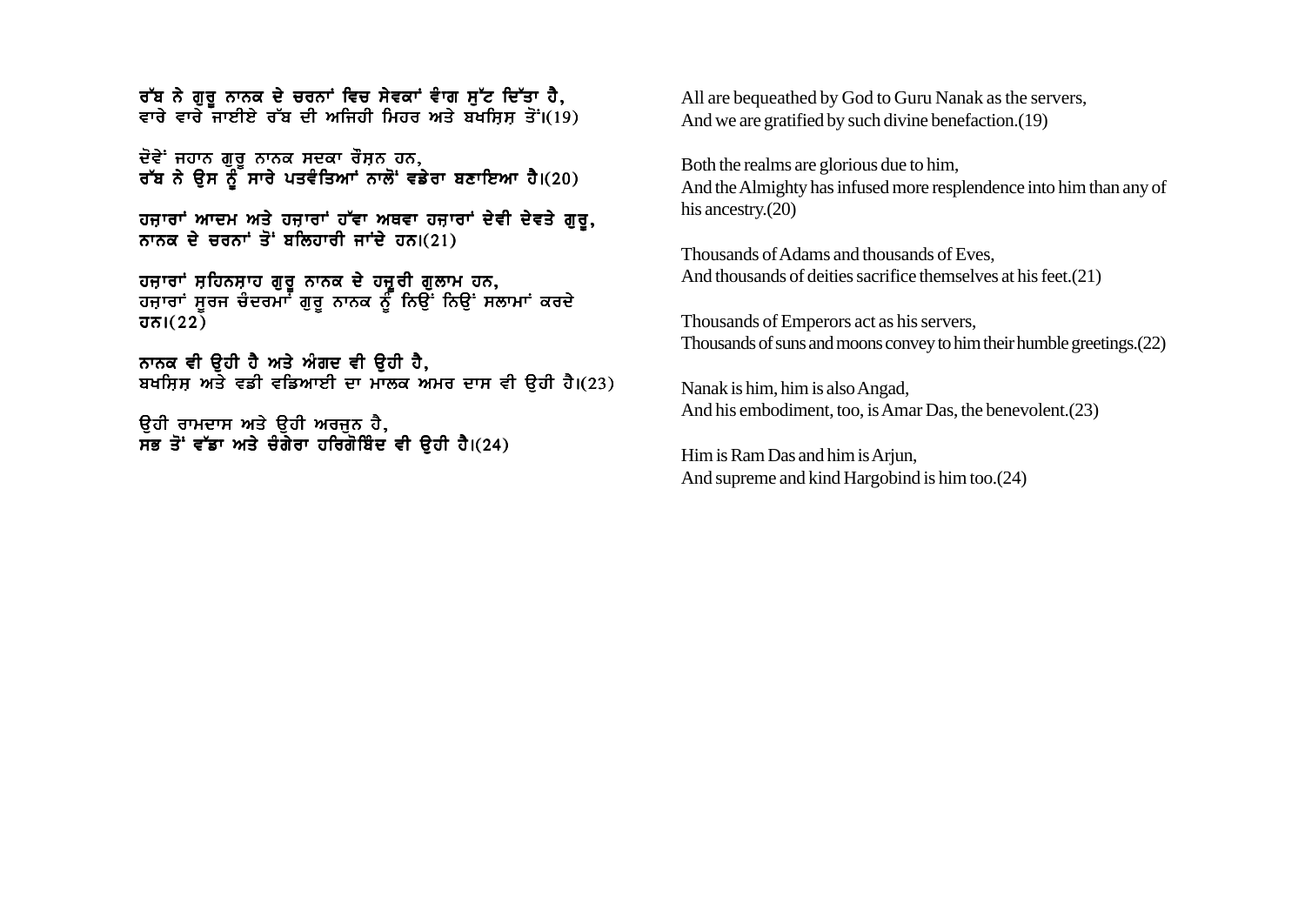ਓਹੀ ਹਰਿਰਾਇ ਕਰਤਾ ਗਰ ਹੈ. ਜਿਸ ਨ<u>ੰ</u> ਹਰ ਸੈ ਦੀ ਸਿਧ ਪੱਠ ਸਾਫ ਪਗਟ ਹੋ ਜਾਂਦੀ ਹੈ।(25)

 $\theta$ ਹੀ ਸਿਰ-ਕੱਢ ਹਰਿਕਿਸਨ ਹੈ. ਜਿਸ ਤੋਂ ਹਰ ਹਾਜਤਮੰਦ ਦੀ ਮੁਰਾਦ ਪੂਰੀ ਹੁੰਦੀ ਹੈ।(26)

ੳਹੀ ਤੇਗ ਬਹਾਦਰ ਹੈ। ਜਿਸ ਦੇ ਨੂਰ ਤੋਂ ਗੁਰੂ ਗੋਬਿੰਦ ਸਿੰਘ ਪ੍ਰਗਟ ਹੋਇਆ ਹੈ।(27)

ੳਹੀ ਗਰ ਗੋਬਿੰਦ ਸਿੰਘ ਹੈ ਤੇ ੳਹੀ ਨਾਨਕ ਗਰ ਹੈ. ੳਸ ਦੇ ਸਬਦ ਜਵਾਹਰਾਤ ਅਤੇ ਮਾਨਕ ਮੋਤੀ ਹਨ।(28)

ੳਸ ਦਾ ਸੂਬਦ ਜੌਹਰ ਹੈ.ਜਿਸ ਨੰ ਸੱਚ ਦੀ ਪਾਨ ਦਿੱਤੀ ਹੈ. ੳਸ ਦਾ ਸ਼ਬਦ ਮਾਣਿਕ ਹੈ. ਜਿਸ ਨੰ ਸੱਚ ਦੀ ਚਮਕ ਬਖਸੀ ਹੈ।(29)

ਓਹ ਹਰ ਪਵਿਤ ਬਚਨ ਤੋਂ ਵੀ ਵਧੇਰੇ ਪਵਿਤ ਹੈ. ੳਹ ਚਾਰ ਖਾਣੀਆਂ ਅਤੇ ਛੇ ਦਰਸ਼ਨਾਂ ਨਾਲੋਂ ਵੀ ਵਧੇਰੇ ੳਚਾ ਹੈ।(30) Him is the creator Guru Har Rai, To whom all the noble and the base are evident.(25)

Him is Harkishan the lofty one, By whom every body's wishes are fulfilled.(26)

Him is Guru Tegh Bahadur, From whose resplendence Guru Gobind Singh was born.(27)

Him is Guru Gobind Singh and him is Guru Nanak, Whose discourses are like the pearls and diamonds.(28)

His words are the essence which is laced with truth. His word is diamond which has been radiated with truth.(29)

He is purer than the purest sermons. He is above all the Shastras and Philosophies.(30)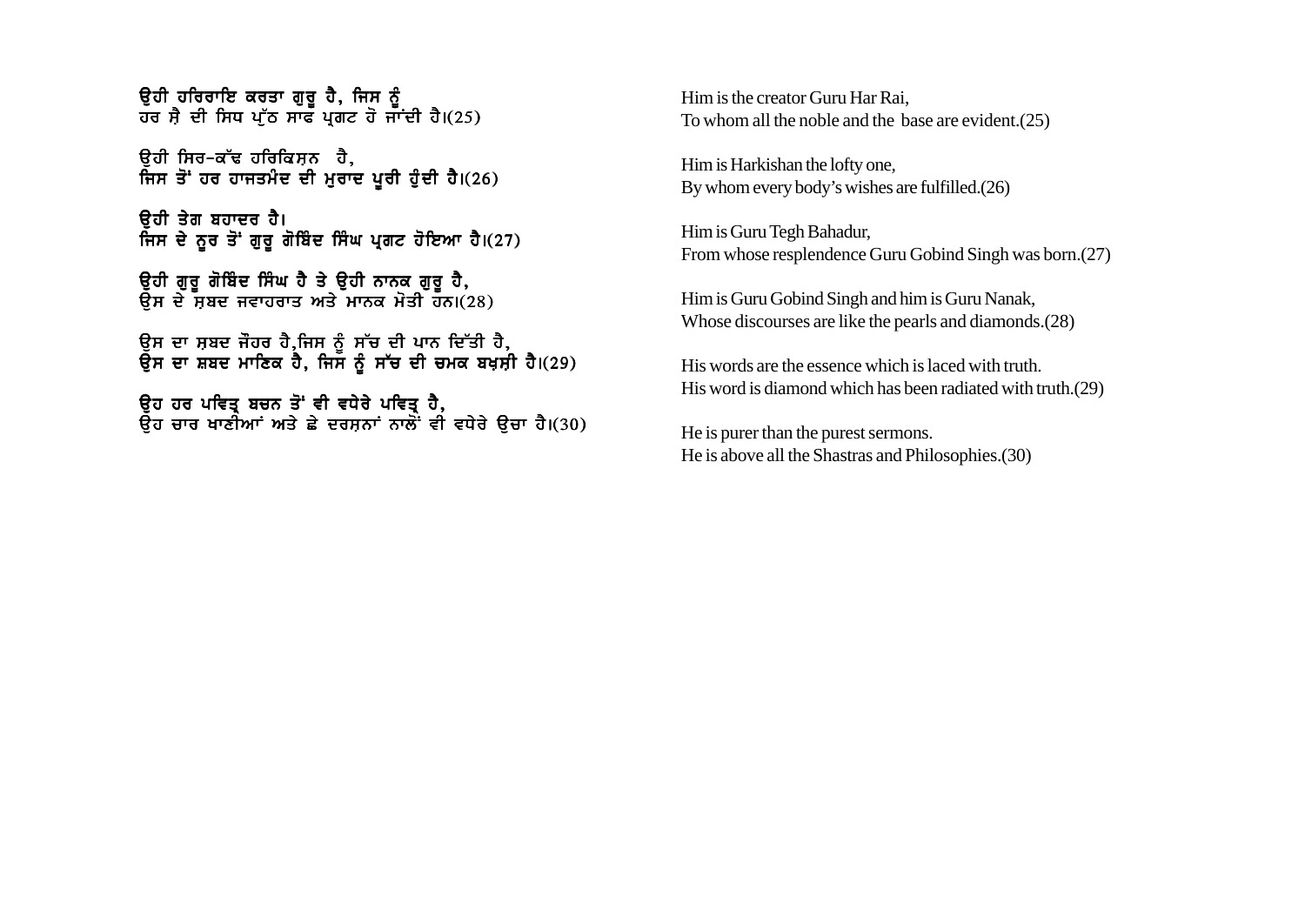ਛੇ ਪਾਸੇ ਹੀ ਉਸ ਦੀ ਆਗਿਆ ਦੇ ਪਾਲਣ ਕਰਨ ਵਾਲੇ ਹਨ. ਸਾਰੀ ਪਾਤਸਾਹੀ ਉਸ ਦੇ ਕਾਰਣ ਸਦਾ ਰੌਸਨ ਰਹਿੰਦੀ ਹੈ।(31)

ਉਸ ਦੀ ਬਾਦਸਾਹੀ ਦਾ ਨਗਾਰਾ ਦੋਹਾਂ ਜਹਾਨਾਂ ਵਿਚ ਵਜਦਾ ਹੈ. ਉਸ ਦੀ ਖਦਾਈ ਦੁਨੀਆਂ ਦੀ ਸਾਨ ਹੈ।(32)

ਉਸ ਦਾ ਉੱਚਾ ਸਿਤਾਰਾ ਦੋਹਾਂ ਦਨੀਆਂ ਨੰ ਰੌਸ਼ਨ ਕਰਦਾ ਹੈ, ਉਸ ਦਾ ਉੱਚਾ ਸਿਤਾਰਾ ਦੁਸ਼ਮਨਾਂ ਨੂੰ ਸਾੜ ਦਿੰਦਾ ਹੈ।(33)

ਧਰਤੀ ਹੇਠਲੀ ਮੱਛੀ ਤੋਂ ਲੈ ਕੇ ੳਚੇਰੇ ਅਨੰਤ ਦੀ ਸੀਮਾ ਤਕ, ਸਾਰੀ ਲੋਕਾਈ ਉਸ ਦੇ ਪਵਿੱਤਰ ਨਾਮ ਦੀ ਦਿਲ ਜਾਨ ਤੋਂ ਸੇਵਕ ਹੈ।(34)

ਬਾਦਸ਼ਾਹ ਅਤੇ ਦੇਵਤੇ ਉਸ ਦੀ ਬੰਦਗੀ ਵਿਚ ਸਿਮਰਨ ਕਰਦੇ ਹਨ, ਉਸ ਦਾ ਧਰਮ ਹਰ ਧਰਮ ਨਾਲੋਂ ਵਧੇਰੇ ਵਡਭਾਗੀ ਅਤੇ ਨੇਕ ਹੈ।(35)

ਕੀ ਲੱਖਾਂ ਕੈਸਰ ਤੇ ਕੀ ਲੱਖਾਂ ਖਾਕਾਨ (ਮੰਗੋਲ ਦੇ ਬਾਦਸ਼ਾਹ) ਕੀ ਅਣਗਿਣਤ ਕਿਸਰਾ(ਨੌਸ਼ੀਰਵਾ) ਤੇ ਕੀ ਬੇਸ਼ਮਾਰ ਕਾੳਸ.

In all the six directions, bearers of his commands prevail. And, due to him the whole domain remains glorious. (31)

The drums of his sovereignty are beaten in both the worlds, And his godliness is the matter of pride for the humanity. (32)

His lofty star endows light to both the worlds, And his towering star sets the enemies ablaze. (33)

From the deep down fish to the heavenly extremity. whole creation revers his pious name heart and soul.(34)

All the temporal and celestial beings revel in his remembrance, And his creed is more fortunate than any other belief. (35)

What are many Kaiser<sup>1</sup> and what are thousands of Khakans<sup>2</sup>? What are numerous Kisras<sup>3</sup> and what are several Kaoos<sup>4</sup>?(36)

(1. Title of Roman Emperor; 2. Title of Emperors of China and Turkey; 3. A king of Iran. 4. A King of Iran – also called Kaikaoos.)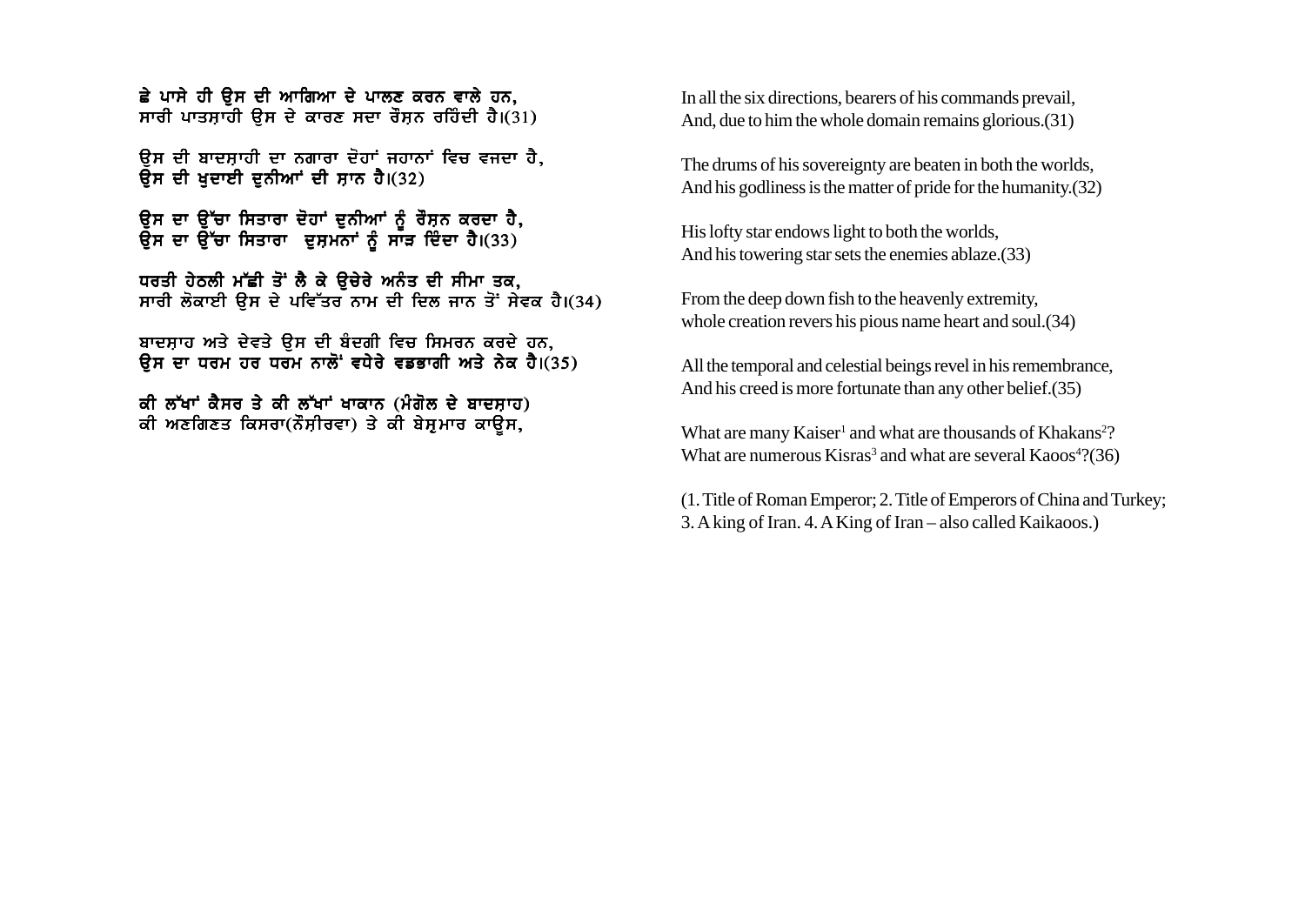(ਈਰਾਨ ਦੇ ਬਾਦਸ਼ਾਹ), ਤੇ ਕੀ ਫੈਰੋਂ (ਮਿਸਰ ਦੇ ਬਾਦਸ਼ਾਹ) ਤੇ ਕੀ ਉੱਚੇ ਮਰਤਬਿਆਂ ਵਾਲੇ ਫ਼ਗਫ਼ੂਰ(ਚੀਨ ਦੇ ਬਾਦਸ਼ਾਹ), ਇਹ ਸਾਰੇ ਉਸ ਦੇ ਚਰਨਾਂ ਦੀ ਧੁੜ ਹਨ। ਇਹ ਸਾਰੇ ਉਸ ਦੇ ਚਰਨਾਂ ਦੇ ਸੇਵਕ ਅਤੇ ਗਲਾਮ ਹਨ। ਇਹ ਸਾਰੇ ਉਸ ਦੇ ਦੈਵੀ ਹਕਮਾਂ ਦੀ ਪਾਲਣਾ ਕਰਨ ਵਾਲੇ ਹਨ ਕੀ ਇਰਾਨ ਦਾ ਸੁਲਤਾਨ ਤੇ ਕੀ ਖੂਤਨ ਦਾ ਖ਼ਾਨ, ਅਤੇ ਕੀ ਤੁਰਾਨ ਦਾ ਦਾਰਾ ਅਤੇ ਕੀ ਯਮੁਨ ਦਾ ਬਾਦਸ਼ਾਹ, ਕੀ ਰੂਸ ਦੀ ਜਾਰ ਅਤੇ ਕੀ ਹਿੰਦੁਸਤਾਨ ਦਾ ਸੁਲਤਾਨ, ਕੀ ਦੱਖਣ ਦੇ ਹਾਕਮ ਤੇ ਕੀ ਵਡਭਾਗੇ ਰਾਓ– $(36, 37, 38, 39, 40, )$ 

ਪੂਰਬ ਤੋਂ ਲੈ ਕੇ ਪੱਛਮ ਤਕ ਦੇ ਸਰਦਾਰ ਅਤੇ ਬਾਦਸ਼ਾਹ ਉਸ ਦੇ ਪਵਿਤ੍ਰ ਹ<sup>ੱ</sup>ਕਮਾਂ ਦੀ ਜਾਨ ਪਾਲਣਾ ਕਰਦੇ ਹਨ।(41)

ਹਜ਼ਾਰਾਂ ਕਿਉਮਰਸ ਅਤੇ ਜਮਸ਼ੇਦ (ਪਰਾਤਨ ਈਰਨ ਦੇ ਬਾਦਸ਼ਾਹ, ਅਤੇ ਜ਼ਾਰ(ਰਸ ਦੇ ਬਾਦਸ਼ਾਹ)ੳਸ ਦੀ ਸੇਵਾ ਵਿਚ ਤਿਆਰ ਗੁਲਾਮਾਂ ਵਾਂਗ ਖਲੌਤੇ  $\overline{d} \overline{\delta}$ l $(42)$ 

Various are the Foors<sup>1</sup>, and so are Faghfoors<sup>2</sup>. They all are just the dust of his feet. (38)

They all are his servers and slaves. And they all carry out to his celestial commands. (39)

What is the Tzar<sup>3</sup> of Russia and the Sultan of Hind. And what are the rulers of the South and prestigious Raos<sup>4</sup>, (40)

From East to West, all the Chiefs and the Kings, Survive observing and serving his sacred orders. (41)

Thousands of Kioomers<sup>5</sup> and Jamsheds<sup>6</sup>, Remain with their loins girded up at his service. (42)

1. Name of an ancient king of Kanuj (Iran).

- 2. Title of Chinese Kings
- 3. Title of Russian Emperors
- 4. Title of Indian Rajput rulers
- 5-6. Iranian rulers.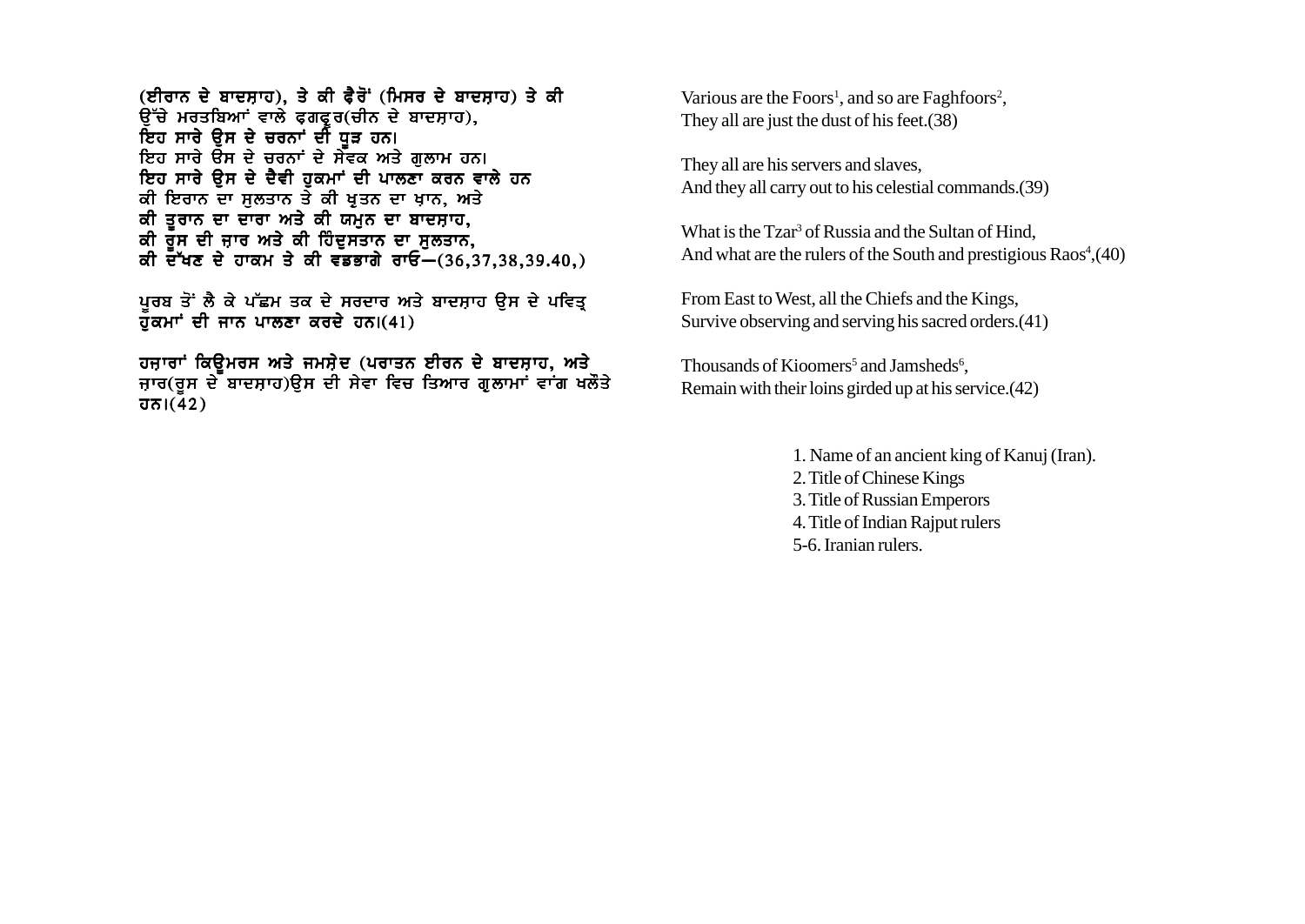ਹਜ਼ਾਰਾਂ ਰਸਤਮ ਵਰਗੇ ਅਤੇ ਹਜ਼ਾਰਾਂ ਸਾਮ (ਰਸਤਮ ਦਾ ਬਾਬਾ) ਅਤੇ ਹਜ਼ਾਰਾਂ ਅਸੰਫੰਦ-ਯਾਰ(ਗਸਤਾਸਪ ਦਾ ਪਤੱਰ, ਜਿਸ ਨੰ ਰਸਤਮ ਨੇ ਤੀਰ ਨਾਲ ਅੰਨ੍ਹਿਆਂ ਕਰ ਕੇ ਮਾਰ ਦਿੱਤਾ ਸੀ) ਵਰਗੇ ਉਸ ਦੇ ਗੁਲਾਮ ਹਨ।(43)

ਹਜ਼ਾਰਾਂ ਜਮਨਾ ਅਤੇ ਹਜ਼ਾਰਾਂ ਗੰਗਾ ਵਰਗੇ ਦਰਿਆ. ਸਤਿਕਾਰ ਨਾਲ ਉਸ ਦੇ ਚਰਨਾ ਵਿਚ ਸੀਸ ਨਿਵਾਉਂਦੇ ਹਨ।(44)

ਕੀ ਇੰਦਰਾਦਿਕ ਅਤੇ ਕੀ ਬ੍ਰਹਮਾਦਿਕ, ਕੀ ਰਾਮਾਦਿਕ ਅਤੇ ਕੀ ਕਿਸਨਦਿਕ-(45)

ਸਾਰੇ ਹੀ ਆਪਣੀ ਜ਼ਬਾਨ ਨਾਲ ਉਸ ਦੀ ਉਸਤਤ ਕਰਨ ਤੋਂ ਅਸਮਰਥ ਹਨ, ਅਤੇ ਸਾਰੇ ਹੀ ਉਸ ਦੀ ਮਿਹਰ ਅਤੇ ਬਖਸਿਸ ਦੇ ਜਾਚਕ ਹਨ।(46)

ਹਰ ਦੀਪ ਵਿਚ ਹਰ ਦਿਸ਼ਾ ਵਲ ਉਸ ਦਾ ਡੰਕਾ ਵੱਜ ਰਿਹਾ ਹੈ, ਹਰ ਦੇਸ ਅਤੇ ਰਾਜ ਵਿਚ ਉਸ ਦਾ ਨਾਮ ਸਤਿਕਾਰਿਆ ਜਾਂਦਾ ਹੈ।(47)

ਹਰ ਖੰਡ ਅਤੇ ਹਰ ਬਹਿਮੰਡ ਵਿਚ ਉਸ ਦੀਆਂ ਗੱਲਾਂ ਹੰਦੀਆਂ ਹਨ, ਸਾਰੇ ਸੱਚ ਦੇ ਉਪਾਸ਼ਕ ਉਸ ਦੀ ਆਗਿਆ ਦਾ ਪਾਲਣ ਕਰਦੇ ਹਨ।(48) Thousands like Rustam<sup>1</sup>, Saam<sup>2</sup> and Isfand Yar<sup>3</sup>. Are his serfs. $(43)$ 

Thousands of rivers like Ganges and Jamuna, With reverence bend their heads in obeisance. (44)

Not to speak of Indras and Brahmas, And not to speak of Ramas and Krishnas, (45)

They all are helpless in adoring him. And they all are toiling for his benevolence. (46)

In each continent, in each direction he is obeyed, And in each country, his name is exalted.(47)

In each region and in each domain he is remembered, And the true believers bow to his orders.(48)

1. A brave wrestler of Iran

- 2. Grandfather of Rustam
- 3. Name of a king of Iran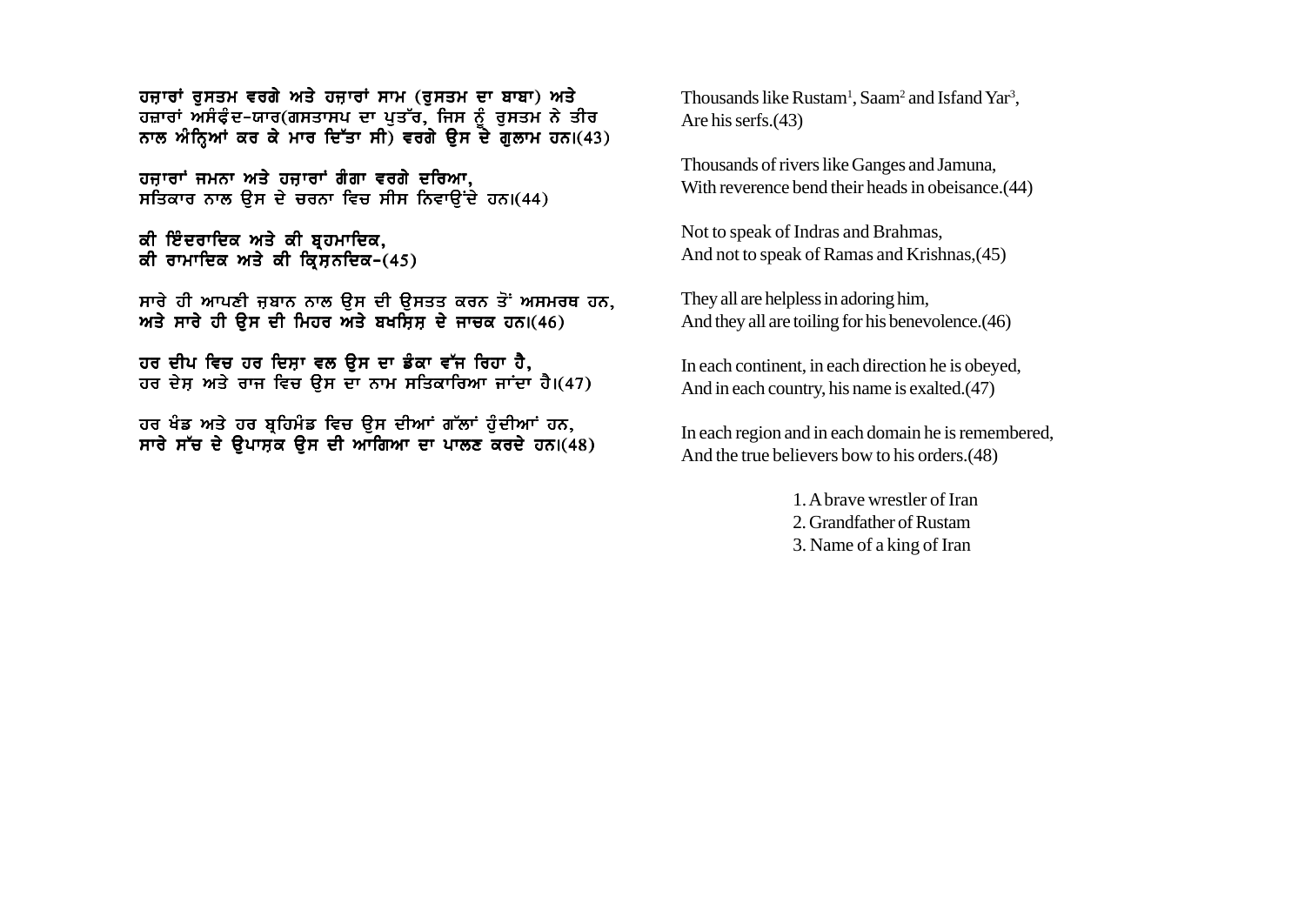ਪਾਤਾਲ ਤੋਂ ਲੈ ਕੇ ਸਤਵੇਂ ਆਸਮਾਨ ਤਕ ਸਾਰੇ ਉਸ ਦੇ ਹਕਮ ਨੂੰ ਮੰਨਣ ਵਾਲੇ ਹਨ, ਚੰਦਰਮਾ ਤੋਂ ਲੈ ਕੇ ਧਰਤੀ ਦੇ ਹੇਠਲੀ ਮੱਛੀ ਤਕ ਸਾਰੇ ਹੀ ਉਸ ਦੇ ਸੇਵਕ ਅਤੇ ਚਾਕਰ ਹਨ। $(49)$ 

ਉਸ ਦੀਆਂ ਬਖਸ਼ਿਸ਼ਾਂ ਅਤੇ ਮਿਹਰਾਂ ਬੇਸ਼ਮਾਰ ਹਨ. ਉਸ ਦੀ ਕਰਾਮਾਤ ਅਤੇ ਉਸ ਦੇ ਚੋਜ ਦੈਵੀ ਹਨ।(50)

ਉਸ ਦੀ ਸਿਫਤ ਉਸਤਿਤ ਕਰਨ ਤੋਂ ਜੀਭਾਂ ਗੰਗੀਆਂ ਹਨ, ਉਸ ਦੀ ਸਿਫਤ ਦੀ ਗੱਲ ਕਰਨ ਦੀ ਨਾ ਕੋਈ ਹੱਦ ਹੈ ਅਤੇ ਨਾ ਕਿਸੇ ਨੂੰ  $HTB(51)$ 

ਉਹ ਸੁਭਾਉ ਕਰਕੇ ਸਖ਼ੀ ਹੈ, ਸੁਹੱਪਣ ਉਸ ਦੀ ਖ਼ਸਲਤ ਵਿਚ ਹੈ, .<br>ਉਹ ਸਖਾਵਤਾਂ ਕਰਕੇ ਜਾਣਿਆਂ ਜਾਂਦਾ ਹੈ, ਉਹ ਸਗਾਤਾਂ ਕਰਕੇ ਯਾਦ ਰਹਿਦਾ ਹੈ। $(52)$ 

ੳਹ ਸਾਰੀ ਖਲਕਤ ਦੇ ਗਨਾਹਾਂ ਦੀ ਮਆਫੀ ਚਾਹਣ ਵਾਲਾ ਹੈ, ੳਹ ਸਾਰੀ ਲੌਕਾਈ ਦਾ ਜਾਮਨ ਹੈ। ਉਹ ਸੁਰਮਤਾਈ ਦਾ ਸਮੁੰਦਰ ਹੈ, ਉਹ ਸਿੱਧੇ ਮਾਰਗ ਦਾ ਸੁਰਜ ਹੈ।(53)

ਉਹ ਆਮ ਜਨਤਾ ਦਾ ਮੁਕਤੀ-ਦਾਤਾ ਹੈ ਅਤੇ ਉਹ ਸਾਰੇ ਲੋਕਾਂ ਲਈ ਅਮਾਨਤ ਹੈ. ਉਸ ਹੀ ਛੋਹ ਸਦਕਾ ਕਾਲੇ ਬਦਲ ਚਮਕ ਉਠਦੇ ਹਨ।(54)

From the temporal world to the seventh heaven all are his subjects. From moon down to the fish below the earth, all are his servers. (49)

His benevolence and kindness are numerous. His miracles and his antics are celestial. (50)

The tongues get tied extolling his compassion. His praise is boundless and beyond description. (51)

Kindness is his character and beauty is his nature. He is renowned for his generosity and known for his bounties. (52)

He forgives all the guilt and is a guarantee for all the humanity. He is the sea of bravery and the sun in the righteous path. $(53)$ 

He is emancipator of the people and saviour of all. Through his touch, even the dark clouds shine. (54)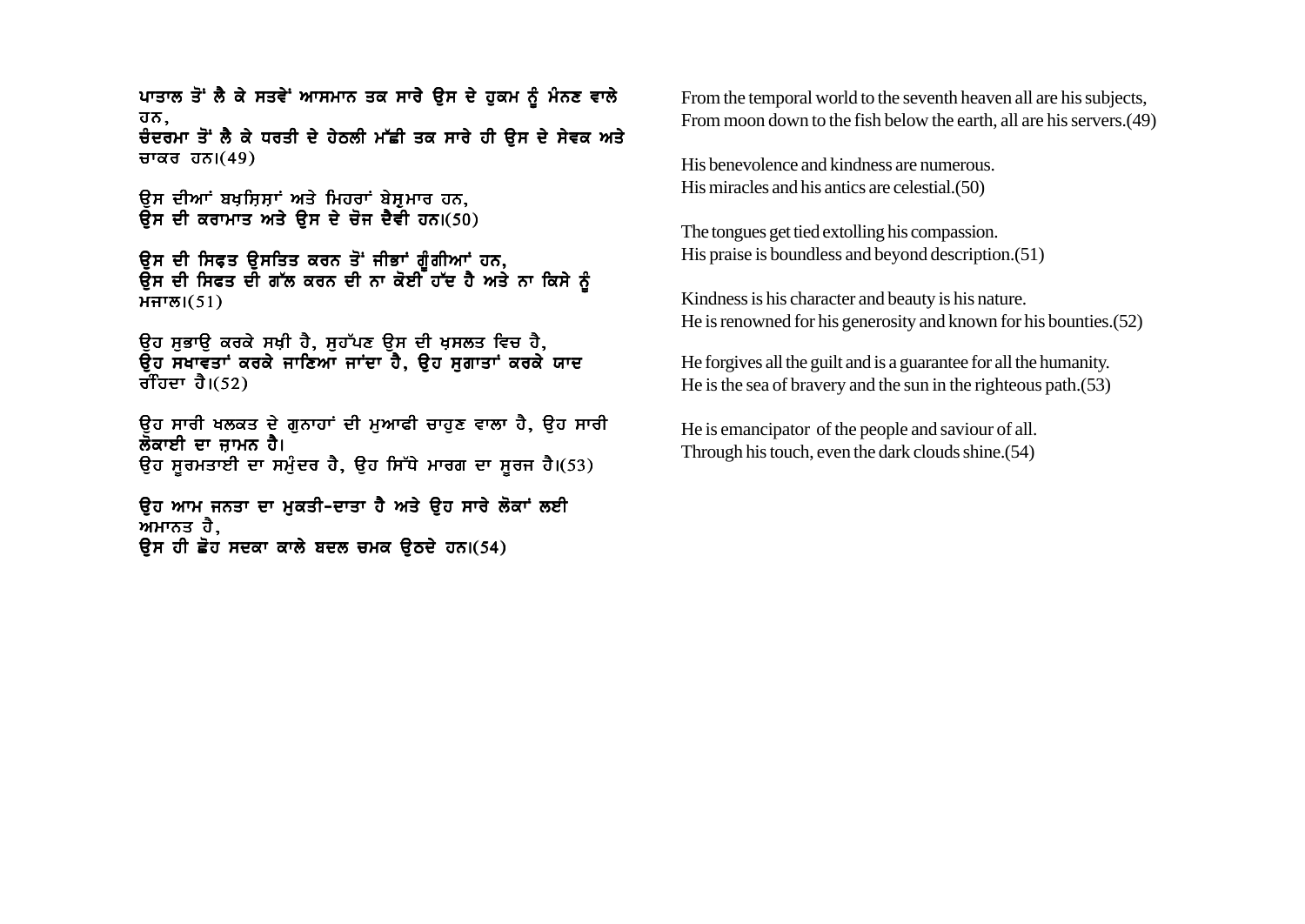ਉਹ ਬਖਸ਼ਿਸ਼ਾਂ ਦਾ ਅਤਿਅੰਤ ਹੈ ਅਤੇ ਨਿਆਮਤਾਂ ਦਾ ਵੱਡਾ ਸਮੂਹ ਹੈ, ਉਹ ਫੈਜਾਂ ਦੀ ਬਹਤਾਤ ਹੈ ਅਤੇ ਸਖਾਵਤ ਦੀ ਉੱਥੇ ਬਸ ਹੈ।(55)

ੳਹ ਅਕਲ ਇਨਸਾਫ ਦੇ ਝੰਡੇ ਨੂ ਝੁਲਾਉਣ ਵਾਲਾ ਹੈ, ਉਹ ਵਿਸ਼ਵਾਸ਼ ਦੇ ਨੇਤਾਂ ਨੰ ਚਮੱਕਾਉਂਣ ਵਾਲਾ ਹੈ।(56)

ਉਹ ਉੱਚੇ ਮਹਿਲਾਂ ਵਾਲਾ ਹੈ, ਉੱਚੀਆਂ ਹਵੇਲੀਆਂ ਵਾਲਾ ਹੈ, ਉਹ ਆਦਤਾਂ ਦਾ ਸਖ਼ੀ ਹੈ, ਨੈਣ-ਨਕਸ਼ਾਂ ਦਾ ਸਾਉ ਹੈ।(57)

ਪਵਿੱਤਰ ਹੈ ਉਸ ਦੀ ਦਰਗਾਹ ਅਤੇ ਓਚੇਰਾ ਹੈ ਉਸ ਦਾ ਖਿਤਾਬ, ਹਜ਼ਾਰਾਂ ਚੰਨ ਸੂਰਜ ਉਸ ਦੇ ਮੰਗਤੇ ਹਨ।(58)

ਉਸ ਦੇ ਦਰਜੇ ਉੱਚੇ ਹਨ, ਅਤੇ ਉਹ ਵਡੀ ਓਟ ਹੈ, ਚੌਗੇ ਅਤੇ ਭੈੜੇ ਭੇਤਾਂ ਨੂੰ ਜਾਨਣ ਵਾਲਾ ਹੈ।(59)

ਵਖ ਵਖ ਖੰਡਾਂ ਨੂੰ ਪਵਿੱਤਰ ਕਰਨ ਵਾਲਾ ਅਤੇ ਬਖ਼ਸ਼ਿਸ਼ਾਂ ਦਾ ਦਾਤਾ ,<br>ਮਰਤਬਿਆਂ ਨੂੰ ਉੱਚਿਆਂ ਕਰਨ ਵਾਲਾ ਅਤੇ ਫਜ਼ਲਾਂ ਦਾ ਸਮੂਹ ਹੈ।(60)

He is bountiful in kindness and a treasure of generosity. He is full of charity and there is no limit to his largesse. (55)

He flies the banner of justice and good sense, And he makes the eves of trustworthiness gleam. (56)

He dwells in the lofty palaces and prominent mansions, He possesses considerate habits and urbane nature. (57)

Chaste is his temple and ethical his designation, And thousands of suns and moons are his beseeching beggars. (58)

His status is high, he is a great protection, And he identifies good from bad.(59)

He is the purifier of different domains and bestower of grace. He keeps the stature high and is full of goodwill. (60)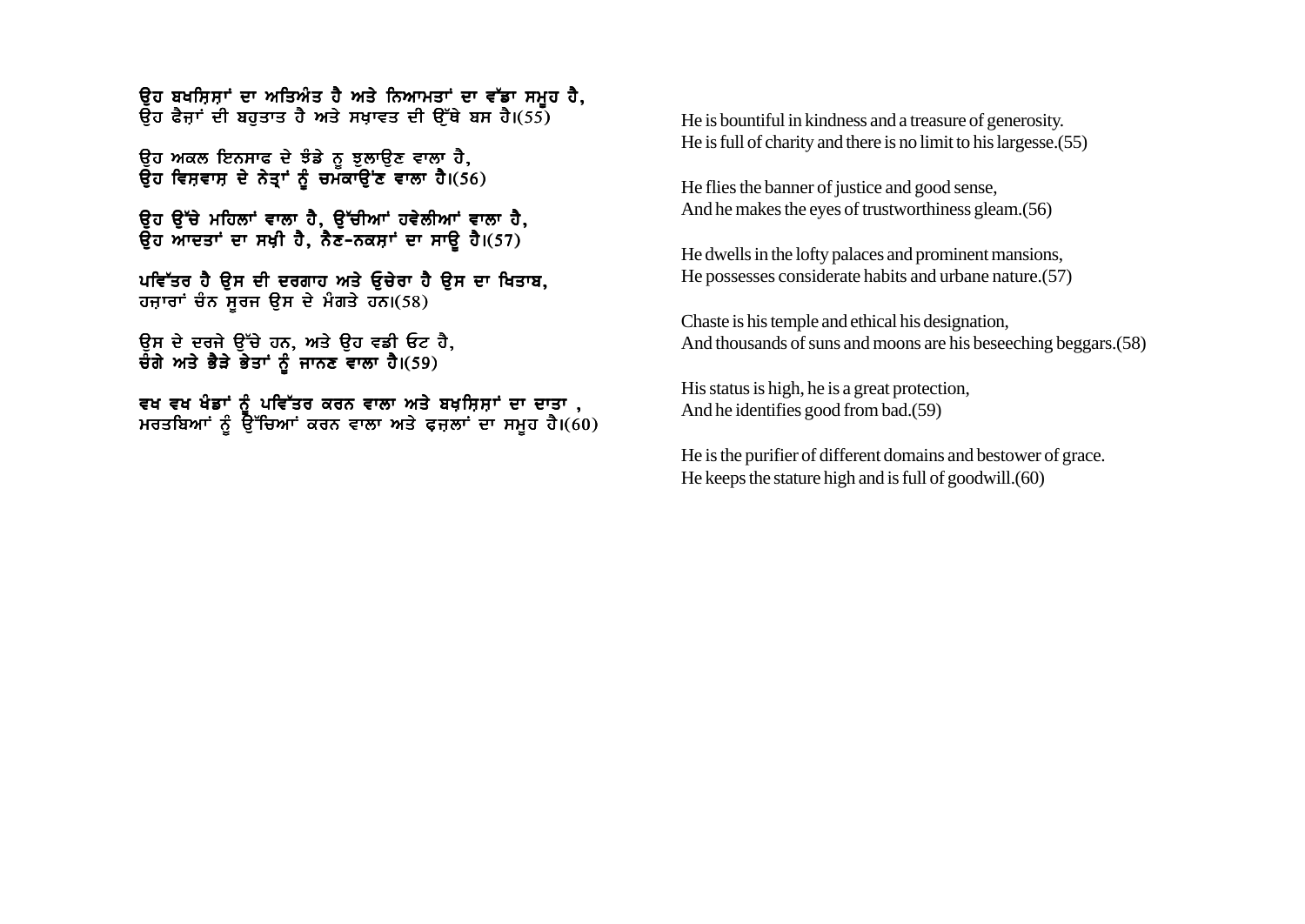ਸੁਰਾਫਤਾਂ ਵਿਚ ਵਡੇਰਾ, ਖਸਲਤਾਂ ਵਿਚ ਸਭਨਾ ਵਲੋਂ ਸਲਾਘਾ ਯੋਗ ਨੇਕ ਆਦਤਾਂ ਕਰਕੇ ਸਤਿਕਾਰ ਯੋਗ ਅਤੇ ਰੂਪ ਵਿਚ ਸੋਭਨੀਕ।(61)

ਉਸ ਦਾ ਹਸਨ ਕਾਮਲ ਰੱਬ ਦੇ ਜਾਹ ਜਲਾਲ ਦਾ ਘੇਰਾ ਹੈ. ਉਸ ਦੀ ਸਾਨ ਸੌਕਤ ਸਦੀਵੀ ਅਤੇ ਅਬਿਨਾਸੀ ਵਡਿਆਈ ਹੈ।(62)

ਉਹ ਸਿਫਤਾਂ ਕਰਕੇ ਸੁੰਦਰ ਹੈ,ਸਿਫਤਾਂ ਵਿਚ ਸੰਪੂਰਨ ਹੈ, ਉਹ ਗੁਨਾਹਾਂ ਦਾ ਜਾਮਾਨ (ਬਖਸਣ ਵਾਲਾ) ਹੈ ਅਤੇ ਜਗਤ ਦਾ ਪੱਖ ਪਰਨ ਵਾਲਾ $\overline{d}$ ।(63)

ਤਬੀਅਤ ਕਰਕੇ ਉਹ ਸਖੀ ਹੈ, ਉਹ ਬਖਸ਼ਿਸ਼ ਅਤੇ ਸਖਾਵਤ ਦਾ ਮਾਲਕ ਹੈ, ਸਾਰੇ ਫਰਿਸਤੇ ਉਸ ਦੇ ਸਾਮਣੇ ਸੀਸ ਝਕਾਉਂਦੇ ਹਨ।(64)

ਉਹ ਧਰਤ, ਅਕਾਸ਼ ਅਤੇ ਅਰਸ਼ਾਂ ਦਾ ਮਾਲਕ ਹੈ,  $\overline{Q}$ ਹ ਧਰਤ ਦੇ ਅਨੇਰੇ ਵੇਹੜੇ ਨੂੰ ਰੌਸਨ ਕਰਨ ਵਾਲਾ ਹੈ।(65)

ੳਹ ਅਸਲੋਂ ਸਾੳਪਣੇ ਅਤੇ ਬਜ਼ਰਗੀ ਦੀ ਰੌਸ਼ਨੀ ਹੈ. ੳਹ ਵਕਾਰ ਅਤੇ ਵਡਿਆਈ ਦਾ ਮਾਲਕ ਹੈ।(66)

He surpasses in nobility and earns appreciation from all; Earns respect through his kind habits and is immaculate in looks.(61)

His semblance is the depiction of the godly splendour. His pomp and show remains forever and his greatness is eternal.(62)

Due to his qualities he is beautiful and he is perfect to earn acclaim. He forgives the vices and supports the world.(63)

By nature he is benevolent and the master of compassion, All the angels bow their heads before him.(64)

He owns all, the earth, the sky and the heavens, And he endows light to the zones under the darkness.(65)

He, in reality, is the light of graciousness and maturity. He possesses dignity, and is majestic.(66)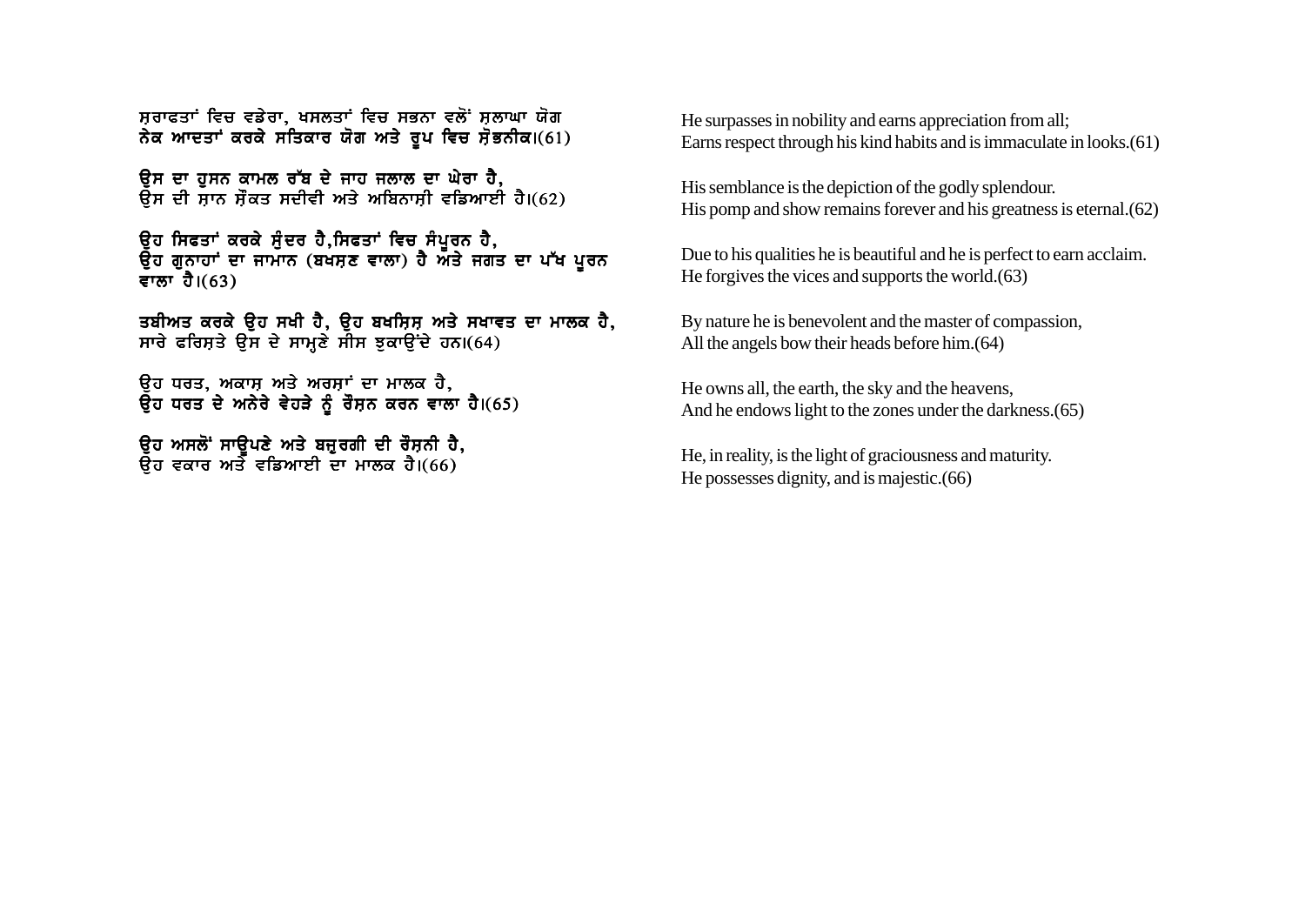ਓਹ ਫਜ਼ੀਲਤਾ ਅਤੇ ਵਡਿਆਈਆਂ ਦਾ ਵਾਲੀ ਹੈ<u>,</u> ਉਹ ਬਖਸ਼ਿਸ਼ਾਂ ਅਤੇ ਨਿਆਮਤਾਂ ਦਾ ਸਮੂਹ ਹੈ। $(67)$ 

ਉਹ ਸਖਾਵਤਾਂ ਅਤੇ ਦਾਨਾਈਆਂ ਦਾ ਅਤਿਅੰਤ ਹੈ। ਓਹ ਕਾਮਲਾਂ ਅਤੇ ਨਿਪੰਨ ਵਿਅਕਤੀਆਂ ਦੀ ਬਹਤਾਤ ਹੈ।(68)

ੳਹ ਭੇਟਾਂ ਅਤੇ ਸਗਾਤਾਂ ਦਾ ਸਮਹ ਅਤੇ ਕਮਾਲ ਸਰਾਫ ਹੈ. ੳਹ ਨਿਮਾਣਿਆਂ ਦੀ ਆਜਜੀ ਪੌਰਵਾਨ ਕਰ ਲੈਣ ਵਾਲਾ ਹੈ।(69)

ੳਹ ਬਜਰਗਾਂ ਅਤੇ ਬਾਦਸਾਹਾਂ ਦਾ ਫਖਰ ਅਤੇ ਸਾੳਆਂ ਦਾ ਸਰਦਾਰ ਹੈ. ੳਹ ਫਜ਼ੀਲਤਾਂ ਦੀ ਬਹਤਾਤ ਅਤੇ ਸਘੜ ਸਜਾਨ ਪਰ**ੱਖਾਂ ਦਾ ਪਤੀਨਿ**ਧ ਹੈ। $(70)$ 

ਉਸ ਦੇ ਨਰ ਤੋਂ ਦਨੀਆਂ ਨੇ ਸੰਦਰਤਾ,ਸਹੱਪਣ ਅਤੇ ਸ਼ਾਨ ਪ੍ਰਾਪਤ ਕੀਤੀ ਹੈ, ਉਸ ਦੀ ਬਖਸ਼ਿਸ਼ ਤੋਂ ਇਸ ਸੰਸਾਰ ਅਤੇ ਸੰਸਾਰ ਵਾਸੀਆਂ ਨੇ ਲਾਭ ਪ੍ਰਾਪਤ ਕੀਤਾ ਹੈ। $(71)$ 

ੳਸ ਦੇ ਹੱਥ ਵਿਚ ਦੋ ਮੋਤੀ ਸਰਜ ਵਾਂਗ ਚਮਕਦੇ ਹਨ. ਇਕ ਮਿਹਰ ਵਾਲਾ ਹੈ ਅਤੇ ਦੌਜਾ ਕਹਿਰ ਅਤੇ ਗਜਬ ਦਾ ਨਿਸਾਨ ਹੈ।(72) He is the guardian of amenities and distinctions. He is the cache of beneficence and bounties.(67)

He is the climax of magnanimity and wisdom. He is the power of the intellectuals and the impeccable ones.(68)

He is the treasure of offerings and highly judicious, And he accepts the supplications of the humble ones.(69)

He is pride of the elderly and the kings and the leader of the amiable ones. He abounds in greatness and represents the virtuous ones.(70)

From his resplendence, the world has attained beauty, handsomeness and prominence, And its inhabitants have gained the benefits.(71)

In his hands, two pearls sparkle like the sun; One represents the kindness and the other is the sign of affliction.(72)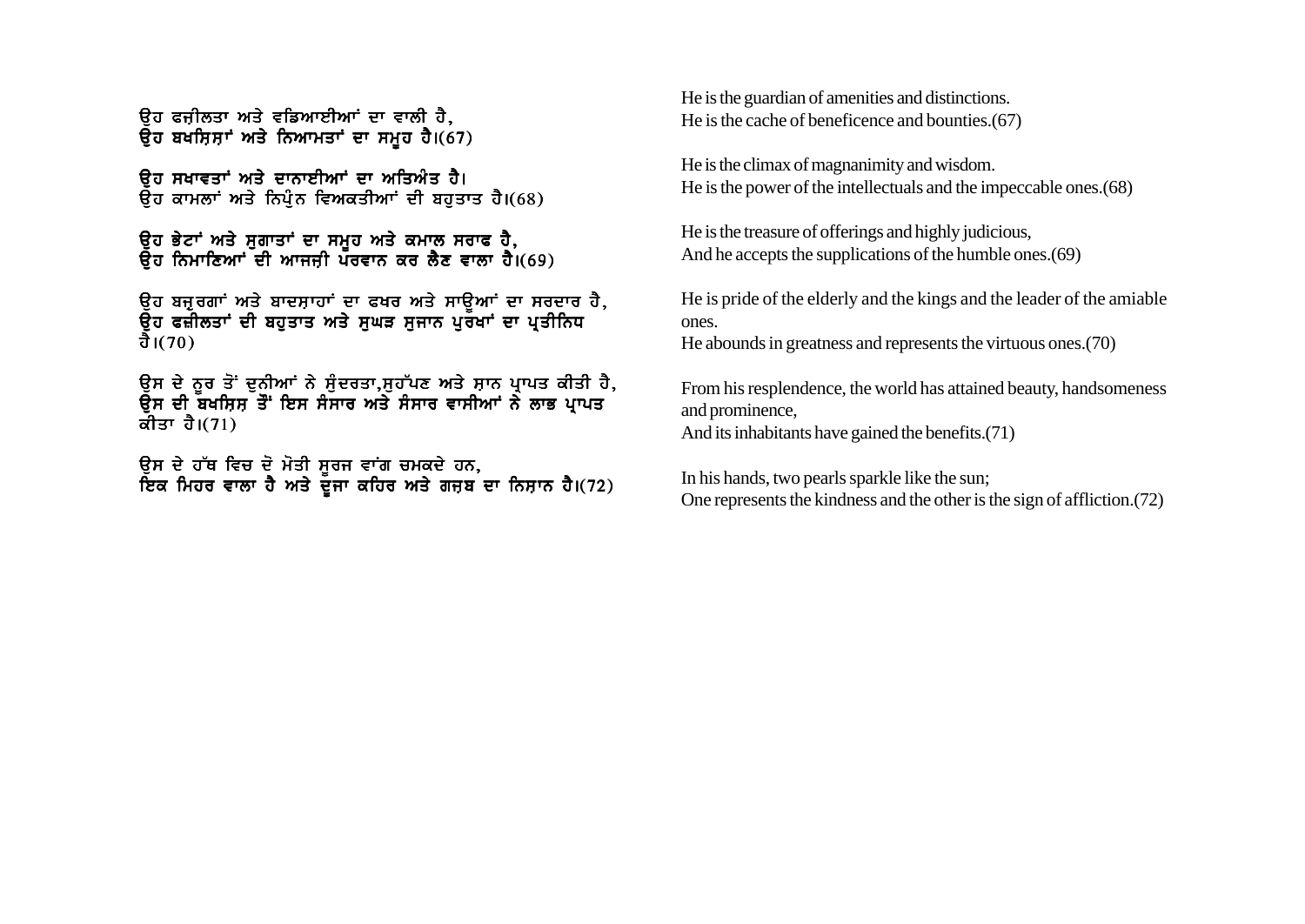ਪਹਿਲੇ ਕਾਰਣ ਇਹ ਜਹਾਨ ਸੱਚ ਦਾ ਪਰਦਰਸਕ ਹੈ. ਅਤੇ ਦੂਜਾ ਸਾਰੇ ਅੰਨ੍ਹੇਰੇ ਅਤੇ ਜ਼ੁਲਮ ਨੂੰ ਨਾਸ਼ ਕਰਨ ਹਾਰਾ ਹੈ।(73)

ਉਸ ਨੇ ਸਾਰੇ ਅੰਨ੍ਹੇਰੇ ਅਤੇ ਜੁਲਮ ਨੂੰ ਦੂਰ ਕਰ ਦਿੱਤਾ ਕੇਸ ਸਦਕਾ ਸਾਰੀ ਦੁਨੀਆਂ ਸਗੰਧੀ ਅਤੇ ਸਰਰ ਨਾਲ ਭਰ ਜਾਂਦੀ ਹੈ।(74)

ਉਸ ਦਾ ਮੁਖੜਾ ਅਜ਼ਲੀ ਨੂਰ ਨਾਲ ਰੌਸ਼ਨ ਹੈ, ਉਸ ਦਾ ਵਜੂਦ ਰੱਬ ਦੇ ਨੂੰਰ ਸਦਕਾ ਅਬਿਨਾਸ਼ੀ ਹੈ।(75)

ਕੀ ਵੱਡੇ ਅਤੇ ਕੀ ਛੋਟੇ, ਸਾਰੇ ਹੀ ੳਸ ਦੇ ਦਰ ਤੇ ਸਿਰ ਨਿਵਾਇ ਗਲਾਮ ਅਤੇ ਨੋਕਰ ਹਨ।(76)

ਕੀ ਬਾਦਸ਼ਾਹ ਅਤੇ ਕੀ ਦਰਵੇਸ਼, ਸਾਰੇ ਉਸ ਤੋਂ ਲਾਭ ਪਰਾਪਤ ਕਰਦੇ ਹਨ,<br>ਕੀ ਅਰਸ਼ੀ ਅਤੇ ਕੀ ਫਰਸ਼ੀ ਜੀਵ, ਸਾਰੇ ਉਸ ਦੇ ਸਦਕਾ ਸਤਿਕਾਰ ਪਾਂਉਦੇ  $\overline{d} \overline{b}$   $(77)$ 

ਕੀ ਬੁੱਢੇ ਅਤੇ ਕੀ ਨੱਢੇ, ਸਾਰੇ ਉਸ ਤੋਂ ਕਾਮਨਾ ਪੁਰੀ ਕਰਦੇ ਹਨ, ਕੀ ਸਿਆਣੇ ਅਤੇ ਕੀ ਅਣਜਾਣ, ਸਾਰੇ ਉਸ ਦੇ ਸਦਕਾ ਪੁੰਨ ਹਾਸਲ ਕਰਦੇ  $\overline{d} \overline{b}$  |  $(78)$ 

Due to the former, this world symbolizes the truth. And the latter annihilates the ignorance and the cruelty.(73)

He has eradicated all the ignorance and the brutality, And due to him, the whole world is abounding with aroma and  $ecstasv.$  $(74)$ 

His semblance is radiating godly resplendence. His existence is eternal through the celestial grandeur. (75)

All the high and the low, are paying obeisance at his portal, And are humble servers and slaves.(76)

All, the kings and the preceptors, capitalize the benefits, And all the celestial and human bodies achieve respect through him. (77)

All, the young and the old, fulfil their desires through him, And so do all the wise and the ignorent obtain virtue. (78)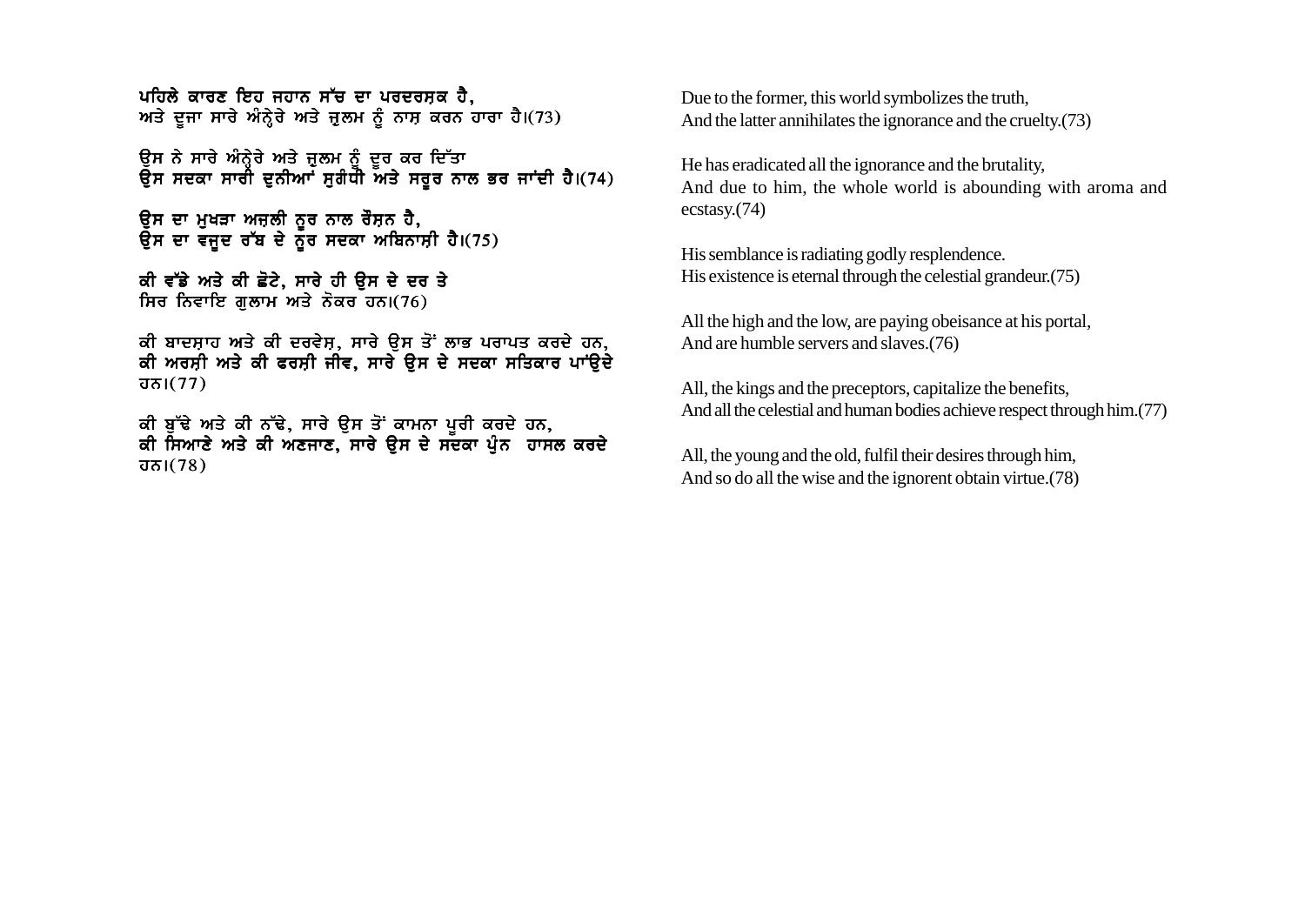ਕਲਜਗ ਵਿਚ ੳਸ ਨੇ ਫਿਰ ਸਤਿਜਗ ਕਝ ਇਸ ਤਰਾਂ ਲੈ ਆਂਦਾ ਹੈ. ਕਿ ਛੋਟੇ ਵੱਡੇ ਸਾਰੇ ਹੀ ਸੱਚ ਦੇ ਉਪਾਸਕ ਬਣ ਗਏ ਹਨ।(79)

ਸਾਰਾ ਝੂਠ ਅਤੇ ਕੂੜ ਦੂਰ ਹੋ ਗਿਆ ਹੈ, ਸਾਣੇ ਵੱਲੋਂ ਲੋਕ ਵਾਰ ਕੇ ਚਮਕ ਉੱਠੀ ਹੈ।(80)

ਉਸ ਨੇ ਜਹਾਨ ਨੂੰ ਦੇਵਾਂ ਅਤੇ ਦੈਤਾਂ ਤੋਂ ਪਾਕ ਕਰ ਦਿੱਤਾ ਹੈ, ਉਸ ਨੇ ਇਸ ਧਰਤੀ ਤੋਂ ਸਾਰਾ ਅੰਨ੍ਹੇਰਾ ਅਤੇ ਜ਼ੁਲਮ ਧੋ ਦਿੱਤਾ ਹੈ।(81)

<u>ਉਸ ਦੇ ਸਦਕਾ ਸੰਸਾਰ ਦੀ ਰਾਤ ਰੌਸਨ ਹੋ ਗਈ ਹੈ.</u>  $\bar{\mathbf{g}}$ ਸ ਦੇ ਕਾਰਨ ਸੰਸਾਰ ਵਿਚ ਕੋਈ ਜਾਲਮ ਨਹੀਂ ਰਿਹਾ।(82)

ਉਸ ਦੀ ਰਾਏ ਅਤੇ ਸਮਝ ਨਾਲ ਇਕ ਦੁਨੀਆਂ ਸਜ ਗਈ ਹੈ,  $\overline{R}$ ਸ ਦੇ ਸਦਕੇ ਹੀ ਹਰ ਅਕਲ ਦੀ ਦੇਗ ੳਬਾਲਾ ਖਾਂਦੀ ਹੈ।(83)

ਓਸ ਦਾ ਪਾਕ ਤਨ ਸਾਰਾ ਅੱਖਾਂ ਹੀ ਅੱਖਾਂ ਹੈ. ਉਸ ਦੀਆਂ ਅੱਖਾਂ ਸਾਮ੍ਹਣੇ ਸਾਰਾ ਅੱਗਾ ਪਿੱਛਾ ਪ੍ਰੱਤਖ ਦਿਸਦਾ ਹੈ।(84) He has so engendered Satyug (the Age of Truth) in Kalyug (the Age of Darkness),

That all, the high and the low have become the zealots of veracity.(79)

All the falsity and perjury have been eradicated, And the darkness of the night has attained the splendour. (80)

He has emancipated the world from the gods and demons, And has eliminated all the ignorance and the barbarity from this earth.(81)

Through him the temporal night has started sparkling, And due to him no merciless person has been allowed to survive.(82)

Through his advice and understanding the world has been graced, And through him every mind is brimming with intellect.(83)

His whole quantum is laced with discerning eyes, And everything around him has become evident.(84)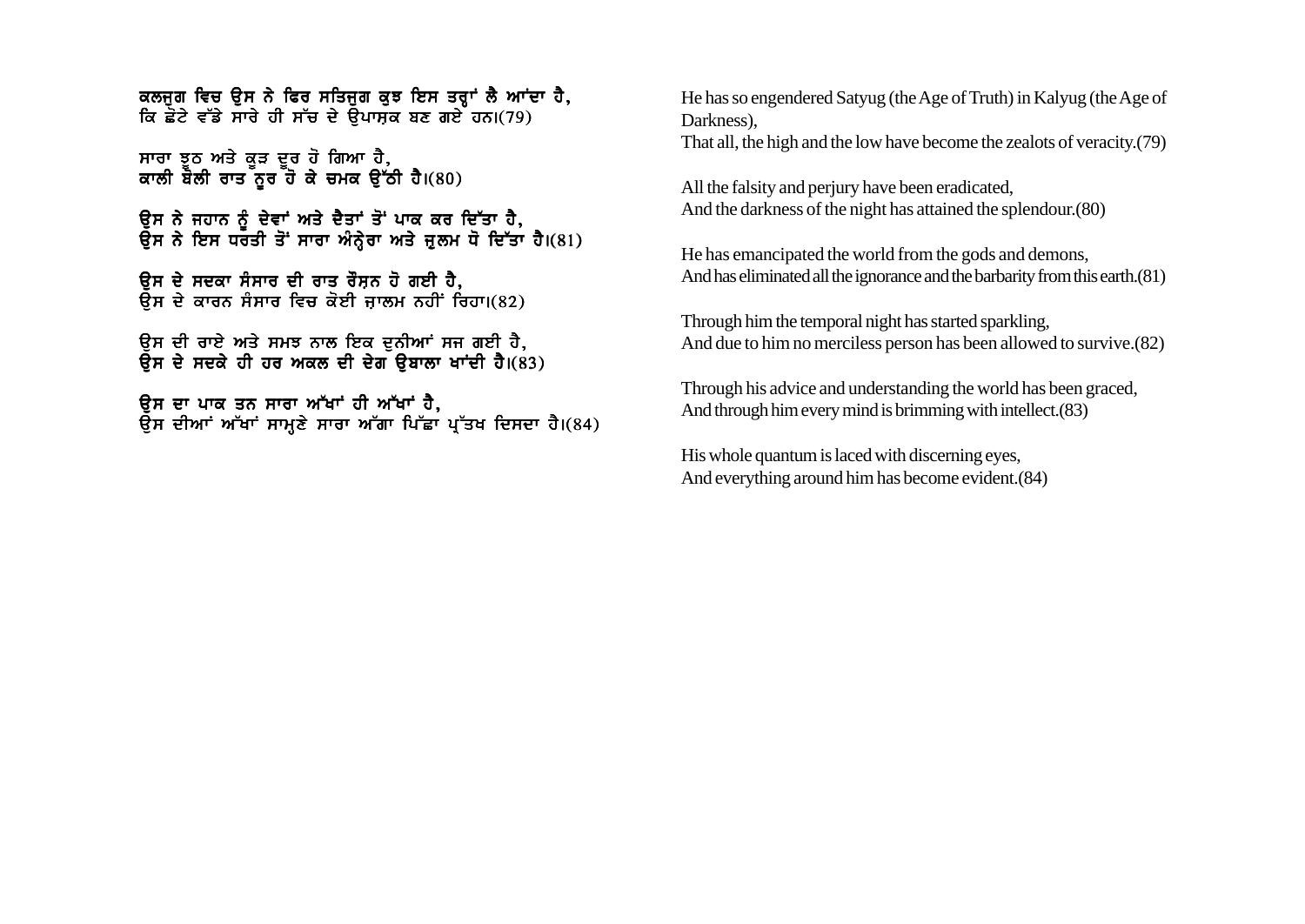ਸਾਰੀ ਦੁਨੀਆਂ ਦਾ ਭੇਤ ਉਸ ਤੇ ਜਾਹਰ ਹੈ. ਉਸ ਦੇ ਦਮ ਨਾਲ ਸੱਕੀ ਲੁਕੜ ਬੀ ਫਲ ਦੇਣ ਲਗ ਪੈਂਦੀ ਹੈ।(85)

ਕੀ ਤਾਰੇ ਅਤੇ ਅਸਮਾਨ,ਸਾਰੇ ਹੀ ਉਸ ਦੀ ਪਰਜਾ ਹਨ, ਕੀ ਵਡੇ ਅਤੇ ਕੀ ਛੋਟੇ, ਸਾਰੇ ਹੀ ਉਸ ਦੇ ਪਬੰਧ ਵਿਚ ਹਨ।(86)

ਕੀ ਮਿੱਟੀ ਅਤੇ ਕੀ ਅੱਗ, ਕੀ ਹਵਾ ਅਤੇ ਕੀ ਪਾਣੀ, ਕੀ ਚਮਕਦਾ ਹੋਇਆ ਸਰਜ ਅਤੇ ਕੀ ਚਾਨਣੀ ਭਰਿਆ ਚੰਦਰਮਾ।(87)

ਕੀ ਅਰਸ਼ ਅਤੇ ਕੀ ਕਰਸ਼, ਸਾਰੇ ਹੀ ੳਸ ਦੇ ਗਲਾਮ ਹਨ, ਇਹ ਸਾਰੇ ਹੀ ੳਸ ਦੀ ਚਾਕਰੀ ਲਈ ਸਿਰ ਨਿਵਾਇ ਖੜੇ ਹਨ।(88)

ਤਿੰਨੇ ਅੰਡਜ, ਜੇਰਜ, ਸੇਤਜ ਅਤ ਦੱਸੇ-ਹਵਾਸ (ਇੰਦਰੇ),  $\overline{B}$ ਸ ਦੀ ਬੰਦਗੀ ਦਾ ਲਿਹਾਜ ਕਰਦੇ ਹਨ। $(89)$ 

ਅਕਲ ਦੇ ਥੰਮ ਨੇ ਉਸ ਤੋਂ ਪਕਿਆਈ ਹਾਸਲ ਕੀਤੀ. ਬਖਸ਼ਿਸ਼ ਦੀ ਨੀਂਹ ਉਸ ਦੇ ਕਾਰਣ ਪੱਕੀ ਅਤੇ ਮਜ਼ਬਤ ਹੋਈ।(90) The secrets of all the places are apparent to him, And through his grace, even, the dry wood bears fruit.(85)

The stars and the sky, all are his subjects, And all, the high and the low, are under his command.(86)

The earth and the fire, the air and the water, The glittering sun, the moon laden with radiance,(87)

The sky and the plateau, all are his serfs, And they all stand in attendance with their heads bowing in obeisance.(88)

All the reproductive modes — eggs, the mammals, the sweat, and the ten senses, They all cater for his veneration.(89)

The trait of discernment has achieved its solidarity from him, And the base of the generosity is solidified through him.(90)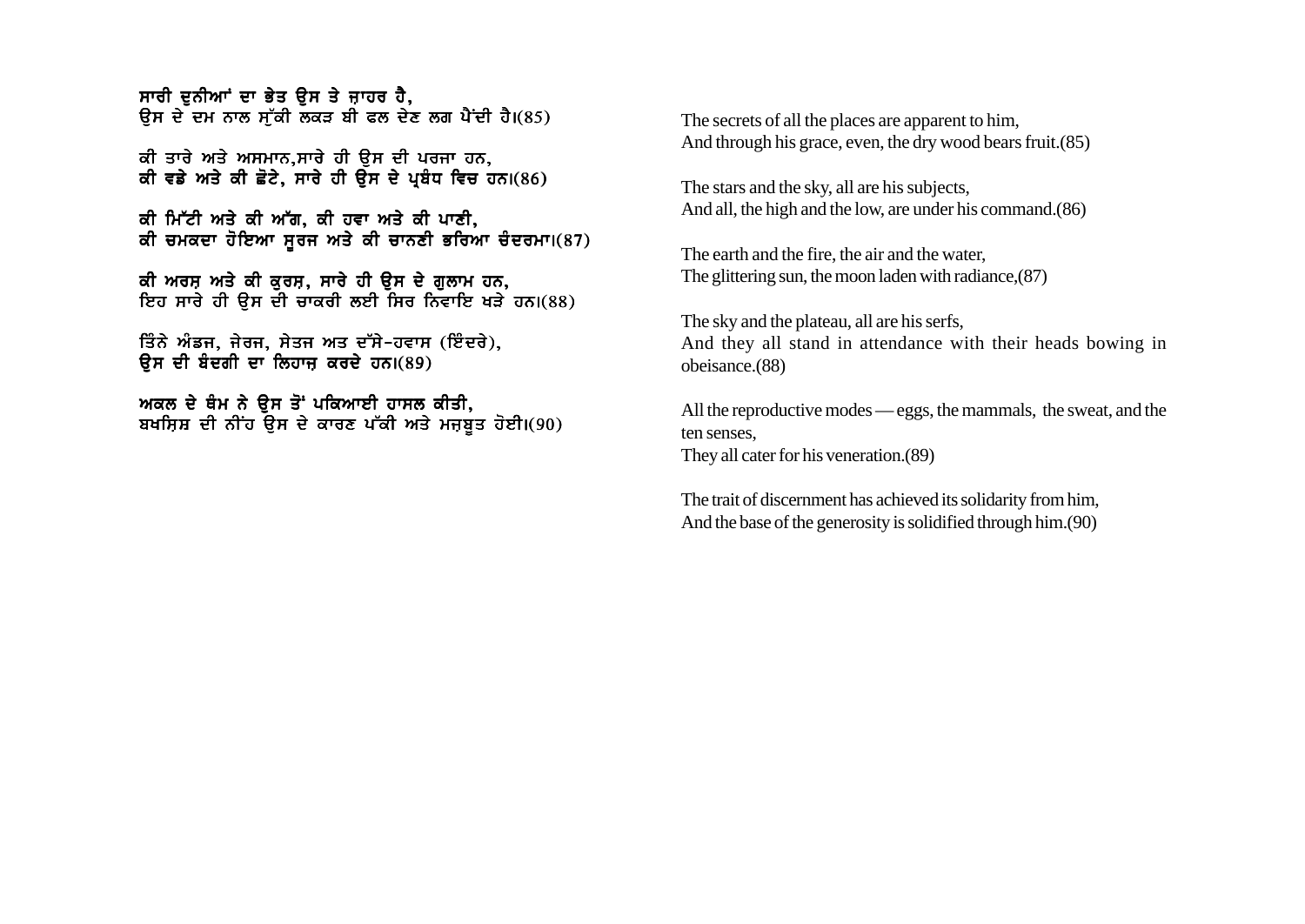ਸਚਾਈ ਦੀ ਬਨਿਆਦ ੳਸ ਦੇ ਸਦਕਾ ਹੀ ਪਕੇਰੀ ਹੈ. ਇਸ ਜਹਾਨ ਨੇ ਉਸ ਦੇ ਨੂਰ ਤੋ ਨਵੀਂ ਰੌਸ਼ਨੀ ਪਾਈ ਹੈ।(91)

ਹਕੀਕਤ ਦੇ ਸਜੇ ਸਜਾਏ ਹਸਨ ਜਮਾਲ ਨੇ. ਜਹਾਨ ਤੋਂ ਅੰਨ੍ਹੇਰੀ ਨੂੰ ਸਾਫ ਅਤੇ ਪਾਕ ਕਰ ਦਿੱਤਾ।(92)

ਨਿਆਇ ਅਤੇ ਇਨਸਾਫ ਦਾ ਮੁਖੜਾ ਚਮਕ ਪਿਆ, ਜਲਮ ਅਤੇ ਵਧੀਕੀ ਦਾ ਦਿਲ ਸੜ ਕੇ ਸਆਹ ਹੋ ਗਿਆ।(93)

ਉਸ ਨੇ ਜ਼ੁਲਮ ਦੀ ਜੜ੍ਹ ਪੁੱਟ ਦਿੱਤੀ ਅਤੇ ਨਿਆਂ ਦਾ ਸਿਰ ਉੱਚਾ ਕਰ ਦਿਤਾ  $(94)$ 

ਫਜਲ ਅਤੇ ਬਖਸਿਸ ਦੀਆਂ ਵੇਲਾਂ ਵਾਸਤੇ ੳਹ ਵਰਦਾ ਬੱਦਲ ਹੈ, ਕਰਾਮਾਤ ਅਤੇ ਸਖੀਪਨ ਦੇ ਆਸਮਾਨ ਦਾ ੳਹ ਸਰਜ ਹੈ।(95)

ਬਖਸ਼ਿਸ਼ ਅਤੇ ਸਖ਼ਾਵਤ ਦੇ ਬਾਗਾਂ ਲਈ ੳਹ ਘਨਘੋਰ ਘਟਾ ਹੈ, ਸ਼ਗਾਤਾਂ ਅਤੇ ਭੇਟਾ ਦੇ ਸੰਸਾਰ ਲਈ ਉਹ ਇਕ ਪ੍ਰਬੰਧ ਹੈ।(96)

The foundations of truthfulness are set through his compassion, And this temporal world has secured enlightenment through his splendour.(91)

The adorned celestial comeliness, which is laced with truth, Has purged the world of ignorance, and made it chaste.(92)

The semblance of the justice and fairness glows, And the heart of the tyranny and offence is scorched.(93)

The foundations of the cruelty have been uprooted, And the justice stands elevated every where.(94)

For the vines of benevolence and bounty, he is a raining cloud, As he is the Sun of the heavenly clemency and wonders.(95)

For landscapes of benevolence and kindness, he is like the thick clouds, And for the world of gratuities and endowments, he is the custodian.(96)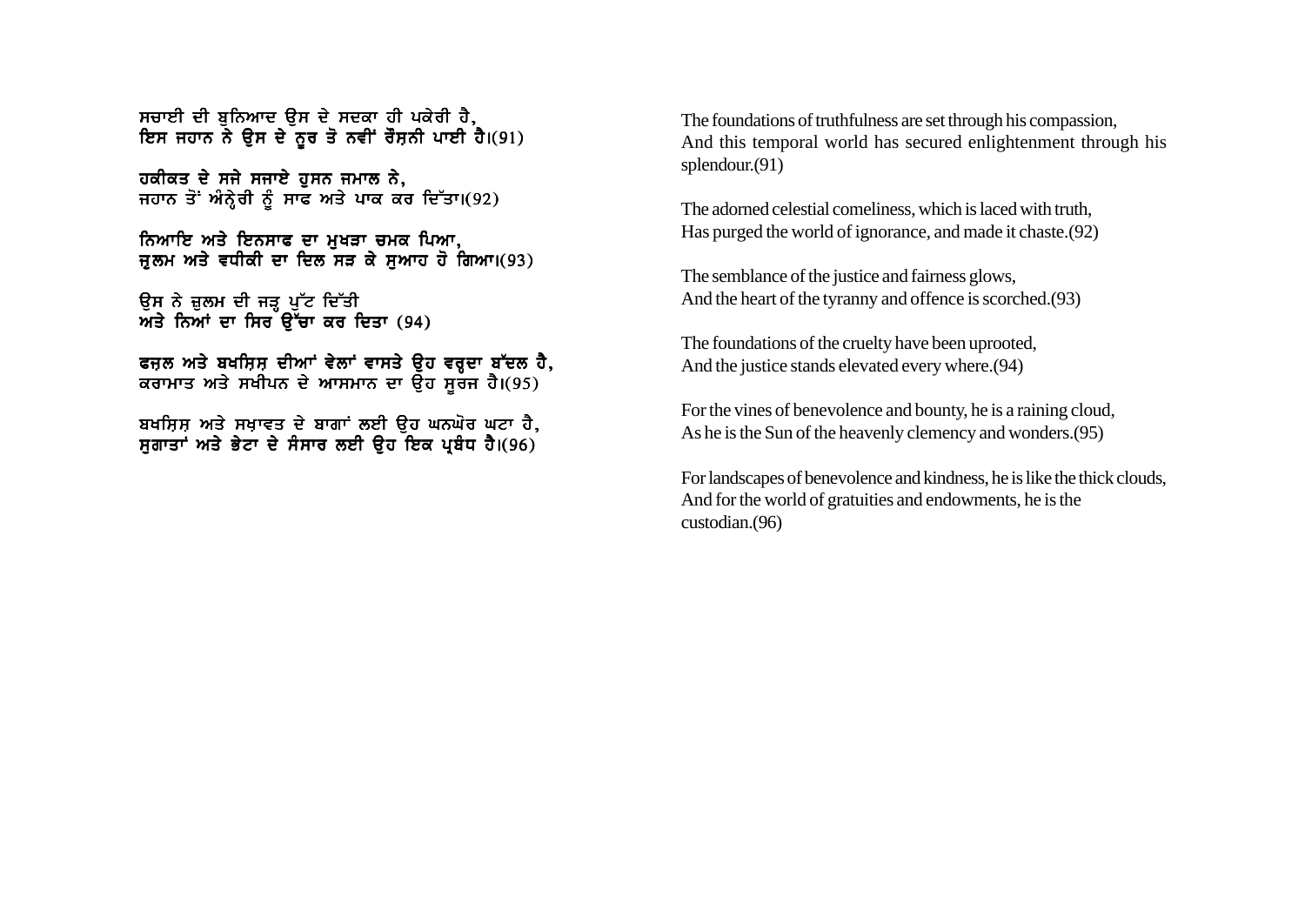ਉਹ ਬਖਸਿਸਾਂ ਦਾ ਸਮੰਦਰ ਅਤੇ ਮਿਹਰਾਂ ਦਾ ਸਾਗਰ ਹੈ.  $\overline{a}$ ਹ ਬਖਸਿਸਾਂ ਦਾ ਬੱਦਲ ਅਤੇ ਸਖਾਵਤਾਂ ਦਾ ਮੀਂਹ ਹੈ।(97)

ਇਹ ਦਨੀਆਂ ਉਸ ਦੇ ਕਾਰਣ ਖਸ ਹੈ ਅਤੇ ਸੰਸਾਰ ਆਬਾਦ ਹੈ. ਇਹ ਪਰਜਾ ੳਸ ਸਦਕਾ ਪਸੰਨ ਹੈ ਅਤੇ ਦੇਸ ਸਖੀ ਹੈ।(98)

ਇਕ ਸ਼ਹਿਰੀ ਤੋਂ ਲੈ ਕੇ ਫੋਜ ਤਕ, ਸਾਰਾ ਸੰਸਾਰ ਹੀ, ਉਸ ਨੇਕ ਸਿਤਾਰੇ ਵਾਲੇ ਦੇ ਹੁਕਮ ਨੂੰ ਮੰਨਣ ਵਾਲਾ ਹੈ(99)

ਉਸ ਦੀ ਮਿਹਰ ਸਦਕਾ ਇਸ ਜਹਾਨ ਦੀ ਕਾਮਨਾ ਪੂਰੀ ਹੁੰਦੀ ਹੈ, ਦੋਵੇਂ ਜਹਾਨ ਉਸ ਸਦਕਾ ਕਿਸੇ ਪ੍ਰਬੰਧ ਅਤੇ ਨਿਯਮ ਵਿਚ ਹਨ।(100)

ਰੱਬ ਨੇ ੳਸ ਨੰ ਹਰ ਮਸਕਲ ਦੀ ਕੰਜੀ ਬਖਸੀ ਹੈ. ੳਸ ਦੇ ਹਰ ਮੌਨਜਰ ਪਰਖ ਨੇ ਵੱਡੇ ਜਾਬਰ ਨੰ ਬਿਠਾ ਦਿੱਤਾ।(101)

ਉਹ ਜਾਹ ਜਲਾਲ ਦੇ ਰਾਜ ਦਾ ਬਾਦਸ਼ਾਹ ਹੈ.  $\overline{a}$ ਹ ਬਜ਼ਰਗੀ ਦੇ ਦੀਵਾਨ ਦਾ ਮਾਲਕ ਹੈ। $(102)$  He is the sea of bounty and ocean of consideration. He is the cloud of goodwill and the rain of charity.(97)

Due to him the earth is happy and the world is inhabited, And through him the subjects are delighted and the country is contented.(98)

From a citizen to armed personnel, the whole territory, Is under the command of this fortunate one.(99)

The desires of the world are fulfilled through his grace, And both the worlds, through his consideration, are proceeding under proper rules and regulations.(100)

The Almighty has awarded him the key for all the adversities, As all his accepted-mortals put down the oppressors.(101)

He is the sovereign of the glorious reign, And he is the master of the manual of greatness.(102)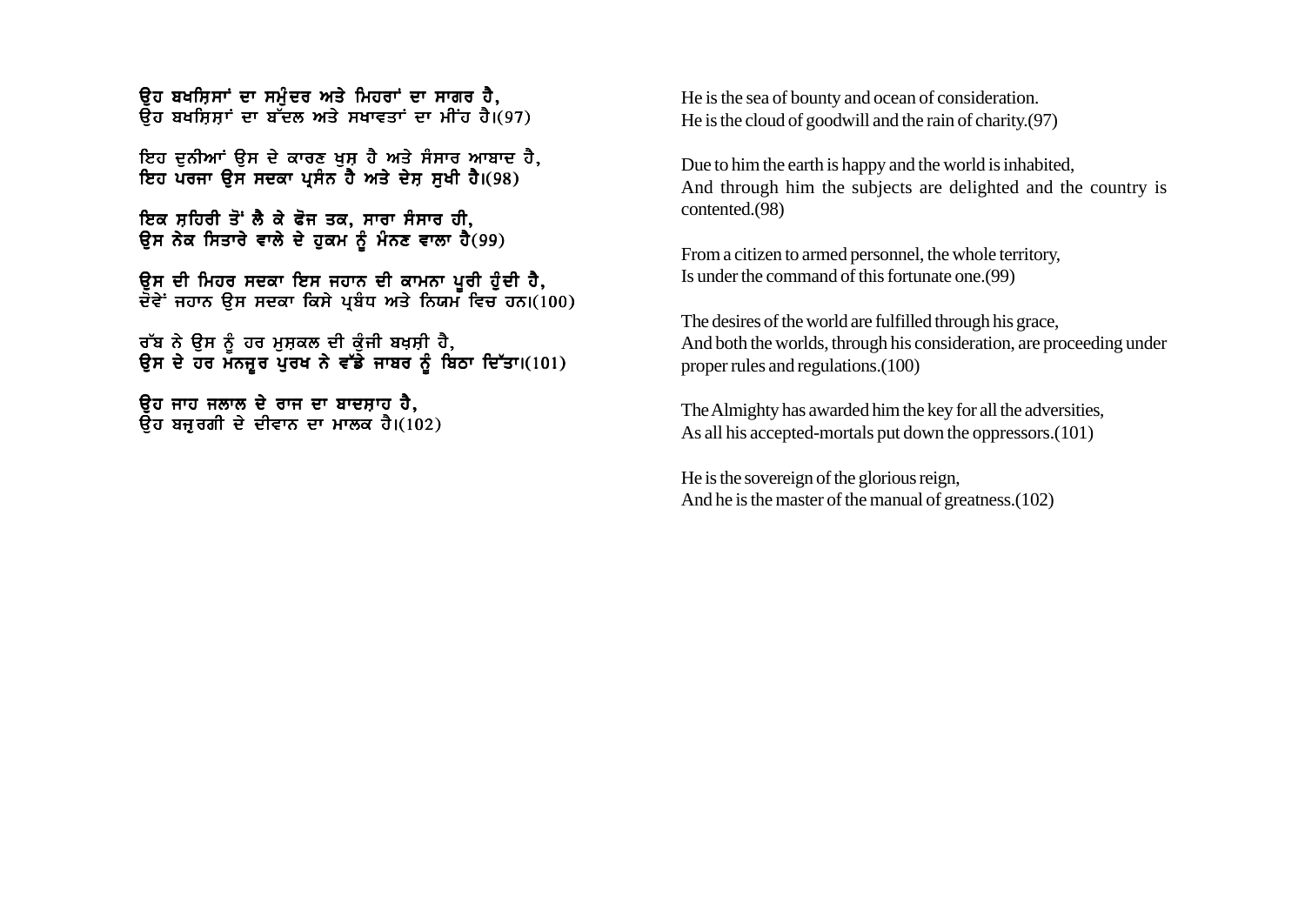<u>ਉਹ ਕਰਾਮਾਤ ਅਤੇ ਵਕਾਰ ਦੇ ਤੇਜ ਦਾ ਮੋਤੀ ਹੈ.</u>  $\overline{a}$ ਹ ਰੌਸ਼ਨੀ ਅਤੇ ਪਵਿਤਰਤਾ ਨੰ ਰੌਸ਼ਨੀ ਬਖ਼ਸ਼ਣ ਵਾਲਾ ਹੈ।(103)

<u>ਉਹ ਇੱਜਤ ਅਤੇ ਸਤਿਕਾਰ ਦੇ ਮੋਤੀਆਂ ਦੀ ਚਮਕ ਹੈ.</u>  $\theta$ ਹ ਬਜ਼ਰਗੀ ਅਤੇ ਮਾਨ ਦੇ ਸਰਜ ਦੀ ਰੌਸ਼ਨੀ ਹੈ।(104)

ਉਹ ਇੱਜਤ ਸਤਿਕਾਰ ਅਤੇ ਮਰਤਬੇ ਦੇ ਮੁਖੜੇ ਨੂੰ ਰੌਣਕ ਬਖਸ਼ਣ ਵਾਲਾ ਹੈ, ਉਹ ਮਾਨ ਅਤੇ ਬਜ਼ੁਰਗੀ ਦੇ ਝੰਡੇ ਨੂੰ ਉੱਚਾ ਕਰਨ ਵਾਲਾ ਹੈ।(105)

ਉਹ ਬਖਸ਼ਿਸ਼ ਅਤੇ ਸਖ਼ਾਵਤ ਦੇ ਸਮੁੰਦਰ ਦਾ ਮੋਤੀ ਹੈ,  $\overline{B}$ ਹ ਭੇਟਾਂ ਅਤੇ ਬਖਸਿਸਾਂ ਦੇ ਆਸਮਾਨ ਦਾ ਚੰਦਰਮਾ ਹੈ।(106)

ਉਹ ਮਿਹਰ ਅਤੇ ਕਰਮ ਦੇ ਮੁਲਕ ਦਾ ਨਿਗਾਹਬਾਨ ਹੈ,  $\overline{a}$ ਹ ਦੋਹਾਂ ਜਹਾਨਾਂ ਦੇ ਕੰਮਾਂ ਦਾ ਪਬੰਧ-ਕਰਤਾ ਹੈ।(107)

ਆਸਮਾਨਾਂ ਦੀ ਜਾਤ ਦੇ ਤਾਂਬੇ ਲਈ ਉਹ (ਸੋਨਾ ਬਣਾਉਣ ਵਾਲੀ) ਰਸਾਇਣ ਹੈ,  $\overline{a}$ ਹ ਇਨਸਾਫ ਅਤੇ ਮਹੱਬਤ ਦੇ ਮਖੜੇ ਦੀ ਰੌਣਕ ਹੈ।(108)

He is the pearl of dignity and miracles. He is the light and endows light to the chastity.(103)

He is the shine of the pearls of respect and honour. He is the sunlight and credit of the grand and the honourable.(104)

He is the bestower of respect and honour to the worthy semblance, As he raises high the flag of venerability.(105)

He is the pearl of the river of generosity and charity, And he is the moon of the bounties and the redemptions.(106)

He protects the country of mercy and kindliness, And he manages to run the affairs of both the domains.(107)

He is the chemical for endowing copper look like the skies, And he is the brilliance for the semblance of justice and affection.(108)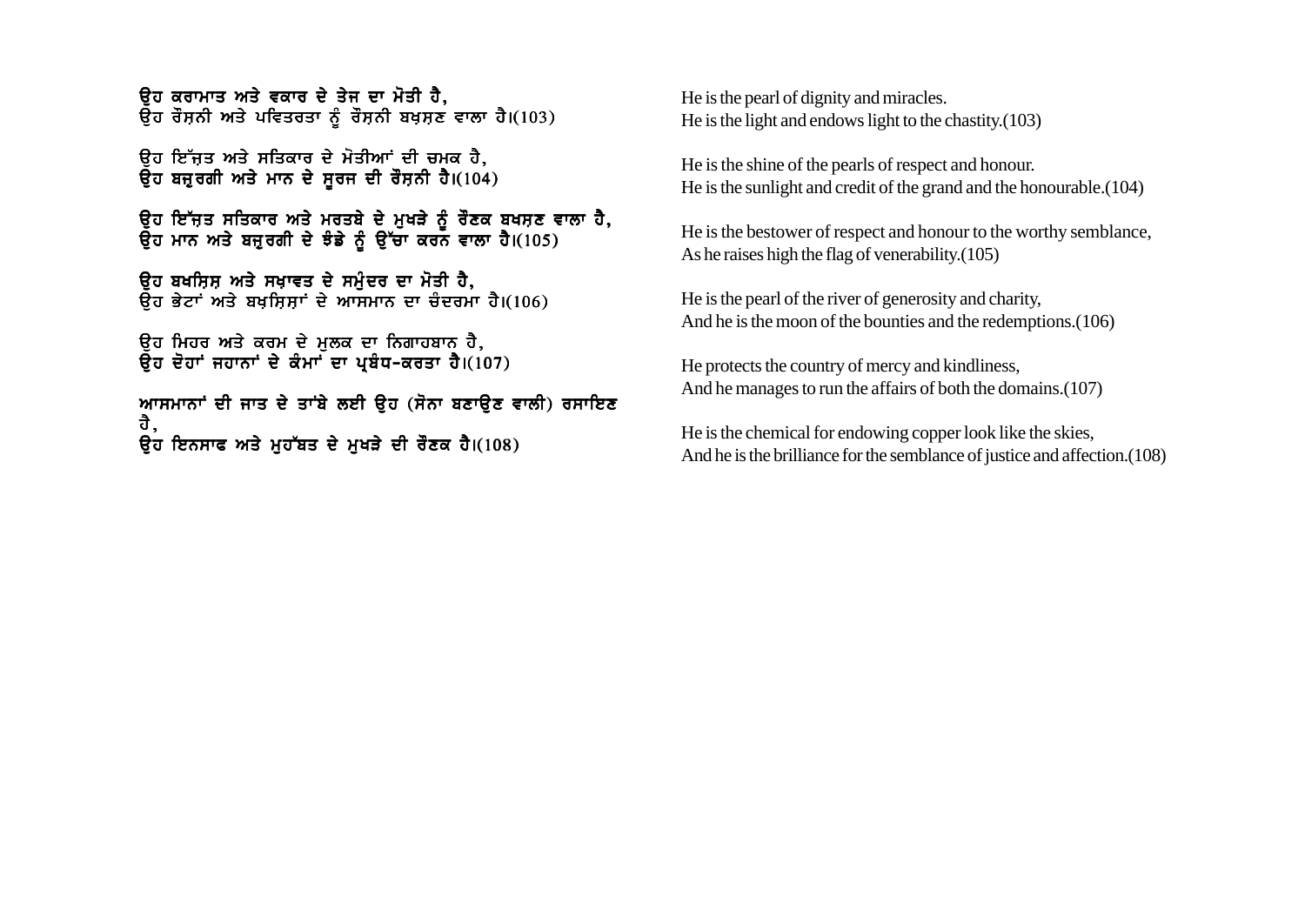<u>ਉਹ ਇੱਜਤ ਅਤੇ ਧਨ ਦੌਲਤ ਦੇ ਕੱਦ ਲਈ ਚੰਗਾ ਹੈ.</u>  $\bar{R}$ ਹ ਹਕਮ ਅਤੇ ਵਡਿਆਈ ਦੀਆਂ ਅੱਖਾਂ ਦੀ ਰੌਸ਼ਨੀ ਹੈ।(109)

<u>ਉਹ ਸਰਗ ਦੇ ਬਾਗ ਲਈ ਸਗੰਧ ਸਮੀਰ ਹੈ.</u>  $\overline{a}$ ਹ ਸਖਾਵਤ ਦੇ ਬਿਰਛ ਦਾ ਨਵਾਂ ਫਲ ਹੈ। $(110)$ 

ਉਹ ਸਾਲਾਂ ਅਤੇ ਮਹੀਨਿਆਂ ਦੇ ਕਫਾਂ ਦੀ ਕੋਰ ਹੈ, ਉਹ ਇਜੂਤ ਅਤੇ ਸਾਨ ਸੌਕਤ ਦੀ ਉਚਿਆਈ ਦਾ ਆਸਮਾਨ ਹੈ।(111)

ਓਹ ਦਲੇਰ,ਤਾਕਤਵਾਰ ਅਤੇ ਵਿਜਈ ਜੋਧਾ ਹੈ, ਉਹ ਅਦਲ ਇਨਸਾਫ ਦੇ ਫੁੱਲ ਦੀ ਸੁਗੰਧੀ ਅਤੇ ਖੁਸ਼ਬੋ ਹੈ।(112)

ਉਹ ਸਖਾਵਤ ਦਾ ਜਹਾਨ ਹੈ ਅਤੇ ਬਖਸ਼ਿਸ਼ ਦੀ ਦੁਨੀਆਂ ਹੈ, ਉਹ ਬਖਸ਼ਿਸ਼ਾਂ ਦਾ ਸਮੁੰਦਰ ਹੈ, ਮੇਹਰਬਾਨੀਆਂ ਦਾ ਡੂੰਘਾ ਸਾਗਰ ਹੈ,(113)

ਉਹ ਉਚਿਆਈ ਦਾ ਅਸਮਾਨ ਅਤੇ ਚੁਣਿਆ ਹੋਇਆਂ ਦਾ ਸਰਦਾਰ ਹੈ, ਉਹ ਬਖਸ਼ਿਸ਼ ਦਾ ਬੱਦਲ ਅਤੇ ਸਿਖਿਆ ਦਾ ਸੂਰਜ ਹੈ।(114)

He is beneficial for honour and affluence, And he is the vision of godly order and glory.(109)

He is the sprinkler of aroma in the heavenly garden, And he is the fresh fruit of that auspicious tree of charity.(110)

He is the edge of the sleeves of the years and the months, And creates the celestial heights of honour and splendour.(111)

He is the warrior of bravery, strength and victory. He is the aroma of the flower of justice and equity.(112)

He is the universe of compassion and the world of benediction. He is the ocean of charity and the deep sea of kindness.(113)

He is the pinnacle of heights and the leader of the chosen ones. He is the cloud of blessings and the sun of edification.(114)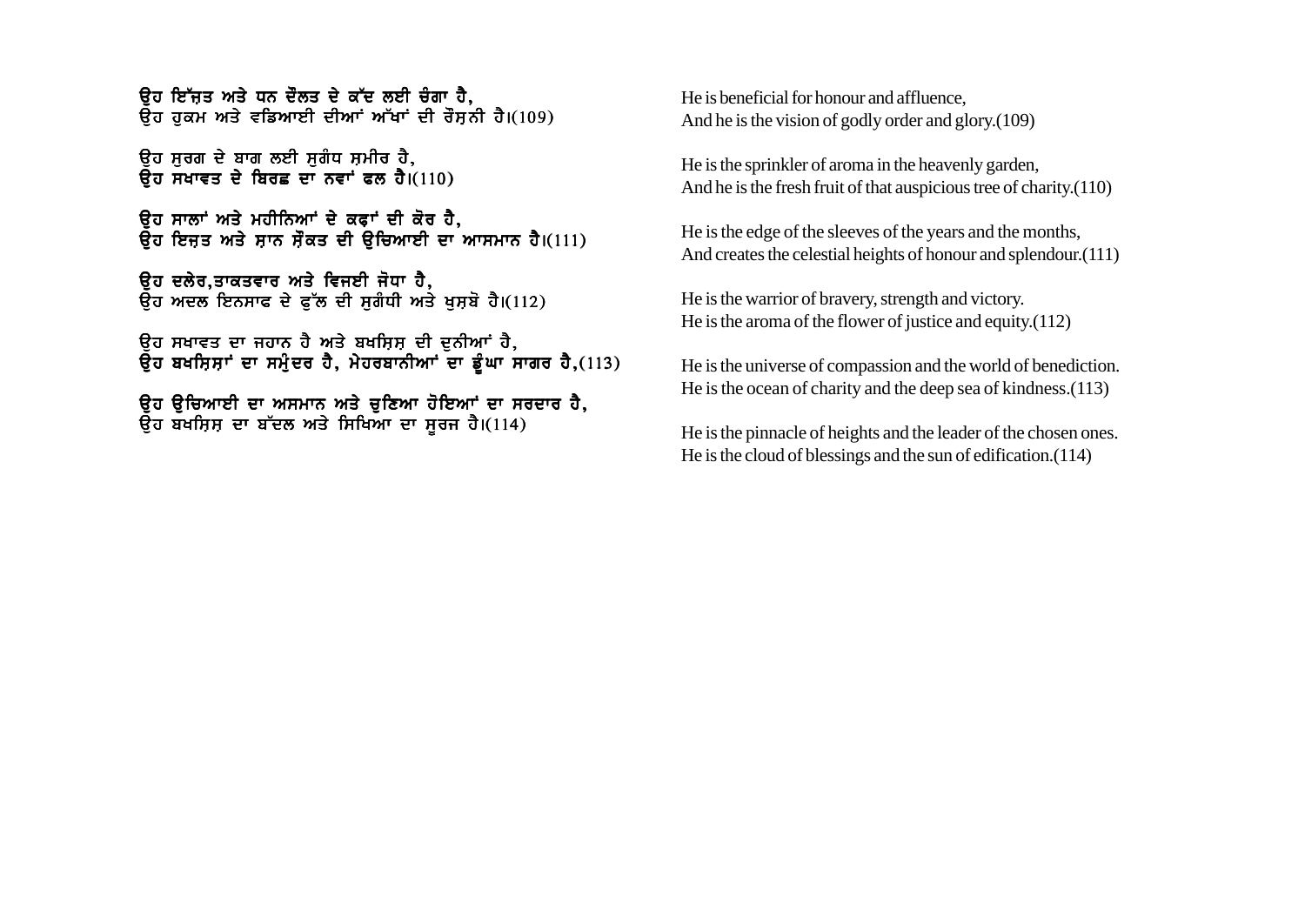<u>ਉਹ ਸੱਚੀ ਬੋਲ-ਚਾਲ ਦੇ ਮੱਥੇ ਦੀ ਚਮਕ ਹੈ.</u>  $\overline{a}$ ਹ ਅਦਲ ਇਨਸਾਫ ਦੇ ਮਖੜੇ ਦੀ ਰੌਣਕ ਹੈ,(115)

<u>ਉਹ ਵਡੇਰੀ ਅਤੇ ਕੀਮਤੀ ਸੰਜੋਗੀ ਰਾਤ ਦਾ ਚਮਕਦਾ ਦੀਵਾ ਹੈ.</u> ਉਹ ਉਚਿਆਈ ਅਤੇ ਮਾਨ ਆਬਰੂ ਦੇ ਬਾਗ ਦੀ ਬਹਾਰ ਹੈ।(116)

ਉਹ ਇਨਸਾਫ ਅਤੇ ਨਿਆਇ ਦੀ ਅੰਗੂਠੀ ਦਾ ਨਗੀਨਾ ਹੈ,  $\bar{R}$ ਹ ਰਹਿਮਤ ਅਤੇ ਫਜਲ ਦੇ ਬਿਰਛ ਦਾ ਫਲ ਹੈ.(117)

ਉਹ ਕਰਮ ਅਤੇ ਬਖਸ਼ਿਸ਼ ਦੀ ਖਾਣ ਦਾ ਮੋਤੀ ਹੈ,  $\overline{B}$ ਹ ਨਿਆਮਤਾਂ ਅਤੇ ਅਹਿਸਾਨ ਬਖਸ਼ਣ ਵਾਲੀ ਰੌਸ਼ਨੀ ਹੈ।(118)

ਉਹ ਇਕ-ਰੱਬ ਦੀਆਂ ਵੇਲਾਂ ਦੀ ਤਰਾਵਤ ਹੈ,  $\overline{a}$ ਹ ਇਕ ੳਂਅਕਾਰ ਦੇ ਬਾਗਾਂ ਦੀ ਸਗੰਧੀ ਹੈ।(119)

ਜੰਗ ਦੇ ਮੈਦਾਨ ਵਿਚ ਉਹ ਚੰਘਾੜਦਾ ਹੋਇਆ ਬਬਰ ਸ਼ੇਰ ਹੈ, ਮਹਿਫਲ ਵਿਚ ੳਹ ਮੋਤੀ ਵਰਸਾੳਣ ਵਾਲਾ ਬੱਦਲ ਹੈ।(120) He is the embodiment and resplendence of truthful talk. He is the brightness of the countenance of justice and equity.(115)

He is the light of long and lonely night of union. He is the soul of the garden of goodness and honour.(116)

He is the diamond of the ring of the fairness and impartiality. He is the fruit of the tree of benediction and consideration.(117)

He is the pearl out of the mine of benevolence and benediction. He is the light endowing commitments and bounties.(118)

He is the freshness of the celestial garden-creepers. He is the aroma of the celestial gardens of the Almighty.(119)

In the battle-field, he is like a roaring lion, And in the cultural-meets, he showers pearls.(120)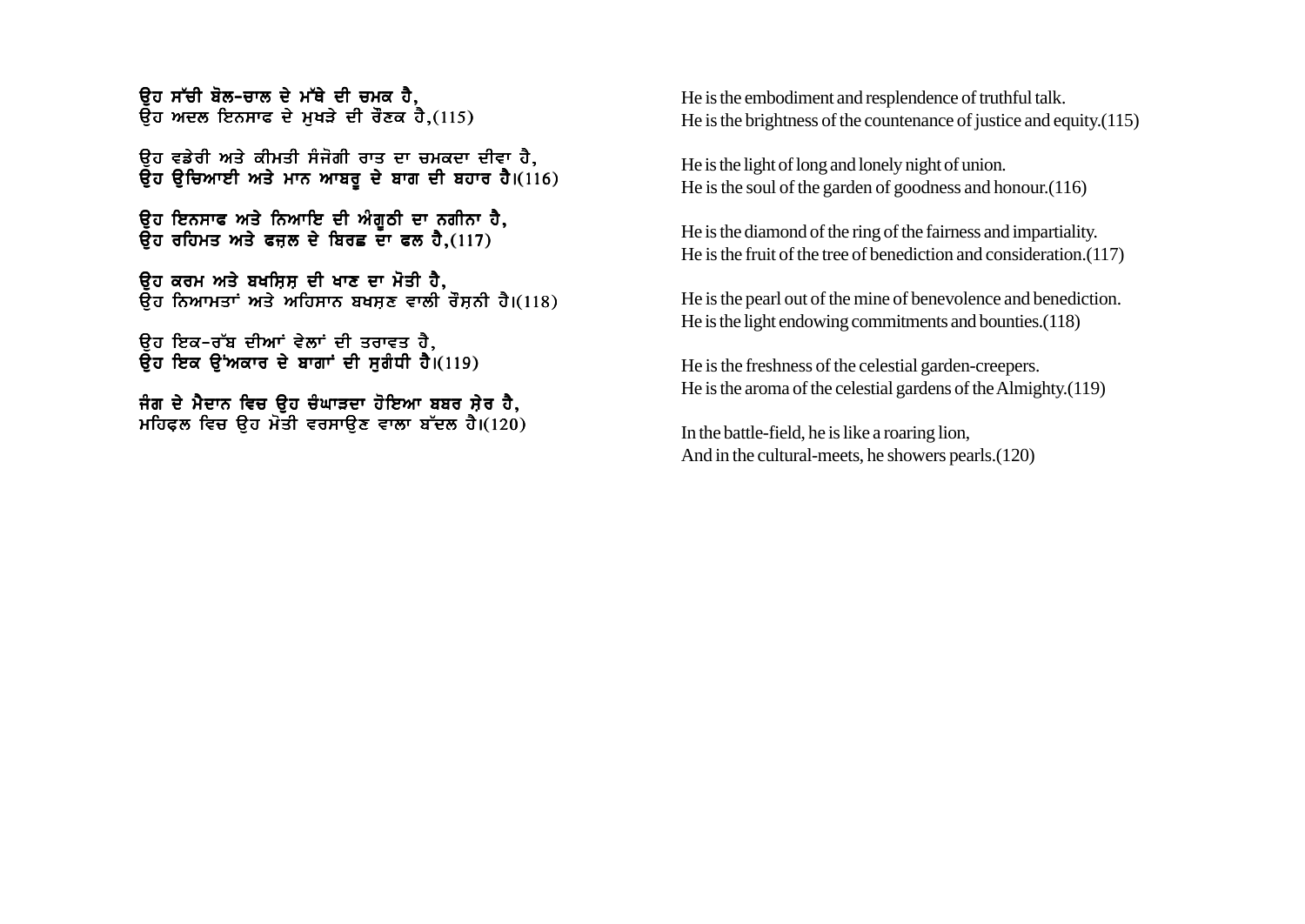ਜੰਗਾਂ ਜੱਧਾਂ ਦੇ ਮੈਦਾਨ ਵਿਚ ੳਹ ਸ਼ਾਹਸਵਾਰ ਹੈ. ਉਹ ਸਤਰੂਆਂ ਨੂੰ ਡੇਗਣ ਵਾਲੀ ਦੌੜ ਲਈ ਪਸਿਧ ਹੈ।(121)

<u>ਉਹ ਜੰਗਾਂ ਦੇ ਸਮੰਦਰ ਦਾ ਫੰਕਾਰਦਾ ਹੋਇਆ ਮਗਰਮੱਛ ਹੈ.</u> ਉਹ ਆਪਣੇ ਤੀਰਾਂ ਤੁਫੰਗਾਂ ਨਾਲ ਦੁਸ਼ਮਨ ਦੇ ਦਿਲ ਨੂੰ ਪਰੋ ਦੇਣ ਵਾਲਾ ਹੈ। $(122)$ 

ਉਹ ਮਹਿਫਲ ਦੇ ਮਹਿਲਾਂ ਦਾ ਚਮਕਦਾ ਸੂਰਜ ਹੈ, ਉਹ ਜੰਗ ਦੇ ਮੈਦਾਨ ਦਾ ਸ਼ਕਦਾ ਨਾਗ ਹੈ।  $(123)$ 

ਨਿਪੁੰਨਤਾ ਦੀ ਉਚਿਆਈ ਦਾ ਉਹ ਮੁਬਾਰਿਕ ਹੁਮਾ ਹੈ, ਵਡਿਆਈ ਦੀ ਬਲੰਦੀ ਦਾ ਉਹ ਚਮਕਦਾ ਚੰਦਰਮਾ ਹੈ।(124)

ਓਹ ਜਹਾਨ ਦੀ ਪਤਿਪਾਲਣਾ ਦੇ ਬਾਗ ਦੇ ਫੱਲਾਂ ਨੰ ਸਜਾਓਣ ਵਾਲਾ ਹੈ. ੳਹ ਸਰਦਾਰੀ ਦੇ ਦਿਲ ਅਤੇ ਨੇਤਰਾਂ ਦੀ ਰੌਸਨੀ ਹੈ।(125)

ਸ਼ਾਨ ਸੌਕਤ ਅਤੇ ਸਜਾਵਟ ਦੇ ਬਾਗ ਦਾ ਉਹ ਤਾਜ਼ਾ ਫੁੱਲ ਹੈ, ਉਹ ਉਤਾਰ ਚੜ੍ਹਾਉ ਦੇ ਹਿਸਾਬ ਤੋਂ ਬਾਹਰ ਹੈ। $(126)$ 

He is a mounted soldier in the battle-fields, And he is renowned in the race for decimating the enemies.(121)

He is the snorting crocodile in the sea of battles. Through his arrows, he strings the enemy hearts.(122)

He is the shining star of the cultural-meets, But he is the hissing snake in the fighting-fields.(123)

He is the auspicious Huma (bird) of the heights of dexterity, And he is the excelling moon of the heights of magnificence.(124)

He is the decoration of the life-subsisting flowers. He is the heart of leadership and vision of the eyes.(125)

He is the fresh flower of the garden of pomp and magnificence. He is beyond any accounts of ups and downs.(126)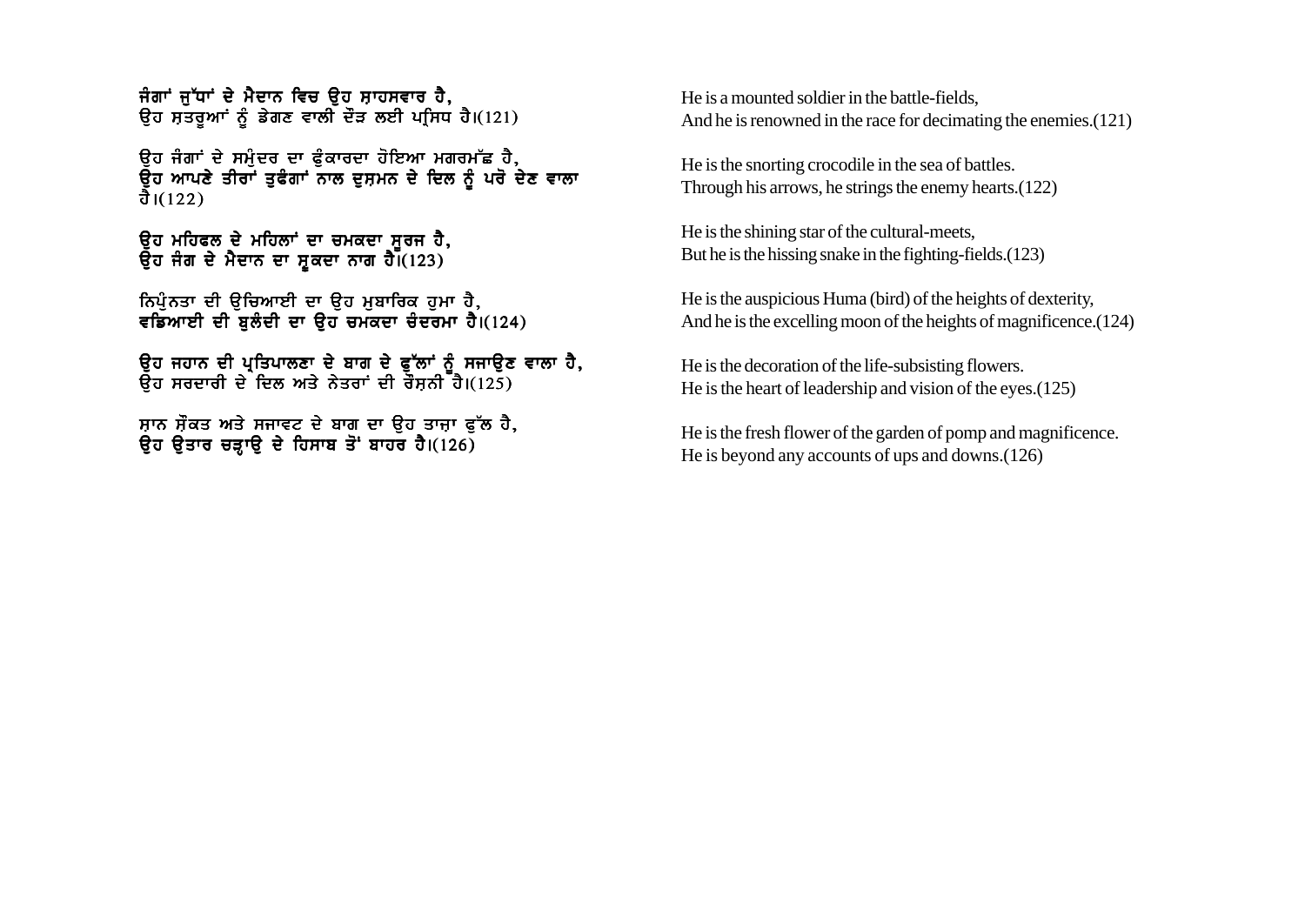ਉਹ ਸਦੀਵੀ ਮਲਕ ਅਤੇ ਅਮਰ ਦੇਸ਼ ਦਾ ਨਿਗਾਹਬਾਨ ਹੈ. ਗਿਆਨ ਦੇ ਵਿਸਵਾਸ ਰਾਹੀਂ ੳਹ ਦੋਹਾਂ ਜਹਾਨਾਂ ਵਿਚ ਇਕੋ ਇਕ ਵਿਅਕਤੀ ਹੈ। $(127)$ 

ਸਾਰੇ ਵਲੀਆਾਂ ਅਤੇ ਸਾਰੇ ਨਬੀਆਾਂ ਨੇ. ਸਾਰੇ ਸਫੀਆਾਂ ਅਤੇ ਸਾਰੇ ਪਰਹੇਜਗਾਰਾਂ ਨੇ $\mathfrak{u}(128)$ 

ਉਸ ਦੇ ਦਰਵਾਜ਼ੇ ਦੀ ਖਾਕ ਅਤੇ ਨਿਰਮਤਾ ਸਹਿਤ ਸਿਰ ਝੁਕਾ ਰਖਿਆ ਹੈ,  $\overline{a}$ ਰ ਸਨਿਮਰ ੳਸ ਦੇ ਚਰਨਾਂ ਵਿਚ ਡਿਗੇ ਹੋਏ ਹਨ।(129)

ਕੀ ਬਜੁਰਗ ਅਤੇ ਕੀ ਅਬਦਾਲ ਮਸਤ ਕਲੰਦਰ, ਕੀ ਕਤਬ ਅਤੇ ਕੀ ਨੇਕ ਸਗਨਾਂ ਵਾਲੇ ਪਰਵਾਨ ਪਿਆਰੇ।(130)

ਕੀ ਸਿੱਧ ਅਤੇ ਕੀ ਨਾਥ, ਕੀ ਗੌਸ ਅਤੇ ਕੀ ਪੀਰ, ਕੀ ਸਰਜਨ, ਮਨਜਨ ਅਤੇ ਕੀ ਬਾਦਸਾਹ ਅਤੇ ਕੀ ਫਕੀਰ।(131)

ਸਾਰੇ ਹੀ ੳਸ ਦੇ ਨਾਮ ਦੇ ਗਲਾਮ ਅਤੇ ਸੇਵਕ ਹਨ, ਸਾਰੇ ਹੀ ਉਸ ਦੀ ਕਾਮਨਾ ਦੀ ਚੇਸਟਾ ਕਰਨ ਵਾਲੇ ਹਨ।(132) He is the guardian of the eternal and everlasting domain. By virtue of his knowledge, he is unique in both the domains.(127)

All the Walees<sup>1</sup>, all the Nabees<sup>2</sup>, All the Sufis<sup>3</sup> and all the teetotallers,  $(128)$ 

Have bowed their heads in humility at his portal, And they have humbly fallen at his feet.(129)

Whether the elderly, or the mendicants, Whether the learned, or the auspicious ones,(130)

Whether the Naths, or the Gouse<sup>4</sup> and Pirs, Whether the holy, or the profane ones, or the kings and the indigent,(131)

All are the slaves and the servers of his name, And all aspire and covet for him.(132)

(1. Godly persons; 2. Prophets; 3. Mystics; 4. A rank in foreign Islamic territory.)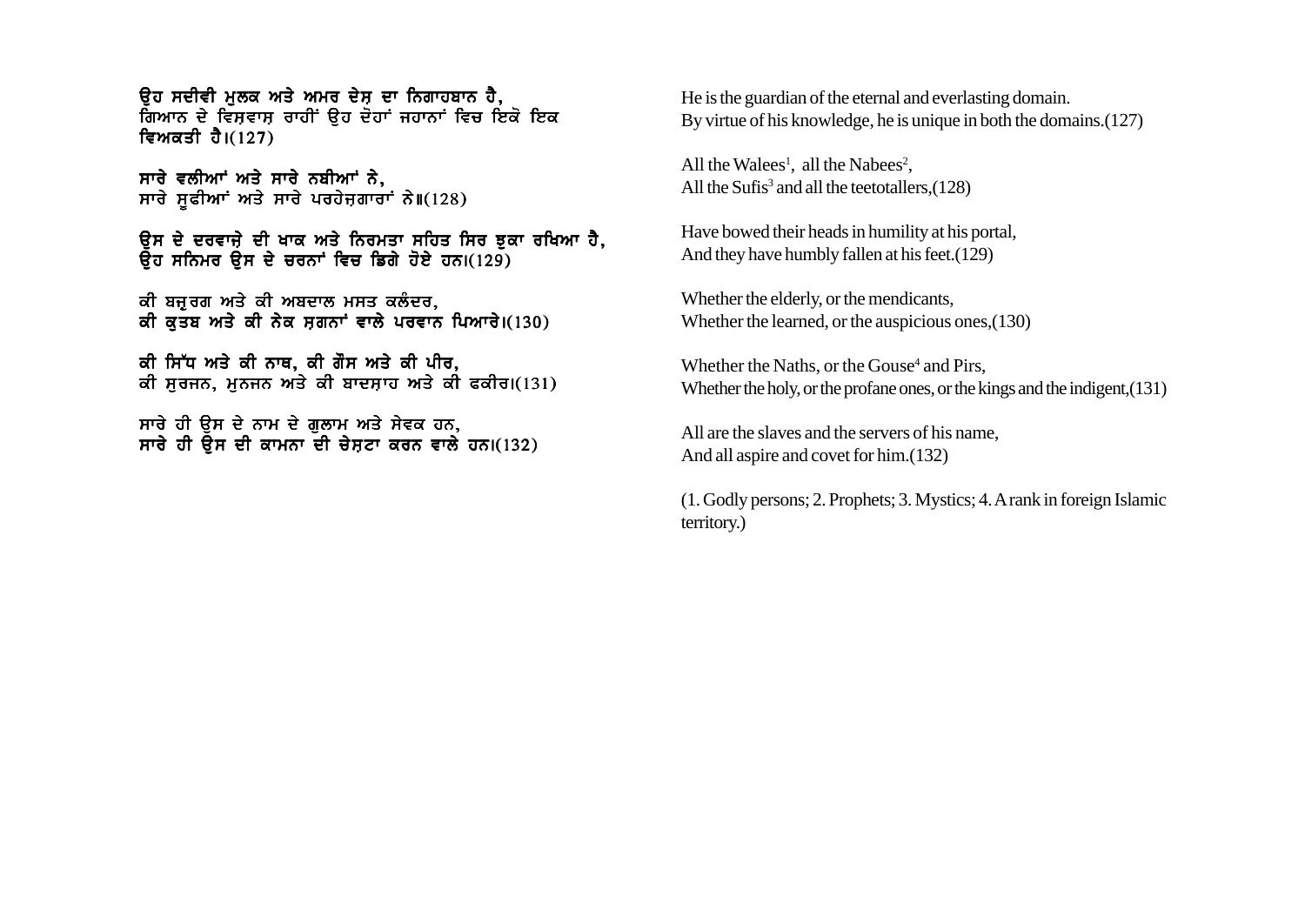ਹੋਣੀ ਅਤੇ ਪਕਿਤੀ ਦੋਵੇਂ ੳਸ ਦੀ ਤਾਬਿਆ ਵਿਚ ਹਨ. ਆਸਮਾਨ ਅਤੇ ਧਰਤ ਦੋਵੇਂ ਉਸ ਦੀ ਸੇਵਾ ਵਿਚ ਹਨ। $(133)$ 

ਸਰਜ ਚੈਨ ਦੋਵੇਂ ਉਸ ਦੇ ਦਵਾਰੇ ਦੇ ਮੰਗਤੇ ਹਨ. ਜਲ ਥਲ ਦੋਵੇਂ ਹੀ ਉਸ ਦੀ ਸਿਫਤ ਸਲਾਹ ਦਾ ਪਰਸਾਰ ਕਰਨ ਵਾਲੇ  $\overline{d}$  $\overline{b}$  $1(134)$ 

ਉਹ ਮਿਹਰਾਂ ਅਤੇ ਬਖਸ਼ਿਸ਼ਾਂ ਪਿਛੇ ਜਾਣ ਵਾਲਾ ਹੈ,  $\bar{R}$ ਹ ਰਹਿਮਤਾਂ ਦੀ ਬਹਤਾਤ ਹੈ ਅਤੇ ਨਿਆਮਤਾਂ ਦਾ ਅਤਿਅੰਤ ਹੈ।(135)

ਉਸ ਦੇ ਬੋਲ ਅਰਬ ਅਤੇ ਈਰਾਨ ਲਈ ਸੁਗੰਧ ਸਮੀਰ ਹਨ, ਉਸ ਦੇ ਨੂਰ ਤੋਂ ਪੂਰਬ ਅਤੇ ਪੱਛਮ ਰੌਸ਼ਨ ਹਨ।(136)

ਹਰ ੳਸ ਪਰਸ ਨੇ ਜਿਸ ਨੇ ਸੱਚੇ ਦਿਲ ਅਤੇ ਵਿਸ਼ਵਾਸ ਨਾਲ, ਉਸ ਦੇ ਮੁਬਾਰਿਕ ਚਰਨਾਂ ਵਿਚ ਆਪਣਾ ਸਿਰ ਰੱਖ ਦਿੱਤਾ।(137)

ਰੱਬ ਨੇ ਉਸ ਨੂੰ ਹਰ ਉੱਚੇ ਪੂਰਸ਼ ਤੋਂ ਵੀ ਉਚੇਰਾ ਮਾਨ ਬਖ਼ਸ਼ਿਆ, ਭਾਵੇਂ ੳਸ ਦੀ ਤਕਦੀਰ ਮਾੜੀ ਸੀ ਅਤੇ ੳਸ ਦਾ ਸਿਤਾਰਾ ਕਮਜੋਰ ਸੀ। $(138)$ 

The destiny and nature, both pay their obeisance to him, And both, the heaven and the earth, are at his disposal.(133)

The sun and the moon, both are at his portal as mendicants. Both water and earth are rejoicing in the spread of his glory.(134)

He welcomes the kindness and benevolence. He is brimful with generosity and blessngs.(135)

His discourses are aromatic for the Arabs and the Iranians. From his resplendence both the west and the east, get splendour.(136)

Any person who, with full faith and confidence, Places his head at his auspicious feet,(137)

The Almighty elevates higher than the highest beings, Even though his destiny and luck may have been ordinary.(138)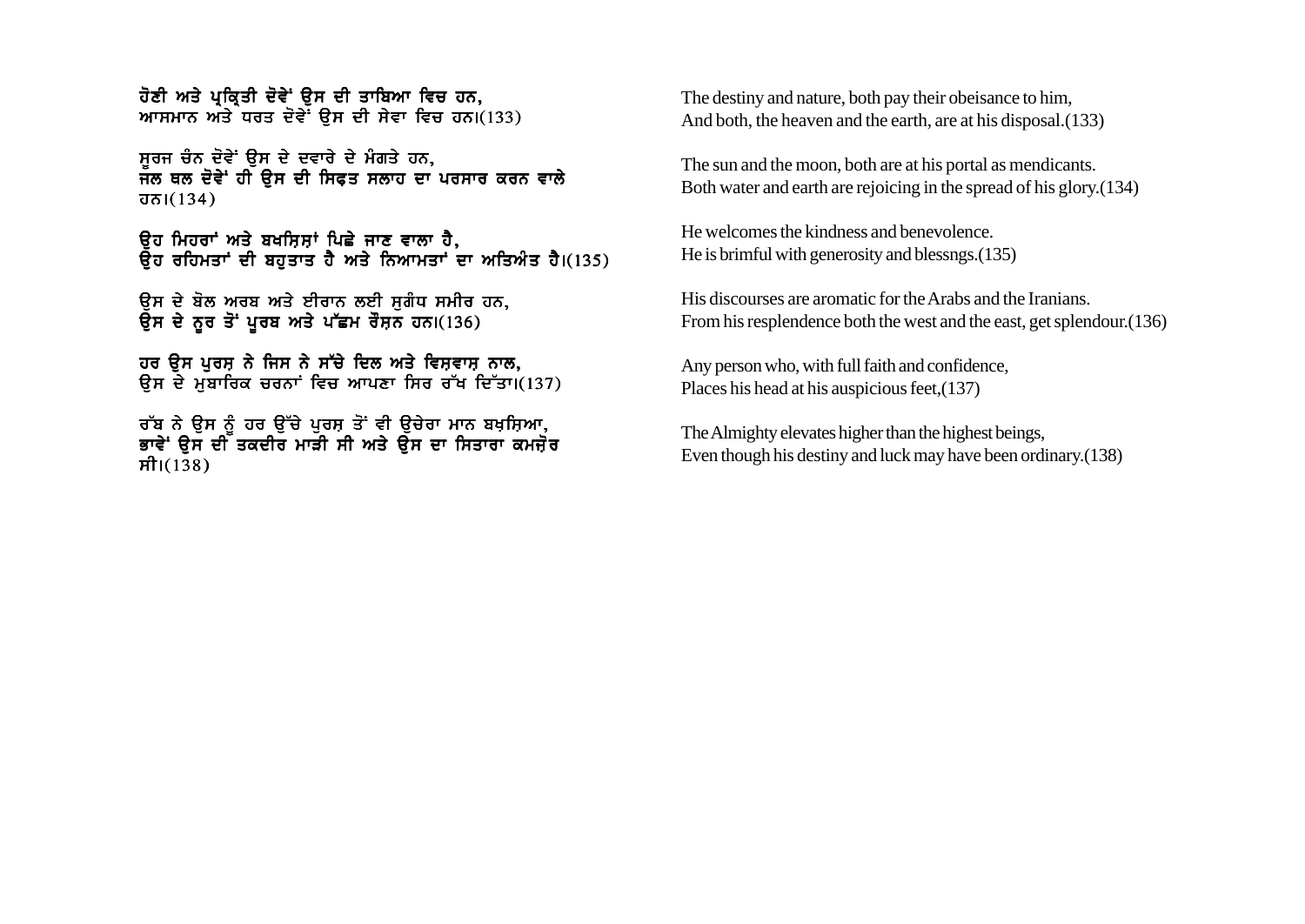ਹਰ ੳਸ ਬੰਦੇ ਨੇ ਜਿਸ ਨੇ ੳਸ ਦਾ ਨਾਮ ਸੱਚੇ ਦਿਲੋਂ ਲਿਆ. ਨਿਰਸੰਦੇਹ ੳਸ ਦੀ ਹਰ ਮਰਾਦ ਅਤੇ ਕਾਮਨਾ ਪਰੀ ਹੋ ਗਈ।(139)

ਹਰ ਉਸ ਬੰਦੇ ਨੇ ਜਿਸ ਨੇ ਉਸ ਦਾ ਪਵਿਤ੍ਰ ਨਾਮ ਸੁਣਿਆ, ਉਹ ਹਰ ਗਨਾਹ ਦੀ ਸਜ਼ਾ ਤੋਂ ਮਕਤ ਹੋ ਗਿਆ।(140)

ਹਰ ੳਸ ਬੰਦੇ ਨੇ ਜਿਸ ਨੇ ੳਸ ਦੇ ਪਵਿੱਤਰ ਦਰਸ਼ਨ ਕੀਤੇ, ਉਸ ਦੇ ਨੇਤਰਾਂ ਵਿਚ ਰੱਬ ਦਾ ਨਰ ਜਗਮਗਾ ਉਠਿਆ।(141)

ਜੋ ਕੋਈ ੳਸ ਦੀਆਂ ਨਜ਼ਰਾਂ ਨੰ ਭਾ ਗਿਆ, ਰਬ ਨੇ ਆਪਣੇ ਮਿਲਾਪ ਨਾਲ ਉਸ ਦਾ ਮਾਨ ਸਤਿਕਾਰ ਵਧਾ ਦਿੱਤਾ।(142)

ੳਸ ਦੀ ਮਿਹਰ ਸਦਕਾ ਸਾਰੇ ਗਨਾਹਗਾਰਾਂ ਨੰ ਮਕਤੀ ਪਰਾਪਤ ਹੋ ਗਈ**.** ੳਸ ਦੇ ਚਰਨ ਧੋਣ ਕਰਕੇ ਮਰਦੇ ਵੀ ਜੀ ਪੈਦੇੇਂ ਹਨ।(143)

ਉਸ ਦੇ ਚਰਨ ਧੋਣ ਦੇ ਸਾਹਮਣੇ ਅੰਮ੍ਰਿਤ ਕੀ ਚੀਜ਼ ਹੈ। ਕਿੳਂ ਜੋ ੳਹ ਵੀ ੳਸ ਦੀ ਗਲੀ ਦਾ ਗਲਾਮ ਹੋ ਜਾਂਦਾ ਹੈ।(144) Any body who revered him with true faith, Fulfilled all his desires and aspirations.(139)

Every person who listened to his pious name, Was emancipated of all the sins.(140)

Every person who got his pious glimpse, Got the divine resplendence twinkling in his eyes.(141)

Whosoever caught his eye, God enhanced his respectability by his union.(142)

All the sinners got emancipation through his generosity, And by washing his feet, even the dead are revived.(143)

What is nectar in comparison with the water washed through his feet? Because it (the nectar), too, becomes his slave.(144)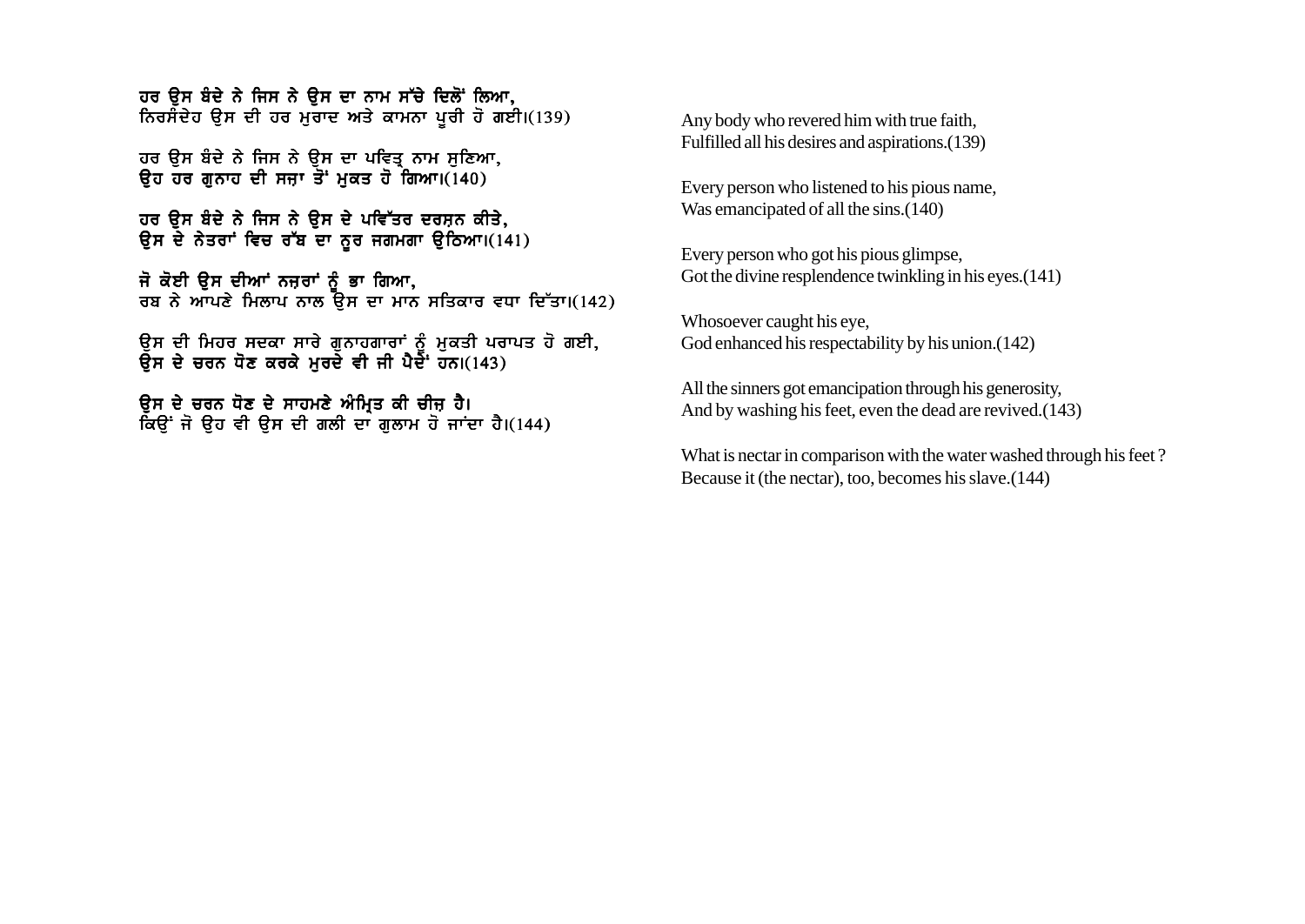ਜੇਕਰ ਆਬਿ-ਹਯਾਤ ਤੋਂ ਮਰਦਾ ਮਿੱਟੀ ਵਿਚ ਜਾਨ ਪੈ ਜਾਂਦੀ ਹੈ. ਤਾਂ ਇਸ ਅੰਮਿਤ ਤੋਂ ਜਾਨ ਅਤੇ ਦਿਲ ਸਰਜੀਤ ਹੋ ਜਾਂਦੇ ਹਨ।(145)

ਉਸ ਦੇ ਬੋਲਾਂ ਦਾ ਰਪ ਕੁਝ ਇਹੋ ਜਿਹਾ ਹੈ. ਕਿ ਉਸ ਵਿਚ ਸੈਂਕਤੇ ਆਬਿ-ਹਯਾਤ ਸਮਾ ਜਾਂਦੇ ਹਨ।(146)

ਕਈਆਂ ਮੁਰਦਿਆਂ ਦੀਆਂ ਦੁਨੀਆਂ ਨੂੰ ਉਸ ਨੇ ਸੁਰਜੀਤ ਕਰ ਦਿੱਤਾ,  $\frac{1}{2}$ ਹਜ਼ਾਰਾਂ ਜ਼ਿੰਦਾ ਦਿਲਾਂ ਨੂੰ ਉਸ ਨੇ ਆਪਣਾ ਬੰਦਾ ਬਣਾ ਲਿਆ।)147)

ਉਸ ਦੇ ਅੰਮਿਤ ਸਰੋਵਰ(ਅੰਮ੍ਰਿਤਸਰ)ਤੇ ਮੁਕਾਬਲੇ ਤੇ ਗੰਗਾ ਕੀ ਹੈ, ਕਿਉਂ ਜੋ ਅੇਠਸਠ ਤੀਰਥਾਂ 'ਚੋਂ ਹਰ ਇਕ ਉਸ ਦਾ ਚਾਕਰ ਹੈ। $(148)$ 

ੳਸ ਦਾ ਵਜਦ ਸੱਚ ਸਦਕਾ ਸਦੀਵੀ ਅਤੇ ਅਮਰ ਹੈ**.** ਰੱਬ ਦੀ ਬਖੌਸਿਸ ਦੇ ਨਰ ਸਦਕਾ ੳਸ ਦਾ ਦਿਲ ਸਦਾ ਰੌਸਨ ਹੈ।(149)

ਸੱਚ ਦੇ ਜਾਣਨ ਵਿਚ ਉਸ ਦੀ ਸਭ ਨਾਲੋਂ ਉਚੇਰੀ ਦਿਬ-ਦ੍ਰਿਸ਼ਟੀ ਹੈ, ਸੱਚ ਦੇ ਵੇਖਣ ਵਿਚ ਉਹ ਸਭ ਨਾਲੋਂ ਰੌਸ਼ਨ ਨਿਗਹ ਰਖਦਾ ਹੈ।(150) If dead dust can get life through the nectar, Through this nectar life, too, is rejuvenated.(145)

The criteria of his expositions is such, That hundreds of nectars are absorbed in there.(146)

The world of many dead, he has restored, And has won over many hearts to become his serfs.(147)

What is river Ganges as compared with his pool of nectar, Because, all the sixty-eight places of pilgrimage, are under his command ?(148)

His entity, being true, is ever-lasting and immortal. Through celestial resplendence his mind is for ever enlightened.(149)

To realise the truth, he possesses the highest divine vision, And to judge the truth, he manifests the enlightened perception.(150)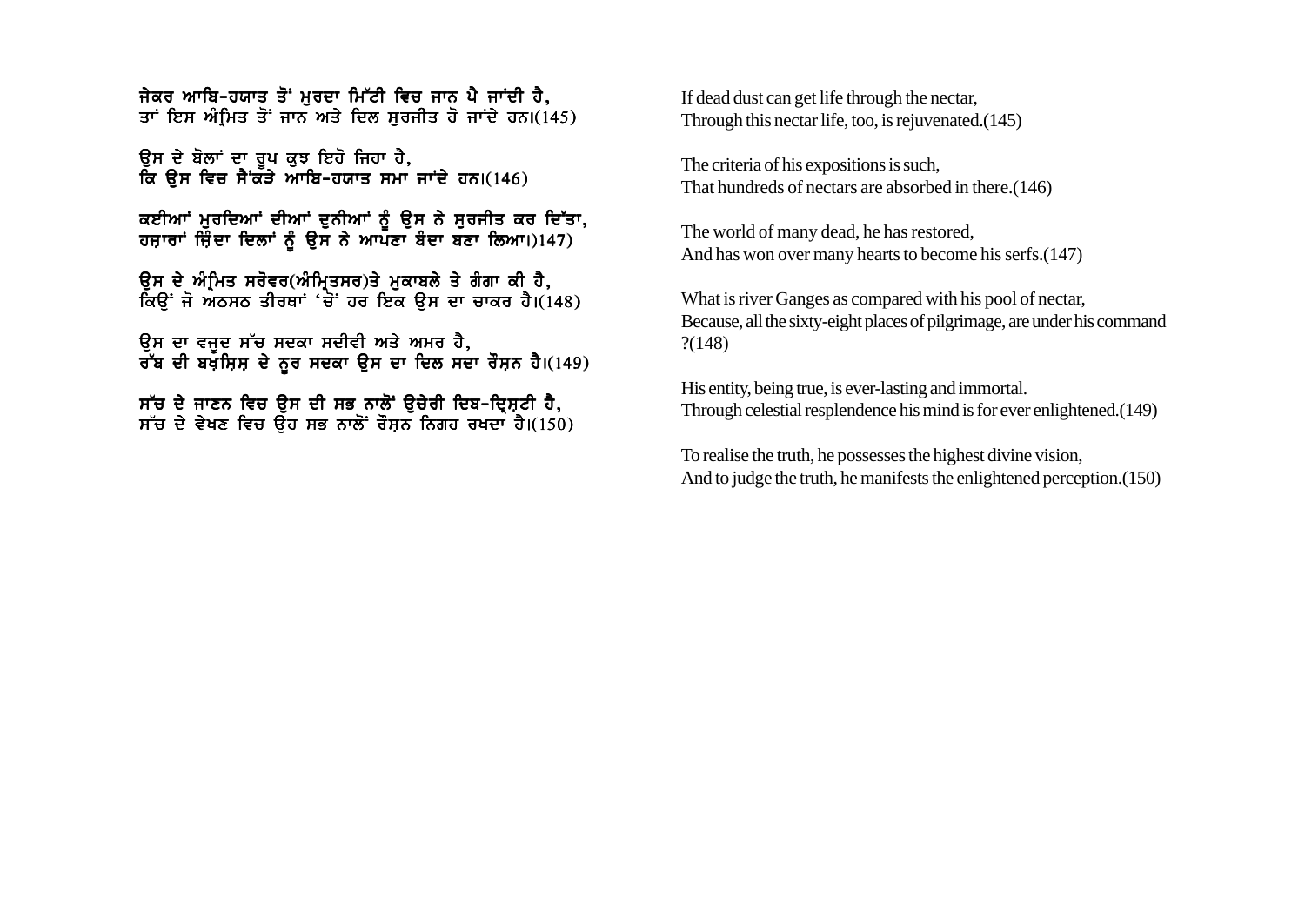$\vec{r}$ ਚ ਦੇ ਗਿਆਨ ਤੋਂ ੳਹ ਸਭਨਾਂ ਨਾਲੋਂ ਵਧੇਰੇ ਵਾਕਫਕਾਰ ਹੈ. ਅਕਲ ਅਤੇ ਸਝ ਦਾ ਉਹ ਸਹਿਨਸ਼ਾਹ ਹੈ।(151)

ਉਸ ਦਾ ਫੋਲਾਦੀ ਮੱਥਾ ਰੱਬੀ ਨੂਰ ਨਾਲ ਚਮਕਦਾ ਹੈ, ਉਸ ਦੀ ਨਰਾਨੀ ਆਤਮਾ ਇਕ ਚਮਕਦਾ ਸਰਜ ਹੈ।(152)

ਰਹਿਮ ਕਰਮ ਵਿਚ ੳਹ ਸਰਾਸਰ ਬਖੁਸ਼ਿੰਦਾ ਹੈ. ਸਹਜ ਸਿੰਗਾਰ ਵਿਚ ਉਹ ਸਿਰ ਤੋਂ ਪੈਰ ਤਕ ਹਸਨ ਹੀ ਹਸਨ ਹੈ।(153)

ਹੌਸਲੇ ਵਿਚ ੳਹ ਸਭ ਨਾਲੋਂ ੳਚੇਰੇ ਹੌਸਲੇ ਦਾ ਮਾਲਕ ਹੈ. ਇਕਬਾਲ ਮਰਤਬੇ ਵਿਚ ੳਹ ਸਭ ਨਾਲੋਂ ਵਧੇਰੇ ਸਭਾਗਾ ਹੈ।(154)

ਭਾਵੇਂ ਦੋਹਾਂ ਜਹਾਨਾਂ ਦੀ ਫਤਿਹ ਲਈ ੳਸ ਨੰ. ਤਲਵਾਰਾਂ ਦੀ ਅਤੇ ਭਾਲੇ ਦੀ ਲੋੜ ਨਹੀਂ.155)

ਪਰ ਉਸ ਦੀ ਤਲਵਾਰ ਦਾ ਜੌਹਰ ਜਦ ਰੌਸ਼ਨ ਹੁੰਦਾ ਹੈ, ਤਾਂ ਉਸ ਦੀ ਬਿਜਲੀ ਨਾਲ ਦਸ਼ਮਨਾਂ ਦਲ ਬਲ ੳਠਦਾ ਹੈ।(156) Through truthfulness, he exhibits much more knowledge than others do,

As he is the king of intellect and comprehension.(151)

His sustained semblance, radiates celestial resplendence, And his luminous soul is like the glittering sun.(152)

In kindness and generosity he is entirely benevolent, And from head to toe, throughout, he is divine.(153)

In courage, he possesses the highest fortitude. In status and rank, he is more auspicious than all others.(154)

Though, to conquer both the worlds, He does not need the sword and the spear,(155)

Yet, when the power of his sword sparkles, Through its lightening, the enemy forces are incinerated.(156)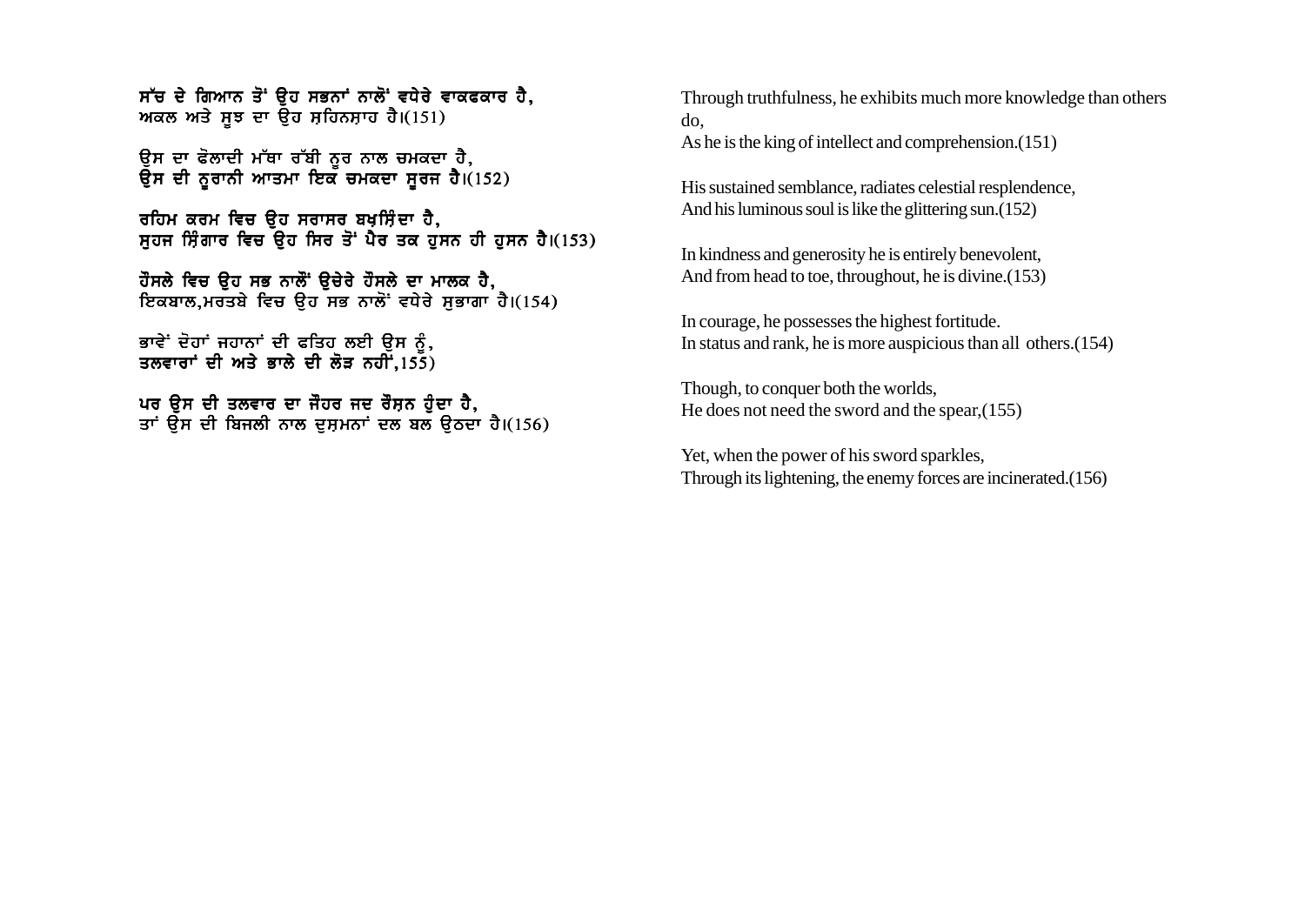ਉਸ ਦੇ ਨੇਜ਼ੇ ਤੋਂ ਹਾਥੀ ਦੇ ਜਿਗਰ ਦਾ ਖ਼ੂਨ ਹੋ ਜਾਂਦਾ ਹੈ,  $\overline{R}$ ਸ ਦੇ ਤੀਰ ਤੋਂ ਬੱਬਰ ਸੇਰ ਦਾ ਜਿਗਰ ਵੀ ਸੜ ਜਾਂਦਾ ਹੈ।(157)

ਉਸ ਦੀ ਕਮੰਦ ਨੇ ਜਾਨਵਰਾਂ ਅਤੇ ਦਰਿੰਦਿਆਂ ਨੂੰ ਆਪਣੇ ਫੰਦੇ ਵਿਚ ਫਸਾ ਲਿਆ ਹੈ. ਉਸ ਦੇ ਭਾਲੇ ਨੇ ਦੈਂਤਾਂ ਦੀ ਧੁੜ ਉੜਾ ਦਿੱਤੀ ਹੈ।(158)

ੳਸ ਦੇ ਤਿਖੇ ਤੀਰ ਨੇ ਪਹਾੜ ਨੰ ਇਸ ਤਰਾਂ ਵਿੰਨ ਦਿੱਤਾ. ਕਿ ਅਰਜਨ ਵੀ ਜੰਗ ਦੇ ਦਿਨ ਵਿਚ ਅਜਿਹਾ ਨਹੀਂ ਸੀ ਕਰ ਸਕਿਆ।(159)

ਅਰਜੁਨ ਜਾਂ ਭੀਮ ਅਤੇ ਰੁਸਤਮ ਜਾਂ ਸਾਮ ਕੀ ਹਨ? ਅਸਫ਼ੌਦਯਾਰ ਜਾਂ ਰਾਮ ਲਛਮਣ ਕੀ ਹਨ? $(160)$ 

ਹਜ਼ਾਰਾਂ ਮਹੇਸ਼ ਅਤੇ ਹਜ਼ਾਰਾਂ ਗਣੇਸ਼, ਨਿਮਰਤਾ ਨਾਲ ਆਪਣੇ ਸੀਸ ੳਸ ਦੇ ਚਰਨਾਂ ਤੇ ਝਕਾੳਂਦੇ ਹਨ।(161)

ਓਸ ਜੰਗ ਦੇ ਵਿੱਜਈ ਬਾਦਸ਼ਾਹ ਦੇ ਸਾਰੇ ਗਲਾਮ ਹਨ, ਦੋਹਾਂ ਜਹਾਨਾਂ ਨੇ ਉਸ ਦੇ ਹਥੋਂ ਰੋਣਕ ਪਰਾਪਤ ਕੀਤੀ ਹੈ।(162) His spear makes the heart of the elephant bleed, And through his arrow, the lion's heart is blazed.(157)

His halter has entrapped the brutes and the barbarians, And his spear has reduced the devils to dust.(158)

His sharp arrows have pierced so through the mountains, As even Arjun could not do during the day of the war.(159)

What are Arjun or Bhim and Rustam or Saam? What are Asfand Yaar or Rama and Lakhshman?(160)

There are thousands of Maheshas<sup>1</sup> and thousands of Ganeshas<sup>2</sup>, Who, in humility, pay obeisance at his feet.(161)

The winner of that war are the slaves of this king, As both the domains have secured prominence at his hands.(162)

(1. The chief god-Shivji; 2. Son of Shivji and Parbati, who is regarded as the god of wisdom)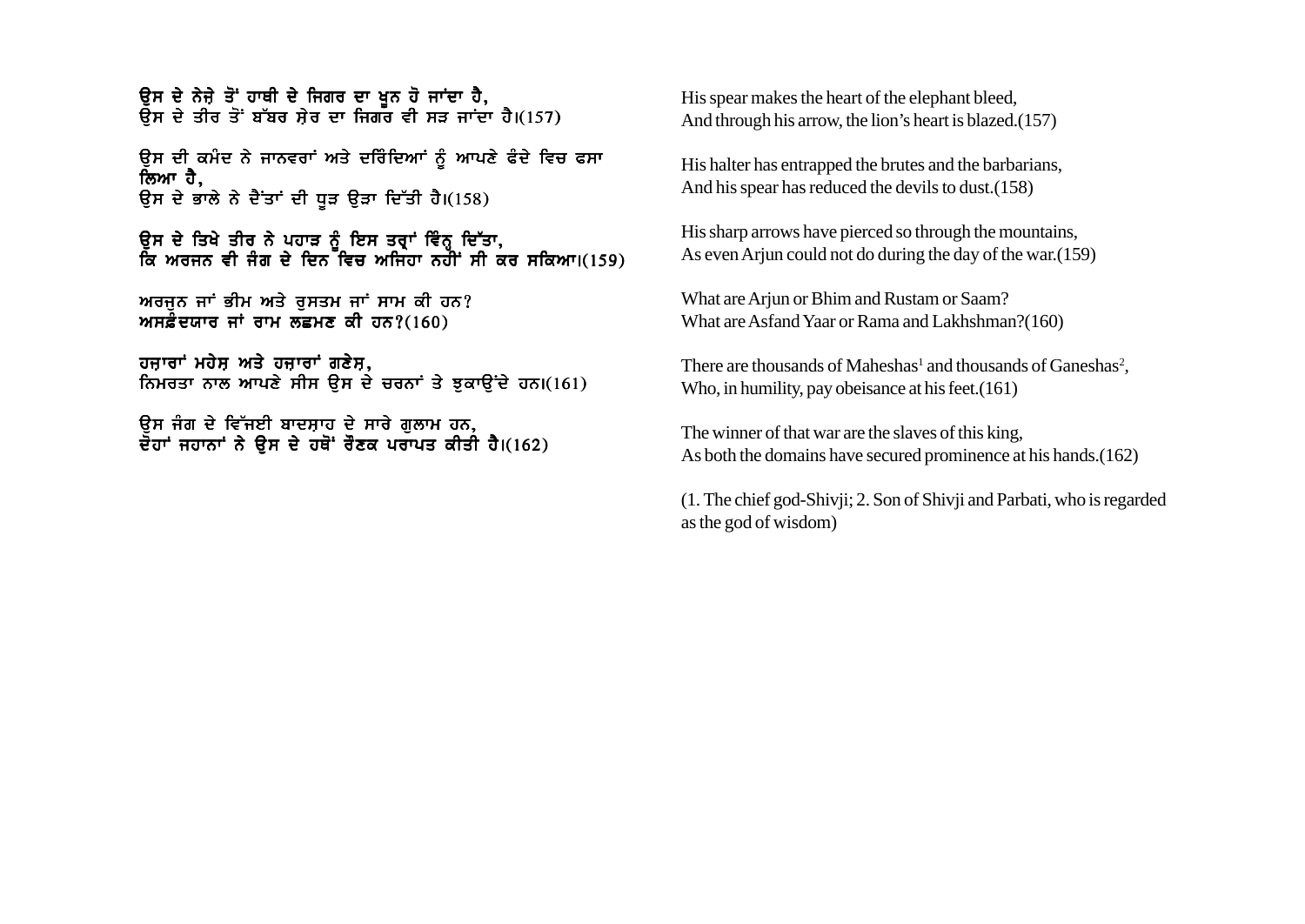ਹਜਾਰਾਂ ਅਲੀ ਅਤੇ ਹਜਾਰਾਂ ਹੀ ਵਲੀ ਹਨ. ਆਪਣੀ ਸਰਦਾਰੀ ਦਾ ਸਿਰ ਉਸ ਦੇ ਕਦਮਾ ਵਿਚ ਰਖਦੇ ਹਨ।(163)

ਜਦ ਉਸ ਦਾ ਤੀਰ ਕਮਾਨ ਵਿਚੋਂ ਤੇਜ਼ੀ ਨਾਲ ਛੱਟਦਾ ਹੈ, ਤਾਂ ਸਾਰੇ ਦਸ਼ਮਨਾਂ ਦੇ ਜਿਗਰ ਚੀਰ ਦਿੰਦਾ ਹੈ। $(164)$ 

ਉਸ ਦਾ ਤੀਰ ਸਖ਼ਤ ਪੱਥਰ ਨੂੰ ਇਸ ਤਰ੍ਹਾਂ ਕੱਟ ਦਿੰਦਾ ਹੈ, ਜਿਵੇਂ ਹਿੰਦੀ ਤਲਵਾਰ ਘਾਹ ਨੂੰ ਕੱਟ ਦਿੰਦੀ ਹੈ।(165)

 $R$ ਸ ਦੇ ਤੀਰ ਦੇ ਸਾਹਮਣੇ ਪੱਥਰ ਜਾਂ ਲੌਹਾ ਕੀ ਹਨ? ਉਸ ਦੀ ਵਿਉਂਤਬੰਦੀ ਦੇ ਸਾਹਮਣੇ ਅਕਲਮੰਦਾਂ ਦੀ ਅਕਲ ਵੀ ਕੰਮ ਨਹੀਂ ਕਰਦੀ।(166)

ਜਿਸ ਵਕਤ ੳਸ ਦਾ ਗਰਜ ਹਾਥੀਆਂ ਦੇ ਸਿਰ ਤੇ ਪੈਂਦਾ ਹੈ, ਤਾਂ ਚਾਹੇ ਪਹਾੜ ਵੀ ਕਿੳਂ ਨਾ ਹੋਵੇ, ੳਹ ਮਿੱਟੀ ਨਾਲ ਮਿਲ ਜਾਂਦਾ ਹੈ। $(167)$ 

ਉਸ ਦੀ ਸਿਫਤ ਸਲਾਹ ਕਿਸੇ ਘੇਰੇ ਵਿਚ ਨਹੀਂ ਆਉਂਦੀ, ਉਸ ਦੀ ਉਚਿਆਈ ਫਰਿਸਤਿਆਂ ਦੀ ਸਮਝ ਤੋਂ ਬਾਹਰ ਹੈ।(168)

There are thousands of Alees<sup>1</sup> and thousands of Walees<sup>2</sup>, Who bow their distinguished heads at his feet.(163)

When his arrow is shot swiftly, The hearts of all his enemies are penetrated.(164)

His arrow so cuts through the stone, As the Indian sword shears through the grass.(165)

How far can the stone and the steel face his shaft? Facing his strategy, even the wise ones lose their wits.(166)

When his mace strikes the elephant-head, May it be like a mountain, it pearishes in the dust.(167)

His adoration cannot be quantified, As it is beyond even the comprehension of the angels.(168)

(1. Name of the fourth caliph; 2. A God-realised person.)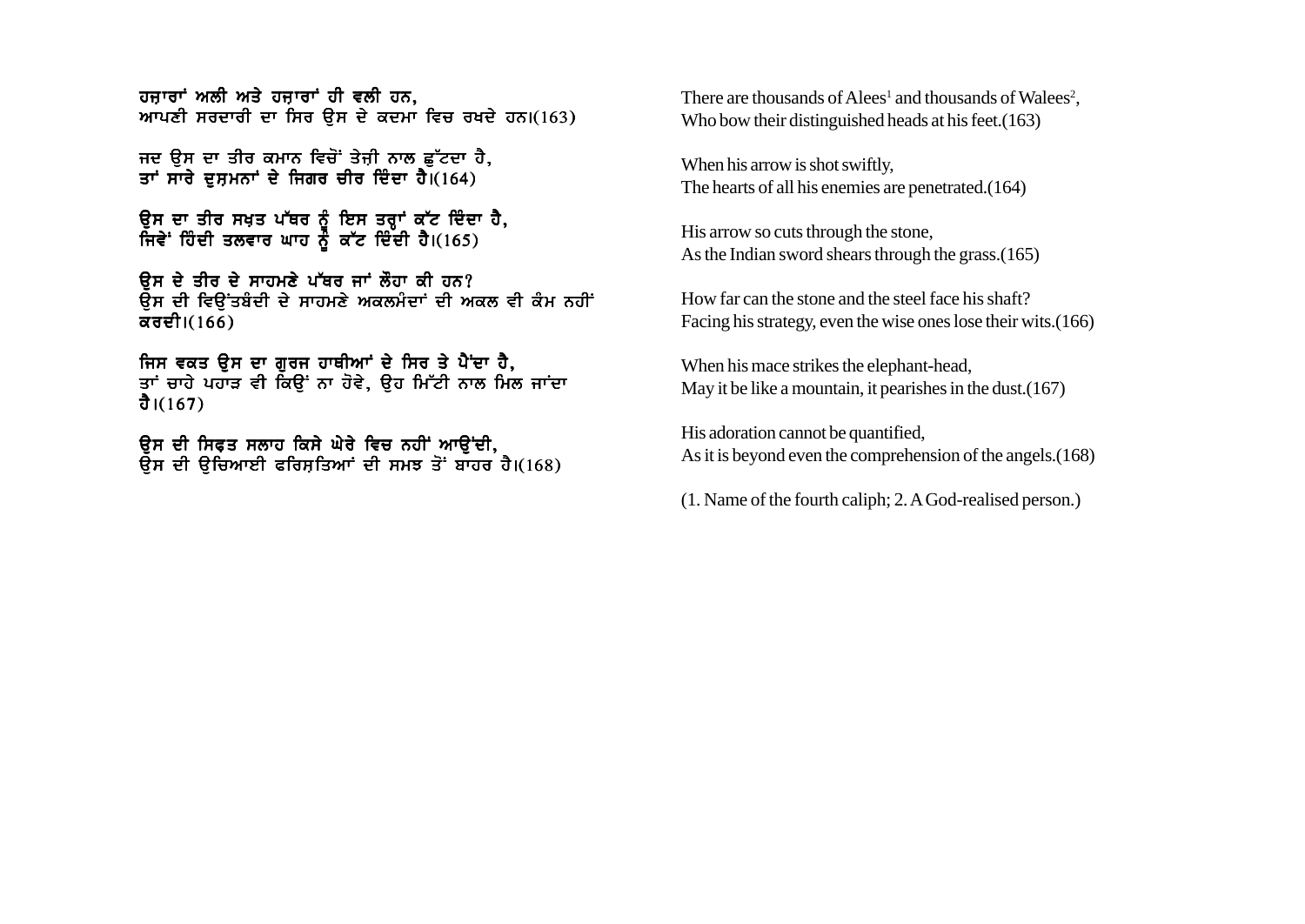<u>ਉਹ ਸਾਡੀ ਸਮਝ ਜਾਂ ਅਕਲ ਤੋਂ ਬਹੁਤ ਉਚੇਰਾ ਹੈ.</u>  $\overline{R}$ ਸ ਦੀ ਵਡਿਆਈ ਸਾਡੀ ਜੀਭਾਂ ਦੇ ਕਥਨ ਤੋਂ ਬਾਹਰ ਹੈ।(169)

ੳਸ ਦਾ ਵਜਦ ਰੱਬ ਦੀ ਤਲਾਸ ਦੀ ਛੱਤ ਦਾ ਥੰਮ ਹੈ. ੳਸ ਦਾ ਮੱਖੜਾ ਰੱਬ ਦੀ ਰਹਿਮਤ ਸਦਕਾ ਸਦਾ ਰੌਸਨ ਹੈ।(170)

ਉਸ ਦਾ ਦਿਲ ਰੱਬ ਦੇ ਨਰ ਨਾਲ ਚਮਕਦਾ ਪਿਆ ਸਰਜ ਹੈ, ਭਰੋਸੇ ਵਿਚ ੳਹ ਸਾਰੇ ਸਿਦਕਵਾਨਾਂ ਸਚਿਆਰਿਆ<sup>፣</sup> ਨਾਲੋਂ ਅਗੇਰੇ ਹੈ।(171)

ੳਹ ੳਸ ਪਦਵੀ ਨਾਲੋਂ ਵਧੇਰੇ ਹੈ ਜਿਸ ਨੂੰ ਕਿ ਕੋਈ ਜਾਣ ਸਕੇ. ੳਹ ਕਿਸੇ ਬਿਆਨ ਕਰਨ ਨਾਲੋਂ ਵੱਧ ਸਤਿਕਾਰ ਯੋਗ ਹੈ।(172)

ਉਸ ਦੀ ਜ਼ਾਤ ਦੀ ਬਖਸ਼ਿਸ਼ ਨਾਲ ਸੰਸਾਰ ਭਰਿਆ ਪਿਆ ਹੈ,  $\overline{R}$ ਸ ਦੇ ਕਮਾਲ ਕਿਸੇ ਵੀ ਹੱਦ ਬੰਨੇ ਵਿਚ ਨਹੀਂ ਆ ਸਕਦੇ।(173)

ਜਦ ਉਸ ਦੀ ਸਿਫ਼ਤ ਸਨਾ ਹਿਸਾਬੋਂ ਬਾਹਰ ਹੈ, ਤਾਂ ਉਹ ਇਸ ਕਿਤਾਬ ਦੇ ਪਰਦੇ ਵਿਚ ਕਿਵੇਂ ਸਮਾ ਸਕਦੀ ਹੈ?(174) He is above our intellect and understanding, And narration of his praiseworthiness is beyond expression through our tongues.(169)

His entity is the pillar to support the roof of the celestial search. His semblance, through divine benevolence, is always gleaming.(170)

His heart is the sun sparkling with the godly splendour, As, in faith, he is far ahead of all the truthful believers.(171)

He is much higher than any thing, comprehended, And he is much more honourable than and beyond any compliments.(172)

Through the generosity of his demeanour, the whole world is replete, And his attainments cannot be confined to any perimeters.(173)

When his adoration is beyond any boundaries, How can it be contained in the pages of this book.(174)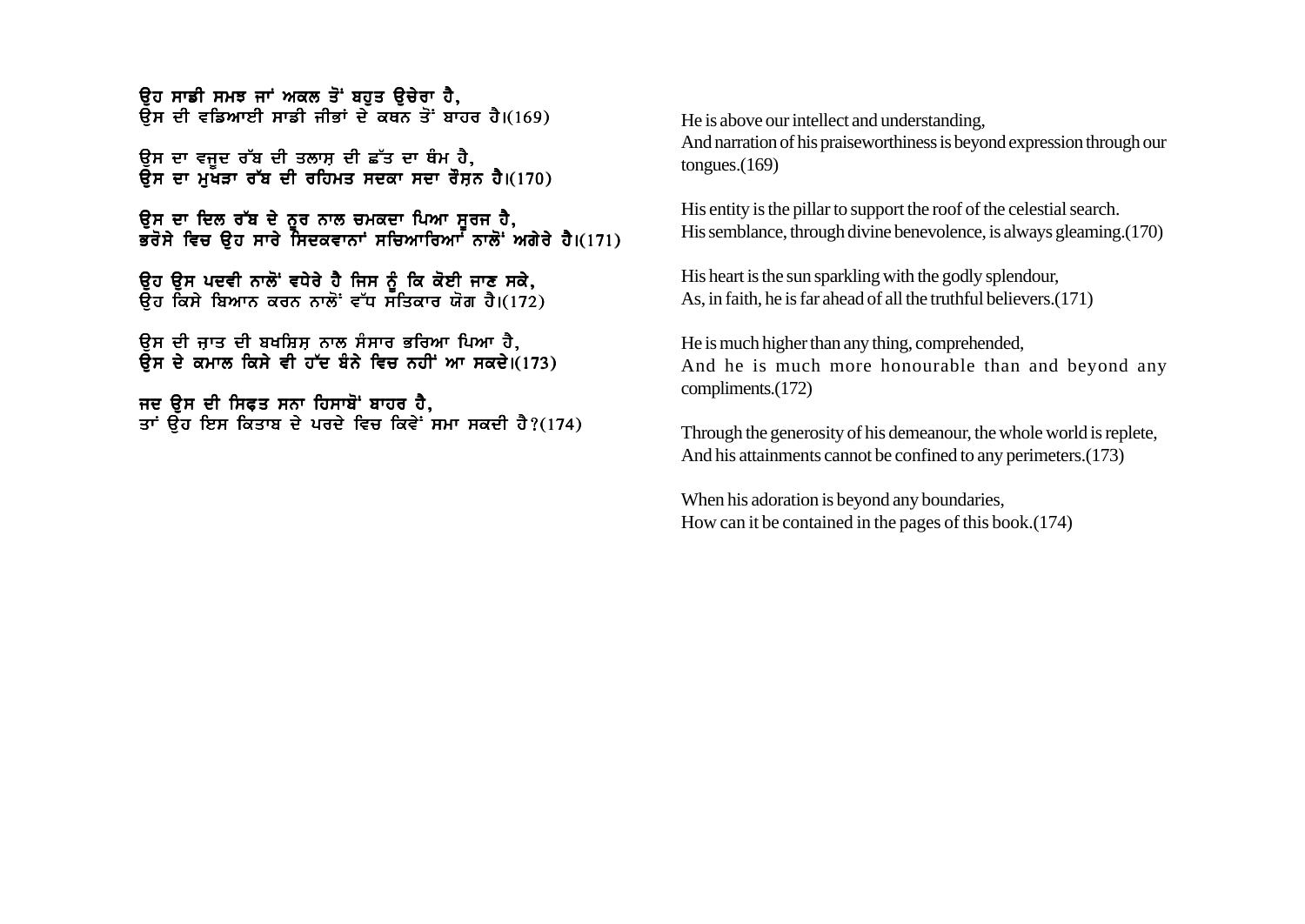ਰੱਬ ਕਰੇ.{ਨੰਦ}ਲਾਲ ਦਾ ਸਿਰ ੳਸ ਵਾਹਿਗਰ ਦੇ ਨਾਮ ਤੋਂ ਕਰਬਾਨ ਹੋ ਜਾਵੇ. ਰੱਬ ਕਰੇ.{ਨੰਦ ਲਾਲ ਦੇ} ਦਿਲ ਅਤੇ ਜਾਨ ੳਸ ਦੀ ਭੇਟਾ ਹੋ ਜਾਣ।(175)

May God bless Lal with the spirit to sacrifice his head for his name, And may the body and the mind of Lal get donated to him.(175)

This ends the Jote Bigas authored by Bhai Nand Lal Goya.

ਭਾਈ ਨੰਦ ਲਾਲ ਗੋਯਾ ਰਚਿਤ ਜੋਤਿ ਬਿਗਾਸ ਸਮਾਪਤ ਹੋਇਆ।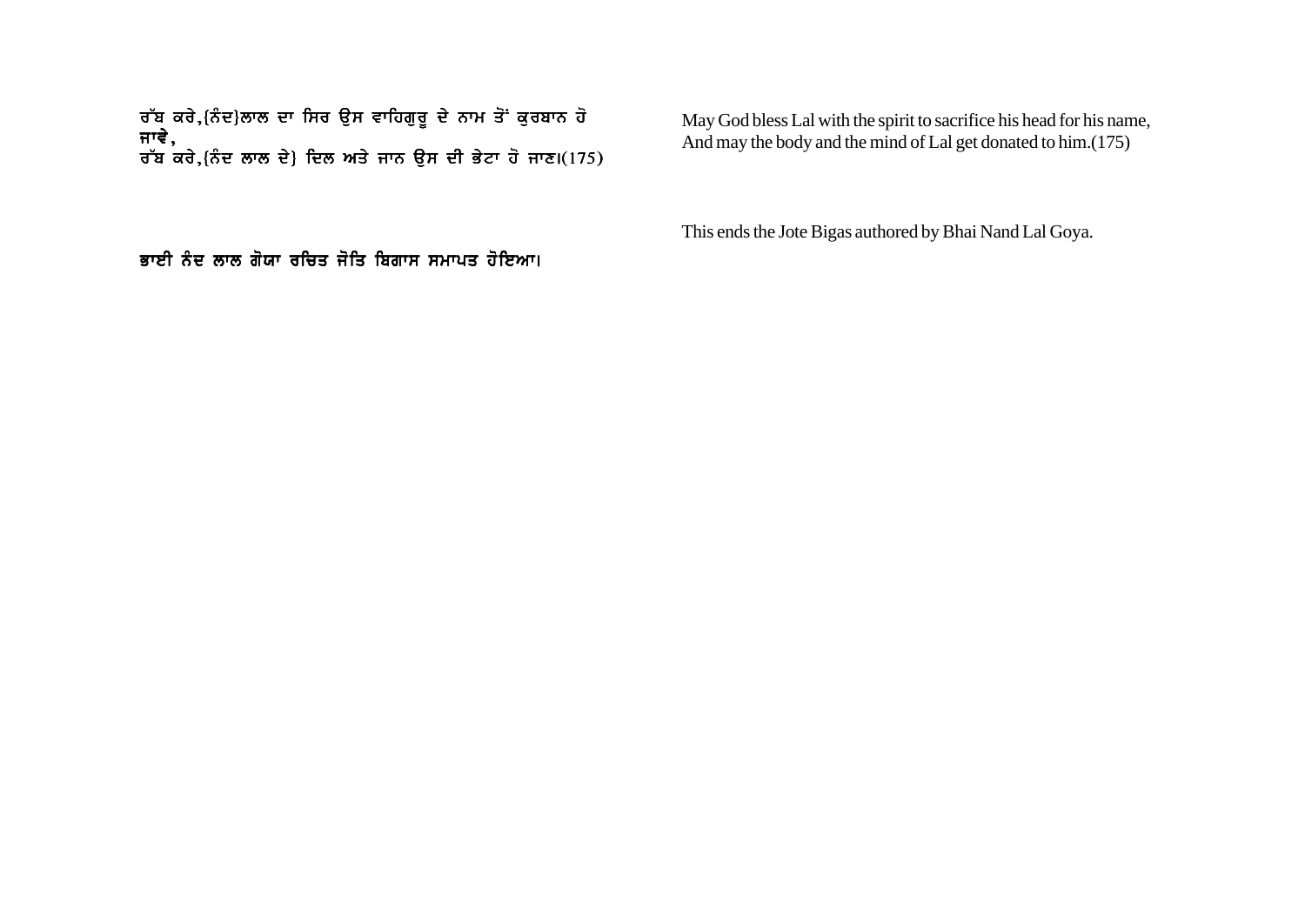## ਜੋਤਿ ਬਿਗਾਸ

 $(\frac{1}{2}$ ਲ ਪੰਜਾਬੀ)

## **Jote Bigas**

**(English) Splendour of the Light**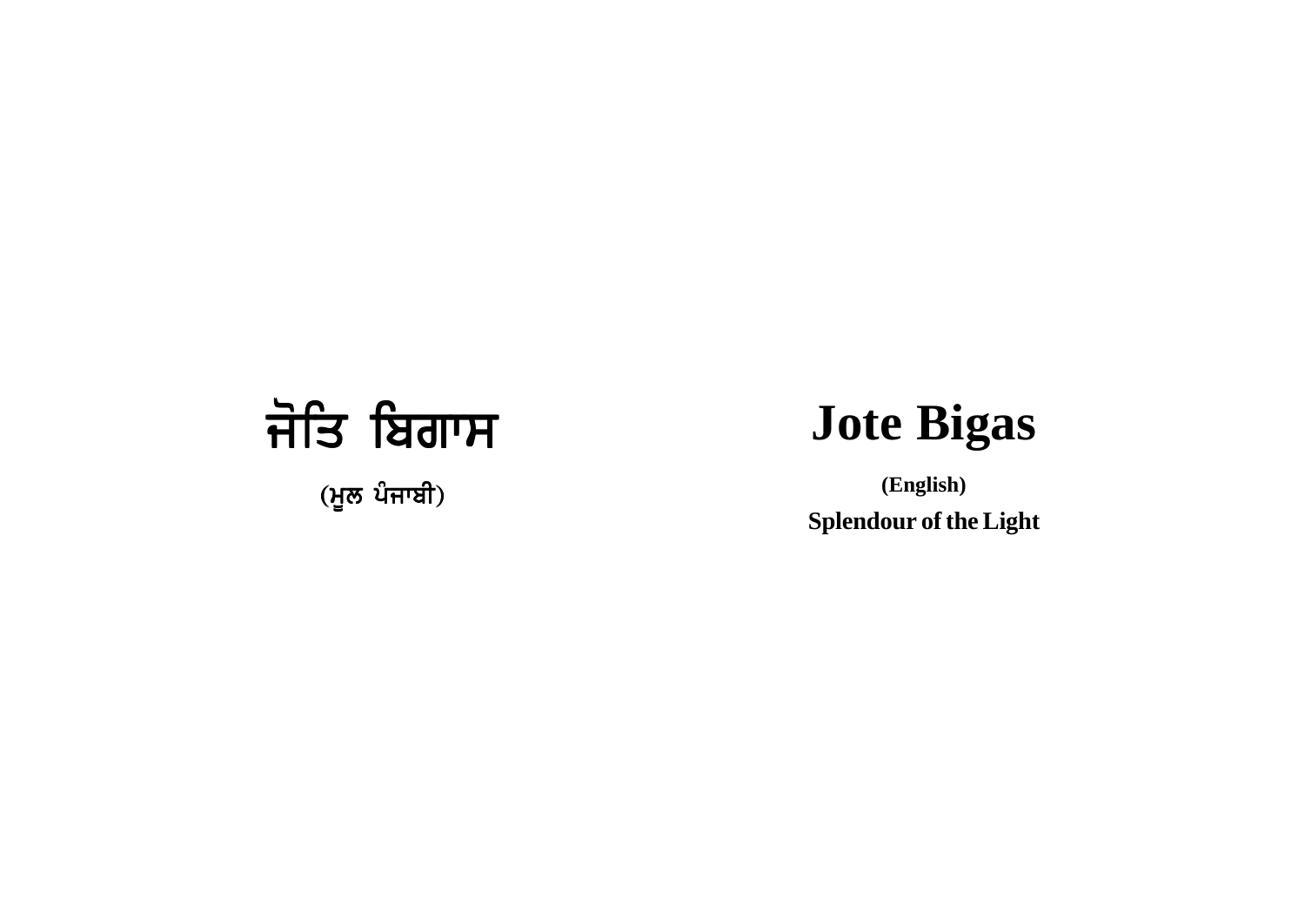```
ਵਾਹ ਵਾਹ ਗਰ ਪਤਿਤ ੳਧਾਰਨੰ
ਵਾਹੁੰ ਵਾਹੁੰ ਗੁਰ ਸੰਤ ਉਬਾਰਨੰ।(1)ਵਾਹੁ ਵਾਹੁ ਗੁਰ ਪਾਰ ਉਤਾਰਨੰ
ਵਾਹ ਵਾਹ ਗੁਰ ਅਗਮ ਅਪਾਰਨੰ।(2)ਵਾਹੁ ਵਾਹੁ ਗੁਰ ਹਰਿ ਆਰਾਧਨੰ
ਵਾਹ ਵਾਹ ਗੁਰ ਅਪਰ ਅਪਾਰਨੰ।(3)ਵਾਹੁ ਵਾਹੁ ਗੁਰ ਅਸੁਰ ਸੰਘਾਰਨੰ
ਵਾਹੁੰ ਵਾਹੁੰ ਗੁਰ ਦੈਤ ਪਿਛਾਰਨੰ।(4)
ਵਾਹ ਵਾਹ ਗਰ ਦਸ਼ਟ ਬਿਦਾਰਨੰ
ਵਾਹ ਵਾਹ ਗਰ ਕਰਣਾ ਧਾਰਨੰ।(5)ਵਾਹ ਵਾਹ ਆਦਿ ਜਗਾਦਨੰ
ਵਾਹ ਵਾਹ ਗਰ ਅਗੌਮ ਅਗਾਧਨੰ।(6)
```
Hail, hail the Guru, the saviour of the sinners **.** Hail, hail the Guru, the promoter of the saints.(1)

Hail, hail the Guru, the liberator, Hail, hail the Guru, the stable and infinite.(2)

Hail, hail the Guru, who meditates on God. Hail, hail the Guru, who is beyond limits.(3)

Hail, hail the Guru, who ousts the ignoble, Hail, hail the Guru, who annihilates the demons.(4)

Hail, hail the Guru, who tears apart the vicious. Hail, hail the Guru, who espouses the kindness.(5)

Hail, hail the Guru, who is from the beginning and forever. Hail, hail the Guru, who is stable and fathomless.(6)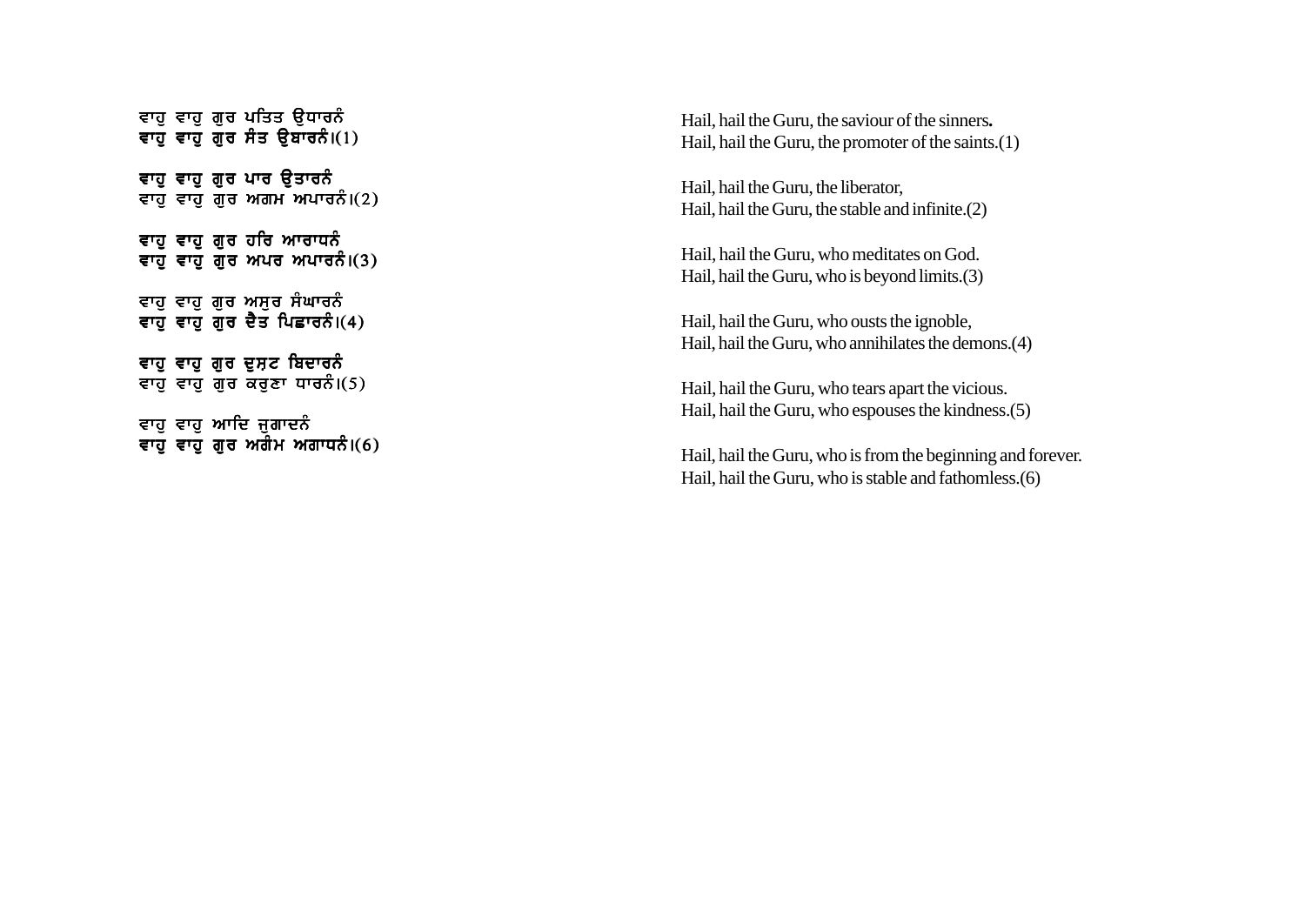```
ਵਾਹੁ ਵਾਹੁ ਗਰ ਸੱਚ ਆਰਾਧਨੰ
ਵਾਹੁੰ ਵਾਹੁੰ ਗੁਰ ਪੂਰਨ ਸਾਧਨੰ।(7)
ਵਾਹੁ ਵਾਹੁ ਗੁਰ ਤਖ਼ਤ ਨਿਵਾਸਨੰ
ਵਾਹ ਵਾਹ ਗੁਰ ਨਿਹਚਲ ਆਸਨੰ।(8)ਵਾਹ ਵਾਹ ਗੁਰ ਭੈ ਬਿਨਾਸਨੰ
ਵਾਹ ਵਾਹ ਗਰ ਸੱਚੀ ਰਾਸਨੰ।(9)
ਵਾਹੁ ਵਾਹੁ ਗੁਰ ਮੁਕਤਿ ਸਾਧਾਰਨੰ
ਵਾਹ ਵਾਹ ਗੌਰ ਸੰਗਤ ਤਾਰਨੰ।(10)
ਵਾਹ ਵਾਹ ਇੱਛ ਪਜਾਵਨੰ
ਵਾਹ ਵਾਹ ਗਰ ਨਾਮ ਜਪਾਵਨੰ।(11)
ਵਾਹ ਵਾਹ ਗਰ ਧਰਮ ਦਿੜਾਵਨੰ
ਵਾਹੁੰ ਵਾਹੁੰ ਪਤਿਤ ਪਾਵਨੰ।(12)
```
Hail, hail the Guru, who worships the truthfulness. Hail, hail the Guru, who is absolute in resources.(7)

Hail, hail the Guru, who dons the thrones. Hail, hail the Guru, who is firmly established.(8)

Hail, hail the Guru, who ravages the anxieties. Hail, hail the Guru, who revels in sincerity.(9)

Hail, hail the Guru, who sustains the emancipation. Hail, hail the Guru, who liberates the congregation.(10)

Hail, hail the Guru, who fulfils the desires. Hail, hail the Guru, who inspires the godly name.(11)

Hail, hail the Guru, who inculcates the righteousness. Hail, hail the Guru, who redeems the apostates.(12)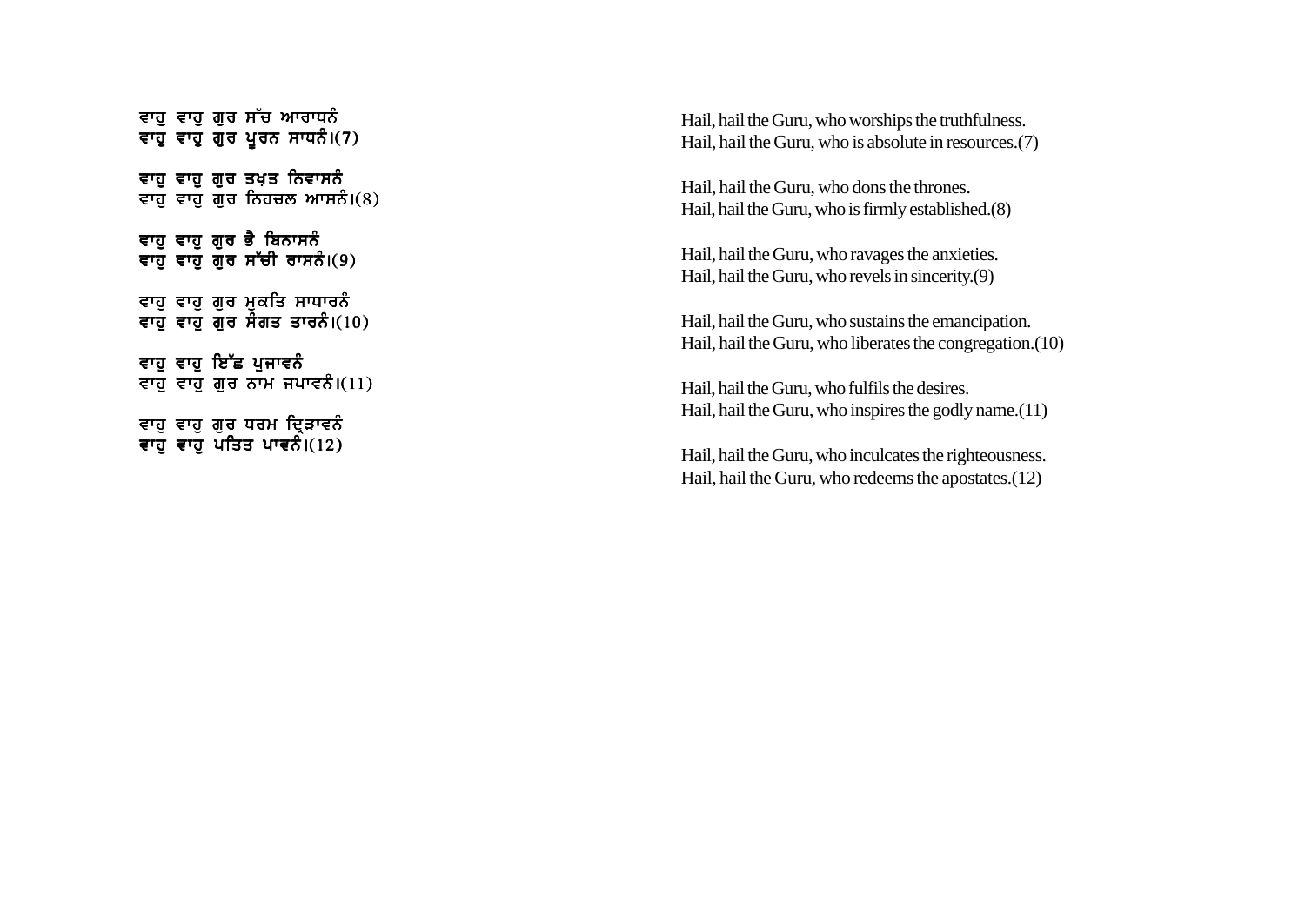```
ਵਾਹ ਵਾਹ ਗਰ ਨਾਇਕ ਸੱਚ ਗੰਧਨੰ
ਵਾਹ ਵਾਹ ਗੁਰ ਅੱਛਲ ਅਗੰਧਨੰ।(13)
ਵਾਹ ਵਾਹ ਗਰ ਰੂਪ ਨਿਰੰਜਨੰ
ਵਾਹ ਵਾਹ ਗਰ ਭਰਮ ਭੈ ਭੰਜਨੰ।(14)
ਵਾਹੂ ਵਾਹੂ ਗੁਰ ਅੱਛਲ ਅਛੇਦਨੰ
ਵਾਹੁ ਵਾਹੁ ਗੁਰ ਪੂਰਨ ਵੇਦਨੰ।(15)
ਵਾਹੁ ਵਾਹੁ ਗੁਰ ਕੰਟਕ ਛੇਦਨੰ
ਵਾਹ ਵਾਹ ਗਰ ਅਲੱਖ ਅਭੇਦਨੰ।(16)
ਵਾਹ ਵਾਹ ਗਰ ਅਚਿੰਤ ਦਿਆਲਨੰ
ਵਾਹ ਵਾਹ ਗਰ ਸਦਾ ਕਿਰਪਾਲਨੰ।(17)ਵਾਹ ਵਾਹ ਗਰ ਸਰਬ ਪ੍ਰਿਤਪਾਲਨੰ
ੰਵਾਹੁ ਵਾਹੁ ਗੁਰ ਪੁਰਖ ਅਕਾਲਨ(18)
```
Hail, hail the brave Guru, who spreads truth and courage. Hail, hail the Guru, who is beyond deceits.(13)

Hail, hail the Guru, who is impeccable. Hail, hail the Guru, who eradicates the fear and disbelief.(14)

Hail, hail the Guru, who is beyond deception and penetration. Hail, hail the Guru, whose knowledge is absolute.(15)

Hail, hail the Guru, who surmounts all the hindrance. Hail, hail the Guru, who is imperceptable and mysterious.(16)

Hail, hail the Guru, who eliminates all the worries. Hail, hail the Guru, who is always benevolent.(17)

Hail, hail the Guru, who provides sustenance to all. Hail, hail the Guru, who is the embodiment of the Almighty.(18)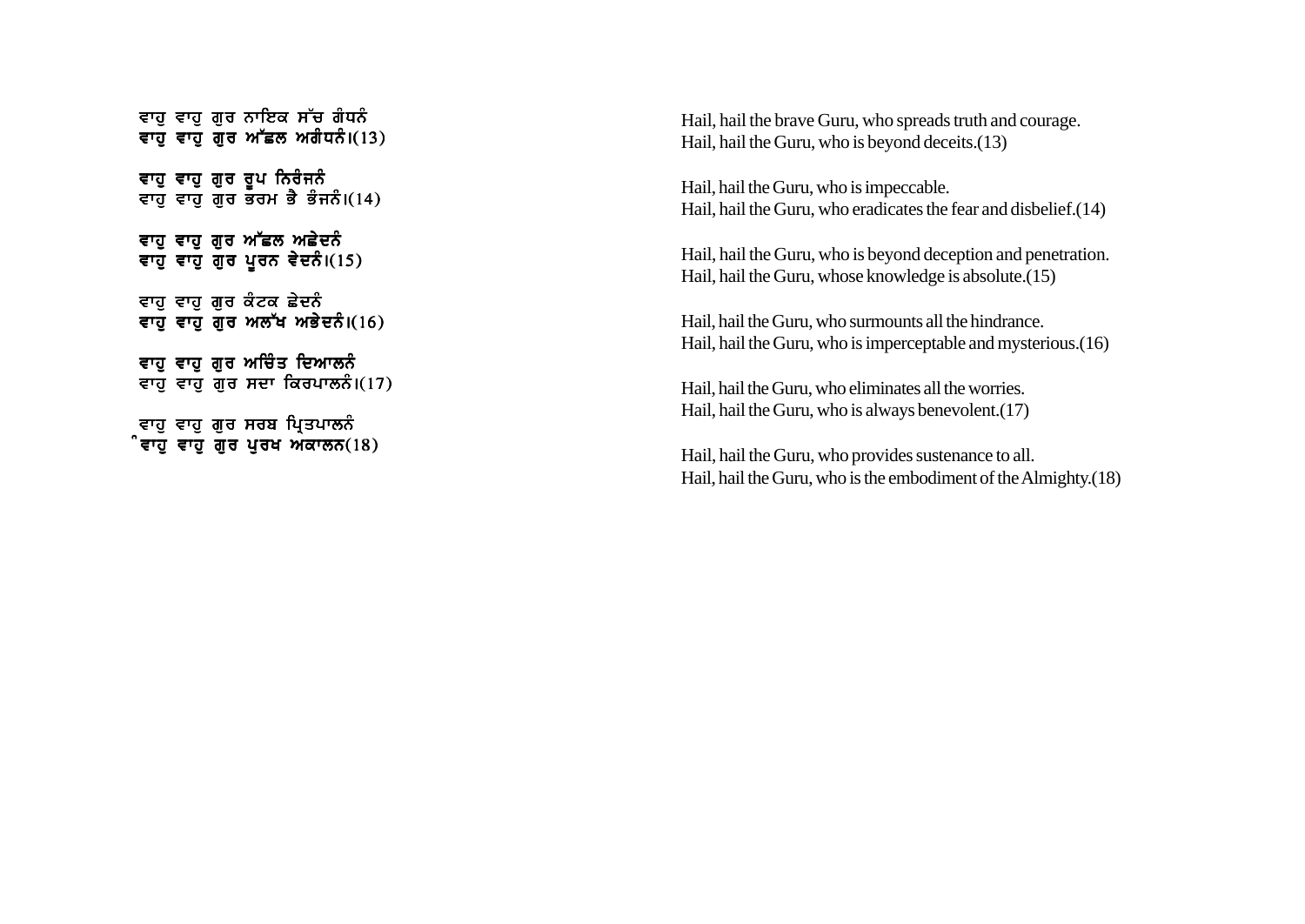```
ਵਾਹ ਵਾਹ ਗਰ ਨੌ ਨਿੱਧ ਦੇਵਨੰ
ਵਾਹ ਵਾਹ ਗੁਰ ਸਦਾ ਸਦੇਵਨੰ।(19)
```
ਵਾਹ ਵਾਹ ਗਰ ਏਕੋ ਸੇਵਨੰ ਵਾਹ ਵਾਹ ਗੁਰ ਅੱਲਖ ਅਭੇਵਨੰ। $(20)$ 

ਵਾਹੁ ਵਾਹੁ ਗੁਰ ਸੱਚ ਸਚੀਰਨੰ ਵਾਹ ਵਾਹ ਗਰ ਮਕਤ ਮਕਤੀਰਨੰ।(21)

ਵਾਹ ਵਾਹ ਗਰ ਪਰਨ ਈਸ਼ਵਰੰ ਵਾਹ ਵਾਹ ਗਰ ਸੱਚ ਸਚੀਸਰੈ।(22)

ਵਾਹ ਵਾਹ ਗਰ ਘਟਿ ਘਟਿ ਬਿਆਪਨੂੰ ਵਾਹ ਵਾਹ ਗਰ ਨਾਥ ਅਨਾਥਨੰ।(23)

ਵਾਹ ਵਾਹ ਗਰ ਥਾਪ ਅਥਾਪਨੰ ਵਾਹੁੰ ਵਾਹੁੰ ਗੁਰ ਹਰਿ ਹਰਿ ਜਾਪਨੰ।(24) Hail, hail the Guru, who provides all the nine treasures. Hail, hail the Guru, who is a (godly) attraction forever.(19)

Hail, hail the Guru, who reveres the One Only. Hail, hail the Guru, who is imperceptible and beyond comprehension.(20)

Hail, hail the Guru, who promotes the truthful-living. Hail, hail the Guru, who is free and bestows the total emancipation.(21)

Hail, hail the Guru, who is celestially perfect. Hail, hail the Guru, who promotes the sincere-living.(22)

Hail, hail the Guru, who infuses every heart. Hail, hail the Guru, who is the sustainer of the destitutes.(23)

Hail, hail the Guru who rehabilitates the infirm ones. Hail, hail the Guru who promotes the divine remembrance.(24)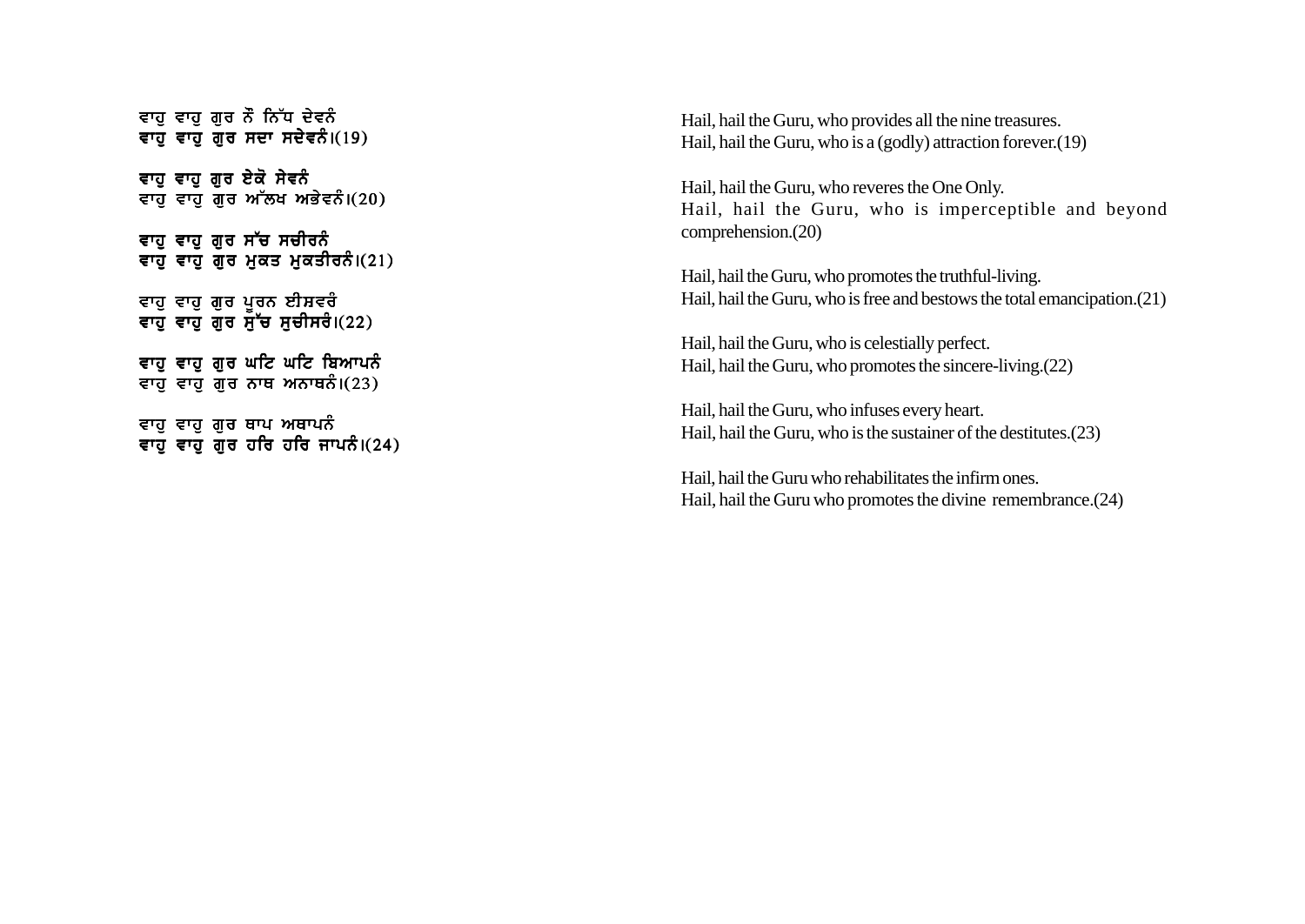```
ਵਾਹ ਵਾਹ ਗੁਰ ਸਮਰਥ ਪੂਰਨੰ
ਵਾਹੁੰ ਵਾਹੁੰ ਗੁਰ ਸੱਚਾ ਸੁਰਨੰ।(25)
```
ਵਾਹ ਵਾਹ ਗਰ ਕਭ ਨਾ ਝਰ**ਨੰ** ਵਾਹ ਵਾਹ ਗਰ ਕਲਾ ਸੈਪੱਰਨੈ।(26)

ਨਾਨਕ ਸੋ ਅੰਗਦ ਗਰ ਦੇਵਨਾ ਸੋ ਅਮਰ ਦਾਸ ਹਰਿ ਸੇਵਨਾ। $(27)$ 

ਸੋ ਰਾਮ ਦਾਸ ਸੋ ਅਰਜਨਾ ਸੋ ਹਰਿ ਗੋਬਿੰਦ ਹਰਿ ਪਰਸਨਾ। $(28)$ 

ਸੋ ਕਰਤਾ ਹਰਿ ਰਾਇ ਦਾਤਾਰਨੰ ਸੋ ਹਰਿ ਕ੍ਰਿਸ਼ਨ ਅਗੰਮ ਅਪਾਰਨੰ।(29)

ਸੋ ਤੈਗ ਬਹਾਦਰ.ਸਤਿ ਸਰਪਨਾ ਸੋ ਗਰ ਗੋਬਿੰਦ ਸਿੰਘ ਹਰਿ ਕਾ ਰਪਨਾ।(30) Hail, hail the Guru, who is absolutely competent. Hail, hail the Guru, who is a true warrior.(25)

Hail, hail the Guru, who never shudders. Hail, hail the Guru, who is perfect in all the arts.(26)

Nanak passed on the Guruship to Angad, Then Amar Das served Hari, the Almighty.(27)

Then Ram Das to Arjun, And then Hargobind worshipped the Almighty.(28)

So the Almighty blessed Har Rai, Who made Har Krishna, infinite and inaccessible.(29)

Then Tegh Bahadur who was the epitome of veracity was blessed. As was Guru Gobind Singh, the embodiment of Hari.(30)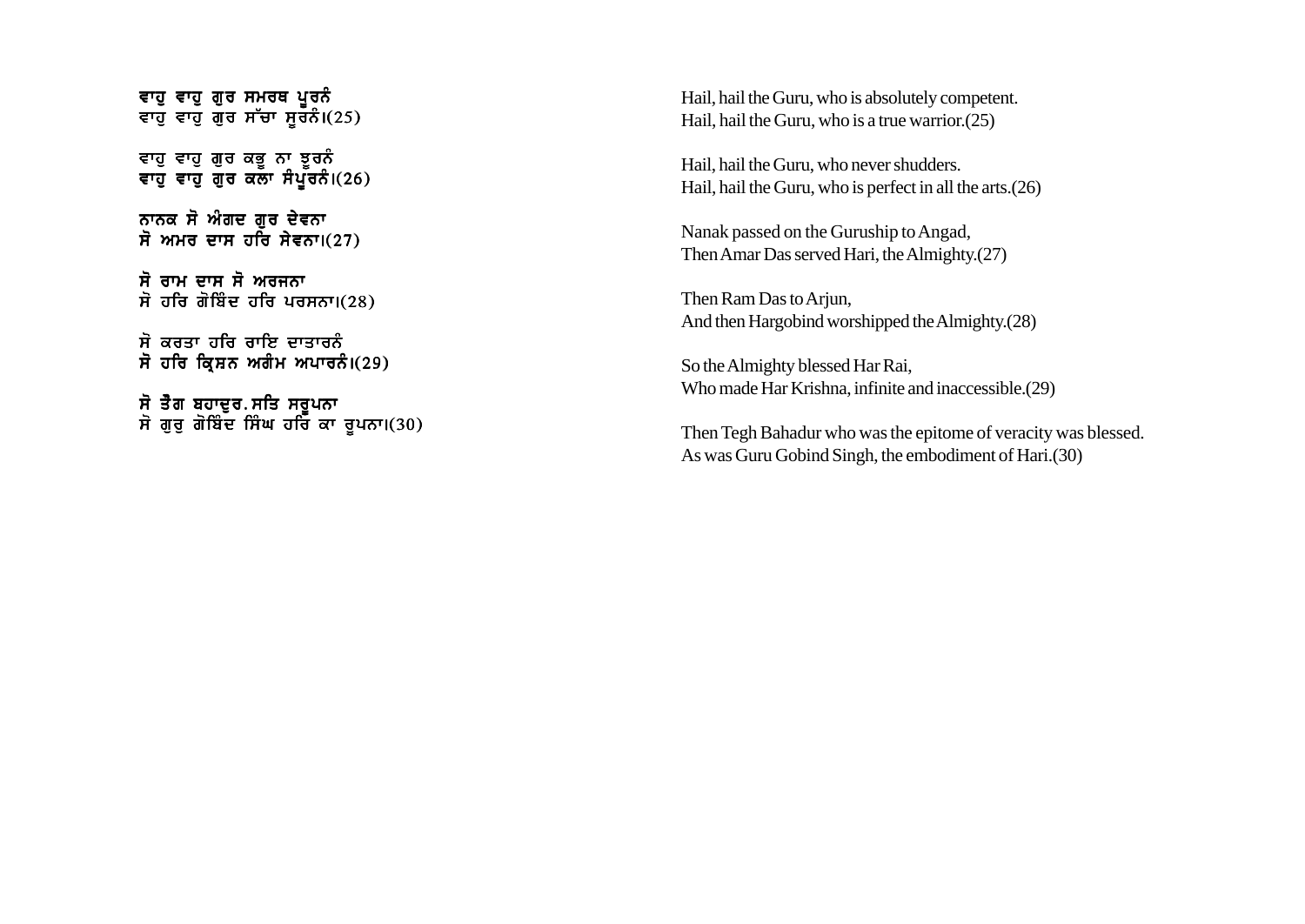```
ਸਕ ਏ\vec{a} ਏ\vec{a} ਏਹਨਾ
ਨਹੀ ਭੇਦ ਨਾ ਕਛੂ ਭੀ ਪੇਖਨਾ।(31)
```
ਅਨਕ ਬਹਮਾ ਬਿਸ਼ਨ ਮਹੇਸ਼ਨੰ ਅਨਕ ਦੇਵੀ ਦਰਗਾ ਵੈਸ਼ਨੰ। $(32)$ 

ਅਨੁਕ ਰਾਮ ਕਿਸ਼ਨ ਅਵਤਾਰਨੰ ਅਨਕ ਨਰਸਿੰਘ ਹਰਨਾਕਸ ਮਾਰਨੰ। $(33)$ 

ਅਨਕ ਧਰ ਪਹਿਲਾਦਨੰ ਅਨਕ ਗੋਰਖ ਸਿੱਧ ਸਗਧਨੰ।(34)

ਅਨਕ ਅਕਾਸ ਪਾਤਾਲਨੰ ਅਨਕ ਇੰਦਰ ਧਰਮ ਰਾਇ ਜਮਕਾਲਨੰ। $(35)$ 

ਅਨਕ ਸਿੱਧ ਨਾਥ ਤਪੀਸਰੰ ਅਨਕ ਜੋਗੀ ਜੋਗ ਜੋਗੀਸਰ। $(36)$  All are one and one into all, And there exists no distinction among them.(31)

(There are) numerous Brahmas\*, Bishans\* and Maheshas\*, Many goddesses like Durga and Vaishnavas\*,(32)

Many are Ramas\* and Krishnas\*, the incarnate, Many are Narsinghs\* who killed Harnakashas\*.(33)

Many are Dhruvs and Prehlads\*, As are Gorakhs\*, Sidhs\* in meditation,(34)

Numerous are the skies and the heavens, As are Indras\*, Dharam Rais\* and the Jamkals\*,(35)

Many are Sidhs\*, Naths\*, the recluses, Many are Jogis\*, reveling in Yoga,(36)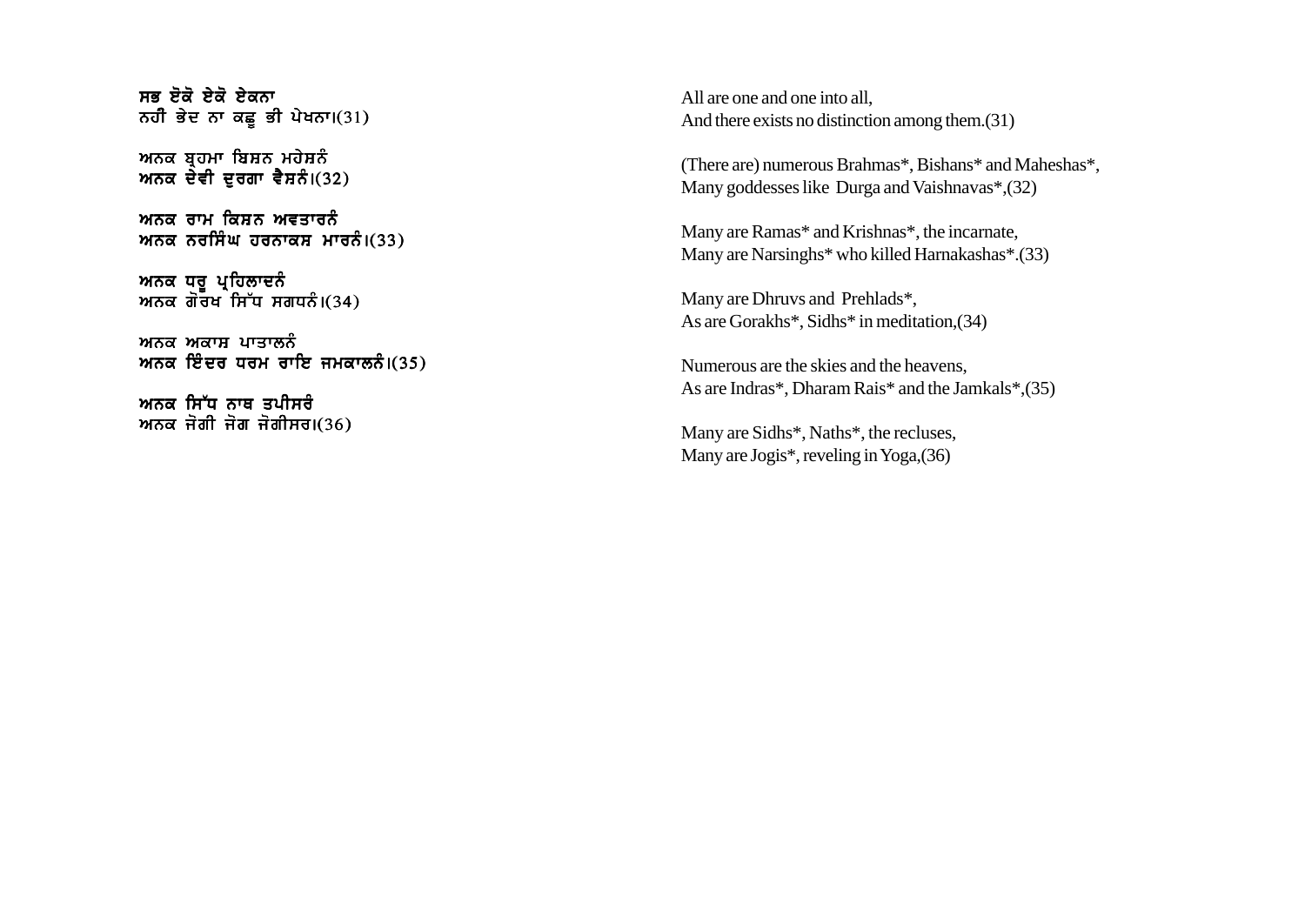```
ਅਨਕ ਅਨਹਦ ਧਨ ਨਾਦਨੰ
ਅਨਕ ਬੈਕੁੰਠ ਸਿ<sup>ੱ</sup>ਧ ਸਮਾਧਨੰ ।(37)
```
ਅਨਕ ਖਾਣੀ ਬਾਣੀ ਬਹਿਮੰਡਨੰ ਅਨਕ ਦੀਪ ਲੋ ਨਵ ਖੇਡਨੰ। $(38)$ 

ਅਨਕ ਸਰ ਅਰ ਬੀਰਨੰ ਅਨਕ ਪੈਗੰਬਰ ਅਰ ਪੀਰਨੰ।(39)

ਅਨਕ ਤੇਤੀਸ ਕਰੌਤਨੰ ਅਨਕ ਚੰਦ ਅਰ ਸੂਰਨੰ। $(40)$ 

ਸਭ ਦੀਨ ਗਰ ਘਰ ਵਾਰਨੰ ਸਭਨ ਸਿਰ ਗੌਰ ਅਵਤਾਰਨੰ।(41)

ਜਨ ਲਾਲ ਦਾਸਨ ਦਾਸਨੰ ਸਰਨ ਆਇਉ ਸਤਿਗੁਰ ਪਾਸਨੰ।(42) Many musical tunes are being produced. In many heavens Sidhs\* are in meditation,(37)

Many are life-sources, creations and universes, Many are continents and nine-regions,(38)

Many are brave and valiant heroes Many are messengers and the seers,(39)

There are many in the form of thirty three karors (millions), Many are the suns and many are the moons,(40)

All of them sacrifice themselves for the Guru, And above them all is the incarnation of the Guru.(41)

Lal, the server of the servers, Has come forward seeking the protection of Satguru, the true preceptor.(42)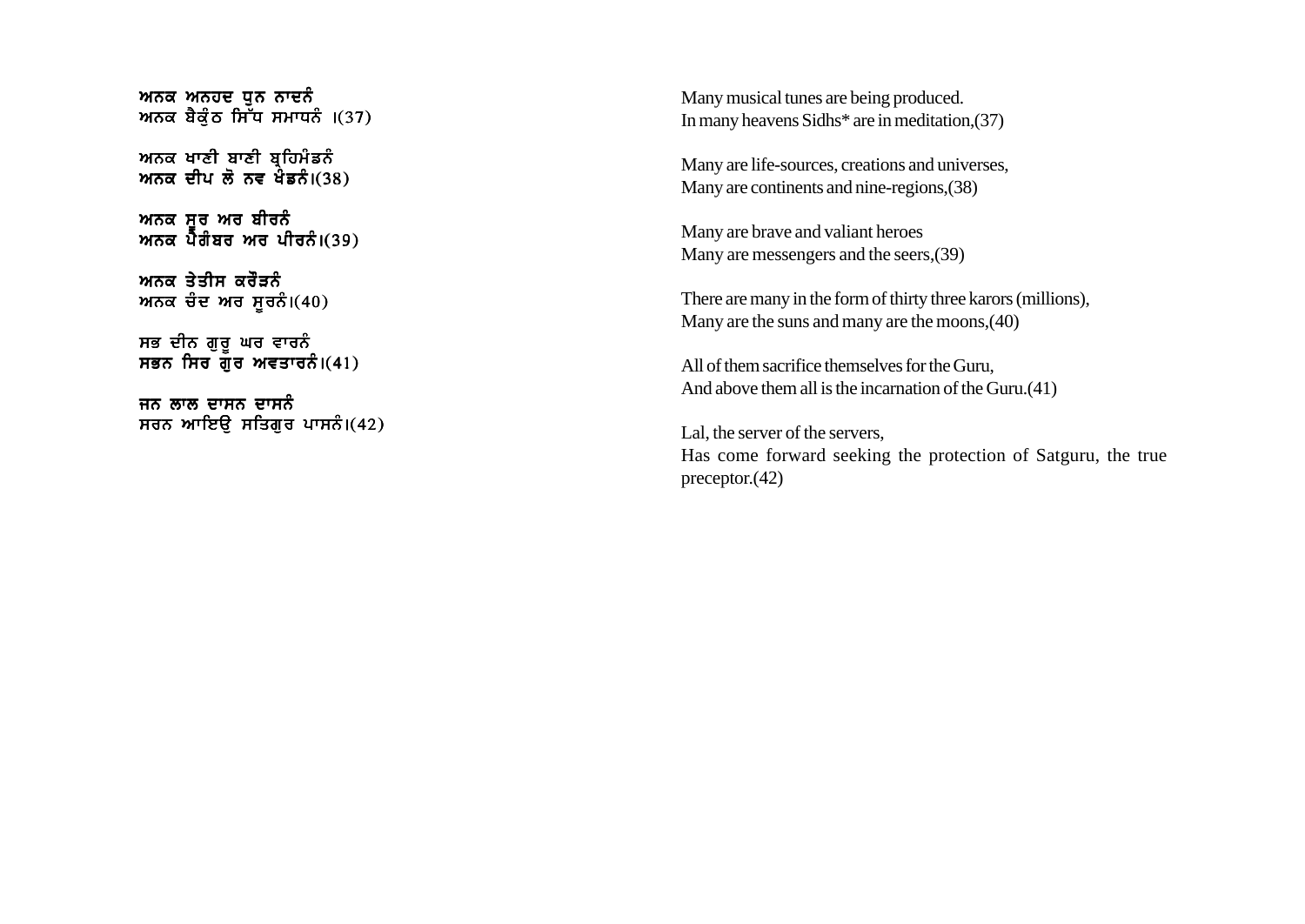ਸਦਕਾ ਸਰਬੱਤ ਸਾਧ ਸੰਗਤਾ ਸਤਿਗੁਰ ਤੇ ਹਰਿਨਾਮ ਮੰਗਤਾ। $(43)$ 

ਜੋਤਿ ਬਿਗਾਸ ਸੰਪਰਣ ਹੋਇਆ ਰਚਿਤ ਮਨਸ਼ੀ ਨੰਦ ਲਾਲ ਜੀ ਮਲਤਾਨੀ। ਭੱਲ ਚੱਕ ਬਖਸਣੀ ਸੁਦਕਾ ਸਰਬਤ ਸਤਿ ਸੰਗਤਿ ਜਿੳ ਕਾ ਬਿਰਦ ਆਪਣੇ ਕੀ ਪੈਜ ਰਖਣੀ। ਸਰਬਤ ਸਤਿ ਸੰਗਤਿ ਸਦਕਾ ਨਿਹਾਲ ਕਰਨਾ। ਵਾਹ ਵਾਹ ਵਾਹੁ।.

Through the benevolence of the congregation, He is begging for the godly name from Satguru.(43)

Completed Jote Bigas, as authored by Munshi Nand Lal Multani. Forgive the lapses of the old server of the worshippers. May all the congregation be blessed. Hail, hail, hail

\*Mythological and legendary potentates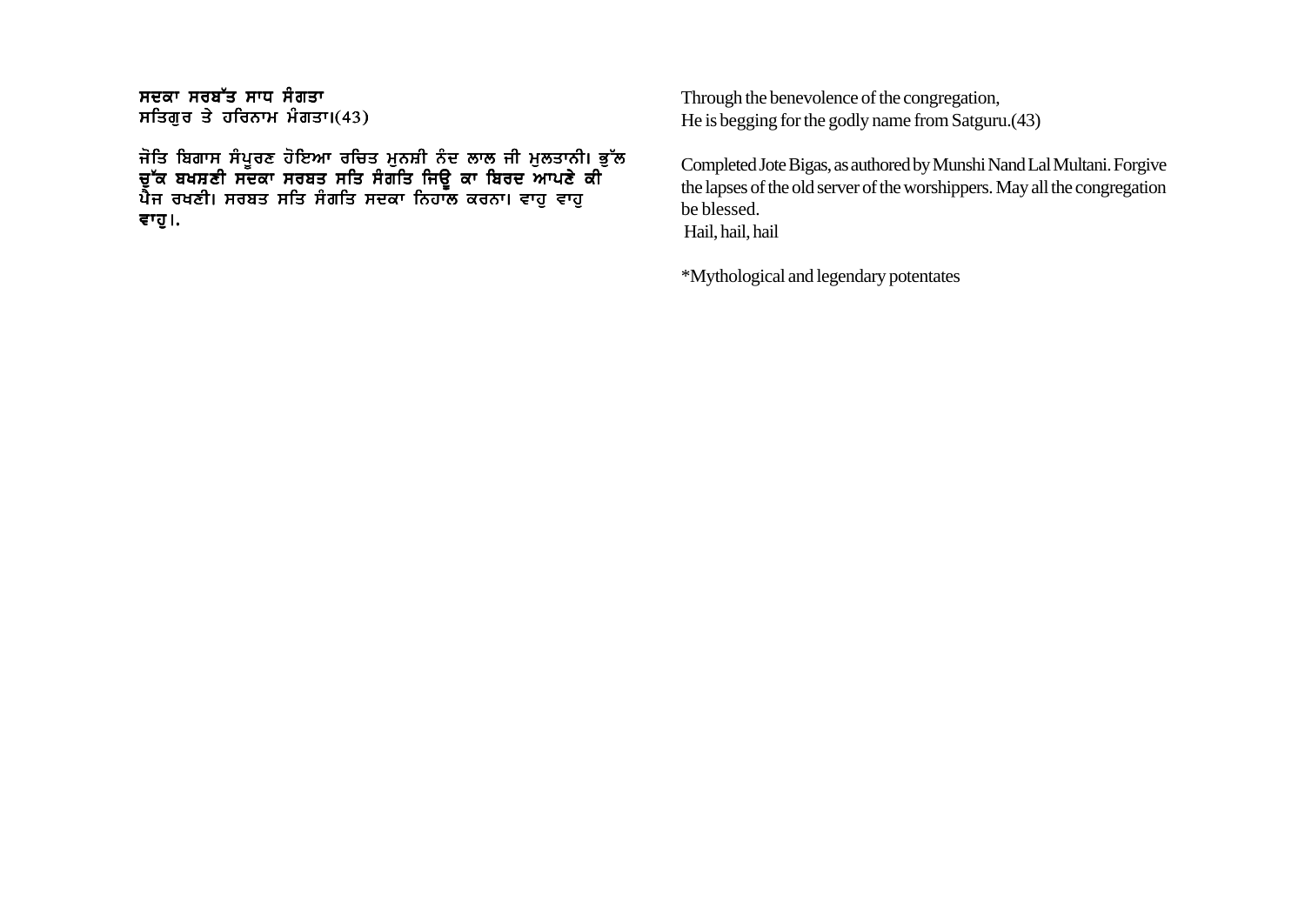

# **Code of Conduct**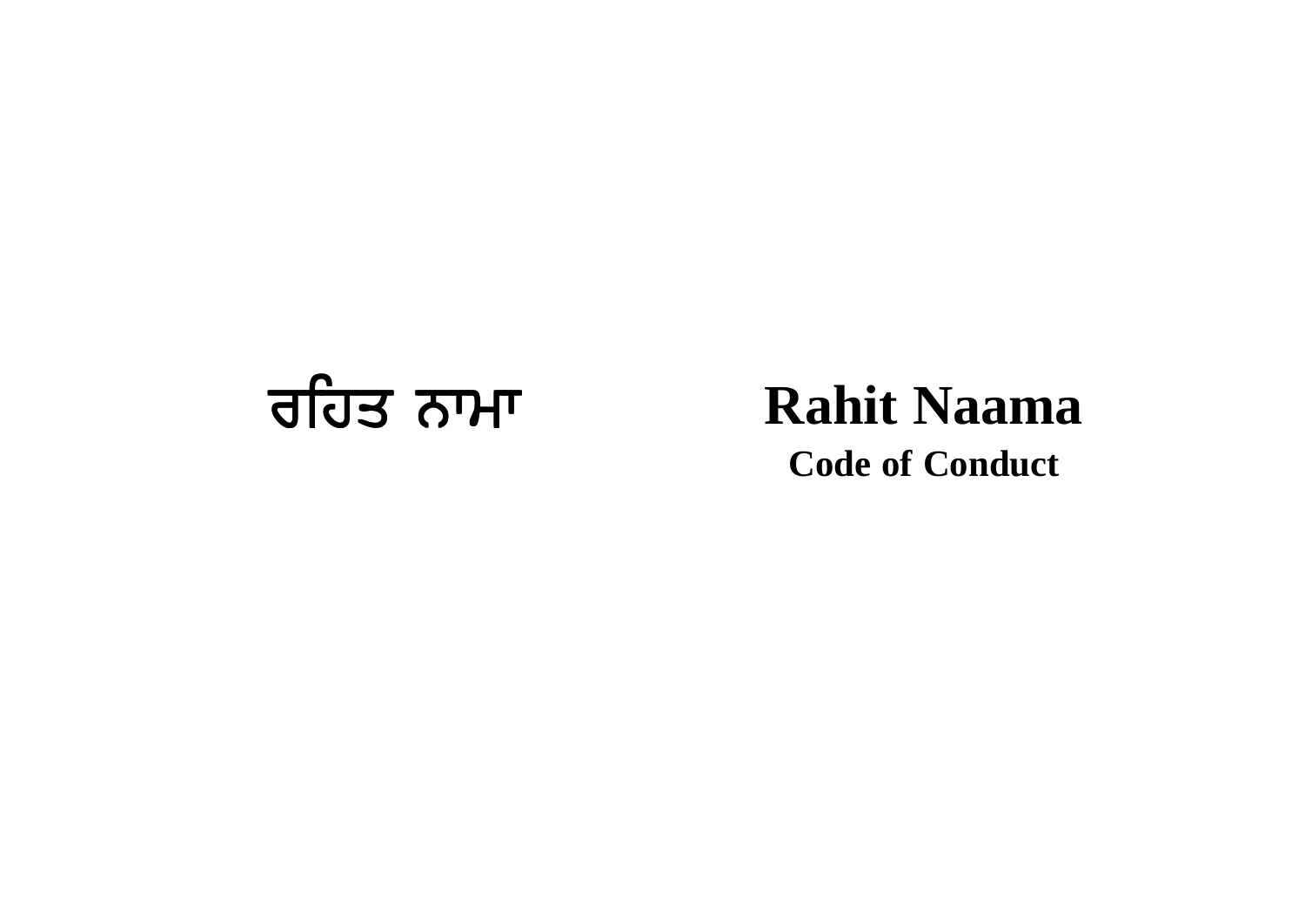ਸੀ ਗਰ ਵਾਚ ਚੌਪਈ

ਗਰ ਸਿਖ ਰਹਿਤ ਸਣਹ ਮੇਰੇ ਮੀਤ  $\overline{66}$  ਪਭਾਤਿ ਕਰੇ ਹਿਤ ਚੀਤ।(1)

ਵਾਹਿਗੁਰੂ ਪੁਨ ਮੁੰਤਰਹ ਜਾਪ ਕਰਿ ਇਸਨਾਨ ਪੜੇ ਜਪ ਜਾਪ। $(2)$ 

ਦਰਸ਼ਨ ਕਰੇ ਮੇਰਾ ਪੁਨ ਆਏ ਅਦਬ ਸਿੳਂ ਬੈਠ ਗੌਰ ਹਿਤ ਚਿਤ ਲਾਏ।(3)

ਤੀਨ ਪਹਿਰ ਜੂਬ ਬੀਤੇ ਜਾਣ ਕਥਾ ਸਣੇ ਗਰ ਹਿਤ ਚਿਤ ਲਾਣ।(4)

ਸੰਧਿਆ ਸਮੇ ਸਣੇ ਰਹਿਰਾਸ ਕੀਰਤਨ ਕਥਾ ਸਣੇ ਹਰਿ ਜਾਸ। $(5)$ 

ਸਿਨ ਮੇਂ ਨੇਮ ਹੋ ਏਕ ਕਰਾਏ ਸੋ ਸਿਖ ਅਮਰ ਪਰੀ ਮੇਂ ਜਾਏ। $(6)$  Speech of Sri Guru Jee Chaupeyi

Sikhs of the Guru, listen, My Companions, Getting up early in the morning, conceive God in the mind.(1)

Then recite the incantation of Waheguru, the Supreme Being, And after ablution, read and recount Jap Jaap.(2)

Then come and have the Darshan (glimpse) of mine, And sit there reverentially with profound attention to the Guru.(3)

When the three watches of the day have gone past, Listen to the exposition by of the Guru with complete attention.(4)

In the evening listen to the Rehras, And pay attention to the Kirtan (singing of Hymns) and Katha (Sermons).(5)

One who practices such a way, Will attain the eternal bliss.(6)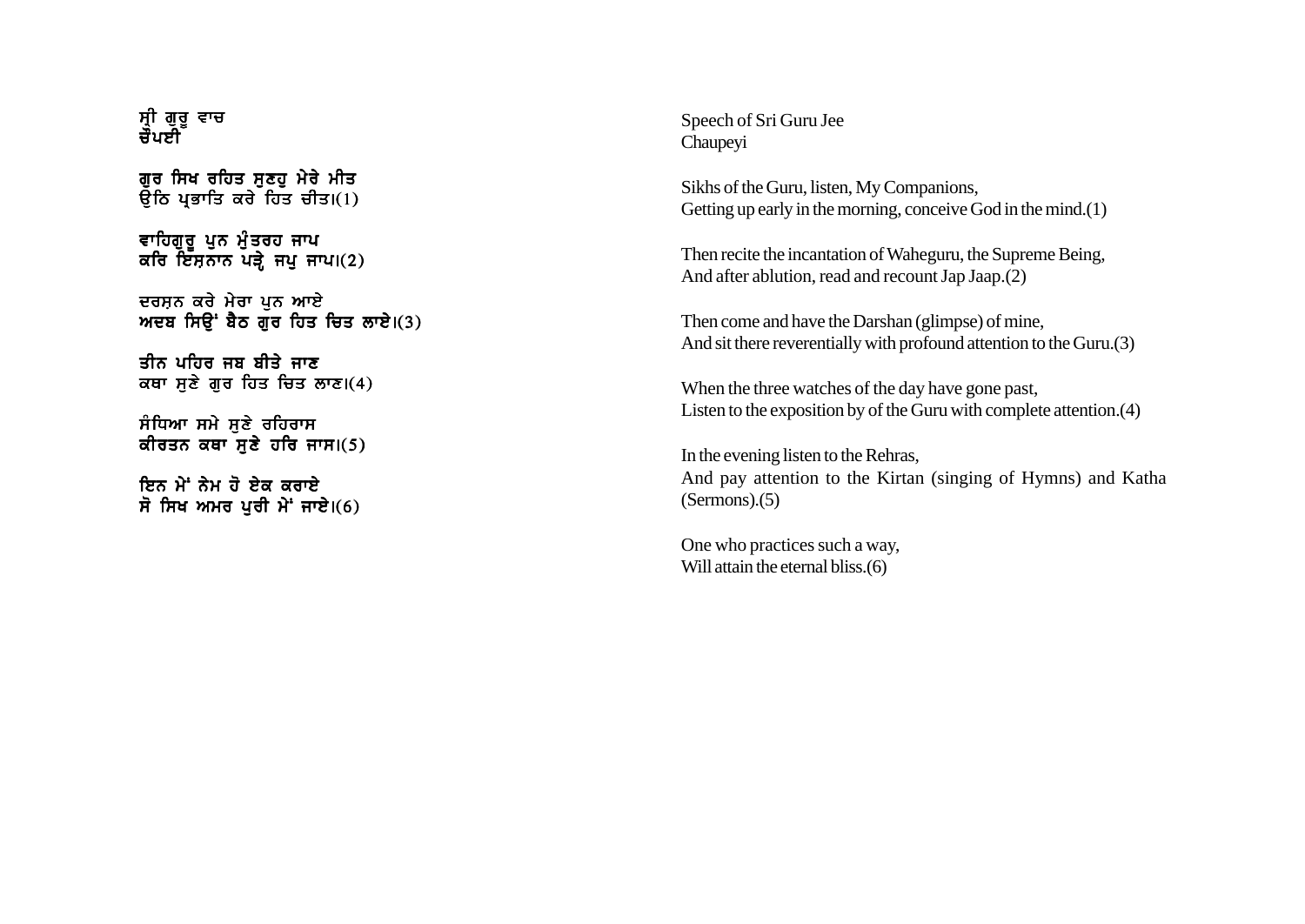ਪਾਂਚ ਨੇਮ ਪਰ ਸਿੱਖ ਜੋ ਧਾਰੈ ਇਕੀਸ ਕਲ ਕਟੰਬ ਕੋ ਤਾਰੈ। $(7)$ 

ਤਾਰੇ ਕਟੰਬ ਮਕਤ ਸੋ ਹੋਏ ਜਨਮ ਮਰਨ ਨਾ ਪਾਵੇ ਸੋਏ $(8)$ 

ਨੰਦ ਲਾਲ ਵਾਚ ਦੋ ਹਾ ਤੁਮ ਜੁ ਕਹਾ ਗੁਰ ਦੇਵ ਜੀ ਦਰਸ਼ਨ ਕਰ ਮੋਹਿ ਆਇ  $\overline{\mathbf{x}}$ ਖੀਏ ਤਮਰਾ ਦਰਸ ਕਹਾਂ ਕਹੋ ਮੋਹਿ ਸਮਝਾਇ।(9)

ਸੀ ਗਰ ਵਾਚ ਦੋਰਾ ਤੀਨ ਰਪ ਹੈ ਮੋਹਿ ਕੇ ਸਣਹ ਨੰਦ ਚਿੱਤ ਲਾਇ ਨਿਰਗੱਣ ਸਰਗਣ ਗਰਸਬਦ ਹੈਂ ਕਹੇ ਤੋਹਿ ਸਮਝਾਇ।(10)

ਜੌਪਈ ਏਕ ਰੂਪ ਤਿਹ ਗੁਣ ਤੇ ਪਰੇ ਨੇਤ ਨੇਤ ਜਿਹ ਨਿਗਮ ੳਚਰੇ।(11)

ਘਟਿ ਘਟਿ ਬਿਆਪਕ ਐਤਰ ਜਾਮੀ ਪੁਰ ਰਹਿਓ ਜਿਓਂ ਜਲ ਘਟ ਪਾਨੀ।(12) The Sikh who revels in five routines, He secures the emancipation for his twenty-one generations.(7)

Not only he achieves family's emancipation, but also eternal bliss. He saves his soul from transmigration.(8)

Speech of Bhai Nand Lal Dohira What you have stated, Oh My Gurdev Master, 'come to seek my vision,' Please enable me to understand, how we can pursue the same.(9)

Speech of Sri Guru Jee Dohira Assiduously listen Nand, there are three entities of mine, And these, you comprehend, are Transcendental, Attributive and the Guru's Shabad, the Celestial Word.(10)

Chaupeyi There is one Perception, which is beyond all the three attributes, Which has been expounded many a time in Vedas,(11)

The Almighty invests every heart And is indivisible as water in the pitcher,(12)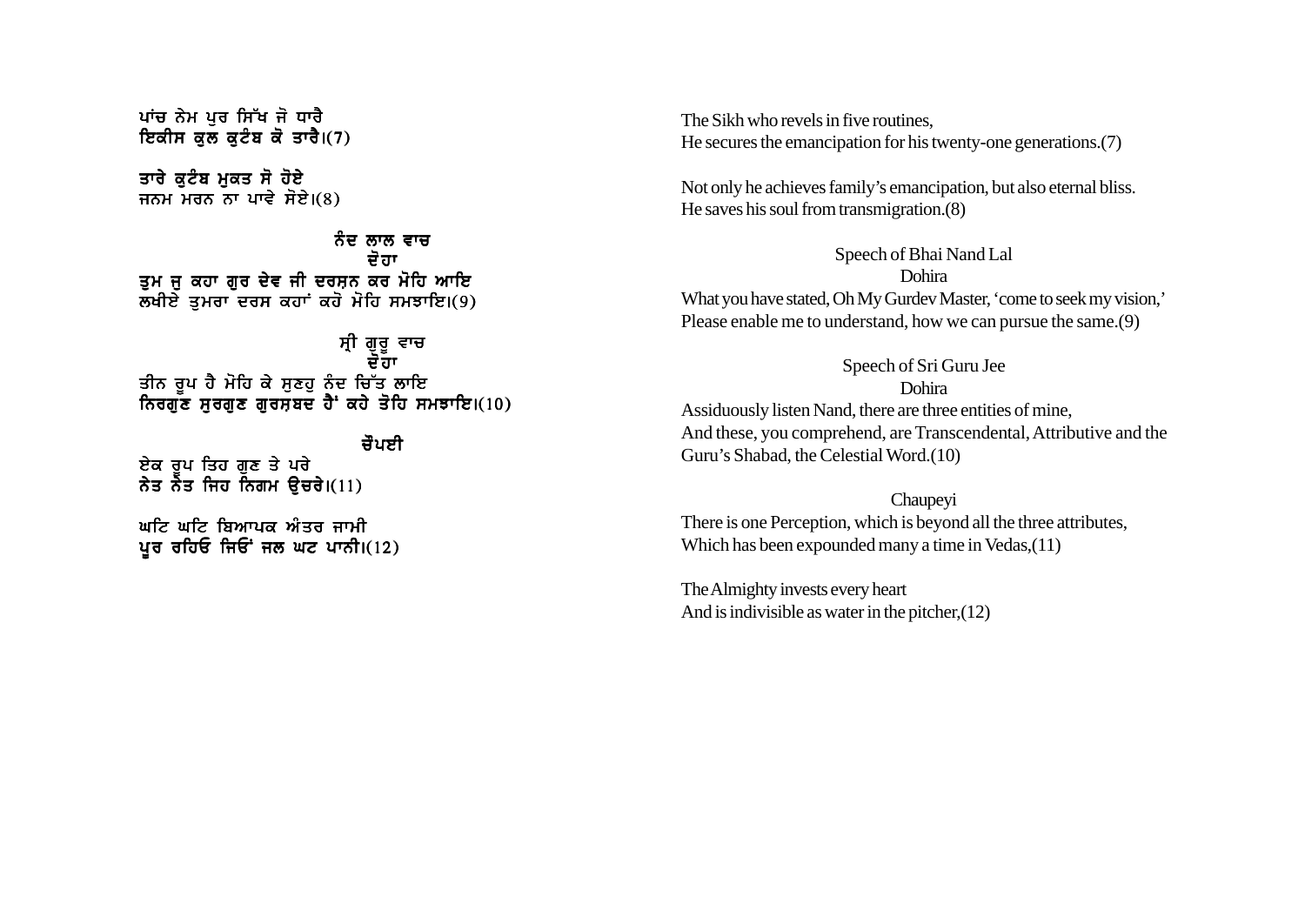

Deem (that) written on each of your body-hair, And the factual pronouncement I make to you for veracity:(13)

The Sikh desirous of Guru's Darshan, Should go and have the Darshan of Granth Jee,(14)

After ablution early in the morning, he should judiciously undertake its three circumambulation,(15)

#### Dohira

With folded hands he should be seated, seeking my audience, And after paying obeisance to Guru Granth Jee, listen to the celestial exposition.(16)

#### Chaupeyi

Hearing the Shabad with concentration, and by putting mind into the Guru,

He should listen and make others heed the Guru's enlightening Shabad.(17)

One who wants to communicate with me, He may read, listen to and ponder over Granth Jee.(18)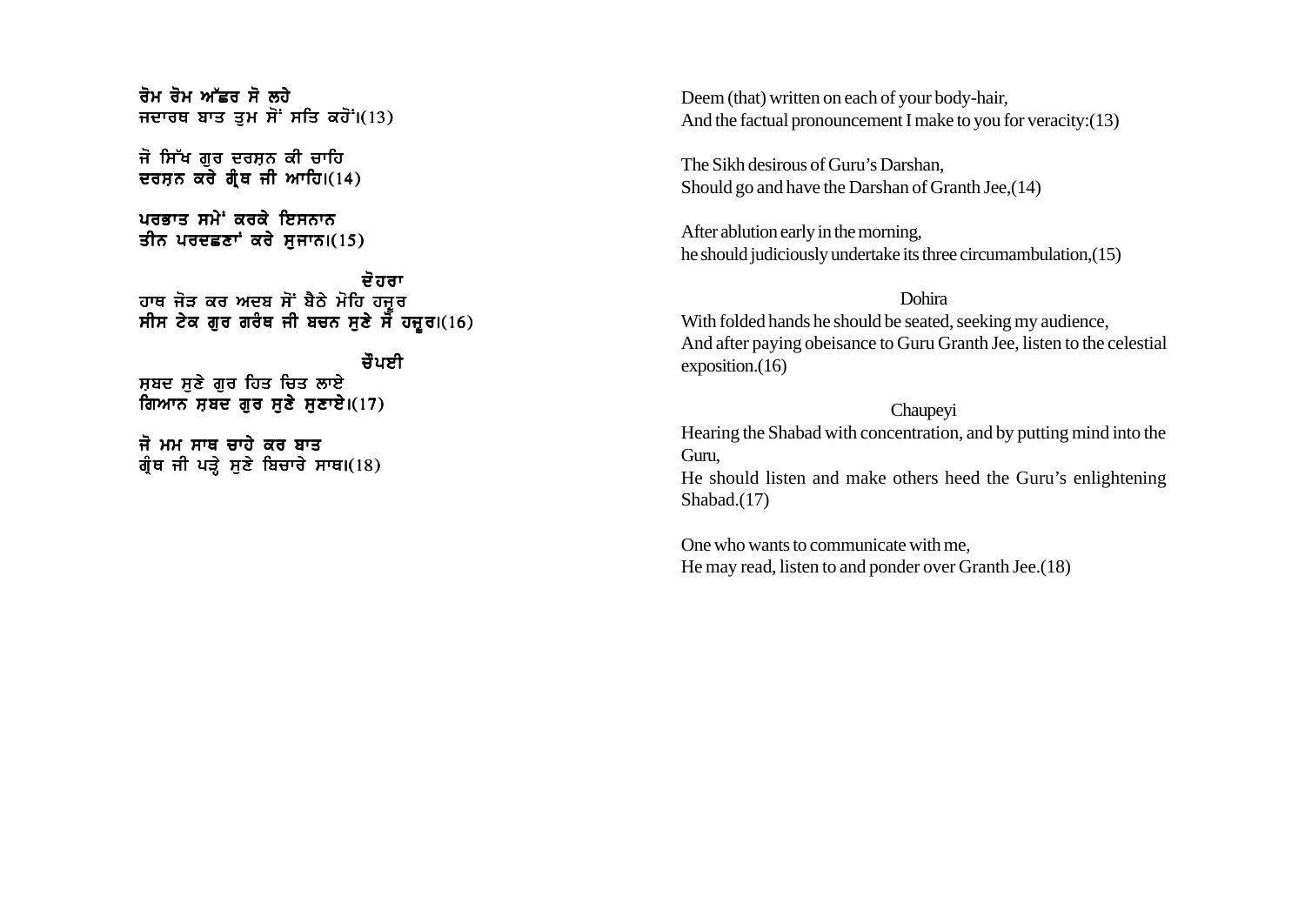ਜੋ ਮੁਝ ਬਚਨ ਸੁਣਨ ਕੀ ਚਾਇ ਗ੍ਰੰਥ ਪੜੇ ਸਣੇ ਚਿੱਤ ਲਾਇ। $(19)$ 

ਮੇਰਾ ਰਪ ਗੰਥ ਜੀ ਜਾਣ ਇਸ ਮੇਂ ਭੇਤ ਨਹੀਂ ਕਝ ਮਾਨ। $(20)$ 

ੜੀਸਰ ਰੂਪ ਸਿੱਖ ਹੈ<sup>:</sup> ਮੋਰ ਗੁਰਬਾਣੀ ਰੱਤ ਜਿਹ ਨਿਸ ਭੋਰ।(21)

ਵਿਸਾਹ ਪ੍ਰੀਤ ਗੁਰ ਸ਼ਬਦ ਜੋ ਧਰੇ ਗੁਰ ਕਾ ਦਰਸ ਨਿੱਤ ਉੱਠ ਕਰੇ। $(22)$ 

ਗਿਆਨ ਸ਼ਬਦ ਗਰ ਸਣੇ ਸਣਾਇ ਜਪ ਜੀ ਜਾਪ ਪੜੌ ਚਿੱਤ ਲਾਇ।(23)

ਗਰਦਵਾਰ ਕਾ ਦਰਸ਼ਨ ਕਰੈ ਪਰ-ਦਾਰਾ ਕਾ ਤਿਆਗ ਜੋ ਕਰੇ। $(24)$ 

 Ones who aspires to listen to my sermons, Diligently, should he read and recite Granth Jee.(19)

Deem Granth Jee as my embodiment, And concede to no other perception.(20)

My Sikh is my third embodiment, Who remains imbued in the essence of Gurbani day and night.(21)

One who puts confidence in and affection upon the Guru's Shabad. He, always and ever, achieves the vision of the Guru.(22)

He should revel in listening and recounting Guru's Shabad, And with full concentration read Jap Jee Jaap.{23)

He should go and espy the Guru's Portal, And should withstand being tempted by other women.(24)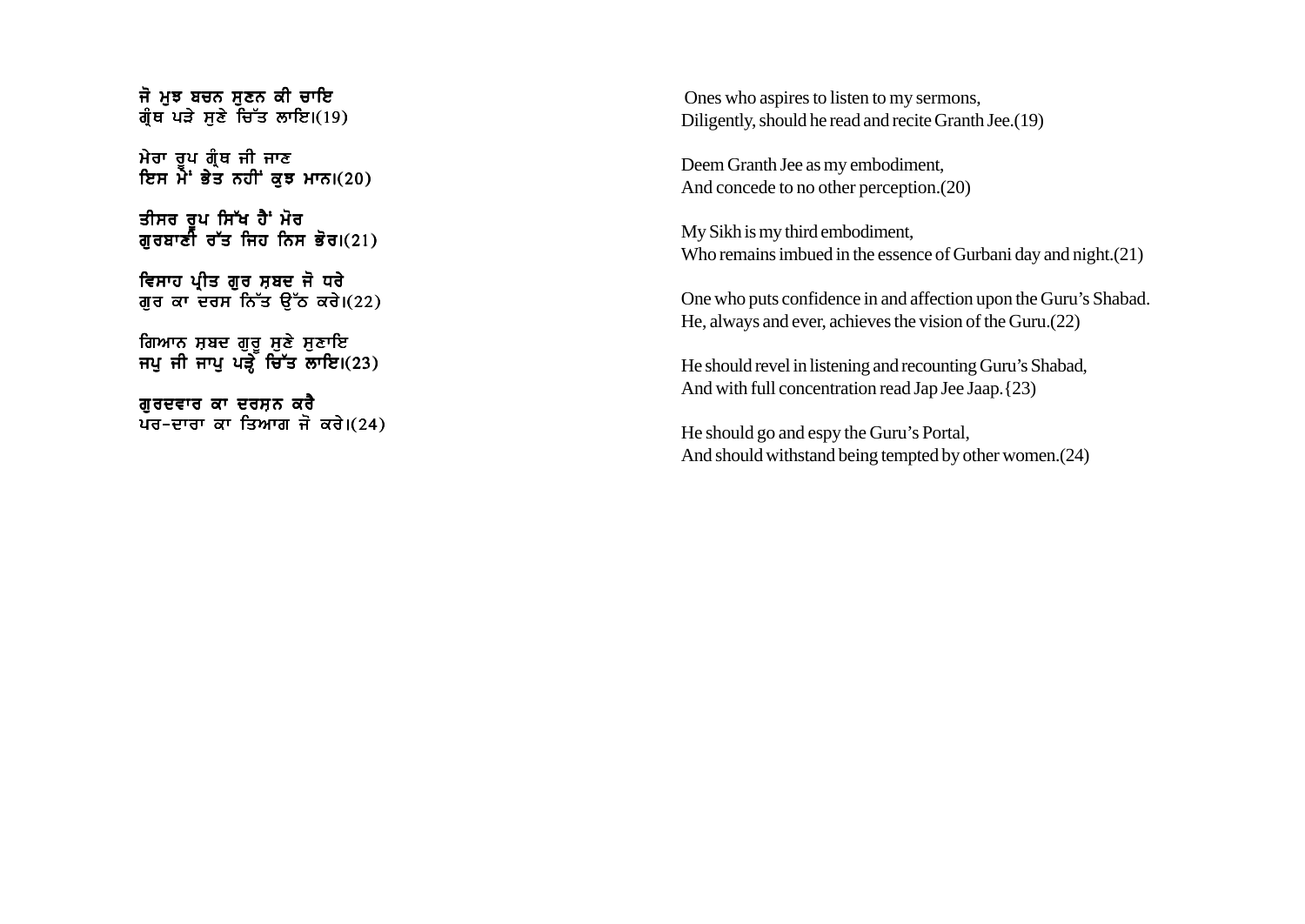ਗਰ ਸਿਖ ਸੇਵਾ ਕਰੇ ਚਿਤ ਲਾਇ ਆਪਾ ਮਨ ਕਾ ਸਗਲ ਮਿਟਾਇ $(25)$ 

ਇਨ ਕਰਮਨ ਮੇਂ ਜੋ ਪਰਧਾਨ ਸੋ ਸਿਖ ਰੂਪ ਮੇਰਾ ਪਹਿਚਾਨ। $(26)$ 

ਦੋ ਹਰਾ ਐਸੇ ਗਰਸਿਖ ਮਾਨ ਹੈ ਸੇਵਾ ਕਰੇ ਜੋ ਕੋਇ ਤਨ ਮਨ ਧਨ ਪੰਨ ਅਰਪ ਕੇ ਸੇ ਮੁਝ ਸੇਵਾ ਹੋਇ।(27)

ਐਸੇ ਗੁਰਸਿਖ ਸੇਵ ਕੀ ਮੋਹਿ ਪਹੁਚੇ ਆਇ  $H\bar{\epsilon}$ ਹ ਨੰਦ ਚਿਤ ਦੇਇ ਕਰ ਮਕਤਿ ਬੈਕੰਠ ਜਾਇ।(28)

ਨੰਦ ਲਾਲ ਵਾਜ ਨਿਰਗੁਣ ਸੁਰਗੁਣ ਗੁਰਸ਼ਬਦ ਜੀ ਕਹੇ ਰਪ ਤਮ ਤੀਨ  $\frac{1}{10}$ ਨਿਰਗੁਣ ਰੁਪ $\frac{1}{10}$ ਨਹੀ ਦੇਖੀਏ ਸਰਗੁਣ ਸਿੱਖ ਅਧੀਨ।(29)

ਜੌਪਣੀ

ਤਮਰਾ ਨਿਰਗਣ ਰਪ ਅਪਾਰਾ ਸੋ ਕਿਸ ਦੇਖੋ ਦੀਨ ਦਿਆਰਾ।(30) With zeal, he should serve the Sikhs of the Guru, After relinquish all ego from his mind.(25)

One who tends towards these actions, Recognises my manifestation.(26)

#### Dohira

That Sikh of the Guru gets acceptance, who performs the service, And the one who surrenders through mind, body and soul, and becomes prominent server of mine.(27)

The service of such a Sikh of the Guru is approved by me, And listen, Nand, earnestly, this is the way, the heaven is secured.(28)

Speech of Nand Lal You have expounded that Transcendental, Corporeal and Guru's Shabad are your three attributes. Transcendental is not visible and Corporeal is through the Sikh.(29)

Chaupeyi Your Transcendental Attribute is infinite, And who can have that vision, Oh My Benevolent-one.(30)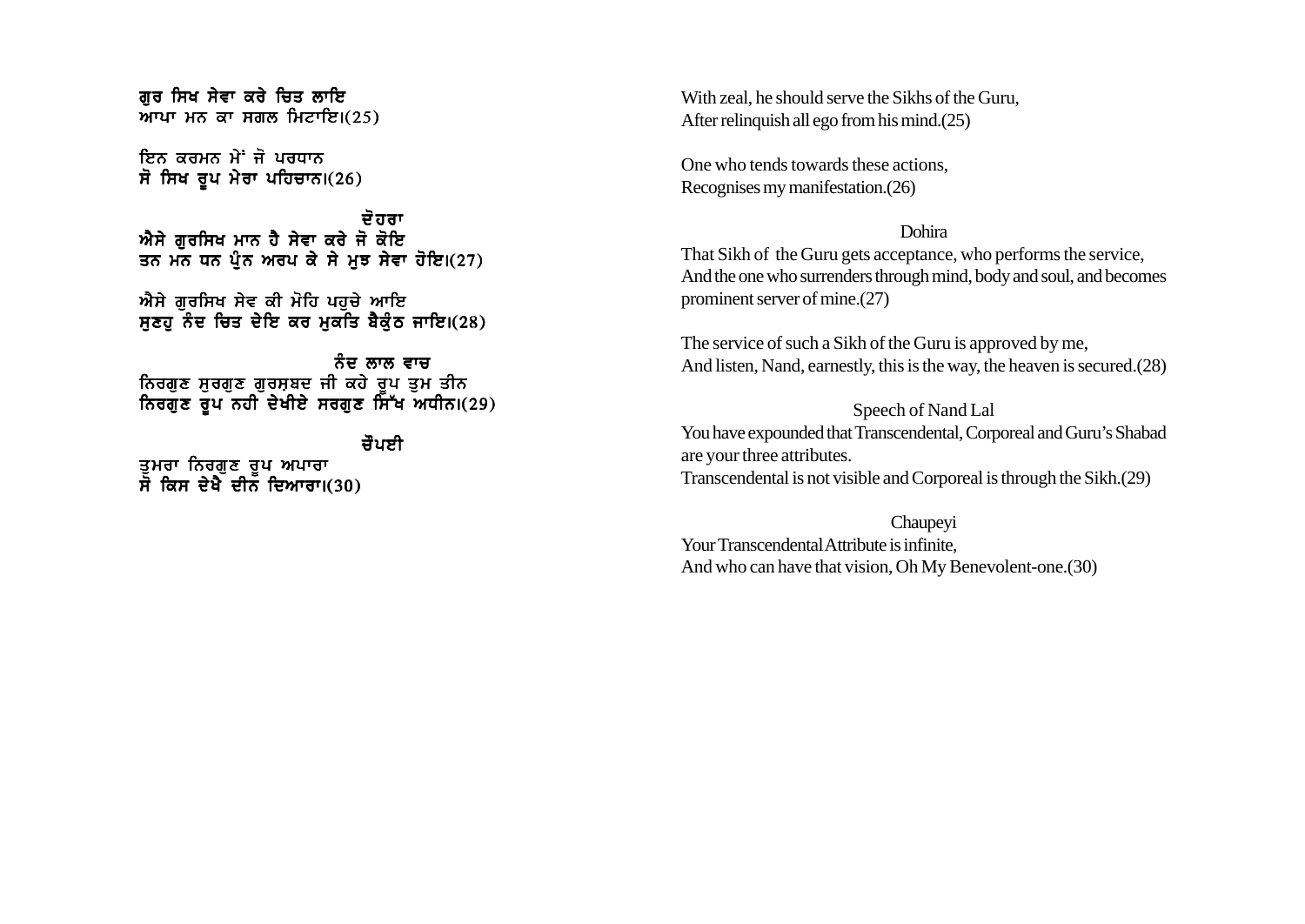ਜਗਤ ਗਰ ਤਮ ਕਹੋ ਸਵਾਮੀ ਘਟਿ ਘੱਟਿ ਵਾਸੀ ਅੰਤਰ ਜਾਮੀ। $(31)$ 

ਸੀ ਗੁਰੂ ਵਾਚ ਸਣ ਸਿਖ ਭਾਈ ਨੰਦ ਸੋ ਲਾਲ ਤਮ ਸੁਣ ਹਮਰੇ ਬਚਨ ਰਸਾਲ। $(32)$ 

ਗੁਰ ਸਿਖ ਸੁਰਗੁਣ ਰੂਪ ਸੁਜਾਨ ਪਿਥਮ ਸੇਵ ਗਰ ਹਿੱਤ ਚਿਤ ਕਾਨ।(33)

ਗੁਰ ਸਿਖ ਸੇਵ ਸ਼ਬਦ ਜੋ ਗਹੇ  $\overline{n}$ ਬਦ ਸਰੂਪ ਸੋ ਇਹ ਬਿਧ ਲਹੇ।(34)

ਸਬਦ ਰਪ ਸਰਪ ਵਾਕ ਜੋ ਧਾਰੇ ਤਿਸ ਤੋ<sup>ਂ</sup> ਲਖੈ<sup>-</sup> ਅਪਰ ਅਪਾਰੇ।(35)

ਤੇ ਮੈਂ ਗੋਸਟ ਕਹੀ ਸੋ ਭਾਈ ਪੜ੍ਹੇ ਸੁਣੇ ਜੋ ਚਿਤ ਹਿਤ ਲਾਈ।(36) Oh, My Master, you remain the Guru of the temporal world, And, Knowing-all, you prevail on all the minds.(31)

Speech of Sri Guru Jee Listen, Sikh Brother, Nand Lal, Listen earnestly to my sweet words,(32)

Guru's Sikh becomes auspiciously corporeal, If he is, primarily and diligently, engaged in the service of Guru.(33)

Guru's Sikh, who conceives Guru's Shabad, Obtains the blessings through the embodiment of the Shabad.(34)

One who adheres to the explication through the manifestation of the Shabad, Leads others to the Infinite one.(35)

Brother,, I have narrated to you this discourse, And the ones who read and listen to it thoughtfully,(36)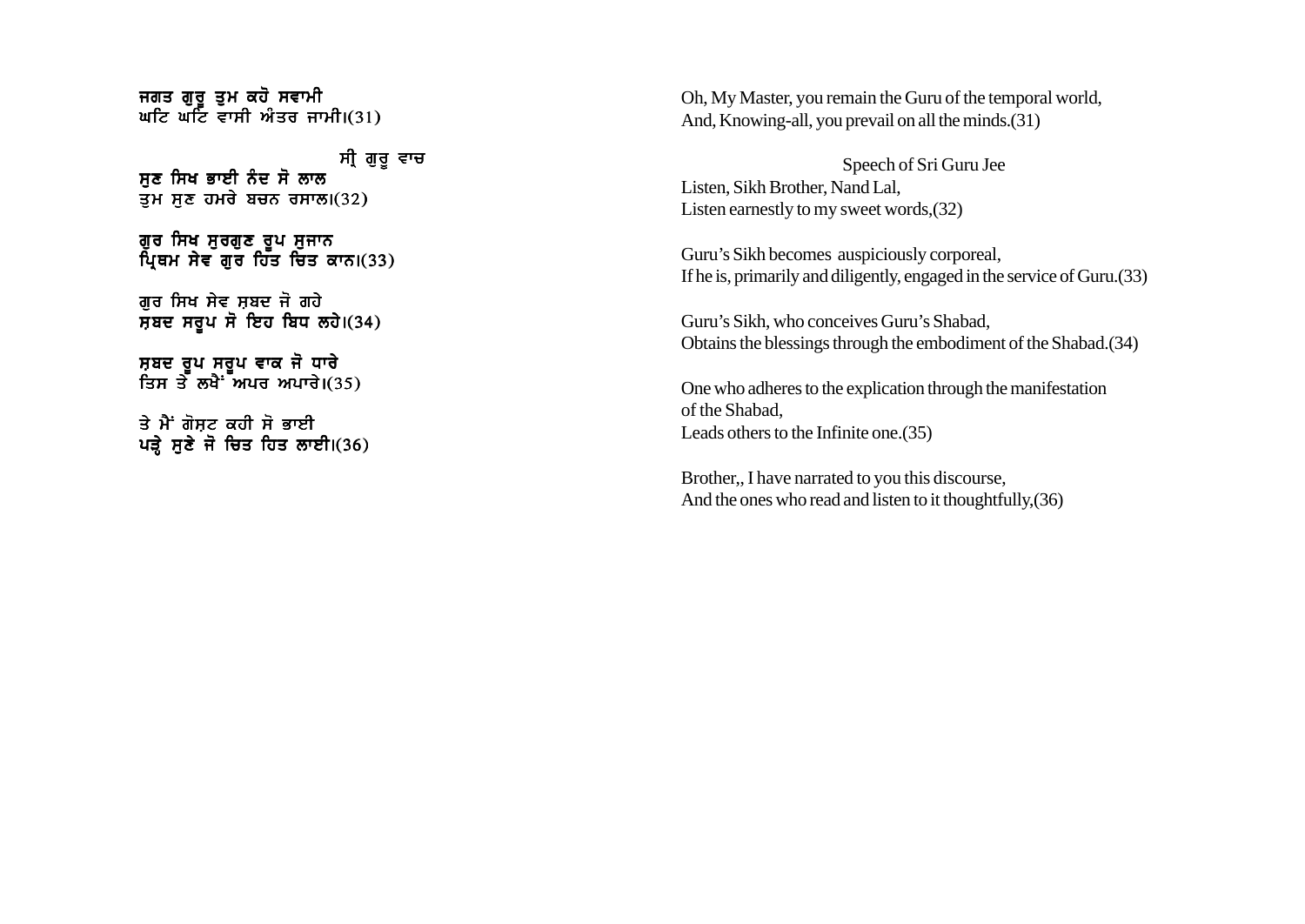ਤਿਸ ਕੀ ਮਹਿਮਾ ਕਹੋ ਬਖਾਣ ਜੋਤੀ ਜੋਤਿ ਮਿਲੇ ਮੋਹਿ ਮਾਨ।(37)

ਸੰਮਤ ਸਤਰਾ ਸਹਿਸ ਸੋ ਬਾਵਣ ਮੱਘਰ ਸਦੀ ਨੌਮੀ ਸਖ ਦਾਵਣ। $(38)$ 

ਸਰ ਗਰ ਵਾਰ ਸਤੱਦਰ **ਤੀ**ਰ ਬਚਨ ਕਹੇ ਨੰਦ ਲਾਲ ਸੋ ਬੀਰ।(39)

ਦੋ ਹਰਾ ਵਾਹਿਗਰ ਗਰ ਜਾਪਏ ਵਾਹਿਗਰ ਕਰ ਧਿਆਨ ਮਕਤ ਲਾਭ ਸੋ ਹੋਇ ਹੈ ਗਰ ਸਿਖ ਰਿਦਿ ਮਹਿ ਮਾਨ।(40) Their attributes will be beyond description, And, through my honour, the lights will merge into the light.(37)

It is Samwat Seventeen hundred and fifty-two\*, Auspicious Ninth day of first half of moon in the month of Maghar\*.(38)

On a Friday at the bank of (river) Satluj, The hero expounded these solemn verses to Nand Lal.(39)

Those Sikhs of the guru who remember Waheguru attentively, Are endowed with salvation, remember, O Gursikh! (40)

(\*December 1695CE)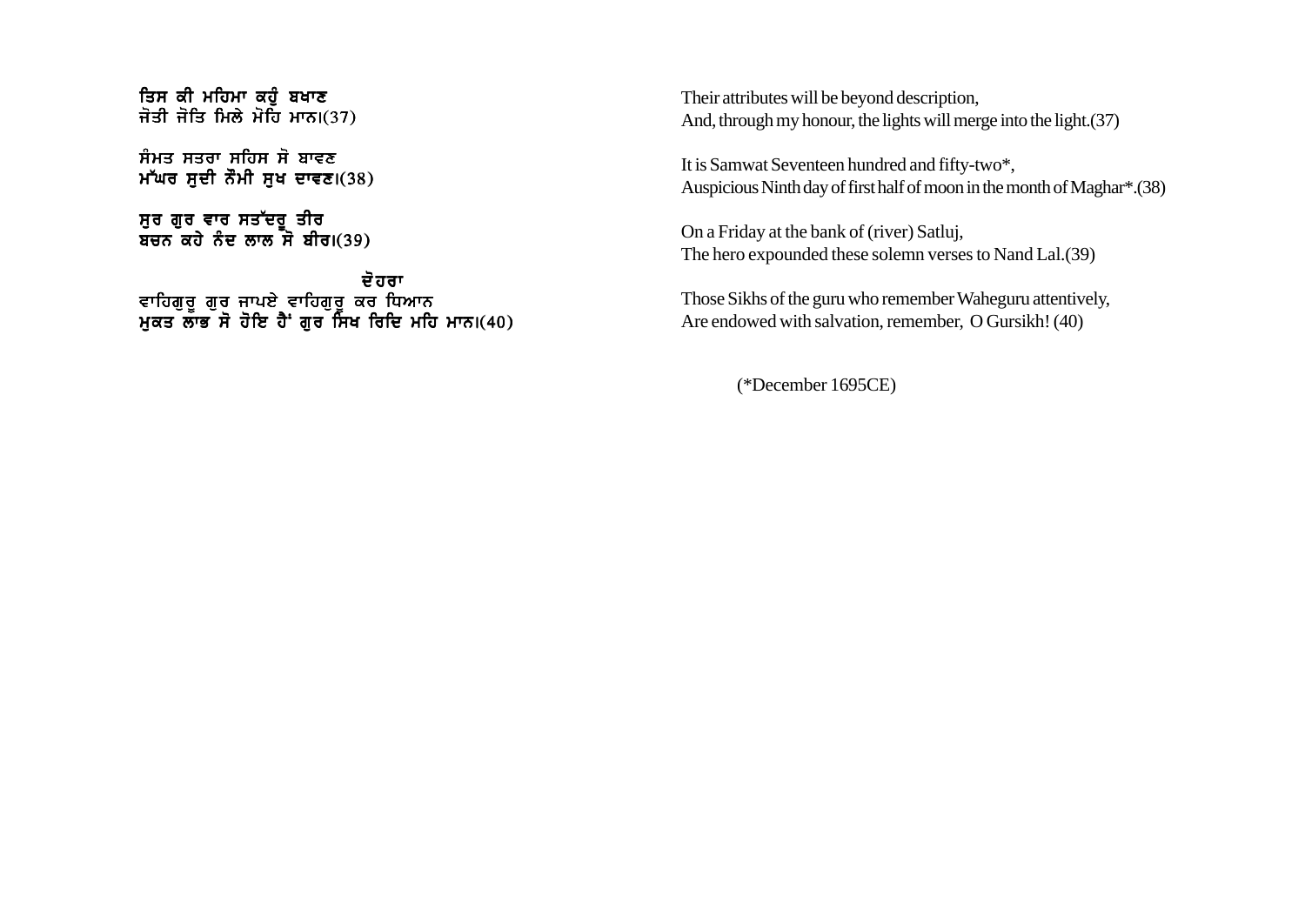## उत्त्र देश्मण प्रशासक विकास का प्रशासक विकास राज्य राज्य पर प्रशासक विकास राज्य पर प्रशासक विकास राज्य राज्य प<br>इतिहास राज्य राज्य राज्य राज्य राज्य राज्य राज्य राज्य राज्य राज्य राज्य राज्य राज्य राज्य राज्य राज्य राज्य र **Code of Discipline**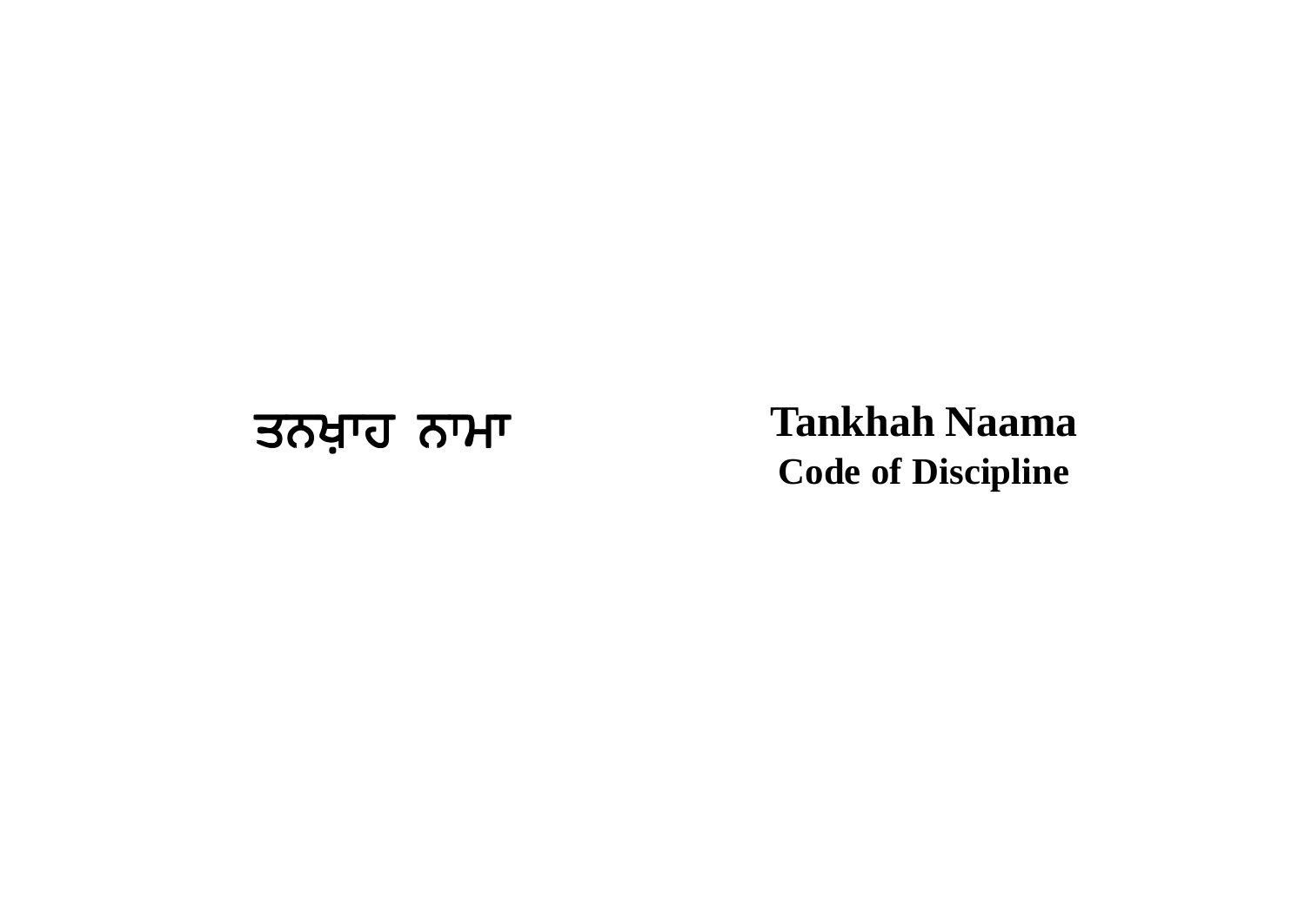ਪਸਨ ਭਾਈ ਨੰਦ ਲਾਲ ਜੀ ਵਾਕ ਸੀ ਗੁਰੂ ਗੋਬਿੰਦ ਸਿੰਘ ਜੀ

ਦੋ ਹਰਾ ਪਸਨ ਕੀਆ ਨੰਦ ਲਾਲ ਜੀ ਗਰ ਬਤਾਈਏ ਮੋਹਿ ਕੋਂਣ ਕਰਮ ਇਨ ਜੋਗ ਹੈ<sup>:</sup> ਕੋਂਣ ਕਰਮ ਨਹੀਂ ਸੋਹਿ।(1)

ਦੋ ਹਰਾ ਨੰਦ ਲਾਲ ਤਮ ਬਚਨ ਸਣਹ ਸਿਖ ਕਰਮ ਹੈ ਏਹਿ ਨਾਮ ਦਾਨ ਇਸਨਾਨ ਬਿਨ ਕਰੇ ਨਾ ਅੰਨ ਸਿੳਂ ਨੇਂਹ।(2)

ਜੋਪਸੀ ਪਾਤਾਕਾਲ ਸਤਿਸੰਗ ਨਾ ਜਾਵੈ। ਤਨਖ਼ਾਹਦਾਰ ਬਹੁ ਵੱਡਾ ਕਹਾਵੇ।(3) ਸੰਤਿਸੰਗ ਜਾਇ ਕਰ ਚਿੱਤ ਡੁਲਾਵੈ॥ ਈਹਾਂ ਉਹਾਂ ਠੋਰ ਨਾ ਪਾਵੈ।(4) ਹਰਿ ਜਸ ਸਣਤੇ ਬਾਤ ਚਲਾਵੇ। ਕਹੇ ਗੋਬਿੰਦ ਸਿੰਘ ਵੋਹ ਜਮ ਪਰ ਜਾਵੇ(5) ਨਿਰਧਨ ਦੇਖ ਨਾ ਪਾਸ ਬਹਾਵੈ। ਸੋ ਤਨਖਾਹੀ ਮੁਲ ਕਹਾਵੈ ।(6)

### **Questions: Bhai Nand Lal Jee Responses: Guru Gobind Singh Jee**

Dohira Nand Lal queried, "Guru Jee, enlighten me, Which deed is ethical and which is not becoming.(1)

#### Dohira

Nand Lal, listen to the premise, the Sikh conduct deems this, Without the celestial name, ablution and benevolence, a Sikh should not savour the food.(2)

Chaupeyi

One who does not participate in the true congregation early in the morning,

Will be adjudged as deserving a (religious) retribution.(3)

The one who participates in the true-congregation half-heartedly Will find shelter nowhere.(4)

While listening to the celestial glories, (one who) starts idle-talks, Says Gobind Singh, goes to the hell.(5)

Coming across a poor-man, if he does not entertain him, He obtains the fundamental punishment.(6)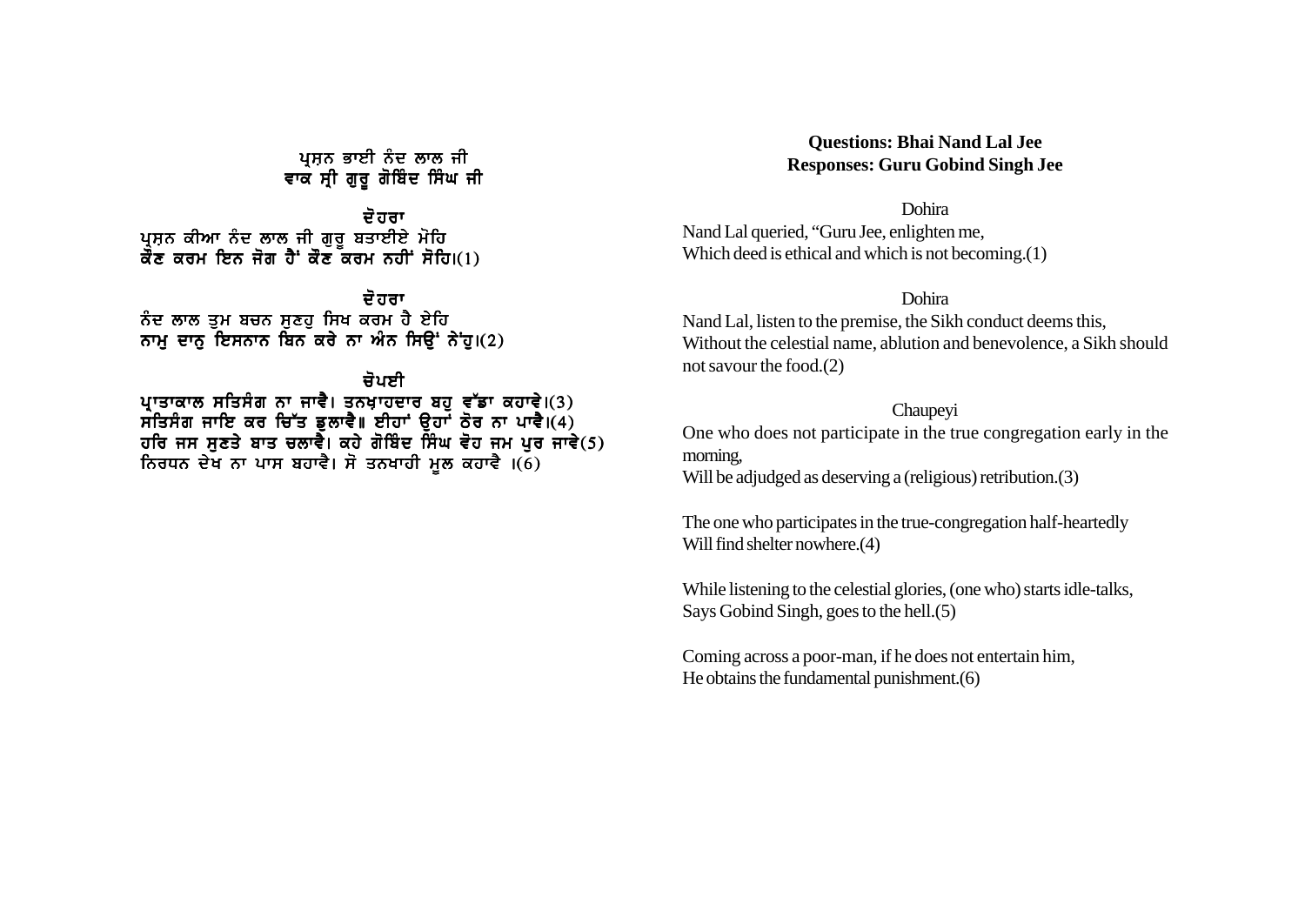ਸ਼ਬਦ ਗਿਆਨ ਬਿਨ ਕਰੇ ਜੋ ਬਾਤ। ਤਾ ਕੈ ਕਛ ਨਾ ਆਵੈ ਹਾਥ।(7) ਸਬਦ ਭੋਗ ਨਾ ਨਿਵਾਵੇ ਸੀਸ। ਤਾਂ ਕੋ ਮਿਲੇ ਨਾ ਪਰਮ ਜਗਦੀਸ।(8)

ਦੋ ਹਰਾ ਜੋ ਪੁਸਾਦਿ ਕੋ ਬਾਂਟ ਹੈ ਮਨ ਮੇਂ ਧਾਰੇ ਲੋਭ ਕਿਸੇ ਥੋਤਾ ਕਿਸੇ ਅਗਲਾ ਸਦਾ ਰਹੇ ਤਿਸ ਸੋਗ।(9)

ਜੌਪਈ ਕੜਾਹ ਪੁਸਾਦਿ ਕੀ ਬਿੱਧ ਸੁਣ ਲੀਜੈ ਤੀਨ ਭਾੰਤ ਕੋ ਸਮਸਰ ਕੀਜੇ। $(10)$ 

ਲੇਪਣ ਆਗੇ ਬਹਕਰ ਦੀਜੈ ਮਾਂਜਣ ਧਰ ਭਾਂਜਣ ਧੋਵੀਜੈ। $(11)$ 

ਕਰਿ ਇਸ਼ਨਾਨ ਪਵਿਤ੍ਰ ਹੋਇ ਬਹੇ ਵਾਹਿਗੁਰੂ ਬਿਨ ਅਵਰ ਨਾ ਕਹੇ। $(12)$  One who tattles without the knowledge of the celestial word, Benefits by nothing at all.(7)

If he does not pay his obeisance, He will attain not access to the Supreme Being.(8)

Dohira One who distributes graced-pudding with avarice in his heart. More to some and scanty to others, he, for ever, remains in affliction.(9)

Chaupeyi Listen to the procedure of preparing consecrated pudding. Take three components in equal quantity.(10)

After brooming, mud-plastering the floor, And using the scrubber, wash all the utensils.(11)

Then take the bath and come forward all clean, And, except Vaheguru, the Almighty, utter nothing else.(12)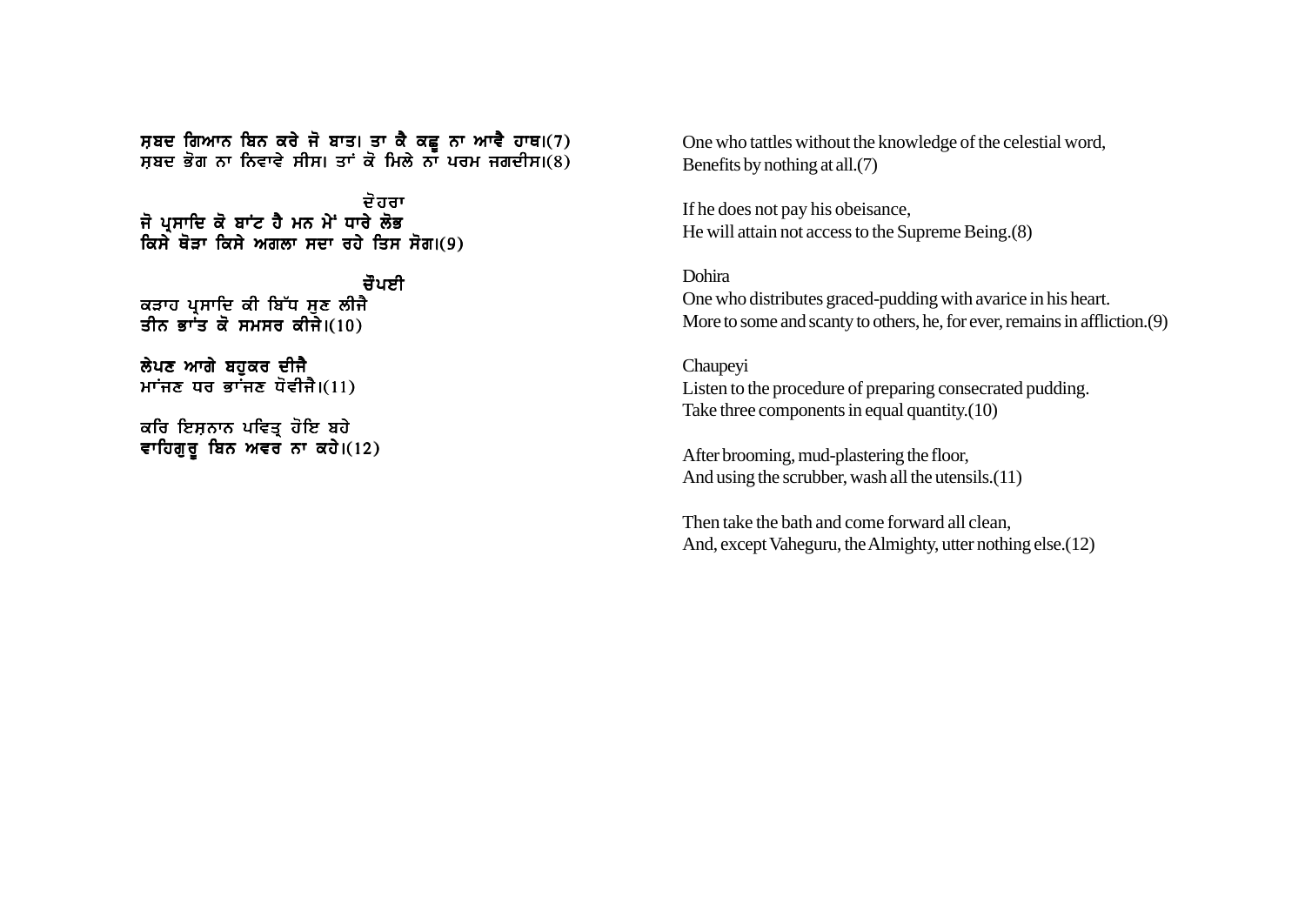```
ਨਵਤਨ ਕੁੰਭ ਪੂਰ ਜਲ ਲੇਹ
ਗੋਬਿੰਦ ਸਿੰਘ ਸਫਲ ਤਿਨ ਦੇਹ।(13)
```
ਕਰਿ ਤਿਆਰ ਚੌਕੀ ਪਰ ਧੂਰੇ ਚਾਰ ਓਰ ਕੀਰਤਨ ਬਹਿ ਕਰੇ। $(14)$ 

ਦੌਰਰਾ ਮੋਹਰ ਤੁਰਕ ਕੀ ਸਿਰ ਧਰੇ ਲੋਹ ਲਗਾਵੈ ਚਰਨ ਕਹੈ ਗੋਬਿੰਦ ਸਿੰਘ ਸਣੋ ਲਾਲ ਜੀ ਫਿਰ ਫਿਰ ਹੋਏ ਤਿਸ ਮਰਨ।(15)

ਚੌਪਈ ਲਗੈ ਦੀਵਾਨ ਸਣ ਮਲ ਨਾ ਜਾਵੈ ਰਹਿ ਬਿਨਾ ਪ੍ਰਸਾਦਿ ਵਰਤਾਵੈ। $(16)$ 

ਸਹਾ ਪਹਿਣ ਲਏ ਨਸਵਾਰ ਕਹੋ ਗੋਬਿਦ ਸਿੰਘ ਜਮ ਕਰੇ ਖਵਾਰ।(17)

ਮਾਇ ਸੈਣ ਜੋ ਆਵੈ ਸੰਗਤਿ ਦ੍ਰਿਸ਼ਟ ਬੁਰੀ ਦੇਖੈ ਤਿਸ ਪੰਗਤ। $(18)$  Take a pitcherful of fresh water, Then, Gobind Singh says, he will be physically fit.(13)

After preparing it, place it on a stool, With holy hymns flowing in all the four directions.(14)

Dohira One who bows his head to a Turk (enemy) and surrenders his sword at his feet, Gobind Singh says, "Listen Lal Jee, he runs into the cycle of life and  $death.'$ (15)

Chaupeyi One who never goes to the divine congregation, And distributes sacred pudding withtout proper conduct.(16)

One who wears red (shining clothes) and takes snuff, Gobind Singh says, he will be punished by the Yama of death.(17)

When sisters and mothers come to the congregation, One who casts an evil eye at their row,(18)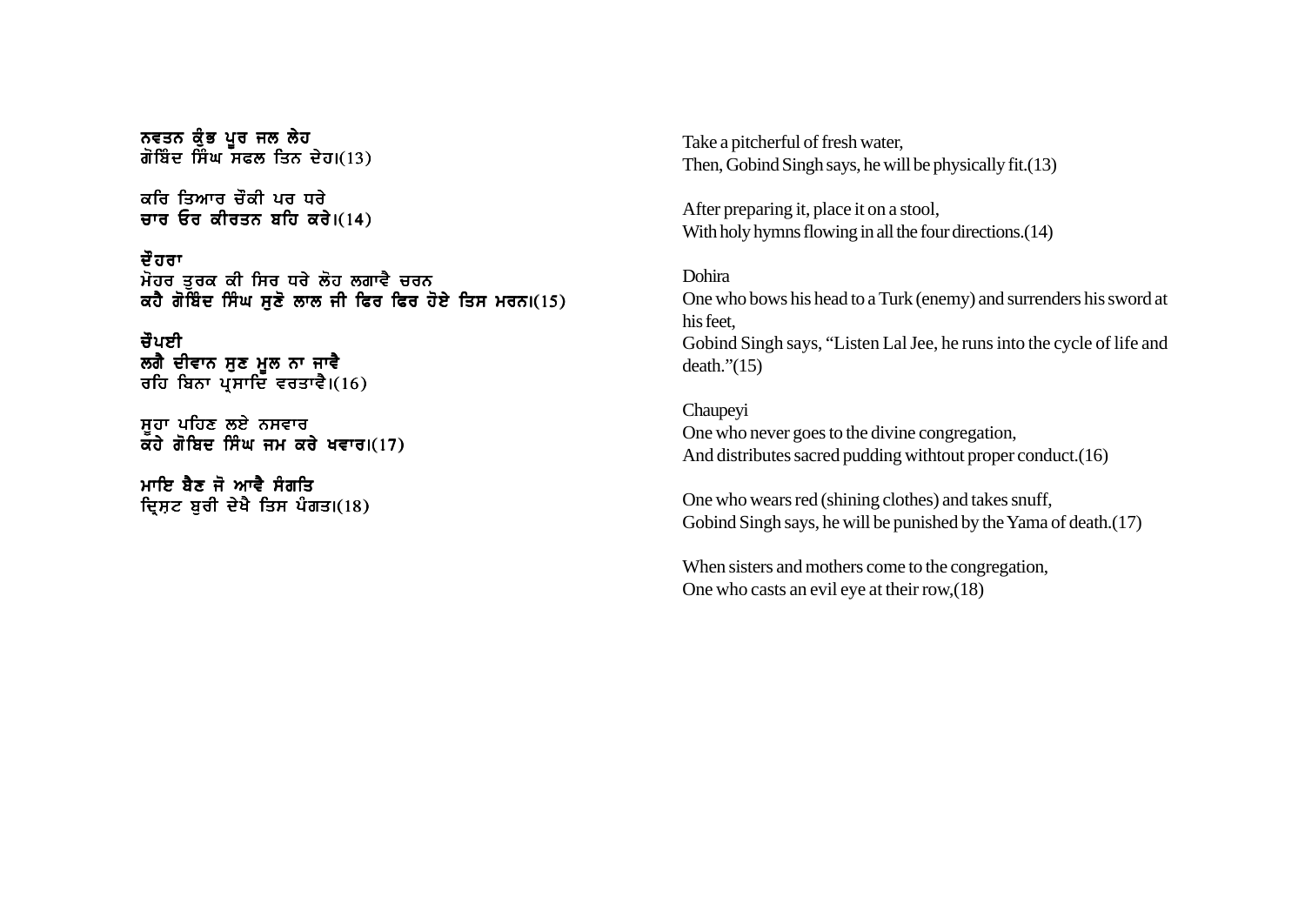ਸਿਖ ਹੋਇ ਜੋ ਕਰਤ ਕਰੋਧ ਕੰਨਿਆ ਮੂਲ ਨਾ ਦੇਵੇ ਸੋਧ।(19)

ਸੀ ਕੈਣ ਕਾ ਪੈਸਾ ਮਾਇ ਕਹੇ ਗੋਬਿੰਦ ਸਿੰਘ ਧੱਕੇ ਜਮ ਖਾਇ।(20)

ਸਿਖ ਹੋਏ ਸਿਨ ਲੋਹ ਜੋ ਫਿਰੈ ਆਵਤ ਜਾਵਤ ਜਨਮੇ ਮਰੇ। $(21)$ 

ਮਾਲ ਅਤਿਥਿ ਕਾ ਬਲ ਕਰੇ ਛਲੈ ਜਪੂ ਤਪੂ ਤਾਂ ਕੋ ਸਭ ਨਿਹਫਲੈ। $(22)$ 

ਸੋਰਨਾ ਕੰਘਾ ਦੋਵੇਂ ਵਕਤ ਕਰ ਪੱਗ ਚਣੈ ਕਰ ਬਾਂਧਈ ਦਾਤਨ ਕਰੇ ਨਿਤ ਨੀਤ ਨਾ ਦੱਖ ਪਾਵੈ ਲਾਲ ਜੀ।(23)

ਦੋ ਹਰਾ ਦਸਵੰਧ ਗੁਰੂ ਨਹਿ ਦੇਵੈ ਝੂਠ ਬੋਲ ਜੋ ਖਾਇ ਕਹੇ ਗੋਬਿੰਦ ਸਿੰਘ ਲਾਲ ਜੀ ਤਿਸ ਕਾ ਕਛੂ ਨਾ ਬਿਸਾਹਿ।(24) And being a Sikh, if he renders wrath, (He) loses the respect which a daughter could endow.(19)

One who plunders the daughter or the sister, Says Gobind Singh, he is pushed towards the devil.(20)

Being a Sikh if one goes around without a sword, His soul faces the transmigration.(21)

If he swindles the effects of the guest, All his prayer and worship bear no fruit.(22)

Sortha One should comb the hair and put around the turban twice a day, Should clean the teeth and, Lal Jee, this way one will never suffer.(23)

Dohira One who does not spare tithe for the Guru and revels in fabrications, Lal Jee, Gobind Singh says, should not be trusted.(24)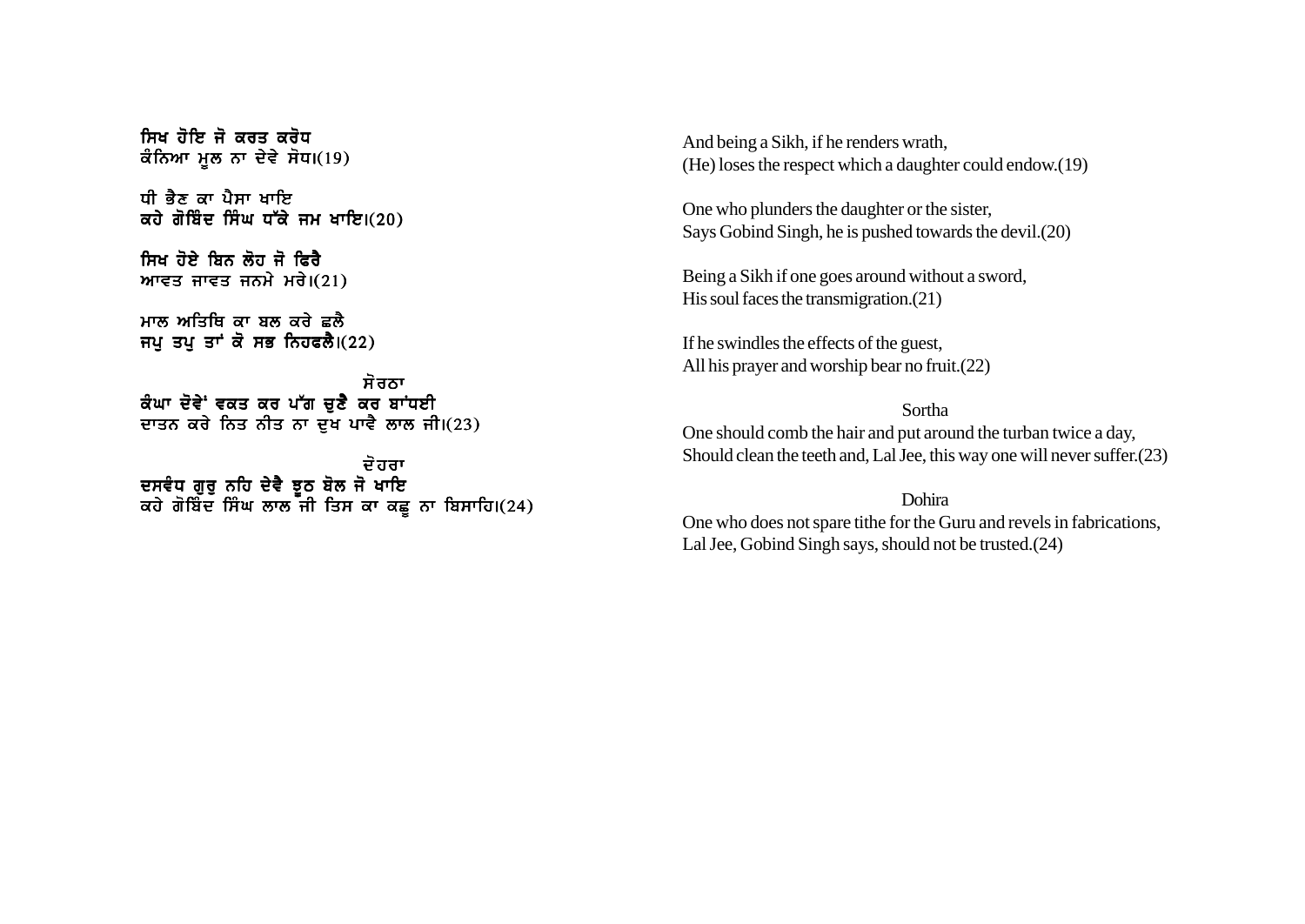ਜੌਪਸੀ ਨੰਡੇ ਪਾਣੀ ਜੋ ਨਹੀਂ ਨਹਾਵੈ ਬਿਨ ਜਪ ਪੜੇ ਪਸ਼ਾਦਿ ਜੋ ਪਾਵੈ।(25)

ਬਿਨ ਰਹਿਰਾਸ ਸੰਧਿਆ ਜੋ ਖੋਵੈ ਕੀਰਤਨ ਪੜ੍ਹੇ ਬਿਨ ਰੈਣ ਜੋ ਸੋਵੇ।(26)

ਚਗਲੀ ਕਰ ਜੋ ਕਰਜ ਬਿਗਾਰੈ। ਧਿਗ ਤਿਸ ਜਨਮ ਜੋ ਧਰਮ ਬਿਸਾਰੈ।(27)

ਕਰੇ ਬਚਨ ਜੋ ਪਾਲੈ ਨਹੀਂ ਕਹੇ ਗੋਬਿੰਦ ਸਿੰਘ ਤਿਸ ਠੋਰ ਕਤ ਨਾਹੀਂ।(28)

ਲੈ ਤਰਕਨ ਤੇ ਮਾਸ ਜੋ ਖਾਵੈ ਬਿਨ ਗੁਰ ਸ਼ਬਦ ਬਚਨ ਜੋ ਗਾਵੈ। $(29)$ 

ੜ੍ਰਿਯ ਰਾਗ ਸੁਣਿ ਚਿਤ ਲਾਏ ਸੁਣਹ ਲਾਲ ਸੌ ਜਮ ਪੂਰ ਜਾਏ। $(30)$ 

Chaupeyi If he does not take bath in cold water, And without reading Jap, takes his food,(25)

Without saying Rehras, passes the evening, Without reciting Keertan (Sohila) goes to sleep,(26)

Through back-biting if he gets his way through, Cursed is his birth if he forgets the righteousness.(27)

One who stands not by his words, Says Gobind Singh, he is honoured nowhere.(28)

One who eats meat taken from Turks, One who utters any words except the Guru's Shabad,(29)

Puts heart to hear the Triya Raga, Listen, Lal Jee, he heads for the domain of death.(30)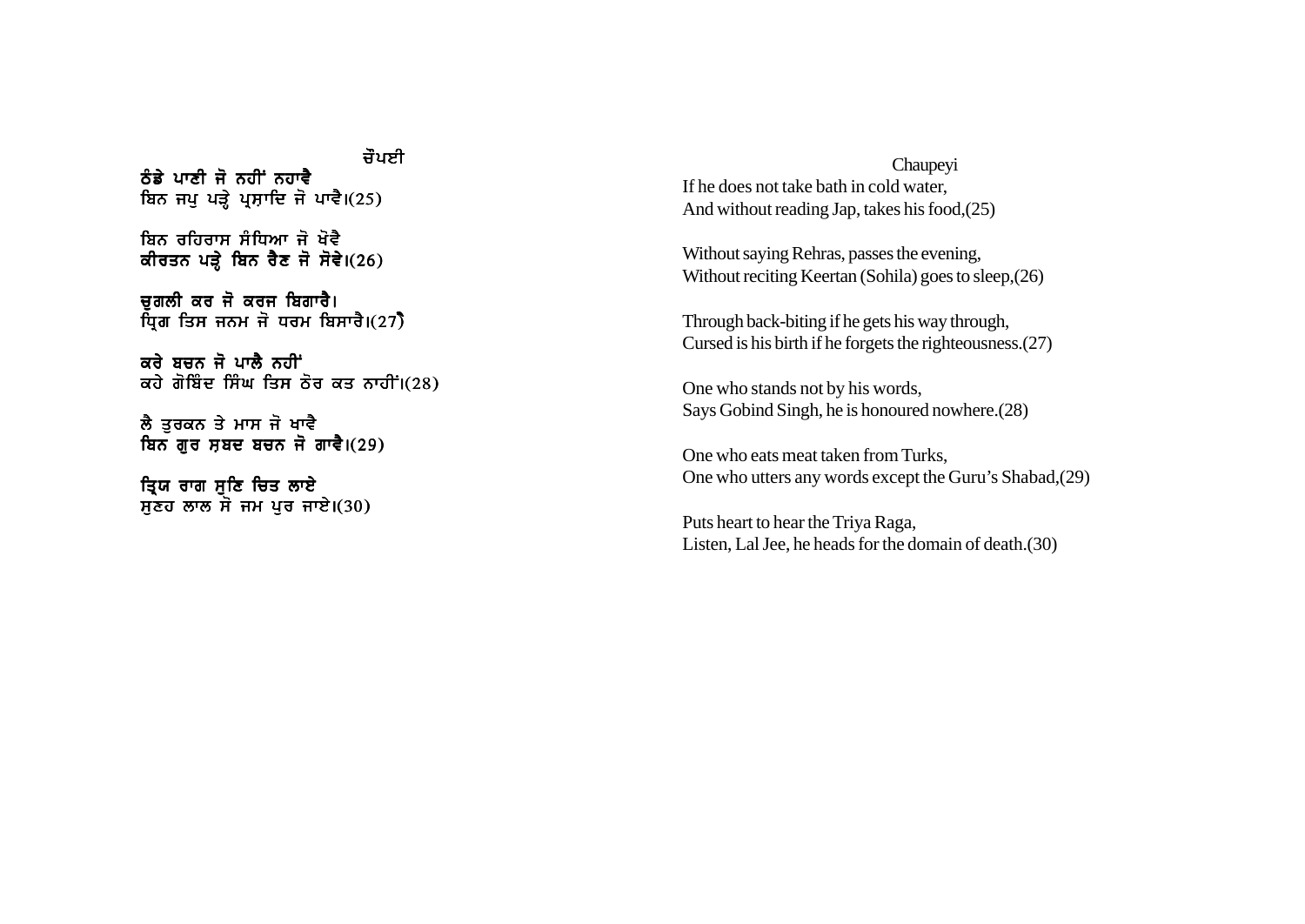ਜੌਪਸੀ ਅਰਦਾਸ ਬਿਨਾ ਜੋ ਕਾਜ ਸਿਧਾਵੇ ਭੇਟ ਕੀਏ ਬਿਨ ਕਛ ਮਖ ਪਾਵੈ।(31) ਤਿਆਗੀ ਬਸਤ ਗਹਿਣ ਜੇ ਕਰੈ ਬਿਨ ਤਿਯਾ ਆਪਣੀ ਸੇਜ ਜੋ ਧਰੋ।(32) ਅਤਿਥਿ ਵੇਖ ਨਹੀਂ ਦੇਵੈ ਦਾਨ  $\vec{r}$  ਨਹੀਂ ਪਾਵੈ ਦਰਗਹਿ ਮਾਨ।(33) ਕੀਰਤਨ ਕਥਾ ਸਿੳਂ ਮਨ ਨਹੀਂ ਲਾਵੈ ਸੰਤ ਸਿਖ ਕੋ ਬੁਰਾ ਅਲਾਵੈ। $(34)$ ਨਿੰਦਾ ਜੁਆ ਹਰੇ ਜੋ ਮਾਲ ਮਹਾਂ ਦੁੱਖ ਪਾਵੈ ਤਿਸ ਕੋ ਕਾਲ।(35) ਗਰ ਕੀ ਨਿੰਦਾ ਸਣੇ ਨਾ ਕਾਨ ਭੇਟ ਕਰੋ ਤਿਸ ਸੰਗ ਕਿਰਪਾਨ।(36)

Chaupeyi Without supplication one who commences a task, Prior to offering, puts something in the mouth.(31)

Abandoned belongings, one who takes away, And takes an other's wife to the bed,(32)

One who does not serve an approaching guest, He won't be honoured in the divine court.(33)

If he does not listen to the explications and singing of hymns, And abuses a saintly Sikh,(34)

By back-biting and gambling, if he gains, He suffers greatly through the death.(35)

If he not listen to the criticism of Guru's, Honour him by offering a sword.(36)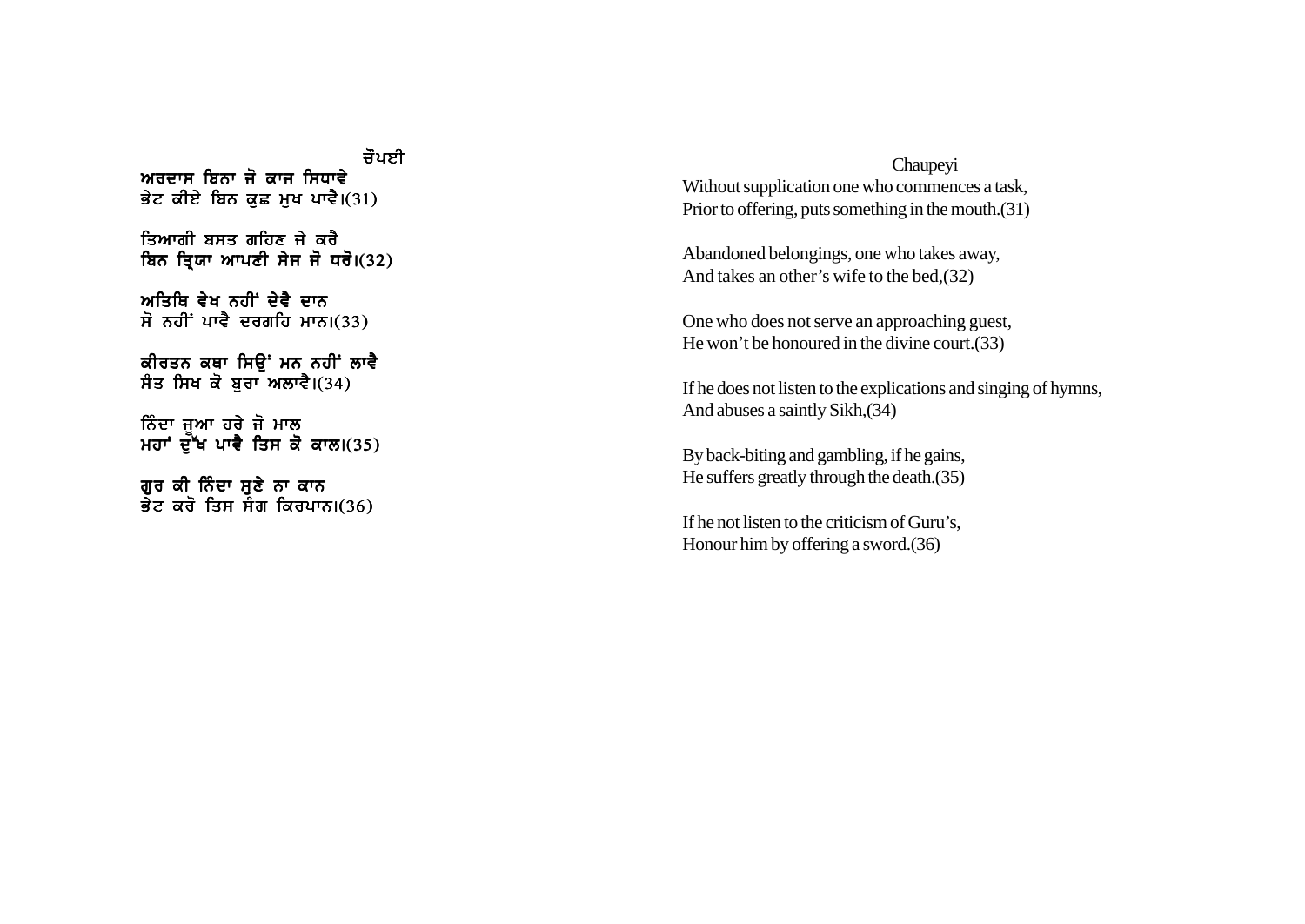ਦੋ ਹਰਾ ਗੋਲਕ ਰਾਖ ਨਾਹਿ ਜੋ ਛਲ ਕਾ ਕਰੈ ਵਪਾਰ  $\alpha$ ਹੇ ਗੋਬਿੰਦ ਸਿੰਘ ਲਾਲ ਜੀ ਭੋਗੇ ਨਰਕ ਹਜਾਰ॥(37)

ਜੌਪਈ ਵਾਹਿਗੁਰੂ ਬਿਨ ਕਹੇ ਜੋ ਖਾਵੈ ਵੈਸਵਾ ਦਵਾਰੇ ਸਿਖ ਜੋ ਜਾਵੈ।(38)

ਪਰ ਇਸਤ੍ਰੀ ਸਿਊਂ ਨੇਹੂੰ ਲਗਾਵੇ ਕਹੇ ਗੋਬਿੰਦ ਸਿੰਘ ਵ੍ਹ ਸਿਖ ਨਾ ਭਾਵੈ।(39)

ਗਰ ਤਲਪੀ ਕਪਟੀ ਹੈ ਜੋਇ ਬਡੋ ਤਨਖਾਹੀ ਜਾਣੋ ਸੋਇ। $(40)$ 

ਗੁਰ ਕੋ ਛੋਡ ਅਵਰ ਸਿਉਂ ਮਾਂਗੇ ਰਾਤਰੀ ਸੋਏ ਤੇੜ ਹਇ ਨਾਗੇ। $(41)$ 

ਨਗਨ ਹੋਇ ਕਰ ਭੋਗ ਜੋ ਕਰੇ ਨਗਨ ਹੋਇ ਜਲ ਮੱਜਣ ਕਰੇ। $(42)$ 

Dohira One who keeps not the charitable cashbox and indulges in deceitful trade, Says Gobind Singh, Lal Jee, he suffers through thousands of hells.(37)

Chaupeyi Without worshipping Waheguru, one who eats, The Sikh who pays visit to a prostitute,(38)

Who revels with an other's wife, Says Gobind Singh, such a Sikh is not regarded.(39)

One who is cunning and impostor for the Guru, He should be considered severely punishable.(40)

Abandoning the Guru, one who goes to beg others, And sleeps at night without anything on,(41)

Unclothed one who revels in sex, And all naked cleans his teeth,(42)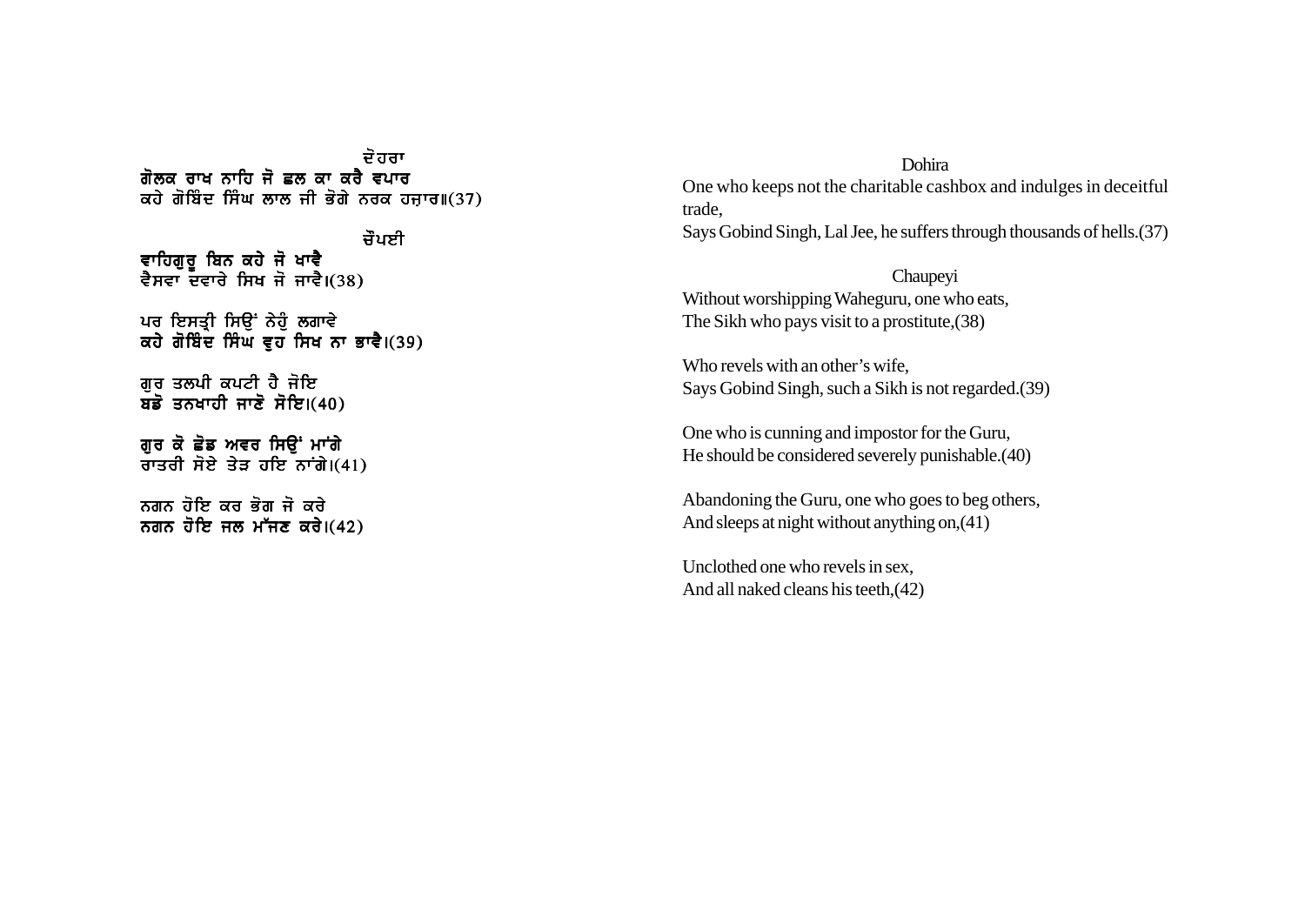ਦੋ ਹਰਾ ਨਗਨ ਹੋਇ ਬਾਹਰ ਫਿਰੈ ਨਗਨ ਸੀਸ ਜੋ ਖਾਇ ਨਗਨ ਪਸਾਦਿ ਜੋ ਬਾਂਟਈ ਤਨਖਾਹੀ ਬਡਾ ਕਹਾਇ।(43)

ਜੌਪਈ ਖਾਲਸਾ ਸੋਇ ਜੋ ਨਿੰਦਾ ਤਿਆਗੇ ਖਾਲਸਾ ਸੋਇ ਲੜੇ ਹੋਇ ਆਗੈ।(44)

ਖਾਲਸਾ ਸੋਇ ਜੋ ਪੰਜ ਕੋ ਮਾਰੈ ਖਾਲਸਾ ਸੋਇ ਕਰਮ ਕੇ ਸਾੜੈ।(45)

ਖਾਲਸਾ ਸੋਇ ਮਾਨ ਜੋ ਤਿਆਗੈ ਖਾਲਸਾ ਸੋਇ ਜੋ ਪਰਤੀਆ ਤੇ ਭਾਗੈ।(46)

ਖਾਲਸਾ ਸੋਇ ਪਰਦ੍ਰਿਸ਼ਟਿ ਕੋ ਤਿਆਗੇ ਖਾਲਸਾ ਸੋਇ ਨਾਮ ਰੌਤ ਲਾਗੈ। $(47)$ 

ਖਾਲਸਾ ਸੋਇ ਗਰਬਾਣੀ ਹਿਤ ਲਾਇ ਖਾਲਸਾ ਸੋਇ ਸਾਰ ਮੰਹਿ ਖਾਹਿ।(48)

## Dohira

One who goes around naked or eats bare headed, Or gives out sacred pudding in a naked state is adjudged as a big offender.(43)

Chaupeyi

Khalsa is the one, who renounces calumny, Khalsa is the one who volunteers to contend in the first rank.(44)

Khalsa is the one who annuls the five vices. Khalsa is the one who burns the (effect of) the (previous) actions.(45)

Khalsa is the one who relinquishes the ego. Khalsa is the one who keeps away from another's wife.(46)

Khalsa is the one who does not imitate the others' viewpoint. Khalsa is the one who is infused with the divine name.(47)

Khalsa is the one who puts his heart into Gurbani. Khalsa is the one who can eat the steel.(48)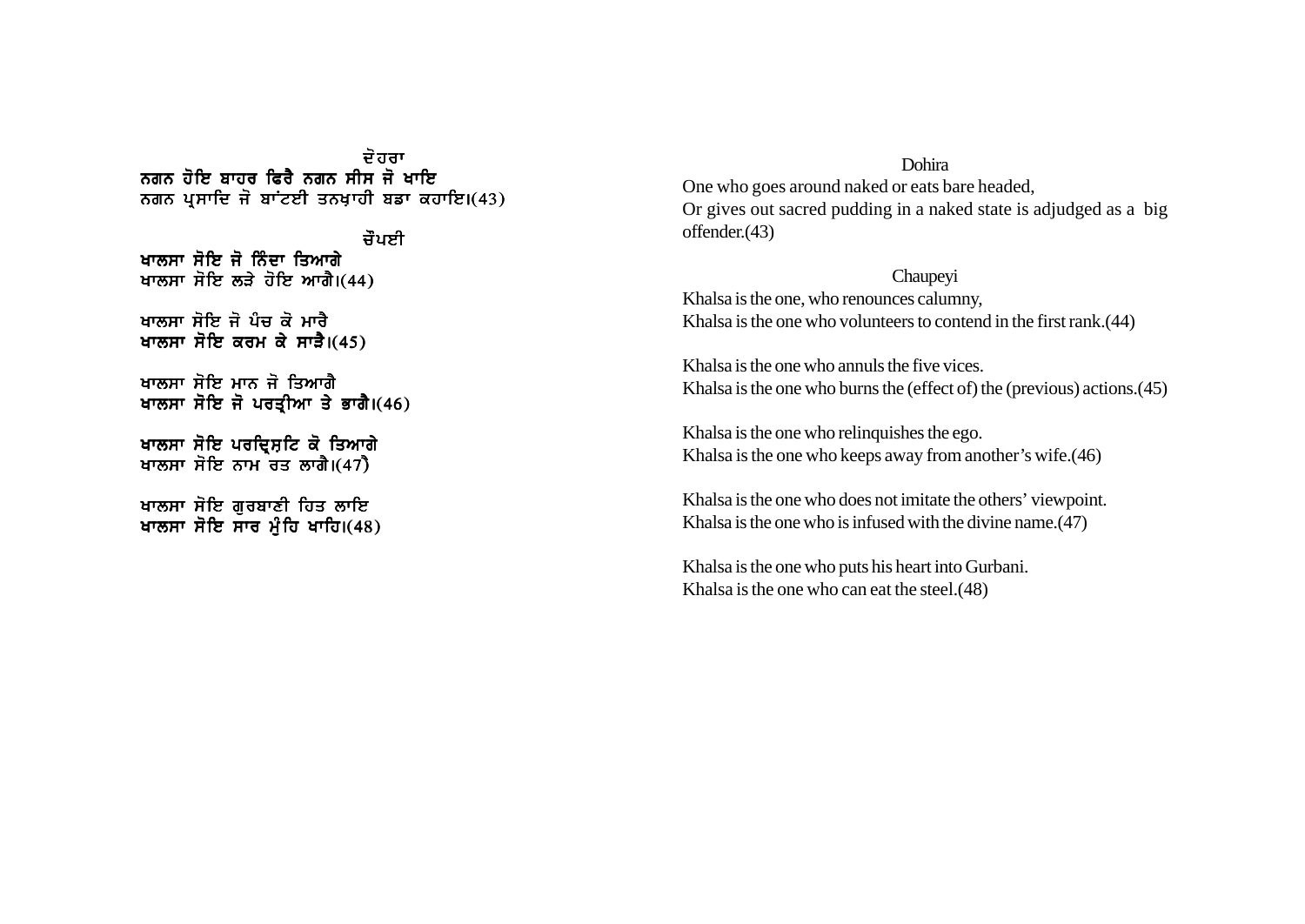ਦੋ ਹਰਾ ਖਲਕ ਖਾਲਿਕ ਕੀ ਜਾਣ ਕੇ ਖਲਕ ਦਖਾਵੈ ਨਾਹਿ ਖਲਕ ਦਖੈ ਨੰਦ ਲਾਲ ਜੀ ਖਾਲਿਕ ਕੋਪੈ ਤਾਹਿ।(49) ਛੋਪਈ ਖਾਲਸਾ ਸੋਇ ਨਿਰਧਨ ਕੋ ਪਾਲੈ ਖਾਲਸਾ ਸੋਇ ਦਸਟ ਕੋ ਗਾਲੇ। $(50)$ ਖਾਲਸਾ ਸੋਇ ਨਾਮ ਜਪ ਕਰੈ ਖਾਲਸਾ ਸੋਇ ਮਲੇਛ ਪਰ ਚੜ੍ਹੈ। $(51)$ ਖਾਲਸਾ ਸੋਇ ਨਾਮ ਸਿੳਂ ਜੋੜੇ ਖਾਲਸਾ ਸੋਇ ਬੰਧਨ ਕੋ ਤੋੜੇ। $(52)$ ਖਾਲਸਾ ਸੋਇ ਜੋ ਚੜ੍ਹੇ ਤਰੰਗ ਖਾਲਸਾ ਸੋਇ ਜੋ ਕਰੋ ਨਿਤ ਜੰਗ।(53) ਖਾਲਸਾ ਸੋਇ ਸਸਤਰ ਕੋ ਧਾਰੈ ਖਾਲਸਾ ਸੋਇ ਦੁਸ਼ਟ ਕੋ ਮਾਰੈ। $(54)$ 

Dohira Regarding the creation as that of the Creator, one should not exploit the creation. If creation is put in agony, Lal Jee, the Creator is enraged.(49)

Chaupeyi Khalsa is the one who looks after the poor. Khalsa is the one who annihilates the the evil-doers.(50)

Khalsa is the one who remembers the divine name. Khalsa is the one who invades the barbarians.(51)

Khalsa is the one who is permeated with the celestial entity. Khalsa is the one who destroys the bondage.(52)

Khalsa is the one who rides the horse. Khalsa is the one who is ever ready for righteous war.(53)

Khalsa is the one who adorns the arms. Khalsa is the one who exterminates the vicious.(54)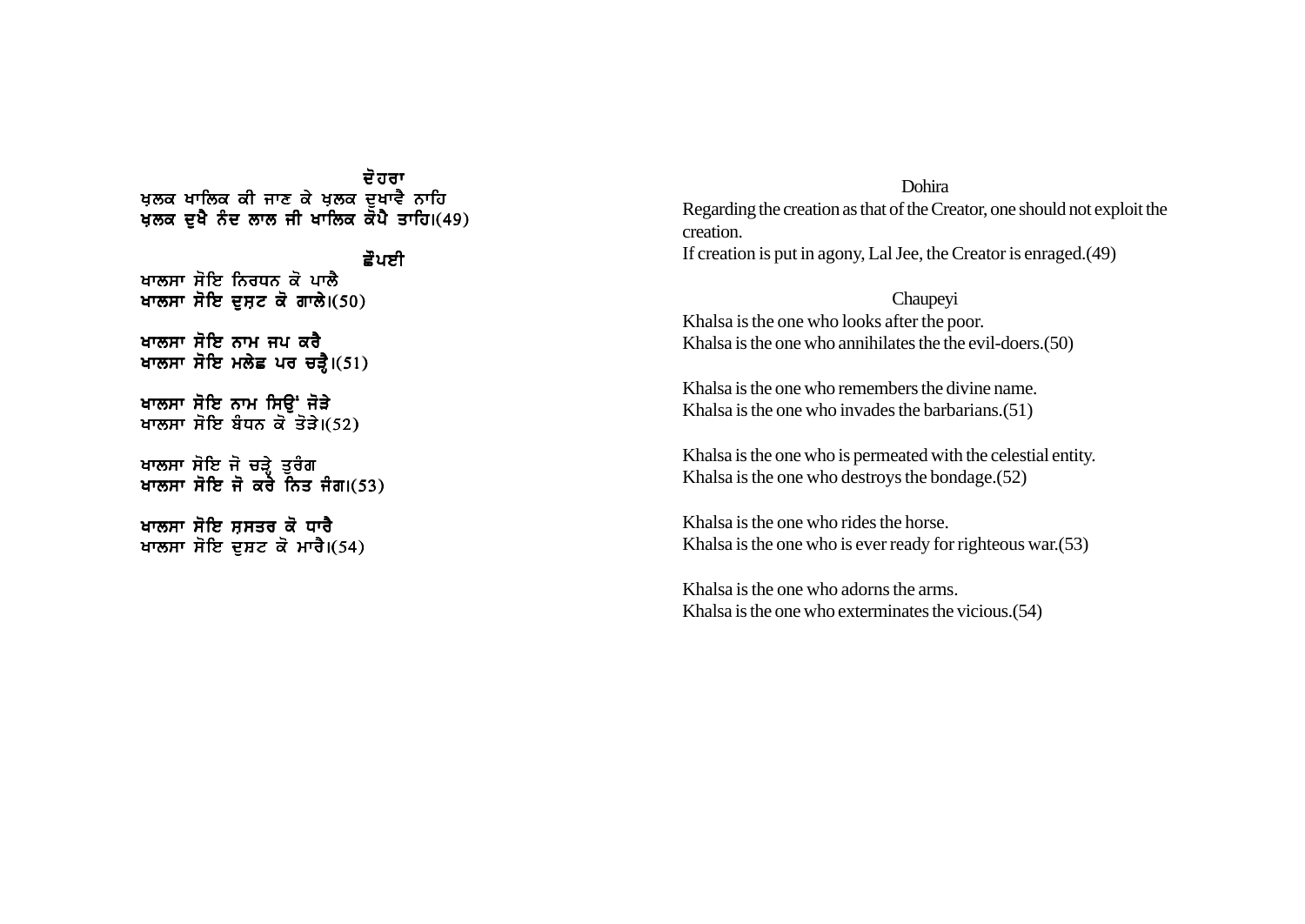ਦੋਹਰਾ <u>ਦੋਹੀ ਫਿਰੇ ਅਕਾਲ ਕੀ ਨਿੰਦਾ ਕਰੈ ਨਾ ਕੋਇ</u> ਬਨ ਪਰਬਤ ਸਭ ਭਜੇਂਗੇ ਤ੍ਰਿਹ ਜਗਤ ਮੇ<sup>:</sup> ਸੋਇ।(55)

ਜੌਪਸੀ ਸੁਣੋ ਨੰਦ ਲਾਲ ਏਹੌ ਸਾਚ  $\overline{u}$ ਰਗਟ ਕਰਾਉਂ ਆਪਣੇ ਰਾਜ।(56) ਚਾਰ ਬਰਨ ਇਕ ਬਰਨ ਕਰਾੳ<sup>-</sup> ਵਾਹਿਗੁਰੂ ਕਾ ਜਾਪ ਜਪਾਉ $I(57)$ ਚੜ੍ਹੈਂ ਤਰੰਗ ਉੜਾਵੈਂ ਬਾਜ ਤੁਰੱਕ ਦੇਖ ਕੌਰ ਜਾਵੈ $\cdot$  ਭਾਜ।(58)

ਸਵਾ ਲਾਖ ਸੇ ਏਕ ਲੜਾੳਂ ਚੜ੍ਹੈ ਸਿੰਘ ਤਿਸ ਮੁਕਤ ਕਰਾਉਂ।(59)

ਝੁਲਣ ਨੇਜ਼ੇ ਹਸਤੀ ਸਾਜੇ ਦੁਆਰ ਦੁਆਰ ਪਰ ਨੌਬਤ ਬਾਜੇ। $(60)$ 

Dohira Outcry prevails for the Almighty and the slander fosters no one. The hills and forests in all the three domains (of creation) will remember  $him.(55)$ 

Chaupeyi Listen, Nand Lal, this is the veracity, Through which (I) reveal my sovereignty.(56)

All the four castes, (I) blend into one caste, And popularise the worship of Waheguru.(57)

They will mount the horse and fly the falcon, Seeing them as such, Turks (enemies) will flee.(58)

(I will) make the one combat a hundred and twenty-five thousand. The Sikh proceeding thus, (I will) get emancipated.(59)

The spears wave and the elephants are decorated, At every door the victory drums beat.(60)